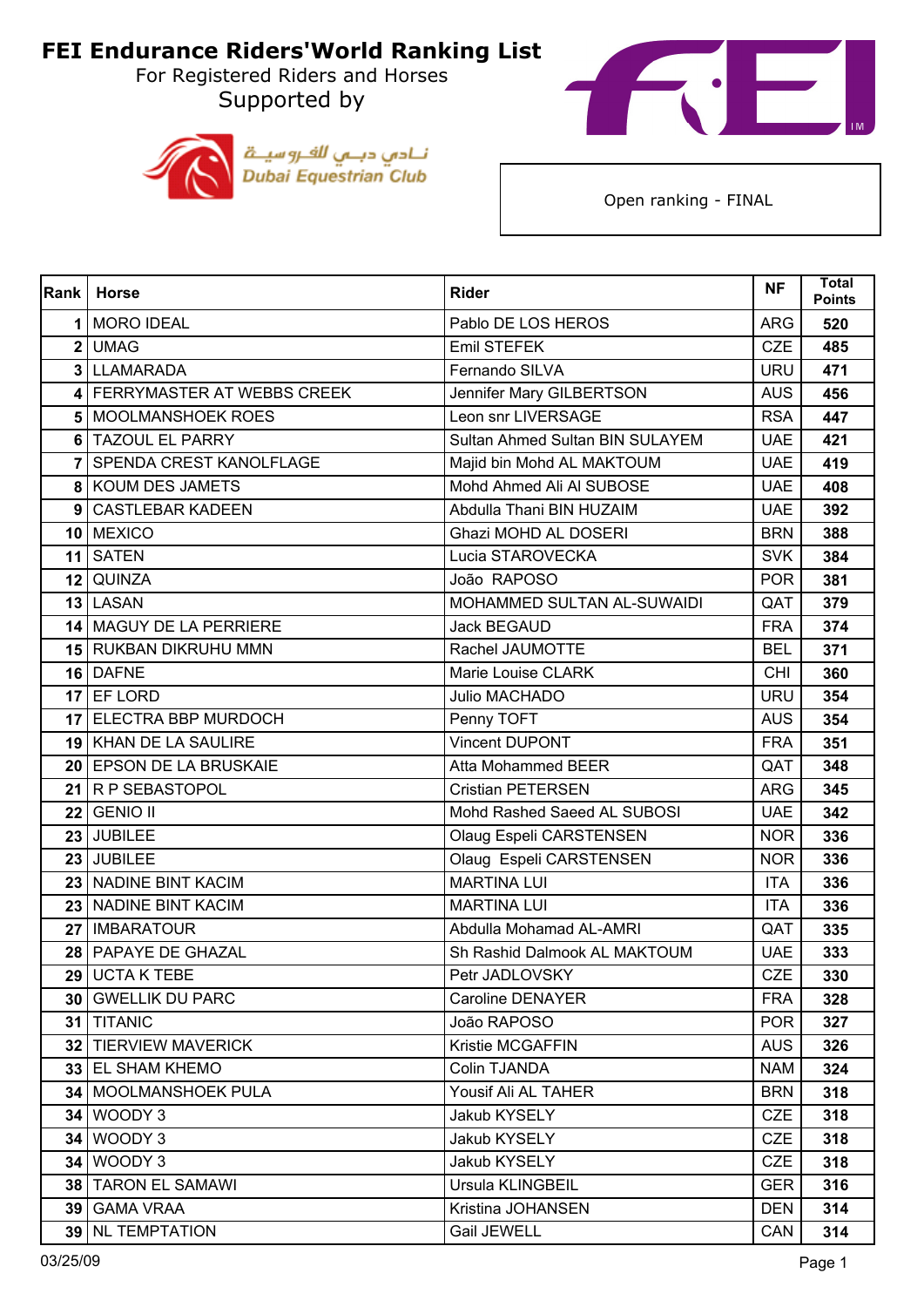Supported by





| Rank            | <b>Horse</b>             | <b>Rider</b>                      | <b>NF</b>  | <b>Total</b><br><b>Points</b> |
|-----------------|--------------------------|-----------------------------------|------------|-------------------------------|
|                 | 41 BARAKA IBN AL TAMAH   | <b>Agustin VITA</b>               | <b>ARG</b> | 312                           |
|                 | 41 LUFAS OX              | Johanne HVID                      | <b>DEN</b> | 312                           |
|                 | 43 FLASH FLAME           | Valerie KANAVY                    | <b>USA</b> | 305                           |
|                 | 44 Z'TADORE AL MAURY     | Simona GARATTI                    | <b>ITA</b> | 304                           |
|                 | 45 RS SILVERADO          | Suzanne HAYES                     | <b>USA</b> | 302                           |
|                 | 46 JHELAM                | Ghazi MOHD AL DOSERI              | <b>BRN</b> | 299                           |
| 47              | <b>OMSURA NASROHN</b>    | HH Sh Nasser Bin Hamad AL KHALIFA | <b>BRN</b> | 296                           |
|                 | 47 POESPASS              | Karin BOULANGER                   | <b>BEL</b> | 296                           |
|                 | 49 HEDORIA NAMIB         | Sh Rashid Dalmook Juma AL MAKTOUM | <b>UAE</b> | 294                           |
|                 | 50 DJOUR DE BOZOULS      | Bénédicte SANTISTEVA              | <b>FRA</b> | 288                           |
| 51              | ZAKAH ZAHARA             | Mubarak Khalifa BIN SHAFYA        | <b>UAE</b> | 280                           |
|                 | $52$ EPONA               | Michael DOTHEE                    | <b>BEL</b> | 277                           |
|                 | 53 GLENMORE TOY BOY      | Murray SMITH                      | <b>NZL</b> | 273                           |
|                 | <b>54 EYWA</b>           | <b>Martina STANGIER</b>           | <b>GER</b> | 272                           |
|                 | 54 NITA LOTOISE          | <b>Vincent DUPONT</b>             | <b>FRA</b> | 272                           |
|                 | 56 SIERRA NEVADA         | Andrea SMITH                      | <b>NZL</b> | 269                           |
| 57 <sub>1</sub> | BEAU 36                  | Sabrina ARNOLD                    | <b>GER</b> | 268                           |
|                 | 58 JESSIE Q              | Carolina GREENWALT                | <b>ARG</b> | 262                           |
| 59 <sub>1</sub> | <b>LASKAR DU MONTEIL</b> | Sunny DEMEDY                      | <b>FRA</b> | 258                           |
|                 | 60 BEN LADEN             | Cristobal HIRSCH                  | <b>ARG</b> | 257                           |
| 60              | <b>CAMPANINA</b>         | Paula FORT                        | <b>URU</b> | 257                           |
| 60 l            | <b>JANOR FEE</b>         | MOHD AZIZIE ISMAIL                | <b>MAS</b> | 257                           |
| 63              | <b>LACE AND FINENESS</b> | <b>Jenny CHANDLER</b>             | <b>NZL</b> | 256                           |
|                 | 64 BAIDA IN NAHAR        | Marianne HÄHNEL                   | <b>GER</b> | 255                           |
|                 | $64$ ELKE                | Giuseppe MILIA                    | <b>ITA</b> | 255                           |
|                 | 66 CADIOR D'ALSACE       | <b>Urs WENGER</b>                 | <b>SUI</b> | 251                           |
| 67              | D-PRODIGY                | Theo HELDENS                      | <b>NED</b> | 247                           |
|                 | 68 NOBBY                 | Maria ALVAREZ PONTON              | <b>ESP</b> | 245                           |
|                 | 69 SHAMRAC               | Ellen SUHR                        | <b>NOR</b> | 244                           |
|                 | 69 SHAMRAC               | Ellen SUHR                        | <b>NOR</b> | 244                           |
|                 | 69 SHAMRAC               | Ellen SUHR                        | <b>NOR</b> | 244                           |
|                 | 69 SIAM DE MALIGNOS      | Laurent MOSTI                     | <b>FRA</b> | 244                           |
| 73 I            | <b>ROHARA ROYALE +</b>   | Laurie PEARSON                    | <b>USA</b> | 241                           |
|                 | 74 FRECKLES              | Jenny CHAMPION                    | <b>NZL</b> | 240                           |
|                 | 74 JANOR NIKE            | MOHD FAARZUDDEEN MD. YUSOFF       | <b>MAS</b> | 240                           |
|                 | 74 LATINO                | Jannet VAN WIJK                   | <b>NED</b> | 240                           |
| 74              | <b>PARYTET</b>           | Vincenzo CATALANO                 | <b>ITA</b> | 240                           |
| 74              | <b>SHAR RUSHKIN</b>      | HH Sh Nasser Bin Hamad AL KHALIFA | <b>BRN</b> | 240                           |
| 74              | <b>SIR SMITH</b>         | Jeremy REYNOLDS                   | <b>USA</b> | 240                           |
| 80              | <b>GOZLANE DU SOMAIL</b> | Ana Margarida CANDIDO COSTA       | <b>POR</b> | 239                           |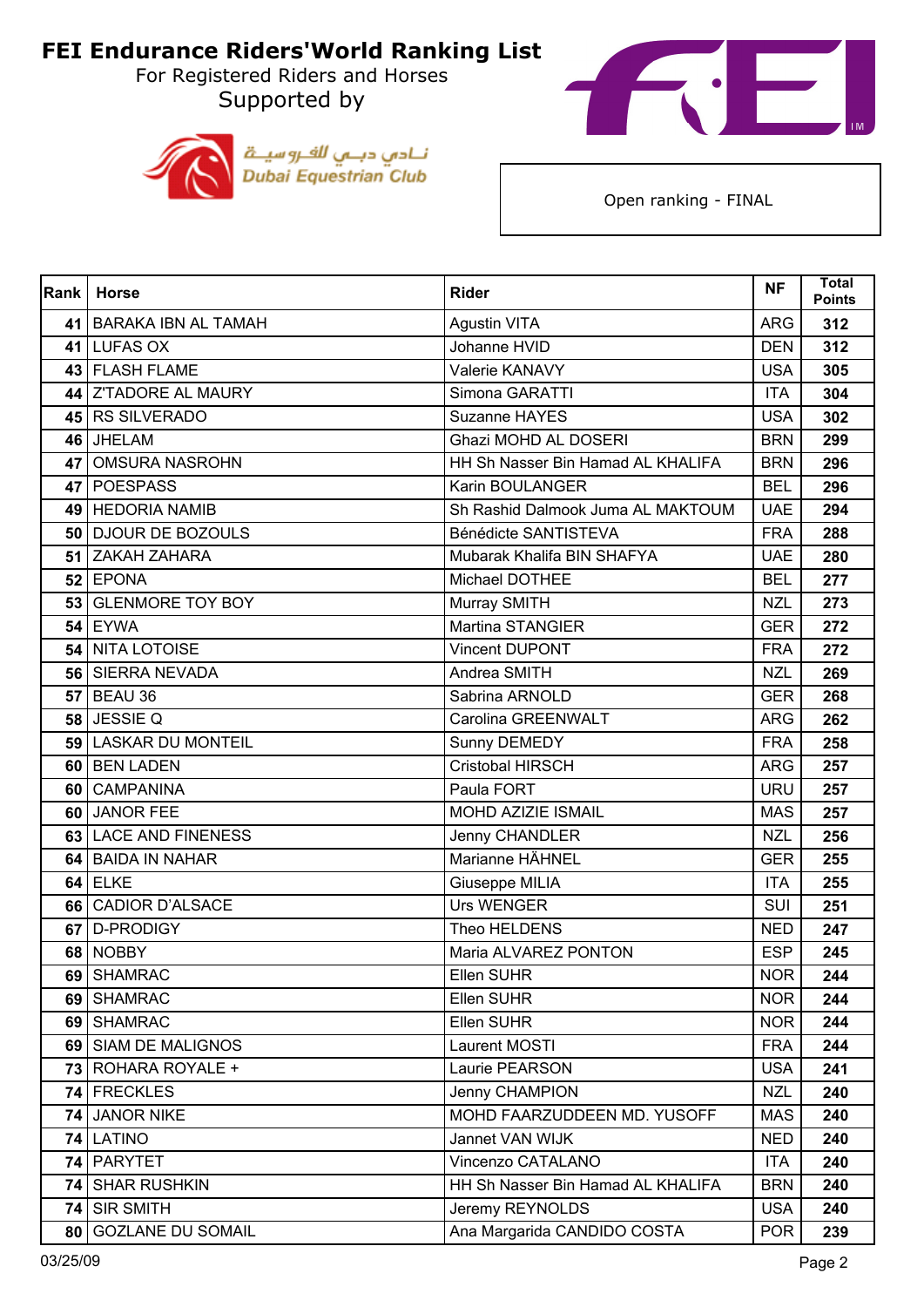For Registered Riders and Horses Supported by





| <b>Rank</b>     | Horse                    | <b>Rider</b>                      | <b>NF</b>  | <b>Total</b><br><b>Points</b> |
|-----------------|--------------------------|-----------------------------------|------------|-------------------------------|
| 81 I            | LEONARDO                 | FALEH NASSER SALEH ABUGNAIM       | QAT        | 238                           |
| 81              | <b>MIKE</b>              | <b>Jack BEGAUD</b>                | <b>FRA</b> | 238                           |
| 83              | <b>EAU DE FLEURS</b>     | Cecile TOTAIN                     | <b>FRA</b> | 237                           |
|                 | 83 ELCOPERO              | Ellen SUHR                        | <b>NOR</b> | 237                           |
|                 | 83 LM GANADOR            | Laura PAIZ                        | <b>GUA</b> | 237                           |
|                 | 83 Z CAIPIRINHA          | Mercedes TAPIA                    | <b>ARG</b> | 237                           |
|                 | 87 AFRODITA              | Andres ALVAREZ                    | <b>CHI</b> | 234                           |
|                 | 87 AMIGO                 | Jannie WIESE                      | <b>NAM</b> | 234                           |
| 87              | <b>BARAKAH BAR</b>       | Ahmed Abdulla ALHAZZA             | <b>BRN</b> | 234                           |
| 87 <sub>1</sub> | <b>G B PALOMA</b>        | Adán CORREA                       | <b>ARG</b> | 234                           |
| 87              | <b>IDRYSS DU MELAY</b>   | <b>Guy DUMAS</b>                  | <b>FRA</b> | 234                           |
| 87              | <b>JAKE</b>              | Emma Louise OWEN                  | <b>GBR</b> | 234                           |
| 87              | <b>KHEOPSY DU PILAT</b>  | HH Sh Khalid Bin Hamad AL KHALIFA | <b>BRN</b> | 234                           |
| 87 <sub>1</sub> | <b>KHYBER</b>            | Naomi MULLER                      | <b>RSA</b> | 234                           |
| 87              | <b>LAIKA DU CADE</b>     | Laurent MOSTI                     | <b>FRA</b> | 234                           |
| 87 <sub>l</sub> | <b>MAGS MOTIVATOR</b>    | <b>Susan SUMMERS</b>              | <b>USA</b> | 234                           |
| 87              | <b>PARTY LINE</b>        | Agustín VITA                      | <b>ARG</b> | 234                           |
|                 | 87 SHIBHAAN HEM          | Marcio José CARDOSO HONÓRIO       | <b>BRA</b> | 234                           |
|                 | 87 TEXAS                 | Zainuddin YUSOF                   | <b>MAS</b> | 234                           |
|                 | 100 MARUSHKA LARZAC      | <b>Freddy MEURENS</b>             | <b>BEL</b> | 233                           |
| 101 l           | CRONO                    | Alberto ARCAYA                    | <b>CHI</b> | 232                           |
|                 | 102 CERT                 | Kamila KART                       | POL        | 231                           |
|                 | 102   DELMANGA HAHZAN    | Rudolf OOSTHUIZEN                 | <b>NAM</b> | 231                           |
|                 | 102   KANGOO D'AURABELLE | Majid bin Mohd AL MAKTOUM         | <b>UAE</b> | 231                           |
|                 | 102 LR AMANA TABI        | Lisa GREEN                        | <b>USA</b> | 231                           |
|                 | 102 M MAPUCHE            | Hugo Sebastián MÉNDEZ             | <b>ARG</b> | 231                           |
|                 | 102 NASHAAR              | <b>MOHD YUSRAN YUSUF</b>          | <b>MAS</b> | 231                           |
|                 | 102 NOWATOR              | Anneli SCHULTZ                    | <b>SWE</b> | 231                           |
|                 | 102 PATRON               | Jan BUITENHUIS                    | <b>NED</b> | 231                           |
|                 | 102 PUCARA               | Elizabeth HUYGHE                  | <b>CHI</b> | 231                           |
|                 | 102 SAMURAI              | Diego ZAMORA                      | <b>CRC</b> | 231                           |
|                 | 102 YASMINA DU FLORIVAL  | Kristel VAN DEN ABEELE            | <b>BEL</b> | 231                           |
|                 | $113  $ DON              | Penny TOFT                        | <b>AUS</b> | 229                           |
|                 | 114 DJB SOMBREIUL        | Ceci BUTLER-STASIUK               | <b>USA</b> | 228                           |
|                 | 114 ELSA RACH            | Kayleigh SMITH                    | <b>GBR</b> | 228                           |
|                 | 114 HASSAN               | Sebastian SALINAS                 | <b>CHI</b> | 228                           |
|                 | 114   IVANHOES DEBUTANTE | Michele ROUSH                     | <b>USA</b> | 228                           |
|                 | 114 JANOR MAMATEMBO      | Rosdam MD NOR                     | <b>MAS</b> | 228                           |
|                 | 114 KIROV DA BARRA       | Leo STEINBRUCH                    | <b>BRA</b> | 228                           |
|                 | 114 LZP JULIOSLASTCHANCE | Suzanne WHITE HEDGECOCK           | <b>USA</b> | 228                           |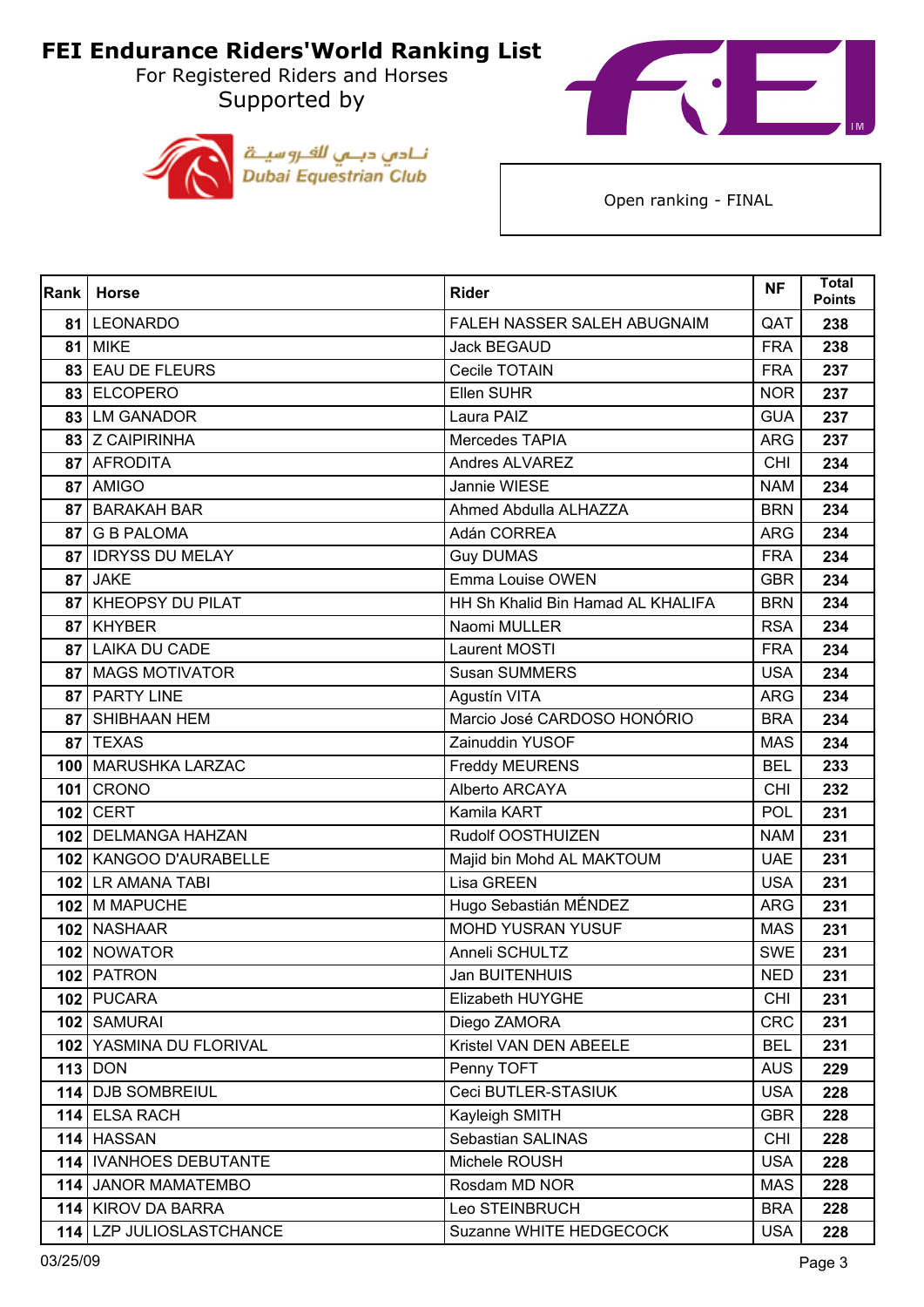For Registered Riders and Horses Supported by





| Rank     | <b>Horse</b>              | <b>Rider</b>                    | <b>NF</b>  | <b>Total</b><br><b>Points</b> |
|----------|---------------------------|---------------------------------|------------|-------------------------------|
| 114      | <b>OLIMPICO DA AMEIRA</b> | Pedro GODINHO                   | <b>POR</b> | 228                           |
|          | 114 ORSANE D'ANGELIQUE    | Atta Mohammed BEER              | QAT        | 228                           |
| 114      | <b>SHALI KHAN</b>         | Christophe DUPAU                | <b>FRA</b> | 228                           |
|          | 114 TC MOUNSHINE          | Christoph SCHORK                | <b>USA</b> | 228                           |
|          | 125 ANTARES SAUVETERRE    | Maria ALVAREZ PONTON            | <b>ESP</b> | 225                           |
|          | 125 BEBABELOULA           | Sultan Ahmed Sultan BIN SULAYEM | <b>UAE</b> | 225                           |
|          | 125 ED VIRKA              | Adriana BASSO                   | <b>URU</b> | 225                           |
|          | $125$ HASAN               | Juan Domingo ALONSO             | <b>URU</b> | 225                           |
|          | $125$ JAZYK               | Hamdan Bin Mohd AL MAKTOUM      | <b>UAE</b> | 225                           |
|          | 125 PAPOILA               | <b>Filipe CACHEIRINHA</b>       | <b>POR</b> | 225                           |
|          | 125 PENN 3                | Che Ahmad YUSRI MUHAMAD         | <b>MAS</b> | 225                           |
|          | 125   WOLFGANG AMADEUS    | Philip GRAHAM                   | <b>NZL</b> | 225                           |
|          | <b>133 VOILA KOSSACK</b>  | Heike BLÜMEL                    | <b>GER</b> | 224                           |
|          | 134 DUNWINGERI MAAKHAL    | Dhahi Abdullah Khamis AL DHAHI  | <b>UAE</b> | 222                           |
|          | <b>134 ENDREA 765</b>     | Sh.Duaij bin Salman AL KHALIFA  | <b>BRN</b> | 222                           |
|          | 134 HIRSTGLEN ZEPPELIN    | Donna WEISMANN                  | <b>AUS</b> | 222                           |
| $134$ IO |                           | Yon ZABALUA                     | <b>ESP</b> | 222                           |
|          | 134 KISMET AL THAWI       | Karin BARTSCHER-LÖFFLER         | <b>GER</b> | 222                           |
| 134      | M TEHUELCHE               | Susana LIMA                     | <b>ARG</b> | 222                           |
|          | <b>134   MAGNUM 68</b>    | Nikolay MELBARD                 | <b>RUS</b> | 222                           |
|          | 134 MUFASA                | Mary LEWIS                      | <b>USA</b> | 222                           |
|          | 134 ZIRKONIA (DE)         | Aurélie DEVELAY                 | <b>FRA</b> | 222                           |
| 143      | <b>GUARDA COSTA</b>       | <b>Isadora MACKINNON</b>        | <b>URU</b> | 219                           |
|          | 143 HAVANE DE NAVAS       | Sultan Ahmed Sultan BIN SULAYEM | <b>UAE</b> | 219                           |
|          | <b>143 HUBA 2</b>         | Alexandra ENGLEDER              | <b>AUT</b> | 219                           |
|          | 143 M MALON               | Muhammad Alif SABIDI            | <b>MAS</b> | 219                           |
|          | 143 MANTEQUILLA           | <b>ENRIQUE SEARLE</b>           | <b>CHI</b> | 219                           |
|          | 143 RAS SHAKZIANA         | <b>Florencia SERRA</b>          | <b>ARG</b> | 219                           |
|          | 143 SHAJAN                | Tanja VAN WILLIGEN              | <b>DEN</b> | 219                           |
|          | 143 TACUARI               | Ana Maria NOVOA FUENTEALBA      | <b>CHI</b> | 219                           |
|          | 143 WALID DES IVIERS      | Catherine GERMONPREZ            | <b>BEL</b> | 219                           |
|          | 152 M CACIQUE             | Magalí MENDEZ                   | <b>ARG</b> | 216                           |
|          | 152 NOE KHABIK            | Sofía VARGAS                    | <b>ARG</b> | 216                           |
|          | 152 TWYNHAM EL OMAR       | Alison HIGGINS                  | <b>NZL</b> | 216                           |
|          | 152 WILLOI BINT KHYBERIE  | Raed MAHMOOD                    | <b>BRN</b> | 216                           |
|          | 156 NAZIRA                | Katarina SAFRANOVA              | <b>SVK</b> | 215                           |
|          | 157   BROOKLEIGH KENTARA  | ABD. HALIM ALIHAN               | <b>MAS</b> | 214                           |
|          | <b>158   A R VALE</b>     | Pío OLASCOAGA AMAYA             | <b>URU</b> | 213                           |
|          | 158   FERRARI             | Miriam KONGEVOLD                | <b>NOR</b> | 213                           |
|          | 158 GOLDEN LIGHTNING      | Janice Ann WORTHINGTON          | <b>USA</b> | 213                           |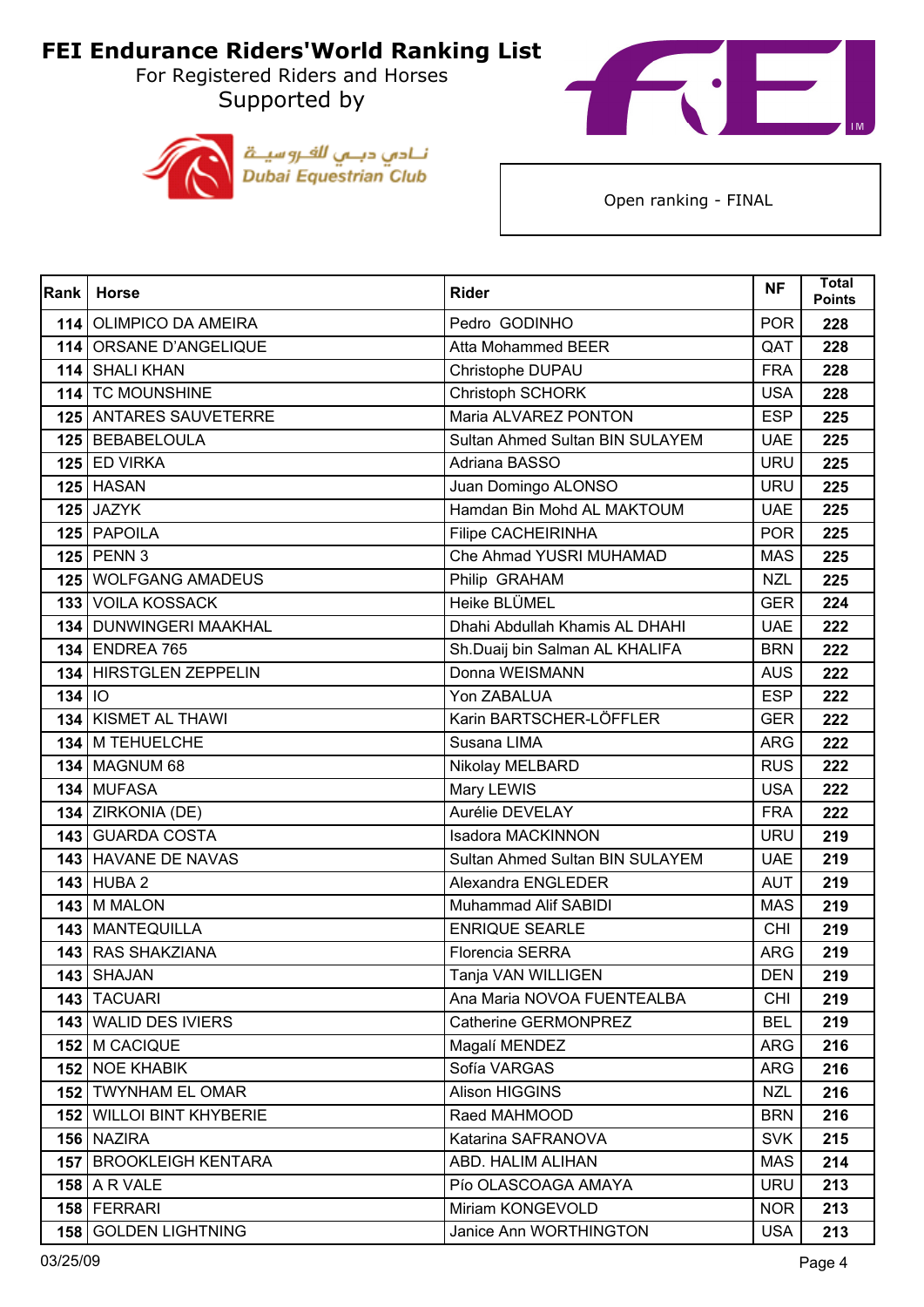Supported by





| Rank             | <b>Horse</b>                 | <b>Rider</b>                         | <b>NF</b>  | <b>Total</b><br><b>Points</b> |
|------------------|------------------------------|--------------------------------------|------------|-------------------------------|
|                  | 158   KHANDELA DES VIALETTE  | Laurent MOSTI                        | <b>FRA</b> | 213                           |
|                  | <b>158 KRAK II</b>           | Denis PESCE                          | <b>FRA</b> | 213                           |
|                  | <b>158 LAMAN</b>             | Gervasio GARI                        | <b>URU</b> | 213                           |
|                  | 158 LR GALESA                | Josefina CHAS                        | <b>ARG</b> | 213                           |
|                  | 158   MAQUARIE PARK SEDITION | Thani Mohd AL MEHAIRI                | <b>UAE</b> | 213                           |
|                  | 158   PRIMORDIAL             | Sandra AGUERA                        | <b>ARG</b> | 213                           |
| 158 <sup>1</sup> | <b>WISDOMS TOUCH OX</b>      | Inge-Merete LARSEN                   | <b>DEN</b> | 213                           |
|                  | <b>158 WISDOMS TOUCH OX</b>  | Inger-Merete LARSEN                  | <b>DEN</b> | 213                           |
|                  | 169 AIGOUAL UADZA            | Céline JUST                          | <b>FRA</b> | 210                           |
|                  | 169 AKASHA SANSATION         | Ali Mohd AL MUHAIRI                  | <b>UAE</b> | 210                           |
|                  | 169 ASTRAKHANN               | <b>Florent CHEINET</b>               | <b>FRA</b> | 210                           |
|                  | 169 BARAK                    | <b>Cristina MUTIS</b>                | COL        | 210                           |
|                  | 169 CHERADA DES BRUYERES     | Mercedes TAPIA                       | <b>ARG</b> | 210                           |
|                  | 169 SHDDAD                   | HE Sh. Abdullah bin Faisal AL QASIMI | <b>UAE</b> | 210                           |
| 169              | <b>DALIOX</b>                | Joona MICKELSSON                     | <b>FIN</b> | 210                           |
|                  | <b>169 DALI OX</b>           | Joona MICKELSSON                     | <b>FIN</b> | 210                           |
|                  | $169$ FERIAL (DE)            | Gabi HALDEMANN                       | SUI        | 210                           |
|                  | 169 FLYNTOR                  | Maurice SAINT                        | <b>FRA</b> | 210                           |
|                  | 169 HAMINA                   | Nadege HAURILLON                     | <b>FRA</b> | 210                           |
|                  | 169 LUBIANA DE COAT FRITY    | Julien GOACHET                       | <b>FRA</b> | 210                           |
|                  | 169 MISTER HA                | Roberto Alfonso HERNANDEZ            | <b>GUA</b> | 210                           |
|                  | 169 MORNING LINE             | Jan MARSH                            | <b>GBR</b> | 210                           |
| 169              | NADIRHA DU BREUIL            | Marc COUFFIN                         | <b>FRA</b> | 210                           |
|                  | 169 PLATINA                  | Ricardo BAPTISTA                     | <b>POR</b> | 210                           |
|                  | 169 SAID 11                  | Bärbel BÜCHTING                      | <b>GER</b> | 210                           |
|                  | 169 TBO SHAFIRA              | Alvaro GARCIA                        | <b>URU</b> | 210                           |
|                  | 169 ZAIRA STAR               | Jannet VAN WIJK                      | <b>NED</b> | 210                           |
|                  | 188 BEBABELOULA              | Yousif Abdullah AL HAMMADI           | <b>UAE</b> | 207                           |
|                  | 188 CADAM                    | Frida SÖDERSTRÖM                     | <b>SWE</b> | 207                           |
|                  | <b>188 KANGOO II</b>         | <b>Jack BEGAUD</b>                   | <b>FRA</b> | 207                           |
|                  | 188 MEXICO                   | Jaffer MIRZA                         | <b>BRN</b> | 207                           |
|                  | 188   MOLLY'S VALIANT HEART  | Sheikha Madiya AL MAKTOUM            | <b>UAE</b> | 207                           |
|                  | 188 NAHSAARI                 | Dhahi Abdulla Khamis AL DHAHI        | <b>UAE</b> | 207                           |
|                  | 194 BOGUS THUNDER            | Ann S. HALL                          | <b>USA</b> | 204                           |
|                  | 194   GARAMAN MIKADO         | Ali Mohd AL MUHAIRI                  | <b>UAE</b> | 204                           |
| 194              | <b>GOLD RAVEN</b>            | Valerie KANAVY                       | <b>USA</b> | 204                           |
| 194              | <b>JAHMAN</b>                | Léa VOGLER                           | <b>FRA</b> | 204                           |
|                  | 194 JALAD D' ALAUZE          | Abdulrahman Mohammed AL SAAD         | <b>BRN</b> | 204                           |
|                  | 194 KHEOPS DE LOZELLE        | HE Sh Juma Dalmook Juma AL MAKTOUM   | <b>UAE</b> | 204                           |
|                  | 194   MARDOK MA              | Maria MONETA PIETRO                  | <b>ITA</b> | 204                           |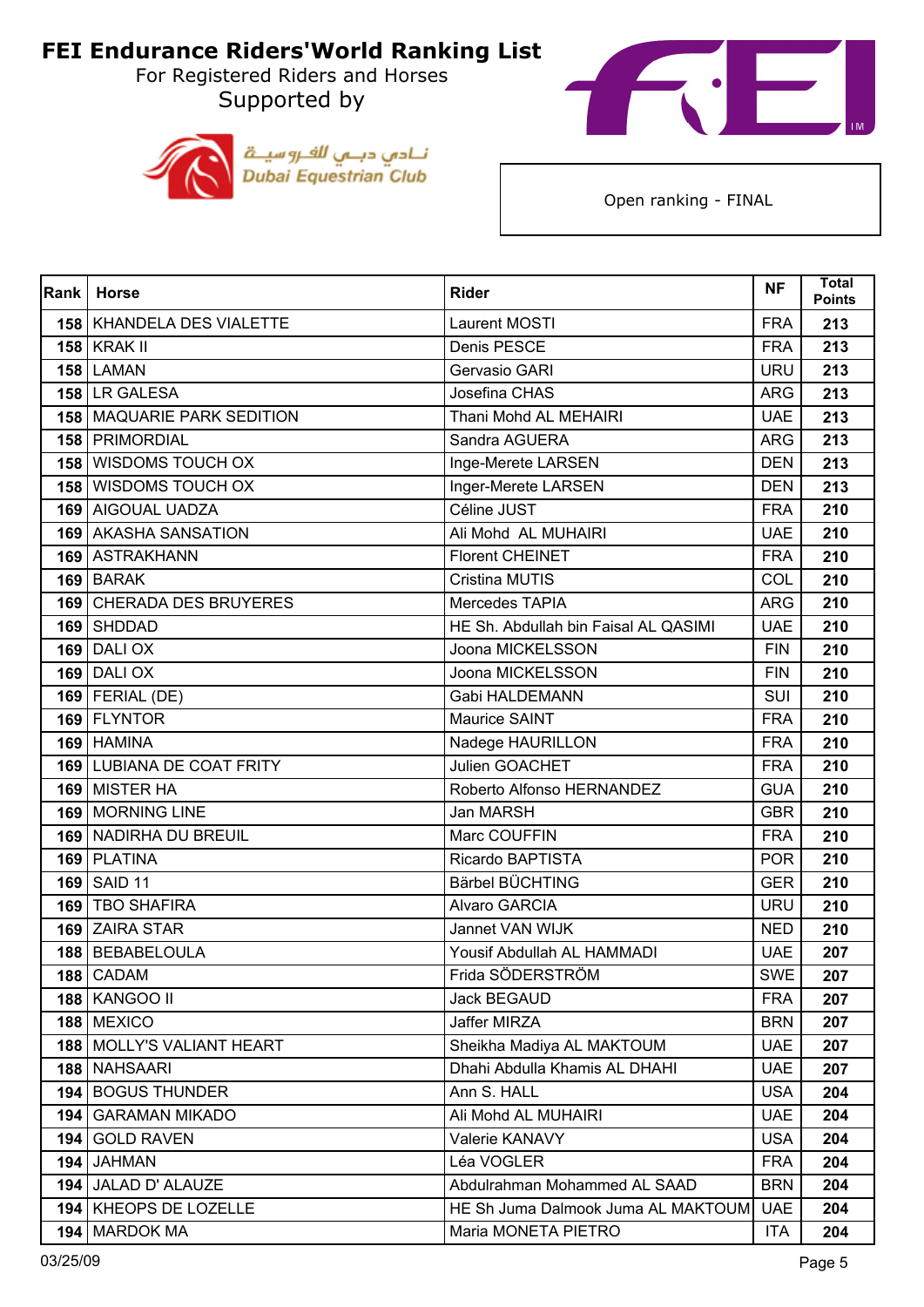Supported by





| Rank | <b>Horse</b>             | <b>Rider</b>                    | <b>NF</b>  | <b>Total</b><br><b>Points</b> |
|------|--------------------------|---------------------------------|------------|-------------------------------|
|      | 194 MINISHA AL QAHIRA    | Daniela ENTNER                  | <b>AUT</b> | 204                           |
|      | 194 MORO INCOGNITO       | Hugo Sebastián MENDEZ           | <b>ARG</b> | 204                           |
| 194  | <b>RIDASA DR GBM</b>     | <b>Corrie VAN NIEKERK</b>       | <b>RSA</b> | 204                           |
|      | <b>194 SAVVY</b>         | Hernan BARBOSA                  | COL        | 204                           |
|      | 194 SILVER MISTRAL       | Matar Ghanim Musfer AL MANSOORI | <b>UAE</b> | 204                           |
|      | 206 CANARIO              | Rui PEREIRA                     | <b>POR</b> | 203                           |
|      | 207 AWANUI VARI          | Mahra Yaqoob Yousuf AL JANAHI   | <b>UAE</b> | 201                           |
|      | <b>207 DRAVIC</b>        | Stefania FACCIA                 | <b>ITA</b> | 201                           |
|      | <b>207 GALAGO</b>        | Jean Daniel AIELLO              | <b>FRA</b> | 201                           |
|      | <b>207 LEILA</b>         | Catriona MOON                   | <b>GBR</b> | 201                           |
|      | 211 BAMBOULLA            | Philippe TOMAS                  | <b>FRA</b> | 200                           |
|      | 211 CASTLEBAR KALAHARI   | Margaret WADE                   | <b>AUS</b> | 200                           |
|      | 211 MEDIATIK LARZAC      | Sandrine LANCE                  | <b>FRA</b> | 200                           |
|      | 214 AMAZING KU           | <b>Beverley GRAY</b>            | <b>USA</b> | 198                           |
|      | 214 ARMIN'S ZALINA       | Armin VAN BILJON                | <b>NAM</b> | 198                           |
|      | <b>214 CYRYL</b>         | Beata DZIKOWSKA                 | <b>POL</b> | 198                           |
|      | 214 EDENFELS ZEPHYR      | <b>Faizal ISMAIL</b>            | <b>MAS</b> | 198                           |
|      | 214 NASIRYA              | Anne CUVELIER                   | <b>BEL</b> | 198                           |
|      | 214 RIYAL SOLARMATLA     | Ina-Marie BRYER                 | <b>RSA</b> | 198                           |
|      | 214 TULIPA               | Miguel PINHEIRO                 | <b>POR</b> | 198                           |
|      | <b>221 TEESE</b>         | <b>Yvette VINTON</b>            | CAN        | 197                           |
|      | 222 KARRIMH              | Donna OUDSHOORN                 | <b>NED</b> | 196                           |
| 223  | <b>BARAKA ALI</b>        | Oriol LLORENS TORRES            | <b>ESP</b> | 195                           |
|      | 223 EZÜST GEPÁRD         | Barbara KOMJATHY                | <b>HUN</b> | 195                           |
|      | 223 HELOISE DE GALBOUAN  | Laurie BELLE                    | <b>FRA</b> | 195                           |
|      | <b>223 MOHAC</b>         | <b>Guy DUMAS</b>                | <b>FRA</b> | 195                           |
|      | 223 NOURA DES PACOULLIS  | Melody THEOLISSAT               | <b>FRA</b> | 195                           |
| 223  | SOTSCHI BINT BIJARI      | Marianne HÄHNEL                 | <b>GER</b> | 195                           |
|      | 229 C CHANRION           | Maria Vitoria LIBERAL LINS      | <b>BRA</b> | 194                           |
|      | 229 CARO COQUIN          | Roxana TAGLIAFERRO              | <b>ARG</b> | 194                           |
|      | <b>229 L4R NAGU</b>      | Alejandro BELLAS                | <b>URU</b> | 194                           |
|      | 229 LAOUENN DE KERPONT   | Alice BEET                      | <b>GBR</b> | 194                           |
|      | <b>229   PARADISE 14</b> | <b>Blanca VON HARDENBERG</b>    | <b>GER</b> | 194                           |
|      | 234 ABYANEH              | Majed Mohd Salman AL SABRI      | <b>UAE</b> | 192                           |
|      | 234 LORMAR DESTINY       | Laura WOODS                     | <b>RSA</b> | 192                           |
|      | 234 RAHJAN               | Stephanus LOMBAARD              | <b>RSA</b> | 192                           |
| 234  | RIO NEGRO                | Magdalena ODRIOZOLA             | <b>URU</b> | 192                           |
|      | 238 ANGLESEA TROOPER     | Linda MEREDITH                  | <b>AUS</b> | 191                           |
|      | 238 CASTLEBAR BALIK      | Margaret WADE                   | <b>AUS</b> | 191                           |
|      | 240 JAYA DE BOZOULS      | <b>Olivier BAEYENS</b>          | <b>FRA</b> | 190                           |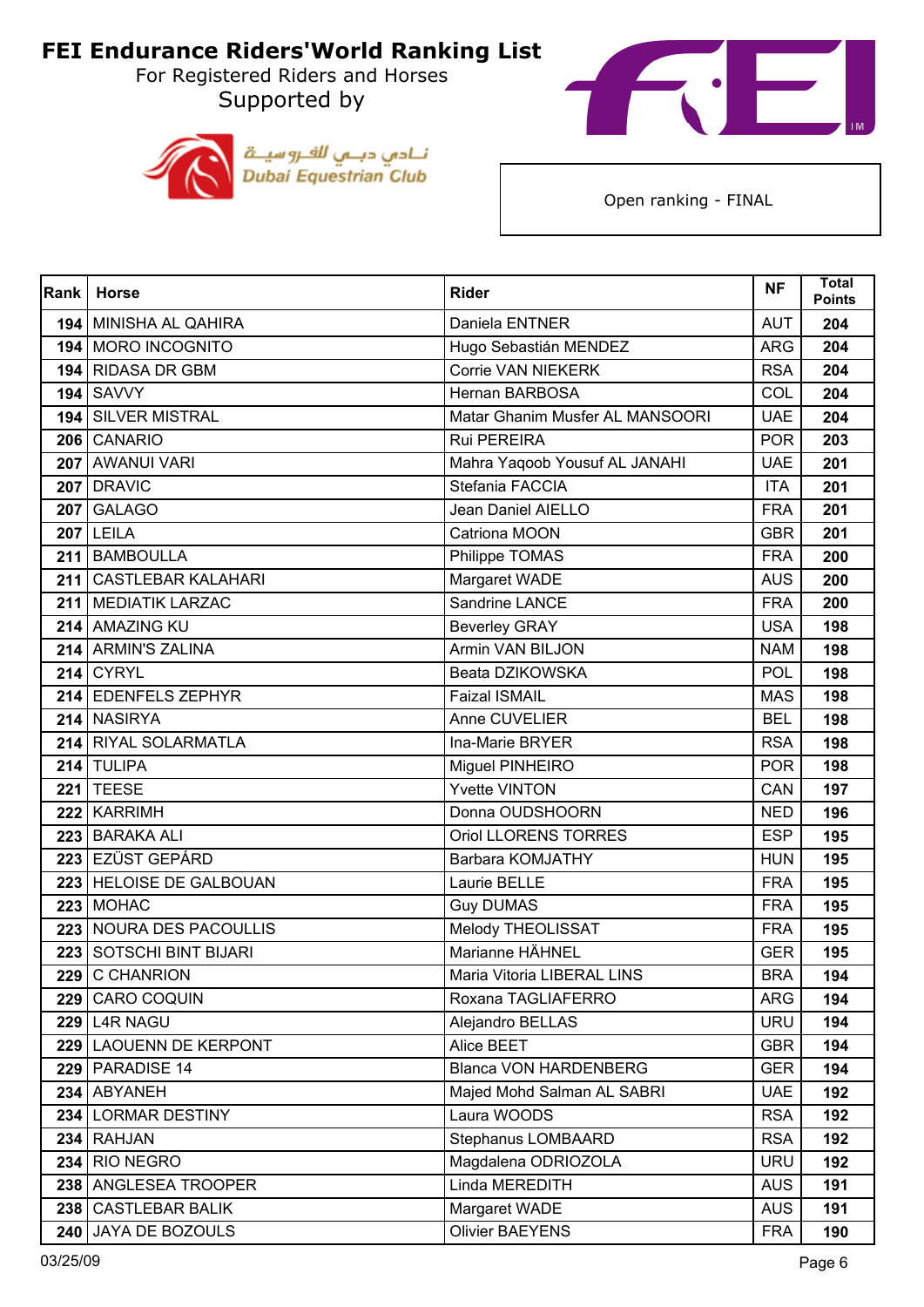For Registered Riders and Horses Supported by





| Rank  | <b>Horse</b>               | <b>Rider</b>                    | <b>NF</b>  | Total<br><b>Points</b> |
|-------|----------------------------|---------------------------------|------------|------------------------|
| 241 I | <b>KAZKADE</b>             | Abdulla Essa Mohd AL BUZIRI     | <b>UAE</b> | 189                    |
|       | 241 LIMA DU BARTHAS        | <b>Vincent DUPONT</b>           | <b>FRA</b> | 189                    |
| 241   | <b>MADJIN DES PINS</b>     | Philip HIRST                    | <b>GBR</b> | 189                    |
|       | 241 RAAZYL CHA             | Debra IVEY                      | <b>USA</b> | 189                    |
| 241   | <b>SADEK P</b>             | Laszlo SZABO                    | <b>HUN</b> | 189                    |
|       | 246 CHURINGA KAGEBEE       | Allison Jane BUCKLEY            | <b>GBR</b> | 186                    |
|       | 246 CYRIAK                 | liviana MAUR                    | <b>ITA</b> | 186                    |
|       | 246 EGYIPTOM               | Lilla RADOCZY                   | <b>HUN</b> | 186                    |
|       | 246 MILORA PARK KEYLARGO   | Megan Gwennol JONES             | <b>GBR</b> | 186                    |
|       | <b>246 SISKO</b>           | Audrey OLMANST                  | <b>BEL</b> | 186                    |
|       | 246 TABORAH DE SIER        | Maritza PEREIRA                 | <b>BEL</b> | 186                    |
|       | $252$ L M MIDDAY           | <b>Christine YEOMAN</b>         | <b>GBR</b> | 185                    |
|       | 252 RAIMIE DE BOZOULS      | Christian LISSARRAGUE           | <b>FRA</b> | 185                    |
|       | 252 SAMSON II              | Kirsten DEUSS                   | <b>NZL</b> | 185                    |
|       | 255 ESPERANZA IV           | <b>Facundo LARRERE</b>          | <b>ARG</b> | 184                    |
|       | 256 BALBEC                 | Carlo FORMICA                   | <b>ITA</b> | 183                    |
|       | $256$ RIFFA                | Raed Mahmood MAHMOOD            | <b>BRN</b> | 183                    |
|       | <b>256 FINO</b>            | Pio Juan Miguel OLASCOAGA AMAYA | <b>URU</b> | 183                    |
|       | 256 LELLIG ARMOR           | Jean Michel GRIMAL              | <b>FRA</b> | 183                    |
|       | 256 NIGHTWIND'S SAVANAH    | Kathy IRVINE                    | CAN        | 183                    |
|       | <b>256 S.R. IRINA OX</b>   | Lotte HILLERS                   | <b>DEN</b> | 183                    |
|       | 256 TAMARA DU VALLOIS      | Honore AURELIE                  | <b>FRA</b> | 183                    |
|       | 256 TIKI CHAPS KU          | Warren HELLMAN                  | <b>USA</b> | 183                    |
|       | 264 BOGART VF              | <b>Charisse GLENN</b>           | <b>USA</b> | 182                    |
|       | 264 FABIO                  | Jan TYRRELL                     | <b>AUS</b> | 182                    |
|       | 264 GAZAL XIII-4           | Carina KAZIANKA                 | <b>AUT</b> | 182                    |
| 264 l | <b>MAKO HAKA</b>           | Carolina GREENWALT              | <b>ARG</b> | 182                    |
|       | 264 VANASH                 | Rachael ATKINSON                | <b>GBR</b> | 182                    |
|       | $264$ WILLUP (GB)          | Jack BEGAUD                     | <b>FRA</b> | 182                    |
|       | 270 LA MEDIA SUERTE FARALA | Miguel ROCHA                    | <b>URU</b> | 180                    |
|       | 270 AMIRA KEL              | Ali Ghanim AL MARRI             | <b>UAE</b> | 180                    |
|       | 270 JHAREZ DE CABIRAT      | <b>Julien LAFAURE</b>           | <b>FRA</b> | 180                    |
|       | 270 NOVISAAD D'AQUI        | Romain LAPORTE                  | <b>FRA</b> | 180                    |
|       | 274 DESERT STARS SENSATION | Alison HIGGINS                  | <b>NZL</b> | 178                    |
|       | $274$ LUNA                 | Andrea PULICANI                 | <b>FRA</b> | 178                    |
|       | 276 BANGHOR NAHIBI         | Leanne GELDENHUYS               | <b>RSA</b> | 177                    |
|       | 276   IOZHO                | <b>Gaudriot VINCENT</b>         | <b>FRA</b> | 177                    |
|       | 276 JAFFAR III             | FALEH NASSER SALEH ABUGNAIM     | QAT        | 177                    |
|       | 276 JO FAROUZA             | <b>MARTINA LUI</b>              | <b>ITA</b> | 177                    |
|       | 276 JOEL CABIRAT           | Ali Yousef AL-MALKI             | QAT        | 177                    |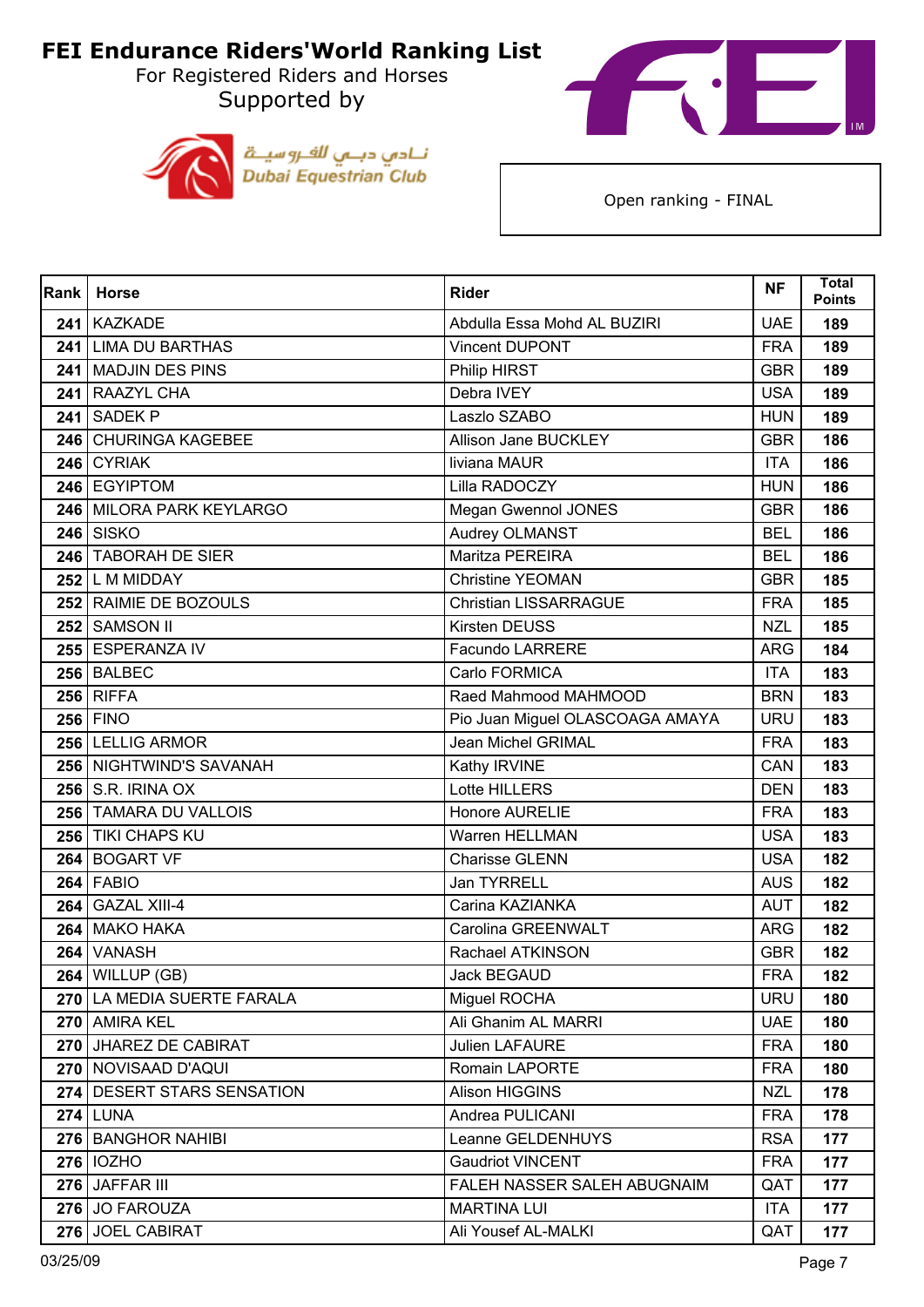For Registered Riders and Horses Supported by





| <b>Rank</b> | <b>Horse</b>             | <b>Rider</b>                       | <b>NF</b>  | <b>Total</b><br><b>Points</b> |
|-------------|--------------------------|------------------------------------|------------|-------------------------------|
|             | 276 KIRGUIZ              | Abdulla Towain AL-MARRI            | QAT        | 177                           |
|             | 276 NECTAR DE MESSEY     | Horace PERRAUD BONIN               | <b>FRA</b> | 177                           |
|             | 276 NIDA'A AL WATAN (AE) | <b>Barbara LISSARRAGUE</b>         | <b>FRA</b> | 177                           |
|             | 276   TSALTA BENJAMIN    | Pieter HUGO                        | <b>RSA</b> | 177                           |
|             | 285 ELSINEA              | Ludovic SAROUL                     | <b>FRA</b> | 175                           |
|             | 285 NAFFA DE LAP         | <b>Emmanuelle RIONDE</b>           | <b>FRA</b> | 175                           |
|             | <b>285 TAHITI</b>        | Byron Alfonzo LOPEZ CIFUENTES      | <b>GUA</b> | 175                           |
|             | 288 ESCAPADE II          | <b>Lisette VAN DRUENEN</b>         | <b>NED</b> | 174                           |
|             | 288 FAIB EL FAC          | Melania SERIOLI                    | <b>ITA</b> | 174                           |
|             | 288 KHALIL EL NERAK      | AbdulRahman Mohammed ALZAED        | <b>BRN</b> | 174                           |
|             | 288 KHALIL EL NERAK      | AbdulRahman Mohammed ALZAED        | <b>BRN</b> | 174                           |
|             | <b>288 L'OEIL BLEU</b>   | Renée Laure KOCH                   | <b>FRA</b> | 174                           |
|             | 288 NUCIUS ROMAS         | Khalifa Salman Mohd AL SABRI       | <b>UAE</b> | 174                           |
|             | 288 RAZDI MAIDAN ASIL    | Dominique VAN ZYL                  | <b>RSA</b> | 174                           |
|             | 288 SCHIMERON            | Johan VAN DER WALT                 | <b>NAM</b> | 174                           |
|             | 288 TORA BLAR-ZAY        | Penny TOFT                         | <b>AUS</b> | 174                           |
|             | 297 INES DU BARRY        | Sophie ARNAUD                      | <b>FRA</b> | 173                           |
|             | 298 ARMIN'S NABEEL       | Karola VAN BILJON                  | <b>NAM</b> | 171                           |
|             | <b>298 DARIO</b>         | <b>Leonard LIESENS</b>             | <b>BEL</b> | 171                           |
|             | 298 KHADIDJA DU PONT     | Janice COCKLEY-ADAMS               | <b>GBR</b> | 171                           |
|             | 298 MARUN 2              | <b>Bettina NONNENMACHER</b>        | <b>GER</b> | 171                           |
|             | 298 RAMKAT               | Juan STEENKAMP                     | <b>RSA</b> | 171                           |
|             | <b>303 LOCACE</b>        | Patrizia GIACCHERO                 | <b>ITA</b> | 170                           |
|             | 303 NNL HEAT ME BEY      | Newton LINS FILHO                  | <b>BRA</b> | 170                           |
|             | 303 ZETON                | Elena BERTONI                      | <b>ITA</b> | 170                           |
|             | 306 KACHOU DU LAYON      | Michele VINCENT                    | <b>FRA</b> | 169                           |
|             | 306   SCHE' ABU ALAAL    | Daniel CHOMYSZYN                   | <b>ARG</b> | 169                           |
|             | 308 BASTIAN              | <b>Christine PEDERSEN</b>          | <b>DEN</b> | 168                           |
|             | <b>309   DILMUN</b>      | Annie JOPPE                        | <b>GBR</b> | 167                           |
|             | 310 BAHIA CATHARE        | Marilyn LEMOINE                    | <b>FRA</b> | 165                           |
|             | 310   BASIC INSTINCT     | HH Sh Nasser Bin Hamad AL KHALIFA  | <b>BRN</b> | 165                           |
|             | 310   DRUMLIN MOONSHINE  | Buti Mohd Khalaf Al Marri AL MARRI | <b>UAE</b> | 165                           |
|             | 310 HM CABEZA            | Nestor FALERO                      | <b>URU</b> | 165                           |
|             | 314 DAISYE               | Jacopo DI MATTEO                   | <b>ITA</b> | 163                           |
|             | 314 IL DE BLAZIET        | Jean LEGRON                        | <b>FRA</b> | 163                           |
|             | 314 JIBBAH GOAR          | Mohammed Tahous AL-NUAIMI          | QAT        | 163                           |
| 314         | JIBBAH GOAR              | Mohammed Tahous AL-NUAIMI          | QAT        | 163                           |
|             | 318 BATTARAH             | Lawrence AL FAYEZ                  | <b>JOR</b> | 162                           |
|             | 318 HECTOR DE FARGES     | Stefania FALETTO                   | <b>ITA</b> | 162                           |
|             | 318   KALYNE D'ARDECHE   | Anne DETREZ                        | <b>FRA</b> | 162                           |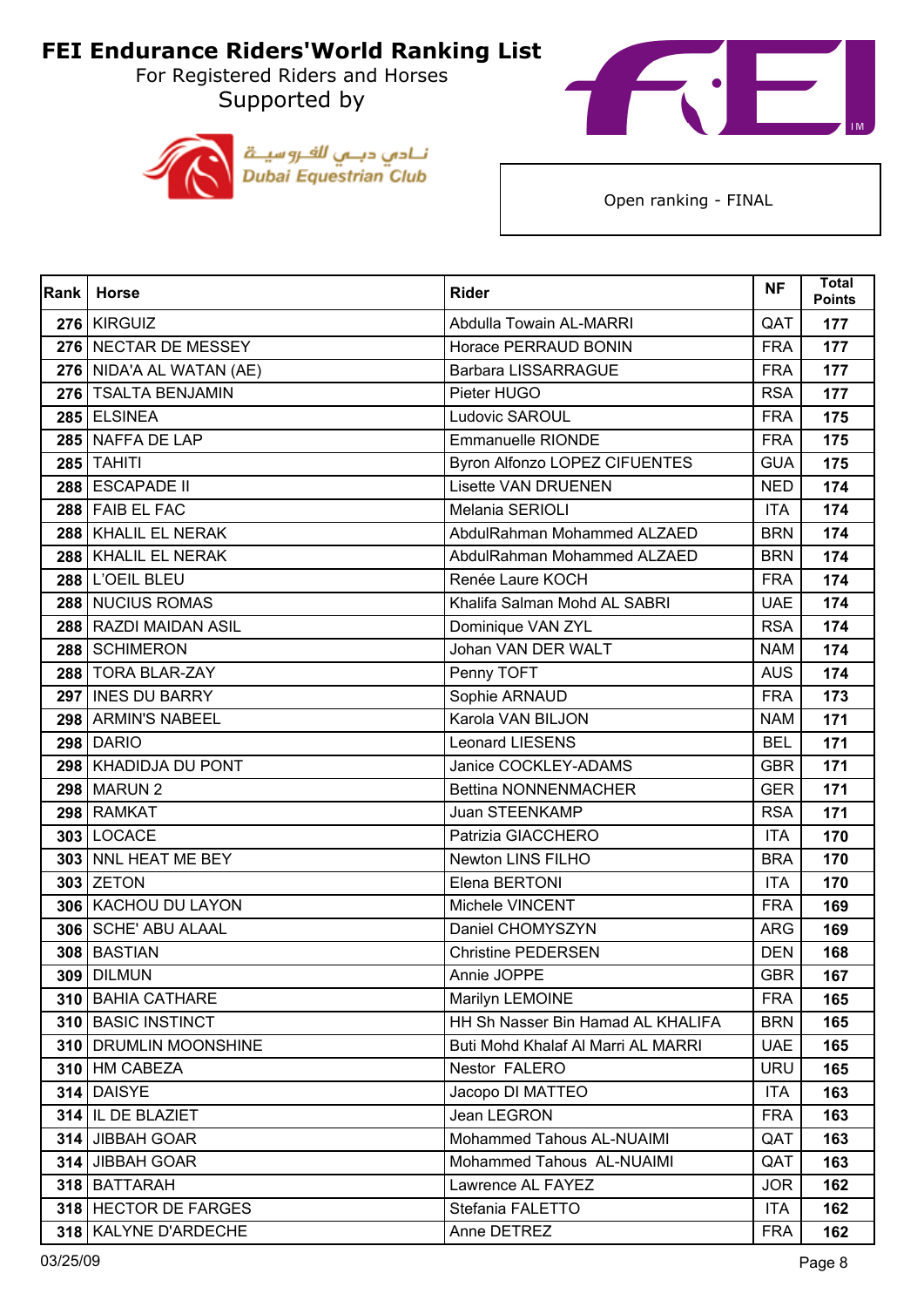Supported by





| Rank  | <b>Horse</b>                 | <b>Rider</b>                | <b>NF</b>  | <b>Total</b><br><b>Points</b> |
|-------|------------------------------|-----------------------------|------------|-------------------------------|
|       | 318 KIARA 4                  | Renate LANG                 | <b>AUT</b> | 162                           |
|       | 318 LEYHLA KYTE              | <b>Gillese DE VILLIERS</b>  | <b>RSA</b> | 162                           |
|       | 318 ORPIN DE ROCHES          | Hassan Tahous AL-NUAIMI     | QAT        | 162                           |
|       | 324 KANDY ARMOR              | Gaelle OLLIVIER JACOB       | <b>FRA</b> | 161                           |
|       | 325 DEL SIETE CUATRERA       | Ramón A. (h) PONCE          | <b>ARG</b> | 160                           |
|       | 325   IRIS DE LA SALINE      | <b>Joël GARCIN</b>          | <b>FRA</b> | 160                           |
|       | <b>325 PREETI</b>            | Patricia PILBORG            | <b>DEN</b> | 160                           |
|       | <b>325 SHIRA</b>             | Szabolcs VAJDA              | <b>ROU</b> | 160                           |
|       | 329 EL ENCANTADOR            | <b>Ulrike POTTRICK</b>      | <b>GER</b> | 159                           |
|       | 329 ZT FALIGHT               | Clara RUBIO                 | <b>ARG</b> | 159                           |
| 331 I | <b>HARD BONE SAMARITANKA</b> | Juan Carlos JERIA           | CHI        | 158                           |
|       | 331 LUTANDORVICI             | Gemma PARKIN                | <b>GBR</b> | 158                           |
|       | 331 MORA PRESUMIDA           | Miguel A. PAVLOVSKY         | <b>ARG</b> | 158                           |
|       | 331 NOURA DES PACOULLIS      | FALEH NASSER SALEH ABUGNAIM | QAT        | 158                           |
|       | 335 CASTLEBAR SOBIA          | Anzaq MEHMOOD               | <b>UAE</b> | 157                           |
|       | 335 ELA AM DE LA LEONARDE    | <b>Alain PORRAS</b>         | <b>FRA</b> | 157                           |
|       | <b>335 ESKAR</b>             | Kirsten WISCOMBE            | <b>GBR</b> | 157                           |
|       | 338 ANCAR BOKHARA            | Rene ALVAREZ                | <b>CHI</b> | 156                           |
|       | 338 ESPIGUITA                | Ander MATO GARCIA           | <b>ESP</b> | 156                           |
|       | 338   IKBAL                  | Khalid Sanad AL-NUAIMI      | QAT        | 156                           |
|       | 338 J'YVOLE DU BREUIL        | Elodie LE LABOURIER         | <b>FRA</b> | 156                           |
|       | 338 KURRAJONG CONCORDE       | Kristie MCGAFFIN            | <b>AUS</b> | 156                           |
|       | 338 MARLOUF DE NORVAVRE      | Jack BEGAUD                 | <b>FRA</b> | 156                           |
|       | 338   MARLOUF DE NORVAVRE    | <b>Jack BEGAUD</b>          | <b>FRA</b> | 156                           |
|       | 338 PACIFICA                 | Kirsten DEUSS               | <b>NZL</b> | 156                           |
|       | 338 TANGO                    | <b>Emoke PETER</b>          | <b>ROU</b> | 156                           |
| 347   | MOUSSAKA DE SOMMANT          | Nathalie MICHEL             | <b>FRA</b> | 155                           |
|       | 347 ZEN AL MAURY             | Renée Laure KOCH            | <b>FRA</b> | 155                           |
|       | <b>349   REDAH</b>           | Hamad Salem Ali FETEAS      | QAT        | 154                           |
|       | 349 WANIRAH                  | Marion BOSMAN               | <b>AUT</b> | 154                           |
|       | 351 JAHIL DU BREUIL          | Couffin MARC                | <b>FRA</b> | 153                           |
|       | 351 NOBLE DASH XX            | Frank SAUERBREY             | <b>GER</b> | 153                           |
|       | 353 ALBERTO AUBANEL          | Virginie ATGER              | <b>FRA</b> | 152                           |
|       | 353 CARAJÁS CSM              | Patricia BICUDO BARBOSA     | <b>BRA</b> | 152                           |
|       | 353 FENWICK CADENZA          | Sue SIDEBOTTOM              | <b>GBR</b> | 152                           |
|       | 353 JANNICK CH               | Veronika MÜNGER             | <b>SUI</b> | 152                           |
|       | 353   P G C JAMAAL           | Juana CHAS                  | <b>ARG</b> | 152                           |
|       | 353 PRINTESA                 | Nora BIERMANN               | <b>ROU</b> | 152                           |
|       | 353 R S RELAMPAGO            | Sofía VARGAS                | <b>ARG</b> | 152                           |
|       | 353 YARAANDOO JAKARA SILVER  | Shamsah Awad AL OTAIBA      | <b>UAE</b> | 152                           |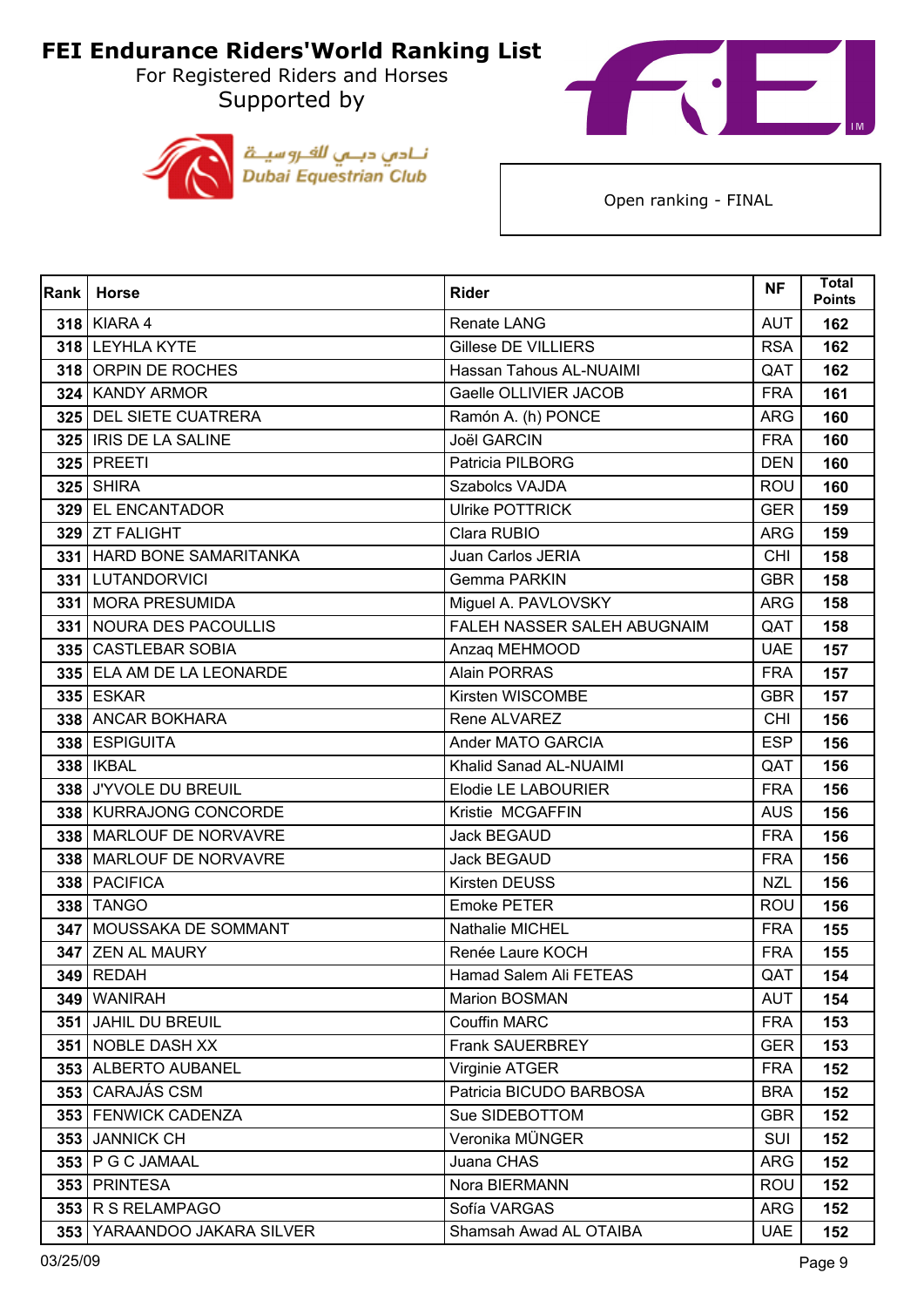For Registered Riders and Horses Supported by





| Rank | <b>Horse</b>                  | <b>Rider</b>                      | <b>NF</b>  | <b>Total</b><br><b>Points</b> |
|------|-------------------------------|-----------------------------------|------------|-------------------------------|
| 361  | <b>BAHIA BLANCA KEY</b>       | Jorge GIORLANDINI                 | <b>ARG</b> | 151                           |
|      | 361   M O DON CIRILO          | <b>Nestor MONTES DE OCA</b>       | <b>ARG</b> | 151                           |
| 363  | C.R KAHLUA.                   | <b>Tony MASTERS</b>               | <b>NZL</b> | 150                           |
| 363  | <b>CALLINGTON AMIR NABIEL</b> | Abdulla Abdulrahman FETEAS        | QAT        | 150                           |
| 363  | <b>KELIE DE RETARDAIS</b>     | <b>Cendrine HENRY</b>             | <b>FRA</b> | 150                           |
|      | 363 MELBA DE LOUBEJAC         | Julien LAFAURE                    | <b>FRA</b> | 150                           |
|      | 363 STANPARK TROOPER          | Kayleigh SMITH                    | <b>GBR</b> | 150                           |
|      | 368 AI EL KHEBIR              | Marlies HOUASSIN                  | <b>BEL</b> | 149                           |
|      | 368 JJ GAI PRINCESS           | Ignacio RODRIGUEZ ZAMBONI         | <b>ARG</b> | 149                           |
|      | 370 GANDA KOY                 | Yousif Ali AL TAHER               | <b>BRN</b> | 148                           |
| 370  | <b>MISTRAL DE TANUES</b>      | Philippe TOMAS                    | <b>FRA</b> | 148                           |
|      | <b>370 MUSA</b>               | Jelena PETKOVIC                   | <b>SRB</b> | 148                           |
|      | 373 AIGOUAL UTOPIA            | Céline JUST                       | <b>FRA</b> | 146                           |
|      | 373 PICAFLOR W M              | <b>Walter Daniel MONZON</b>       | <b>ARG</b> | 146                           |
|      | 375 CHARK AL AWSAT            | Philippe TOMAS                    | <b>FRA</b> | 145                           |
|      | 375 LA POLACA                 | Roberto SPRINGER                  | <b>URU</b> | 145                           |
|      | <b>375 NIELSS</b>             | Luis PASINI                       | <b>ARG</b> | 145                           |
|      | 378 DIVINE BLUE DENIM         | Sh Rashid Dalmook Juma AL MAKTOUM | <b>UAE</b> | 144                           |
|      | 378 JAUHAR AMAL               | Leonie VAN NIEWENHUIZEN           | <b>RSA</b> | 144                           |
|      | 378 KEEP COOL DE NERAK        | Alexia-Elke KOLPODINOU            | <b>GRE</b> | 144                           |
|      | 381 A M NIKITA                | Griselda CONRAD                   | <b>ARG</b> | 143                           |
|      | 381 PEPIENIKA                 | Annette NOTHHAFT                  | <b>GER</b> | 143                           |
| 383  | <b>ANDY BOY</b>               | <b>Bernhard THEINE</b>            | <b>GER</b> | 142                           |
|      | 383 JHAFAR                    | Eduardo ZINNI RAMBEAUD            | <b>ARG</b> | 142                           |
|      | <b>383 LEIKA</b>              | Veronika MYSLIVECKOVA             | <b>CZE</b> | 142                           |
|      | 383 MYSTIC TRAVELLER          | Angelina PATTERSON                | <b>AUS</b> | 142                           |
| 387  | <b>MERZUH</b>                 | Polina RADOSLAVOVA                | <b>BUL</b> | 140                           |
|      | 387 MUSAFER                   | Feras BOULBOL                     | <b>SVK</b> | 140                           |
|      | <b>387   NICO LP</b>          | Mario BUZZO                       | <b>URU</b> | 140                           |
|      | 387 SAAMEN DANCE AWAY         | Petra DEACON                      | <b>GER</b> | 140                           |
|      | 387   SHUWAIMAN AL BAHRAIN    | Amanda MAY                        | <b>GBR</b> | 140                           |
|      | 392 SHERAHKI                  | Marilyn LEMOINE                   | <b>FRA</b> | 139                           |
|      | 393 BUGAINVILLIA              | Janet LAM                         | <b>NED</b> | 138                           |
|      | 393 EQUULEUS                  | Amanda MCCONACHY                  | <b>NZL</b> | 138                           |
|      | 393 L M CEBADOR               | Daniel PECIÑA                     | <b>ARG</b> | 138                           |
|      | 393 LAIUS ARMOR               | Yvon OLLIVIER                     | <b>FRA</b> | 138                           |
|      | 393 MIETTE COCO               | <b>BENOIT BUCHEL</b>              | <b>FRA</b> | 138                           |
|      | 398 JELLABY YASSER            | Hussain AWADH ALI HASAN           | <b>BRN</b> | 137                           |
|      | 399 ATTUAL                    | Juan HUESO                        | <b>ARG</b> | 136                           |
|      | 399 BAHREIN                   | Maria JORDANOVA                   | <b>BUL</b> | 136                           |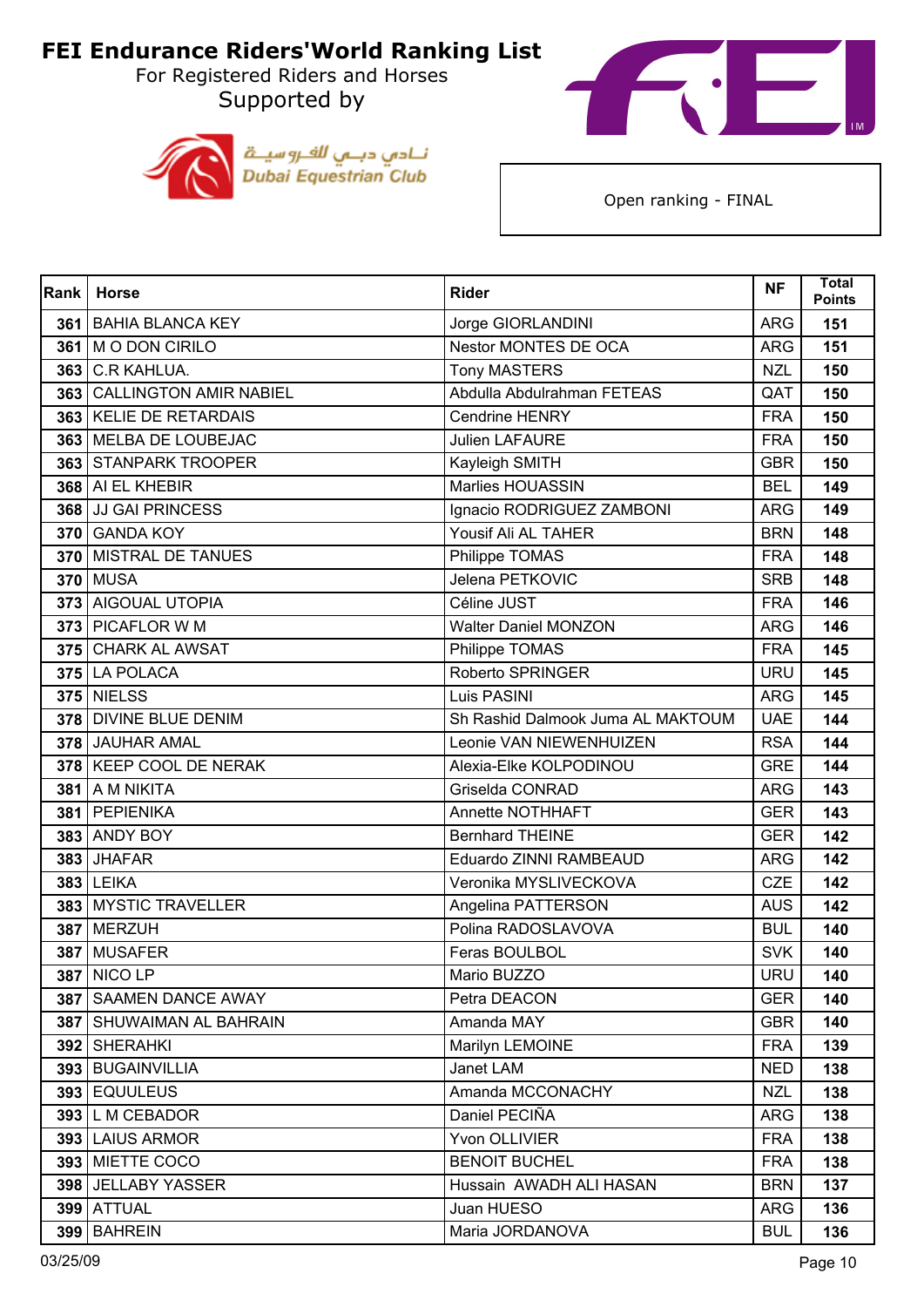Supported by





| Rank | <b>Horse</b>                 | <b>Rider</b>                         | <b>NF</b>  | <b>Total</b><br><b>Points</b> |
|------|------------------------------|--------------------------------------|------------|-------------------------------|
|      | 399 COMO VOS                 | Diego CORVALAN                       | <b>ARG</b> | 136                           |
|      | 399 CRUZADO                  | Claudio PERES-MOORE                  | <b>ARG</b> | 136                           |
|      | 399   K-BAR MOONLIGHT MAGIC  | Edwina FRANCIS                       | <b>NZL</b> | 136                           |
|      | 404 AKIM DU BOULVE           | Philippe BENOIT                      | <b>FRA</b> | 135                           |
|      | 404 YIYI                     | <b>INES CAMPOS</b>                   | <b>ESP</b> | 135                           |
|      | 406   INADJETTE DE CONGES    | <b>Christian DELARUE</b>             | <b>FRA</b> | 134                           |
|      | 406 LENZSIK                  | Muriel JUDIC                         | <b>FRA</b> | 134                           |
|      | 406 ROI DES CHAMPS           | EDIMILSON SOARES DA SILVA            | <b>BRA</b> | 134                           |
|      | 409 AL HABEEBA               | Sheikha Najla bint Salman AL KHALIFA | <b>BRN</b> | 132                           |
|      | 409 DOOSE (GB)               | <b>Michel SARRAILLON</b>             | <b>FRA</b> | 132                           |
|      | 409   ITIMAD                 | Pol ABRIL CASELLAS                   | <b>ESP</b> | 132                           |
|      | 409 MEFIZOL                  | Roumen BOBACHEV                      | <b>BUL</b> | 132                           |
|      | 413 ABU COMET                | Maurice SAINT                        | <b>FRA</b> | 130                           |
|      | 413 ASWAD NASHIM CH          | Eva MÜNGER                           | <b>SUI</b> | 130                           |
|      | 413 CASTLEBAR DOLITTLE       | Shelley COWAN                        | <b>AUS</b> | 130                           |
|      | 413 CRYSTAL CATHARE          | <b>Yannick BERTON</b>                | <b>FRA</b> | 130                           |
|      | 413 LACIE ARMOR              | Laurie BELLE                         | <b>FRA</b> | 130                           |
|      | 413 VELVET ECHO              | Lesley-Ann PARKER                    | <b>GBR</b> | 130                           |
|      | 419 LADY ARMOR               | Yvon OLLIVIER                        | <b>FRA</b> | 129                           |
|      | 419 NORTEÑO                  | Sofia FERNANDEZ                      | <b>URU</b> | 129                           |
|      | 421 KOMET                    | Marguerita FULLER                    | <b>AUT</b> | 128                           |
|      | 421 LUNA                     | <b>Elisabet FONT PRAT</b>            | <b>ESP</b> | 128                           |
| 421  | <b>ZIRO</b>                  | Barbara KORGER                       | <b>ARG</b> | 128                           |
|      | 424 KHEERSIK EL ASRIT        | Vincent DUPONT                       | <b>FRA</b> | 127                           |
|      | 425 ARATAHNES LEGEND         | Fauiz AL TURKMANI                    | <b>KSA</b> | 126                           |
|      | 425 JELOUDDAH                | <b>Roland VERGE</b>                  | <b>FRA</b> | 126                           |
|      | 425 LIDYLLE ARMOR            | Pierre OLLIVIER                      | <b>FRA</b> | 126                           |
|      | 428 JFN LUDSHAK FIRE         | Amanda GONZÁLEZ FILGUEIRA            | <b>ARG</b> | 125                           |
|      | 428 NADIR AL ONDREL EWALRAID | <b>AUDREY VANDEMAELE</b>             | <b>BEL</b> | 125                           |
|      | 428 TRAKA CRYPTON            | Gillese DE VILLERS                   | <b>RSA</b> | 125                           |
|      | 431 SUR (MABROUK)            | RAMU SINGH LAINU SINGH               | QAT        | 124                           |
|      | 432 AINHOA BELLE DE JOUR     | <b>Roland VERGE</b>                  | <b>FRA</b> | 122                           |
|      | 432 CRICKET DU PECHER        | Artur LANDAU                         | <b>POL</b> | 122                           |
|      | 432 DF ALIDAEI               | Karin STROTHENKE                     | <b>GER</b> | 122                           |
|      | 435   KENTUCKY               | José PIETRONI                        | <b>FRA</b> | 121                           |
|      | 435 MI TURCA                 | Ana CACERES                          | <b>URU</b> | 121                           |
|      | 437 ACADIENNE                | Mohd Bin Rashid AL MAKTOUM           | <b>UAE</b> | 120                           |
|      | 437 ALABAMA                  | Jaime MANSILLA VARGAS                | <b>GUA</b> | 120                           |
|      | 437 AMEN CORNER              | Mark IBAÑEZ                          | <b>CHI</b> | 120                           |
|      | <b>437 AVTAR</b>             | Julius BLOOMFIELD                    | CAN        | 120                           |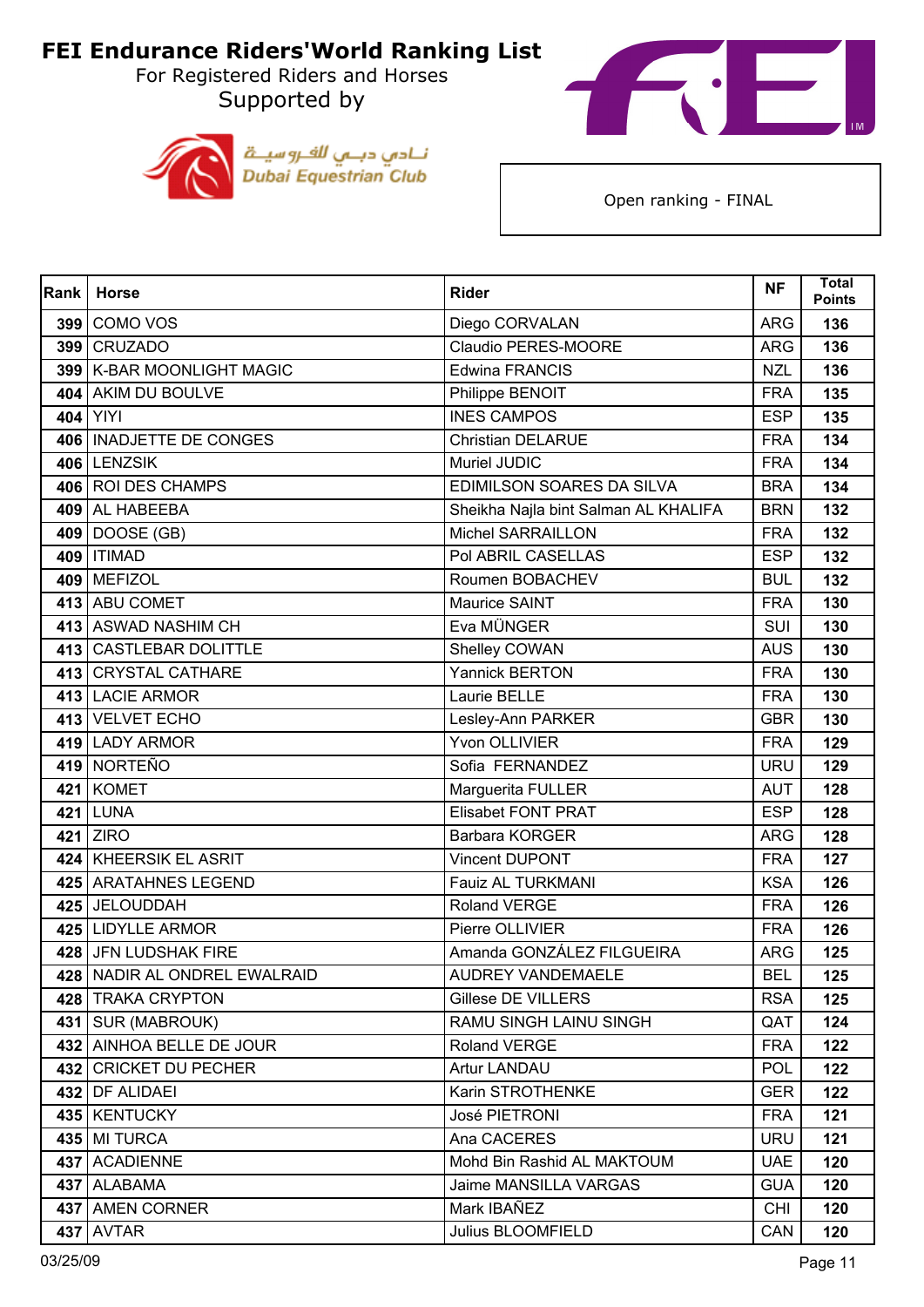For Registered Riders and Horses Supported by





| Rank | <b>Horse</b>                | <b>Rider</b>              | <b>NF</b>  | <b>Total</b><br><b>Points</b> |
|------|-----------------------------|---------------------------|------------|-------------------------------|
|      | 437 BAJA DE PIBOUL          | Laurent MOSTI             | <b>FRA</b> | 120                           |
|      | 437 BARAKA PRINCIPE         | Diego OTT                 | <b>URU</b> | 120                           |
| 437  | <b>BARAKA SERENA</b>        | Julio MACHADO             | <b>URU</b> | 120                           |
| 437  | <b>BATOVI DORADO</b>        | Pío OLASCOAGA AMAYA       | <b>URU</b> | 120                           |
| 437  | BEER STREET TIGERLILY       | <b>Tony PURTON</b>        | <b>AUS</b> | 120                           |
|      | 437 BELL'S MAESTRO          | Leanne GELDENHUYS         | <b>RSA</b> | 120                           |
| 437  | <b>BENILARICH TUKAAR</b>    | Jana VAN MOLTKE           | <b>RSA</b> | 120                           |
|      | 437 BERLIOZ DE PIBOUL       | Ali Khalfan AL JAHOURI    | <b>UAE</b> | 120                           |
|      | 437 BLACKHEATH KIRA         | Hassan BIN ALI            | <b>UAE</b> | 120                           |
|      | 437 BROOKLEIGH RICARDO      | Matthew SAMPLE            | <b>AUS</b> | 120                           |
| 437  | <b>CAID DES AGES</b>        | Hussain Ali AL MARZOUQI   | <b>UAE</b> | 120                           |
| 437  | <b>CDC FAROUK</b>           | Ana Carla MACIEL          | <b>BRA</b> | 120                           |
| 437  | <b>CHARLANDRE EL SHARIF</b> | Omair Husain AL BLOUSHI   | <b>UAE</b> | 120                           |
|      | 437 CHINA DOLL              | Margaret WADE             | <b>AUS</b> | 120                           |
| 437  | <b>CJS GAI FOREST</b>       | <b>Christine YEOMAN</b>   | <b>GBR</b> | 120                           |
|      | 437 CLARITA V V             | Patricio GUZMAN           | <b>URU</b> | 120                           |
| 437  | <b>CLASS ACT</b>            | Mark TYLEE                | <b>NZL</b> | 120                           |
| 437  | <b>CM BIG EASY</b>          | <b>Gabrielle MANN</b>     | <b>USA</b> | 120                           |
| 437  | <b>DELL HAMA</b>            | Salem Rashed BIN GHADAYER | <b>UAE</b> | 120                           |
| 437  | <b>DIIPP</b>                | Lena SANDBERGNILSSON      | <b>SWE</b> | 120                           |
|      | $437$ EDDIE R               | Carmen RÖMER              | <b>NED</b> | 120                           |
|      | 437 EF CASANOVA             | Eduardo SAINT             | <b>URU</b> | 120                           |
| 437  | <b>EL ASSUAN</b>            | Jan GUTUBAKKEN            | <b>NOR</b> | 120                           |
|      | 437 EL JAMANI RHYTHM        | Hussain Ali AL MARZOUQI   | <b>UAE</b> | 120                           |
|      | 437 ENDURO MOONSHINE        | Jan PEINAAR               | <b>NAM</b> | 120                           |
|      | 437 F J SHAK LOLA           | Josefina CHAS             | <b>ARG</b> | 120                           |
| 437  | <b>GARIBHA</b>              | Sybille MARKERT-BAEUMER   | <b>GER</b> | 120                           |
|      | 437 GEMIR                   | Giuseppe NERI             | <b>ITA</b> | 120                           |
|      | 437 GENT                    | <b>Ryszard ZIELINSKI</b>  | POL        | 120                           |
| 437  | <b>GLENDAAR IRAKLIS</b>     | Kevin JAMES               | <b>NZL</b> | 120                           |
|      | 437 GR PIMENTINHA           | Ana Carla MACIEL          | <b>BRA</b> | 120                           |
|      | 437 HANIMA                  | Jozsef TOTH               | <b>HUN</b> | 120                           |
|      | 437 HASSAN THE KING         | Gaetano AMBROSIO          | <b>ITA</b> | 120                           |
|      | 437 HAZELDEAN JEDDA         | <b>Ben CASLICK</b>        | <b>AUS</b> | 120                           |
|      | 437 HM QUIRQUE              | Lucia OLASCOAGA           | <b>URU</b> | 120                           |
|      | 437 INDIA                   | Patrizia GIACCHERO        | <b>ITA</b> | 120                           |
|      | 437   INDIAN PRINCESS OX    | Silje LØKKEN              | <b>NOR</b> | 120                           |
|      | 437 INDIANA ROSE            | NAZULKI MUDA              | <b>MAS</b> | 120                           |
|      | 437 ISKA                    | Maria ALVAREZ PONTON      | <b>ESP</b> | 120                           |
|      | $437$ J C AL KARIM          | Josefina CHAS             | <b>ARG</b> | 120                           |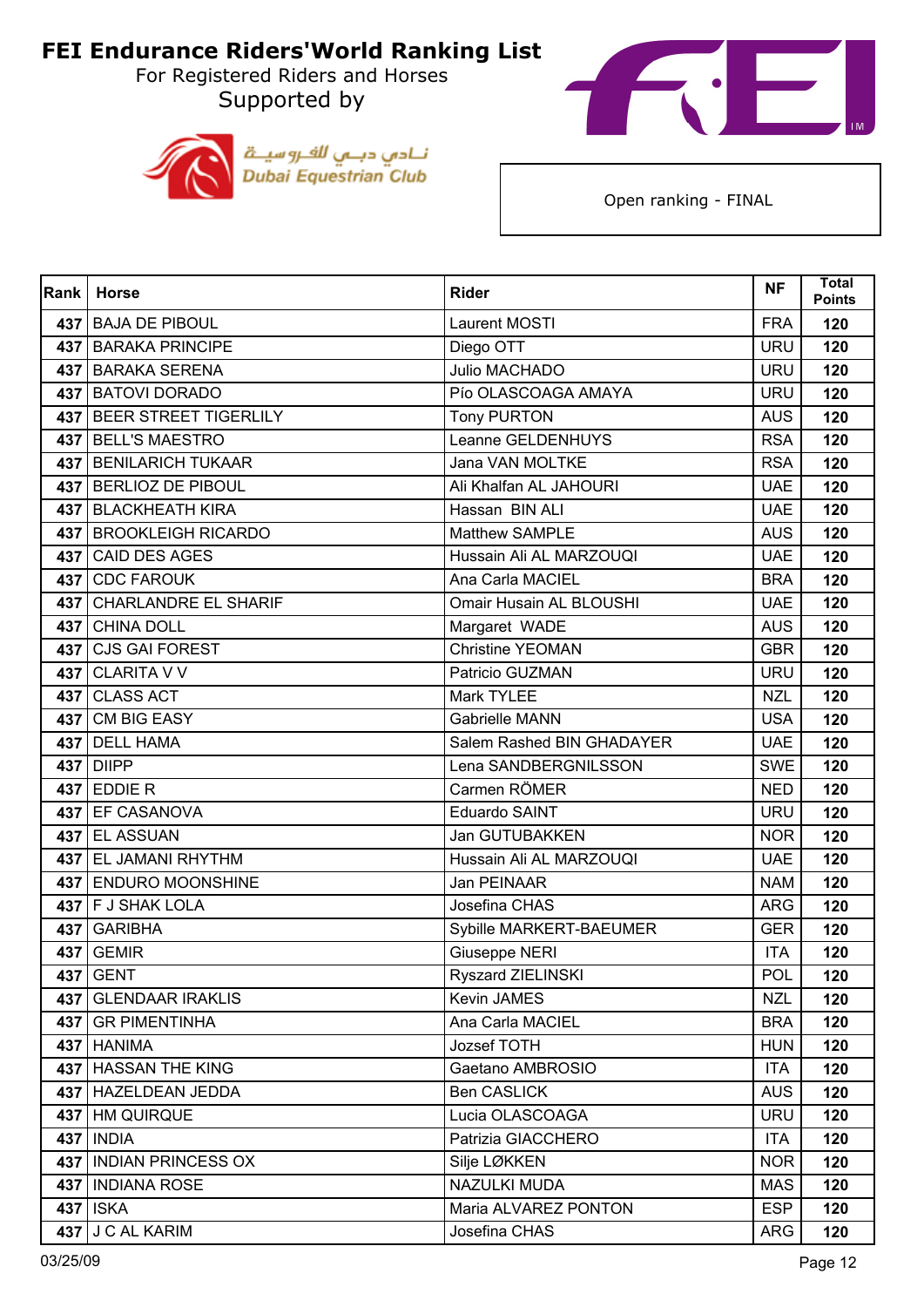For Registered Riders and Horses Supported by





| Rank | <b>Horse</b>              | <b>Rider</b>                      | <b>NF</b>  | <b>Total</b><br><b>Points</b> |
|------|---------------------------|-----------------------------------|------------|-------------------------------|
|      | 437 J C SALOMÉ            | Josefina CHAS                     | <b>ARG</b> | 120                           |
|      | 437 JA GAI KASCADE        | Maxine LEARY                      | <b>NZL</b> | 120                           |
|      | 437 JAINAKH               | <b>Alibek KURASHEV</b>            | <b>RUS</b> | 120                           |
|      | 437 JAMANI SILVERN SAZEEM | HH Sh Nasser Bin Hamad AL KHALIFA | <b>BRN</b> | 120                           |
|      | 437 JOUR D'AINOA          | Jordi ARBOIX SANTACREU            | <b>ESP</b> | 120                           |
|      | 437 JOZANI FOXIE          | Lanel VAN NIEWENHUIZEN            | <b>RSA</b> | 120                           |
|      | 437 JULIUS DE LA DROMME   | Mohd Bin Rashid AL MAKTOUM        | <b>UAE</b> | 120                           |
|      | 437 JUSTESSE DE POMMERAIE | Raphael WILLOT                    | <b>FRA</b> | 120                           |
|      | 437   KALHARABI RADI      | <b>Frans SAUBEK</b>               | <b>NAM</b> | 120                           |
|      | 437   KARTUM DU BARTHAS   | <b>Bertrand OLLIVIER</b>          | <b>FRA</b> | 120                           |
|      | 437   KAYSAND FARRAZAH    | Sh Hamdan bin Mohd AL MAKTOUM     | <b>UAE</b> | 120                           |
|      | 437 KEFIR DE SOMMANT      | Laurent MOSTI                     | <b>FRA</b> | 120                           |
|      | 437 KEFRAYA JAIS          | Philippe TOMAS                    | <b>FRA</b> | 120                           |
|      | 437 TARQUIN               | Naomi MULLER                      | <b>RSA</b> | 120                           |
| 437  | <b>KING ALI GOLD</b>      | Valerie KANAVY                    | <b>USA</b> | 120                           |
|      | 437 KISHON ZEAL           | H.H Sh.Hamdan Bin Mohd AL MAKTOUM | <b>UAE</b> | 120                           |
|      | 437 KITT                  | Yousef Ahmed AL BLOUSHI           | <b>UAE</b> | 120                           |
|      | 437 KUMAIT                | Mohd Bin Rashid AL MAKTOUM        | <b>UAE</b> | 120                           |
|      | 437 KUMYSH                | Jambulat SEMENOV                  | <b>RUS</b> | 120                           |
|      | 437 L C DEMETER           | <b>Hector QUIROGA</b>             | <b>ARG</b> | 120                           |
|      | 437 L C FREUD             | Guillermo CÓNCARO                 | <b>ARG</b> | 120                           |
|      | 437 L M FRANCESA PHARR    | Alina GONZÁLEZ VIDAL              | <b>ARG</b> | 120                           |
|      | 437 L. M. TAQUILLERO      | <b>Christine YEOMAN</b>           | <b>GBR</b> | 120                           |
|      | 437 L4R NAGU              | Pío OLASCOAGA AMAYA               | <b>URU</b> | 120                           |
|      | 437 LAHARANEE CABIRAT     | <b>Julien LAFAURE</b>             | <b>FRA</b> | 120                           |
|      | 437 LORMAR SUNSET         | Leanne GELDENHUYS                 | <b>RSA</b> | 120                           |
|      | 437   M MALON             | Dato KAMARUDDIN BIN ABDUL GHANI   | <b>MAS</b> | 120                           |
|      | 437 MA DONA               | Jan OETJEN                        | <b>GER</b> | 120                           |
|      | 437   MARIO DE PLOUVORN   | Jack BEGAUD                       | <b>FRA</b> | 120                           |
|      | 437   MARUSKA EL AZIZ     | Ahmed ABDULSAMAD                  | <b>BRN</b> | 120                           |
|      | 437 MATTA MIA SEBASTIAN   | Ahmed Abdulla ALHAZZA             | <b>BRN</b> | 120                           |
|      | 437 MISTERJO              | Mariette VISSER                   | <b>RSA</b> | 120                           |
| 437  | <b>NABAB LA MAJORIE</b>   | Belinda HITZLER                   | <b>GER</b> | 120                           |
|      | 437 NADI                  | Vito GRIPPO                       | <b>ITA</b> | 120                           |
|      | 437 NAG SHARON BEZ        | Carmen DU PREEZ                   | <b>RSA</b> | 120                           |
|      | 437 NEMER                 | Sh Khaled bin Sultan bin Zayed AL | <b>UAE</b> | 120                           |
| 437  | NINDJA DE PAUTE           | <b>Beatriz MURIEL</b>             | <b>ARG</b> | 120                           |
|      | 437 NNL ZHEST             | Newton LINS FILHO                 | <b>BRA</b> | 120                           |
|      | 437 NUCIUS ROMAS          | Abdullah Saeed BIN HUZAIM         | <b>UAE</b> | 120                           |
|      | 437 NUGGET                | Judie WIESE                       | <b>NAM</b> | 120                           |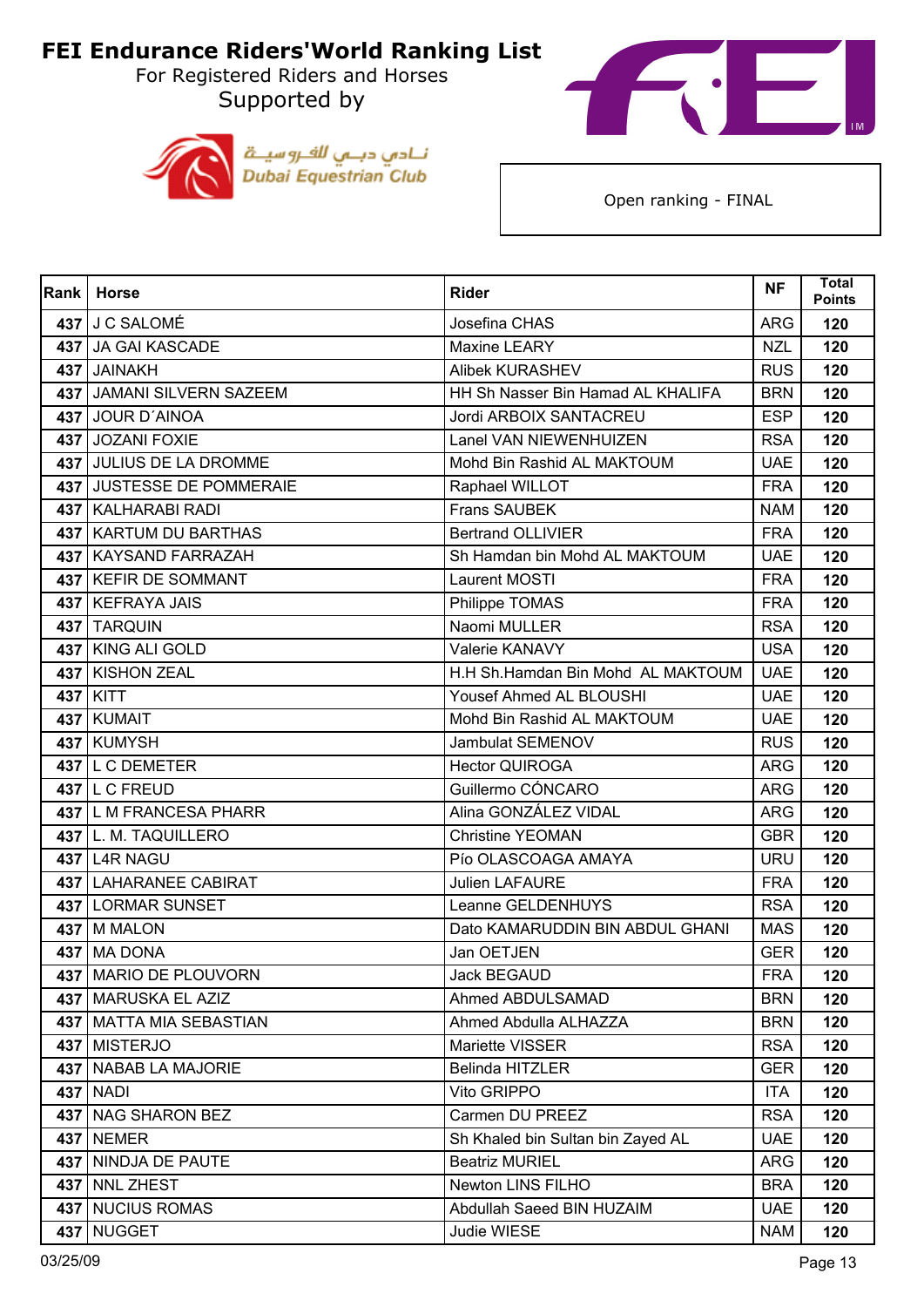For Registered Riders and Horses Supported by





| Rank | <b>Horse</b>                 | <b>Rider</b>                         | <b>NF</b>  | Total<br><b>Points</b> |
|------|------------------------------|--------------------------------------|------------|------------------------|
| 437  | <b>OMANI IMAN</b>            | Abdulla Thani BIN HUZAIM             | <b>UAE</b> | 120                    |
|      | 437   OMSURA NASROHN         | H.H. Sh. Khalid BIN HAMAD AL KHALIFA | <b>BRN</b> | 120                    |
| 437  | PENN <sub>2</sub>            | Che Ahmad Yusri MUHAMAD              | <b>MAS</b> | 120                    |
|      | 437 PYVHA ATA                | Andre VIDIZ                          | <b>BRA</b> | 120                    |
|      | 437 RAMUDA SAKKR             | Jan VAN DER MERWE                    | <b>RSA</b> | 120                    |
|      | 437 RHAN                     | Paul JEFFREY                         | <b>NZL</b> | 120                    |
| 437  | <b>RIGUEL</b>                | Aline Cristina CARDOSO HONÓRIO       | <b>BRA</b> | 120                    |
|      | 437   ROHERY BOLD IMPRESSION | Yousef Ahmed AL BLOUSHI              | <b>UAE</b> | 120                    |
|      | 437 ROYAL REBELLION          | Thani Mohd AL MEHAIRI                | <b>UAE</b> | 120                    |
|      | 437 RYTON REMY               | Mohd Ahmed Ali Al SUBOSE             | <b>UAE</b> | 120                    |
| 437  | <b>SHA EBONY ROSE</b>        | <b>Dennis SUMMERS</b>                | <b>USA</b> | 120                    |
| 437  | <b>SHAH KHAN</b>             | Ellen SUHR                           | <b>NOR</b> | 120                    |
|      | 437   SHEIKS FIRE            | <b>Stefanus PIENAAR</b>              | <b>NAM</b> | 120                    |
|      | 437   SHAMS-EL-FARIN-FASAB   | Daan LANDMAN                         | <b>RSA</b> | 120                    |
| 437  | <b>SHARAHD TALIK</b>         | Sultan Ahmed AL BLOUSHI              | <b>UAE</b> | 120                    |
| 437  | SILVERSPRINGS KABIR ARWA     | Omair Husain Abdulla AL BLOUSHI      | <b>UAE</b> | 120                    |
|      | 437 SILVINA                  | Aldo FURIATTI                        | <b>URU</b> | 120                    |
|      | 437 SKYROS DE PEYROLS        | Abdulla Thani BIN HUZAIM             | <b>UAE</b> | 120                    |
| 437  | <b>SMALL</b>                 | Ana Maria BARRADAS                   | <b>POR</b> | 120                    |
|      | 437 STEADYS TEMMPO           | Rachel GREGSON                       | <b>AUS</b> | 120                    |
|      | 437 SUDAN                    | Ali Mohammed AL MUHAIRI              | <b>UAE</b> | 120                    |
|      | 437 TARQUIN                  | <b>Johannes RUITERS</b>              | <b>RSA</b> | 120                    |
| 437  | <b>TEREK</b>                 | Chamil KIPOV                         | <b>RUS</b> | 120                    |
|      | 437   TERNERO                | Julio MACHADO                        | <b>URU</b> | 120                    |
|      | 437 TESSA IV                 | Anna Lena WAGNER                     | <b>SUI</b> | 120                    |
|      | <b>437 TEXAS</b>             | Mohd Juraino AB RASHID               | <b>MAS</b> | 120                    |
| 437  | U VIOLINO                    | <b>Manuel RODRIGUES</b>              | <b>POR</b> | 120                    |
|      | 437 ULTIMO                   | Fakhar Abbas Mohd Zafar CHAUDHRY     | <b>UAE</b> | 120                    |
|      | 437   VLACQ ABATTARIK        | Tricia HIRST                         | <b>GBR</b> | 120                    |
| 437  | <b>WADHNAN</b>               | H.H.Sh. Hamdan BIN MOHD AL           | <b>UAE</b> | 120                    |
|      | 437 XIRO 75%                 | Miguel VILA UBACH                    | <b>ESP</b> | 120                    |
|      | 437 YENTL RIFFH              | Wilro ROELOFFZE                      | <b>RSA</b> | 120                    |
|      | 437 SATANAS                  | Miguel PIZARRO                       | <b>CHI</b> | 120                    |
|      | $437$ ZEPHYR (GB)            | Mohd Ahmad Ali AL SUBOSE             | <b>UAE</b> | 120                    |
|      | 555   ABDULA DU FLORIVAL     | Virginie ATGER                       | <b>FRA</b> | 117                    |
|      | <b>555 AGNES</b>             | Kaplan MAGIJAEV                      | <b>RUS</b> | 117                    |
|      | <b>555 AL NAA\IS"</b>        | Geraldine JACQUET                    | <b>UAE</b> | 117                    |
|      | 555 AM SANDS OF TIME         | Marcia SMITH                         | <b>USA</b> | 117                    |
|      | 555 AMO                      | Malan DU PLELSSIS                    | <b>RSA</b> | 117                    |
|      | 555 ARKAB AQRAB              | Kirsten DEUSS                        | <b>NZL</b> | 117                    |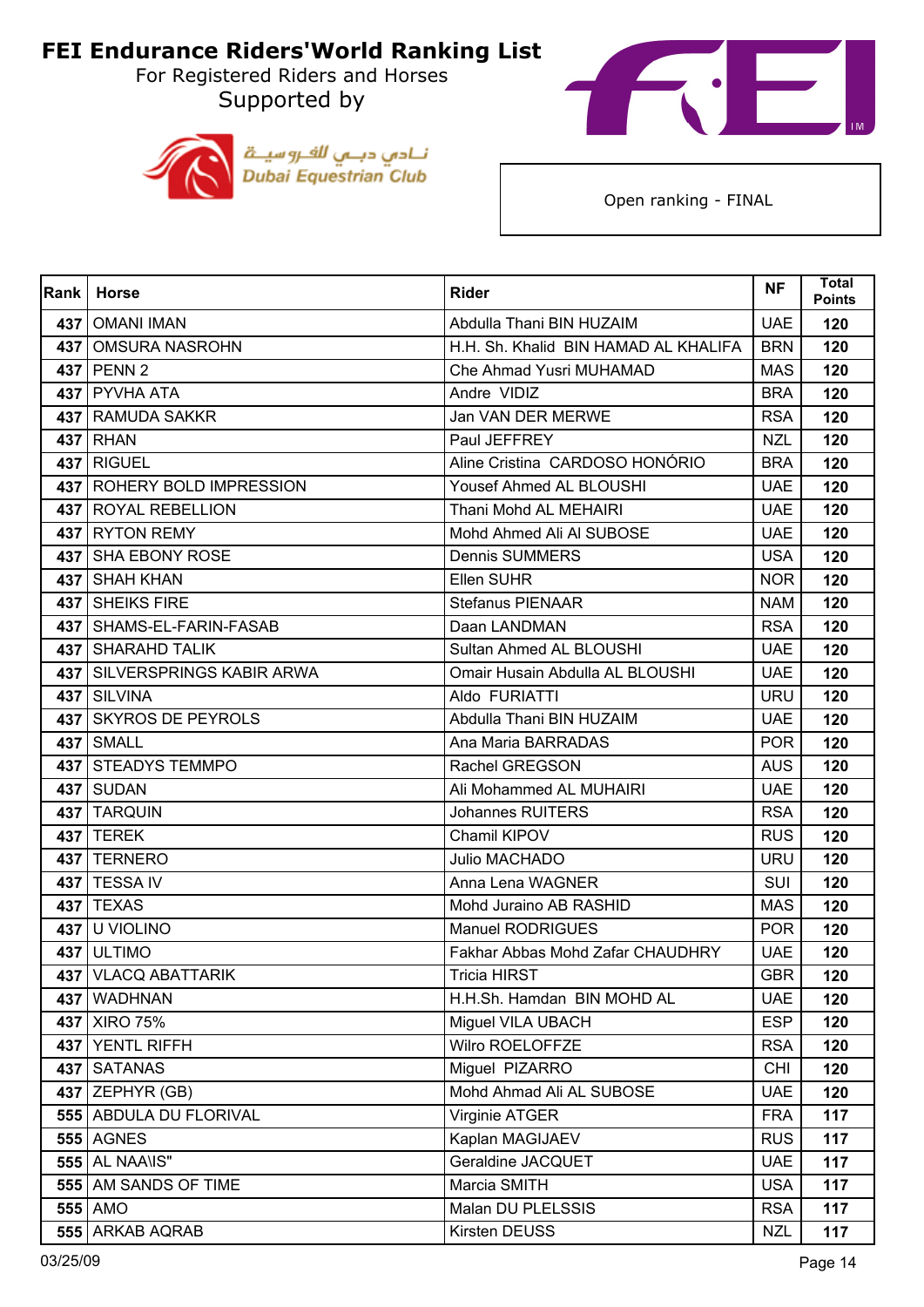Supported by





| Rank | <b>Horse</b>                           | <b>Rider</b>                       | <b>NF</b>  | <b>Total</b><br><b>Points</b> |
|------|----------------------------------------|------------------------------------|------------|-------------------------------|
|      | 555 ARMIN'S ZALINA                     | <b>Bernard DORNSIEPEN</b>          | <b>GER</b> | 117                           |
|      | 555 ARMINS ZULU                        | <b>Marius CARSTENS</b>             | <b>NAM</b> | 117                           |
|      | <b>555 ASAD</b>                        | <b>Suenette NEL</b>                | <b>RSA</b> | 117                           |
|      | 555 BARAKA SHARJAH                     | Diego OTT                          | <b>URU</b> | 117                           |
|      | 555 BEN                                | <b>Kim FUESS</b>                   | <b>USA</b> | 117                           |
|      | 555 BERJO SMOKEY                       | Ellyn RAPP                         | <b>USA</b> | 117                           |
|      | 555 BILAD EL ARAB                      | Md Rino ABD RANI                   | <b>MAS</b> | 117                           |
|      | 555 BLACK SHETAN                       | Michaela KOSEL                     | <b>GER</b> | 117                           |
|      | 555 BREMERVALE JESSIE JAMES BREMERVALE | Norlaily BUNIYAMIN                 | <b>MAS</b> | 117                           |
|      | <b>555 BRUJA</b>                       | Manuel Jose OSSANDON               | <b>CHI</b> | 117                           |
|      | 555 CARALLIO                           | Sheikh Mansoor bin Zayed AL NAHYAN | <b>UAE</b> | 117                           |
|      | 555 CHARLANDRE EL SHARIF               | Yousef Ahmed AL BLOUSHI            | <b>UAE</b> | 117                           |
|      | 555 CLOWNS COURAGE                     | Michele ROUSH                      | <b>USA</b> | 117                           |
|      | 555 COMPADRE                           | GONZALO GOÑI ONETTO                | <b>URU</b> | 117                           |
|      | 555 COUNT SPOT                         | Flavia FERNANDEZ                   | <b>URU</b> | 117                           |
|      | 555 CYDEN KAY                          | Mark TYLEE                         | <b>NZL</b> | 117                           |
|      | 555   DAHMAN VANZANT NZL               | Sandie MACLEAN                     | <b>NZL</b> | 117                           |
|      | 555 DAMAN MEILA                        | nicola DI STEFANO                  | <b>BEL</b> | 117                           |
|      | <b>555 DEEN</b>                        | Mohd Rashed Saeed Khamis AL SUBOSI | <b>UAE</b> | 117                           |
|      | 555 DESERT LEE MORAB                   | Heloisa PINTO LIMA GARCIA          | <b>BRA</b> | 117                           |
|      | 555   DIAM'ID                          | Maxine LEARY                       | <b>NZL</b> | 117                           |
|      | 555 DJB MERCY MERCI                    | Darolyn BUTLER - DIAL              | <b>USA</b> | 117                           |
|      | 555 DON SALA                           | Mohd Ahmed Ali Al SUBOSE           | <b>UAE</b> | 117                           |
|      | 555 EDL AGBAHR MERSUK                  | Karel GRUNSCHLOSS                  | <b>NAM</b> | 117                           |
|      | <b>555 EGYPT</b>                       | Morris STEENKAMP                   | <b>NAM</b> | 117                           |
|      | 555 EL ARRAYAN MELCHOR                 | David RAMIREZ                      | <b>CHI</b> | 117                           |
|      | 555 EL BAREC SAYYID                    | <b>Bulelani MATOLENGWE</b>         | <b>RSA</b> | 117                           |
|      | 555 EL NUEVO 2                         | Johannes BARTH                     | <b>GER</b> | 117                           |
|      | 555 EROS AN TRISKELL                   | Ana Margarida CANDIDO COSTA        | <b>POR</b> | 117                           |
|      | 555 FEDERALEE                          | YURIKA TACHIBANA                   | <b>JPN</b> | 117                           |
|      | 555 FM ALI BABÁ DO CINCO SALSOS        | Alberto PATRON ARAÚJO              | <b>BRA</b> | 117                           |
|      | 555 GANDA KOY                          | HH Sh Nasser Bin Hamad AL KHALIFA  | <b>BRN</b> | 117                           |
|      | 555 GEORGAT                            | Hamdan Bin Mohd AL MAKTOUM         | <b>UAE</b> | 117                           |
|      | <b>555 GHIMLY</b>                      | Erika VAGNETTI                     | <b>ITA</b> | 117                           |
|      | <b>555 HASARD</b>                      | Robert PASTOR                      | <b>FRA</b> | 117                           |
|      | 555 HED SHALYNA                        | Roberto DIDLAUKIS                  | <b>ARG</b> | 117                           |
|      | 555 HH SABA SHAMS                      | John CRANDELL III                  | <b>USA</b> | 117                           |
|      | 555 HIGGIN DU BARTHAS                  | <b>Julien VAN CAUTER</b>           | <b>BEL</b> | 117                           |
|      | 555 HIRSTGLEN HORIZON                  | Donna WEISMANN                     | <b>AUS</b> | 117                           |
|      | 555 HM CAROLINA                        | Pedro SOSA                         | <b>URU</b> | 117                           |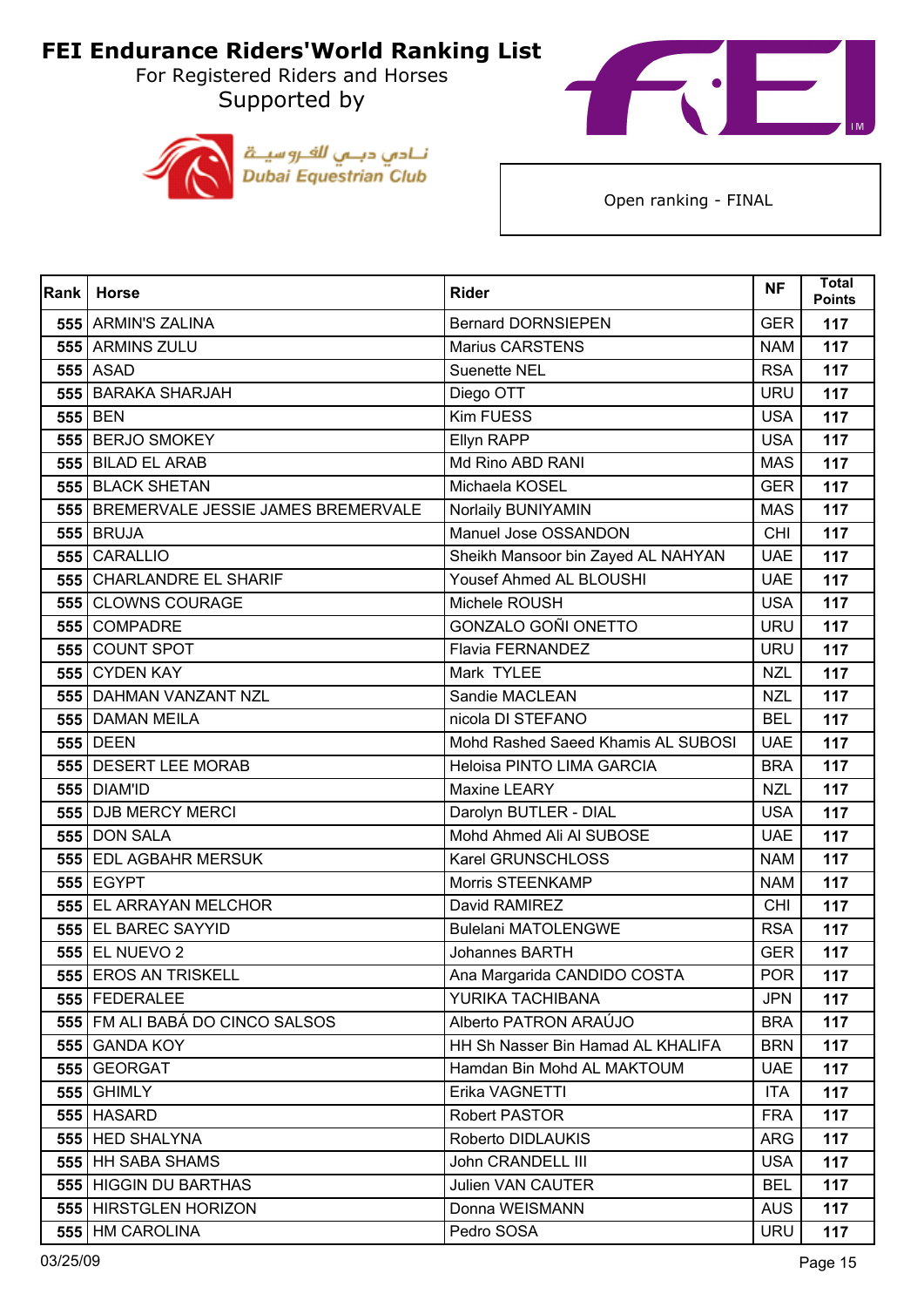For Registered Riders and Horses Supported by





| Rank | <b>Horse</b>                | <b>Rider</b>                         | <b>NF</b>  | <b>Total</b><br><b>Points</b> |
|------|-----------------------------|--------------------------------------|------------|-------------------------------|
|      | 555 HURST IBN HAMED         | Omair Husain Abdulla Al BLOUSHI      | <b>UAE</b> | 117                           |
|      | 555   IMAN INDI DE KERWEGAN | HADI NASSER AL-RAMAZANI              | QAT        | 117                           |
|      | 555   INDIAN TAWFIK         | <b>Uma MENCIA URANGA</b>             | <b>ESP</b> | 117                           |
|      | 555   INTERESANTE           | Pablo PEREZ                          | <b>URU</b> | 117                           |
|      | 555   INTERESANTE           | Pío OLASCOAGA AMAYA                  | <b>URU</b> | 117                           |
|      | 555 IPSO DE LA DROME        | María ÁLVAREZ PONTON                 | <b>ESP</b> | 117                           |
|      | 555 TROUBLE                 | Thia VAN NIEKERK                     | <b>RSA</b> | 117                           |
|      | 555 J C AL KARIM            | Pío OLASCOAGA AMAYA                  | <b>URU</b> | 117                           |
|      | 555 JAFFA DU LOUVARET       | Audrey ACQUISTAPACE                  | <b>FRA</b> | 117                           |
|      | 555 JIBBAH ENOG             | Omair HUSSAIN AL BELOUSHI            | <b>UAE</b> | 117                           |
|      | 555 JOZAAK ANAQUA           | Majed Mohd Salman Al SABRI           | <b>UAE</b> | 117                           |
|      | 555   KALHARABI RAJA        | George WESSELS                       | <b>NAM</b> | 117                           |
|      | 555 KARABIL KAIYA HAI       | Ali Mohd AL MEHAIRI                  | <b>UAE</b> | 117                           |
|      | 555   KARABIL KAIYA HAI     | Thani Mohd AL MUHAIRI                | <b>UAE</b> | 117                           |
|      | 555 KERGOF                  | Pierre FLEURY                        | <b>FRA</b> | 117                           |
|      | 555 KUMAIT                  | Mohd Ahmad Ali AL SUBOSE             | <b>UAE</b> | 117                           |
|      | 555 KEY SENNA               | Alberto ROBAZZA                      | <b>ITA</b> | 117                           |
|      | 555 KEZAN DU PESQUIER       | <b>Roland VERGE</b>                  | <b>FRA</b> | 117                           |
|      | 555 KNIGHT                  | Saiful MOHD NOOR                     | <b>MAS</b> | 117                           |
|      | 555 KOPAL DE CABIRAT        | <b>Julien LAFAURE</b>                | <b>FRA</b> | 117                           |
|      | 555 KRISTALL                | <b>Liza SUNDBERG</b>                 | <b>SWE</b> | 117                           |
|      | 555 KURRAJONG SHAHDAD       | <b>Emily STRACKFUSS</b>              | <b>AUS</b> | 117                           |
|      | <b>555 LEBLOND</b>          | Ali Khalfan AL JAHOURI               | <b>UAE</b> | 117                           |
|      | 555 LINDEL ATMAN FAROUK     | <b>Chris LANDMAN</b>                 | <b>RSA</b> | 117                           |
|      | 555 LORMAR LOTNY            | Selina WANK                          | <b>RSA</b> | 117                           |
|      | 555 MACADAMIA               | Karen JONES                          | <b>GBR</b> | 117                           |
|      | 555 MAKAHIWI LAREDO         | Susan REID                           | <b>NZL</b> | 117                           |
|      | <b>555 MALIK</b>            | Jozef WITTOUCK                       | <b>BEL</b> | 117                           |
|      | 555 MEDIATIK LARZAC         | Sandrine LANCE                       | <b>FRA</b> | 117                           |
|      | 555 MIMI 5                  | Reimar BACH                          | <b>AUT</b> | 117                           |
|      | <b>555 MONZON</b>           | Julio MACHADO                        | <b>URU</b> | 117                           |
|      | 555   MOOLMANSHOEK PULA     | H.H. Sh. Nasser BIN HAMAD AL KHALIFA | <b>BRN</b> | 117                           |
|      | 555 MORA NIÑA               | <b>Leonard LIESENS</b>               | <b>BEL</b> | 117                           |
|      | 555 MORO DEUZ               | Mohd Kamaluddin WAN                  | <b>MAS</b> | 117                           |
|      | 555   MOUBARAK TAWFIK       | Andre VIDIZ                          | <b>BRA</b> | 117                           |
|      | 555 NNL JAVA BEY            | Newton LINS FILHO                    | <b>BRA</b> | 117                           |
|      | 555 NNL SAM RAY             | Newton LINS FILHO                    | <b>BRA</b> | 117                           |
|      | <b>555 NUGGET</b>           | Sameul AFRIKANER                     | <b>NAM</b> | 117                           |
|      | 555 OBELIX 94               | Katrin Maria FALKE-SCHMIDT           | <b>GER</b> | 117                           |
|      | 555   OMANI IMAN            | Majid bin Mohd AL MAKTOUM            | <b>UAE</b> | 117                           |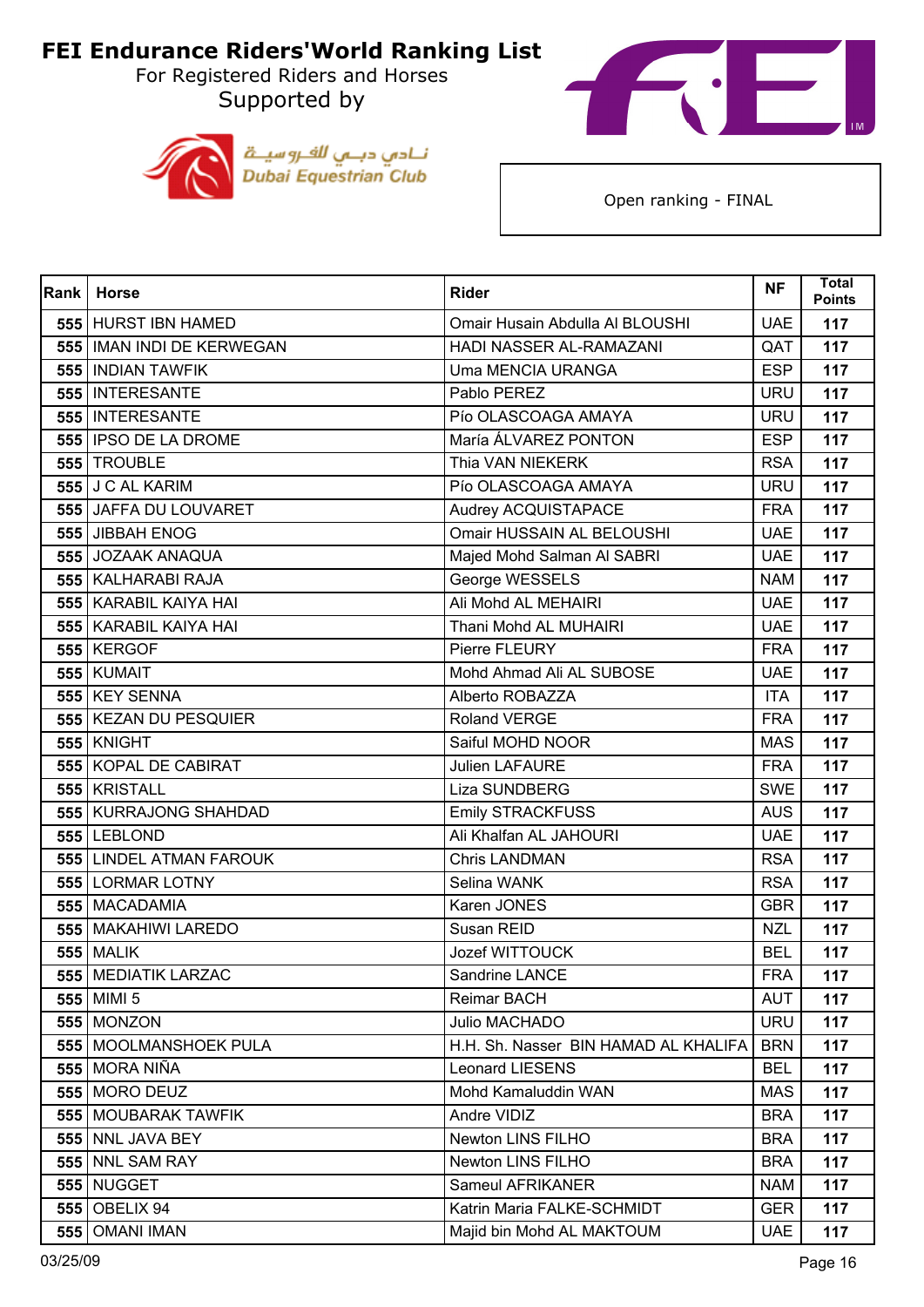For Registered Riders and Horses Supported by





| Rank | <b>Horse</b>                  | <b>Rider</b>                     | <b>NF</b>  | Total<br><b>Points</b> |
|------|-------------------------------|----------------------------------|------------|------------------------|
|      | 555 PAISANO                   | Janio Johnston JOHNSTON SANDOVAL | <b>GUA</b> | 117                    |
|      | 555   PARLOUP MOUNTAIN LEGEND | Omair Husain Abdulla AL BLOUSHI  | <b>UAE</b> | 117                    |
|      | 555 PARSIFAL S                | Astrid GÖTZ                      | <b>GER</b> | 117                    |
|      | <b>555 PIOVE</b>              | Sian GRIFFITHS                   | <b>GER</b> | 117                    |
|      | 555 PR TALLYMARK              | Michele ROUSH                    | <b>USA</b> | 117                    |
|      | 555 PRESENT JEY               | Danilo DE ANGELIS                | <b>ITA</b> | 117                    |
|      | 555 RAAZAR (GB)               | Marilyn LEMOINE                  | <b>FRA</b> | 117                    |
|      | 555 RANSOM                    | Murray MACKENZIE                 | CAN        | 117                    |
|      | 555 RAS SEÑOR                 | Florencia SERRA                  | <b>ARG</b> | 117                    |
|      | 555 RENEGADE                  | Paul JEFFREY                     | <b>NZL</b> | 117                    |
|      | 555 RISCO MORENO              | Abdullah Khamis ALI SAEED        | <b>UAE</b> | 117                    |
|      | 555 RO ACUARELA               | Majed Mohd Salman Al SABRI       | <b>UAE</b> | 117                    |
|      | 555 SAHIBA                    | Maciej KACPRZYK                  | <b>POL</b> | 117                    |
|      | 555 SARUK NASRA               | Mohammed Sultan AL-SUWAIDI       | QAT        | 117                    |
|      | 555 SASTEL NEBUCCU            | <b>GD KOTZE</b>                  | <b>RSA</b> | 117                    |
|      | 555 SHAGAR 5                  | <b>Belinda HITZLER</b>           | <b>GER</b> | 117                    |
|      | <b>555 SHAM CHARCA</b>        | Remi FAUCHER                     | <b>FRA</b> | 117                    |
|      | <b>555 SILANDS JASARK</b>     | Kylie AVERY                      | <b>NZL</b> | 117                    |
|      | 555 SKYROS DE PEYROLS         | Abdullah Saeed BIN HUZAIM        | <b>UAE</b> | 117                    |
|      | 555 SPENDA CREST KANOLFLAGE   | Abdullah Thani BIN HUZAIM        | <b>UAE</b> | 117                    |
|      | <b>555 SUMAINA 51</b>         | Pavol PRIKRYL                    | <b>SVK</b> | 117                    |
|      | <b>555 TABASCO</b>            | Amarildo FIGUEIREDO DE OLIVEIRA  | <b>BRA</b> | 117                    |
|      | 555 TBO FAISAN                | <b>JUAN DOMINGO ALONSO</b>       | <b>URU</b> | 117                    |
|      | 555 TEZERO'S GOLD             | Suzanne HAYES                    | <b>USA</b> | 117                    |
|      | 555 TRIS FILOU                | Abdullah Khamis ALI SAEED        | <b>UAE</b> | 117                    |
|      | <b>555 URÂNIO</b>             | Antonio MOURA                    | <b>POR</b> | 117                    |
|      | <b>555 VIRAZ</b>              | Pío OLASCOAGA AMAYA              | <b>URU</b> | 117                    |
|      | 555 WADHNAN                   | Salem Rashid GHADAYER            | <b>UAE</b> | 117                    |
|      | 555 WEST COAST ACHARON        | Nobert RADNY                     | <b>MAS</b> | 117                    |
|      | 555 WHAT A BREEZE             | Cia REIS                         | <b>USA</b> | 117                    |
|      | 555 WHATTA DAM                | Pablo FIGUEROA                   | <b>CHI</b> | 117                    |
|      | 555 WN MALIKA                 | Matheus GRANDE                   | <b>BRA</b> | 117                    |
|      | 555 WN PERLA                  | Ana Carla MACIEL                 | <b>BRA</b> | 117                    |
|      | <b>555 WYMAN</b>              | Ahmed Salem Ali Sultan AL SUBOSI | <b>UAE</b> | 117                    |
|      | 555 ZEFIR ITOGRASS            | Tatiana GALASSI                  | <b>BRA</b> | 117                    |
|      | 555 ZTEFAN                    | Jessica HOLMBERG                 | <b>SWE</b> | 117                    |
|      | 677 ARAHI GEMM                | Nadine BARKER                    | <b>NZL</b> | 116                    |
|      | 677   IFRANE DU VALAURE       | Sonia BOURLE                     | <b>FRA</b> | 116                    |
|      | 679 ABOU AICHAN               | Angelika BRUCKNER                | <b>GER</b> | 114                    |
|      | 679 AKHTUT                    | khalid ABDELLAH RASHID           | QAT        | 114                    |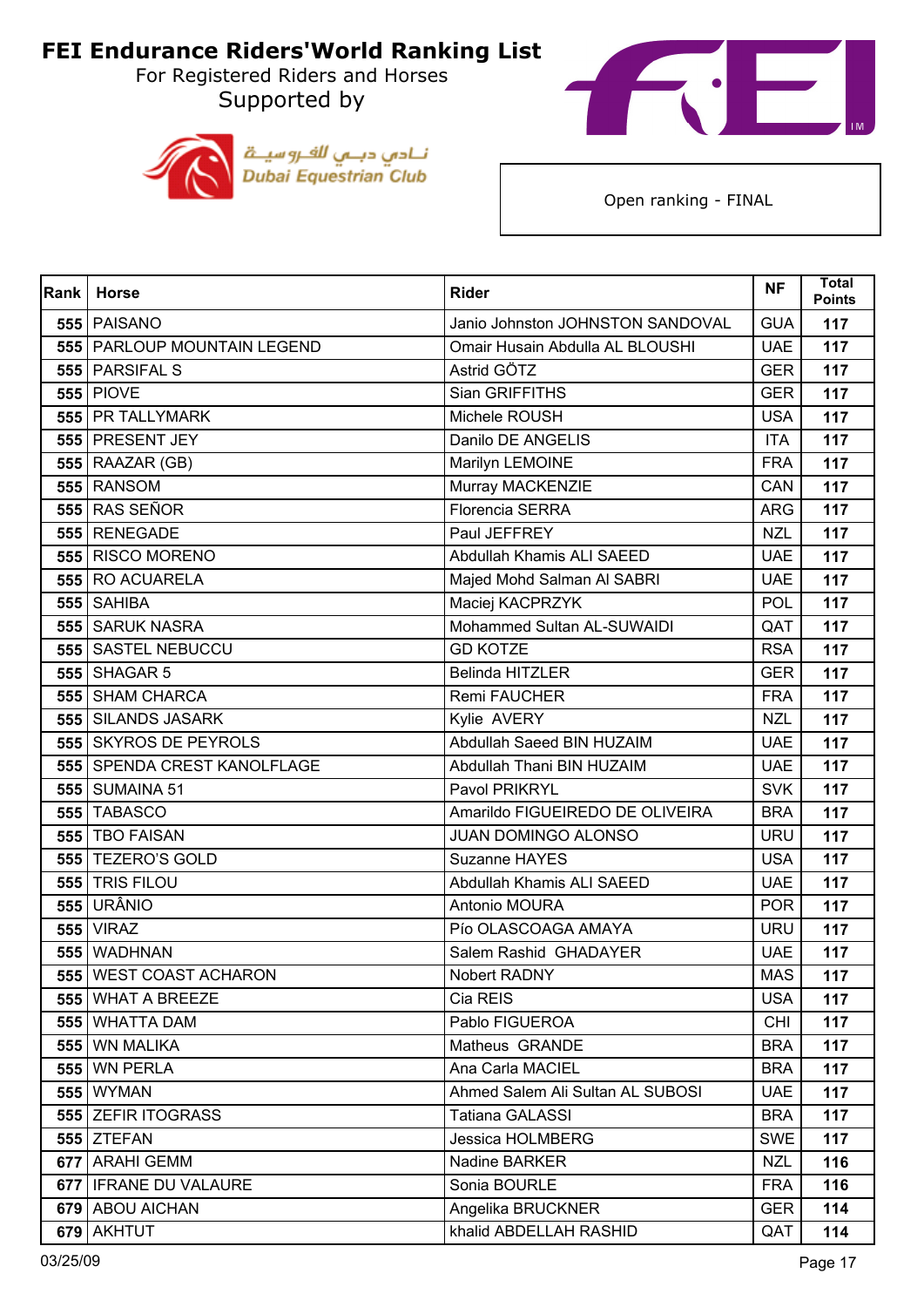For Registered Riders and Horses Supported by





| Rank | <b>Horse</b>            | <b>Rider</b>                     | <b>NF</b>  | <b>Total</b><br><b>Points</b> |
|------|-------------------------|----------------------------------|------------|-------------------------------|
|      | 679 AL AWAL DE NAVARRE  | <b>Clément MARESCASSIER</b>      | <b>FRA</b> | 114                           |
|      | 679 AMIR EBLIS          | Daniela TOSA                     | <b>ITA</b> | 114                           |
|      | 679 ANWAR ALMAMMLAKAH   | HOMOUD SALMAN ALSHAMMARI         | <b>KSA</b> | 114                           |
|      | 679 ARAB CARDAL         | <b>Florencia SERRA</b>           | <b>ARG</b> | 114                           |
|      | 679 ARATAHNES LEGEND    | Ahmed Ali BIN HARMASH            | <b>UAE</b> | 114                           |
|      | 679 ARMIA               | <b>Karin BOULANGER</b>           | <b>BEL</b> | 114                           |
|      | 679 AVIN                | Anette HAMRE                     | <b>NOR</b> | 114                           |
|      | 679 AZHARU              | Naomi MULLER                     | <b>RSA</b> | 114                           |
|      | 679 AZURRA              | Khalifa Ghanim Al Marri AL MARRI | <b>UAE</b> | 114                           |
|      | 679 BAKSAN              | Nikolay MELBARD                  | <b>RUS</b> | 114                           |
|      | 679 BAKSAN              | Nikolay MELBARD                  | <b>RUS</b> | 114                           |
|      | 679 BARAKA IBN FADILLA  | Santiago VITA                    | <b>ARG</b> | 114                           |
|      | 679   BEDOUIN DE PIBOUL | Sh. Salman BIN SAQER AL KHALIFA  | <b>BRN</b> | 114                           |
| 679  | <b>CAL FENSYR</b>       | Oscar Francisco RECA             | <b>ARG</b> | 114                           |
| 679  | <b>CUTIE</b>            | Ali Ghanim AL-MARRI              | <b>UAE</b> | 114                           |
| 679  | <b>CYCLOPS</b>          | Roelof ROUX                      | <b>RSA</b> | 114                           |
|      | 679 DANDOLO 30          | Sonia BULUSCHEK                  | <b>GER</b> | 114                           |
|      | 679 DELIGHTS AZEEM      | <b>Stuart COTTLE</b>             | <b>NZL</b> | 114                           |
|      | 679 DIANA II            | Jacobo COBALEDA TORREGROSA       | <b>ESP</b> | 114                           |
|      | 679 DON SALA            | Jaume Punti DACHS                | <b>ESP</b> | 114                           |
|      | 679 EL SYRAH            | <b>Christian GERSENT</b>         | <b>FRA</b> | 114                           |
|      | 679 EO FAWATI           | Maria Alvarez PONTON             | <b>ESP</b> | 114                           |
|      | 679 ERKOLINO            | Matteo PETTINARI                 | <b>ITA</b> | 114                           |
|      | 679 FARHOZ DE PAUTE     | Mohammed Abdul Aziz AL HASSAN    | <b>BRN</b> | 114                           |
|      | 679 FARWA               | Olaug Espeli CARSTENSEN          | <b>NOR</b> | 114                           |
|      | 679 FILOTEU RACH        | Maria Vitoria LIBERAL LINS       | <b>BRA</b> | 114                           |
| 679  | GAZAI-XVIII-3           | Alex LUQUE MORAL                 | <b>ESP</b> | 114                           |
| 679  | <b>GEORGAT</b>          | Gerda Petronella BURGER          | <b>UAE</b> | 114                           |
|      | 679 GOLDIE              | Marcio José CARDOSO HONORIO      | <b>BRA</b> | 114                           |
| 679  | <b>GT SANDO</b>         | Carolyn HOCK                     | <b>USA</b> | 114                           |
|      | 679 HARRY POTTER        | Mohd Norazli AB HALIM            | <b>MAS</b> | 114                           |
|      | 679 HAT TRICK LA        | Frederick Moser EMIGH            | <b>UAE</b> | 114                           |
|      | 679 HOT DESERT KNIGHT   | Farzad FARYADI                   | <b>USA</b> | 114                           |
|      | 679 HUERFANO            | Guillermo LAURNAGA               | <b>URU</b> | 114                           |
|      | 679   ILON EL NINJAH    | Aude BEURDOUCHE MACHADO          | <b>BRA</b> | 114                           |
|      | 679   IRISH BMV         | Mario SCHIOPPA NETO              | <b>BRA</b> | 114                           |
|      | 679   ISTANBOUL         | Mohammed Tahous AL-NUAIMI        | QAT        | 114                           |
|      | 679 JAM BOB FIRE        | Patricia BATAH TALIBERTI         | <b>BRA</b> | 114                           |
|      | 679 KADLIOA             | Marine MERCHEZ                   | <b>FRA</b> | 114                           |
|      | 679 KAMEL ARMOR         | Mohd Ahmad Ali AL SUBOSE         | <b>UAE</b> | 114                           |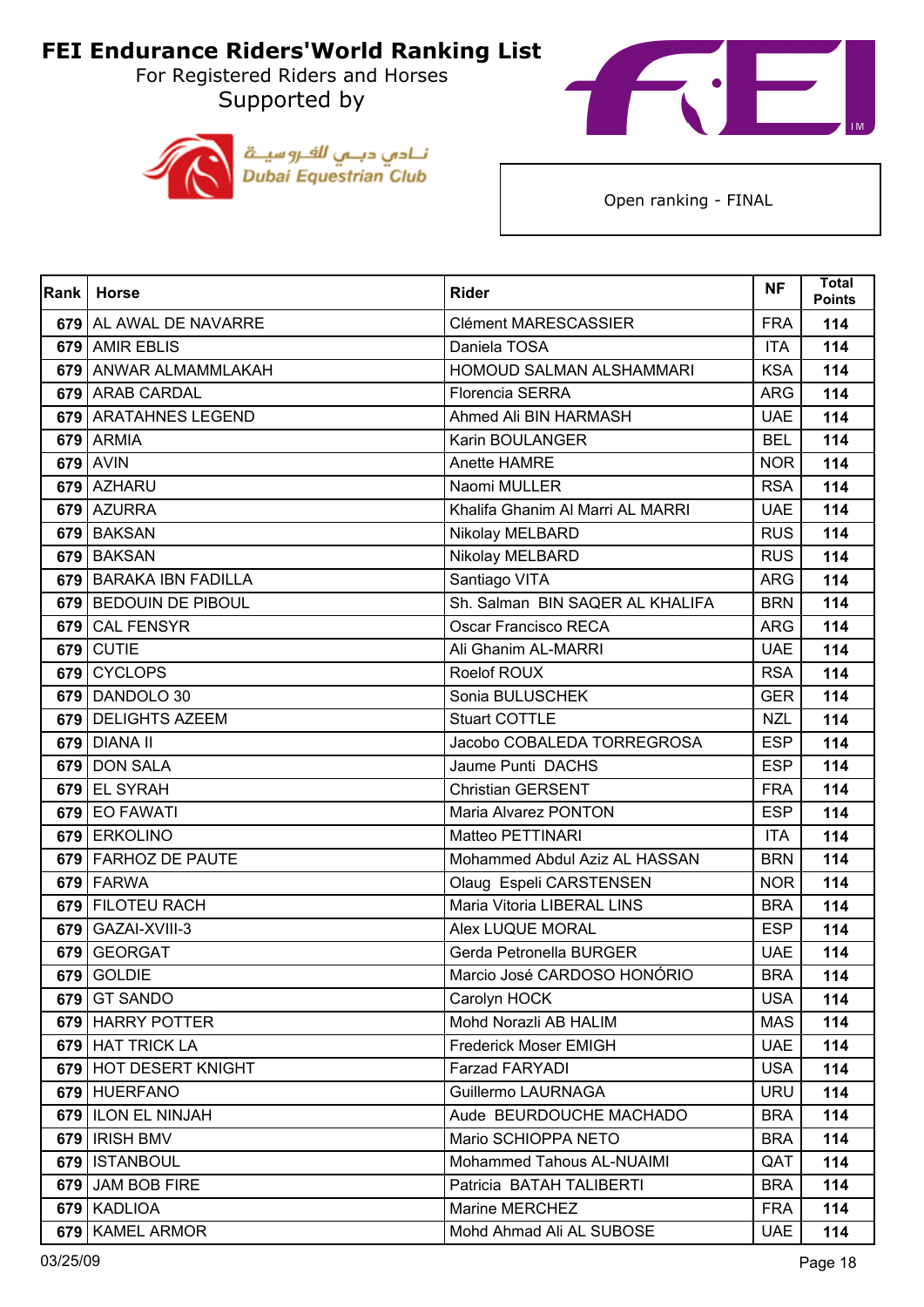For Registered Riders and Horses Supported by





| Rank | <b>Horse</b>                  | <b>Rider</b>                     | <b>NF</b>  | <b>Total</b><br><b>Points</b> |
|------|-------------------------------|----------------------------------|------------|-------------------------------|
|      | 679 KARAMEA FASIZI            | Kevin JAMES                      | <b>NZL</b> | 114                           |
| 679  | <b>KISHON ZEAL</b>            | Salem Rashed BIN GHADAYER        | <b>UAE</b> | 114                           |
| 679  | <b>LADYS DIVIDEND</b>         | Carol GILES                      | <b>USA</b> | 114                           |
| 679  | LR GALESA                     | Mercedes TAPIA                   | <b>ARG</b> | 114                           |
| 679  | M O EUFORIA                   | Marcos ALFONSO                   | <b>ARG</b> | 114                           |
|      | 679 MAGIC GLENN LASHELE       | Margaret WADE                    | <b>AUS</b> | 114                           |
| 679  | <b>MAYA</b>                   | <b>Romain LAPORTE</b>            | <b>FRA</b> | 114                           |
| 679  | NAVIDAD                       | Dato KAMARUDDIN BIN ABDUL GHANI  | <b>MAS</b> | 114                           |
|      | 679 PAWNEE                    | <b>Bradley GREEN</b>             | <b>USA</b> | 114                           |
|      | 679 PENN 2                    | CHE MOHD APANDI MUHAMAD          | <b>MAS</b> | 114                           |
|      | 679 PIABUN ELLALONG           | Majid bin Mohd AL MAKTOUM        | <b>UAE</b> | 114                           |
|      | 679 PIGA DE BELENE            | RAQUEL PRATCORONA CASADESÚS      | <b>ESP</b> | 114                           |
|      | 679 PIOVE                     | Veronika GRELL                   | <b>GER</b> | 114                           |
|      | 679 PL MISSISSIPPI            | Linda KENNY                      | <b>NZL</b> | 114                           |
|      | 679 POLNIKA DU LOMONT         | Philippe TOMAS                   | <b>FRA</b> | 114                           |
|      | 679 PRIMONY                   | Leonardo CARVALHO BARBOSA        | <b>BRA</b> | 114                           |
|      | 679 PRINZESS 34               | Luisa RIENMULLER                 | <b>AUT</b> | 114                           |
|      | $679$ PYLH                    | Erika KJÉLLEN                    | <b>SWE</b> | 114                           |
| 679  | <b>RAKIB MARCO</b>            | Christo HUMAN                    | <b>RSA</b> | 114                           |
| 679  | <b>RAS MENHIR</b>             | Florencia BEZIC TAPIA            | <b>ARG</b> | 114                           |
| 679  | <b>RAZORBACK BLUE HORIZON</b> | Khalid Yousef AL-MALKI           | QAT        | 114                           |
| 679  | <b>RCM SHAMAN</b>             | <b>ZULKEFLI SAARI</b>            | <b>MAS</b> | 114                           |
| 679  | <b>REASON TO BELIEVE</b>      | Cheryl DELL                      | <b>USA</b> | 114                           |
| 679  | <b>RSC DARLINN</b>            | <b>Claudio Roberto BAGAROLLI</b> | <b>BRA</b> | 114                           |
| 679  | SA BELSHAZZAR                 | Jeremy OLSON                     | <b>USA</b> | 114                           |
| 679  | <b>SALADINO</b>               | <b>Julio ALFARO</b>              | <b>CRC</b> | 114                           |
| 679  | <b>SARUK NASRA</b>            | <b>Atta Mohammed BEER</b>        | QAT        | 114                           |
| 679  | <b>SAS ALEXIS</b>             | Abdul HAFIZ AL TURKOMANI         | <b>KSA</b> | 114                           |
|      | 679 SATANAS                   | Lucas BUCKEL                     | <b>CHI</b> | 114                           |
|      | 679 SEREBRO OX                | Alice FLYGENRING                 | <b>DEN</b> | 114                           |
|      | 679   SHETAN ALBORADA         | Francisca SOVINO                 | <b>CHI</b> | 114                           |
|      | 679 SHETAN ALBORADA           | Juan DEL CANTO                   | <b>CHI</b> | 114                           |
| 679  | <b>SILVIA</b>                 | Silvia POTOCNA                   | <b>SVK</b> | 114                           |
| 679  | <b>SKYROS DE PEYROLS</b>      | Dubarry NICOLAS                  | <b>FRA</b> | 114                           |
|      | 679 SNOWY RIVER PHANTOM       | Manal Majeed FAKHRAWI            | <b>BRN</b> | 114                           |
|      | 679 SVR GALABAR               | <b>Tracy HOFSTRAND</b>           | <b>USA</b> | 114                           |
| 679  | <b>SYROCCO REVEILLE</b>       | Margaret SLEEPER                 | <b>USA</b> | 114                           |
|      | 679 TANGO LADY XX             | Harald BRAUN                     | <b>GER</b> | 114                           |
|      | 679   TARALEA SHEER ILLUSION  | Shane DOUGAN                     | <b>NZL</b> | 114                           |
|      | 679 THOMAS                    | Luis PASINI                      | <b>ARG</b> | 114                           |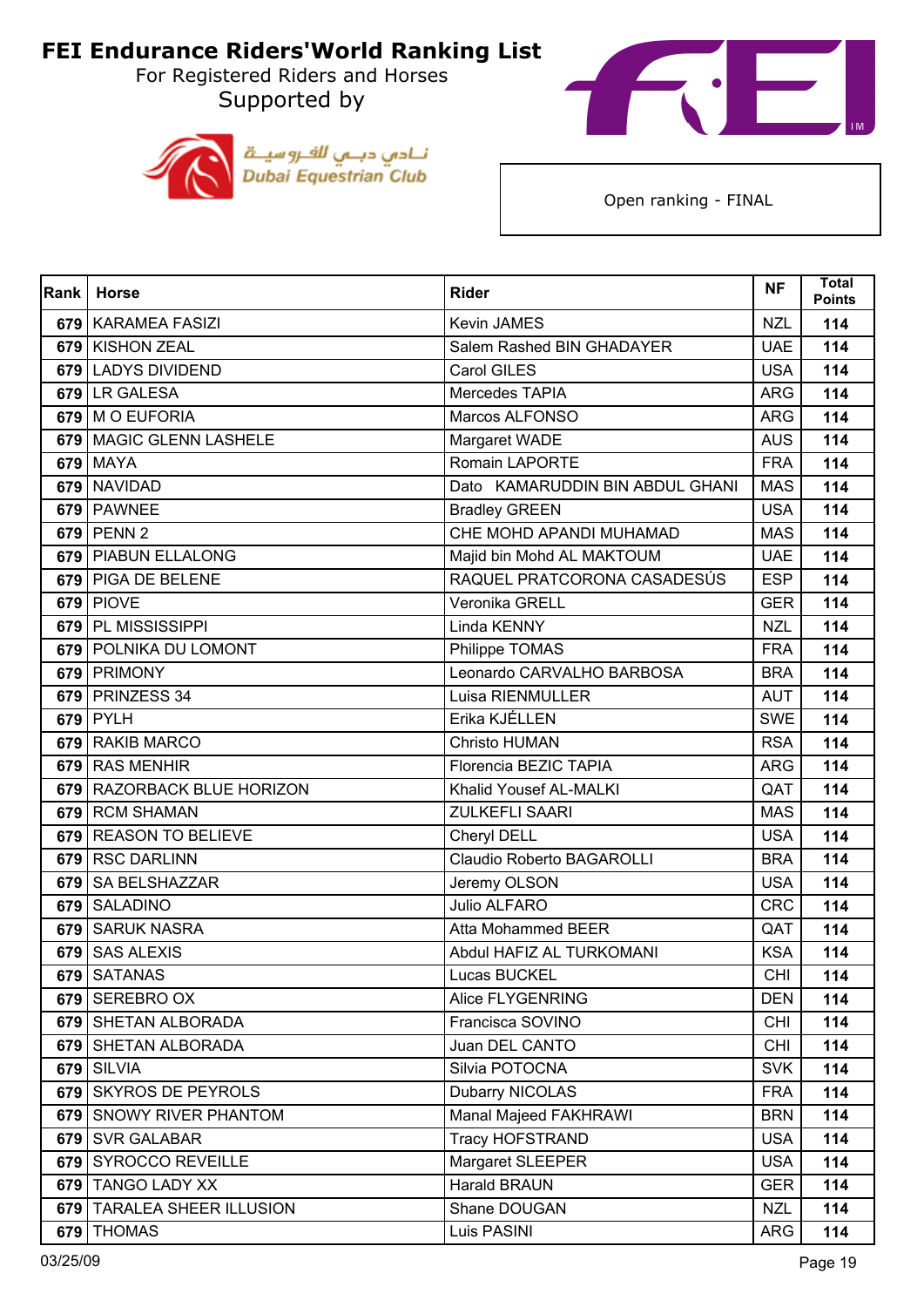For Registered Riders and Horses Supported by





| Rank | <b>Horse</b>                   | <b>Rider</b>                    | <b>NF</b>  | <b>Total</b><br><b>Points</b> |
|------|--------------------------------|---------------------------------|------------|-------------------------------|
|      | 679 TOREADOR                   | Iqbal Karim IKRAMUL HAQUE       | <b>UAE</b> | 114                           |
|      | 679 TULDAR SALADIN             | Matthew SAMPLE                  | <b>AUS</b> | 114                           |
| 679  | <b>URUBU</b>                   | Maria Leonor FILIPE             | <b>POR</b> | 114                           |
|      | 679 WASHER                     | Hannelie COETZEE                | <b>NAM</b> | 114                           |
|      | 679 WOODBOURNE EDMUND          | <b>James SHEAHAN</b>            | <b>AUS</b> | 114                           |
|      | 679 ZEUS AL FAULA              | <b>Fausto FIORUCCI</b>          | <b>ITA</b> | 114                           |
|      | 767 ATOUT D'ALSACE             | Sandra BECHTER                  | SUI        | 113                           |
|      | <b>767 F.C. GALAXY</b>         | <b>Robert GIELEN</b>            | CAN        | 113                           |
|      | 769 JJ SHALIK                  | Miguel CIARDULLO                | <b>ARG</b> | 112                           |
|      | 770 A R VALE                   | Luciana PERA                    | <b>ARG</b> | 111                           |
|      | 770 AA MYSTIC CHARM            | Rosemary REVELL                 | <b>NZL</b> | 111                           |
|      | 770 AKABA                      | Mario SCHIOPPA                  | <b>BRA</b> | 111                           |
|      | 770 ALPINS RIPPLIN WATERS      | <b>Faizal ISMAIL</b>            | <b>MAS</b> | 111                           |
|      | 770 RHINKALS                   | <b>Bakar AMAN</b>               | <b>MAS</b> | 111                           |
|      | 770 ANWAR ALMAMMLAKAH          | Mohammed AL MAHLESSY            | <b>KSA</b> | 111                           |
|      | 770 APACHE ECLYPSE             | <b>Elroy KARIUS</b>             | CAN        | 111                           |
|      | 770 ARKAB SPUTNIK              | <b>Ranard Michael VISE</b>      | <b>RSA</b> | 111                           |
|      | 770 AS DU MAURY                | Alice BEET                      | <b>GBR</b> | 111                           |
|      | <b>770 BARN OWL</b>            | Sally HALL                      | <b>GBR</b> | 111                           |
|      | 770 BEAUTY                     | <b>Janet MINNAAR</b>            | <b>RSA</b> | 111                           |
|      | 770 BHRYANNI HCF               | Clara TADDEO                    | <b>ARG</b> | 111                           |
|      | 770 BLUE OAKS RABASK           | <b>Jill NEWBURN</b>             | <b>USA</b> | 111                           |
|      | 770 BROOKLEIGH EXCALIBUR       | <b>Brook SAMPLE</b>             | <b>AUS</b> | 111                           |
|      | 770 CAMEO ZINNIAA              | Sultan Ahmed AL BLOUSHI         | <b>UAE</b> | 111                           |
|      | 770 CAPITAVOR                  | Barbara BIENFAIT                | <b>BEL</b> | 111                           |
|      | 770 CASTLEBAR CALIPO           | Margaret WADE                   | <b>AUS</b> | 111                           |
|      | 770 CEDAR RIDGE DESERT EXPRESS | Asher BATTY                     | <b>AUS</b> | 111                           |
|      | 770 CHANAK D'ISATIS            | Anne Sophie LABORDE             | <b>FRA</b> | 111                           |
|      | <b>770 CLASSY</b>              | Yahya Sughayer Kanoon AL AJTABI | <b>UAE</b> | 111                           |
|      | 770 CORLEONE                   | Mohd Jasim RAHIMI               | <b>UAE</b> | 111                           |
|      | 770 CREST'S NAIROBI            | Saad Waheed AL-KUWARI           | QAT        | 111                           |
|      | 770 CREST'S NAIROBI            | Saad Waheed AL-KUWARI           | QAT        | 111                           |
|      | 770   FAST WILLIAM MBN         | <b>Guy WORTHINGTON</b>          | <b>USA</b> | 111                           |
|      | 770 FAST WILLIAM MBN           | <b>Guy WORTHINGTON</b>          | <b>USA</b> | 111                           |
|      | 770 FLAMENCO DE MESSEY         | Horace PERRAUD BONIN            | <b>FRA</b> | 111                           |
|      | 770   FLAMMOTH                 | Grégoire TILQUIN                | <b>FRA</b> | 111                           |
|      | 770 FRANCIGENA                 | Giorgio PIEROZZI                | <b>ITA</b> | 111                           |
|      | 770 GUEULE DE LOUP             | Simona GARATTI                  | <b>ITA</b> | 111                           |
|      | 770   HARMERE ZEAL             | Kishor Singh Swaroop SINGH      | <b>UAE</b> | 111                           |
|      | <b>770 HARUM</b>               | Enrique CROSSA                  | <b>URU</b> | 111                           |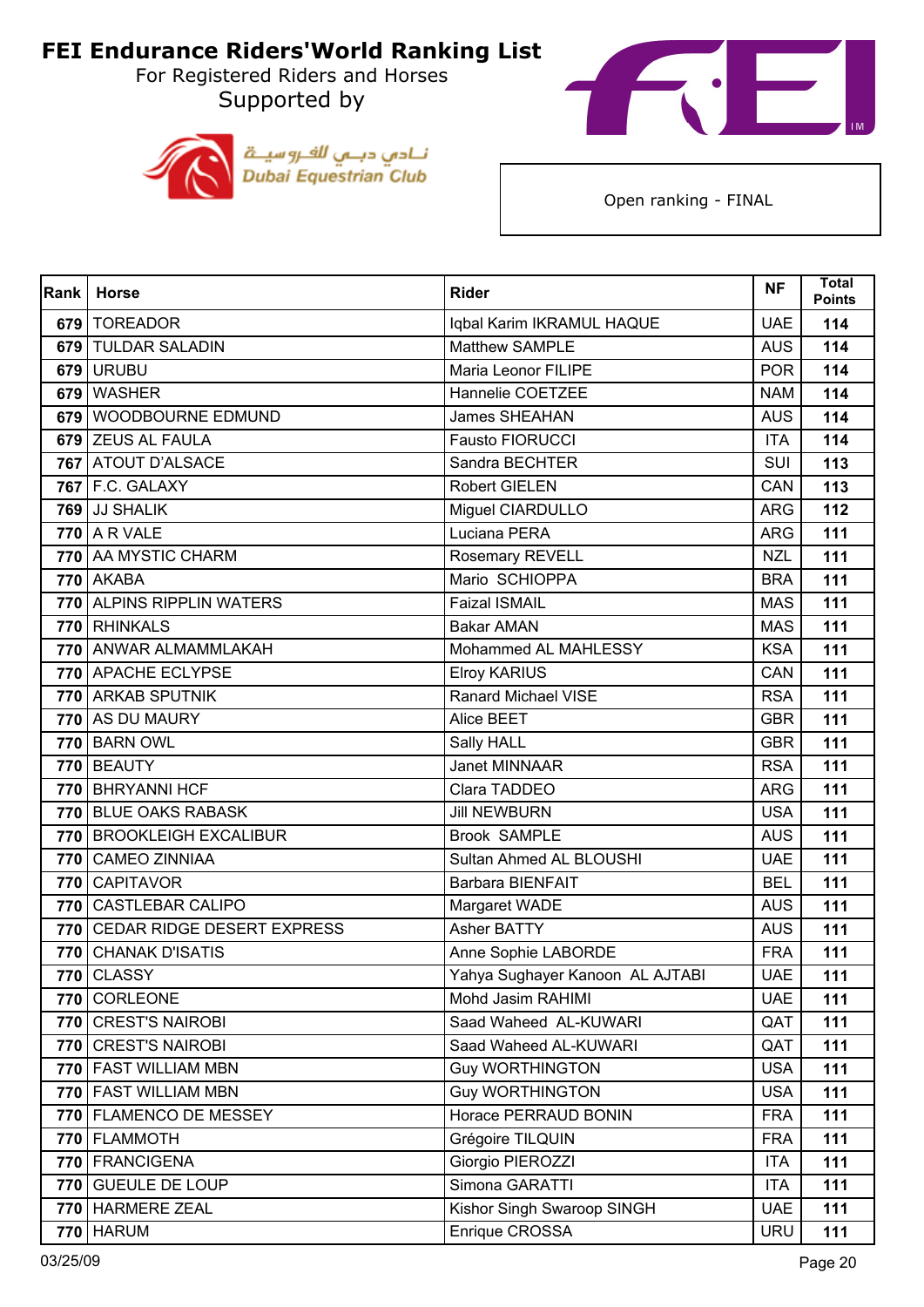Supported by





| <b>Rank</b> | <b>Horse</b>               | <b>Rider</b>                  | <b>NF</b>  | <b>Total</b><br><b>Points</b> |
|-------------|----------------------------|-------------------------------|------------|-------------------------------|
|             | 770 HDL KAHAR              | Marcio José CARDOSO HONÓRIO   | <b>BRA</b> | 111                           |
|             | 770   IDEAL DES VIALETTES  | Ghazi MOHD AL DOSERI          | <b>BRN</b> | 111                           |
|             | 770   IKTARA SHAMEEN       | Shaun BORNMAN                 | <b>RSA</b> | 111                           |
|             | 770 ISIS DE COLOBRIERE     | Ceinwen MORGAN                | <b>AUS</b> | 111                           |
|             | 770   IZBA DU CAUSSANEL    | Mohammed Abdulaziz AL HASAN   | <b>BRN</b> | 111                           |
|             | 770 J.G. ROSE              | Sheikha Madiya Hasher Mana AL | <b>UAE</b> | 111                           |
|             | 770 JIBBAH ENOG            | Ahmed Salim AL BALUSHI        | <b>UAE</b> | 111                           |
|             | <b>770 JULIO</b>           | Kyle GIBBON                   | <b>USA</b> | 111                           |
|             | <b>770 KATHY</b>           | Gareth COETZEE                | <b>RSA</b> | 111                           |
|             | 770   KEFIR DE SOMMANT     | Mohammed Abdul Aziz AL HASSAN | <b>BRN</b> | 111                           |
|             | <b>770 KURIR</b>           | Ingrid BOSTRÖM                | <b>SWE</b> | 111                           |
|             | 770 LAZIZ DU BARTHAS       | Sabrina ARNOLD                | <b>GER</b> | 111                           |
|             | 770 LEONARDO               | FALEH NASSER SALEH ABUGNAIM   | QAT        | 111                           |
|             | 770 LITTLE JOE FOX         | Ali Ghanim AL MARRI           | <b>UAE</b> | 111                           |
|             | 770 LITTLE JOE FOX         | Uma MENCIA                    | <b>ESP</b> | 111                           |
|             | 770 LV INTEGRITY           | Joyce SOUSA                   | <b>USA</b> | 111                           |
|             | 770   MAISSA DE SAUVETERRE | Christèle DEROSCH             | <b>FRA</b> | 111                           |
|             | 770 MARLIN                 | Hendrik JONKER                | <b>RSA</b> | 111                           |
|             | 770 MEDALLITA JT           | Alejandro FERNANDEZ           | <b>URU</b> | 111                           |
|             | 770 MITJONS                | Ceinwen MORGAN                | <b>AUS</b> | 111                           |
|             | 770 MOULTAN'N              | <b>Garry HUTCHINS</b>         | <b>AUS</b> | 111                           |
|             | 770 MUSTAZ SC              | <b>Vilson NUNES SOARES</b>    | <b>BRA</b> | 111                           |
| 770         | <b>NSG MUNIR</b>           | Jorge SALINAS                 | <b>ARG</b> | 111                           |
|             | 770 OBEYAH                 | Kine HOLEN                    | <b>NOR</b> | 111                           |
|             | 770   PAYAKAN KAR          | Pío OLASCOAGA AMAYA           | <b>URU</b> | 111                           |
|             | 770 PIMPINELA JSM          | Ana Carla MACIEL              | <b>BRA</b> | 111                           |
|             | 770 POLACO                 | <b>Tamara MACLAUDE</b>        | <b>CHI</b> | 111                           |
|             | 770 PRICELESS GOLD         | Gabriela FÖRSTER              | <b>GER</b> | 111                           |
|             | 770   PRIMORDIAL           | Pablo ALVAREZ                 | ARG        | 111                           |
| <b>770</b>  | QUARTZZ                    | Abdulla Salah ABDULLA AMEEN   | <b>UAE</b> | 111                           |
|             | 770 REPOKER                | ROBERTO RAÚL CARRANZA         | <b>ESP</b> | 111                           |
|             | 770 RO ACUARELA            | Julien GOACHET                | <b>FRA</b> | 111                           |
|             | <b>770 RO HORUS</b>        | Horacio FERJANCIC             | <b>URU</b> | 111                           |
|             | 770 ROMARIO                | Marcello CONTE                | <b>ITA</b> | 111                           |
|             | 770 RULETA PJ              | <b>Yukio YANADA</b>           | <b>JPN</b> | 111                           |
|             | 770 SAFIRA                 | João MOREIRA                  | <b>POR</b> | 111                           |
| 770         | <b>SAG MOON SHADOW</b>     | Priscila LIMA ALMEIDA PIMPÃO  | <b>BRA</b> | 111                           |
|             | 770 SAR TIKI GALAXY        | Douglas SWINGLEY              | <b>USA</b> | 111                           |
|             | 770 SEERSERI (GB)          | Gianluca LALISCIA             | <b>ITA</b> | 111                           |
|             | 770 SHAHAB                 | Salman Ali AL SABRI           | <b>UAE</b> | 111                           |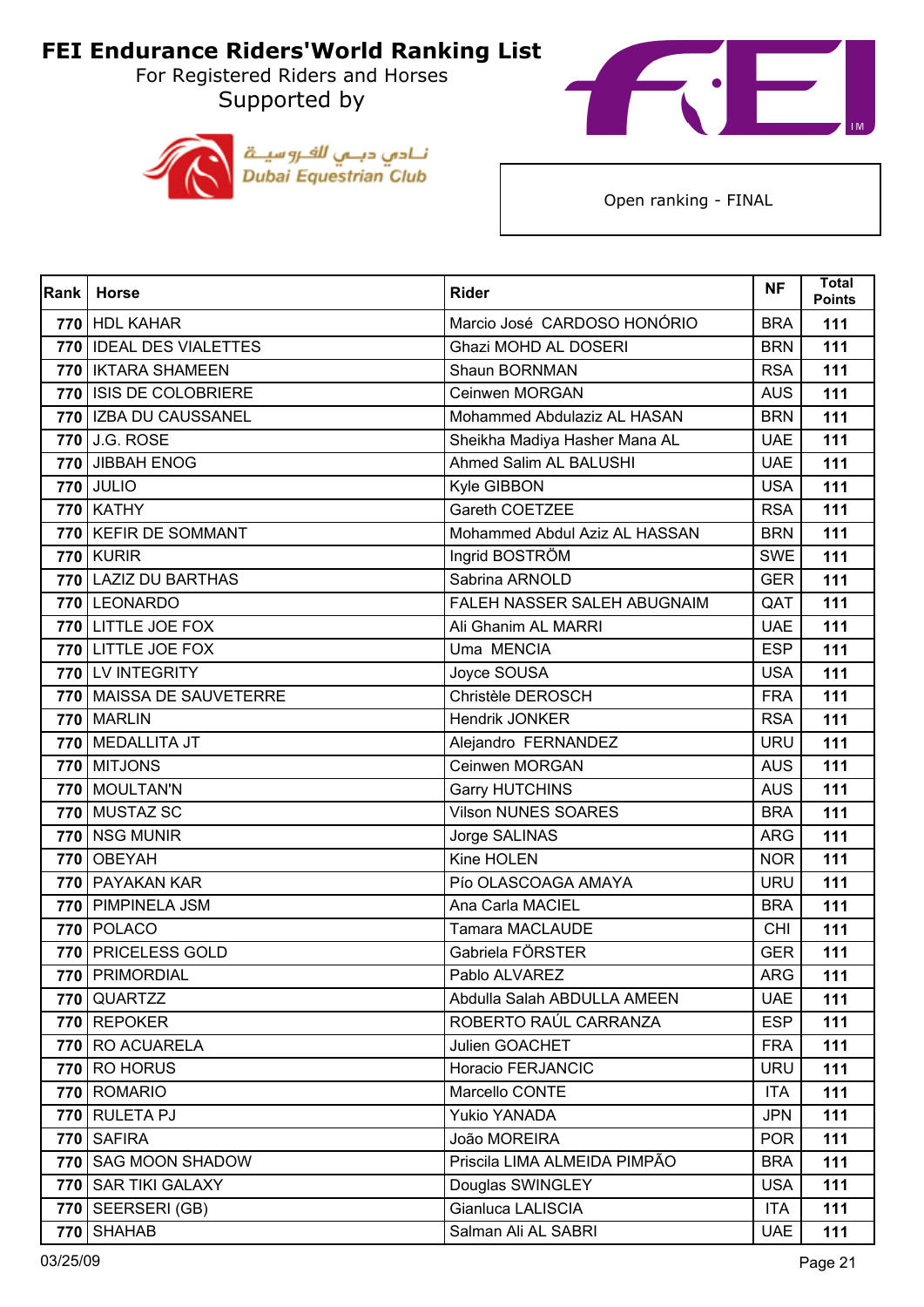For Registered Riders and Horses Supported by





| Rank | <b>Horse</b>                | <b>Rider</b>                       | <b>NF</b>  | <b>Total</b><br><b>Points</b> |
|------|-----------------------------|------------------------------------|------------|-------------------------------|
|      | 770 SHAIRA SW               | Carmen ROMER                       | <b>NED</b> | 111                           |
|      | 770 SHARDELL MATRIX         | Sh Abdul Aziz bin Faisal AL QASIMI | <b>UAE</b> | 111                           |
|      | 770 SHERWOOD SARIAH         | <b>Helen GRAHAM</b>                | <b>NZL</b> | 111                           |
|      | <b>770 SPIRIT</b>           | João Picau ABREU                   | <b>POR</b> | 111                           |
|      | 770 SS RAKEEN               | Dominuque VAN ZYL                  | <b>RSA</b> | 111                           |
|      | <b>770 STIK</b>             | Denis PESCE                        | <b>FRA</b> | 111                           |
|      | <b>770 TEXAS</b>            | Zelma LOTTER                       | <b>RSA</b> | 111                           |
|      | $\overline{770}$ TIKI STAR  | Silvia YEBRA ALTIMIRAS             | <b>ESP</b> | 111                           |
|      | 770   TORRYBURN RASHID      | Mohammed Hamad AL THAWADI          | <b>BRN</b> | 111                           |
|      | 770 TROIAN 3                | Laia MUIXI CRUSELLAS               | <b>ESP</b> | 111                           |
|      | 770 VERTIGO                 | Stefano MORI                       | <b>ITA</b> | 111                           |
|      | 770 WEARST                  | Anna HILDENBORG                    | <b>SWE</b> | 111                           |
|      | 770 WHIST DES IVIERS        | <b>Jack BEGAUD</b>                 | <b>FRA</b> | 111                           |
|      | 770 WHITNEY AUREA           | Martin HERMANN                     | <b>GER</b> | 111                           |
|      | 770 WINN STAR               | Hernan BARBOSA                     | COL        | 111                           |
|      | 770 Z T RICHSHAKFY          | Angel LAZES                        | <b>FRA</b> | 111                           |
|      | 857 BM BLUE PRINCE          | Lucilo FERNÁNDEZ                   | <b>ARG</b> | 110                           |
|      | 857 MARIAH                  | <b>Wendy MACCOUBREY</b>            | CAN        | 110                           |
| 857  | <b>NALRIK ARMOR</b>         | Laurie BELLE                       | <b>FRA</b> | 110                           |
|      | 857 NONIUSZ                 | Suzanne PEN                        | <b>NED</b> | 110                           |
|      | 861   P&M DAKI              | Marta ACOSTA                       | <b>ARG</b> | 109                           |
|      | 861 Z C FADFAK              | José Antonio FERNÁNDEZ             | <b>ARG</b> | 109                           |
|      | 863 ALGOVAL ORMUZD          | Silvia VALENTI VIDAL               | <b>UAE</b> | 108                           |
|      | 863 AMIRA ALBORADA          | <b>Bakar AMAN</b>                  | <b>MAS</b> | 108                           |
|      | 863 ANTARES SAUVETERRE      | Jaume PUNTI DACHS                  | <b>ESP</b> | 108                           |
|      | 863 BANDERABASS             | Riboldi Giacomo RIBOLDI            | <b>ITA</b> | 108                           |
|      | 863 BARAKA DAKA             | AB. HAMID HUSAIN                   | <b>MAS</b> | 108                           |
|      | 863 BARAKA KARIZ            | Ali Mohammed AL MUHAIRI            | <b>UAE</b> | 108                           |
|      | 863 BARAKA KARIZ            | Alice BEET                         | <b>GBR</b> | 108                           |
|      | 863 BEAUTY BOY              | Hassan Abdulla Youssef AL HAMMADI  | <b>UAE</b> | 108                           |
|      | 863 BRANDY                  | Brenda COOKE                       | CAN        | 108                           |
|      | 863 BRAZA                   | Stéphanie ARNAL                    | <b>FRA</b> | 108                           |
|      | <b>863 BRUJA</b>            | <b>Cristobal LIRA</b>              | <b>CHI</b> | 108                           |
|      | 863 CAL FLAMING EMIT        | <b>Heather REYNOLDS</b>            | <b>USA</b> | 108                           |
|      | 863 CAMEO ZINNIAA           | Omair Husain Abdulla AL BLOUSHI    | <b>UAE</b> | 108                           |
|      | 863 CASHMERE                | Carolina GREENWALT                 | <b>ARG</b> | 108                           |
| 863  | <b>CASTLEBAR DARTHVADER</b> | Kristie MCGAFFIN                   | <b>AUS</b> | 108                           |
|      | 863 CELANTHEM HEC           | Solon DA CRUZ PEREIRA              | <b>BRA</b> | 108                           |
|      | <b>863 CINDY</b>            | Arsad Ali SADUL KHAN               | <b>UAE</b> | 108                           |
|      | 863 DARIN DU GASSOUILLET    | Maja THOMSEN                       | <b>DEN</b> | 108                           |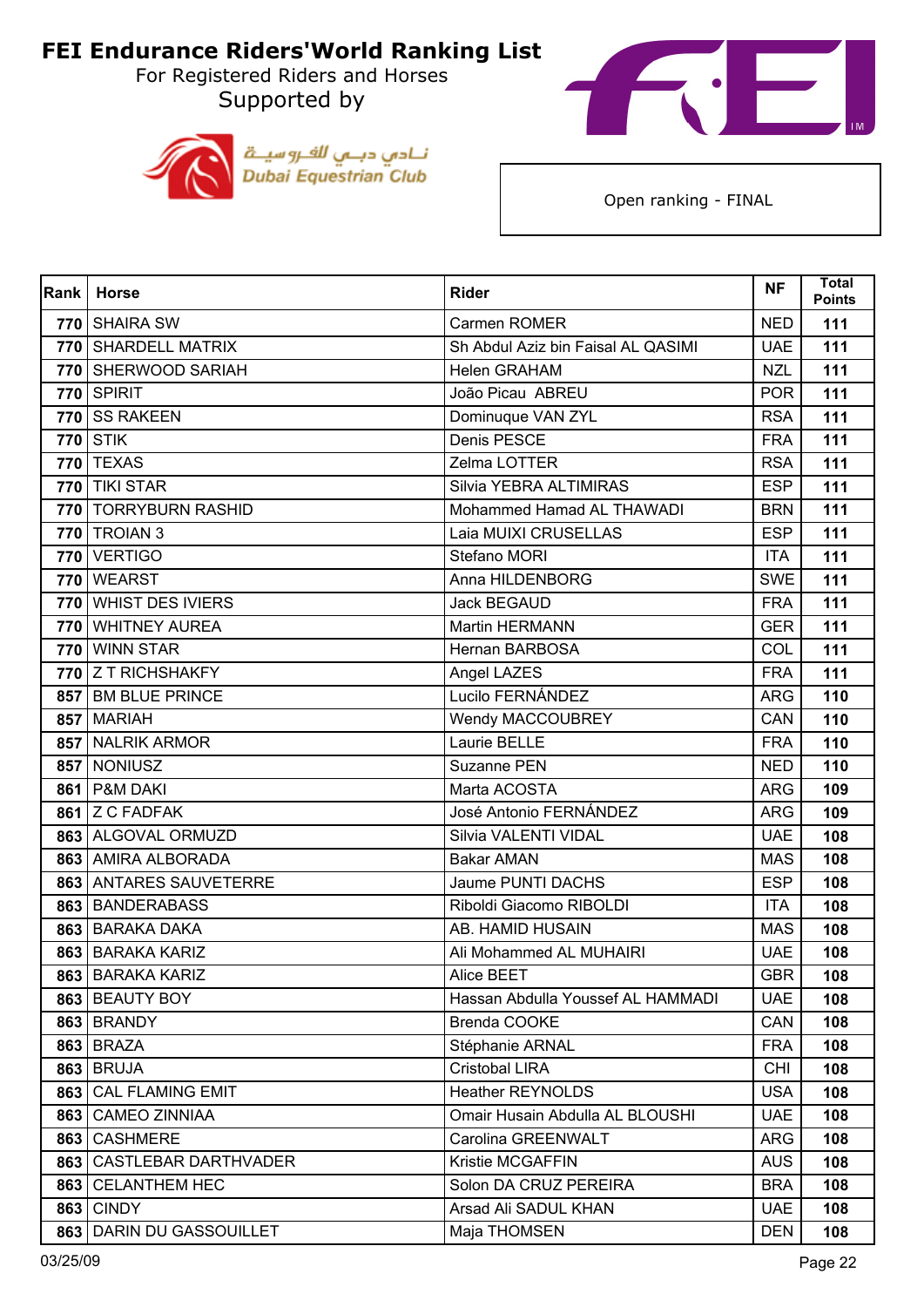For Registered Riders and Horses Supported by





| Rank | <b>Horse</b>              | <b>Rider</b>                     | <b>NF</b>  | <b>Total</b><br><b>Points</b> |
|------|---------------------------|----------------------------------|------------|-------------------------------|
|      | 863 DRAZAN                | Kristel VAN DEN ABEELE           | <b>BEL</b> | 108                           |
|      | 863 DREAMERCHANT          | <b>Heather REYNOLDS</b>          | <b>USA</b> | 108                           |
| 863  | <b>DUSTI ROSE</b>         | Rowena TYLER                     | <b>NZL</b> | 108                           |
| 863  | <b>EL SHAM CHERI</b>      | <b>COLLIN TJANDJA</b>            | <b>NAM</b> | 108                           |
|      | 863 ELPHYN PHOXX          | Sher Singh Rewat Singh SINGH     | <b>UAE</b> | 108                           |
|      | 863 EMBERATO              | Ockert VAN DER WESTHUIZEN        | <b>RSA</b> | 108                           |
|      | <b>863 EO DANK</b>        | <b>Jonhatan RIVERA</b>           | <b>URU</b> | 108                           |
|      | 863 EO JARAS              | Marcio HONORIO                   | <b>BRA</b> | 108                           |
|      | 863 EVERMORE EXCITING     | PATRICIA JILLIAN SEMMENS         | <b>GBR</b> | 108                           |
|      | 863 FARUK SU              | Susana LIMA                      | <b>ARG</b> | 108                           |
|      | 863 FIDELLI               | Kira LEUENHAGEN                  | <b>DEN</b> | 108                           |
|      | 863 FLAMMOTH              | Mauro BONOTTO                    | <b>ITA</b> | 108                           |
|      | 863 GEVONDEN BEYERS       | <b>Suenette NEL</b>              | <b>RSA</b> | 108                           |
|      | 863 GRAN FARHUK           | <b>Higor DE MARCHI</b>           | <b>BRA</b> | 108                           |
| 863  | <b>HALIM</b>              | Concepcion FERNANDEZ             | <b>URU</b> | 108                           |
| 863  | <b>HALIM</b>              | Maria ALVAREZ PONTON             | <b>ESP</b> | 108                           |
|      | 863 HARIBU                | Gareth COETZEE                   | <b>RSA</b> | 108                           |
|      | 863 HARMERE AMIRA         | Jason Graham Kirk KIRK           | <b>AUS</b> | 108                           |
|      | 863 HARMORIKA'H           | Julien GOACHET                   | <b>FRA</b> | 108                           |
|      | 863 HENHAM CHARLIE BROWN  | Ahmed ABDULLA                    | <b>BRN</b> | 108                           |
|      | 863   HSK NADJIN          | Paulo JAMIL SALIBA               | <b>BRA</b> | 108                           |
|      | 863   INES DU FAUSSET     | Jean Marc MANCEAU                | <b>FRA</b> | 108                           |
| 863  | <b>ISIS DE COLOBRIERE</b> | Abdullah Saeed BIN HUZAIM        | <b>UAE</b> | 108                           |
|      | 863 ISRAK GREY            | Mohd Ali AL SHAFAR               | <b>UAE</b> | 108                           |
|      | 863 JASMINA CABIRAT       | <b>Julien LAFAURE</b>            | <b>FRA</b> | 108                           |
|      | 863 JASSEM                | Raed MAHMOOD                     | <b>BRN</b> | 108                           |
| 863  | <b>KADEAU</b>             | Elio GUIDI                       | <b>ITA</b> | 108                           |
|      | 863 KUMAIT                | HE Shk Majid bin Mohd AL MAKTOUM | <b>UAE</b> | 108                           |
|      | 863 LUCKY DE LUC          | Mubarak Khalifa BIN SHAFYA       | <b>UAE</b> | 108                           |
| 863  | <b>MANTAGUA LAUTARO</b>   | Miguel PIZARRO                   | <b>CHI</b> | 108                           |
|      | 863   MAROK CRATERIS      | Stephanie DUMINGE                | <b>FRA</b> | 108                           |
|      | 863 MENACER               | Marilyn LEMOINE                  | <b>FRA</b> | 108                           |
| 863  | <b>MI TURCA</b>           | Manuel SANTIAGO                  | <b>URU</b> | 108                           |
| 863  | <b>BROOKLEIGH RICARDO</b> | Derek ARMITAGE                   | <b>AUS</b> | 108                           |
| 863  | <b>MORO PRETENCIOSO</b>   | Hugo Benjamín MENDEZ             | <b>ARG</b> | 108                           |
|      | 863 NHCOPPERBLAZE         | Jennifer NIEHAUS                 | <b>USA</b> | 108                           |
| 863  | PRINCESS MILLENIA         | Jessica HOLMBERG                 | <b>SWE</b> | 108                           |
|      | 863 RO ACUARELA           | Abdulla Thani BIN HUZAIM         | <b>UAE</b> | 108                           |
| 863  | <b>ROWALLAN RUFOUS</b>    | Derryn NIX                       | <b>AUS</b> | 108                           |
| 863  | <b>SAMBET</b>             | Stephen ROJEK                    | <b>USA</b> | 108                           |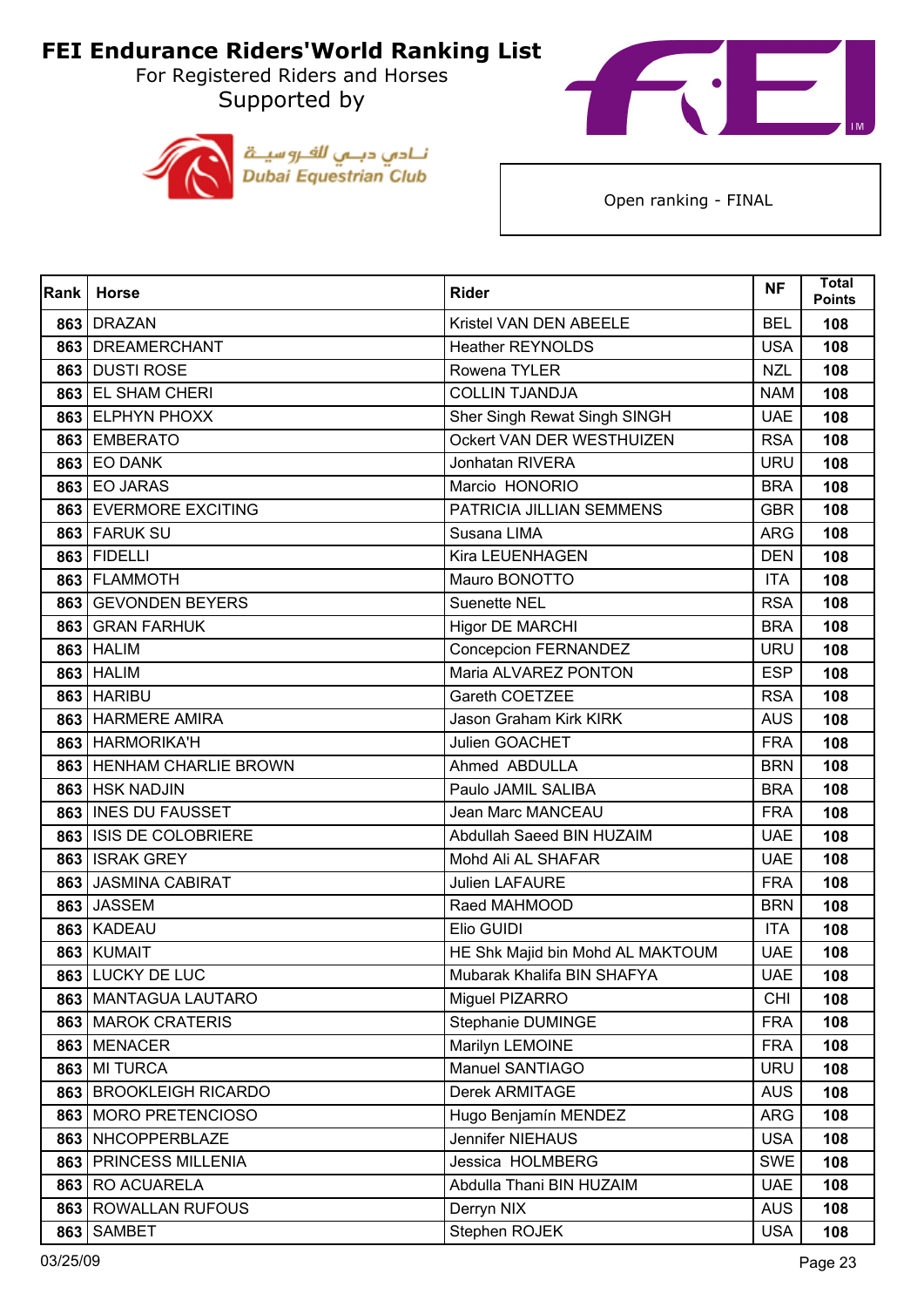Supported by





| Rank | <b>Horse</b>                    | <b>Rider</b>                    | <b>NF</b>  | <b>Total</b><br><b>Points</b> |
|------|---------------------------------|---------------------------------|------------|-------------------------------|
|      | 863 SAR TIKI TAXES              | Ronald SPROAT                   | <b>USA</b> | 108                           |
|      | 863 SEÑOR JEREZ                 | Virginie ATGER                  | <b>FRA</b> | 108                           |
| 863  | <b>SGW SHARIK</b>               | Anna-Lena WEIERSHÄUSER          | <b>GER</b> | 108                           |
| 863  | <b>SHITAN SW</b>                | Wanette HANEKOM                 | <b>NAM</b> | 108                           |
| 863  | SIDI VALENTINO                  | Uma Mencia URANGA               | <b>ESP</b> | 108                           |
|      | 863 SUPREME JUSTICE             | <b>Wendy BENNS</b>              | CAN        | 108                           |
| 863  | SUS (GB)                        | Naser Hmouda Sarhan AL NEYADI   | <b>UAE</b> | 108                           |
| 863  | <b>TAIMOUR DES SORGUES</b>      | <b>CELINE REY</b>               | <b>FRA</b> | 108                           |
|      | 863 TAZOUL EL PARRY             | Mohd Bin Rashid AL MAKTOUM      | <b>UAE</b> | 108                           |
|      | 863   TENTATION                 | Didier BONNELIE                 | <b>FRA</b> | 108                           |
| 863  | THOWRA PARK CADELLAC            | Elizabeth CULLAM                | <b>AUS</b> | 108                           |
| 863  | <b>TIMON</b>                    | Vito GRIPPO                     | <b>ITA</b> | 108                           |
| 863  | <b>TRA-SARDINA</b>              | <b>Valenti BAULENAS VIVES</b>   | <b>ESP</b> | 108                           |
| 863  | <b>TRAILERO</b>                 | Claudio CASTILLO                | <b>CRC</b> | 108                           |
| 863  | <b>TUAH</b>                     | MUHAMMAD RUDY RAZARI            | <b>MAS</b> | 108                           |
| 863  | TURCO O' OASIS                  | Monica COMAS MOLIST             | <b>ESP</b> | 108                           |
|      | 863 VALERIE ENDURANCE           | André VIDIZ                     | <b>BRA</b> | 108                           |
| 863  | <b>VALLEY PARK MY SOLOTAIRE</b> | Carolyn FOLEY                   | <b>AUS</b> | 108                           |
| 863  | <b>VIZIR HM</b>                 | José Luis HERNANDEZ MUÑOS       | <b>ARG</b> | 108                           |
| 863  | VON HERTE SWEET LOVE            | <b>Higor DE MARCHI</b>          | <b>BRA</b> | 108                           |
| 863  | <b>WARANIO 7</b>                | Martina SOMMER                  | <b>GER</b> | 108                           |
| 863  | <b>WMA RATTLER</b>              | Troylyn BALL,                   | <b>USA</b> | 108                           |
| 863  | <b>WORTHALOOK</b>               | Maktoum Nawab Nouh AL BALOUSHI  | <b>UAE</b> | 108                           |
|      | 863 ZAAF DE BOZOULS             | Pierre Marie MORVAN             | <b>FRA</b> | 108                           |
|      | 863 ZABUBEGA TUSHIYA            | Gawie VILJOEN                   | <b>NAM</b> | 108                           |
|      | 863 ZAKAH ZAHARA                | Majed Mohd Salman AL SABRI      | <b>UAE</b> | 108                           |
|      | 863 ZEUS                        | Alina GARCIA-HUOVINEN           | <b>FIN</b> | 108                           |
|      | 948 RBF SUPER SPORT             | <b>Ruth STURLEY</b>             | CAN        | 107                           |
|      | 949 KALIFAT DU CASTEL           | Mahmood AL FORI                 | <b>OMA</b> | 106                           |
| 949  | <b>MIMOSA</b>                   | Carlota SAENZ CURTO             | <b>ESP</b> | 106                           |
|      | 951 ABROCK ALTO                 | Yousif Abdullah AL HAMMADI      | <b>UAE</b> | 105                           |
|      | 951   AKASHA SANSATION          | Thani Mohd AL MUHAIRI           | <b>UAE</b> | 105                           |
| 951  | ASPEN HILLS STARLIGHT EXPRESS   | <b>Tessa DUESS</b>              | <b>NZL</b> | 105                           |
| 951  | <b>ATBEGIR BAYWATCH</b>         | Anzaq MEHMOOD                   | <b>UAE</b> | 105                           |
| 951  | <b>BANTU DE ZAMAGLIA</b>        | Ispak Ali Yusuf ALI KHAN        | <b>UAE</b> | 105                           |
|      | $951$ BLITS                     | Frank Phillip BOTHMA            | <b>RSA</b> | 105                           |
| 951  | <b>BOMB JACK</b>                | Cecilia HELLESEN-HANSEN         | <b>SWE</b> | 105                           |
| 951  | <b>BROOKLEIGH MAESTRO</b>       | MOHD IZRY RAZALI                | <b>MAS</b> | 105                           |
| 951  | <b>CASTLEBAR TOPAZ</b>          | Wendy DOWER                     | <b>AUS</b> | 105                           |
| 951  | <b>CENTRE TRAVELLER</b>         | Yahya Sughayer Kanoon AL AJTABI | <b>UAE</b> | 105                           |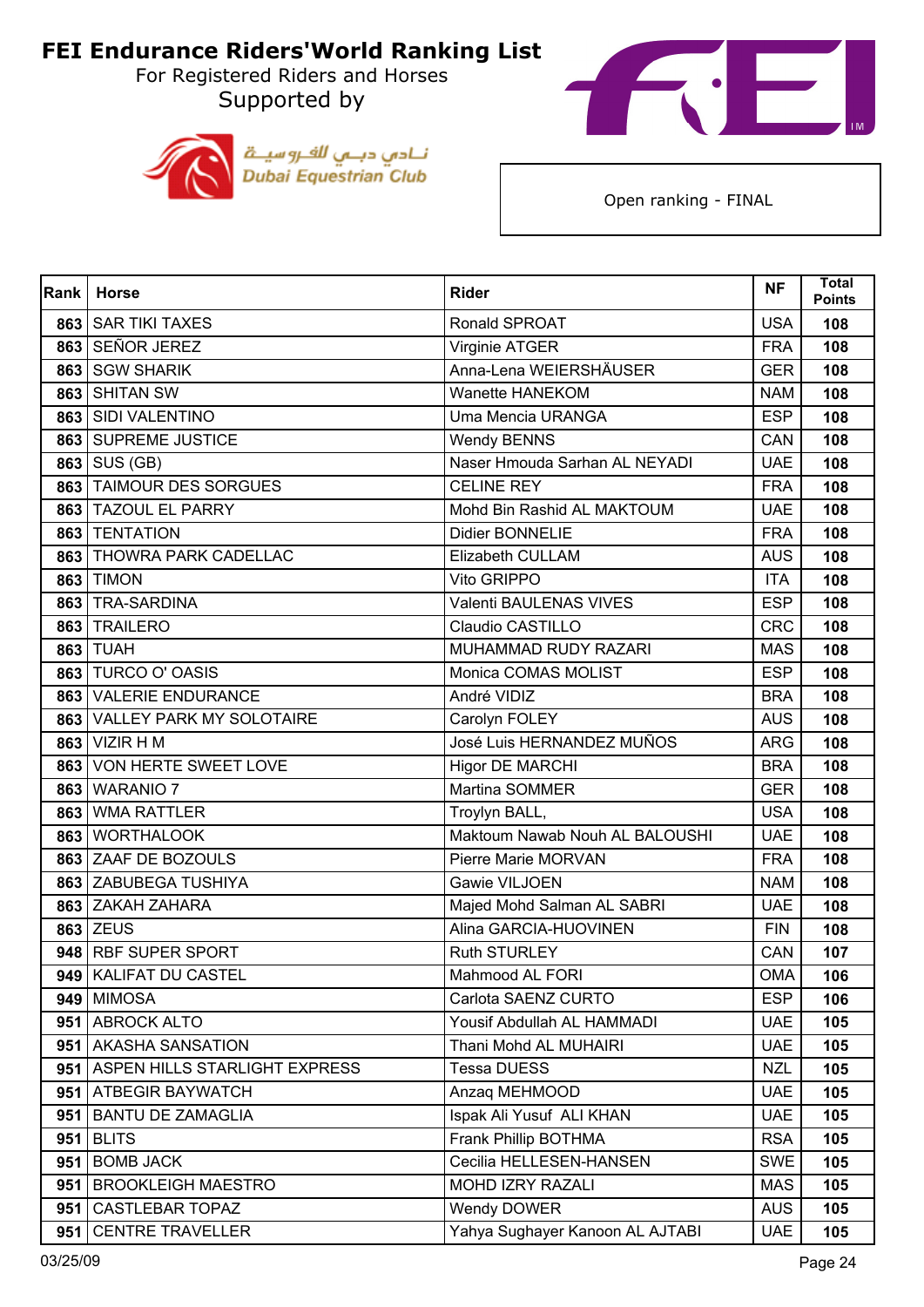Supported by





| Rank | <b>Horse</b>                  | <b>Rider</b>                          | <b>NF</b>  | <b>Total</b><br><b>Points</b> |
|------|-------------------------------|---------------------------------------|------------|-------------------------------|
| 951  | <b>CG POLDAK</b>              | Horacio Ferjancic DIAZ                | <b>UAE</b> | 105                           |
|      | 951 CLARITA V V               | <b>Flavia FERNANDEZ</b>               | <b>URU</b> | 105                           |
| 951  | <b>CR MAWUEL</b>              | María Belén MANZINI                   | <b>ARG</b> | 105                           |
| 951  | <b>CR PRINCECHARMING</b>      | Isa Abdulla Ali AL HAZZA              | <b>BRN</b> | 105                           |
| 951  | <b>CZAROWNICA LB</b>          | <b>MARLY DITHUYZEN</b>                | <b>NED</b> | 105                           |
|      | 951 DANSAWIL SUGAR & SPICE    | Sunette NEL                           | <b>RSA</b> | 105                           |
| 951  | <b>DIXIE LOVE</b>             | Jan WORTHINGTON                       | <b>USA</b> | 105                           |
| 951  | <b>DON ELBIO</b>              | Mateo ALGORTA                         | <b>URU</b> | 105                           |
| 951  | <b>DUNBAR MAHADIK</b>         | Corey NIX                             | <b>AUS</b> | 105                           |
|      | 951 EHK CRISTAL               | Leo STEINBRUCH                        | <b>BRA</b> | 105                           |
|      | 951 EL RAISULY                | Ramon DONINA RUBAGOTTI                | <b>ITA</b> | 105                           |
|      | 951 ELPHYN PHOXX              | Dalpat Singh Ganpat SINGH             | <b>UAE</b> | 105                           |
|      | 951 FARAON                    | Oscar DELGADO                         | <b>CRC</b> | 105                           |
|      | 951 FIRSTAAR                  | Xlau KGOMO                            | <b>BOT</b> | 105                           |
| 951  | <b>GAROTA</b>                 | Pablo FIGUEROA                        | <b>CHI</b> | 105                           |
|      | 951 GIANNA 130                | Annika GÄRTNER                        | <b>GER</b> | 105                           |
|      | 951 GRAN INDU                 | Enrique ANGAUT                        | <b>ARG</b> | 105                           |
|      | 951 HABANEKA'H                | <b>Richard ALLEN</b>                  | <b>GBR</b> | 105                           |
|      | 951 HAMLET EL INDALO          | Ceinwen MORGAN                        | <b>AUS</b> | 105                           |
|      | $951$ HANDJI                  | <b>Christian LISSARRAGUE</b>          | <b>FRA</b> | 105                           |
|      | 951 HANNELIZA BARON HANNELIZA | Yousif ALI TAHER                      | <b>BRN</b> | 105                           |
|      | 951 HASSAN                    | Placido DÍAZ FEITO                    | <b>ESP</b> | 105                           |
| 951  | <b>HASTINGS</b>               | Harmke Margreta WESTERVELT            | <b>UAE</b> | 105                           |
|      | 951 HMA FONTANELLA            | Naira PESCE DIAS                      | <b>BRA</b> | 105                           |
|      | 951 HOOR                      | Anna SORIANO LLUCH                    | <b>ESP</b> | 105                           |
| 951  | <b>IAQUIB ARMOR</b>           | Lisa RIOU                             | <b>FRA</b> | 105                           |
|      | 951   IFO PEDRITO             | Buti Ali Saif Ali Al Nuaimi AL NUAIMI | <b>UAE</b> | 105                           |
|      | 951   INDIAN HALO             | <b>Barbara MATHEWS</b>                | <b>USA</b> | 105                           |
|      | 951 ISTINA DE JOUVENCE        | Muriel JUDIC                          | <b>FRA</b> | 105                           |
| 951  | <b>IZRA FAROUK</b>            | Ahmed Salem Ali Sultan Al SUBOSE      | <b>UAE</b> | 105                           |
|      | 951 JADE                      | <b>Jack BEGAUD</b>                    | <b>FRA</b> | 105                           |
|      | 951 JAKE                      | Wendy BEJARANO                        | <b>USA</b> | 105                           |
|      | 951 JODA DESERT COMET         | Mohd Jasim RAHIMI                     | <b>UAE</b> | 105                           |
|      | 951 JOY 'ESCOBAR'             | Yvonne VAN DER VELDE                  | <b>NED</b> | 105                           |
| 951  | KAILA DE TENSONNIVES          | Alessandra BRUNELLI                   | <b>ITA</b> | 105                           |
|      | 951 KALI                      | Jean-Louis MOLITOR                    | <b>BEL</b> | 105                           |
| 951  | <b>KALIGOLA</b>               | Leonardo BELLACCINI                   | <b>ITA</b> | 105                           |
| 951  | <b>KANN SAM COUNT</b>         | Emily LEDOUX-BLOOM                    | <b>USA</b> | 105                           |
| 951  | <b>KRYSTAL CREEK KARISMA</b>  | Kaye MITCHELL                         | <b>AUS</b> | 105                           |
| 951  | <b>LORMAR LOTNY</b>           | Belinda HITZLER                       | <b>GER</b> | 105                           |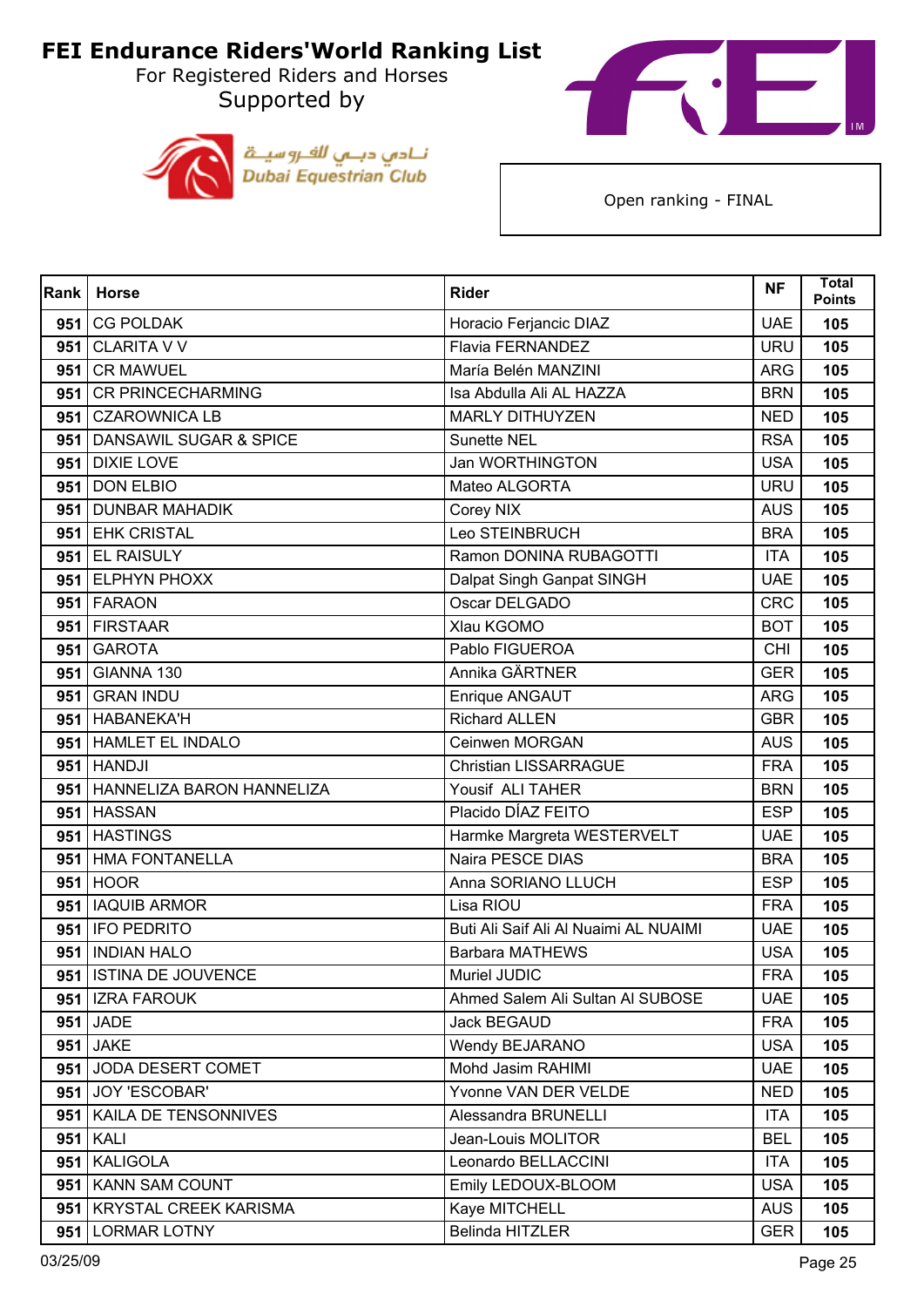For Registered Riders and Horses Supported by





| Rank | <b>Horse</b>               | <b>Rider</b>                      | <b>NF</b>  | <b>Total</b><br><b>Points</b> |
|------|----------------------------|-----------------------------------|------------|-------------------------------|
| 951  | <b>MABROUX</b>             | Nicolas SOMMER                    | <b>CHI</b> | 105                           |
|      | 951 MARUSKA EL AZIZ        | Yousif Ali AL TAHER               | <b>BRN</b> | 105                           |
| 951  | MEISSAN DU LOUP            | Majed Mohd Salman Al SABRI        | <b>UAE</b> | 105                           |
| 951  | <b>MELARA NAJMA</b>        | Jennifer MCCAMISH                 | <b>AUS</b> | 105                           |
| 951  | <b>MOLINA'S NIKOW</b>      | Tonje DANIELSON                   | <b>NOR</b> | 105                           |
|      | 951 MUSICA BANJO           | Mohammed Hamad AL THAWADI         | <b>BRN</b> | 105                           |
| 951  | <b>NAUCICA</b>             | <b>JULIO OLASCOAGA AMAYA</b>      | <b>URU</b> | 105                           |
|      | 951 NEKKAR DU SAUVETERRE   | Abdulla Thani BIN HUZAIM          | <b>UAE</b> | 105                           |
| 951  | NOUNA D'ALIZ               | Angel LAZES                       | <b>FRA</b> | 105                           |
| 951  | <b>OMANI CORAZ</b>         | Nasir Abdulrahman Obaid AL ZAABI  | <b>UAE</b> | 105                           |
| 951  | <b>OMR TSUNAMI</b>         | <b>Dennis SUMMERS</b>             | <b>USA</b> | 105                           |
|      | 951   PARLOUR MOUNTAIN JOF | Khalid Sanad AL-NUAIMI            | QAT        | 105                           |
|      | 951 PIKAAR                 | Claudia DE BOER                   | <b>NED</b> | 105                           |
|      | <b>951   PRINS</b>         | Paul BRAND                        | <b>NAM</b> | 105                           |
| 951  | RAAZAR (GB)                | Khalid Humaid Hareb AL MUHAIRI    | <b>UAE</b> | 105                           |
|      | 951 RAYMAR YASMIN          | Paul KEYES                        | <b>AUS</b> | 105                           |
|      | $951$ RUBY                 | Jenene PRETORIUS                  | <b>RSA</b> | 105                           |
|      | 951 RUMADI                 | Rodolfo Pablo SANCHEZ             | <b>ARG</b> | 105                           |
| 951  | <b>SARAHS SONG</b>         | Kiyoshi OZAWA                     | <b>JPN</b> | 105                           |
| 951  | SARDANISCA                 | José PEDRO FILIPE                 | <b>POR</b> | 105                           |
| 951  | <b>SELIM SHAI</b>          | Roberto RONCONI                   | <b>ITA</b> | 105                           |
| 951  | <b>SEÑORITA CHER</b>       | <b>Adriano DAVOLI</b>             | <b>ARG</b> | 105                           |
| 951  | <b>SERLOKI</b>             | Janice Ann WORTHINGTON            | <b>USA</b> | 105                           |
| 951  | SHIMMERING BLUE JASMINE    | <b>Nicky SHERRY</b>               | <b>GBR</b> | 105                           |
| 951  | SIGLAVY BAGDADI AMOSZ P    | Eniko ODOR                        | <b>HUN</b> | 105                           |
| 951  | <b>SILVER CALL</b>         | Tonje DANIELSON                   | <b>NOR</b> | 105                           |
| 951  | <b>SPIRIT</b>              | HH Sh Khalid Bin Hamad AL KHALIFA | <b>BRN</b> | 105                           |
|      | 951 TUAREC JAMILL          | Nadine BARKER                     | <b>NZL</b> | 105                           |
|      | 951   VETHOR               | Leonardo DIAS MOREIRA DE ABREU    | <b>BRA</b> | 105                           |
|      | 951 ZABUBEGA RAKAD         | Paulus SITEKETA                   | <b>NAM</b> | 105                           |
|      | 951 ZF MOCHA               | Patricia DOWLING                  | CAN        | 105                           |
|      | 1032 GALIB                 | Susanne THUMER                    | <b>AUT</b> | 104                           |
|      | 1032 L M BIKOSAM           | Alina GONZÁLEZ VIDAL              | <b>ARG</b> | 104                           |
|      | 1032 NABEA DU CAVALLON     | Angéline STUTZ                    | <b>SUI</b> | 104                           |
|      | <b>1035 AL BAHAR</b>       | Yahya Sughayer Kanoon AL ALJTABI  | <b>UAE</b> | 102                           |
|      | 1035 APPASJONATA           | <b>Nick LINS</b>                  | <b>BRA</b> | 102                           |
|      | 1035 BEMIRA DE BOZOULS     | Juma Dalmook AL MAKTOUM           | <b>UAE</b> | 102                           |
|      | 1035 BITTERWELL SPIRIT     | <b>Jill KENT</b>                  | <b>GBR</b> | 102                           |
|      | 1035   BOB ESPONJA         | Maria Angelica POSADAS            | <b>URU</b> | 102                           |
|      | 1035 BROOKLEIGH SCARLETT   | Katherine RYAN                    | <b>AUS</b> | 102                           |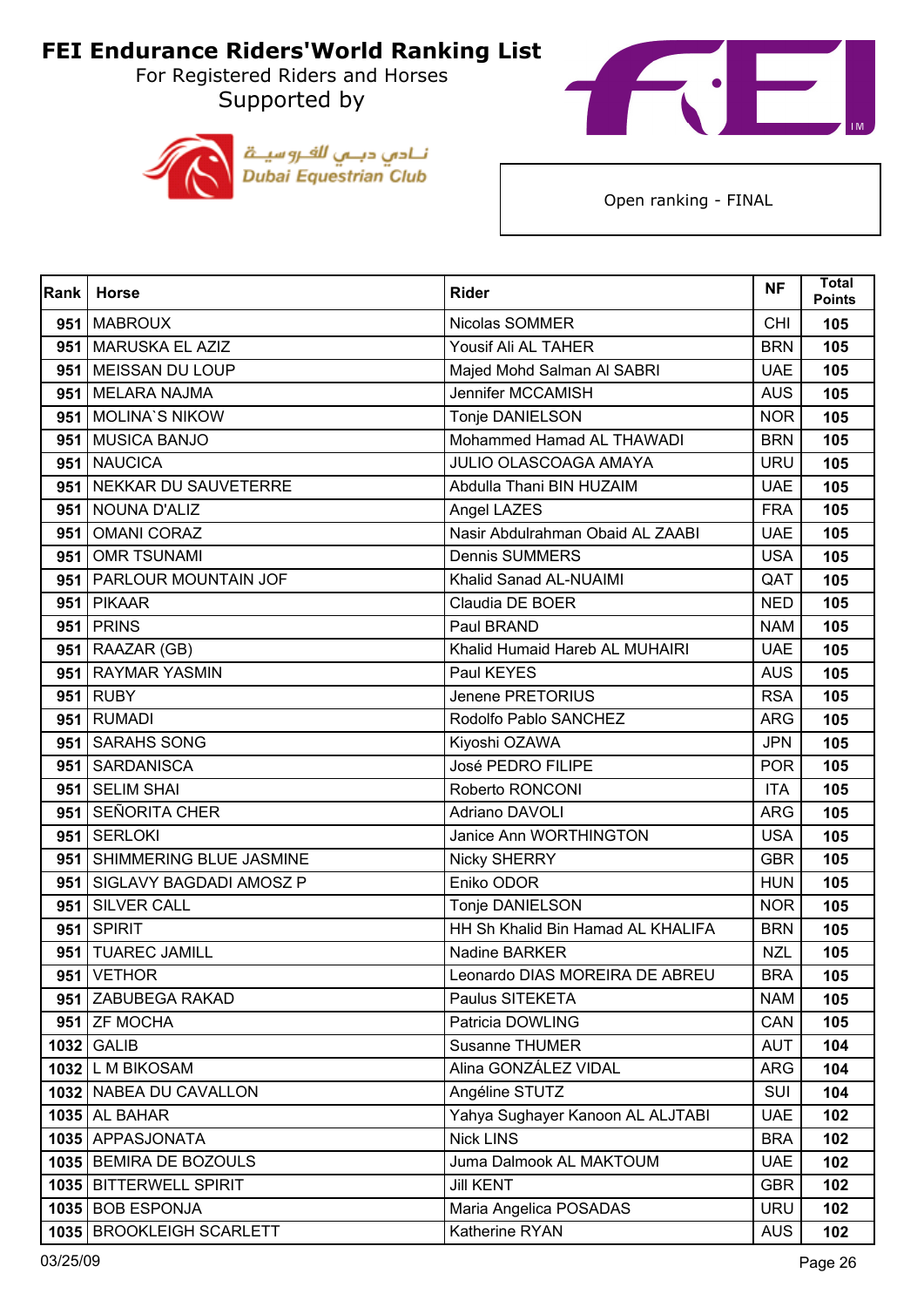Supported by





| Rank    | <b>Horse</b>                     | <b>Rider</b>                   | <b>NF</b>  | <b>Total</b><br><b>Points</b> |
|---------|----------------------------------|--------------------------------|------------|-------------------------------|
|         | 1035 BROWTIN ADVOCATE            | Joanne ZIELONO                 | <b>AUS</b> | 102                           |
|         | 1035 BROWTIN ADVOCATE            | <b>Brodie FREEMAN</b>          | <b>AUS</b> | 102                           |
|         | 1035 CHAMPS DE LA DERAME         | Maria ALVAREZ PONTON           | <b>ESP</b> | 102                           |
|         | <b>1035 DAHLAK</b>               | Manal Majeed FAKHRAWI          | <b>BRN</b> | 102                           |
|         | 1035 DAHLE                       | Marcello CONTE                 | <b>ITA</b> | 102                           |
|         | 1035 DRAGON JT                   | Ali Yousef AL-MALKI            | QAT        | 102                           |
|         | 1035 ESKDALE SHA KAGO BAE        | Ken MOIR                       | <b>AUS</b> | 102                           |
|         | <b>1035 ESS ESS PEA (GB)</b>     | Pierre MARIE MORVAN            | <b>FRA</b> | 102                           |
|         | 1035 FASCINATION                 | <b>Bruce LORD</b>              | <b>RSA</b> | 102                           |
|         | 1035 FAST N' FURIOUS             | Ines LISKOW                    | <b>GER</b> | 102                           |
|         | 1035 FUMO NEGLI OCCHI            | <b>Fabrizio LEONARDELLI</b>    | <b>ITA</b> | 102                           |
|         | 1035   HANNELIZA BARON HANNELIZA | Mohammed ABDULAZIZ AL HASAN    | <b>BRN</b> | 102                           |
| 1035 HR |                                  | Enrique CROSSA                 | <b>URU</b> | 102                           |
|         | 1035 IBN ALMADEN                 | Aline Cristina CARDOSO HONÓRIO | <b>BRA</b> | 102                           |
|         | <b>1035   ILLUSION</b>           | <b>LUDWIG KONJAK</b>           | <b>NAM</b> | 102                           |
|         | 1035 JADE EL KASHMIR             | Salem RASHID BIN GHADAYER      | <b>UAE</b> | 102                           |
|         | 1035 KAROO MONARCH               | Agnes DIEDERICKS               | <b>RSA</b> | 102                           |
|         | 1035 KOLA DU COLOMBIER           | Sophie ARNAUD                  | <b>FRA</b> | 102                           |
|         | <b>1035 L C KAILA</b>            | Esteban LÓPEZ                  | <b>ARG</b> | 102                           |
|         | 1035 LADY                        | Kewagamang LODI                | <b>BOT</b> | 102                           |
|         | 1035 LFM BLACK LADY (LA NEGRA)   | Clarissa DE WIT ALDANA         | <b>GUA</b> | 102                           |
|         | 1035 LISSAGANE                   | Céline MAZINGARBE              | <b>FRA</b> | 102                           |
|         | 1035 LORMAR LORRAINE             | Sumer Singh JAGMAL SINGH       | <b>BRN</b> | 102                           |
|         | 1035 LOUXOR DU MOULIN            | <b>Genevieve BOULANGER</b>     | <b>BEL</b> | 102                           |
|         | 1035 LYON'S MALENA               | Ali Ghanim AL MARRI            | <b>UAE</b> | 102                           |
|         | <b>1035 M PLATERO</b>            | SHAHRUDDIN ABDULLAH            | <b>MAS</b> | 102                           |
|         | 1035   MAKAHIWI ZIRCON           | <b>Gary HURLEY</b>             | <b>NZL</b> | 102                           |
|         | 1035 MATTA MIA LARRY             | Mohammed Rashid AL-SUBOSI      | <b>UAE</b> | 102                           |
|         | 1035 MILLENNIUM STAR             | Sonia HODGETTS                 | <b>AUS</b> | 102                           |
|         | 1035 MORROCCAN FYRE              | <b>Jaki BICKERTON</b>          | <b>NZL</b> | 102                           |
|         | <b>1035   NERVEUSE</b>           | <b>Dirk BLIECK</b>             | <b>BEL</b> | 102                           |
|         | 1035   O'BAZAN XX-3              | Alex LUQUE MORAL               | <b>ESP</b> | 102                           |
|         | 1035 OH'DANIE DE GHAZAL          | Abdullah Saeed BIN HUZAIM      | <b>UAE</b> | 102                           |
|         | 1035   PENSACOLA                 | <b>MAURICIO GAONA</b>          | COL        | 102                           |
|         | <b>1035   PESCADO</b>            | Mohd shuaib ISHAK              | <b>MAS</b> | 102                           |
|         | <b>1035 POWER</b>                | Maria HAGMAN-ERIKSSON          | <b>SWE</b> | 102                           |
|         | <b>1035 RAOUEL OX</b>            | Inger pitter BERTELSEN         | <b>DEN</b> | 102                           |
|         | <b>1035 RAS MENHIR</b>           | Mercedes TAPIA                 | <b>ARG</b> | 102                           |
|         | 1035 RAZORBACK MEXI              | Mark WALTON                    | <b>AUS</b> | 102                           |
|         | <b>1035 REY CHICO</b>            | Francisco PALOMO LARIOS        | <b>ESP</b> | 102                           |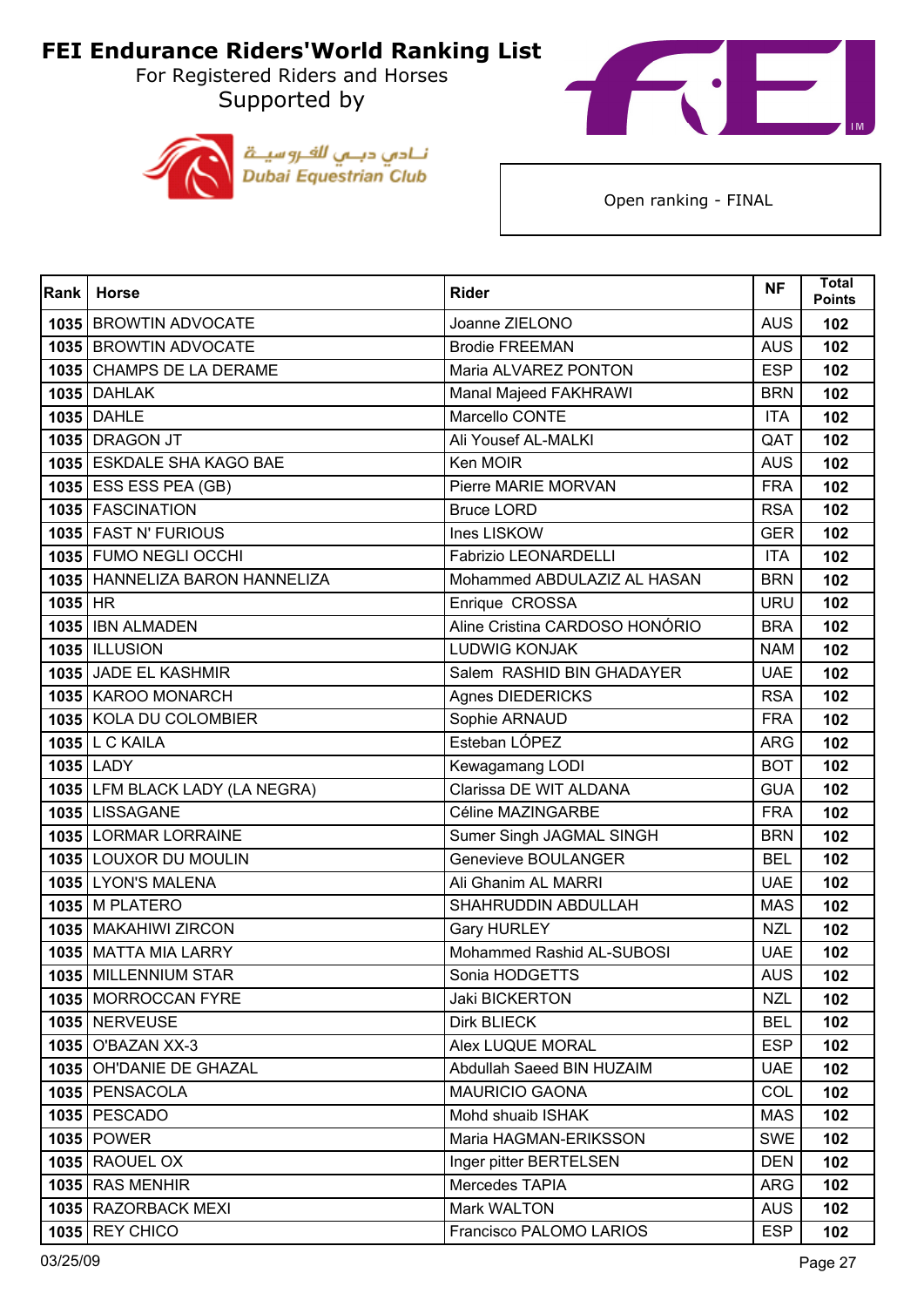For Registered Riders and Horses Supported by





| Rank | <b>Horse</b>                       | <b>Rider</b>                       | <b>NF</b>  | <b>Total</b><br><b>Points</b> |
|------|------------------------------------|------------------------------------|------------|-------------------------------|
|      | 1035 SAFAR DU PIN                  | Salvatore NICOLOSI                 | <b>ITA</b> | 102                           |
|      | 1035 SAHARA                        | HE Sh Juma Dalmook Juma AL MAKTOUM | <b>UAE</b> | 102                           |
|      | 1035 SALCHOW                       | Corrado TIZIANO                    | <b>ITA</b> | 102                           |
|      | 1035 SHARAHD TALIK                 | Khaled Abdur Rahim AL HAMMADI      | <b>UAE</b> | 102                           |
|      | 1035 STAR DANCER OF GLENDHU        | Amir GHANI AHMAD                   | <b>MAS</b> | 102                           |
|      | <b>1035 SUMARA</b>                 | Manal MAJEED FAKHRAWI              | <b>BRN</b> | 102                           |
|      | 1035 SUPRE TOPAZ                   | Sean TRAFFORD                      | <b>NZL</b> | 102                           |
|      | <b>1035 TARQUIN</b>                | Ali Ghanim AL MARRI                | <b>UAE</b> | 102                           |
|      | <b>1035 TEODORO</b>                | Mauricio GAONA                     | COL        | 102                           |
|      | 1035 TIBETE                        | Lourenço MACHADO                   | <b>POR</b> | 102                           |
|      | 1035 TRIASSIC                      | JEANETTE MERO, DVM                 | <b>USA</b> | 102                           |
|      | 1035 TRIOLETTA                     | Susan COX                          | <b>GBR</b> | 102                           |
|      | 1035 TS DIAMOND CHIP               | Kassandra DIMAGGIO                 | <b>USA</b> | 102                           |
|      | 1035 TURBANTE                      | Hans BUCKEL                        | <b>CHI</b> | 102                           |
|      | 1035 VENDETTA                      | Jonatan Rivera IRIARTE             | <b>UAE</b> | 102                           |
|      | 1035 VICTOR 1                      | Silke HOFFEND                      | <b>NAM</b> | 102                           |
|      | 1035 WILEAWAY FARAHS COMET         | <b>Heather HOYNS</b>               | <b>USA</b> | 102                           |
|      | 1035 YALDON SALIM                  | Mohd Aslam Hidayat KHAN            | <b>UAE</b> | 102                           |
|      | 1035 ZT THAY LOVER                 | Roberto BARROS                     | <b>ARG</b> | 102                           |
|      | <b>1100 KENNY</b>                  | <b>Vincent AUFFRET</b>             | <b>FRA</b> | 101                           |
|      | <b>1100 ST ALAHI</b>               | Jorge Juan BEDOURET                | <b>ARG</b> | 101                           |
|      | 1102 HIFRANE DU BARTHAS            | Pascale DIETSCH                    | <b>FRA</b> | 100                           |
|      | 1102 J J CONSENTIDO                | Horacio KLEIN                      | <b>ARG</b> | 100                           |
|      | 1104 ARKAB SULTAN                  | Gerhardus KOTZE                    | <b>RSA</b> | 99                            |
|      | 1104 BASIC INSTINCT                | Ghazi MOHD AL DOSERI               | <b>BRN</b> | 99                            |
|      | <b>1104 BRUTO</b>                  | RODOLFO GIGENA                     | <b>URU</b> | 99                            |
|      | 1104 BURFIELD RUBY TRICKS          | Ina-Maria BRYER                    | <b>RSA</b> | 99                            |
|      | 1104 CAL FLAMING EMIT              | Jeremy REYNOLDS                    | <b>USA</b> | 99                            |
|      | 1104   CASTLEBAR HOT POTATO        | Asher BATTY                        | <b>AUS</b> | 99                            |
|      | 1104 CENTRE BARON                  | Ghazi MOHD AL DOSERI               | <b>BRN</b> | 99                            |
|      | 1104 CHEVROLET                     | Ahmed Salem Ali Sultan AL SUBOSI   | <b>UAE</b> | 99                            |
|      | <b>1104 DECADA 50%</b>             | Samuel SANTOS SEGURA               | <b>ESP</b> | 99                            |
|      | 1104 DETERMINED ONE                | <b>Robert GIELEN</b>               | CAN        | 99                            |
|      | 1104 DJASIK DE FONTNOIRE           | Emilie LAMBERT                     | <b>FRA</b> | 99                            |
|      | <b>1104 EL HAFIZ</b>               | <b>Fahad SULAIMAN</b>              | <b>BRN</b> | 99                            |
|      | $1104$ EL HAFIZ                    | <b>Fahad SULAIMAN</b>              | <b>BRN</b> | 99                            |
|      | 1104 ESSO STARLET                  | <b>DIEGO HACES NORIEGA</b>         | <b>VEN</b> | 99                            |
|      | 1104 FADILAH R                     | Carmen RÖMER                       | <b>NED</b> | 99                            |
|      | 1104   FM ALI BABÁ DO CINCO SALSOS | Pío OLASCOAGA AMAYA                | <b>URU</b> | 99                            |
|      | <b>1104 GENOKA</b>                 | Jaco PRETORIUS                     | <b>RSA</b> | 99                            |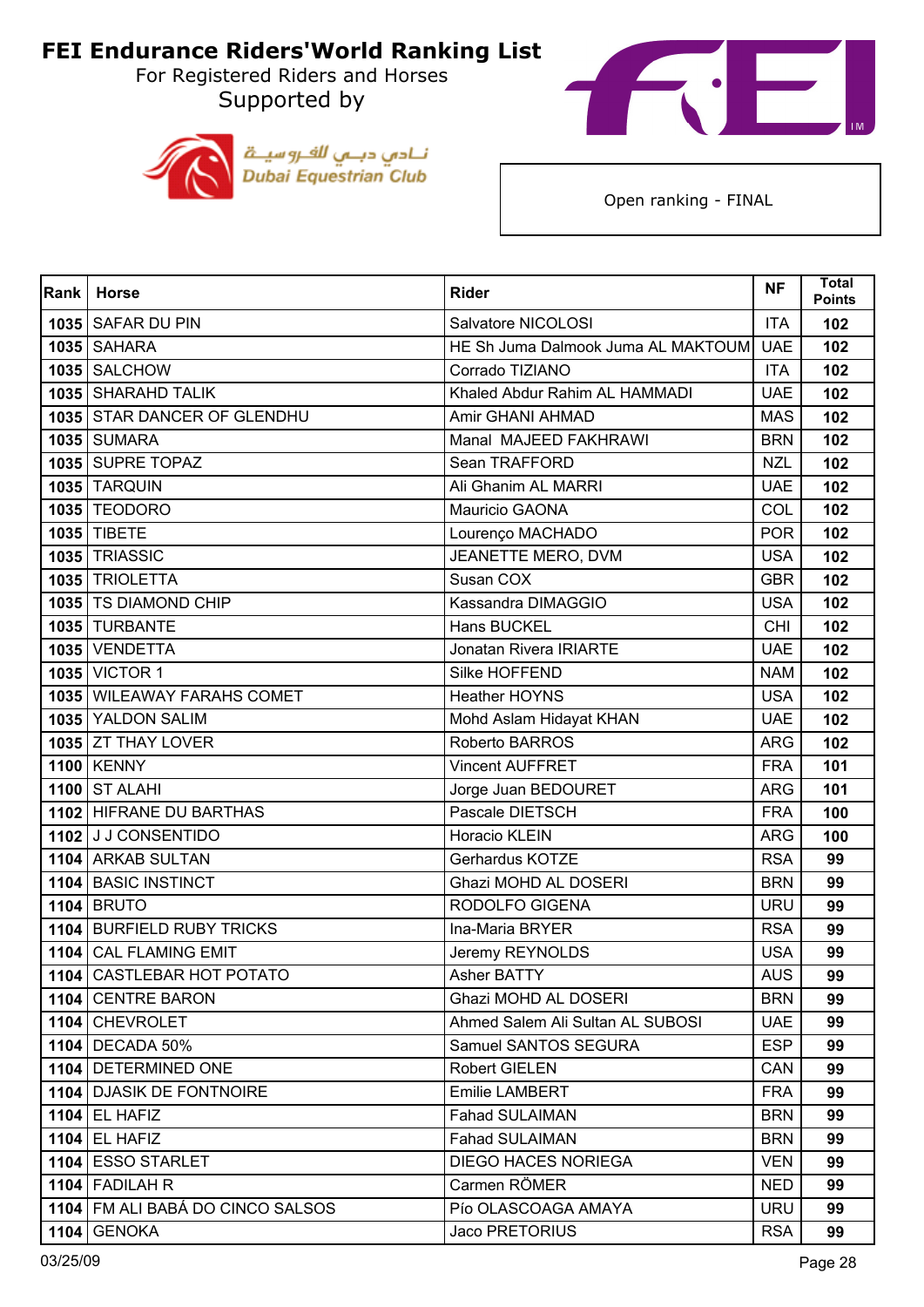For Registered Riders and Horses Supported by





| Rank | <b>Horse</b>                | <b>Rider</b>                        | <b>NF</b>  | <b>Total</b><br><b>Points</b> |
|------|-----------------------------|-------------------------------------|------------|-------------------------------|
|      | 1104 HADIA DE JALIMA        | Virginie ATGER                      | <b>FRA</b> | 99                            |
|      | 1104   HAMADAN-20 (HAISHA)  | Lydia JURIKOVA                      | <b>SVK</b> | 99                            |
|      | 1104 HAVANE DE NAVAS        | Naser Abdulla Mohd AL MARZOUQI      | <b>UAE</b> | 99                            |
|      | 1104 HEAVENROZ DE PAUTÉ     | Céline SCHWARTZ                     | <b>FRA</b> | 99                            |
|      | 1104 HENLEY FARM KIBAAL     | Juma Dalmook AL MAKTOUM             | <b>UAE</b> | 99                            |
|      | 1104   IBN DYRAH            | Sh. Saqer Bin Khalid AL KHALIFA     | <b>BRN</b> | 99                            |
|      | 1104 IDAHO ROXETTE          | Mark Ronald HAIGH                   | <b>AUS</b> | 99                            |
|      | 1104   IFRA DES JAMETS      | Mohamad Firdaus HAMID               | <b>MAS</b> | 99                            |
|      | 1104   INCANSABLE KEY       | Delia HOLFMAN                       | <b>ARG</b> | 99                            |
|      | 1104   IRIS DE SOULT        | <b>Belinda HITZLER</b>              | <b>GER</b> | 99                            |
|      | 1104 JAZZY                  | Garry GRIFFITHS                     | <b>NZL</b> | 99                            |
|      | <b>1104 JUDA HEM</b>        | Lilian BUENO GARRUBBO               | <b>BRA</b> | 99                            |
|      | <b>1104 JULIO</b>           | Stephen ROJEK                       | <b>USA</b> | 99                            |
|      | 1104 KAMEL ARMOR            | Abdullah Thani BIN HUZAIM           | <b>UAE</b> | 99                            |
|      | 1104 KELLY DE L'ETAPE       | Stephane BERTINCHAMPS               | <b>BEL</b> | 99                            |
|      | 1104 L M REMANSO II         | Griselda CONRAD                     | <b>ARG</b> | 99                            |
|      | <b>1104 LASAN</b>           | Sabrina ARNOLD                      | <b>GER</b> | 99                            |
|      | 1104 LASER WYND             | <b>Tara ROTHWELL</b>                | <b>USA</b> | 99                            |
|      | 1104 WHISKEY                | H.H.Sh. Khalid BIN HAMAD AL KHALIFA | <b>BRN</b> | 99                            |
|      | 1104 MADASIR ARMOR          | Hussain Ali AL MARZOUQI             | <b>UAE</b> | 99                            |
|      | <b>1104   MALBOR</b>        | Oona LÖNNROTH                       | <b>FIN</b> | 99                            |
|      | 1104   MELTHARINA MIRAGE    | <b>Buti Saif AL MAZROOEI</b>        | <b>UAE</b> | 99                            |
|      | 1104 MILO                   | Margaret HOBSON                     | <b>RSA</b> | 99                            |
|      | 1104 MISS HOLLY GOLIGHTLY   | <b>Isabel BRAND</b>                 | <b>AUT</b> | 99                            |
|      | 1104 MOOLMANSHOEK KAISOON   | Anna Maria NOVCA                    | <b>CHI</b> | 99                            |
|      | 1104 MOOTA HADDEEA          | Dalpat Singh Mag Singh SINGH        | <b>UAE</b> | 99                            |
|      | <b>1104   NADIR</b>         | Liv BURDETT                         | <b>SWE</b> | 99                            |
|      | 1104 NIGHT SKYE             | Myna CRYDERMAN                      | CAN        | 99                            |
|      | <b>1104   NOCE NERO</b>     | Barbara FEDELI                      | <b>ITA</b> | 99                            |
|      | 1104 NUGUM KHAZAN MMN       | NELLY PHILIPPOT-HERMANNE            | <b>BEL</b> | 99                            |
|      | 1104   ODJANI LA MAJORIE    | Majed Mohd Salman Al SABRI          | <b>UAE</b> | 99                            |
|      | <b>1104   OSAMA</b>         | Antonio MOURA                       | <b>POR</b> | 99                            |
|      | 1104   PARLOUR MOUNTAIN JOF | Mohammed Tahous AL-NUAIMI           | QAT        | 99                            |
|      | <b>1104 PRINS</b>           | Nau KGOMO                           | <b>BOT</b> | 99                            |
|      | <b>1104 RAMSES</b>          | Sofia FERNANDEZ                     | <b>URU</b> | 99                            |
|      | $1104$ RO ADONIS            | Julien GOACHET                      | <b>FRA</b> | 99                            |
|      | 1104 ROSEWOOD ARDASHIR      | Jenny ROUSE                         | <b>NZL</b> | 99                            |
|      | 1104 SAFIR 40               | <b>Gabi SCHREIBER</b>               | <b>GER</b> | 99                            |
|      | 1104 SANTIAGO               | Valerie CLARKE                      | <b>GBR</b> | 99                            |
|      | 1104 SHARIFAH               | Fiona HAMILTON                      | <b>GBR</b> | 99                            |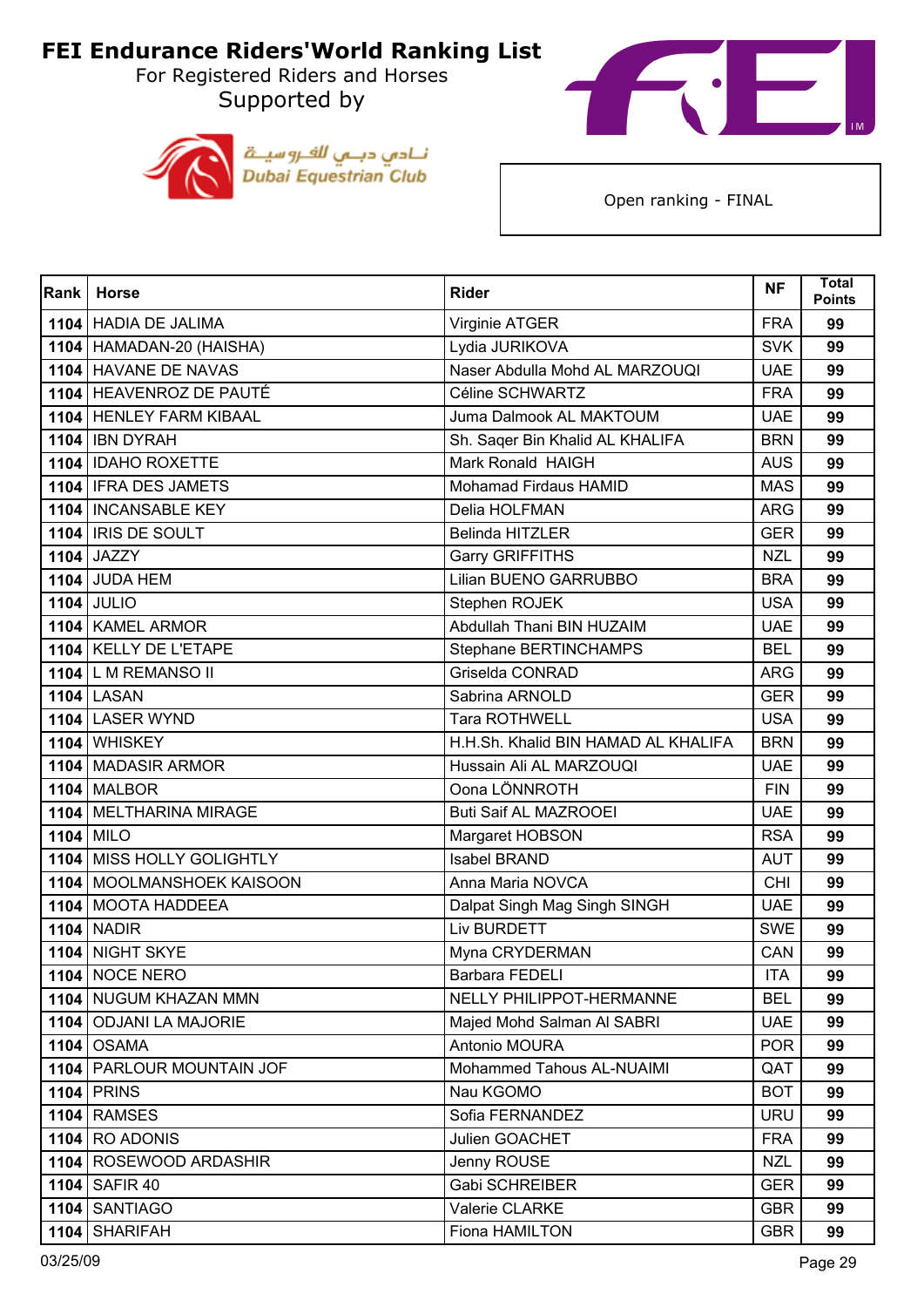For Registered Riders and Horses Supported by





| Rank     | <b>Horse</b>                   | <b>Rider</b>                      | <b>NF</b>  | Total<br><b>Points</b> |
|----------|--------------------------------|-----------------------------------|------------|------------------------|
|          | 1104 SHUJA BINT MELIKA         | <b>Rohan STANES</b>               | <b>AUS</b> | 99                     |
|          | $1104$ SUS (GB)                | Marilyn LEMOINE                   | <b>FRA</b> | 99                     |
|          | 1104 TANDERRA SAPHIRE          | Cassie MULCAHY                    | <b>AUS</b> | 99                     |
|          | 1104 TASH CASPER               | Mary-Anne FANNER                  | <b>RSA</b> | 99                     |
|          | <b>1104 TEMBISU</b>            | <b>Tracy HAACK</b>                | <b>AUS</b> | 99                     |
|          | 1104 THE JOKER                 | Roshan Ali Shiraj KHAN            | <b>UAE</b> | 99                     |
|          | 1104 THUNDERING OVERTIME       | Mary FARRIS                       | <b>USA</b> | 99                     |
| 1104 UFA |                                | Leonor QUADRADO FILIPE            | <b>POR</b> | 99                     |
|          | $1104$ ZAHIR                   | <b>JUAN DOMINGO ALONSO</b>        | <b>URU</b> | 99                     |
|          | 1170 OULIAKOWA                 | <b>Frank LANCE</b>                | <b>FRA</b> | 98                     |
|          | <b>1170 SURA</b>               | Martin CALIMARIS                  | <b>URU</b> | 98                     |
|          | 1172 KARASH                    | Bettina VON BALLMOOS              | <b>SUI</b> | 97                     |
|          | 1173 AIGOUAL NAHZIR            | <b>Guy DUMAS</b>                  | <b>FRA</b> | 96                     |
|          | 1173 AL BORAK CISKA            | <b>Elmarie KLEYNHANS</b>          | <b>BOT</b> | 96                     |
|          | 1173 ALICIA D HAVENNE EWALRAID | Dominique EVRARD                  | <b>BEL</b> | 96                     |
|          | 1173 ARAB CARDAL               | Carolina MURIEL                   | <b>ARG</b> | 96                     |
|          | 1173 ARATAHNES LEGEND          | Hussain Ali AL MARZOUQI           | <b>UAE</b> | 96                     |
|          | 1173 BARAKAH BAR               | Ghazi MOHD AL DOSERI              | <b>BRN</b> | 96                     |
|          | 1173 BARAKAH BELIN             | David BOTHA                       | <b>NAM</b> | 96                     |
|          | <b>1173 BIG JOE</b>            | Elizabeth LAURIE                  | <b>USA</b> | 96                     |
|          | 1173 BILLY DE P. ULPU          | Dante PATTACINI                   | <b>ITA</b> | 96                     |
|          | 1173 CASTLEBAR SOBIA           | Sh. Abdullah bin Faisal AL QASIMI | <b>UAE</b> | 96                     |
|          | 1173 DA AL CAPONE              | Cheryl VAN DEUSEN                 | <b>USA</b> | 96                     |
|          | 1173 DJID DE BOZOULS           | Raed MAHMOOD                      | <b>BRN</b> | 96                     |
|          | 1173 DRIFTWOODS ZORRO          | Tara MACLEOD                      | CAN        | 96                     |
|          | 1173 DS ARISTOI                | Michelle MATTINGLEY               | <b>USA</b> | 96                     |
|          | <b>1173 EAGLE</b>              | <b>Rui PEREIRA</b>                | <b>POR</b> | 96                     |
|          | <b>1173 EO FASLIM</b>          | Buti Ali Saif Ali AL NUAIMI       | <b>UAE</b> | 96                     |
|          | 1173 FARAS FALI                | <b>Yvette VINTON</b>              | CAN        | 96                     |
|          | <b>1173 GAMERA</b>             | Sarah HOBBS                       | <b>ESP</b> | 96                     |
|          | 1173 GUENFHOUD                 | Abdullah Khalid AL-MOAWDAH        | <b>BRN</b> | 96                     |
|          | 1173 HIRSTGLEN ZAMBEZI         | Vern BERRY                        | <b>AUS</b> | 96                     |
|          | 1173   IBRAHIM PASCHA LARZAC   | Tuanku Sultan Mizan ZAINAL ABIDIN | <b>MAS</b> | 96                     |
|          | 1173   IMMORTEL                | Jacky CARO                        | <b>FRA</b> | 96                     |
|          | <b>1173   IRIENA</b>           | RODOLFO GIGENA                    | <b>URU</b> | 96                     |
|          | 1173 JAYTEE ROYAL CONSORT      | Ali Mohd AL MUHAIRI               | <b>UAE</b> | 96                     |
|          | 1173 JUMA 50%                  | Iker MARTÍN GARCÍA                | <b>ESP</b> | 96                     |
|          | 1173   KARAMEA BAY SHADOW      | Gemma HAYWOOD                     | <b>NZL</b> | 96                     |
|          | 1173   KAYSAND FARRAZAH        | Mubarak Khalifa BIN SHAFYA        | <b>UAE</b> | 96                     |
|          | <b>1173 KOHL</b>               | Gianluca LALISCIA                 | <b>ITA</b> | 96                     |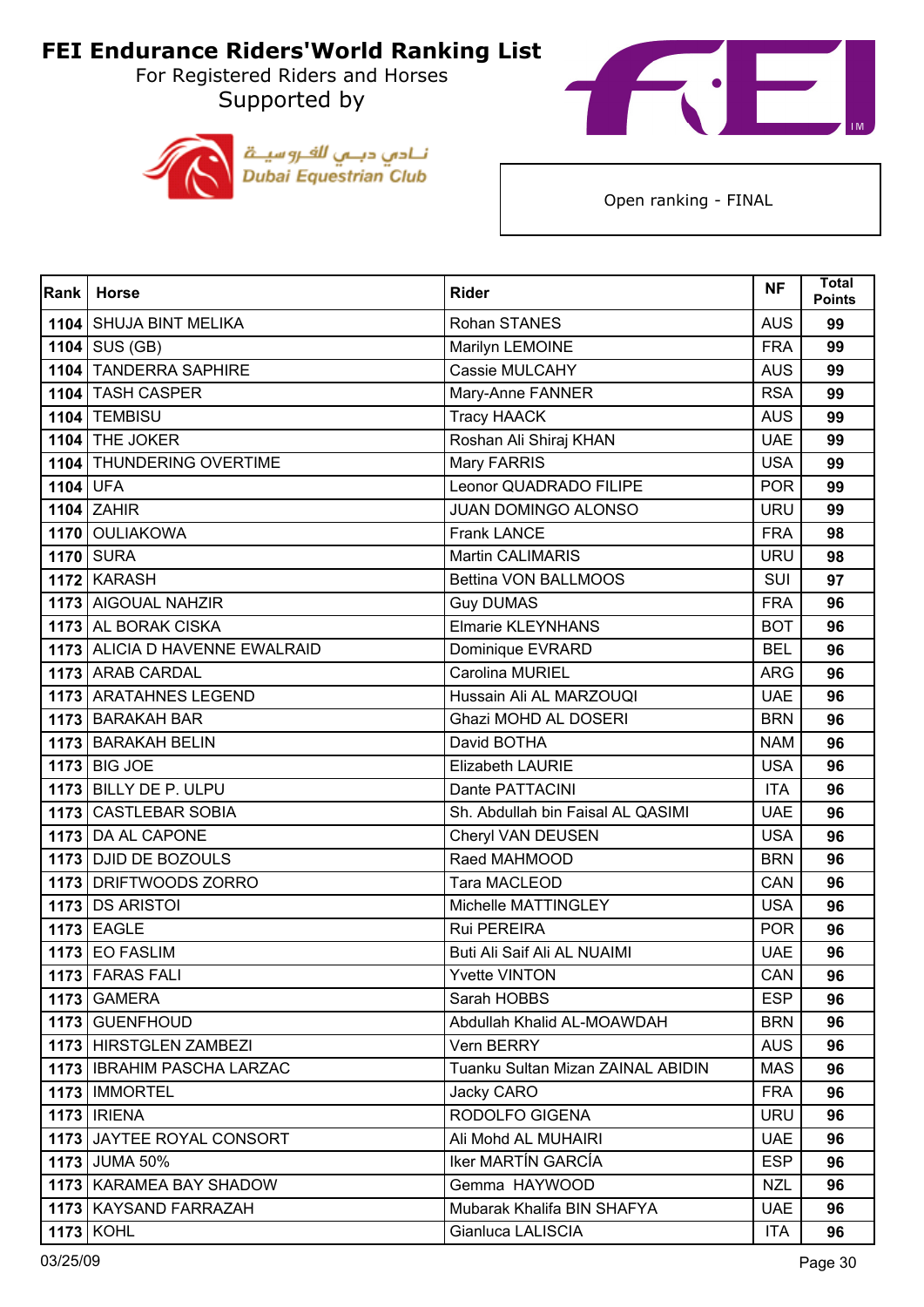For Registered Riders and Horses Supported by



نــادي دبــي للفــروسيـــة<br>Dubai Equestrian Club

| Rank | <b>Horse</b>                 | <b>Rider</b>                      | <b>NF</b>  | Total<br><b>Points</b> |
|------|------------------------------|-----------------------------------|------------|------------------------|
|      | 1173   MAGIC GLENN AARON     | Naser Abdulla Mohd AL MARZOUQI    | <b>UAE</b> | 96                     |
|      | <b>1173 MAHIR</b>            | Stephanie LAFERL                  | <b>AUT</b> | 96                     |
|      | 1173 MATTA MIA SEBASTIAN     | HH Sh Khalid Bin Hamad AL KHALIFA | <b>BRN</b> | 96                     |
|      | <b>1173 MORFEO</b>           | Giovanni GARATTI                  | <b>ITA</b> | 96                     |
|      | <b>1173 NADUAH 10</b>        | Marianne HÄHNEL                   | <b>GER</b> | 96                     |
|      | 1173 NELLY AV ESPELI         | Olaug Espeli CARSTENSEN           | <b>NOR</b> | 96                     |
|      | 1173 OASIS DE BEAULIEU       | <b>Benjamin LAMORINIERE</b>       | <b>FRA</b> | 96                     |
|      | 1173 OUR SISTER ACT          | <b>Mark TYLEE</b>                 | <b>NZL</b> | 96                     |
|      | 1173 PARLOUP MOUNTAIN LEGEND | Mohd Aslam Hidayat KHAN           | <b>UAE</b> | 96                     |
|      | 1173 PEORIA VALEDICTION      | <b>Bheru Singh INDA</b>           | <b>UAE</b> | 96                     |
|      | 1173 REDOMA                  | Mariana TABORDA FERREIRA          | <b>POR</b> | 96                     |
|      | 1173 RENATO                  | Celina ZAVALÍA LAGOS              | <b>ARG</b> | 96                     |
|      | <b>1173 RIKLA</b>            | <b>Tiaan FOURIE</b>               | <b>NAM</b> | 96                     |
|      | 1173 ROSALINI                | Marlene JANSEN VAN RENSBURG       | <b>NAM</b> | 96                     |
|      | 1173 SAMSONS FIRE            | Leanna MARCHANT                   | CAN        | 96                     |
|      | 1173 SARACEN SULTAN          | Abdulla AL MOAWDAH                | <b>BRN</b> | 96                     |
|      | 1173 SHIRANNA BOKHARA        | Mohd Jasim RAHIMI                 | <b>UAE</b> | 96                     |
|      | <b>1173 SUDAN</b>            | Thani Mohd AL MUHAIRI             | <b>UAE</b> | 96                     |
|      | 1173 SYNTHETIC               | Melody BLITTERSDORF               | <b>USA</b> | 96                     |
|      | 1173 VALENTINO               | Alina GARCIA HOUVINEN             | <b>FIN</b> | 96                     |
|      | 1173 WATERLEA CHESAPEAKE     | Jean LORD                         | <b>RSA</b> | 96                     |
|      | <b>1173 YEMEN</b>            | Mohd Ibrahim AL HAMMADI           | <b>UAE</b> | 96                     |
|      | $1223$ ZSIWA                 | <b>Liza SUNDBERG</b>              | <b>SWE</b> | 95                     |
|      | 1224 BLACKJACK DAVY          | <b>Rupert KURGHAN</b>             | <b>NZL</b> | 94                     |
|      | 1224 ELEKTRA I               | Jose Isidro PEÑALOZA SARAVIA      | <b>ARG</b> | 94                     |
|      | 1226 ALFARAA                 | Ali Bin Mohammed ALHASHEM         | <b>KSA</b> | 93                     |
|      | 1226 ALEGRIA                 | Majed Mohd Salman AL SABRI        | <b>UAE</b> | 93                     |
|      | 1226 ALOHA TORPEDO           | HE Sh Rashid Dalmook Juma AL      | <b>UAE</b> | 93                     |
|      | 1226   AMEEN SAFEER          | Tanja VAN WILLIGEN                | <b>DEN</b> | 93                     |
|      | 1226 BARAKA HAYDEE           | Vanessa VON ZAKRZEWSKI            | <b>URU</b> | 93                     |
|      | <b>1226 BRUTO</b>            | Mohd Ahmed Ali Al SUBOSE          | <b>UAE</b> | 93                     |
|      | <b>1226 BULL</b>             | Miguel VILA UBACH                 | <b>ESP</b> | 93                     |
|      | $1226$ CHAM (GB)             | Denis PESCE                       | <b>FRA</b> | 93                     |
|      | 1226 CHURINGA KAGEBEE        | Salem Mohd Yafour AL SABOUSI      | <b>UAE</b> | 93                     |
|      | <b>1226 DALLAS</b>           | Simona DI BATTISTA                | <b>ITA</b> | 93                     |
|      | 1226 DARWIISH                | Katri ROSENDAHL                   | <b>FIN</b> | 93                     |
|      | 1226 DENITH PARK SERENE      | Karine Nelly PERON                | <b>FRA</b> | 93                     |
|      | 1226   DH GUARANTEED         | <b>Joe MATTINGLEY</b>             | <b>USA</b> | 93                     |
|      | 1226 EDL AGBAHR MERSUK       | Karel GRUNSCHLOSS                 | <b>NAM</b> | 93                     |
|      | 1226 ENDURO ZETAR            | <b>Stefanus PIENAAR</b>           | <b>NAM</b> | 93                     |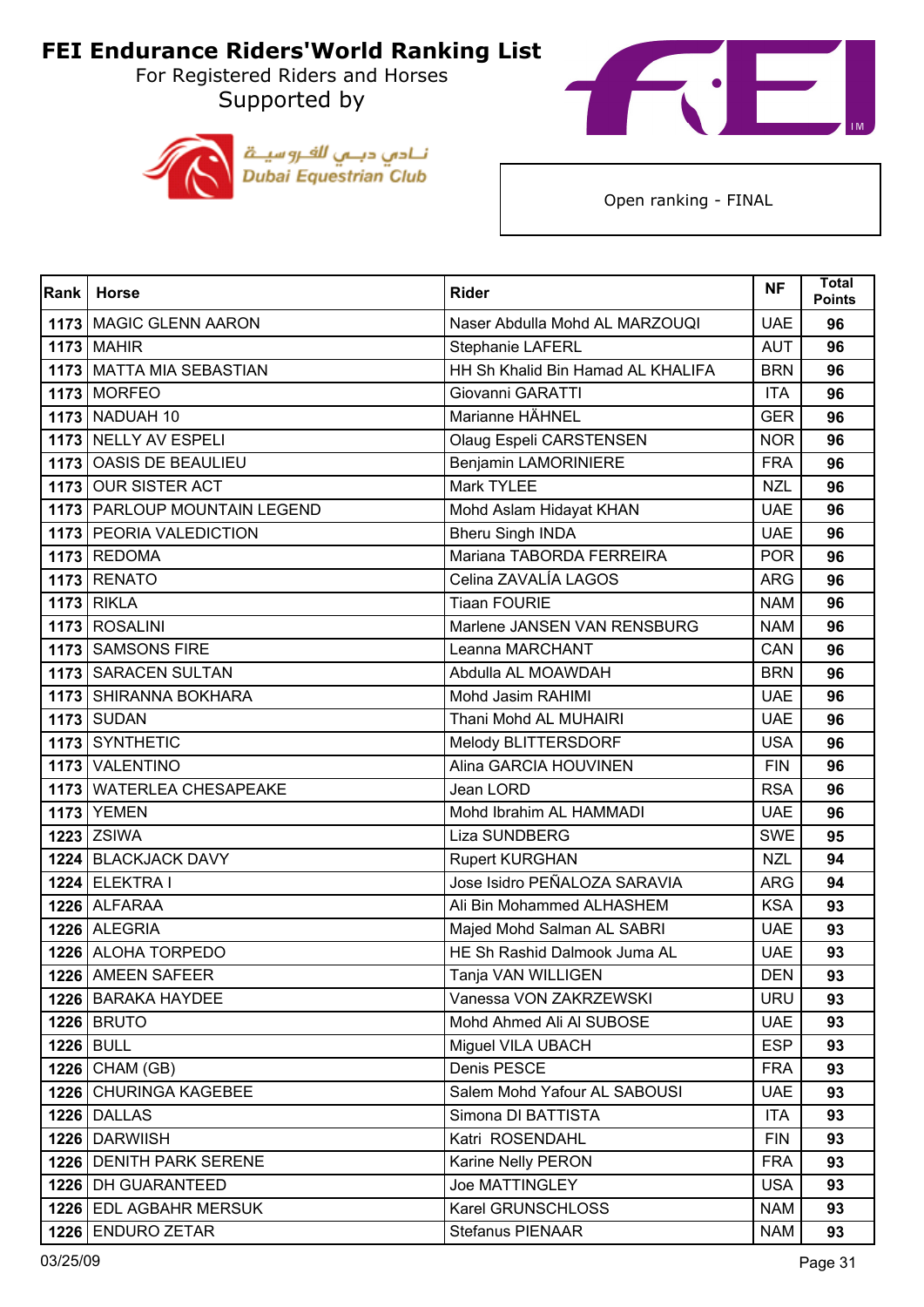For Registered Riders and Horses Supported by





| <b>Rank</b> | <b>Horse</b>              | <b>Rider</b>                        | <b>NF</b>  | Total<br><b>Points</b> |
|-------------|---------------------------|-------------------------------------|------------|------------------------|
|             | $1226$ F-NOOR             | Abel FERNÁNDEZ DÍAZ                 | <b>ESP</b> | 93                     |
|             | 1226 FAAYEED              | Jacques CHERER                      | <b>FRA</b> | 93                     |
|             | 1226 FARASDAK             | Othusitse THIBOGA                   | <b>BOT</b> | 93                     |
|             | 1226 FLAGELLO             | Luciano PASQUINI                    | <b>ITA</b> | 93                     |
|             | 1226 HIGHLANDER           | <b>Jean Francois LASSALLE</b>       | <b>FRA</b> | 93                     |
|             | 1226 HIRSTGLEN ZANADU     | Donna WEISMANN                      | <b>AUS</b> | 93                     |
|             | 1226 HUNGARO RING         | Ahmed Abdulla ALHAZZA               | <b>BRN</b> | 93                     |
|             | 1226   IMAGO DE CROUZ     | Dato KAMARUDDIN BIN ABDUL GHANI     | <b>MAS</b> | 93                     |
|             | 1226 JAMILA DE JALIMA     | Mélody THEOLISSAT                   | <b>FRA</b> | 93                     |
|             | 1226 KELKETTE PARK NEVADA | Ahmed Jaffar Abdulla ABDULRAHIM     | <b>BRN</b> | 93                     |
|             | 1226 KING SAM FA          | Dean CONTI                          | <b>USA</b> | 93                     |
|             | 1226 L M SUREÑO           | Florencia BEZIC TAPIA               | <b>ARG</b> | 93                     |
|             | 1226 LATTEEFAH            | <b>JUSTIN NELZEN</b>                | <b>USA</b> | 93                     |
|             | 1226 LEGENDARY ECHO       | Norma HOUSE                         | <b>USA</b> | 93                     |
|             | 1226 LOUXOR EL MUSKOV     | Yahya Sughayer Kanoon Al AJTABI     | <b>UAE</b> | 93                     |
|             | 1226 MAGIC GLENN HI DI    | Omar Abdin Mohd Abdulla AL NASRALLA | <b>UAE</b> | 93                     |
|             | <b>1226</b> MIAMI         | Sylvia IRELAND                      | <b>NZL</b> | 93                     |
|             | 1226 MIDSUMMER LAD        | Hamad Mohd AL AHBADI                | <b>UAE</b> | 93                     |
|             | 1226 MORROCCAN FYRE       | Natalie BICKERTON                   | <b>NZL</b> | 93                     |
|             | <b>1226   ÑANDU</b>       | Jorge ZEBALLOS                      | <b>URU</b> | 93                     |
|             | 1226 NOUMEA DES SAUVLONS  | Stéphanie DENAYER                   | <b>BEL</b> | 93                     |
|             | 1226 PERPETUAL BLISS      | <b>Caroline WILLIAMS</b>            | CAN        | 93                     |
|             | 1226 PRINCE KASCHAL       | Kishor SINGH                        | <b>AUS</b> | 93                     |
|             | 1226 RAID DE BOZOULS      | <b>Barbara LISSARRAGUE</b>          | <b>FRA</b> | 93                     |
|             | 1226 RALVON JORDAN        | Simon SLEMINT                       | <b>AUS</b> | 93                     |
|             | 1226 RED SONYA            | Mohd Aslam HIDAYAT KHAN             | <b>UAE</b> | 93                     |
|             | 1226 RS KHALID            | Gerda PETRONELLA BERGER             | <b>UAE</b> | 93                     |
|             | 1226 RYTON REMY           | Margaret WADE                       | <b>AUS</b> | 93                     |
|             | 1226   SALINO 30          | Kerstin BLEISCHWITZ                 | <b>GER</b> | 93                     |
|             | <b>1226 SOCKS</b>         | Annelie JORDAAN                     | <b>RSA</b> | 93                     |
|             | 1226 TALIESIN             | Ludovic SAROUL                      | <b>FRA</b> | 93                     |
|             | 1226   TBO FAISAN         | <b>Gabriel FARIAS</b>               | <b>URU</b> | 93                     |
|             | 1226   TUAREC JAMILL      | Mariaan LIVERSAGE                   | <b>RSA</b> | 93                     |
|             | 1226 WATERLEA OLIVER      | <b>Cornelius PRETORIUS</b>          | <b>RSA</b> | 93                     |
|             | 1226 WHISKEY              | Sh.Duaij bin Salman AL KHALIFA      | <b>BRN</b> | 93                     |
|             | 1226 ZAWBACA              | Mohd Iqbal HUSSAIN                  | <b>UAE</b> | 93                     |
|             | 1226 ZEEN                 | Abdul HAFIZ AL TURKOMANI            | <b>KSA</b> | 93                     |
|             | <b>1278 ASPEN</b>         | TELMO JOSÉ SOUSA GOIS               | <b>BRA</b> | 92                     |
|             | 1279 RO MANDARIN          | Rubén CORREA                        | ARG        | 91                     |
|             | 1280 AGECROFT JOS         | Hamad Mohd AL AHBADI                | <b>UAE</b> | 90                     |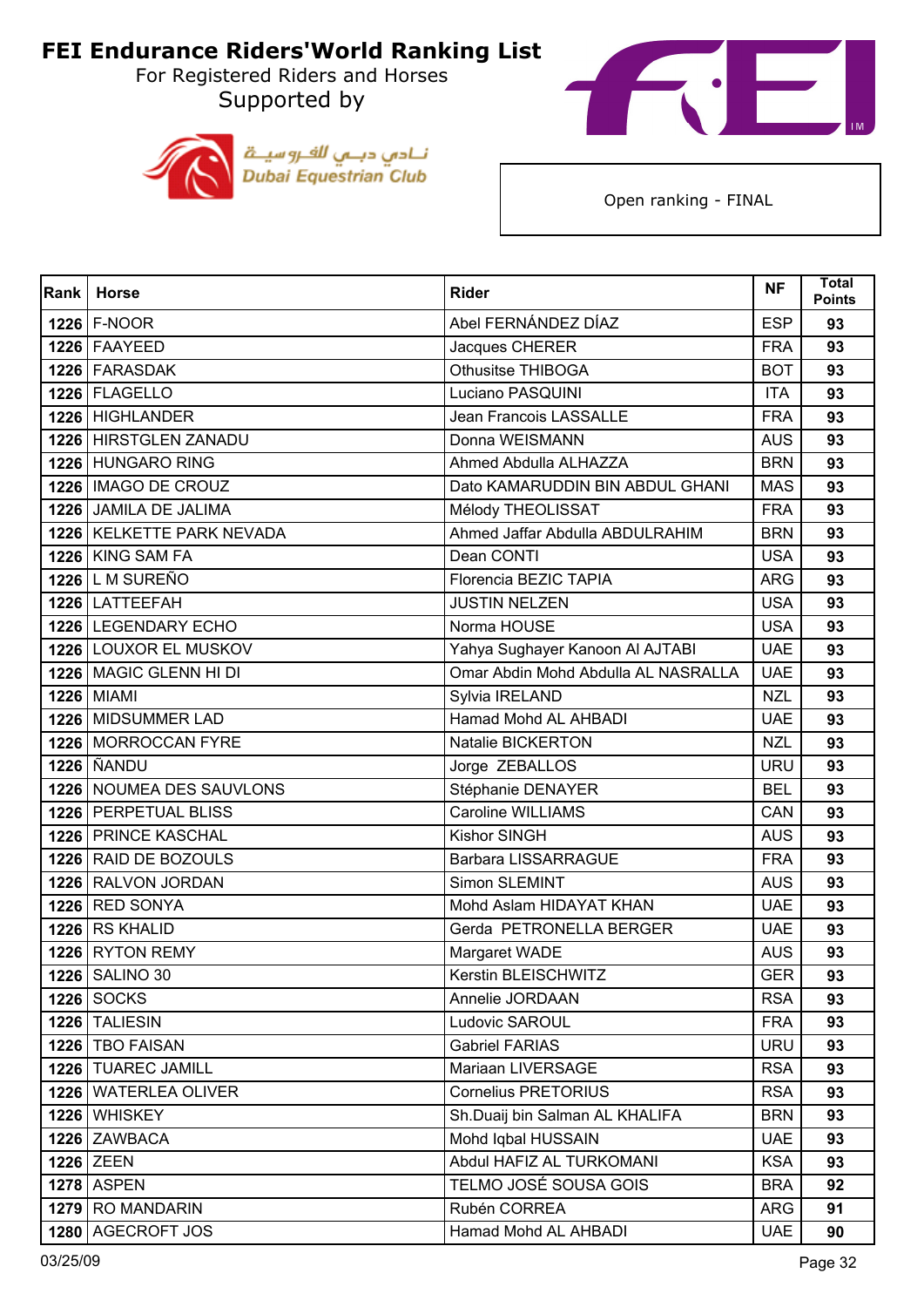For Registered Riders and Horses Supported by





| <b>Rank</b> | <b>Horse</b>                         | <b>Rider</b>                     | <b>NF</b>  | <b>Total</b><br><b>Points</b> |
|-------------|--------------------------------------|----------------------------------|------------|-------------------------------|
|             | 1280 AL DABARAN                      | Morgane PAYEN                    | <b>FRA</b> | 90                            |
|             | 1280 AL ELAN KHALIL                  | Sam PHILLIPS                     | <b>RSA</b> | 90                            |
|             | 1280 ASTEK LAURELEA                  | Chris KING                       | <b>NZL</b> | 90                            |
|             | 1280 BENHAN WARATHA                  | Yakoob Yousef Mohd AL AJMI       | <b>UAE</b> | 90                            |
|             | 1280 BLUE BRONCO                     | Mohd SHUAIB ISHAK                | <b>MAS</b> | 90                            |
|             | 1280 BM PAEATTY DOLL                 | Ahmed Ali AL SABRI               | <b>UAE</b> | 90                            |
| 1280        | <b>CHARK AL AWSAT</b>                | Jean Paul BOUDON                 | <b>FRA</b> | 90                            |
|             | 1280 DIRHAM EL OUMZIL                | Saad ABDULLA                     | <b>BRN</b> | 90                            |
|             | <b>1280 GHAZU</b>                    | Stephan ERASMUS                  | <b>NZL</b> | 90                            |
|             | <b>1280 EO FAWATI</b>                | Ahmed Salem Ali Sultan Al SUBOSE | <b>UAE</b> | 90                            |
|             | <b>1280 ESKAHN</b>                   | Francesco D'ANDREA               | <b>ITA</b> | 90                            |
|             | 1280 GROUND ZERO                     | Ruth COMAS MOLIST                | <b>ESP</b> | 90                            |
|             | 1280 HANAKA                          | Samuel BETTENFELD                | <b>FRA</b> | 90                            |
|             | 1280 HENHAM ROCKET                   | Khalid Abdul Rahim AL HAMMADI    | <b>UAE</b> | 90                            |
|             | 1280 HIRSOUTE D'OUTLAW               | MOHAMMED BATTECH SIMO            | <b>BRN</b> | 90                            |
|             | 1280 HYDRA MERAVIGLIA                | Silvia BLASI                     | <b>ITA</b> | 90                            |
|             | 1280   IMPOSTOR EL TALHUEN DE PIRQUE | Maria Mercedes LUTZ              | <b>ARG</b> | 90                            |
|             | 1280 JAYTEE ROYAL CONSORT            | Alice BEET                       | <b>GBR</b> | 90                            |
|             | 1280 JEREZANA                        | Paloma RUIZ CAÑADAS              | <b>ESP</b> | 90                            |
|             | 1280 JOHRNEMAR FAYOUM                | Johannes LE ROUX                 | <b>RSA</b> | 90                            |
|             | 1280 JUXTIN THYME                    | Julie JACKSON                    | <b>USA</b> | 90                            |
|             | 1280 KALACSNYIKOV                    | Marguerita FULLER                | <b>AUT</b> | 90                            |
| 1280        | <b>KINZHAL</b>                       | Katharina DORN                   | <b>GER</b> | 90                            |
|             | 1280 LR JASUUR MELIKA                | John CRANDELL III                | <b>USA</b> | 90                            |
|             | 1280 LUCIEN DE LOUBEJAC              | <b>Bonnie Petley SABA</b>        | CAN        | 90                            |
|             | 1280 LYSA DE LAP                     | Lysiane PREVEIRAUD               | <b>FRA</b> | 90                            |
|             | 1280   MAGIC GLENN TABBITA           | Hassan Ahmed AL BLOUSHI          | <b>UAE</b> | 90                            |
|             | 1280 MANGALIA DE CROUZ               | Anne-Sophie LABORDE              | <b>FRA</b> | 90                            |
|             | 1280   MELIKA DES MEURES             | Morgane PAYEN                    | <b>FRA</b> | 90                            |
|             | 1280 MIRASJIA IBN MAHEER             | Massimo NOVA                     | <b>ITA</b> | 90                            |
|             | 1280   MOUJIK LARZAC                 | Gerard PROST                     | <b>FRA</b> | 90                            |
|             | 1280 NAZIA DE NIELLANS               | <b>ANTHONY CHANVIN</b>           | <b>FRA</b> | 90                            |
|             | 1280 NINA DE KERDRAON                | Jean Yves LE ROY                 | <b>FRA</b> | 90                            |
|             | 1280   PIABUN ELLALONG               | Mohd Ahmad Ali AL SABOUSE        | <b>UAE</b> | 90                            |
|             | 1280 RIOS                            | Roger IRELAND                    | <b>NZL</b> | 90                            |
|             | 1280 SARUK NASRA                     | Ali Yousef AL-MALKI              | QAT        | 90                            |
| 1280        | <b>SARUK NASRA</b>                   | Ali Yousef AL-MALKI              | QAT        | 90                            |
|             | 1280 SHADRON                         | Omer Rashid AL JARWAN            | <b>UAE</b> | 90                            |
|             | 1280 SHAHEER ERROS                   | Judi UYS                         | <b>RSA</b> | 90                            |
| 1280        | <b>SHAWARI</b>                       | Megan DAVIS                      | <b>USA</b> | 90                            |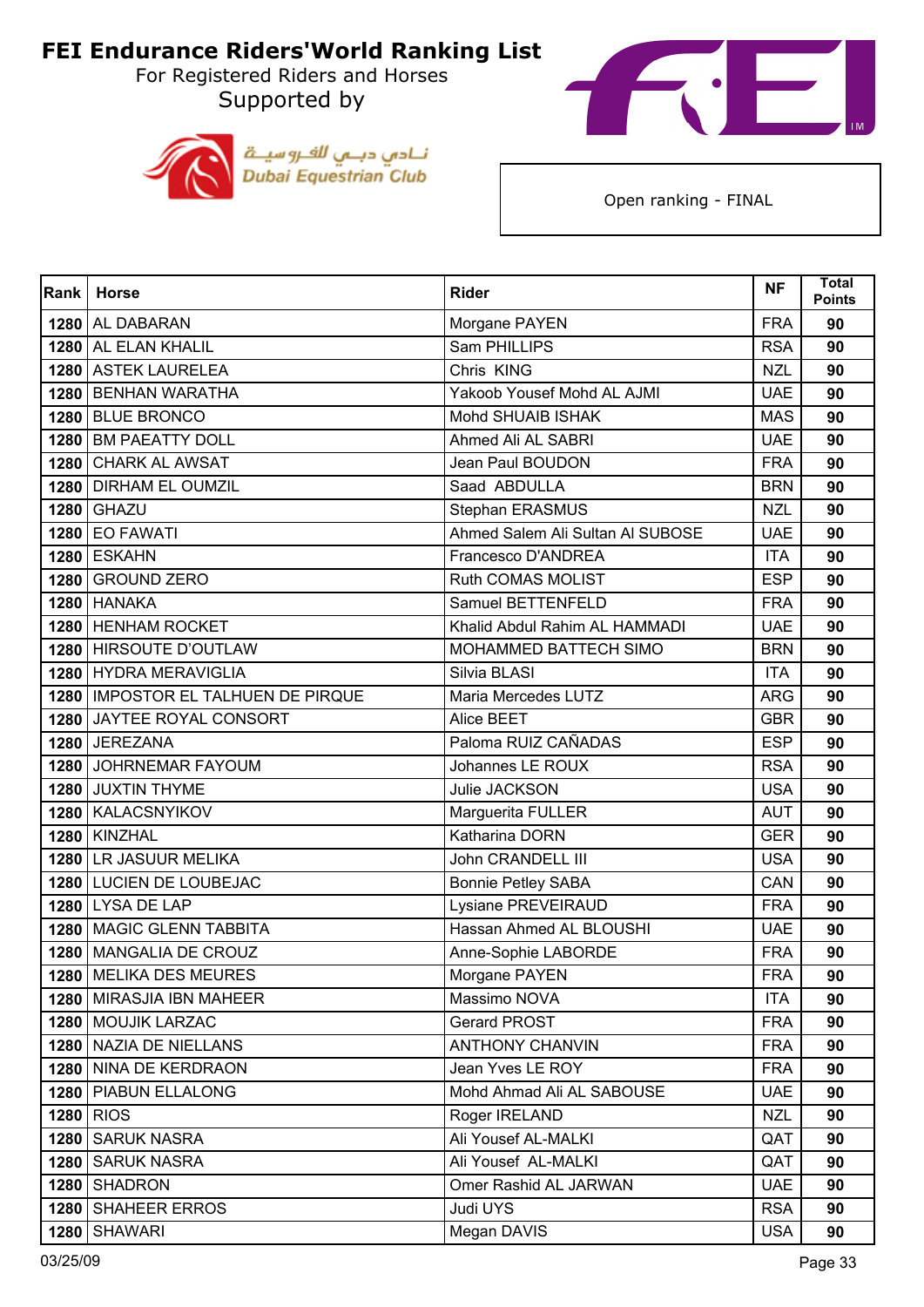For Registered Riders and Horses Supported by





| Rank | <b>Horse</b>                 | <b>Rider</b>                     | <b>NF</b>  | <b>Total</b><br><b>Points</b> |
|------|------------------------------|----------------------------------|------------|-------------------------------|
|      | 1280 TARABAS                 | Silvia POLVERINI                 | <b>ITA</b> | 90                            |
|      | 1280 TEESE                   | Julie GREEN                      | CAN        | 90                            |
|      | 1280 TEMPETE 2               | Daniela SCHROEDER                | <b>GER</b> | 90                            |
|      | 1280 TORA NEMESIS            | Buti Ali Saif Ali AL NUAIMI      | <b>UAE</b> | 90                            |
|      | 1280 TROVADOR DE OLIVEIRINHA | António SALDANHA                 | <b>POR</b> | 90                            |
|      | 1280 WALTSTROOM AMIR         | Martinette ESTERHUIZEN           | <b>RSA</b> | 90                            |
|      | 1280 YALDON RIVAL            | <b>Nicky GUSTERSON</b>           | <b>AUS</b> | 90                            |
|      | 1328 MEKMESS DU BARTHAS      | <b>Franck BARBET</b>             | <b>FRA</b> | 89                            |
|      | 1329 L C ARIADNA             | Ramón BOGADO                     | <b>ARG</b> | 88                            |
|      | 1329 SEÑOR JEREZ             | Mario IBARRA                     | <b>ARG</b> | 88                            |
|      | 1331   A'LANDELL SHIRAZ      | Hood Ebrahim Ali Husain BUCHEERI | <b>BRN</b> | 87                            |
|      | <b>1331 AMIA</b>             | Hamoud Humaid AL JUNAIBI         | <b>UAE</b> | 87                            |
|      | 1331 CF DAPALN               | Silvia SCAPIN                    | <b>ITA</b> | 87                            |
|      | 1331 CHANTEUR JARTAN         | Dante FOURIE                     | <b>RSA</b> | 87                            |
|      | 1331 EDL AGBAHR BADAWI       | Harmke Margreta WESTERVELT       | <b>UAE</b> | 87                            |
|      | <b>1331 EO KITABA</b>        | Hamad Mohd AL AHBABI             | <b>UAE</b> | 87                            |
|      | <b>1331 EVITO</b>            | <b>AGNES VAN STEENIS</b>         | <b>NED</b> | 87                            |
|      | <b>1331 FANDJO</b>           | Elio GUIDI                       | <b>ITA</b> | 87                            |
|      | <b>1331 HABIB</b>            | Feiruz BOULBOLOVA                | <b>SVK</b> | 87                            |
|      | <b>1331 HAMIRA 2</b>         | Claudia FRANZEL                  | <b>AUT</b> | 87                            |
|      | 1331 HAMLET EL INDALO        | Mohd Ahmad Ali AL SABOUSE        | <b>UAE</b> | 87                            |
|      | 1331 HAYLA SHAYLA            | Lynn RODGERS                     | <b>AUS</b> | 87                            |
|      | 1331 HIRSOUTE D'OUTLAW       | Laurent MOSTI                    | <b>FRA</b> | 87                            |
|      | <b>1331 J.S. SEDONA SUN</b>  | Moises BIRNBAUM                  | <b>VEN</b> | 87                            |
|      | <b>1331 JAHMAN</b>           | Karina CAMARGO ARROYO DOS        | <b>BRA</b> | 87                            |
|      | 1331 JALLE JUNIOR            | <b>Grethe CARSTENSEN</b>         | <b>DEN</b> | 87                            |
|      | 1331 JIBBAH ENOG             | Yousef Ahmed AL BLOUSHI          | <b>UAE</b> | 87                            |
|      | <b>1331   KALIFA</b>         | Agustin DIAZ                     | <b>URU</b> | 87                            |
|      | 1331   KALIGOLA              | Lanel VAN NIEWENHUIZEN           | <b>RSA</b> | 87                            |
|      | 1331   KALKADOON KAMPALA     | Sh Abdullah bin Faisal AL QASIMI | <b>UAE</b> | 87                            |
|      | 1331 KINAB                   | Léa VOGLER                       | <b>FRA</b> | 87                            |
|      | 1331 KOLLETJIE               | Marco ERASMUS                    | <b>RSA</b> | 87                            |
| 1331 | <b>LASCAR ARMOR</b>          | Sandra PONZO                     | <b>FRA</b> | 87                            |
|      | 1331   MAGIC GLENN KIANDRA   | Ana Lia MENDEZ                   | ARG        | 87                            |
|      | 1331   MARZAKANI             | Mattar RUSTOM                    | QAT        | 87                            |
|      | 1331   MATTINGLEY GLITZ      | Mary WILLS                       | <b>USA</b> | 87                            |
| 1331 | <b>MITJONS</b>               | Albert MASSANEDA FONTANET        | <b>ESP</b> | 87                            |
|      | <b>1331 MOCCA</b>            | Subash Chand Harlal BHASKER      | <b>UAE</b> | 87                            |
|      | 1331   MOURANA               | Renan BOROWICZ                   | <b>GER</b> | 87                            |
| 1331 | NORTHWINDS BRADLEY MCGREGOR  | Raewyn BAXTER                    | <b>NZL</b> | 87                            |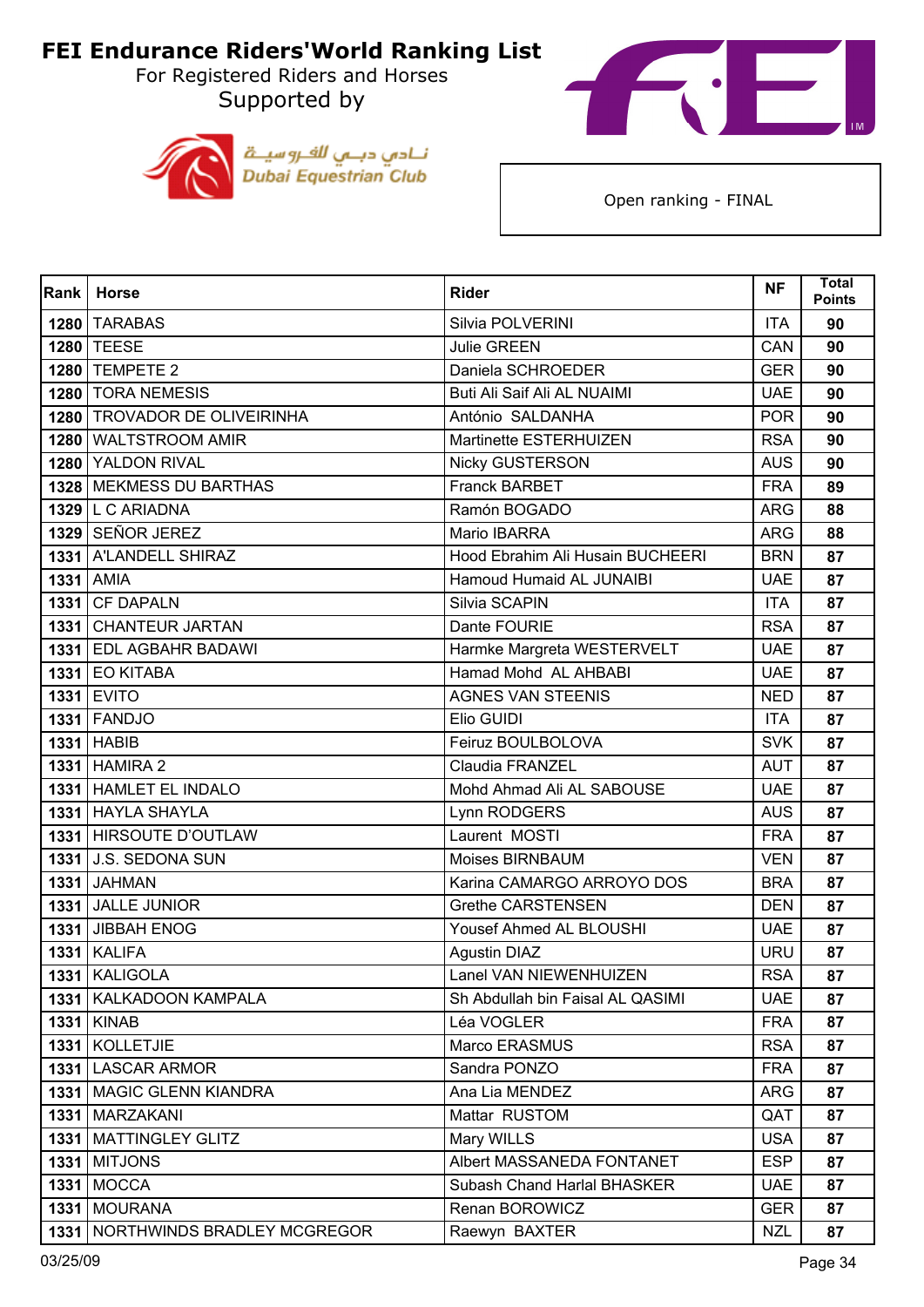For Registered Riders and Horses Supported by





| Rank | <b>Horse</b>               | <b>Rider</b>                     | <b>NF</b>  | Total<br><b>Points</b> |
|------|----------------------------|----------------------------------|------------|------------------------|
| 1331 | <b>NOURMA PRINS</b>        | Dominique VAN ZYL                | <b>RSA</b> | 87                     |
|      | 1331   NOURMA RAMADAN      | Harmke Margreta WESTERVELT       | <b>UAE</b> | 87                     |
| 1331 | <b>RAS MENHIR</b>          | Abu Nameh FARAH                  | <b>JOR</b> | 87                     |
|      | 1331 RODIN DA CASA VELHA   | Manuel Francisco RODRIGUES       | <b>POR</b> | 87                     |
| 1331 | <b>RSC BARONESA</b>        | Anne DETREZ                      | <b>FRA</b> | 87                     |
| 1331 | <b>SALIM LOTOIS</b>        | <b>Buti Saif AL MAZOORIE</b>     | <b>UAE</b> | 87                     |
| 1331 | <b>SLEINER ESTA</b>        | Jandre KASSELMAN                 | <b>RSA</b> | 87                     |
|      | 1331 SUPREME DREAM         | Khalid Ali AL SHAFAR             | <b>UAE</b> | 87                     |
|      | 1331 SYROCCO GABRIEL       | Margaret SLEEPER                 | <b>USA</b> | 87                     |
|      | 1331 TABRIZ EL MARRAKESJ   | Abdulla HASAN AL DOSERI          | <b>BRN</b> | 87                     |
| 1331 | <b>WINGARA SOLOMON</b>     | Julien GOACHET                   | <b>FRA</b> | 87                     |
|      | 1331 ZABUBEGA TUSHIYA      | Hannelie COETZEE                 | <b>NAM</b> | 87                     |
|      | 1331 ZANNARAH PASHINA      | <b>Jaume PUNTI DACHS</b>         | <b>ESP</b> | 87                     |
|      | 1374 GEZA                  | Eniko ODOR                       | <b>HUN</b> | 86                     |
|      | <b>1375 NATIF D'AX</b>     | Laura SUGIER                     | <b>FRA</b> | 85                     |
|      | 1375 THEATRIC              | Katherine J. BRUNJES             | <b>USA</b> | 85                     |
|      | <b>1377 ABLA</b>           | <b>Machel GREYLING</b>           | <b>RSA</b> | 84                     |
|      | 1377 AKHENATON AL HABAC    | Hamad Mohd AL AHBADI             | <b>UAE</b> | 84                     |
|      | 1377 AQUILA CASSIOPI       | Kay HOLDER                       | <b>NZL</b> | 84                     |
|      | 1377 ARMIN'S ZEBEDA        | Hannelie COETZEE                 | <b>NAM</b> | 84                     |
|      | 1377 BEAU MOSS             | Michelle BLIGHT                  | <b>AUS</b> | 84                     |
|      | 1377 BENLARICH DAROCK      | Miclas MEDUPI                    | <b>RSA</b> | 84                     |
|      | <b>1377 BEYERS</b>         | Bhanwar Singh Khiv Singh RATHORE | <b>UAE</b> | 84                     |
|      | 1377 BRANDY                | Khalifa Ghanim Al Marri AL MARRI | <b>UAE</b> | 84                     |
|      | 1377 DHAGEAN               | Roberto SPRINGER                 | <b>URU</b> | 84                     |
|      | <b>1377 FABIO</b>          | Sarah LOVE                       | <b>AUS</b> | 84                     |
| 1377 | <b>DRADJ</b>               | Remi WILQUIN                     | <b>FRA</b> | 84                     |
|      | 1377 FANNIA                | Salvador XENÓN SARABIA GARCÍA    | <b>ESP</b> | 84                     |
|      | 1377 $H C E PARYS$         | Cristian PETERSEN                | ARG        | 84                     |
|      | 1377 HANTARA TOBIHA        | Ceinwen MORGAN                   | <b>AUS</b> | 84                     |
|      | 1377   HM CABEZA           | Majed Khalfan AL JAHOURI         | <b>UAE</b> | 84                     |
|      | 1377 HOT STUFF             | Eissa Adam Mohd ABDALLA          | <b>UAE</b> | 84                     |
|      | 1377 JIBBAH ENOG           | Mohd Aslam Hidayat KHAN          | <b>UAE</b> | 84                     |
|      | 1377 JUDSTAN MAJIDAH       | <b>Bheru Singh INDA</b>          | <b>UAE</b> | 84                     |
|      | 1377   KALAWIND DE SOMMANT | Hamad Mohd AL AHBABI             | <b>UAE</b> | 84                     |
|      | 1377 KASMINN               | Antonella BOTTIGLIONE            | <b>ITA</b> | 84                     |
| 1377 | <b>KAZAM DES BAUCELS</b>   | Mohd Ahmed Ali Al SUBOSE         | <b>UAE</b> | 84                     |
|      | 1377 KRUMIRO               | Leonardo BELLACCINI              | <b>ITA</b> | 84                     |
|      | 1377 MINGUS EAS            | Dirk COOLEN                      | <b>BEL</b> | 84                     |
|      | 1377 MOVING TIME           | Julio Gabriel ALVAREZ MACHADO    | <b>UAE</b> | 84                     |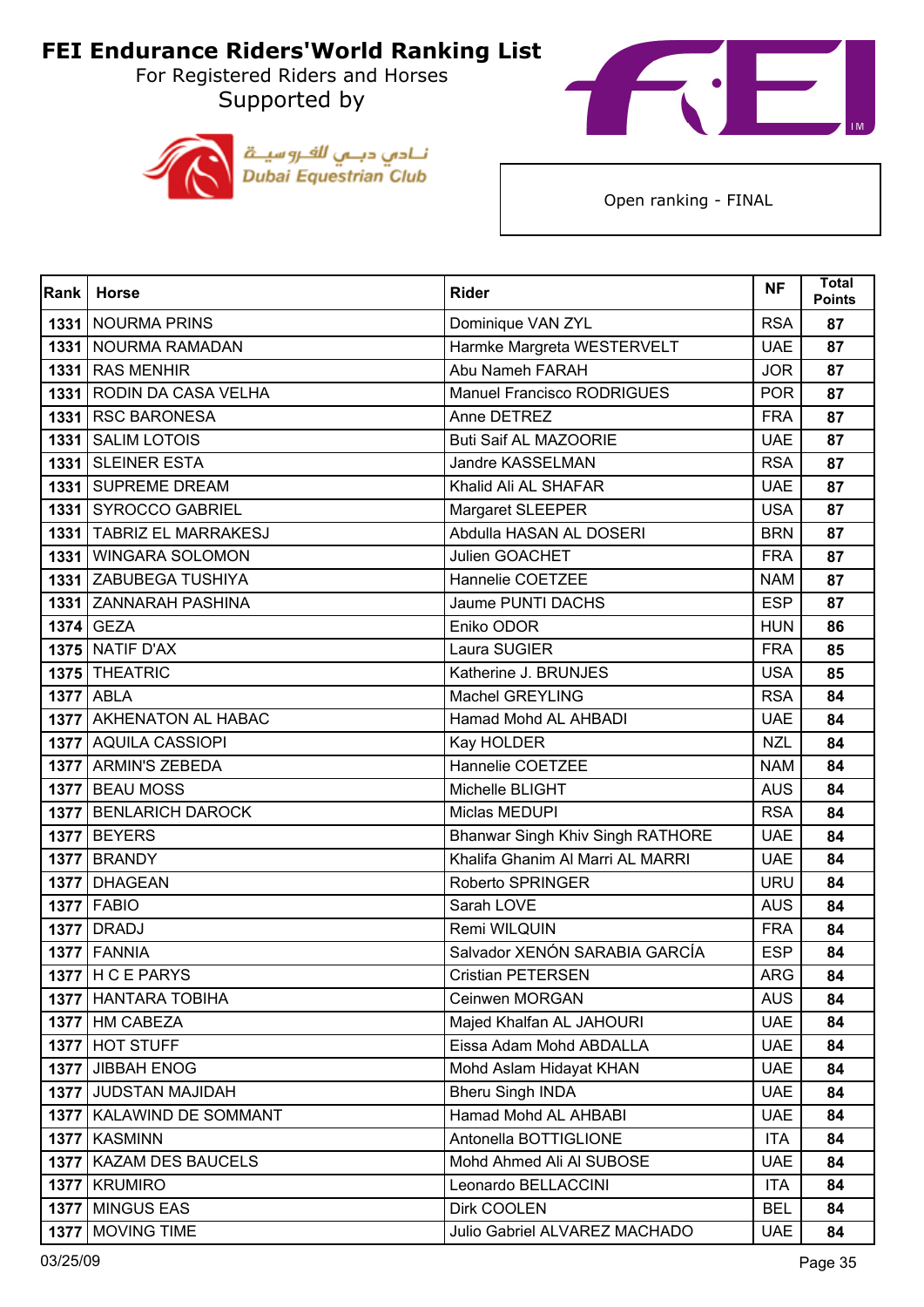For Registered Riders and Horses Supported by





| <b>Rank</b> | <b>Horse</b>                      | <b>Rider</b>                          | <b>NF</b>  | <b>Total</b><br><b>Points</b> |
|-------------|-----------------------------------|---------------------------------------|------------|-------------------------------|
|             | 1377 NEFTA DE LA MAJORIE          | Alice PATRIZIO                        | <b>ITA</b> | 84                            |
|             | 1377 NEVADA DU RUISSON            | Muriel GUILLAUDEUX                    | <b>BEL</b> | 84                            |
|             | 1377   PHUKA COMME CA             | Buti Ali Saif Ali Al Nuaimi AL NUAIMI | <b>UAE</b> | 84                            |
|             | 1377 PINTACA                      | Sebastian VIAZZI                      | <b>URU</b> | 84                            |
|             | <b>1377 QUAL</b>                  | Jehad SHHALTOUGH                      | <b>JOR</b> | 84                            |
|             | 1377 SHARDELL MATRIX              | Musab Saleh AL MARZOUQI               | <b>UAE</b> | 84                            |
|             | 1377   SHARDELL SHANTARNAH GOLDEN | Kaja TUISK                            | <b>EST</b> | 84                            |
|             | 1377 SYROCCO HARMONY              | David AUGUSTINE                       | <b>USA</b> | 84                            |
|             | <b>1377   TONI MACCARONI</b>      | Sabrina ARNOLD                        | <b>GER</b> | 84                            |
|             | 1377 TULDAR RAISULI               | HE Sh Rashid Dalmook Juma AL          | <b>UAE</b> | 84                            |
|             | <b>1377 ZICO</b>                  | Andre PITOUT                          | <b>NAM</b> | 84                            |
|             | 1412 AWANUI DUKE                  | Mariano Gabriel SALINAS               | <b>ARG</b> | 81                            |
|             | 1412 BROOKMAN PARK PAGAN          | Hashim Moosa Mohd Ali AL BALOOSHI     | <b>UAE</b> | 81                            |
|             | 1412 CARALLIO                     | Iqbal Karim Ekramul HOQUE             | <b>UAE</b> | 81                            |
|             | 1412 DAHMAN ZADRIM NZL            | Maqsud Ali KHAN                       | <b>UAE</b> | 81                            |
|             | $1412$ EO TURBIN                  | Isha JUDD                             | <b>URU</b> | 81                            |
|             | 1412 FEDORO DE AIGHENTA           | Chiara ROSI                           | <b>ITA</b> | 81                            |
|             | 1412 FOHLENHOF CLEMATIS           | Ahmed Ali AL SABRI                    | <b>UAE</b> | 81                            |
|             | 1412 HAZELDEAN EMILIO             | Kimberley DEAN                        | <b>GBR</b> | 81                            |
|             | 1412 HILLBRAE ZORO                | Saif Salem Mohd AL FARESI             | <b>UAE</b> | 81                            |
|             | 1412 ILION DU FIER                | <b>JAMAL AL BALUSHI</b>               | <b>OMA</b> | 81                            |
|             | <b>1412   ILMENIET</b>            | Rinus VAN DER MERWE                   | <b>NAM</b> | 81                            |
|             | 1412 INCO CO                      | Alessandra BRUNELLI                   | <b>ITA</b> | 81                            |
|             | <b>1412 JASSEM</b>                | Khalid AHMED AL ROWIAIEI              | <b>BRN</b> | 81                            |
|             | <b>1412 JESTIME</b>               | Mélanie ARNOLD                        | <b>GER</b> | 81                            |
|             | 1412 JORDAN VALE RED CLOUD        | Ravichandran PONUSAMY                 | <b>UAE</b> | 81                            |
|             | 1412   KISHON FASHAMATAZZ         | Katy ANSCOMBE                         | <b>NZL</b> | 81                            |
|             | 1412 LASCO DU PRAT                | Jean Luc RIOU                         | <b>FRA</b> | 81                            |
|             | 1412 LOUXOR EL MUSKOV             | Srithar PALANIYANDDI                  | <b>UAE</b> | 81                            |
|             | <b>1412 MARWAH</b>                | Shakeeb WAHIN SHAKEEB ALQABANI        | <b>JOR</b> | 81                            |
|             | 1412 MENDLY JAIS                  | Cecile DEMIERRE                       | <b>FRA</b> | 81                            |
|             | 1412 RADJANI DU DANET             | <b>Joel MARESCASSIER</b>              | <b>FRA</b> | 81                            |
|             | 1412 SHINTAAR                     | Tania FOSTER                          | <b>AUS</b> | 81                            |
|             | 1412 SPLENDACREST FIESTA          | Gerard BOU                            | <b>AUS</b> | 81                            |
|             | <b>1412</b> TILARA 34 (HU)        | Veronika MÜNGER                       | <b>SUI</b> | 81                            |
|             | $1412$ TWIX                       | Melanie SCHMITZ                       | <b>BEL</b> | 81                            |
|             | <b>1412 ÚNICO</b>                 | <b>José BARRADAS</b>                  | <b>POR</b> | 81                            |
|             | 1412 WOODBOURNE STARLITE          | Rashed Mohd AL SAYEGH                 | <b>UAE</b> | 81                            |
|             | <b>1412   YA SALAM</b>            | Ihssan Aslan YARA                     | <b>JOR</b> | 81                            |
|             | 1440 ALMIRANTE                    | Macarena DE LEON                      | <b>URU</b> | 80                            |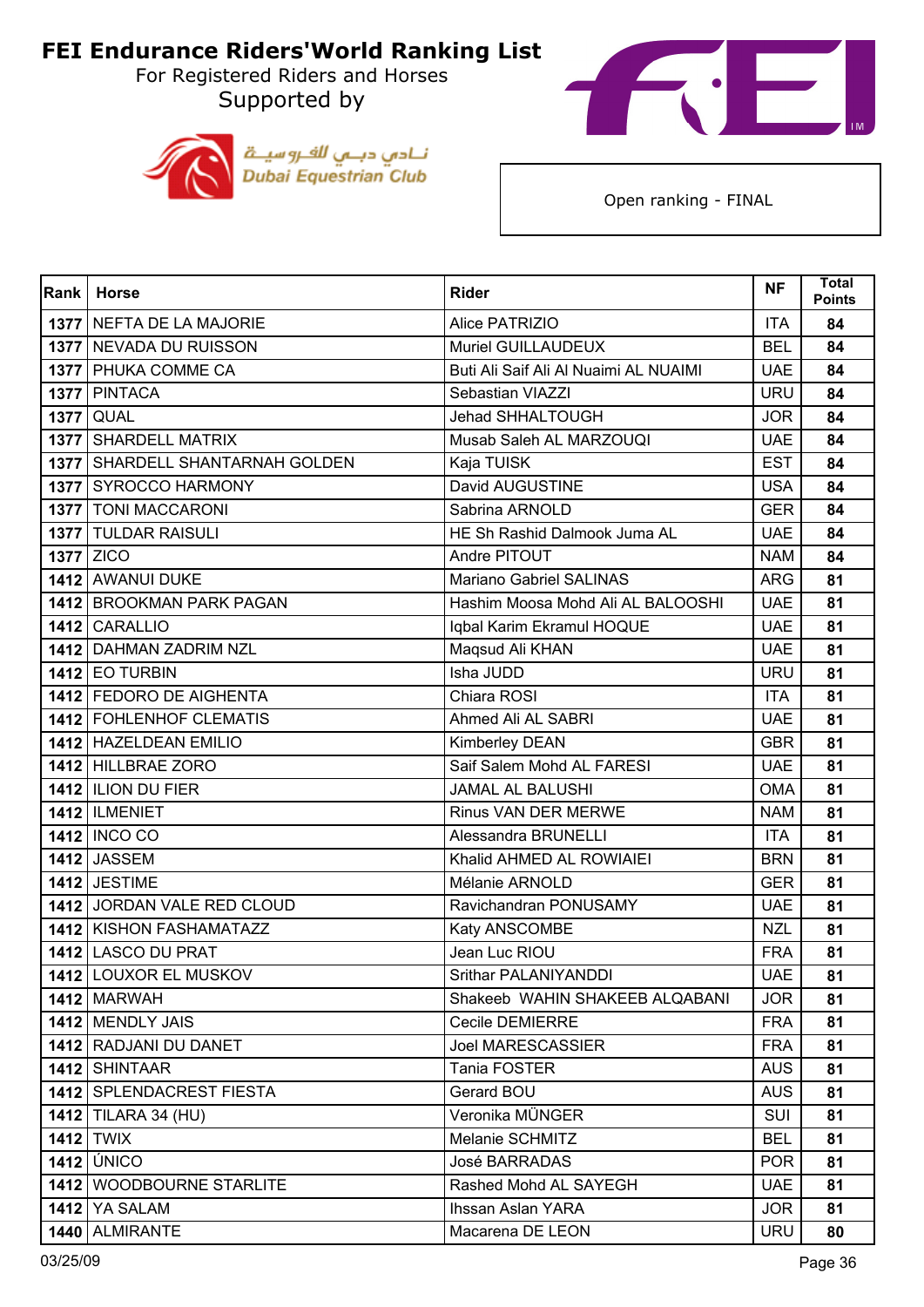For Registered Riders and Horses Supported by





| <b>Rank</b> | <b>Horse</b>                 | <b>Rider</b>                      | <b>NF</b>  | <b>Total</b><br><b>Points</b> |
|-------------|------------------------------|-----------------------------------|------------|-------------------------------|
|             | 1440 AM ALAFARAH             | Alejandro FERNANDEZ               | <b>URU</b> | 80                            |
|             | 1440 ANTHELIOS               | Allan LEON                        | <b>FRA</b> | 80                            |
| 1440        | <b>AQABA ST. NICHOLAS</b>    | Tawfiq Jaber ALQATTAN             | <b>BRN</b> | 80                            |
|             | 1440 ARAGON DE LA VARDE      | Erwan SERRAND                     | <b>FRA</b> | 80                            |
|             | 1440   BALGOWNIE ANCHOR      | Stephen FRENCH                    | <b>AUS</b> | 80                            |
|             | 1440 BENHAN STINGS COMMANDER | <b>Atta Mohammed BEER</b>         | QAT        | 80                            |
| 1440        | <b>BTR OVERTURE</b>          | Penelope VALK                     | <b>NZL</b> | 80                            |
| 1440        | C G S CAUTIVA                | Mariela GYSIN                     | <b>ARG</b> | 80                            |
|             | 1440 CHEVERET RN             | Silvia YEBRA ALTIMIRAS            | <b>ESP</b> | 80                            |
| 1440        | <b>CRAIG ROYSTON DE LUXE</b> | Deirdre BARTLETT                  | <b>NZL</b> | 80                            |
| 1440        | <b>DAKAN</b>                 | <b>IBAN FERNANDEZ AFONSO</b>      | <b>ESP</b> | 80                            |
|             | 1440 DAMEON PJ               | <b>Tamotsu SASAKI</b>             | <b>JPN</b> | 80                            |
|             | 1440   DJB JUNIPER           | Darolyn BUTLER - DIAL             | <b>USA</b> | 80                            |
|             | <b>1440 ESCUDO</b>           | <b>Jose Manuel ROGERS</b>         | <b>CHI</b> | 80                            |
|             | <b>1440 ESPACE</b>           | lan FLETCHER                      | <b>GBR</b> | 80                            |
|             | 1440   FALAINA BINT CHATANZ  | <b>Liz TAYLOR</b>                 | <b>GBR</b> | 80                            |
|             | <b>1440 FERID</b>            | Beata DZIKOWSKA                   | <b>POL</b> | 80                            |
|             | 1440 FV TAJ RABBA            | <b>Julius BLOOMFIELD</b>          | CAN        | 80                            |
|             | 1440 FX ZUMA ROSE            | <b>Charisse GLENN</b>             | <b>USA</b> | 80                            |
|             | 1440 HADIYYA AL DOHA         | Cecile TOTAIN                     | <b>FRA</b> | 80                            |
|             | 1440   INDIAN SPERSKA        | Alessandra ACUTIS                 | <b>ITA</b> | 80                            |
|             | 1440   INOUIE DE JOUVENCE    | Aurelie DEVELAY                   | <b>FRA</b> | 80                            |
| 1440        | JEN A DALE ZAMARAH           | Afra Khalifa AL SUWAIDI           | <b>UAE</b> | 80                            |
|             | 1440   KALIOUCHKA DU BREUIL  | Marc COUFFIN                      | <b>FRA</b> | 80                            |
|             | 1440   KAT-AL-MIZZIAN        | Patricia MARISCAL GARRIDO-FALLA   | <b>ESP</b> | 80                            |
|             | 1440   KEBAR DE JALIMA       | Anne Gaëlle GOACHET               | <b>FRA</b> | 80                            |
|             | 1440 KERRIA DU VRIHOU        | Jean philippe FRANCES             | <b>FRA</b> | 80                            |
|             | <b>1440 L M ÑANDÙ</b>        | Roberto BARROS                    | <b>ARG</b> | 80                            |
|             | 1440 LA MONEDA VIDALITA      | Clara AQUERRETA DE MUÑIZ          | <b>ARG</b> | 80                            |
|             | 1440 MADJANE                 | Hermann KOCH                      | <b>AUT</b> | 80                            |
|             | 1440   MAGIC GLENN LASHELE   | <b>James SHEAHAN</b>              | <b>AUS</b> | 80                            |
|             | 1440 MAHBOUR                 | Barbara ZEUßEL                    | <b>GER</b> | 80                            |
|             | 1440   MAJ GODASIL           | <b>Aurelie DEVELAY</b>            | <b>FRA</b> | 80                            |
|             | 1440   MAKAHIWI STIRLING     | Peter BIRKETT                     | <b>NZL</b> | 80                            |
|             | 1440   MEMPHIS IBN SINAN CH  | Raphael MULLER                    | <b>FRA</b> | 80                            |
|             | <b>1440 MITJONS</b>          | Sheikha Latifa Mohd bin Rashid AL | <b>UAE</b> | 80                            |
|             | <b>1440 MUÑECA</b>           | Claudia LINARES                   | <b>COL</b> | 80                            |
|             | <b>1440   NADIR</b>          | Luciano MOUSINHO GUIDI            | <b>BRA</b> | 80                            |
|             | 1440 PRINCE SHARIF           | Petra HATTAB                      | <b>GER</b> | 80                            |
|             | 1440 RIDASA BRENDA           | Lizelle DE BRUIN                  | <b>RSA</b> | 80                            |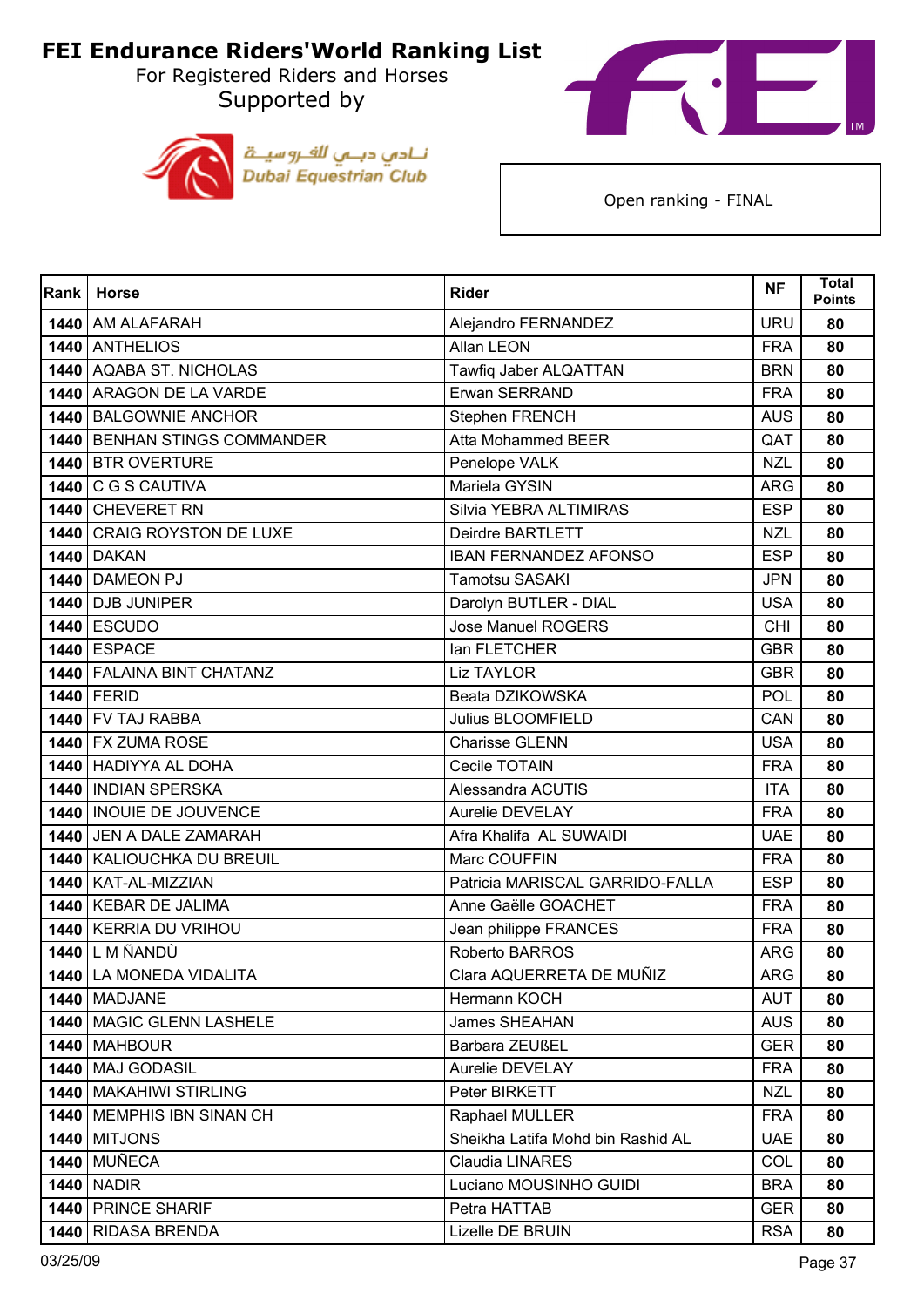For Registered Riders and Horses Supported by





| Rank | <b>Horse</b>              | <b>Rider</b>                     | <b>NF</b>  | <b>Total</b><br><b>Points</b> |
|------|---------------------------|----------------------------------|------------|-------------------------------|
|      | 1440 RUSHCREEK LARAMIE    | Carl MERGENTHALER                | <b>USA</b> | 80                            |
|      | 1440 SULTANA BEN DANDY    | Andre BORGES CAEIRO              | <b>ESP</b> | 80                            |
|      | 1440 SVR FLAMBEAU         | <b>Terry BENEDETTI</b>           | <b>USA</b> | 80                            |
|      | 1440 TACHLITH EL SAMAWI   | Ursula KLINGBEIL                 | <b>GER</b> | 80                            |
|      | 1440 TARALEA NASIR        | John STEVENSON                   | <b>NZL</b> | 80                            |
|      | <b>1440 TERNERO</b>       | Marcos MACHADO                   | <b>URU</b> | 80                            |
|      | 1440 WOLLUMBIN SAMBUCA    | <b>Jason Graham Kirk KIRK</b>    | <b>AUS</b> | 80                            |
|      | 1440 ZAYAN                | Marvin MARTÍNEZ                  | <b>GUA</b> | 80                            |
|      | 1489 ALGALAHN             | Reem Shaban Ibrahim HASAN        | <b>UAE</b> | 78                            |
|      | 1489 AMIRA KEL            | Ali Ghanim AL MARRI              | <b>UAE</b> | 78                            |
|      | 1489 ARNAGE               | Sh Abdullah bin Faisal AL QASIMI | <b>UAE</b> | 78                            |
|      | 1489 AS DU MAURY          | Renee Laure KOCH                 | <b>FRA</b> | 78                            |
|      | 1489 BETSHOUF             | Balakrishnan Uthaya KUMAR        | <b>UAE</b> | 78                            |
|      | 1489 BM GAHALIM           | Nuber PACHÓN CARDOZO             | <b>ARG</b> | 78                            |
| 1489 | <b>CADELO</b>             | Angel LAZES                      | <b>FRA</b> | 78                            |
|      | <b>1489 CAJERO</b>        | <b>ALVAREZ MARTIN</b>            | <b>ESP</b> | 78                            |
|      | 1489 CALIFA TAMM          | Renata SABINO SALVADOR           | <b>BRA</b> | 78                            |
|      | 1489 CEZARIO MANFRED      | Jaromir SIROKY                   | <b>CZE</b> | 78                            |
|      | 1489 CEZARIO MANFRED      | Jaromir SIROKY                   | <b>CZE</b> | 78                            |
|      | 1489 CHANDALLA CHIFFON    | Robyn MARSHALL                   | <b>NZL</b> | 78                            |
|      | 1489 CHANTEUR JARTAN      | Eone WILLEMSE                    | <b>RSA</b> | 78                            |
|      | 1489 CHIRUNFLITA          | Merys FERREIRA                   | <b>URU</b> | 78                            |
| 1489 | <b>DALYN MAN</b>          | Michele ROUSH                    | <b>USA</b> | 78                            |
|      | 1489 DAVIDOF              | Pablo GARCIA                     | <b>URU</b> | 78                            |
|      | 1489 DELCHINA             | <b>Graham HARTLEY</b>            | <b>GBR</b> | 78                            |
|      | 1489 DJB MONTYONTHESPOT   | Devan HORN                       | <b>USA</b> | 78                            |
| 1489 | <b>DRAGON JT</b>          | MOHAMMED SULTAN AL-SUWAIDI       | QAT        | 78                            |
|      | 1489 DUNE D'AZAT          | Fabrice CREIGNOU                 | <b>FRA</b> | 78                            |
|      | $1489$ E P FANTASY        | Diego RIOS                       | <b>ARG</b> | 78                            |
|      | $1489$ E Y B JUANI        | Ceferino DE JESUS GONZALEZ       | <b>ARG</b> | 78                            |
|      | 1489 EL ABIAD DEJALIMA    | Justin MOUROU                    | <b>FRA</b> | 78                            |
|      | 1489 ELGAIMILE            | Ana Lia MENDEZ                   | <b>ARG</b> | 78                            |
|      | 1489 EPISOD RACH          | Odimar ARAÚJO COSTA REIS         | <b>BRA</b> | 78                            |
|      | 1489 ER OMAR              | RICHARD VINZON                   | <b>URU</b> | 78                            |
|      | 1489 ESSO JACARA          | <b>DIEGO HACES NORIEGA</b>       | <b>VEN</b> | 78                            |
|      | 1489 FJ SHAK GREY         | David GIULI                      | <b>ARG</b> | 78                            |
|      | 1489 FLASH FLAME          | <b>Vicki STANISLAWSKI</b>        | <b>USA</b> | 78                            |
|      | 1489 FOUR WINDS LUCILLE   | Keryn BROWN                      | <b>NZL</b> | 78                            |
|      | 1489 GATO                 | Mohd Yousef AL HAMMADI           | <b>UAE</b> | 78                            |
| 1489 | <b>GIL D'COBENHERPHIL</b> | Fanny GUERISSE                   | <b>BEL</b> | 78                            |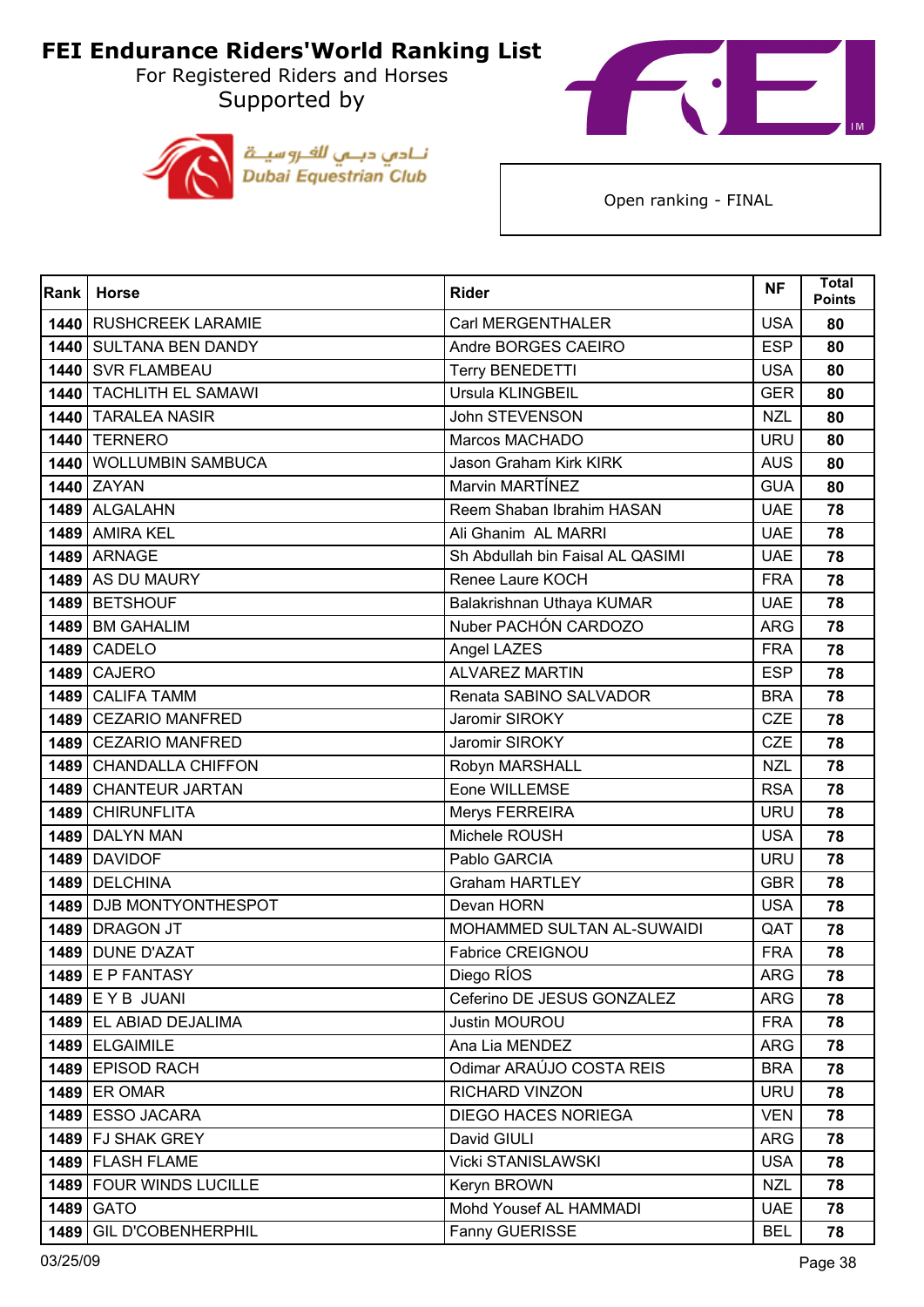For Registered Riders and Horses Supported by





| Rank <sup>I</sup> | <b>Horse</b>              | <b>Rider</b>                     | <b>NF</b>  | <b>Total</b><br><b>Points</b> |
|-------------------|---------------------------|----------------------------------|------------|-------------------------------|
|                   | 1489 GRAND SULTAN         | <b>Jack BEGAUD</b>               | <b>FRA</b> | 78                            |
|                   | 1489 H S HIDDEN CHALLENGE | Linda HAMS                       | <b>GBR</b> | 78                            |
|                   | 1489 HARD                 | Abdulla AL DOSERI                | <b>BRN</b> | 78                            |
|                   | 1489 HAVANE DES MESPLES   | Céline JUST                      | <b>FRA</b> | 78                            |
|                   | 1489 HELIA DU PORTO       | Mohd Tariq MOHD SAEED            | <b>UAE</b> | 78                            |
|                   | 1489   I W ACE OSTEELE    | Madiya AL MAKTOUM                | <b>UAE</b> | 78                            |
|                   | 1489 IDEM ARMOR           | Yvon OLLIVIER                    | <b>FRA</b> | 78                            |
|                   | <b>1489   IRIENA</b>      | Ahmed Salem Ali Sultan AL SUBOSI | <b>UAE</b> | 78                            |
|                   | 1489 ISAB DE BECHEREL     | Bernard LE ROY                   | <b>FRA</b> | 78                            |
|                   | 1489   IZAHR DE L'ARDUS   | Clara TADDEO                     | <b>ARG</b> | 78                            |
|                   | 1489   IZBA DU CAUSSANEL  | Laurent MOSTI                    | <b>FRA</b> | 78                            |
|                   | 1489 JOZAMI ABILITY       | Ami (Jnr) DE WET                 | <b>RSA</b> | 78                            |
|                   | 1489 KAISI VIEW SEDUCTION | Simone KRAHNEN                   | <b>AUS</b> | 78                            |
|                   | 1489   KANGOO D'AURABELLE | Virginie ATGER                   | <b>FRA</b> | 78                            |
|                   | 1489 KARAMBAR             | Nezar HASAN                      | <b>BRN</b> | 78                            |
|                   | 1489 KARAMBAR             | Abdelhak KADDOURI                | <b>BRN</b> | 78                            |
|                   | <b>1489   KATIDJ</b>      | <b>SAID AL HASHMI</b>            | <b>OMA</b> | 78                            |
|                   | 1489 KCLOWN DE PAUTE      | Celine SCHWARTZ                  | <b>FRA</b> | 78                            |
|                   | 1489 KERRIA DU VRIHOU     | Sabrina ARNOLD                   | <b>GER</b> | 78                            |
|                   | 1489 KJ KHALIL            | Eve COMRIE                       | CAN        | 78                            |
|                   | 1489 KOULEUR DU PARC      | <b>Caroline DENAYER</b>          | <b>FRA</b> | 78                            |
|                   | 1489 LAIOS DE CROUZ       | <b>Jack BEGAUD</b>               | <b>FRA</b> | 78                            |
|                   | 1489 LASCO DU PRAT        | <b>Olivier BAEYENS</b>           | <b>FRA</b> | 78                            |
|                   | 1489 LEA DE LOUBEJAC      | Abdulla Towain AL-MARRI          | QAT        | 78                            |
|                   | 1489 MAGNOLIA             | <b>Uber RODAS</b>                | <b>GUA</b> | 78                            |
|                   | 1489 MAHBOUB SULTAN       | <b>Ihssan Hussein ASLAN</b>      | <b>JOR</b> | 78                            |
|                   | 1489   MAKAHIWI FIRE      | <b>Teresa BIRKETT</b>            | <b>NZL</b> | 78                            |
|                   | <b>1489   MAQINA</b>      | Chikako NISHIYAMA                | <b>JPN</b> | 78                            |
|                   | 1489   MARRAKESH II       | <b>Judith MATHESON</b>           | <b>NZL</b> | 78                            |
|                   | <b>1489   MARTINA I</b>   | Roberto ENRIQUEZ                 | <b>ARG</b> | 78                            |
|                   | 1489 MOORAH PARK MICKERBY | <b>Derek ARMITAGE</b>            | <b>AUS</b> | 78                            |
|                   | 1489 NESTOR I             | Matteo ZAMPAGLI                  | <b>ITA</b> | 78                            |
| 1489              | <b>O'BAJAN XX-5</b>       | Miquel VILA UBACH                | <b>ESP</b> | 78                            |
|                   | 1489   PARAMAL            | Caroline CHERRY                  | <b>GBR</b> | 78                            |
|                   | <b>1489 PASHA</b>         | Essa Mohammed AL-SULAITI         | QAT        | 78                            |
|                   | <b>1489 PASHA</b>         | Essa Mohammed AL-SULAITI         | QAT        | 78                            |
| 1489              | POSEIDON MOON             | Frances OVERHEU                  | <b>AUS</b> | 78                            |
|                   | 1489   PROUD LEGACY       | Dominique FREEMAN                | <b>GBR</b> | 78                            |
|                   | 1489 RIVENDELL SHARMAN    | Reem Shaban Ibrahim HASAN        | <b>UAE</b> | 78                            |
|                   | 1489 ROIG                 | JORGE ROMEROMONTMANY             | <b>ESP</b> | 78                            |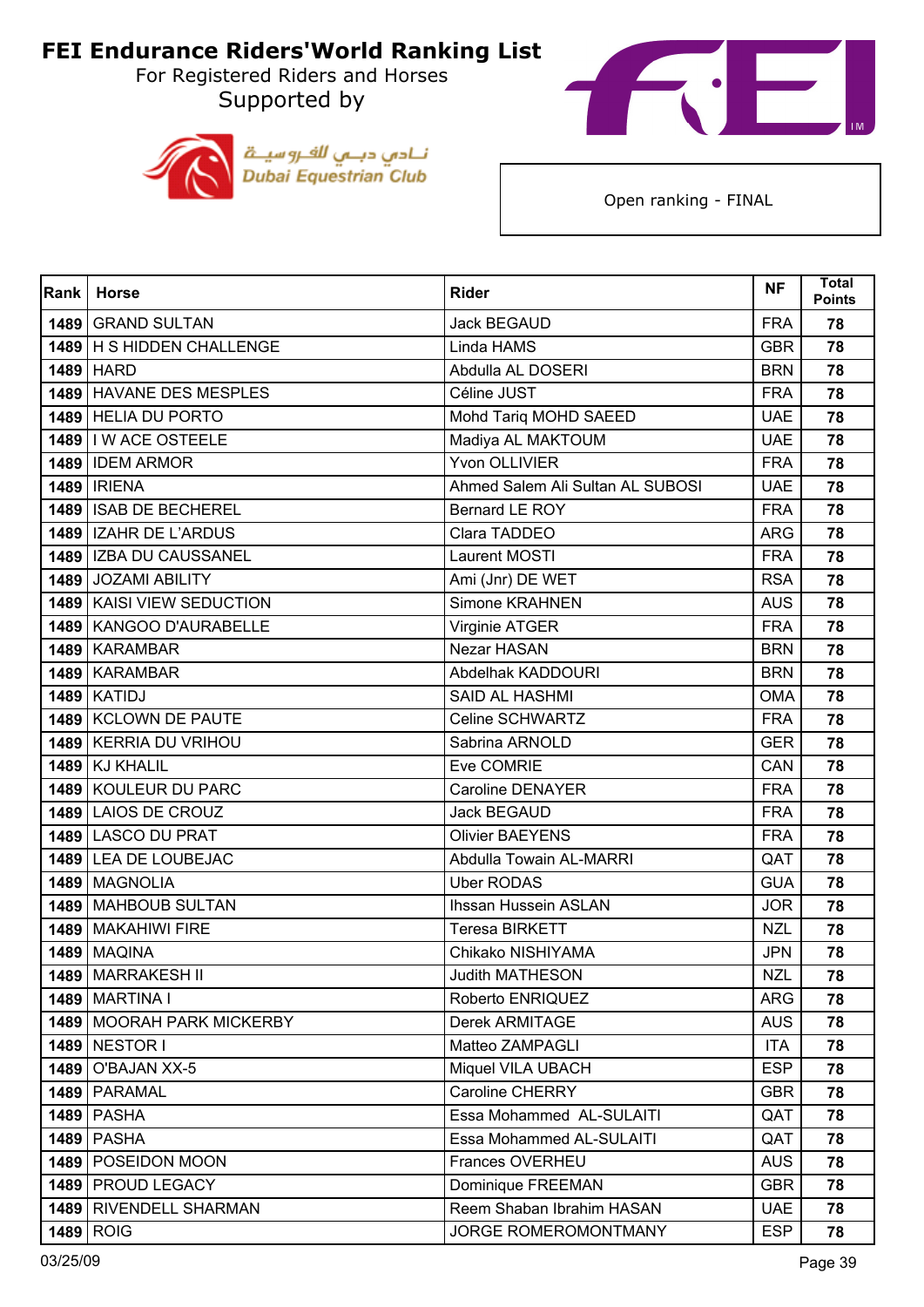For Registered Riders and Horses Supported by





| Rank | <b>Horse</b>                  | <b>Rider</b>                     | <b>NF</b>  | <b>Total</b><br><b>Points</b> |
|------|-------------------------------|----------------------------------|------------|-------------------------------|
|      | 1489 RUSHCREEK KOKO           | Kim FUESS                        | <b>USA</b> | 78                            |
|      | 1489 SAREIGN                  | Robert REID                      | <b>NZL</b> | 78                            |
| 1489 | <b>SCHE ABU FADL</b>          | <b>Carlos Ariel LARRERE</b>      | <b>ARG</b> | 78                            |
|      | <b>1489 SERLOKI</b>           | <b>Guy WORTHINGTON</b>           | <b>USA</b> | 78                            |
|      | 1489 SHASHAANI                | Megan DAVIS                      | <b>USA</b> | 78                            |
|      | 1489 SIRIA II                 | Giuseppe AMATO                   | <b>ITA</b> | 78                            |
|      | 1489 SPLASHCAPADE             | <b>Terry BENEDETTI</b>           | <b>USA</b> | 78                            |
|      | <b>1489 SULTAN</b>            | Pío OLASCOAGA AMAYA              | <b>URU</b> | 78                            |
|      | 1489   THE DANCER             | Vasco AVÓ                        | <b>POR</b> | 78                            |
|      | 1489   TRA-SARDINA            | <b>LAURA VILAREGUT CARRERA</b>   | <b>ESP</b> | 78                            |
|      | 1489 TRAASK NZL               | Pukha Ram Nimba RAM              | <b>UAE</b> | 78                            |
|      | <b>1489 VICTOR 1</b>          | Karel konrad GRUNSCHLOSS         | <b>NAM</b> | 78                            |
|      | 1489 VIOLON D'INGRES          | Juma Ibrahim Mohd HUMAIDAN       | <b>UAE</b> | 78                            |
| 1489 | <b>WADHNAN</b>                | Aliya Ali Mohd Yusuf AL MARZOUQI | <b>UAE</b> | 78                            |
| 1489 | <b>WINDY MEADOWS SIMOON</b>   | Cherry BROWN                     | <b>NZL</b> | 78                            |
|      | 1489 YERORLONGA MAGIC MORNING | Mohd Ibrahim AL HAMMADI          | <b>UAE</b> | 78                            |
|      | 1489 AFFINITI                 | Raed MAHMOOD                     | <b>BRN</b> | 78                            |
|      | <b>1489 ZARJNA</b>            | Simona DI BATTISTA               | <b>ITA</b> | 78                            |
|      | 1579 JET MAURICIA 1           | <b>Hector BAUDUCCO</b>           | <b>ARG</b> | 77                            |
|      | <b>1580 ADIDA</b>             | <b>Yvette VINTON</b>             | CAN        | 76                            |
|      | 1580 ALHAMBRA MIRAGE          | Duncan SATCHELL                  | <b>AUS</b> | 76                            |
|      | 1580 AS DISCUTIDA             | Nicolas GAMBETTA                 | <b>URU</b> | 76                            |
| 1580 | <b>ASLAN</b>                  | Beata SZLEZYNGIER-JAGIELSKA      | POL        | 76                            |
|      | 1580 AYESKA SHJ               | Getulio VAZ                      | <b>BRA</b> | 76                            |
|      | 1580 BARAKA BINT ALARA        | Maria Noel CERISOLA              | <b>URU</b> | 76                            |
|      | 1580   BEDOUIN DE PIBOUL      | Isa Mohammed Ahmed AL DOSERI     | <b>BRN</b> | 76                            |
|      | <b>1580 FARAA</b>             | <b>Carmel TREVORROW</b>          | <b>AUS</b> | 76                            |
| 1580 | CASTLEBAR GULFSTREAM          | Kristie MCGAFFIN                 | <b>AUS</b> | 76                            |
|      | 1580 CR PRINCECHARMING        | Sh. Sager Bin Khalid AL KHALIFA  | <b>BRN</b> | 76                            |
|      | 1580   D B ARRABAL            | Celina ZAVALÍA LAGOS             | <b>ARG</b> | 76                            |
|      | 1580 EFEZEUSZ                 | Wojciech KOT                     | <b>POL</b> | 76                            |
|      | 1580 ELISKA DU VIALARET       | Emmanuelle PHILIBERT             | <b>FRA</b> | 76                            |
|      | <b>1580 EO DUHUB</b>          | <b>Ariel TEXEIRA</b>             | <b>URU</b> | 76                            |
|      | 1580 ESTRELLA MO              | Adriano DAVOLI                   | <b>ARG</b> | 76                            |
|      | 1580 FIRST TIME               | Linda COWPERTHWAITE              | <b>GBR</b> | 76                            |
|      | 1580 FRENCH LIEUTENANT        | Lorna KIDSON                     | <b>GBR</b> | 76                            |
| 1580 | <b>GENUINE TREASURE</b>       | <b>Hillorie BACHMANN</b>         | <b>USA</b> | 76                            |
|      | <b>1580 HASNAR</b>            | Herve COLIN                      | <b>BEL</b> | 76                            |
|      | 1580 HOME BIRD                | Khalid Sanad AL-NUAIMI           | QAT        | 76                            |
|      | <b>1580 INFINITY</b>          | Marcelo NEGRAES DE ABREU PEREIRA | <b>BRA</b> | 76                            |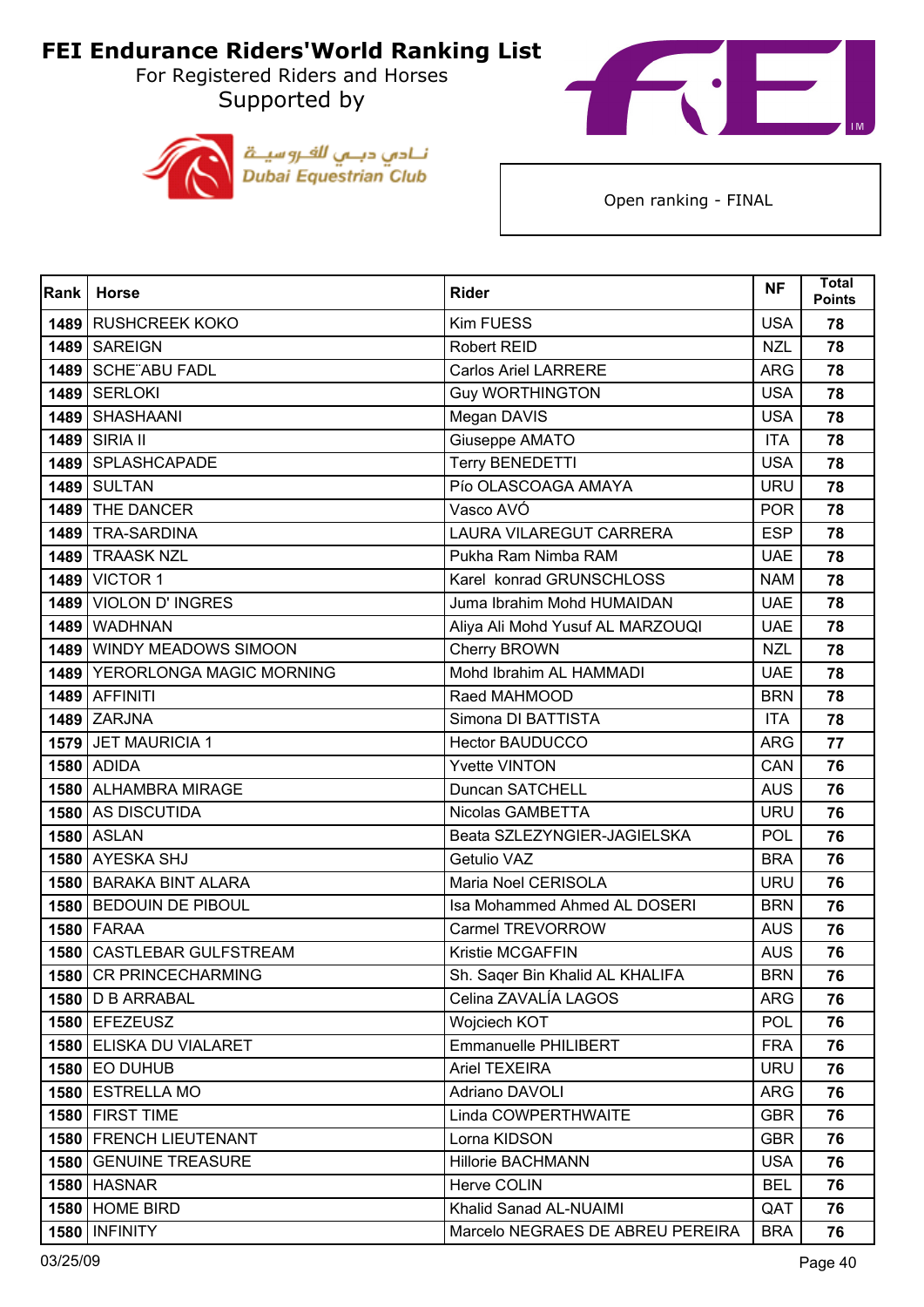For Registered Riders and Horses Supported by





| <b>Rank</b> | <b>Horse</b>           | <b>Rider</b>              | <b>NF</b>  | <b>Total</b><br><b>Points</b> |
|-------------|------------------------|---------------------------|------------|-------------------------------|
|             | <b>1580 JJ SHALIK</b>  | Graciela MONTES DE OCA    | <b>ARG</b> | 76                            |
|             | 1580 JOEL CABIRAT      | Khalid Hamad AL-ATTIYA    | QAT        | 76                            |
|             | 1580 JOEL CABIRAT      | Khalid Hamad AL-ATTIYA    | QAT        | 76                            |
|             | <b>1580 JOKER R</b>    | Carmen RÖMER              | <b>NED</b> | 76                            |
|             | 1580 KAREEMPJ          | Hiroaki HIROSE            | <b>JPN</b> | 76                            |
|             | 1580 L M CEBADOR       | <b>Facundo LARRERE</b>    | <b>ARG</b> | 76                            |
|             | 1580 LYNBROOK LIESEL   | <b>Asher BATTY</b>        | <b>AUS</b> | 76                            |
|             | <b>1580 MARDAN</b>     | Ellen SUHR                | <b>NOR</b> | 76                            |
|             | <b>1580 MIRO MUDZ</b>  | Daryl OWEN                | <b>NZL</b> | 76                            |
|             | 1580 MISS SAIGON       | Dana Ahmed AL MANSOOR     | <b>UAE</b> | 76                            |
| 1580        | <b>MY MAGIC ENDURO</b> | <b>Ulrike POTTRICK</b>    | <b>GER</b> | 76                            |
|             | 1580 ORPIN DE ROCHES   | Jean Philippe FRANCES     | <b>FRA</b> | 76                            |
| 1580        | <b>ORPIN DE ROCHES</b> | Mohammed Tahous AL-NUAIMI | QAT        | 76                            |
|             | <b>1580 PARIS</b>      | Jonathan CONTE            | <b>FRA</b> | 76                            |
|             | <b>1580 POLKA</b>      | Marinda BRUWER            | <b>RSA</b> | 76                            |
|             | 1580 POLNIKA DU LOMONT | Essa Mohammed AL-SULAITI  | QAT        | 76                            |
|             | 1580 PREMIER RACH      | Ana Paula STORANI SALIBA  | <b>BRA</b> | 76                            |
|             | 1580 PYRIT 6           | Manuela SCHÖFFEL-SKOREPA  | <b>GER</b> | 76                            |
|             | 1580 RAFIK D'ALAUZE    | Laurent MOSTI             | <b>FRA</b> | 76                            |
|             | 1580 REESVILLE SABAN   | Bayan Abdulla Abbas AHMED | <b>UAE</b> | 76                            |
|             | 1580 ROL.LA            | Jordi ARBOIX SANTACREU    | <b>ESP</b> | 76                            |
|             | 1580 ROL.LA            | Jordi ARBOIX SANTACREU    | <b>ESP</b> | 76                            |
| 1580        | <b>SCHE' ABU ALAAL</b> | Arturo N. BENUZZI         | <b>ARG</b> | 76                            |
|             | 1580 SETE DE OURO      | Paulo Francisco BORGES    | <b>BRA</b> | 76                            |
|             | 1580 SHARANI 3         | Nicole MITSCHKE           | <b>GER</b> | 76                            |
|             | 1580 SIRE DE BOZOULS   | Sally HALL                | <b>GBR</b> | 76                            |
| 1580        | <b>SPLIT</b>           | Tomas PFLUG               | <b>CZE</b> | 76                            |
|             | 1580 SSAMIAM           | Jan WORTHINGTON           | <b>USA</b> | 76                            |
|             | 1580 SUNDALE NEPTUNE   | Natasha ELLERY            | <b>AUS</b> | 76                            |
|             | 1580 TIGER COVE        | Ebrahim AL JABURI         | <b>BRN</b> | 76                            |
|             | 1580   TRA-SARDINA     | MIGUEL RELATS GARRIGA     | <b>ESP</b> | 76                            |
|             | 1580 TYDEMARK FLOYD    | Rowena TYLER              | <b>NZL</b> | 76                            |
|             | <b>1580   VOLYNN</b>   | Sunny DEMEDY              | <b>FRA</b> | 76                            |
|             | 1580 WILLOWVALE ARIZON | Lisa SIMPSON              | <b>NZL</b> | 76                            |
|             | <b>1580 ZEUS</b>       | Josep Lluis MERCADE       | <b>ESP</b> | 76                            |
|             | <b>1636 AK-CADIZ</b>   | Camila SMESTAD            | <b>NOR</b> | 75                            |
|             | 1636 ALOES DE GHAZAL   | Juma Dalmook AL MAKTOUM   | <b>UAE</b> | 75                            |
|             | 1636 BLES              | HENDRIK NELL DE KLERK     | <b>NAM</b> | 75                            |
|             | <b>1636 BRANDY</b>     | Uma Mencia URANGA         | <b>ESP</b> | 75                            |
| 1636        | <b>CAL-MISSISIPI</b>   | Jago TXINTXURRETA BEITIA  | <b>ESP</b> | 75                            |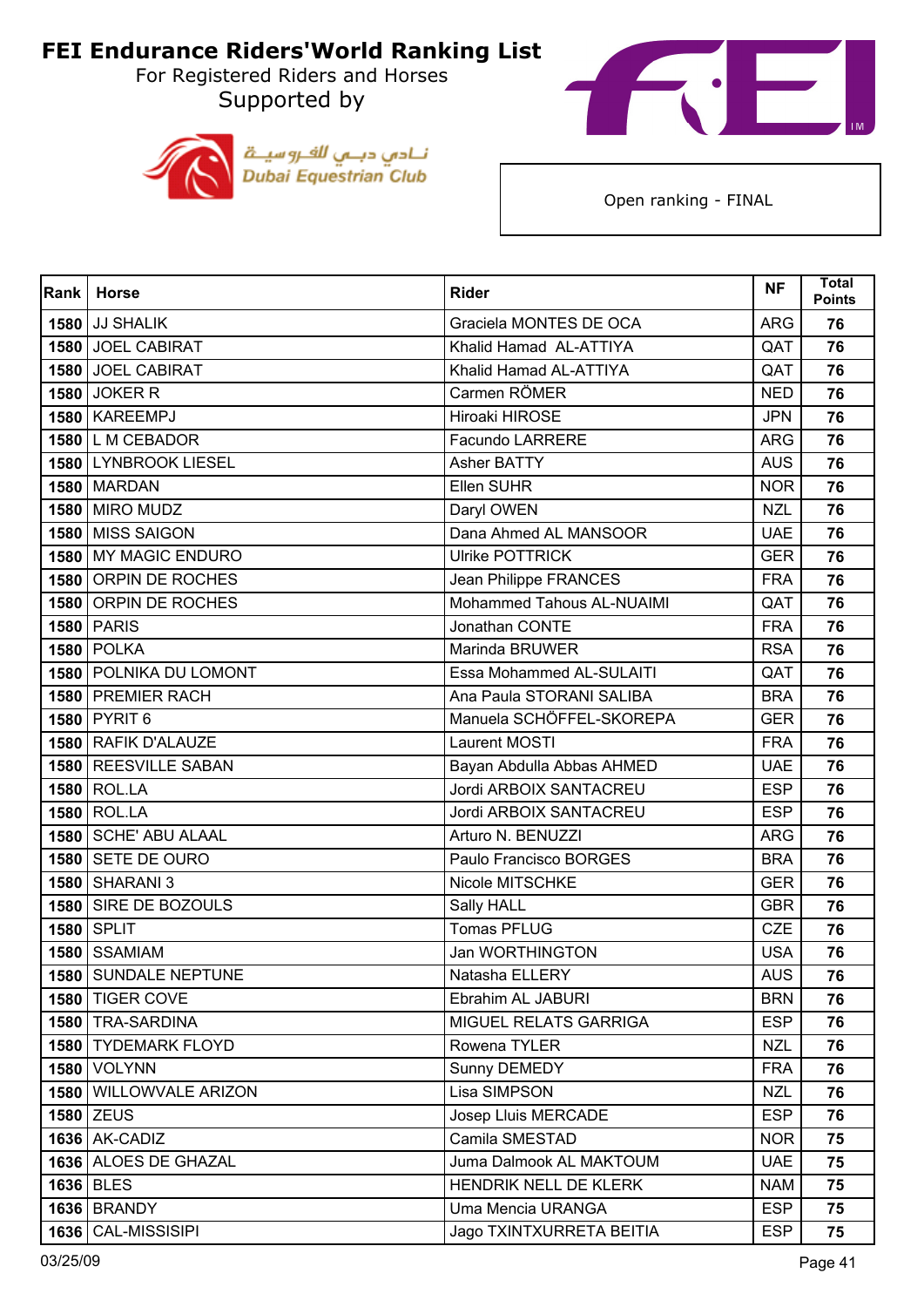For Registered Riders and Horses Supported by





| Rank | <b>Horse</b>                       | <b>Rider</b>                    | <b>NF</b>  | <b>Total</b><br><b>Points</b> |
|------|------------------------------------|---------------------------------|------------|-------------------------------|
|      | 1636 CHEOPEDIZEUS                  | Massimo MORETTI                 | <b>ITA</b> | 75                            |
|      | 1636 DJB SAMEILL                   | Darolyn BUTLER - DIAL           | <b>USA</b> | 75                            |
|      | 1636 EO KITABA                     | Magalí MÉNDEZ                   | <b>ARG</b> | 75                            |
|      | 1636 GOLDEN EGIS                   | Narpat Singh Anop SINGH         | <b>UAE</b> | 75                            |
|      | 1636 GWENGOLD                      | Nathan CORIOU                   | <b>FRA</b> | 75                            |
|      | 1636 HENHAM ROCKET                 | <b>Bheru Singh INDA</b>         | <b>UAE</b> | 75                            |
|      | 1636   ILSCHAMAN DE VAUXY          | Facundo LARRERE                 | <b>ARG</b> | 75                            |
|      | 1636 JAMILA DE JALIMA              | Abdulrahman Saad AL-SULAITEEN   | QAT        | 75                            |
|      | 1636 JAWHARET AL PETRA             | Haytham Suliman FALAHAT         | <b>JOR</b> | 75                            |
|      | 1636 JOHRHEMAR SAGHIRA             | Libele NOKAMA                   | <b>RSA</b> | 75                            |
|      | 1636   KANAB ELIHAKIM              | Dhyani BERGER                   | <b>NAM</b> | 75                            |
|      | 1636   KERBALANEN ARMOR            | Dato Abdullah B. TAIB           | <b>MAS</b> | 75                            |
|      | <b>1636 KOSMIK</b>                 | Nestor Eduardo FALERO           | <b>URU</b> | 75                            |
|      | 1636 L.I. FIDELIO                  | Joosep TIKK                     | <b>EST</b> | 75                            |
|      | 1636   LASKAR DU MONTEIL           | Musab Saleh AL MARZOUQI         | <b>UAE</b> | 75                            |
|      | 1636 LOZERE DE COURBONS            | Virginie ATGER                  | <b>FRA</b> | 75                            |
|      | 1636   MOONDARRA DIAMONDS 'N' LACE | Abdullah Essa Mohd AL BUZIRI    | <b>UAE</b> | 75                            |
|      | 1636 MORO KARLOV                   | Abdulla Thani BIN HUZAIM        | <b>UAE</b> | 75                            |
|      | 1636 OMAR SHARAK                   | Cathy BRITS                     | <b>RSA</b> | 75                            |
|      | 1636 RASPUTJN                      | Margaret WADE                   | <b>AUS</b> | 75                            |
|      | 1636 SARDINHA                      | <b>Filipe CACHEIRINHA</b>       | <b>POR</b> | 75                            |
|      | 1636 TATANKA                       | <b>BEATRIJS(BIEKE) BERKMANS</b> | <b>BEL</b> | 75                            |
|      | <b>1636   WIGOR</b>                | Maria HAGMAN ERIKSSON           | <b>SWE</b> | 75                            |
|      | 1636 XANTOS DE LA FOCCROULE        | Thierry BADOT                   | <b>BEL</b> | 75                            |
|      | 1665 ALGALAHN                      | Afra Khalifa AL SUWAIDI         | <b>UAE</b> | 74                            |
|      | <b>1665</b> AL NOREE (QA)          | Abdulla Yousef AL-MALKI         | QAT        | 74                            |
|      | <b>1665</b> AL NOREE (QA)          | Abdulla Yousef AL-MALKI         | QAT        | 74                            |
|      | <b>1665 AL NOREE (QA)</b>          | ABDULLA YOUSEF AL-MALKI         | QAT        | 74                            |
|      | <b>1665   AL NOREE (QA)</b>        | Abdulla Yousef AL-MALKI         | QAT        | 74                            |
|      | 1665 ASHRAF SPARKLING PANACHE      | Stephen GRAY                    | <b>AUS</b> | 74                            |
|      | <b>1665 BOMBAY</b>                 | Jacob PEDERSEN                  | <b>DEN</b> | 74                            |
|      | 1665 BRODWINN FERGUS               | Ahmed ABDULLA                   | <b>BRN</b> | 74                            |
|      | 1665 CANDELARIA                    | Ebrahim AL JABURY               | <b>BRN</b> | 74                            |
|      | 1665   DELAHAYE MICAH              | Denise HILL                     | <b>NZL</b> | 74                            |
|      | <b>1665 DEREK</b>                  | Alex LUQUE MORAL                | <b>ESP</b> | 74                            |
|      | 1665 DIAF DE BOZOULS               | Bénédicte SANTISTEVA            | <b>FRA</b> | 74                            |
|      | 1665   DOC TOOTHMAN                | Gabrielle MANN                  | <b>USA</b> | 74                            |
|      | <b>1665 FARASA</b>                 | Jean Michel GRIMAL              | <b>FRA</b> | 74                            |
|      | 1665 FRONTIER                      | Toni BRYANT                     | <b>NZL</b> | 74                            |
|      | <b>1665   GAZAL XVIII-4</b>        | Eulalia GARCIA                  | <b>ESP</b> | 74                            |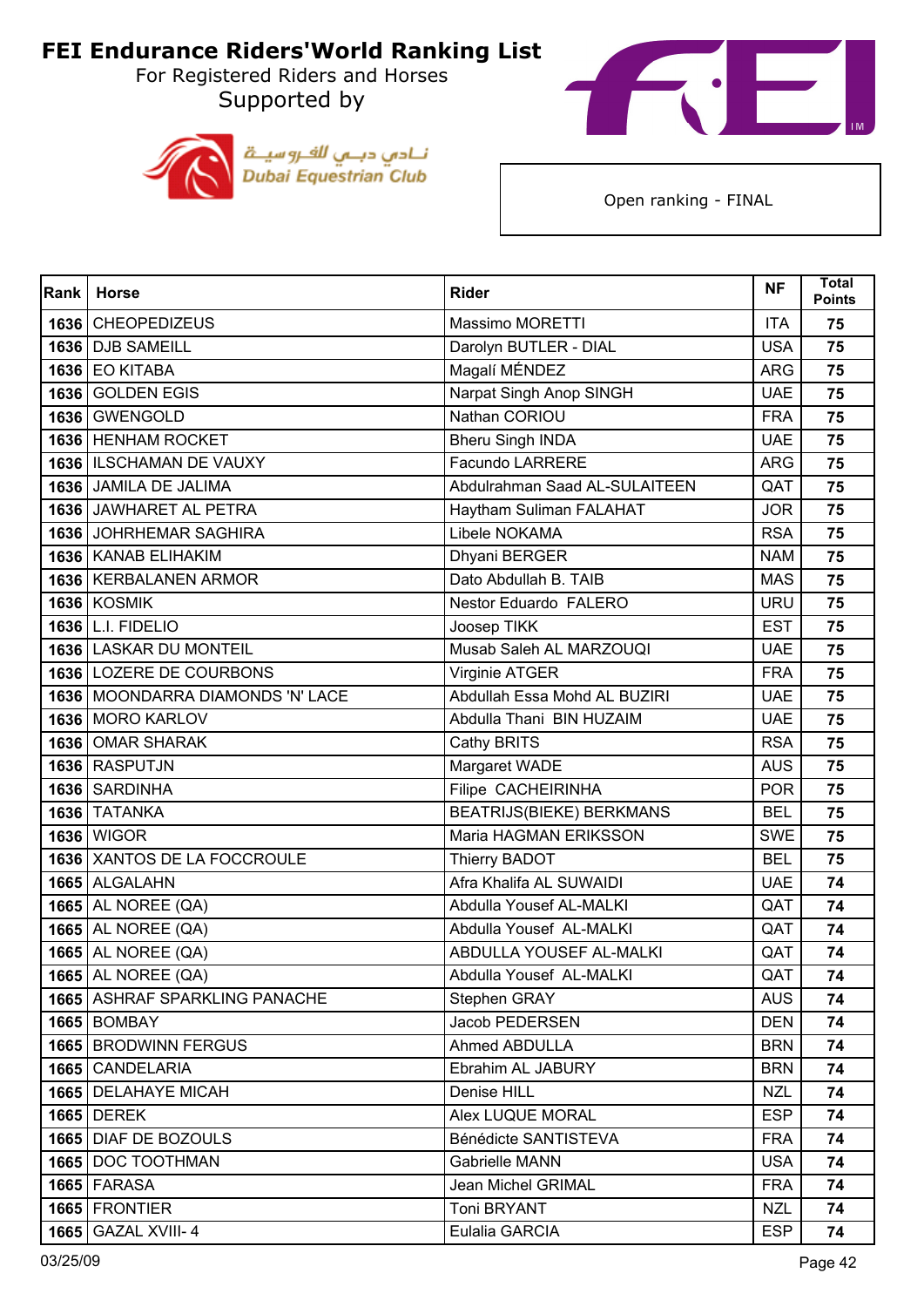For Registered Riders and Horses Supported by





| Rank | <b>Horse</b>                         | <b>Rider</b>                  | <b>NF</b>  | <b>Total</b><br><b>Points</b> |
|------|--------------------------------------|-------------------------------|------------|-------------------------------|
|      | <b>1665 HANIF</b>                    | <b>Hendrik MARITZ</b>         | <b>RSA</b> | 74                            |
|      | 1665 JC COMPLOTADO                   | Josefina CHAS                 | <b>ARG</b> | 74                            |
|      | 1665 JLB JHON JHON                   | <b>GERVASIO GARI</b>          | <b>URU</b> | 74                            |
|      | <b>1665 JULEEMA</b>                  | ESSA AHMAD AL-MANNAI          | QAT        | 74                            |
|      | 1665 JURASSIC                        | kate NUTT                     | <b>GBR</b> | 74                            |
|      | 1665 KISSING KAYSOUN                 | Bärbel BÜCHTING               | <b>GER</b> | 74                            |
|      | $1665$ L R ARAFAT                    | Sebastian REIGOSA             | <b>ARG</b> | 74                            |
|      | <b>1665 LIMIREZ</b>                  | Sheikha Maryam Omer AL QASIMI | <b>UAE</b> | 74                            |
|      | <b>1665 NICO</b>                     | Mario BUZZO                   | <b>URU</b> | 74                            |
|      | 1665 NNL HEAT ME BEY                 | ALINE SCHROEDER DA COSTA      | <b>BRA</b> | 74                            |
|      | 1665 NNL JAVA BEY                    | Enora BOULENGER               | <b>FRA</b> | 74                            |
|      | <b>1665 OBLEA</b>                    | Julia GARCÍA GUERRA           | <b>ESP</b> | 74                            |
|      | 1665 ORZYNA HCF                      | Renato Sergio LYRIO MELLO     | <b>BRA</b> | 74                            |
|      | 1665 PANDIAMA                        | Heidi HOFMANN                 | <b>GER</b> | 74                            |
|      | 1665   PARLOUR MOUNTAIN PANDORA      | Chelsea MILLER                | <b>AUS</b> | 74                            |
|      | <b>1665 PONY BOY</b>                 | Noriko ENDO                   | <b>JPN</b> | 74                            |
|      | 1665 RUBY PARK EASTWICK              | Ady MCINTOSH                  | <b>AUS</b> | 74                            |
|      | <b>1665   SAKKARA'S SILVER IMAGE</b> | Isa Jassim ALGHATAM           | <b>BRN</b> | 74                            |
|      | <b>1665 SAVVY</b>                    | <b>Guy WORTHINGTON</b>        | <b>USA</b> | 74                            |
|      | <b>1665 VAVAAR</b>                   | <b>SAMANTHA MOWATT</b>        | <b>GBR</b> | 74                            |
|      | 1665 CAL KAFEE                       | Nelson PEREZ                  | <b>ARG</b> | 74                            |
|      | 1665 WATERLEA TUPPENCE               | Afra Khalifa AL SUWAIDI       | <b>UAE</b> | 74                            |
|      | 1665 WOSCKA                          | Elisabeth JAY                 | <b>FRA</b> | 74                            |
|      | 1704 ZUHUR MASH'AAD                  | Guillermo SICA                | <b>ARG</b> | 73                            |
|      | 1705 AL BASHARI                      | Esteban ARRIOLA               | <b>ARG</b> | 72                            |
|      | 1705 AL DHAHAB AKKADIAAN             | Daryl OWEN                    | <b>NZL</b> | 72                            |
|      | <b>1705 ANDREA</b>                   | Gianfranco NASSINI            | <b>ITA</b> | 72                            |
|      | <b>1705 ARCA</b>                     | Laura VILAREGUT CARRERA       | <b>ESP</b> | 72                            |
|      | <b>1705 BENARAB</b>                  | Nicole GALL-SINAST            | <b>GER</b> | 72                            |
|      | 1705 BINT AL REEH                    | Kimberley DEAN                | <b>GBR</b> | 72                            |
|      | $1705$ BRAZA                         | <b>Vincent GAUDRIOT</b>       | <b>FRA</b> | 72                            |
|      | $1705$ CAZA (GB)                     | Laurent MOSTI                 | <b>FRA</b> | 72                            |
|      | 1705 CD FRITZ                        | <b>Brigitte STAMM</b>         | <b>NZL</b> | 72                            |
|      | 1705 COQUIMBO                        | Javier PIRIZ                  | <b>URU</b> | 72                            |
|      | 1705 DANJERA KADHIR                  | Kayleigh SMITH                | <b>GBR</b> | 72                            |
|      | 1705 DELORTO ZARANZ                  | Abigail TAYLOR                | <b>GBR</b> | 72                            |
|      | 1705   DIRHAM EL OUMZIL              | Muthlaq MUHANA                | <b>BRN</b> | 72                            |
|      | 1705 ELECTRA BBP MURDOCH             | Warwick TOFT                  | <b>AUS</b> | 72                            |
|      | 1705 EWANGELIA RACH                  | Eduardo XAVIER BARRETO        | <b>BRA</b> | 72                            |
|      | 1705   FALBALA D'OUILLY              | Karine BOSCHER                | <b>FRA</b> | 72                            |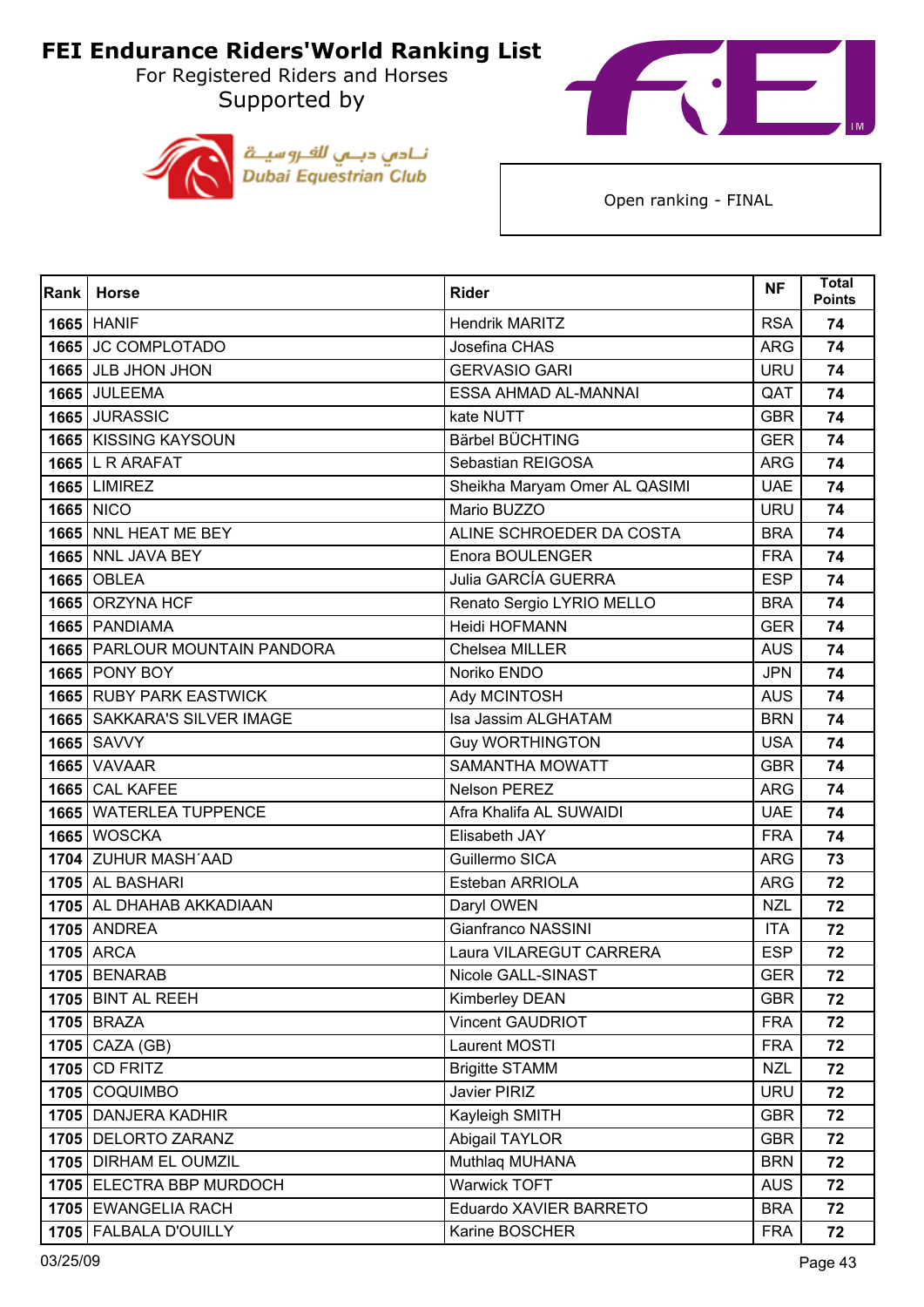For Registered Riders and Horses Supported by





| Rank | <b>Horse</b>                    | <b>Rider</b>                    | <b>NF</b>  | <b>Total</b><br><b>Points</b> |
|------|---------------------------------|---------------------------------|------------|-------------------------------|
|      | 1705 HADIAT FAR'ES              | <b>Umesh THAJALI</b>            | <b>BRN</b> | 72                            |
|      | 1705 HAMIR DE JALIMA            | Yousif Abdullah AL HAMMADI      | <b>UAE</b> | 72                            |
|      | 1705 HAZELDEAN EMILIO           | Abdul HAFIZ AL TURKOMANI        | <b>KSA</b> | 72                            |
|      | <b>1705 HC ASHTAR</b>           | Radu Ion Aurel CIUBUC           | <b>ROU</b> | 72                            |
|      | 1705 HILLBRAE KASSIE            | Ross MCCAMISH                   | <b>AUS</b> | 72                            |
|      | 1705 HIRSOUTE D'OUTLAW          | Abdulrahman Mohammed AL SAAD    | <b>BRN</b> | 72                            |
|      | 1705 HM PATRIA CHICA            | Pío OLASCOAGA AMAYA             | <b>URU</b> | 72                            |
|      | 1705 HOLD ON I'M COMING         | Ricardo JAMIL SALIBA            | <b>BRA</b> | 72                            |
|      | 1705   INDY                     | Hamzah Abdel Aziz AL HASANAT    | <b>JOR</b> | 72                            |
|      | 1705   ISTANBOUL                | Mohammed Sanad AL-NUAIMI        | QAT        | 72                            |
|      | <b>1705   IVAN KA</b>           | <b>Nestor CANESSA</b>           | <b>ARG</b> | 72                            |
|      | 1705 JESTA BANDETTOBEY          | Ayame SASAKI                    | <b>JPN</b> | 72                            |
|      | 1705 JUNKETT DE LA ROSE         | Mohammed Tahous AL-NUAIMI       | QAT        | 72                            |
|      | 1705 JURJURA DE LUX             | Nicolas DOYON                   | <b>FRA</b> | 72                            |
|      | 1705 KIVA CHARRIERE             | Evelyne BOUYE                   | <b>FRA</b> | 72                            |
|      | 1705 L. M. TAQUILLERO           | <b>LAURA SHORT</b>              | <b>GBR</b> | 72                            |
|      | 1705 LARZAC D'AL SHATANE        | Gérard PROST                    | <b>FRA</b> | 72                            |
|      | 1705   LAZZI D'AURABELLE        | Virginie ATGER                  | <b>FRA</b> | 72                            |
|      | <b>1705 LINUS</b>               | Orietta SANDRI                  | <b>ITA</b> | 72                            |
|      | <b>1705 LOU DJIN</b>            | Jean Francois LASSALLE          | <b>FRA</b> | 72                            |
|      | 1705 LOUSTIC LARZAC             | Laurent MOSTI                   | <b>FRA</b> | 72                            |
|      | 1705 LOUXOR DU MOULIN           | Jacques BOULANGER               | <b>BEL</b> | 72                            |
|      | 1705 LOUXOR EL MUSKOV           | Geraldine JACQUET               | <b>UAE</b> | 72                            |
|      | 1705 MAGIC GLENN SHOOL          | <b>Jessica BAWDEN</b>           | <b>AUS</b> | 72                            |
|      | 1705   MANANA MIZAN             | James SHEAHAN                   | <b>AUS</b> | 72                            |
|      | 1705   MARAPERSIK D'AX          | Laurent MOSTI                   | <b>FRA</b> | 72                            |
|      | 1705 MARJA SHYELLA DESERT DREAM | Matar Ghanim Musfer AL MANSOORI | <b>UAE</b> | 72                            |
|      | 1705 MARLOUF DE NORVAVRE        | <b>Gerard BETTENFELD</b>        | <b>FRA</b> | 72                            |
|      | 1705   MAROK VOLANTIS           | <b>Julie VAN BREDA</b>          | <b>RSA</b> | 72                            |
|      | 1705 MATTA MIA SEBASTIAN        | <b>Frank LANCE</b>              | <b>FRA</b> | 72                            |
|      | 1705 MILLERS PARK AMICA         | Kayleigh SMITH                  | <b>GBR</b> | 72                            |
|      | 1705 NIRIDA DE PAUTE            | Céline SCHWARTZ                 | <b>FRA</b> | 72                            |
|      | 1705 NOTTI DU PESQUIER          | Fabien GONZALEZ                 | <b>FRA</b> | 72                            |
|      | <b>1705 OOM PIET</b>            | Alyson PRICE MOOR               | <b>RSA</b> | 72                            |
|      | 1705   PACIFICA DEL TIMOTE      | María CERISOLA                  | <b>URU</b> | 72                            |
|      | $1705$ R P DARDANELL            | Julian ULLUA                    | <b>ARG</b> | 72                            |
|      | $1705$ RAPIDO (GB)              | Angel LAZES                     | <b>FRA</b> | 72                            |
|      | 1705 RAZORBACK BLUE HORIZON     | Abdulla Salem ALMARRI           | <b>KSA</b> | 72                            |
|      | <b>1705 RIYADH</b>              | Julius KEYSER                   | <b>RSA</b> | 72                            |
|      | 1705 SHINDBAAD                  | Jacques DAVID                   | <b>FRA</b> | 72                            |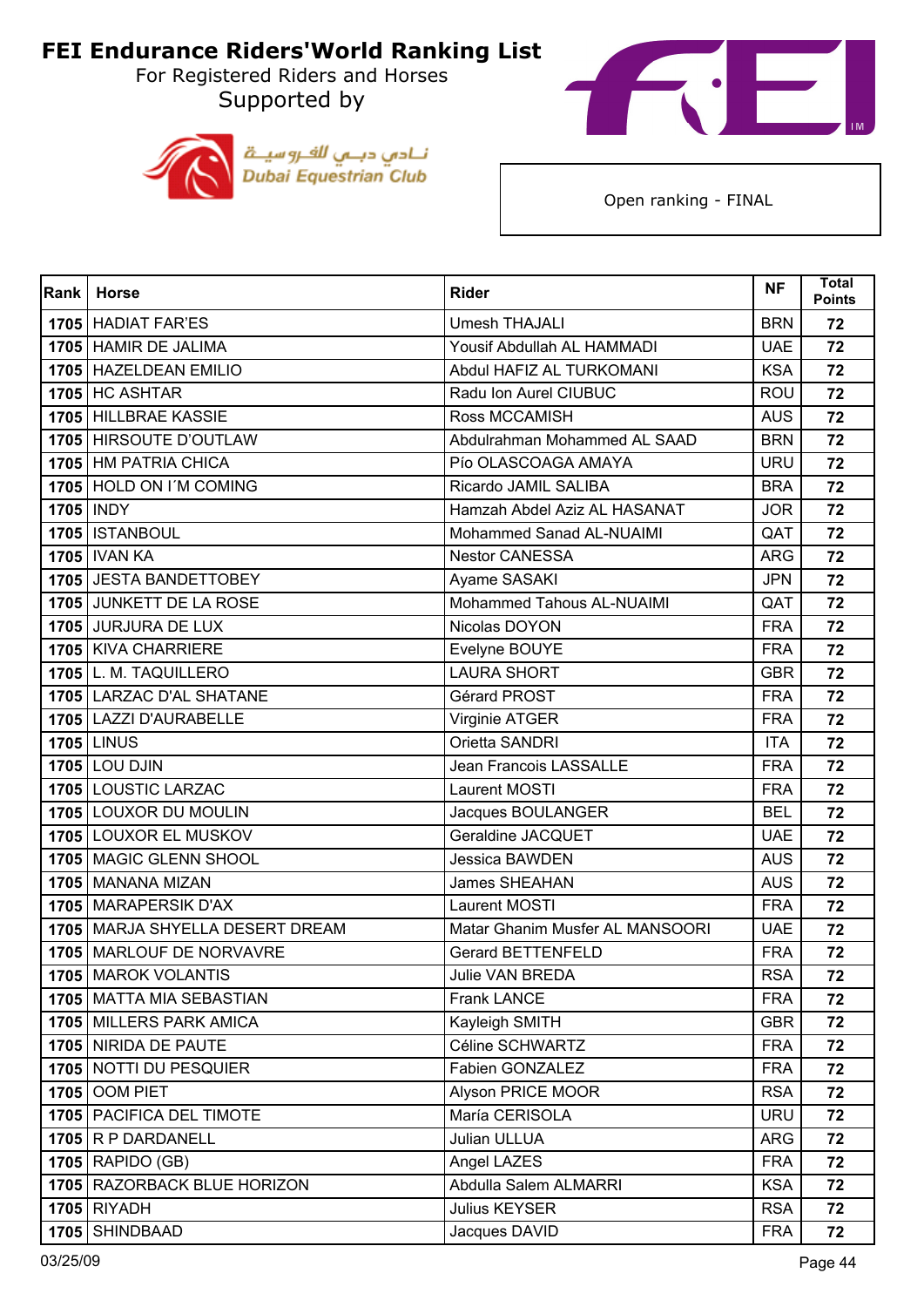For Registered Riders and Horses Supported by





| Rank      | <b>Horse</b>               | <b>Rider</b>                        | <b>NF</b>  | <b>Total</b><br><b>Points</b> |
|-----------|----------------------------|-------------------------------------|------------|-------------------------------|
|           | <b>1705 SIBERIA</b>        | <b>Adrian BRICKLEY</b>              | <b>AUS</b> | 72                            |
|           | 1705 SIETE CACIQUE         | Ramón A. PONCE                      | <b>ARG</b> | 72                            |
|           | 1705 SIHACOOL DU CAYROU    | <b>Jack BEGAUD</b>                  | <b>FRA</b> | 72                            |
|           | <b>1705 SOLANA</b>         | Jordi FRANCAS BOIX                  | <b>ESP</b> | 72                            |
|           | 1705 SUR (MABROUK)         | Ahmed Rashid AL-KAABI               | QAT        | 72                            |
|           | 1705 SVR FLAMBEAU          | Luanne HOLMSEN                      | <b>USA</b> | 72                            |
|           | 1705 TOPAZ CRUISER         | Mohd Hilal Salim Obaid AL BALARTI   | <b>UAE</b> | 72                            |
|           | 1705 VELSHEDA              | Detlev SCHMITT                      | <b>GER</b> | 72                            |
|           | 1705 WATERLEA TUPPENCE     | Noresh CHANDRA                      | <b>UAE</b> | 72                            |
|           | <b>1705 WESAM</b>          | <b>Helen PERRY</b>                  | <b>GBR</b> | 72                            |
|           | <b>1705 YAMAMA</b>         | Faruk Khan Gaganfar KHAN            | <b>UAE</b> | 72                            |
|           | $1705$ Z T MAGDYN          | <b>Hector BAUDUCCO</b>              | <b>ARG</b> | 72                            |
|           | 1773 AGRAB AL NAS          | Sheikha Hissa bint Sultan AL NAHYAN | <b>UAE</b> | 70                            |
|           | 1773 ARABIKA FREEDOM       | Henry O'BRIEN                       | <b>AUS</b> | 70                            |
|           | 1773 ARQUI JISAM           | Edgard GOMEZ                        | <b>URU</b> | 70                            |
|           | <b>1773</b> AZRAK (GB)     | <b>Jack BEGAUD</b>                  | <b>FRA</b> | 70                            |
|           | 1773 BOWZATUS              | Carl ADAMSON                        | <b>AUS</b> | 70                            |
|           | 1773 BRASS AFIRE           | <b>SAYAR SINGH P.SINGH</b>          | QAT        | 70                            |
|           | 1773 BRYONIA               | Sonia BULUSCHEK                     | <b>GER</b> | 70                            |
|           | 1773 BURZET DU MOULON      | Jaume PUNTI DACHS                   | <b>ESP</b> | 70                            |
|           | 1773 CARAMELO              | Jair DE SOUZA JUSTINO               | <b>BRA</b> | 70                            |
|           | 1773 CASTLEBAR ECHO        | Jaffer MIRZA                        | <b>BRN</b> | 70                            |
|           | 1773 DEL SIETE VIRTUOSA    | Antonio PONCE                       | <b>ARG</b> | 70                            |
|           | 1773 DORIAN DAHAR          | ajar KUMAR                          | QAT        | 70                            |
|           | $1773$ FELIZJA (GB)        | Johanna STRANG - GINOUVES           | <b>FIN</b> | 70                            |
|           | 1773   INTO MY ARMS        | Eva LEONHARTSBERGER                 | <b>AUT</b> | 70                            |
|           | 1773 JOY \LA VIE EN ROSE"  | Melisa HUIJSMAN                     | <b>NED</b> | 70                            |
|           | 1773 KARAPIE D'ALENTHUN    | <b>Wendy FALLON</b>                 | <b>BEL</b> | 70                            |
|           | 1773   KINIBALU            | Sean TRAFFORD                       | <b>NZL</b> | 70                            |
| 1773 KITT |                            | Bridget NOTTLE                      | <b>AUS</b> | 70                            |
|           | 1773 LANAMERE NIGHTMARE    | Sandra BISHOP                       | <b>AUS</b> | 70                            |
|           | $1773$ L R ARAFAT          | Francisco FERNÁNDEZ                 | <b>ARG</b> | 70                            |
|           | 1773 LAILA QUEEN           | <b>Julien LAFAURE</b>               | <b>FRA</b> | 70                            |
|           | <b>1773 LAMAN</b>          | Fabricio FOLGAR                     | <b>URU</b> | 70                            |
|           | 1773 LAOUEN DU FAUT VRAS   | Dominique PLASSARD                  | <b>FRA</b> | 70                            |
|           | <b>1773 LEANDRO 2</b>      | Maria Fernanda VILLAR               | <b>UAE</b> | 70                            |
|           | 1773 LORMAR SHALON         | FALEH NASSER SALEH ABUGNAIM         | QAT        | 70                            |
|           | 1773 LOZERE DE COURBONS    | <b>CELINE REY</b>                   | <b>FRA</b> | 70                            |
|           | 1773 MADJIN DES PINS       | <b>Tricia HIRST</b>                 | <b>GBR</b> | 70                            |
|           | 1773   MAGIC GLENN VENTURE | Wendy DOWER                         | <b>AUS</b> | 70                            |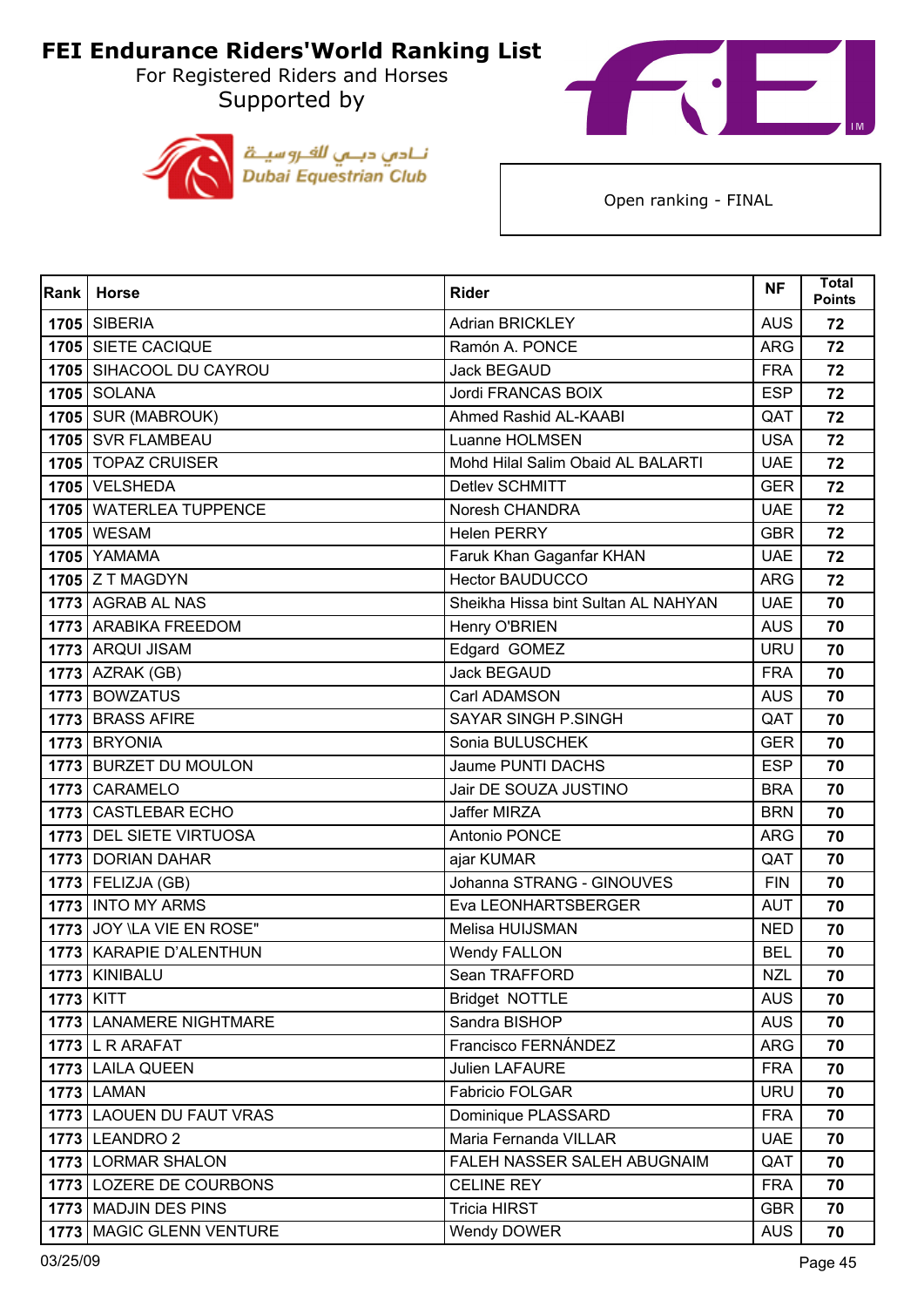For Registered Riders and Horses Supported by





| <b>Rank</b>      | <b>Horse</b>              | <b>Rider</b>                         | <b>NF</b>  | <b>Total</b><br><b>Points</b> |
|------------------|---------------------------|--------------------------------------|------------|-------------------------------|
|                  | 1773   MAKAHIWI GENOA     | <b>Teresa BIRKETT</b>                | <b>NZL</b> | 70                            |
|                  | 1773 MEDJERDA             | <b>Jack BEGAUD</b>                   | <b>FRA</b> | 70                            |
|                  | 1773 MILLENIUM CHORUS     | <b>Annette MASTERSON</b>             | <b>GBR</b> | 70                            |
|                  | 1773 NADIR DE GALONNE     | Sunny DEMEDY                         | <b>FRA</b> | 70                            |
| <b>1773 NIKI</b> |                           | Martin PATIÑO                        | <b>URU</b> | 70                            |
|                  | 1773 OUKAMBE MILO         | <b>Jaco BRINK</b>                    | <b>RSA</b> | 70                            |
| 1773             | <b>QUEEN HTA</b>          | MARCOS ANTONIO CAMILO DE             | <b>BRA</b> | 70                            |
|                  | 1773 R.S.SHAREEF          | Shaun William STANDER                | QAT        | 70                            |
|                  | 1773 REMEYAH AL NAIF      | Mohammed ISMAIL                      | <b>BRN</b> | 70                            |
|                  | 1773 REMINGTON STEELE JR. | Hiromi KITAIKE                       | <b>JPN</b> | 70                            |
|                  | <b>1773 RO POEMA</b>      | Adrián CORREA                        | <b>ARG</b> | 70                            |
|                  | <b>1773 ROCKY</b>         | Baqer ALI BAQER                      | <b>BRN</b> | 70                            |
| <b>1773 RYU</b>  |                           | Sue BOX                              | <b>GBR</b> | 70                            |
|                  | 1773 SABEE                | Sheikha Hissa bint Sultan AL NAHYAN  | <b>UAE</b> | 70                            |
|                  | 1773 SHAKIRA              | Iliyas Khan MUSTAK KHAN              | QAT        | 70                            |
|                  | <b>1773 UBAYD</b>         | Marina FONT                          | <b>ESP</b> | 70                            |
|                  | 1773 WALIDA               | Delphine JOHNSON                     | <b>BRN</b> | 70                            |
|                  | 1818 BREEZE               | Iqbal Karim Ikramul HAQUE            | <b>UAE</b> | 69                            |
|                  | <b>1818 ECART</b>         | Filippo Giacomo CAPECE               | <b>ITA</b> | 69                            |
|                  | 1818 ESSO MAGNUM          | Elisa DÍEZ RIVERO                    | <b>ESP</b> | 69                            |
|                  | 1818 HANTARA TOBIHA       | Abdul Rashid ABDUL MALIK             | <b>UAE</b> | 69                            |
|                  | 1818 HIGH NOON XPRESS     | Cynthia METTES                       | <b>USA</b> | 69                            |
|                  | 1818 ISRAK GREY           | <b>Bhanwar Singh RATHORE</b>         | <b>UAE</b> | 69                            |
|                  | 1818 JAHAN JED            | <b>Dirk LATEGAN</b>                  | <b>RSA</b> | 69                            |
|                  | <b>1818 KILAA</b>         | Cinzia IACCHELLI                     | <b>ITA</b> | 69                            |
|                  | 1818 AADORAABLE           | Ravichandran PONUSAMY                | <b>UAE</b> | 69                            |
|                  | 1818 KYRLIE DE LARCHAT    | <b>Yves PREVEIRAUD</b>               | <b>FRA</b> | 69                            |
|                  | 1818 LOUSTIC DE LACROIX   | Jean Michel GRA                      | <b>FRA</b> | 69                            |
|                  | 1818 LULU DEL GUFO        | Matteo PAOLUCCI                      | <b>ITA</b> | 69                            |
|                  | 1818 MAGIC GLENN KIANDRA  | Andres PIERNAS                       | <b>ARG</b> | 69                            |
|                  | <b>1818 NADRA</b>         | Ali Salman AL SABRI                  | <b>UAE</b> | 69                            |
|                  | 1818 NORMANE              | Ahmed Ali AL SABRI                   | <b>UAE</b> | 69                            |
|                  | 1818 R.S.IMAN             | Jaffar AL ALAWI                      | <b>BRN</b> | 69                            |
|                  | 1818   ROKEWOOD SHASADA   | ATALLAH AL SWALHEN                   | <b>JOR</b> | 69                            |
|                  | <b>1818   SERGAI</b>      | HE Shk Abdullah bin Faisal AL QASIMI | <b>UAE</b> | 69                            |
|                  | 1818 SHER-WOOD SHAHIN     | Jenny WORSFOLD                       | <b>NZL</b> | 69                            |
|                  | 1818   TEQUILA            | Kevin PRICE-MOOR                     | <b>RSA</b> | 69                            |
|                  | $1838$ AFFINITI           | Gerda Petronella BURGER              | <b>UAE</b> | 68                            |
|                  | <b>1838 AZTEC</b>         | Martha Mary MISHEFF                  | <b>USA</b> | 68                            |
|                  | 1838 BAIKAL PP            | Esteban FORT                         | <b>URU</b> | 68                            |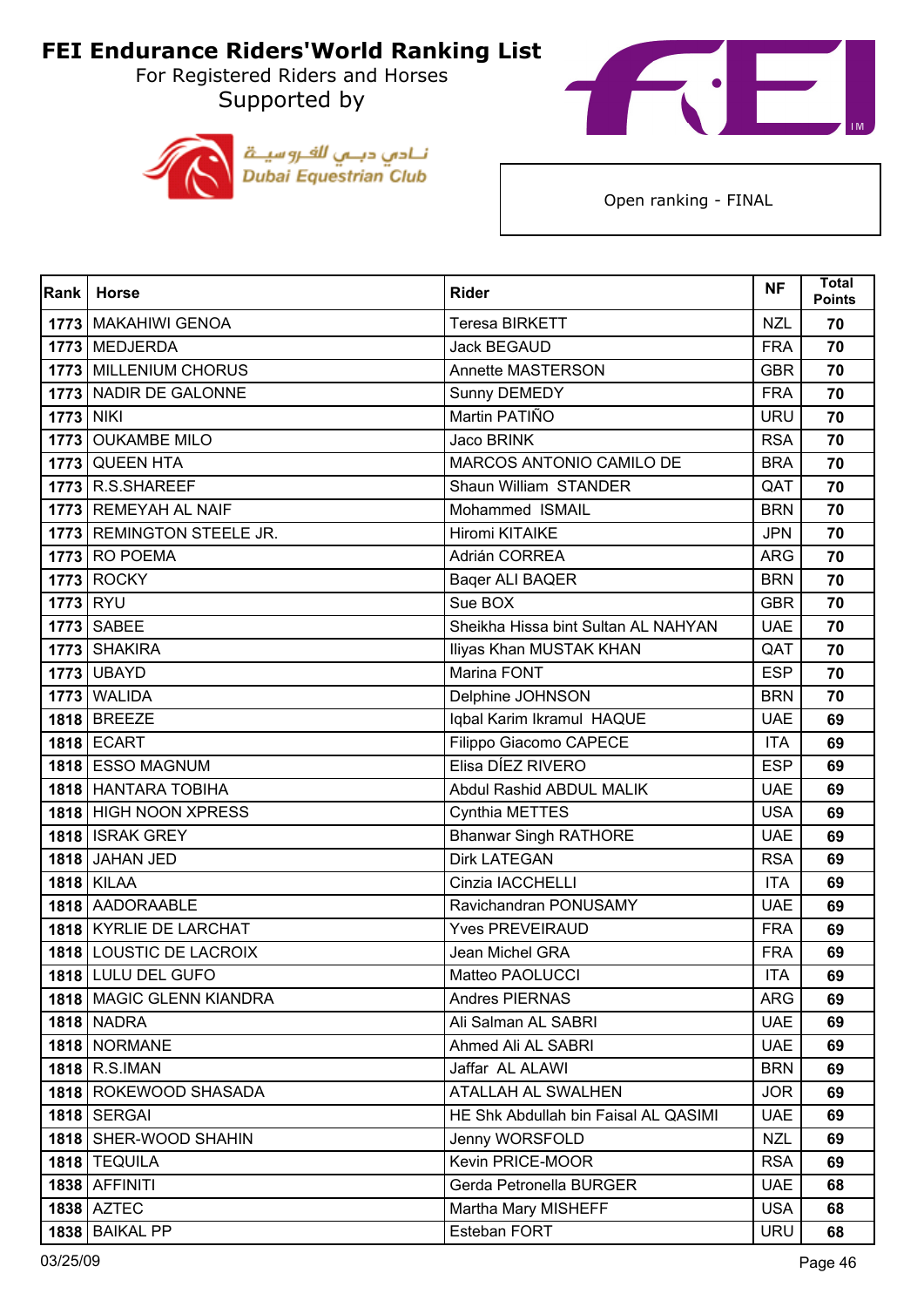For Registered Riders and Horses Supported by





| Rank | <b>Horse</b>                 | <b>Rider</b>                       | <b>NF</b>  | <b>Total</b><br><b>Points</b> |
|------|------------------------------|------------------------------------|------------|-------------------------------|
| 1838 | <b>CAL IMAGNUM</b>           | Agustín VITA                       | <b>ARG</b> | 68                            |
| 1838 | CAS RED VALENTINE ROSE       | <b>ACHEL SINGH</b>                 | QAT        | 68                            |
| 1838 | <b>CASTLEBAR BELLA</b>       | Amily DAW                          | <b>AUS</b> | 68                            |
|      | 1838   CASTLEBAR NOVA        | Sharyn COULSTON                    | <b>AUS</b> | 68                            |
|      | <b>1838 CLARITA V V</b>      | Sofia FERNANDEZ                    | <b>URU</b> | 68                            |
|      | 1838 DONNA SAYDA M           | Katharina DORN                     | <b>GER</b> | 68                            |
|      | <b>1838 ET ALADIN</b>        | Sebastian NABAS                    | <b>URU</b> | 68                            |
|      | 1838   HABIBATE NAZDROUNJE   | <b>FREDERIC BAUDUIN</b>            | <b>BEL</b> | 68                            |
|      | 1838 J J NATIVO              | <b>Jose RODRIGUEZ ZAMBONI</b>      | <b>ARG</b> | 68                            |
|      | 1838 JM CHINITA              | <b>Juan Martin VINCENT</b>         | <b>URU</b> | 68                            |
|      | 1838   KALKADOON ZORRO       | Simone KRAHNEN                     | <b>AUS</b> | 68                            |
|      | 1838 KINTAMANI RAGINDI       | Ghazi MOHD AL DOSERI               | <b>BRN</b> | 68                            |
|      | 1838 LANAMERE FEMMARA        | Caroline FITZGERALD                | <b>AUS</b> | 68                            |
|      | 1838 L M SUREÑO              | Mercedes TAPIA                     | <b>ARG</b> | 68                            |
|      | <b>1838 LASAN</b>            | Jean-Philippe FRANCES              | <b>FRA</b> | 68                            |
|      | 1838   M O EUFORIA           | Julieta LOMBARDO                   | <b>ARG</b> | 68                            |
|      | <b>1838 MIAMI</b>            | <b>Pieter STREICHER</b>            | <b>RSA</b> | 68                            |
|      | 1838 MILLERS PARK AMICA      | Margaret WADE                      | <b>AUS</b> | 68                            |
|      | 1838 MORA FRANCESA           | Hugo Benjamín MENDEZ               | <b>ARG</b> | 68                            |
|      | 1838 MUSE DU REAL            | Nicolas VAZQUEZ                    | <b>FRA</b> | 68                            |
|      | <b>1838   NADER</b>          | RASHID HAMAD A AL-MARRI            | QAT        | 68                            |
|      | <b>1838 NADRA</b>            | Sheikha Shaikha Mohd bin Rashid AL | <b>UAE</b> | 68                            |
|      | 1838 NAHMAN DU PRE           | <b>Alain PORRAS</b>                | <b>FRA</b> | 68                            |
|      | 1838 RAZORBACK BLUE HORIZON  | Khalid Sanad AL-NUAIMI             | QAT        | 68                            |
|      | 1838 REGINA ROMELIA XX       | <b>Martin HERRMANN</b>             | <b>GER</b> | 68                            |
|      | 1838 SABOMERE                | Pío OLASCOAGA AMAYA                | <b>URU</b> | 68                            |
|      | 1838   SAMURAI DO MOGI       | Pío OLASCOAGA AMAYA                | <b>URU</b> | 68                            |
|      | 1838 SHERWOOD AYSHAH         | <b>Helen BRAY</b>                  | <b>NZL</b> | 68                            |
|      | 1838 VACUOLA                 | Adela COUDER SENDRA                | <b>ESP</b> | 68                            |
|      | 1838 VANITA BINT VACORA      | Cristina YEBRA ALTIMIRAS           | <b>ESP</b> | 68                            |
|      | 1838 VOLTAIRE NY             | Paulo Silas RIBEIRO CRISTÃO        | <b>BRA</b> | 68                            |
|      | 1838 WAI TOTARA DALAHNEY     | Donald SAGAR                       | <b>NZL</b> | 68                            |
|      | 1838   WATERFORD STUD'S ZOOM | Sarah BURKE                        | <b>AUS</b> | 68                            |
|      | 1838   WN POMPEYA            | Aude BEURDOUCHE MACHADO            | <b>BRA</b> | 68                            |
|      | 1838 WOLLUMBIN SAMBUCA       | Valerie Jacqueline BRONNIMANN      | QAT        | 68                            |
|      | 1876   FADJI D'ALAUZE        | Celine ROUX                        | <b>FRA</b> | 67                            |
|      | 1877 AINHOA SOLDARIKE        | Fabien GONZALEZ                    | <b>FRA</b> | 66                            |
|      | 1877   AL SHAR YATAN         | Frans KOCK                         | <b>RSA</b> | 66                            |
|      | <b>1877   AMMAN</b>          | Waleed MOHAMMAD MOHAREB            | <b>JOR</b> | 66                            |
| 1877 | ANGEL 5                      | Gabriele BRAUN                     | <b>AUT</b> | 66                            |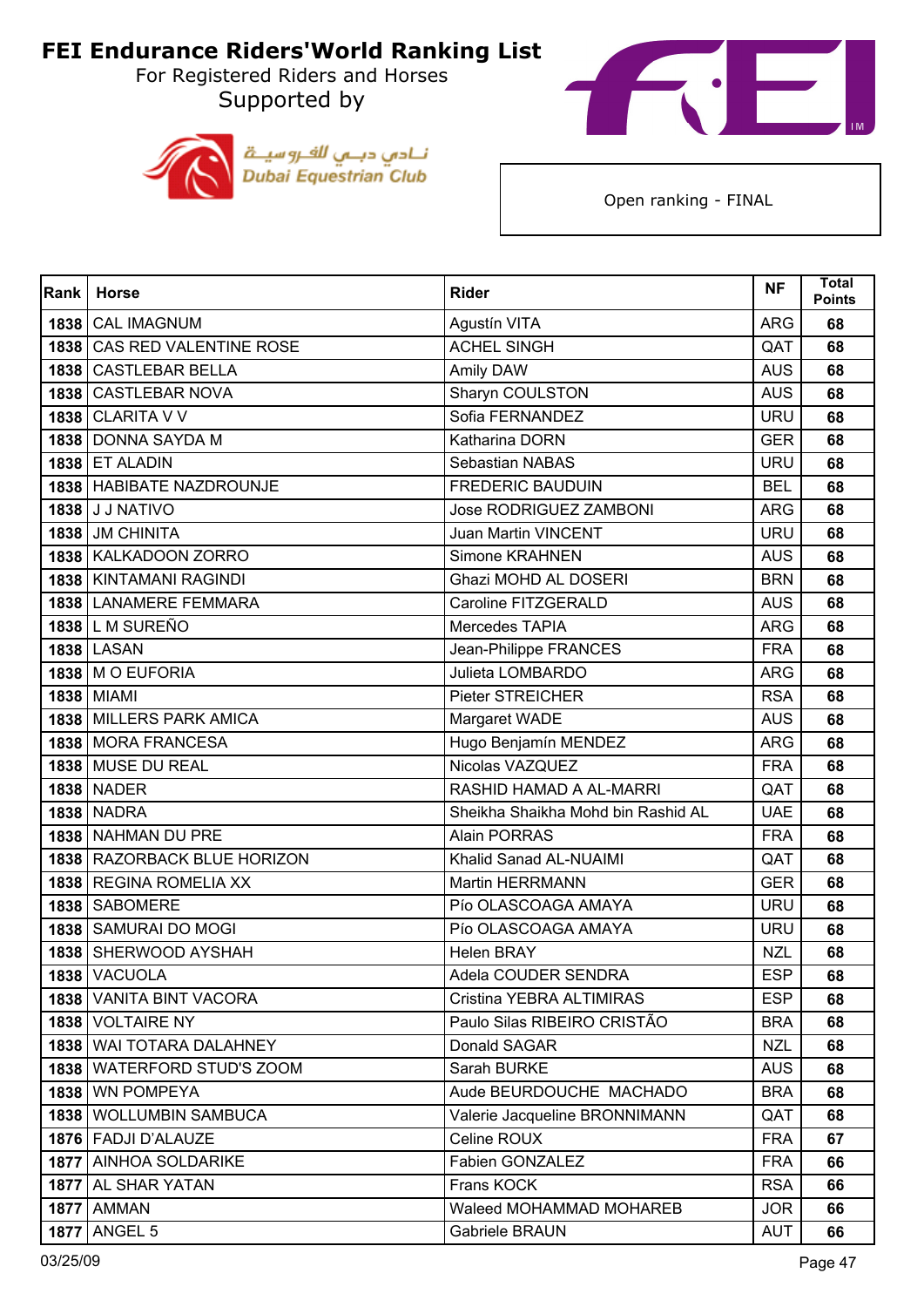For Registered Riders and Horses Supported by





| Rank | <b>Horse</b>                    | <b>Rider</b>                       | <b>NF</b>  | <b>Total</b><br><b>Points</b> |
|------|---------------------------------|------------------------------------|------------|-------------------------------|
|      | 1877 ARNAGE                     | Sheikha Asma Taleb AL QASIMI       | <b>UAE</b> | 66                            |
|      | 1877 BAHRAIN                    | Claire REIGNAUD                    | <b>BRN</b> | 66                            |
| 1877 | <b>BOX PAMPERO</b>              | Carolina MURIEL                    | <b>ARG</b> | 66                            |
|      | 1877 BRK-JAWISH                 | Mohd Shabbir KHAN MOHD             | <b>UAE</b> | 66                            |
| 1877 | <b>CAL SHAHDUR</b>              | Santiago VITA                      | <b>ARG</b> | 66                            |
|      | 1877 CATITA CRH                 | José Antonio DA SILVA MACHADO      | <b>BRA</b> | 66                            |
| 1877 | <b>CEDAR LODGE REMAL</b>        | Srithar PALANIYANDDI               | <b>UAE</b> | 66                            |
|      | 1877 CHERADA DES BRUYERES       | Mario IBARRA                       | <b>ARG</b> | 66                            |
| 1877 | <b>CONDEROSA ELVIS</b>          | Mohammed Jaber AL-KHAYAREEN        | QAT        | 66                            |
|      | 1877 DANCING RUZALA             | Karen JONES                        | <b>GBR</b> | 66                            |
|      | 1877   DIARA LITTLE JEM         | <b>Jillian BOURTON</b>             | <b>AUS</b> | 66                            |
|      | <b>1877 EL JAMILA</b>           | Carletto BERTONI                   | <b>ITA</b> | 66                            |
|      | 1877 EL REIH ELGANOBI BIN TARIM | Janice COCKLEY-ADAMS               | <b>GBR</b> | 66                            |
|      | <b>1877 EL SANTEE</b>           | Sulke BEHLING                      | <b>GER</b> | 66                            |
|      | 1877 ELEAZAR LOGIC              | Anita LUNT                         | <b>AUS</b> | 66                            |
|      | 1877 ESTRELLA DEL ALMA          | Veronica KONCKE                    | <b>URU</b> | 66                            |
|      | 1877 LEO DES COMBES             | Martha Mary MISHEFF                | <b>USA</b> | 66                            |
|      | 1877 GAELIC D'YVI               | Anne Emmanuel LE BRETON            | <b>FRA</b> | 66                            |
| 1877 | <b>GALIK DES BRUYERES</b>       | Enora BOULENGER                    | <b>FRA</b> | 66                            |
|      | 1877 GUENFHOUD                  | Sh. Mohammed Bin Khalid AL KHALIFA | <b>BRN</b> | 66                            |
|      | <b>1877 HEY DOWN</b>            | Gerda Petronella BURGER            | <b>UAE</b> | 66                            |
|      | 1877 JASSAS                     | Yasmin Osama SAYEED                | <b>UAE</b> | 66                            |
|      | 1877 KALIMBA DE MESSEY          | Anne BONNOT                        | <b>FRA</b> | 66                            |
|      | 1877   KANGALA ZIRCON SELAM     | Sheikha Maryam bint Omer AL QASIMI | <b>UAE</b> | 66                            |
| 1877 | JA DOLFINA                      | Cecilia SEBBEN                     | <b>URU</b> | 66                            |
|      | 1877 LASCO DU PRAT              | ESSA AHMAD AL-MANNAI               | QAT        | 66                            |
|      | 1877 LAYLA ARA FRAN             | Anita LAMSMA                       | <b>NED</b> | 66                            |
|      | 1877 LEA DE LOUBEJAC            | Sophie ARNAUD                      | <b>FRA</b> | 66                            |
|      | 1877 LEONARDO                   | Ali Yousef AL-MALKI                | QAT        | 66                            |
|      | 1877 LUBIE ARMOR                | Jérémie OLLIVIER                   | <b>FRA</b> | 66                            |
|      | 1877   MADJI DU PONT            | Marc COSTA FREIXA                  | <b>ESP</b> | 66                            |
|      | 1877   MAHBOOB AL TAJ           | Hasan JAFFAR                       | <b>BRN</b> | 66                            |
|      | 1877   MERCURE DE TAFF          | Enora BOULENGER                    | <b>FRA</b> | 66                            |
|      | 1877   MINDARI AUSMURIN         | Anzaq MEHMOOD                      | <b>UAE</b> | 66                            |
|      | <b>1877   MIRO TUA</b>          | Mike BRAGG                         | <b>NZL</b> | 66                            |
|      | 1877   MONEY RUN                | Leigh Ann PAULEY                   | <b>USA</b> | 66                            |
|      | 1877   NATIA DE BOZOULS         | Norbert RULLIERE                   | <b>FRA</b> | 66                            |
|      | 1877 NOUN DE COLOMBIER          | Asier ILLARRAMENDI SAGARNA         | <b>ESP</b> | 66                            |
|      | 1877   PAPANUI HIGH TIME        | <b>Heather GRAHAM</b>              | <b>NZL</b> | 66                            |
|      | 1877   PIGMALION                | Antonio NOVIELLO                   | <b>ITA</b> | 66                            |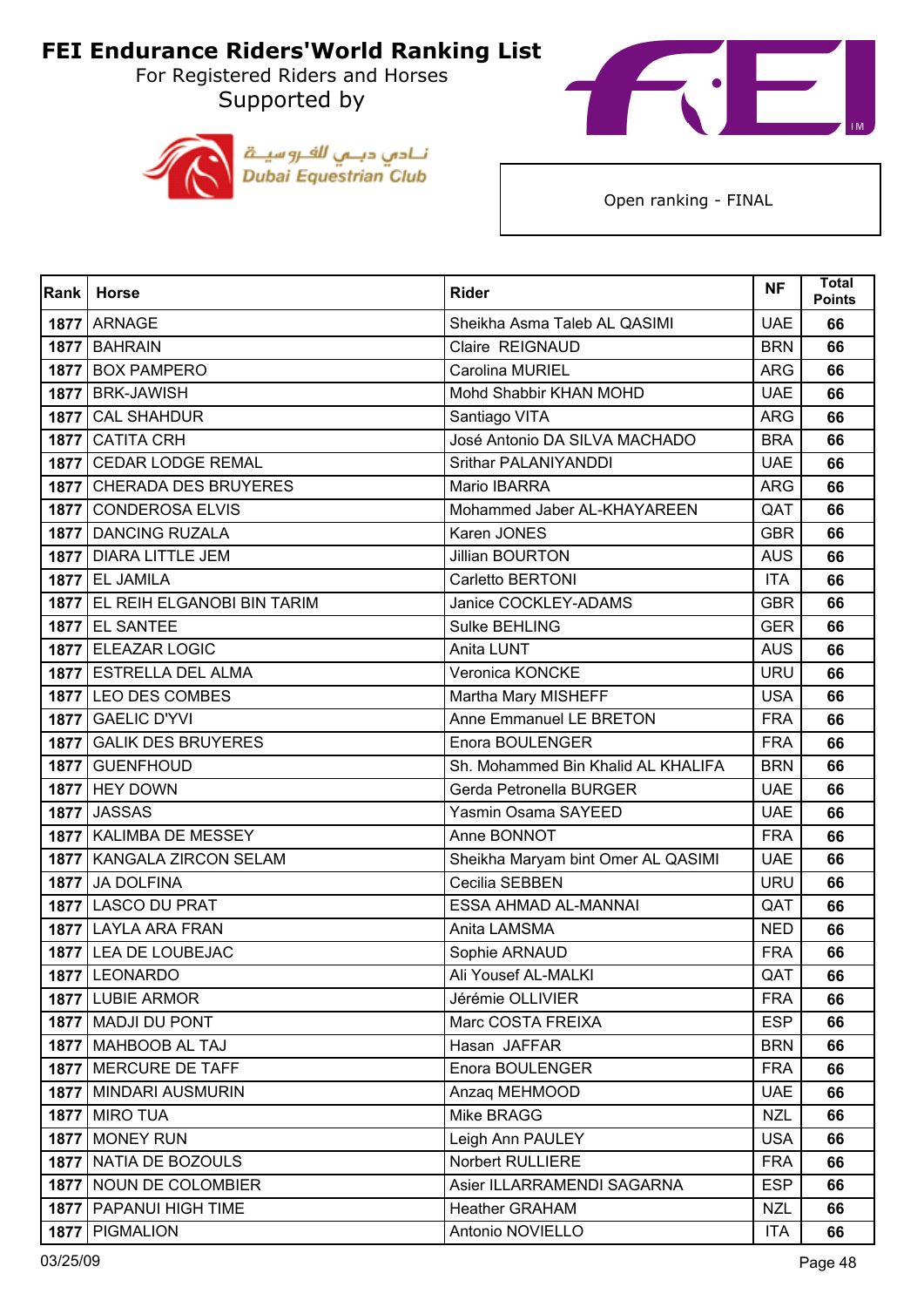For Registered Riders and Horses Supported by





| Rank | <b>Horse</b>                   | <b>Rider</b>                       | <b>NF</b>  | Total<br><b>Points</b> |
|------|--------------------------------|------------------------------------|------------|------------------------|
|      | <b>1877   PRAVDA</b>           | Ernesto MARIOTTI                   | <b>ITA</b> | 66                     |
|      | 1877 RAZORBACK PEPITA          | Wendy DOWER                        | <b>AUS</b> | 66                     |
| 1877 | <b>RO NEPAL</b>                | MANUEL RODRIGUEZ-ABREU             | <b>ARG</b> | 66                     |
|      | 1877 SD MENGALI                | Pietro DI GERONIMO                 | <b>BEL</b> | 66                     |
|      | 1877   SHIHAN AS SAHARA        | Henrique DE CARVALHO BARBOSA       | <b>BRA</b> | 66                     |
|      | 1877 SUPRE NICKEL              | Alexandra ROGERS                   | <b>NZL</b> | 66                     |
|      | <b>1877 SYRAH</b>              | Flavia FERNANDEZ                   | <b>URU</b> | 66                     |
|      | <b>1877 TEAK</b>               | Kayleigh SMITH                     | <b>GBR</b> | 66                     |
|      | 1877   TUBBARUBBA CHEVAL       | Sasha LAWS-KING                    | <b>AUS</b> | 66                     |
|      | 1877   W.D AMIR IBN KALIPH     | <b>Kevin PRANGLEY</b>              | <b>NZL</b> | 66                     |
|      | 1877   WATERLEA CHIMES         | Ncamile LUFELE                     | <b>RSA</b> | 66                     |
|      | 1877 WHIST DES IVIERS          | Jean michel GRIMAL                 | <b>FRA</b> | 66                     |
|      | 1877 YARAANDOO JAKARA SILVER   | Martha Mary MISHEFF                | <b>USA</b> | 66                     |
|      | <b>1934</b> A M JARIMA         | Sandra AGUERA                      | <b>ARG</b> | 64                     |
|      | 1934 ANTHEA D'ALBION           | Lisa RIOU                          | <b>FRA</b> | 64                     |
|      | 1934 ARQUES PERSIPOLIS         | Aliya Ali Mohd Yusuf AL MARZOUQI   | <b>UAE</b> | 64                     |
|      | 1934 ASPEN HILLS WHISTLE AT ME | <b>Christine SHAW</b>              | <b>NZL</b> | 64                     |
|      | 1934 BLACK MAGIC               | Marjolein VOS                      | <b>NED</b> | 64                     |
|      | 1934 BRAMALL JAZZMIN           | Alexandra TOFT                     | <b>AUS</b> | 64                     |
|      | 1934 CAL IMAGNUM               | Santiago VITA                      | <b>ARG</b> | 64                     |
|      | 1934 CHADDAH BINT SHEIK        | Antje-Stephanie DECKER             | <b>GER</b> | 64                     |
|      | 1934 CONDEROSA ELVIS           | <b>Kishor SINGH</b>                | QAT        | 64                     |
| 1934 | <b>DJAMEL DU PORCHE</b>        | <b>Beatriz MURIEL</b>              | <b>ARG</b> | 64                     |
|      | <b>1934 EL KHAR</b>            | Abdulrahman AL SAAD                | <b>BRN</b> | 64                     |
|      | 1934 EVO SUPREMO               | <b>Helen BAIN</b>                  | <b>NZL</b> | 64                     |
|      | 1934 GAZAL 690 (SHIWA)         | Karin TÖSCH                        | <b>AUT</b> | 64                     |
| 1934 | <b>GEBELA SHAMAN</b>           | Tania HARVEY                       | <b>NZL</b> | 64                     |
|      | 1934 GLENTANA SOCIALITE        | Sheikha Maryam bint Omer AL QASIMI | <b>UAE</b> | 64                     |
|      | 1934 HOTSPUR KARKO             | Sabrina ARNOLD                     | <b>GER</b> | 64                     |
|      | 1934 ISTINA DE JOUVENCE        | <b>Jack BEGAUD</b>                 | <b>FRA</b> | 64                     |
|      | <b>1934 JA GRINGA</b>          | <b>Bruno SEBBEN</b>                | <b>URU</b> | 64                     |
|      | 1934   KAIROUAN DES CHENES     | Camille D HUYVETTER                | <b>FRA</b> | 64                     |
|      | <b>1934   KAMELOT</b>          | Joaquin AGUIRRE ALTUNA             | <b>ARG</b> | 64                     |
|      | 1934   KHANSPUR                | <b>Jo CHISHOLM</b>                 | <b>GBR</b> | 64                     |
|      | 1934 L C ISIRA                 | Diego BEVILAQUA                    | <b>ARG</b> | 64                     |
|      | <b>1934 LAILA</b>              | Pio OLASCOAGA AMAYA                | <b>URU</b> | 64                     |
|      | 1934 LORMAR LORRAINE           | Dalpat Singh CHAIN SINGH           | <b>BRN</b> | 64                     |
|      | 1934 LORMAR SAM                | FAHAD MOHAMMED AL-HAJRI            | QAT        | 64                     |
|      | 1934   MAISSA DU PECH          | Caroll Ann SMITH VAN BLERK         | <b>FRA</b> | 64                     |
|      | 1934 MOL LA ALHAMBRA           | Esther CAÑELAS ROCA                | <b>ESP</b> | 64                     |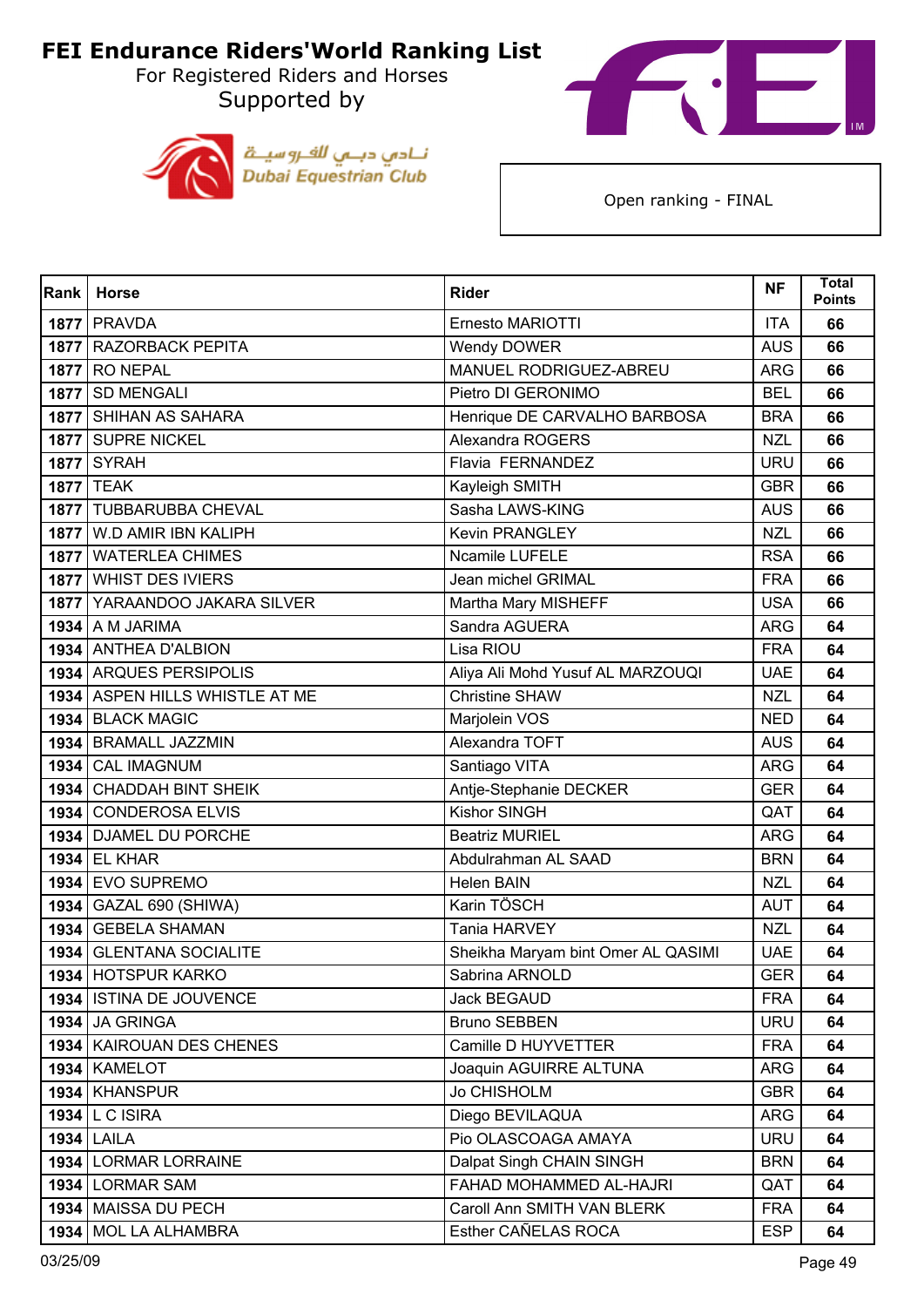For Registered Riders and Horses Supported by





| Rank     | <b>Horse</b>                      | <b>Rider</b>                         | <b>NF</b>  | <b>Total</b><br><b>Points</b> |
|----------|-----------------------------------|--------------------------------------|------------|-------------------------------|
|          | <b>1934 MUNIKI</b>                | Andrew SCOPES                        | <b>BRN</b> | 64                            |
|          | 1934 NEMROD ARMOR                 | <b>Jean Marie OLLIVIER</b>           | <b>FRA</b> | 64                            |
| 1934     | OXYGENE DES SAUVLONS              | <b>FANNY GUERISSE</b>                | <b>BEL</b> | 64                            |
|          | 1934 ROKSANT                      | Roman GUMHALTER                      | <b>AUT</b> | 64                            |
|          | 1934 ROSELEA SHADY                | Gemma HAYWOOD                        | <b>NZL</b> | 64                            |
|          | 1934 ROYAL RYTHMA                 | Melanie SCOTT                        | <b>AUS</b> | 64                            |
|          | 1934 SCHE'AL QUASSAR              | <b>Carlos Ariel LARRERE</b>          | <b>ARG</b> | 64                            |
|          | 1934 SEÑOR JEREZ                  | Daniel MACHADO                       | <b>ARG</b> | 64                            |
|          | <b>1934 SIR JAMES</b>             | Lyn LUCAS                            | <b>AUS</b> | 64                            |
|          | 1934 STIGMA AL KARIIM             | Thiago NASTÁS HAIDAR                 | <b>BRA</b> | 64                            |
|          | 1934 STUDVET SAM                  | Juan Calrlos Jeria MORAGA            | <b>CHI</b> | 64                            |
|          | 1934   TBO RENEGADO               | Regino BENITEZ                       | <b>URU</b> | 64                            |
| 1973 911 |                                   | Antoinette VAN ZYL                   | <b>RSA</b> | 63                            |
|          | 1973 BRISCOU DES ORS              | <b>Atta Mohammed BEER</b>            | QAT        | 63                            |
| 1973     | <b>CELSAR BAYDAHL</b>             | Rebecca MILLER                       | <b>AUS</b> | 63                            |
|          | 1973 DARIOS DU PONT               | <b>Joel MARESCASSIER</b>             | <b>FRA</b> | 63                            |
|          | 1973 EL JAMANI RHYTHM             | Jabar Singh Deep SINGH               | <b>UAE</b> | 63                            |
|          | <b>1973 EL MUDO</b>               | Kirsten Jasmin PETERSON              | <b>GER</b> | 63                            |
| 1973     | <b>GADJO AR</b>                   | Laurent MOSTI                        | <b>FRA</b> | 63                            |
|          | 1973 GARI 73,80%                  | <b>LIDE ARISTEGUI URKIA</b>          | <b>ESP</b> | 63                            |
|          | 1973 GLENDAAR PHOEBE              | Maxine LEARY                         | <b>NZL</b> | 63                            |
|          | 1973 HENHAM ZAHID                 | Mohd Aslam Hidayat KHAN              | <b>UAE</b> | 63                            |
|          | 1973 HENLEY FARM KUTTA            | Eisa Adam Mohd ABDALLA               | <b>UAE</b> | 63                            |
|          | 1973 JAUNTY AIR                   | Stefano MARELLI                      | <b>ITA</b> | 63                            |
|          | 1973 JAYEL PALADIN                | Stephanie HENDRICKSON                | <b>USA</b> | 63                            |
|          | 1973 LOUBIA EL BOHEIRA            | Virginie BRANLY                      | <b>FRA</b> | 63                            |
|          | 1973 MALIK DE SAULARIE            | Jabar Singh Deep SINGH               | <b>UAE</b> | 63                            |
|          | 1973   MANANA TRAVIS              | Majed Mohd AL SABRI                  | <b>UAE</b> | 63                            |
|          | 1973   MATI DI PEGASO             | Vito GRIPPO                          | <b>ITA</b> | 63                            |
|          | <b>1973 MOSSIMO</b>               | Mana Khalid Ahmed Sultan BIN SULAYEM | <b>UAE</b> | 63                            |
|          | 1973 RAAWARD KASMIN               | Balakrishnan Uthaya KUMAR            | <b>UAE</b> | 63                            |
|          | 1973 ZARAZEEN                     | FARAH ABU NAMEH                      | <b>JOR</b> | 63                            |
|          | $1973$ ZC FADFAK                  | Mohd Muburak AL NEYADI               | <b>UAE</b> | 63                            |
|          | 1994 BAHRAIN                      | Luara WILKIE                         | <b>BRN</b> | 62                            |
|          | 1994 C R SPRINGBOK                | Carol TOWNSHEND                      | <b>NZL</b> | 62                            |
|          | 1994   CASTLEBAR ORANA            | Jenny ANNETTS                        | <b>AUS</b> | 62                            |
|          | 1994 CODICIADO SR WAGRAM          | Sissi KAHKONEN                       | <b>FIN</b> | 62                            |
|          | 1994   DEEP FOREST OLYMPIC PRINCE | Vaughan SOUTH                        | <b>AUS</b> | 62                            |
|          | 1994   DELIGHT'S SHEBA            | Stuart COTTLE                        | <b>NZL</b> | 62                            |
|          | 1994   FALAH AHOAD                | Mohammed RASHID AL MEHLEZI           | <b>KSA</b> | 62                            |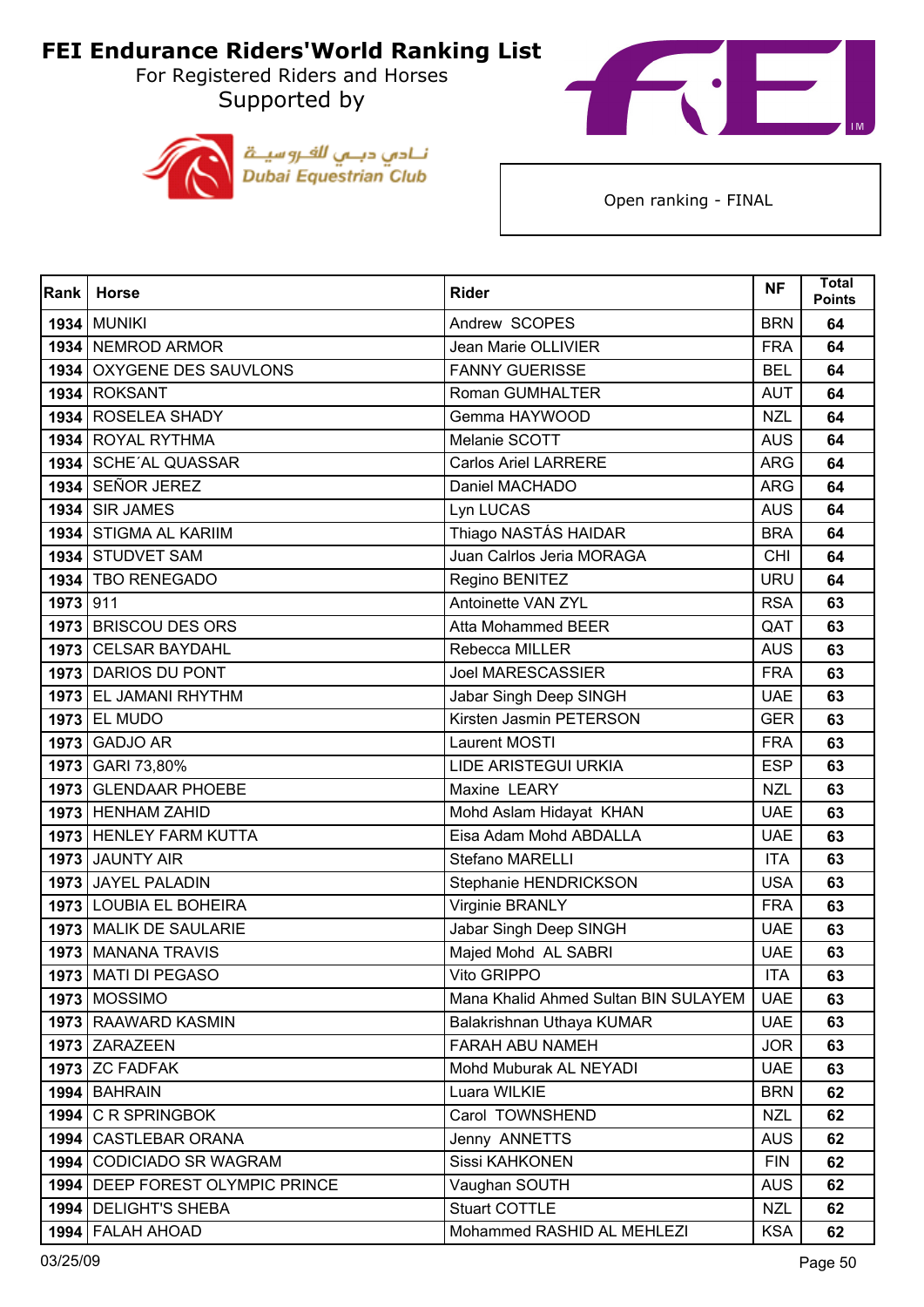For Registered Riders and Horses Supported by





| Rank | <b>Horse</b>              | <b>Rider</b>                      | <b>NF</b>  | <b>Total</b><br><b>Points</b> |
|------|---------------------------|-----------------------------------|------------|-------------------------------|
|      | 1994 FAROUK               | Christelle MAFILLE                | <b>FRA</b> | 62                            |
|      | 1994 FIRE WATER AS SAHARA | CARLOS AUGUSTO ALVARENGA DE       | <b>BRA</b> | 62                            |
|      | 1994 GAMEBOY 57           | Lisa FALK                         | <b>GER</b> | 62                            |
|      | 1994 HARMORIKA'H          | Arnaud LE JAR                     | <b>FRA</b> | 62                            |
|      | 1994 HUGOT DE SILLY       | Claudio ROBERTO BAGAROLLI         | <b>BRA</b> | 62                            |
|      | 1994   IBN-CALERO         | Miguel RELATS GARRIGA             | <b>ESP</b> | 62                            |
|      | 1994 J J SHONAR           | Ignacio RODRIGUEZ ZAMBONI         | <b>ARG</b> | 62                            |
|      | 1994 JET JAZMIN           | <b>Hector BAUDUCCO</b>            | <b>ARG</b> | 62                            |
|      | 1994 LAMMAH AL ALIA       | Ander MATO GARCIA                 | <b>ESP</b> | 62                            |
|      | <b>1994 LENNY</b>         | Sayed Mohd Abbas ALAWI            | <b>UAE</b> | 62                            |
|      | 1994 MICMAC LARZAC        | Agathe BENAMAR                    | <b>FRA</b> | 62                            |
|      | 1994 MISS MATAWHERO       | Helen TOFT                        | <b>AUS</b> | 62                            |
|      | 1994 NADJA DU GREOU       | Antonio NOGUEIRA                  | <b>FRA</b> | 62                            |
|      | 1994 NAILYS JAIS          | Abdulrahman Saad A AL SULAITEEN   | QAT        | 62                            |
|      | 1994 NAISIKA HIPOLITE     | <b>Claudia BAGAROLLI</b>          | <b>BRA</b> | 62                            |
|      | 1994 NATIA DE BOZOULS     | Julien GOACHET                    | <b>FRA</b> | 62                            |
|      | 1994 PERFEQ CAMILLA MAY   | Linda HAMS                        | <b>GBR</b> | 62                            |
|      | 1994 PINKY-RAF            | Valenti BAULENAS VIVAS            | <b>ESP</b> | 62                            |
|      | 1994 RENEGADO             | Francesc X. GÜELL PERIS           | <b>ESP</b> | 62                            |
|      | 1994 RENEGADO             | <b>Javier GUELL PERIS</b>         | <b>ESP</b> | 62                            |
|      | 1994   SILANDS MIA BELLA  | Kylie AVERY                       | <b>NZL</b> | 62                            |
|      | 1994 SILVER OLIVER        | <b>BRIGID FAIRMAN</b>             | <b>GBR</b> | 62                            |
| 1994 | <b>SOCKS</b>              | Alberto LOPEZ                     | <b>CHI</b> | 62                            |
|      | <b>1994   SUSLIK (GB)</b> | <b>Jack BEGAUD</b>                | <b>FRA</b> | 62                            |
|      | 1994 TBO HEREDERO         | Sh. Mariam Bint Ahmed Mohammed AL | <b>BRN</b> | 62                            |
|      | <b>1994 WIELA S</b>       | Dörthe KRUPINSKI-NEGWER           | <b>GER</b> | 62                            |
|      | 2027 A'LANDELL THOR       | ALI ABDULLA BUSAFAR               | <b>BRN</b> | 60                            |
|      | 2027 ACTRESS              | Tammi PARNELL                     | <b>AUS</b> | 60                            |
|      | 2027   AGRAB AL NAS       | Margaret WADE                     | <b>AUS</b> | 60                            |
|      | 2027   ALGOVAL ORMUZD     | Mohd Tarish Eid AL MANSOORI       | <b>UAE</b> | 60                            |
|      | 2027   APIS DU FLORIVAL   | Karin BOULANGER                   | <b>BEL</b> | 60                            |
|      | 2027 BLACK JACK D'IBOS    | Marc CODINA MUIXI                 | <b>ESP</b> | 60                            |
|      | 2027 BUDDY D.             | Daniela KÜBBELER                  | <b>GER</b> | 60                            |
|      | 2027 CAID DES AGES        | Kailash Chand PANNA RAM           | <b>UAE</b> | 60                            |
|      | 2027 CARAMELO             | Brenda COOKE                      | CAN        | 60                            |
|      | 2027   CASTLEBAR TRUEMAN  | Sh Saqr bin Faisal AL QASIMI      | <b>UAE</b> | 60                            |
| 2027 | <b>COLOURFUL CAPTAIN</b>  | Megan STARK                       | <b>NZL</b> | 60                            |
|      | 2027 CORAL REEF           | Magalí MÉNDEZ                     | <b>ARG</b> | 60                            |
|      | 2027   DONNA SAYDA M      | Martina KIMMICH                   | <b>GER</b> | 60                            |
|      | 2027 EL ZAR J J           | Mariana WEINGER                   | <b>ARG</b> | 60                            |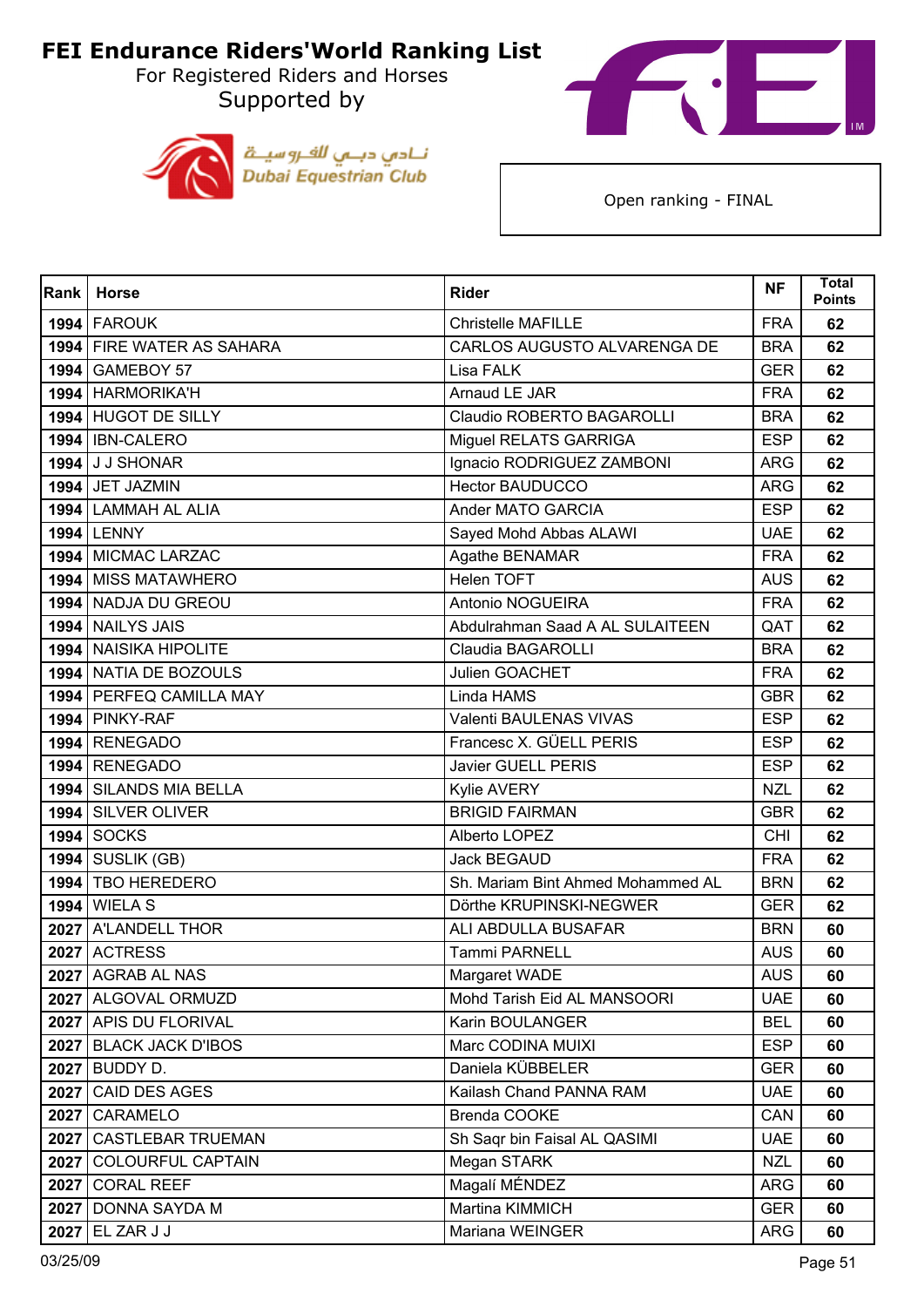For Registered Riders and Horses Supported by





| Rank | <b>Horse</b>               | <b>Rider</b>                        | <b>NF</b>  | <b>Total</b><br><b>Points</b> |
|------|----------------------------|-------------------------------------|------------|-------------------------------|
|      | 2027 ELOIK DE MARDILLY     | Jean Marie BIGET                    | <b>FRA</b> | 60                            |
|      | 2027 GE DIABLITA           | Mauricio HERNANDEZ                  | <b>URU</b> | 60                            |
| 2027 | <b>HAJIS</b>               | Ali SUBHI ABED ABU RABI'E           | <b>JOR</b> | 60                            |
|      | 2027 HAMALIA DE GION       | Marion GAUTHIER FOICHAT             | <b>ITA</b> | 60                            |
|      | 2027 HAMIR DE JALIMA       | Eissa Adam Mohd ABDALLA             | <b>UAE</b> | 60                            |
|      | 2027 HIRSTGLEN MADONNA     | Donna WEISMANN                      | <b>AUS</b> | 60                            |
|      | 2027 IMPARABLE KEY         | Delia HOLFMAN                       | <b>ARG</b> | 60                            |
|      | 2027 INNANA DES ANDRIEUX   | Nikki MALCOLM                       | <b>GBR</b> | 60                            |
|      | 2027 JORA DE LABIO         | Atta Mohammed BEER                  | QAT        | 60                            |
|      | 2027 KAYD ALKHEL           | Vesh Raj BISHWAKARMA                | QAT        | 60                            |
|      | 2027 LOCO SOY              | Esteban FORT                        | <b>URU</b> | 60                            |
|      | 2027 LOUCHKA DES AYSSADES  | Alessia BONOTTO                     | <b>ITA</b> | 60                            |
|      | 2027 LYCREISE              | Gerda Petronella BURGER             | <b>UAE</b> | 60                            |
|      | 2027   MAGICAL SPIRIT      | Tanya MANSER                        | <b>GBR</b> | 60                            |
|      | 2027   MAKAHIWI ZIRCON     | <b>Hilary WEBB</b>                  | <b>NZL</b> | 60                            |
|      | 2027 MALIK DE SAULARIE     | Philippe BENOIT                     | <b>FRA</b> | 60                            |
|      | 2027 MALTA 32              | Geraldine JACQUET                   | <b>UAE</b> | 60                            |
|      | <b>2027</b> MASABI         | Sh Rashid Dalmook Juma AL MAKTOUM   | <b>UAE</b> | 60                            |
|      | 2027 MENACER               | Yannick BERTON                      | <b>FRA</b> | 60                            |
|      | 2027 MY LAST MABROUK       | Hernán CÚNEO                        | <b>ARG</b> | 60                            |
|      | <b>2027 MYSTIC</b>         | Juan Carlos RUIZ DE VILLA FERNANDEZ | <b>ESP</b> | 60                            |
|      | 2027 OMAR BASHEER          | Jeanette HARVEY                     | <b>RSA</b> | 60                            |
|      | 2027 PERSANA EL TAWFIK     | <b>FABRICIO ÁLVARES BAGAROLLI</b>   | <b>BRA</b> | 60                            |
|      | 2027 RO AMAPOLA            | Yousif Abdullah AL HAMMADI          | <b>UAE</b> | 60                            |
|      | 2027   SEERSERI (GB)       | <b>Jack BEGAUD</b>                  | <b>FRA</b> | 60                            |
|      | 2027 SHAYLEN PARK ALLUSION | Linda DIX                           | <b>AUS</b> | 60                            |
| 2027 | <b>SHERRY</b>              | Willem GOOSEN                       | <b>RSA</b> | 60                            |
|      | <b>2027 SISKO</b>          | Valérie VIELMAS                     | <b>FRA</b> | 60                            |
|      | 2027 SLOOP                 | <b>Guy DUMAS</b>                    | <b>FRA</b> | 60                            |
|      | <b>2027 TC CINDY</b>       | Jan BAMBURY                         | <b>NZL</b> | 60                            |
|      | 2027 TEQUILA               | Azrin ZUHDI                         | <b>MAS</b> | 60                            |
|      | 2027 VALENTINO             | Muhammed RIAZ KHAN                  | <b>BRN</b> | 60                            |
|      | <b>2027</b> WASHER         | Ahmed Abdulla ALHAZZA               | <b>BRN</b> | 60                            |
|      | 2027   WITBLITS            | Fahad Mohammed AL HAJRI             | QAT        | 60                            |
|      | 2027 ZEYN SHA GHAZA        | <b>Liz TAYLOR</b>                   | <b>GBR</b> | 60                            |
|      | 2076 A R M Z LAPACHO       | Claudio MACÍAS                      | ARG        | 58                            |
|      | 2076 ARKAB SULTAN          | Douglas VAN NIEKERK                 | <b>RSA</b> | 58                            |
|      | <b>2076 AS URUTI</b>       | Joaquin GAMBETTA                    | <b>URU</b> | 58                            |
|      | 2076 CAMILLA               | Manal Majeed FAKHRAWI               | <b>BRN</b> | 58                            |
|      | <b>2076 CARMO CSM</b>      | Renato SALVADOR                     | <b>BRA</b> | 58                            |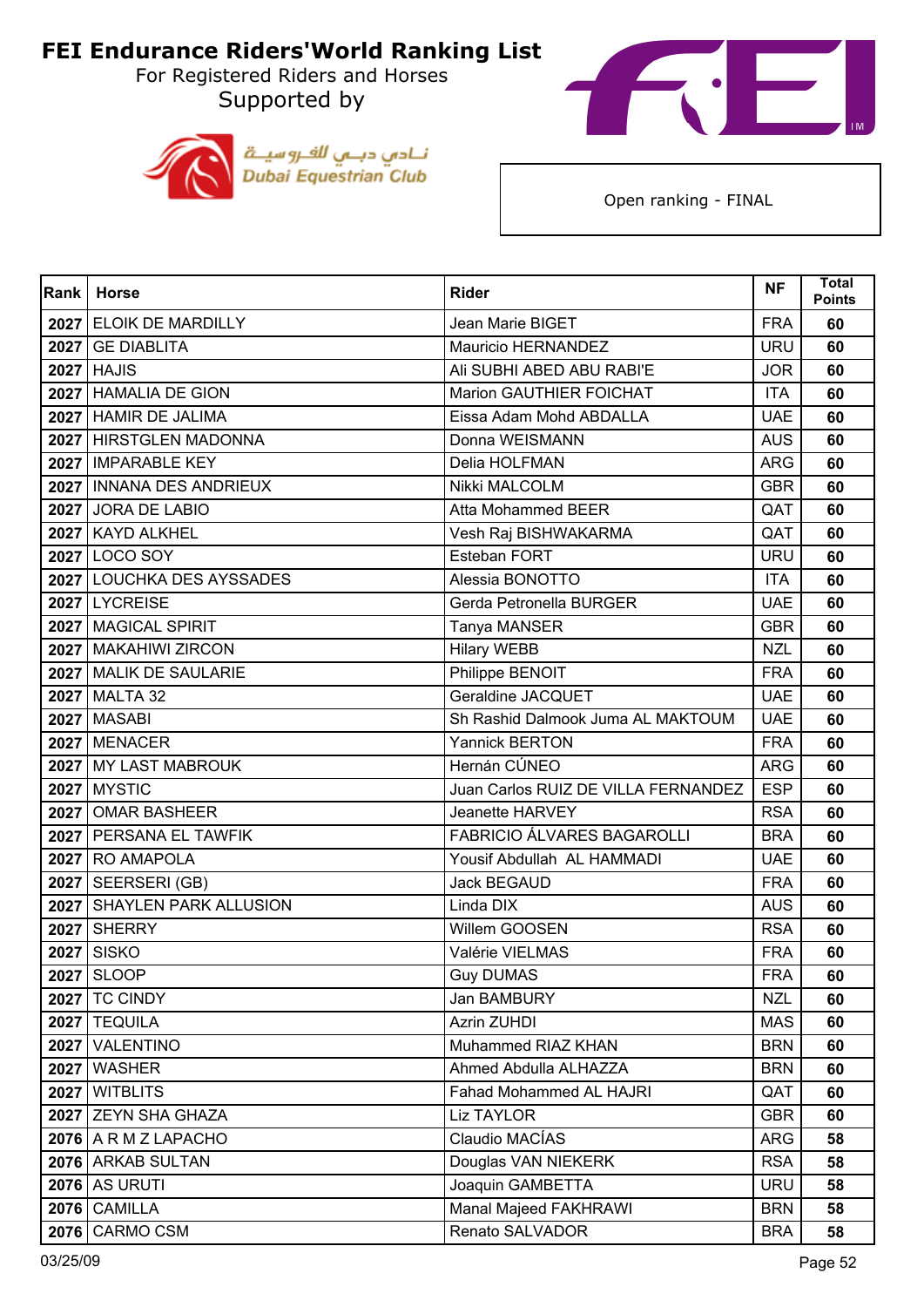For Registered Riders and Horses Supported by





| Rank | <b>Horse</b>               | <b>Rider</b>                           | <b>NF</b>  | <b>Total</b><br><b>Points</b> |
|------|----------------------------|----------------------------------------|------------|-------------------------------|
|      | 2076 CHEROX TADARRATA      | Mike GILL                              | <b>AUS</b> | 58                            |
|      | 2076 EF GUN                | Marc COSTA                             | <b>ESP</b> | 58                            |
|      | 2076 EHSAINAH              | Avril Joan BRAY                        | QAT        | 58                            |
|      | 2076 FIER MOHSEN AL SAAD   | Nathalie MICHEL                        | <b>FRA</b> | 58                            |
|      | 2076 HIRSTGLEN FARGO       | Donna WEISMANN                         | <b>AUS</b> | 58                            |
|      | 2076 HS BEZIQUE            | Rachael CLARIDGE                       | <b>GBR</b> | 58                            |
|      | <b>2076 JUDY</b>           | <b>Gerard ROMAN</b>                    | <b>FRA</b> | 58                            |
|      | 2076 K.D. JAYZADA          | Jeanette FRANCIS                       | <b>NZL</b> | 58                            |
|      | 2076 L R RUBALITA          | <b>Gabriel BALBUENA</b>                | <b>ARG</b> | 58                            |
|      | 2076 LA MONEDA VICTORIA    | Roberto Martin PERES VIEYRA            | <b>ARG</b> | 58                            |
|      | 2076 LUTIN DE LAP          | Martha Mary MISHEFF                    | <b>USA</b> | 58                            |
|      | 2076 LYON DE AVENGER       | Pedro SOSA                             | <b>URU</b> | 58                            |
|      | 2076 MAGIC GLENN GLOME     | Corey NIX                              | <b>AUS</b> | 58                            |
|      | 2076 MAGIC GLENN KIDMAN    | Louise MCCORMACK                       | <b>AUS</b> | 58                            |
|      | 2076 MAGIK DU PARC         | <b>Caroline DENAYER</b>                | <b>FRA</b> | 58                            |
|      | 2076 MAGNESIA              | Ali Yousef AL-MALKI                    | QAT        | 58                            |
|      | 2076   MAKAHIWI COSSACK    | <b>Teresa BIRKETT</b>                  | <b>NZL</b> | 58                            |
|      | 2076 MAKAHIWI COSSACK      | Peter BIRKETT                          | <b>NZL</b> | 58                            |
|      | <b>2076 MINIMAX 7</b>      | Michael HOLZWARTH                      | <b>GER</b> | 58                            |
|      | 2076 MUSE DU REAL          | Isabelle VAZQUEZ                       | <b>FRA</b> | 58                            |
|      | 2076 PETITE                | JASSEM ALI S AL-KAABI                  | QAT        | 58                            |
|      | 2076 R.S. ASRAR            | Sh. Mohammed bin Khalid AL KHALIFA     | <b>BRN</b> | 58                            |
|      | <b>2076 RAISSA</b>         | Mandy KRAMBO                           | <b>GER</b> | 58                            |
|      | 2076 RIH EL JOODY          | Stéphanie BLATZ                        | <b>FRA</b> | 58                            |
|      | 2076 RSC FLORAC            | Jean Michel GRIMAL                     | <b>FRA</b> | 58                            |
|      | 2076 TRA SOMBRA            | <b>LAURA VILAREGUT CARRERA</b>         | <b>ESP</b> | 58                            |
|      | 2076 TUMAN 15              | Carlota DUPAS                          | <b>FRA</b> | 58                            |
|      | 2076 Z T MANJANIIQ         | Juana CHAS                             | <b>ARG</b> | 58                            |
|      | 2076 ZION                  | Alex LOTHIAN                           | <b>NZL</b> | 58                            |
|      | 2110 AGENTE 67             | Florentino PEREIRA SUAREZ              | <b>ESP</b> | 57                            |
|      | 2110 CAL FETAT             | Juma Ibrahim Mohd HUMAIDAN             | <b>UAE</b> | 57                            |
|      | 2110 CEDAR LODGE REMAL     | Yasmin SAYEED                          | <b>UAE</b> | 57                            |
|      | 2110 DJOURZOULA DUPIGNE    | <b>Ghanim Sultan Ahmed BIN SULAYEM</b> | <b>UAE</b> | 57                            |
|      | <b>2110 EAGLE</b>          | Thia VAN NIEKERK                       | <b>RSA</b> | 57                            |
|      | <b>2110 JASSAS</b>         | Mohd Tariq MOHD SAEED                  | <b>UAE</b> | 57                            |
|      | 2110 AADORAABLE            | Anna GOROBOVIK                         | <b>UAE</b> | 57                            |
|      | 2110 JA DOLFINA            | Augustin GASTAMBIDE                    | <b>URU</b> | 57                            |
|      | 2110 LUCKY DE LUC          | Geraldine JACQUET                      | <b>UAE</b> | 57                            |
|      | 2110 LUTIN DE LAP          | <b>Bonnie Petley SABA</b>              | CAN        | 57                            |
|      | 2110   MAHARADJA DE MESSEY | Ludivine BONNOT                        | <b>FRA</b> | 57                            |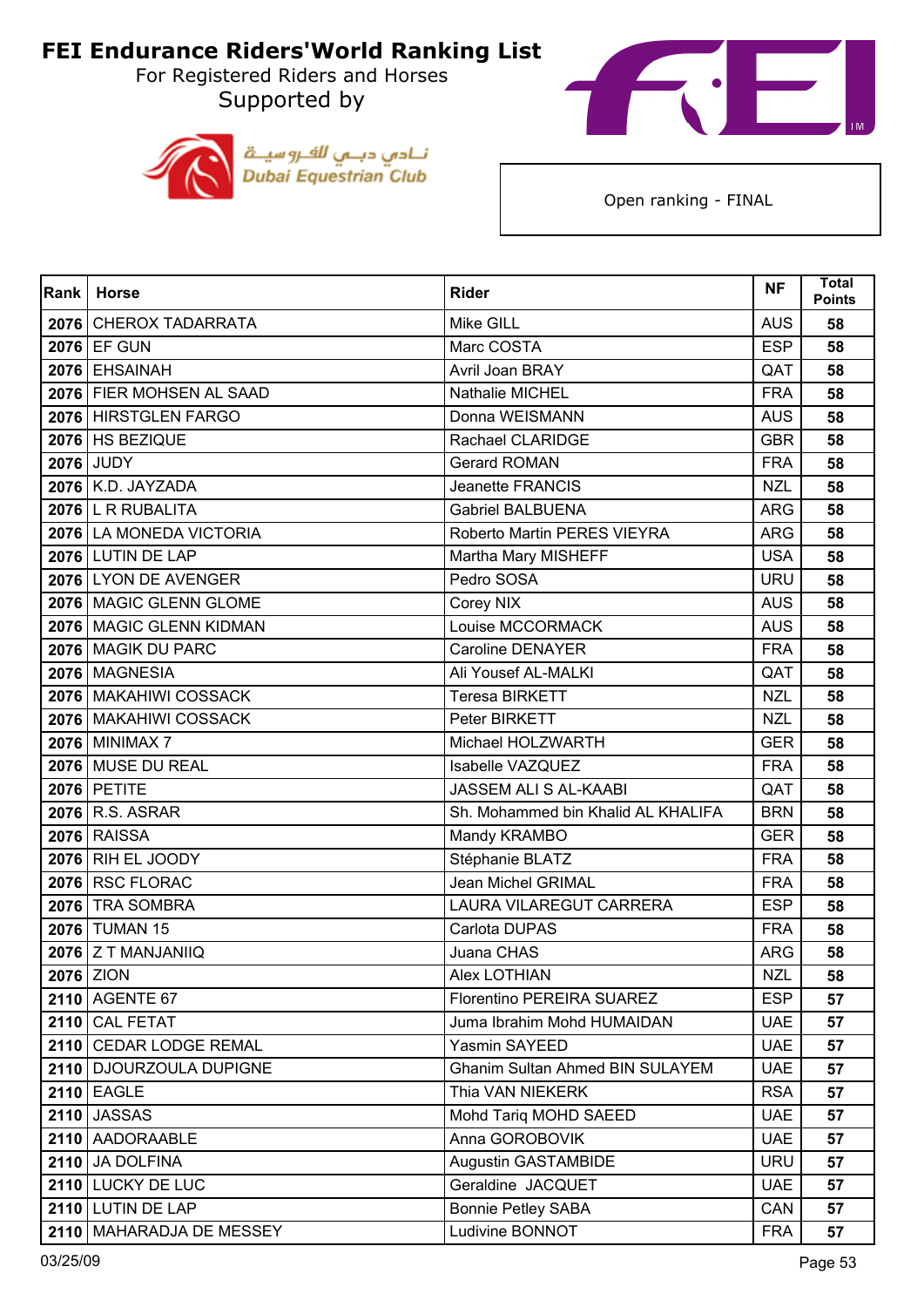For Registered Riders and Horses Supported by





| Rank | <b>Horse</b>                | <b>Rider</b>                    | <b>NF</b>  | Total<br><b>Points</b> |
|------|-----------------------------|---------------------------------|------------|------------------------|
|      | 2110 ONE EYE CRYSTAL DREAMS | Abdulla Essa Mohd Ali AL BUZIRI | <b>UAE</b> | 57                     |
|      | 2110 ROYAL MARE             | Iris BEGHER                     | <b>ITA</b> | 57                     |
|      | 2110 SHAYELLE JACKSON       | Abdul Kader Abdul SATTAR        | <b>UAE</b> | 57                     |
|      | 2110 STUDVET SAM            | Lanel VAN NIEWENHUIZEN          | <b>RSA</b> | 57                     |
|      | 2110 TIP TOP                | Corlize KIRSTEIN                | <b>RSA</b> | 57                     |
|      | 2110 TULDAR RAISULI         | Juma Dalmook AL MAKTOUM         | <b>UAE</b> | 57                     |
|      | 2127 ARKAB PATROON          | Jeanne MARAIS                   | <b>RSA</b> | 56                     |
|      | 2127 ATBEGIR BAYWATCH       | Karine Nelly PERON              | <b>FRA</b> | 56                     |
|      | 2127 CASTLEBAR CLARISE      | Alan LINDSAY                    | <b>AUS</b> | 56                     |
|      | 2127 CHAM IBN TAUQUI        | Céline JUST                     | <b>FRA</b> | 56                     |
|      | 2127 DJEL DE BOZOULS        | Norbert RULLIERE                | <b>FRA</b> | 56                     |
|      | 2127 EURALEA SILVER LIGHT   | Sarah HAMER                     | <b>ITA</b> | 56                     |
|      | <b>2127 HZ ZUKKO</b>        | <b>DIEGO SANCHEZ BAEZA</b>      | <b>URU</b> | 56                     |
|      | 2127 LIBERTE CHARRIERE      | Jean Marie OLLIVIER             | <b>FRA</b> | 56                     |
|      | 2127 LICA ENDURANCE         | André VIDIZ                     | <b>BRA</b> | 56                     |
|      | 2127 LIMKA CATHARE          | Mathilde HOMMEY                 | <b>FRA</b> | 56                     |
|      | 2127 LUCERO MIKI            | Fatima MANUBENS VERGARA         | <b>ESP</b> | 56                     |
|      | <b>2127   M'AN NAQUE</b>    | Jean Philippe FRANCES           | <b>FRA</b> | 56                     |
|      | 2127 MAKAHIWI PANDORA       | Robyn PETERS                    | <b>NZL</b> | 56                     |
|      | 2127 MOOTA HADDEEA          | Claude Flavie DERIAZ            | <b>FRA</b> | 56                     |
|      | 2127 NEBLIKA DE PAWI        | Raphael MULLER                  | <b>FRA</b> | 56                     |
|      | 2127 PONOMAG JJ             | Verónica BARRACO MÁRMOL         | <b>ARG</b> | 56                     |
|      | 2127 PRIMULA                | Nuber PACHÓN CARDOZO            | <b>ARG</b> | 56                     |
|      | 2127 RAAD ALSHAMAL          | <b>MATAR RUSTOM</b>             | QAT        | 56                     |
|      | 2127 RAAD ALSHAMAL          | <b>MATAR RUSTOM</b>             | QAT        | 56                     |
|      | <b>2127 RO HORUS</b>        | <b>Adrian RODRIGUEZ</b>         | <b>URU</b> | 56                     |
|      | 2127 SUKIS KEEPER           | Yousif Ali AL TAHER             | <b>BRN</b> | 56                     |
|      | 2127 Z T FARRAAR            | Alejandro ALVAREZ               | <b>ARG</b> | 56                     |
|      | <b>2127 ZBARAZ</b>          | Nicola BOHN                     | <b>GER</b> | 56                     |
|      | 2150 AKHTUT                 | Khalid Abdullah AL-RUBKHI       | QAT        | 54                     |
|      | <b>2150 AKHTUT</b>          | KHALID ABDULLAH RASHID ALRUBKHI | QAT        | 54                     |
|      | 2150 ALCHAHAB               | <b>Didier CHEVILLARD</b>        | <b>FRA</b> | 54                     |
|      | 2150 AUSCOT PARK ASTRA      | Iona ROSSELY                    | <b>IRL</b> | 54                     |
|      | 2150 BAHANI HCF             | Léo STEINBRUCH                  | <b>BRA</b> | 54                     |
|      | 2150 BAMBI CARILO SU        | Ricardo MOLMENTI                | <b>ARG</b> | 54                     |
|      | 2150 BANDERAS               | Kishor Singh Swaroop SINGH      | <b>UAE</b> | 54                     |
| 2150 | <b>BATTASH</b>              | Khldoon Mohd AL SAYED           | <b>JOR</b> | 54                     |
|      | 2150 CASTLEBAR PHAIRY       | Zoe GARDINER                    | <b>AUS</b> | 54                     |
|      | 2150 CENTRE VALIANT         | Morgane Annick SCHAMBOURG       | <b>UAE</b> | 54                     |
| 2150 | <b>CLARIN</b>               | Agustin DIAZ                    | <b>URU</b> | 54                     |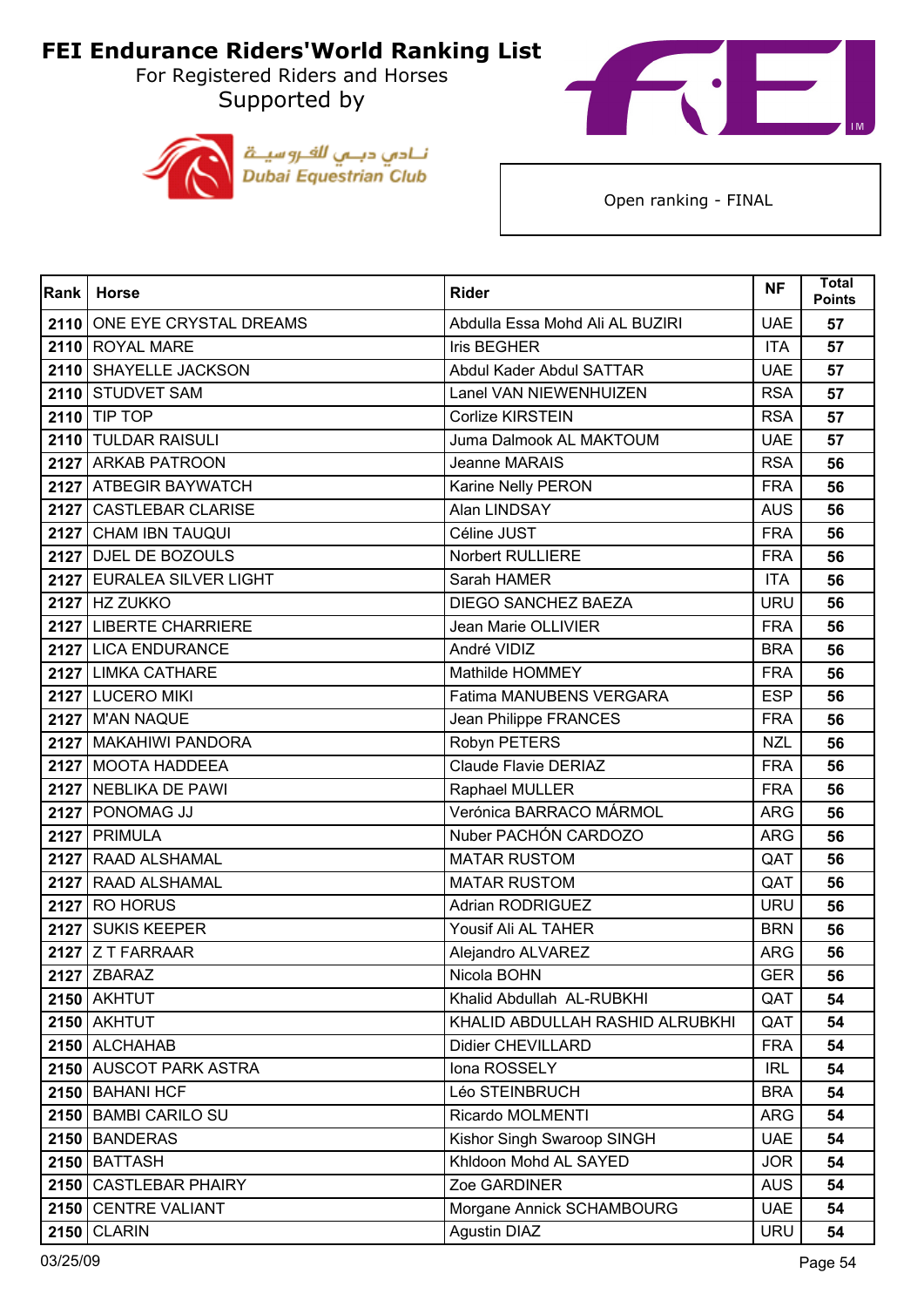For Registered Riders and Horses Supported by





| Rank | <b>Horse</b>                        | <b>Rider</b>                   | <b>NF</b>  | Total<br><b>Points</b> |
|------|-------------------------------------|--------------------------------|------------|------------------------|
|      | <b>2150 DUKESA</b>                  | Sofia GARCIA                   | <b>URU</b> | 54                     |
|      | 2150 ELZHANN GHANDI                 | Kewagamang LODI                | <b>BOT</b> | 54                     |
|      | 2150 HARDY                          | Karine BOSCHER                 | <b>FRA</b> | 54                     |
|      | 2150 HENLEY FARM MUSIBI             | Kaja TUISK                     | <b>EST</b> | 54                     |
|      | 2150   IZRA FAREED                  | Chain Singh MOD SINGH          | <b>UAE</b> | 54                     |
|      | <b>2150   IZRA TYNA</b>             | <b>Stefaans TSHOBENG</b>       | <b>RSA</b> | 54                     |
|      | 2150 J.G. ROSE                      | Arsad Ali Sadul KHAN           | <b>UAE</b> | 54                     |
|      | 2150 JELOUA DU SAUVETERRE           | Maria ALVAREZ PONTON           | <b>ESP</b> | 54                     |
|      | 2150 JONAS DE CHARBESSE             | <b>Florence FABRE</b>          | <b>FRA</b> | 54                     |
|      | 2150 JOZANI VIOLENTA                | Humyan bint Khalid AL MERAIKHI | <b>UAE</b> | 54                     |
|      | <b>2150 JUST WAIT</b>               | Anzaq MEHMOOD                  | <b>UAE</b> | 54                     |
|      | 2150 KING OF HEARTS                 | Yakoob Yousef Mohd AL AJMI     | <b>UAE</b> | 54                     |
|      | 2150 KIZZI                          | <b>Taieri HORE</b>             | <b>NZL</b> | 54                     |
|      | 2150 L M SILVER SAM                 | Fabian ALVAREZ                 | <b>ARG</b> | 54                     |
|      | 2150 LEYHLA ASWAN                   | Ahmed HAMAD AL ROWIAIEI        | <b>BRN</b> | 54                     |
|      | 2150 LOUXOR DU PESQUIER             | <b>Roland VERGE</b>            | <b>FRA</b> | 54                     |
|      | 2150 MAGIC GLENN HI DI              | Ispak Ali Yusuf Ali KHAN       | <b>UAE</b> | 54                     |
|      | 2150   MAKAHIWI BANDOLIER           | Robyn PETERS                   | <b>NZL</b> | 54                     |
|      | 2150 MAKAHIWI CHARLEVILLE           | <b>Tarnia KITTEL</b>           | <b>AUS</b> | 54                     |
|      | <b>2150 MAY STAFF</b>               | <b>Adriano PATRIA</b>          | <b>ITA</b> | 54                     |
|      | 2150 NAIADE DU CROATE               | Ernesto MARIOTTI               | <b>ITA</b> | 54                     |
|      | 2150 NOUR DU ROC'H                  | Allan LEON                     | <b>FRA</b> | 54                     |
|      | <b>2150 NURI</b>                    | Stefanie BONETSMÜLLER          | <b>GER</b> | 54                     |
|      | 2150 PETITE                         | Khalid Sanad AL-NUAIMI         | QAT        | 54                     |
|      | 2150 RESISTIRE DEL CERRITO DE LA VI | Cap. Carlos PEREZ              | <b>URU</b> | 54                     |
|      | <b>2150 ROCKET</b>                  | Ron SPROUT                     | <b>USA</b> | 54                     |
|      | <b>2150 ARNAGE</b>                  | Karine PERON                   | <b>FRA</b> | 54                     |
|      | <b>2150 SANEEH</b>                  | Abdulla ISA YAHYA              | <b>BRN</b> | 54                     |
|      | 2150 SHARIF EL SABEK                | Abdul Rahman Saleh AL MARZOOQI | <b>UAE</b> | 54                     |
|      | 2150 SYRAHBIA                       | Jane MCLAUGHLIN                | <b>AUS</b> | 54                     |
|      | 2150 TAZOUL EL PARRY                | Anna GOROBOVIK                 | <b>UAE</b> | 54                     |
|      | <b>2150 TIGER</b>                   | Remo BLASI                     | <b>ITA</b> | 54                     |
|      | <b>2150 TIZIANO</b>                 | Monserrat CASAS CANALES        | <b>ESP</b> | 54                     |
|      | <b>2194 AL MAREED</b>               | MONIR UDDIN HUSON ALI          | QAT        | 52                     |
|      | 2194 ARKAB ZARING                   | Lani PIENAAR                   | <b>RSA</b> | 52                     |
|      | 2194 CASTLEBAR TORNEDO              | Jennifer ANNETTS               | <b>AUS</b> | 52                     |
|      | 2194   DAHHMANY BAGDADY             | Borbála MALETICS               | <b>HUN</b> | 52                     |
|      | 2194 HSK NADJIN                     | Karina CAMARGO ARROYO DOS      | <b>BRA</b> | 52                     |
|      | 2194 KOUIF EL DERKOUCH              | <b>Bernard GILLES</b>          | <b>FRA</b> | 52                     |
|      | 2194 L M SPRINT PHARR               | <b>Facundo LARRERE</b>         | <b>ARG</b> | 52                     |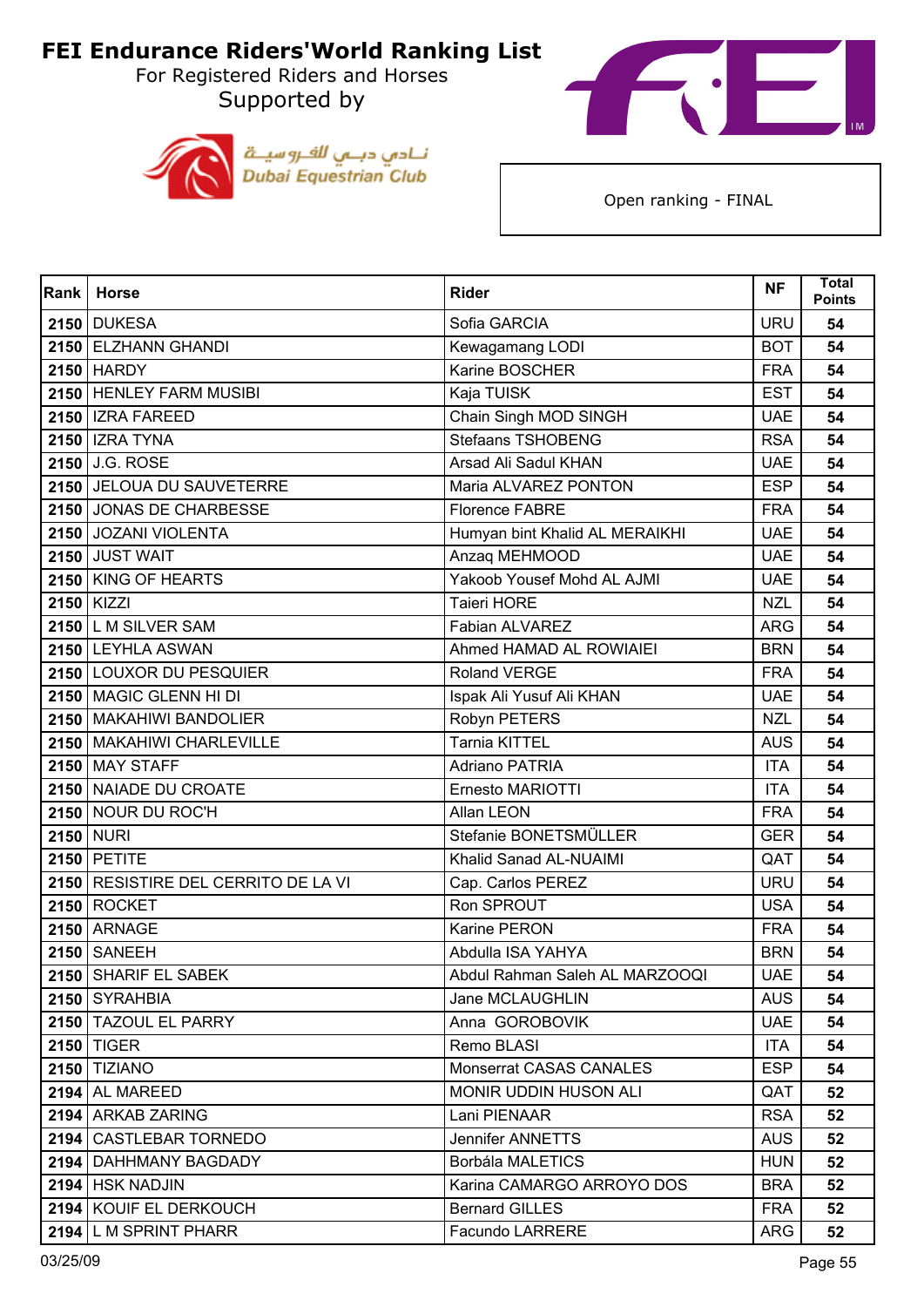For Registered Riders and Horses Supported by





| Rank     | <b>Horse</b>               | <b>Rider</b>                          | <b>NF</b>  | <b>Total</b><br><b>Points</b> |
|----------|----------------------------|---------------------------------------|------------|-------------------------------|
|          | 2194   MAGIC GLENN LOMAD   | Jessica BAWDEN                        | <b>AUS</b> | 52                            |
|          | 2194 MAYOR-CENTRAT         | Sara ZURITA CASAS                     | <b>ESP</b> | 52                            |
|          | 2194 MORO CATRIEL          | Hugo Benjamín MENDEZ                  | <b>ARG</b> | 52                            |
|          | 2194 MOROJ AL SHAQAB       | <b>Barkat Ali MUSALMAN</b>            | QAT        | 52                            |
|          | 2194 MYSTIK LARZAC         | <b>Emily UWINS</b>                    | <b>GBR</b> | 52                            |
|          | 2194 NATIVE DU CAMBOU      | Antonio NOGUEIRA                      | <b>FRA</b> | 52                            |
|          | 2194 NIMRIM SPIDER         | Michael WEST                          | <b>NZL</b> | 52                            |
|          | 2194 OASIS DE BEAULIEU     | Jeanluc LAMORINIERE                   | <b>FRA</b> | 52                            |
|          | 2194 PHARAON               | Sheikha Maryam bint Omer AL QASIMI    | <b>UAE</b> | 52                            |
|          | 2194 PINTACA               | Pedro SOSA                            | <b>URU</b> | 52                            |
|          | 2194 RED JASPER            | Lisa DAVENPORT                        | <b>NZL</b> | 52                            |
|          | 2194 SHROUK AL JAZEERA     | Abdul Aziz KHALIFA ADAM               | <b>BRN</b> | 52                            |
|          | 2194 WILLOWVALE KHAMAL     | Diane KEENAN                          | <b>NZL</b> | 52                            |
|          | 2214 AADORAABLE            | Carlos Enrique LOPEZ MORALES          | <b>UAE</b> | 51                            |
|          | 2214 BENNIE                | Louw KRUGER                           | <b>RSA</b> | 51                            |
|          | <b>2214 CADELO</b>         | Sylvie HERARD                         | <b>FRA</b> | 51                            |
|          | 2214 CARAMELO              | Dhanna Thana RAM                      | <b>UAE</b> | 51                            |
|          | $2214$ GUS DE SKY          | Yasmin Osama SAYYED                   | <b>UAE</b> | 51                            |
|          | 2214 JAYBEE GHASHAR        | <b>Suenette NEL</b>                   | <b>RSA</b> | 51                            |
|          | 2214 JORDAN VALE RED CLOUD | Chain Singh MOD SINGH                 | <b>UAE</b> | 51                            |
|          | 2214 MAHAEYL               | Buti Ali Saif Ali Al Nuaimi AL NUAIMI | <b>UAE</b> | 51                            |
|          | <b>2214 MERLIN</b>         | Mohd Nabab KHAN                       | <b>UAE</b> | 51                            |
|          | 2214 MISTRAL BY MAGIDA     | Andrea PANZERA                        | <b>ITA</b> | 51                            |
|          | 2214 MONALISA              | Muhanned Ali Khalfan AL ABDULLAH      | <b>UAE</b> | 51                            |
|          | 2214 NAPOLEÓN              | Carolina NEVES                        | <b>URU</b> | 51                            |
|          | 2214 OMBRE D'HAX           | Anais MAZIERE                         | <b>FRA</b> | 51                            |
|          | 2214 SAMURAY               | Hussain Ali AL MARZOOQI               | <b>UAE</b> | 51                            |
|          | 2214 SHJAM-IL              | <b>Buti Mohd Khalaf AL MARRI</b>      | <b>UAE</b> | 51                            |
|          | <b>2214 TANUS</b>          | Madan Singh Mod SINGH                 | <b>UAE</b> | 51                            |
|          | 2214 TUFFAHA               | MOHAMMAD SULIMAN FALAHAT              | <b>JOR</b> | 51                            |
| 2214 UVA |                            | João MEXIA DE ALMEIDA                 | <b>POR</b> | 51                            |
|          | 2232 ARABELLA              | Kata VARGA                            | <b>HUN</b> | 50                            |
|          | 2232 ARKAB AQRAB           | Carol GILES                           | <b>USA</b> | 50                            |
|          | 2232 CANCHALES             | Esperanza OLALLA PRIETO               | <b>ESP</b> | 50                            |
|          | 2232 CASTLEBAR SKITO       | Shannon HOWE                          | <b>AUS</b> | 50                            |
|          | 2232 FAKHR AL SHAQAB       | PARAS RAM MOOLA RAM                   | QAT        | 50                            |
|          | 2232 FERN-HILL SURIYA      | Tina MOORE                            | <b>NZL</b> | 50                            |
|          | 2232 HASAN SADIQ           | Sue MEADOWS                           | <b>GBR</b> | 50                            |
|          | 2232 ILON EL NINJAH        | <b>Julien LAFAURE</b>                 | <b>FRA</b> | 50                            |
|          | 2232 JADIR DE RENDPEINE    | Fanny GUERISSE                        | <b>BEL</b> | 50                            |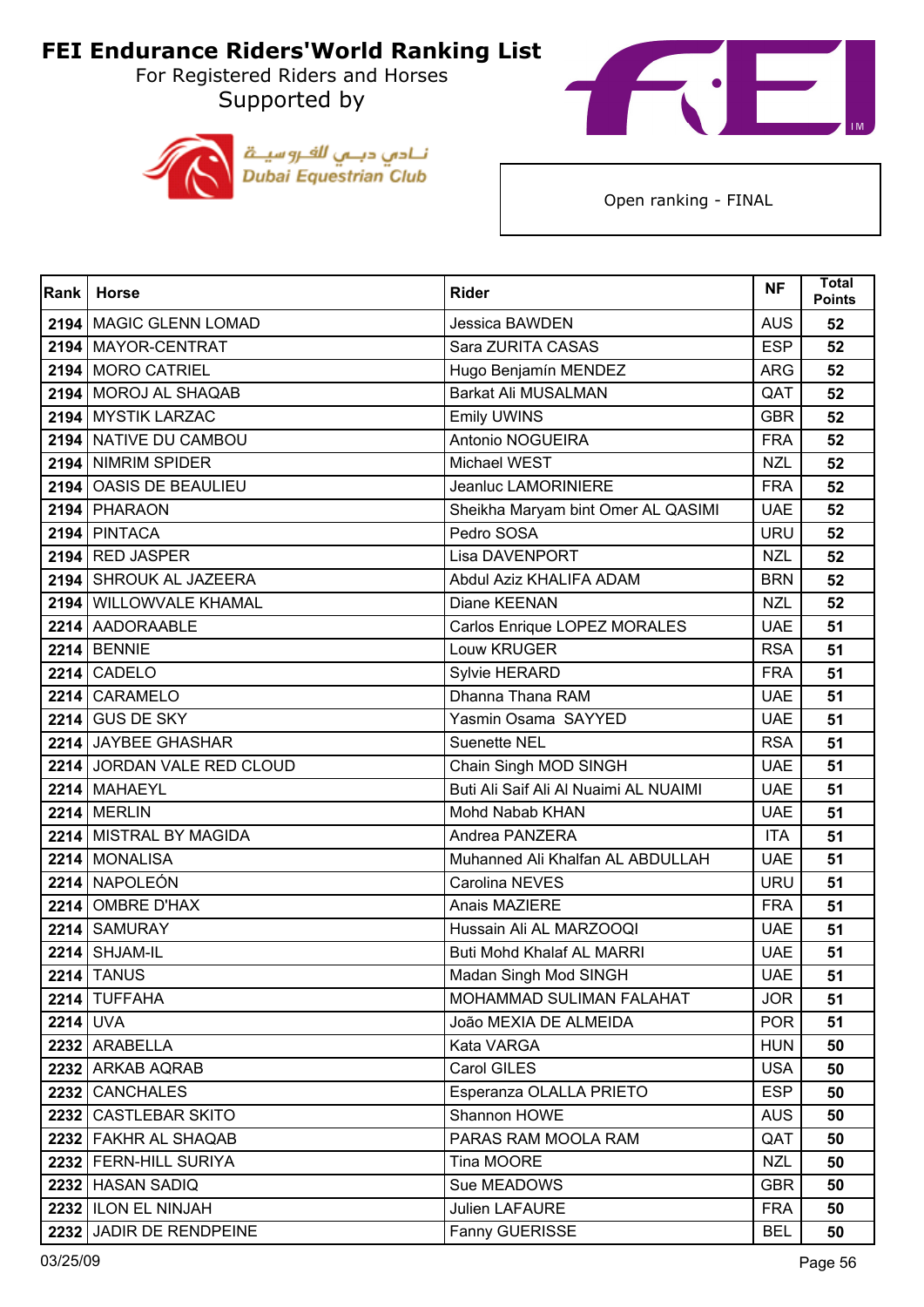For Registered Riders and Horses Supported by





| Rank | <b>Horse</b>                  | <b>Rider</b>                        | <b>NF</b>  | Total<br><b>Points</b> |
|------|-------------------------------|-------------------------------------|------------|------------------------|
|      | 2232 JEMILA DU BRUGUET        | <b>Melanie BERTHET</b>              | <b>FRA</b> | 50                     |
|      | 2232 LAMINA DU SAUVETERRE     | Karine Nelly PERON                  | <b>FRA</b> | 50                     |
|      | 2232 M'AN NAQUE               | Muriel JUDIC                        | <b>FRA</b> | 50                     |
|      | 2232 MAGIC GLENN SHOLER       | Nikki ROBINSON                      | <b>AUS</b> | 50                     |
|      | <b>2232 MORA NIÑA</b>         | Rosario VAN GELDEREN                | <b>ARG</b> | 50                     |
|      | 2232 MORA TUMBERA             | Hugo Sebastián MENDEZ               | <b>ARG</b> | 50                     |
|      | 2232 NIMRIM JETSTREAM         | Raewyn WEST                         | <b>NZL</b> | 50                     |
|      | 2232 RAS JAMIL DE CAZES       | Isa Abdulrasool AHMED               | <b>BRN</b> | 50                     |
|      | 2232 SARANDI                  | Denis SILVERA                       | <b>URU</b> | 50                     |
|      | 2232 SHAKESPEARE I            | Nicola SCHEUERLE                    | <b>GER</b> | 50                     |
|      | 2232 T K HIGH ROLLER          | Ahmed Hamad AL ROWAIE               | <b>BRN</b> | 50                     |
|      | 2232 VELVET FIRE              | Maxine LEARY                        | <b>NZL</b> | 50                     |
|      | $2253$ A R KIKA               | Claudio MACÍAS                      | <b>ARG</b> | 48                     |
|      | <b>2253 ATIKLAN</b>           | Alex LUQUE MORAL                    | <b>ESP</b> | 48                     |
|      | <b>2253 BABY HTA</b>          | Anne DETREZ                         | <b>FRA</b> | 48                     |
|      | 2253 BLADE                    | <b>Petrus MURONDE</b>               | <b>NAM</b> | 48                     |
|      | <b>2253 BOSSITO</b>           | Carlos ZIMERMANN                    | <b>URU</b> | 48                     |
|      | 2253 CASTLEBAR SKITO          | Sarah ELLIS                         | <b>AUS</b> | 48                     |
|      | 2253 COOLAROO JUBAL           | Dalpat Singh Ganpat SINGH           | <b>UAE</b> | 48                     |
|      | <b>2253 DEREK</b>             | Josep ROMA PUIG                     | <b>ESP</b> | 48                     |
|      | 2253 FOHLENHOF CLEMATIS       | Mohd Tarish Eid AL MANSOORI         | <b>UAE</b> | 48                     |
|      | 2253 GANDARI ALAADDINS JAYBEE | Mariano Gabriel SALINAS             | <b>ARG</b> | 48                     |
| 2253 | <b>GLENDAAR GREYSTAR</b>      | Kevin JAMES                         | <b>NZL</b> | 48                     |
|      | 2253 GOLDEN SHELTER TA ARIQ   | Gaewyn CHURCHILL                    | <b>NZL</b> | 48                     |
|      | 2253 HL T RENDIJA             | Graciela MONTES DE OCA              | <b>ARG</b> | 48                     |
|      | 2253 HUNGARES                 | Monica COMAS MOLIST                 | <b>ESP</b> | 48                     |
|      | 2253 IFF DE GARGASSAN         | <b>Jean Pierre DELFOSSE</b>         | <b>FRA</b> | 48                     |
|      | 2253   IRKAMEO D'ALAYRAC      | Aurelien CERLATI                    | <b>FRA</b> | 48                     |
|      | 2253 JONAS DE GRIEGES         | Ludovic SAROUL                      | <b>FRA</b> | 48                     |
|      | <b>2253 JUST U WAIT</b>       | Sher Singh REWAT SINGH              | <b>UAE</b> | 48                     |
|      | 2253   L I KHAMRA             | Grégoire TILQUIN                    | <b>FRA</b> | 48                     |
|      | 2253 LUANA DE LYSA            | SAMI AL BULUSHI                     | <b>OMA</b> | 48                     |
|      | 2253   MARZAKANI              | Mohammed Abdulkareem AL-EMADI       | QAT        | 48                     |
|      | 2253 MUTHHILA                 | Hood EBRAHIM ALI                    | <b>BRN</b> | 48                     |
|      | 2253 NAHEL D'AILLAS           | Barbara LISSARRAGUE                 | <b>FRA</b> | 48                     |
|      | 2253 NOUWARA                  | Mahmoud MASHALEH                    | <b>JOR</b> | 48                     |
|      | <b>2253 PAITAN</b>            | Omar Abdin Mohd Abdulla AL NASRALLA | <b>UAE</b> | 48                     |
|      | 2253 RAAWARD KASMIN           | Rashid ALI                          | <b>UAE</b> | 48                     |
|      | 2253 RAHMAN DES BRUYERES      | Balakrishna Uthaya KUMAR            | <b>UAE</b> | 48                     |
|      | <b>2253 RS FAKRI</b>          | HUTHAIFA JASSIM AL-HAMMADI          | QAT        | 48                     |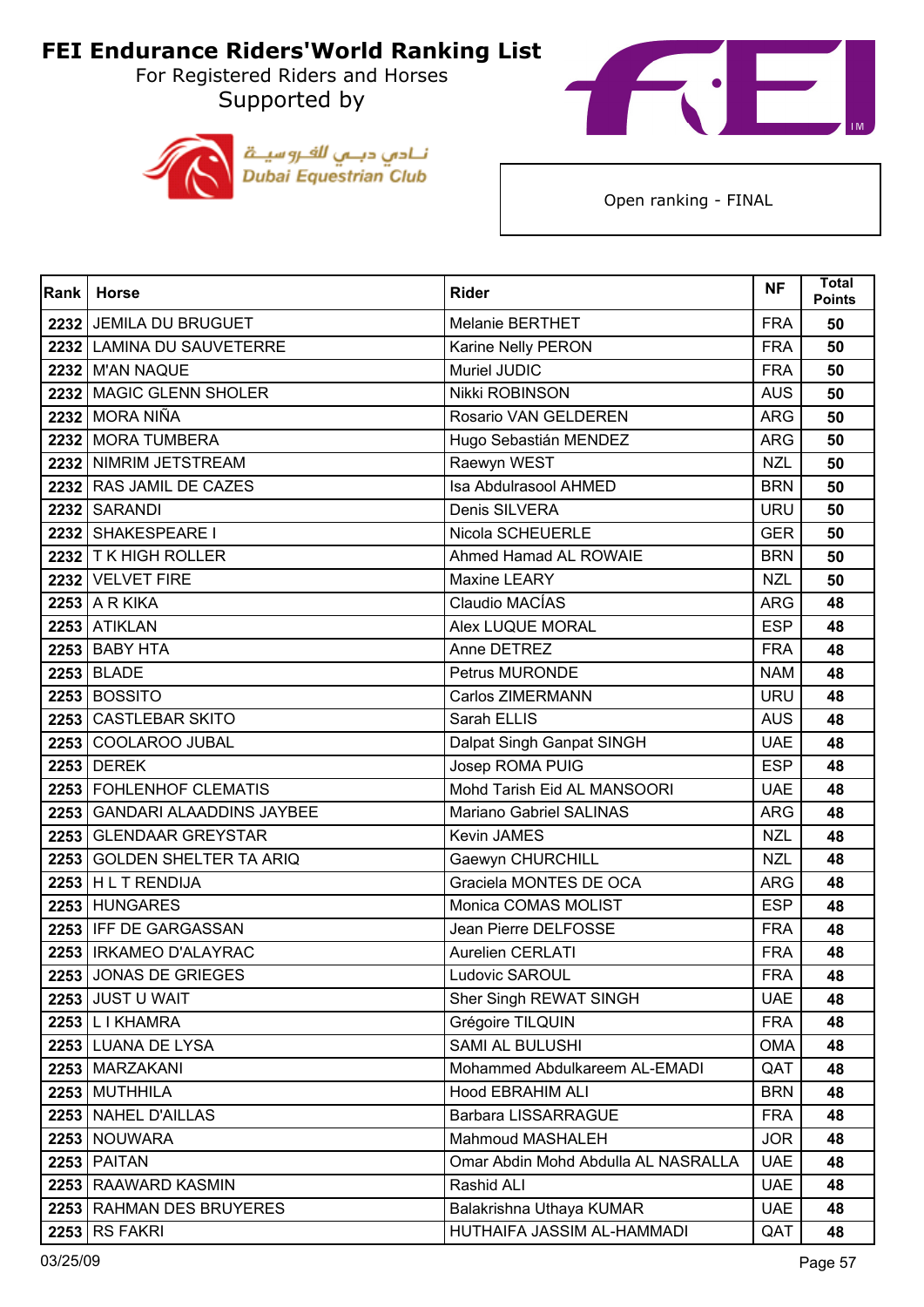For Registered Riders and Horses Supported by





| Rank | <b>Horse</b>                 | <b>Rider</b>                | <b>NF</b>  | <b>Total</b><br><b>Points</b> |
|------|------------------------------|-----------------------------|------------|-------------------------------|
|      | 2253 RZEKA                   | Dianne LUKE                 | <b>GBR</b> | 48                            |
|      | 2253 S B MALAMBO             | Juan MIÑO                   | <b>ARG</b> | 48                            |
|      | 2253 SERAS MANZANILLA        | Tatiana CHAS DE SERRA       | <b>ARG</b> | 48                            |
|      | $2253$ SHAHIL                | Ronnye SCHIARETTI           | <b>ITA</b> | 48                            |
|      | 2253 SHARDELL ALADDIN        | Isam Said Salim AL RAWAS    | <b>UAE</b> | 48                            |
|      | 2253 SILVER MISTRAL          | Amjad Ali Kasam KHAN        | <b>UAE</b> | 48                            |
|      | 2253 SUMMIT PARK RAS         | Amanda POWELL               | <b>AUS</b> | 48                            |
|      | <b>2253 THOAH</b>            | Marine LAMOUREUX            | <b>FRA</b> | 48                            |
|      | 2253 TUWAISAAN NEJM 1166     | Abdulrahman Mohammed ALZAED | <b>BRN</b> | 48                            |
|      | <b>2253 Z C SHAALL</b>       | José Antonio FERNÁNDEZ      | <b>ARG</b> | 48                            |
| 2291 | <b>COEDENEIRIN SOLO</b>      | Lisa FRANKS                 | <b>GBR</b> | 46                            |
|      | 2291 CYDEN NITE              | Louisa MUIR BROWN           | <b>NZL</b> | 46                            |
|      | 2291 ELAAREM                 | Abdulla Adnan AL ROWAIE     | <b>BRN</b> | 46                            |
|      | 2291 FREELANCE ALDANATTI     | Khiv SINGH                  | QAT        | 46                            |
|      | 2291   FREELANCE ALDANATTI   | <b>KHIV SINGH</b>           | QAT        | 46                            |
|      | 2291   FREELANCE ALDANATTI   | <b>KHIV SINGH</b>           | QAT        | 46                            |
|      | 2291   INDIANA JONES         | Enrique CROSSA              | <b>URU</b> | 46                            |
|      | <b>2291   IRIANA</b>         | Laurent MOSTI               | <b>FRA</b> | 46                            |
| 2291 | JALNA DU COLOMBIER           | Romain LAPORTE              | <b>FRA</b> | 46                            |
|      | 2291 KWATESS                 | Lea VOGLER                  | <b>FRA</b> | 46                            |
| 2291 | <b>MALIK KERROUS</b>         | Stéphane CHAZEL             | <b>FRA</b> | 46                            |
|      | 2291 NAIMA EL FAYSSETTS      | Raed MAHMOOD                | <b>BRN</b> | 46                            |
| 2291 | <b>S B FAYED</b>             | Alejandra MURANO            | <b>ARG</b> | 46                            |
|      | 2291 S J ISLERO              | Pío OLASCOAGA AMAYA         | <b>URU</b> | 46                            |
|      | <b>2291 TIC-TAC</b>          | Maurici ERRA SOLER          | <b>ESP</b> | 46                            |
|      | 2291 VO DOIDIM ENDURANCE     | Evelyne ROSSETTI            | <b>FRA</b> | 46                            |
| 2291 | <b>WIDASEH DE LA LICORNE</b> | Marie Ange ALBERTINI        | <b>FRA</b> | 46                            |
|      | 2308 AL MU'BARAK RABDAN      | Johann Cornel JORDAAN       | <b>RSA</b> | 45                            |
|      | 2308 COBBS                   | Salim Mohd Abdullah NENAT   | <b>UAE</b> | 45                            |
|      | 2308   DANJERA KADHIR        | Allison Jane BUCKLEY        | <b>GBR</b> | 45                            |
|      | <b>2308 JESTIME</b>          | Sabrina ARNOLD              | <b>GER</b> | 45                            |
|      | 2308   MA ALEIK ZOUD         | MISMEH AL BALAWNEH          | <b>JOR</b> | 45                            |
|      | 2308   MAGIC GLENN KADET     | Raghuveer SINGH             | <b>UAE</b> | 45                            |
|      | 2308 SALASHIL                | Devi Singh INDA             | <b>UAE</b> | 45                            |
|      | 2308 UTLOB TAJED             | Jivraj SINGH                | <b>UAE</b> | 45                            |
|      | 2308 WARRAWEE CHIVALREE      | Manohar Singh Idan SINGH    | <b>UAE</b> | 45                            |
|      | 2308 WATERLEA SUGAR RAY      | Raghuveer SINGH             | <b>UAE</b> | 45                            |
|      | <b>2318 ARFUR</b>            | Sebastian KOTTWITZ          | <b>GER</b> | 44                            |
|      | 2318 EL PONY LP              | Fernando SILVA              | <b>URU</b> | 44                            |
|      | 2318 ELSINA DE CARDONNE      | Martine CAMPAGNET           | <b>FRA</b> | 44                            |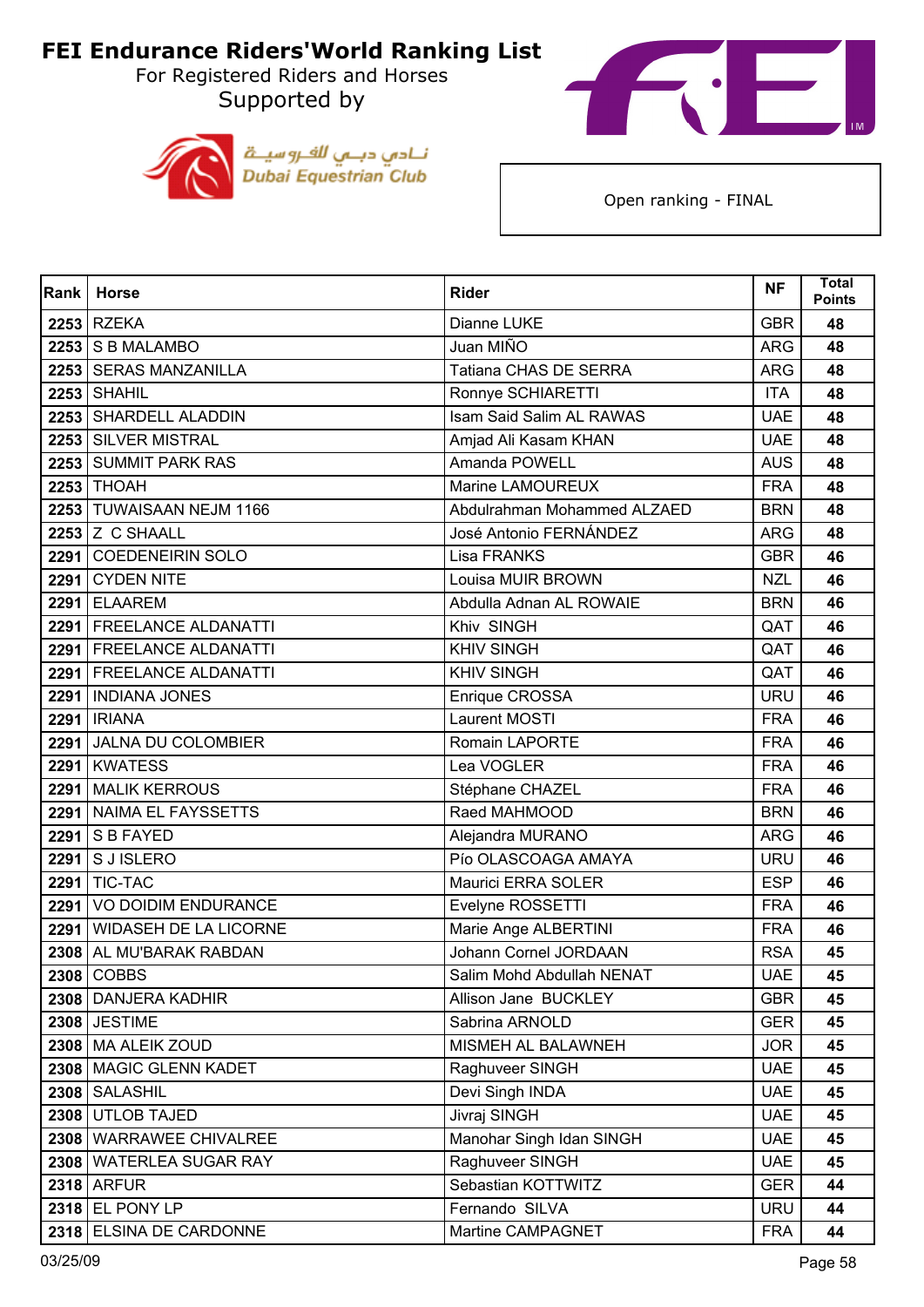For Registered Riders and Horses Supported by





| Rank     | <b>Horse</b>                  | <b>Rider</b>                   | <b>NF</b>  | <b>Total</b><br><b>Points</b> |
|----------|-------------------------------|--------------------------------|------------|-------------------------------|
|          | 2318 JELLABY YASSER           | Ebrahim Ali BUBESHAIT          | <b>BRN</b> | 44                            |
|          | 2318   KABYLE ARMOR           | Ahmed Jamal Mohammed AL TIMIMI | <b>BRN</b> | 44                            |
|          | 2318   KAINA DU MASCARET      | Florian GREGET                 | <b>FRA</b> | 44                            |
|          | 2318 NINOUKA LARZAC           | Cendrine HENRY                 | <b>FRA</b> | 44                            |
|          | 2318   SAKR ALKHALEEJ         | MOHANNED NUR OMAR              | QAT        | 44                            |
|          | <b>2326 AL BATAL</b>          | BASEM MOHAMMAD ALI AL MASRI    | <b>JOR</b> | 42                            |
|          | 2326 ALOHA JARRAH             | Mohd Abid Yasin KHAN           | <b>UAE</b> | 42                            |
|          | 2326 BASHAN ABNER             | Yaqoob Yousuf Mohd AL AJMI     | <b>UAE</b> | 42                            |
|          | 2326 BETSHOUF                 | Anna GOROBOVIK                 | <b>UAE</b> | 42                            |
|          | 2326 BOX GAVIOTA              | Carolina MURIEL                | <b>ARG</b> | 42                            |
|          | 2326   DELMANGA MUQTADIR      | <b>AUGUST BEUKES</b>           | <b>NAM</b> | 42                            |
|          | 2326   DJAMIIL DU LAURAGAIS   | Marine FLORES                  | <b>FRA</b> | 42                            |
|          | <b>2326 ELVIS HAB</b>         | Jaume Punti DACHS              | <b>ESP</b> | 42                            |
|          | 2326 HADIAT FAR'ES            | Salman BAQER NAJJAR            | <b>BRN</b> | 42                            |
|          | 2326 HS SABOTEUR              | Anna WILLIAMS                  | <b>GBR</b> | 42                            |
|          | 2326 KOUROS                   | Subhash Chander SHIV NARAYAN   | <b>UAE</b> | 42                            |
|          | 2326 LITTLE BANKS POT OF GOLD | Andernir ALBERDIEV             | <b>RUS</b> | 42                            |
|          | 2326 LUDI DE L'ARDUS          | Ahmed Salim Mohamed AL HAMDANI | <b>OMA</b> | 42                            |
|          | 2326   POBRETON               | Javier PIRIZ                   | <b>URU</b> | 42                            |
|          | 2326   RIMINITA DE BOZOULS    | Nina LISSARRAGUE               | <b>FRA</b> | 42                            |
|          | 2326 RIOJA ENDURANCE          | <b>Higor DE MARCHI</b>         | <b>BRA</b> | 42                            |
|          | 2326 ROMEO                    | Piku Ali KHAN                  | <b>UAE</b> | 42                            |
|          | 2326 SECRETS IMAGE            | Mohd Abid Yasin KHAN           | <b>UAE</b> | 42                            |
|          | 2326 SIMBA                    | Josep ROMA PUIG                | <b>ESP</b> | 42                            |
|          | <b>2326 VINOSO</b>            | Albert FRANQUESA GUITERAS      | <b>ESP</b> | 42                            |
|          | 2346 MATEO CATRIEL            | Marina MONTES NIÑO             | <b>ARG</b> | 41                            |
| 2347     | <b>ALTANTA'S SAMARA</b>       | Claudia BRETTHAUER             | <b>GER</b> | 40                            |
|          | $2347$ GHAZUR                 | <b>Kerstin MICHELMANN</b>      | <b>GER</b> | 40                            |
| 2347 HIP |                               | Antonio ALVES DE ALMEIDA       | <b>BRA</b> | 40                            |
|          | <b>2347   ILAH BAY</b>        | <b>Agustín PERULL</b>          | <b>ARG</b> | 40                            |
|          | <b>2347 JAO VAHA</b>          | Yootthachai TUMMARIT           | <b>THA</b> | 40                            |
|          | 2347 JEZABEL DES ANDRIEUX     | Sonja BOBSIN                   | <b>SUI</b> | 40                            |
|          | 2347   KARABASS               | Macarena DE SOTO               | <b>URU</b> | 40                            |
|          | <b>2347   KIFINTI</b>         | Colleen HEWSON                 | <b>NZL</b> | 40                            |
|          | 2347 L M PAPELITO             | Marcelo DISTÉFANO              | <b>ARG</b> | 40                            |
|          | 2347   MAHARANI POX           | Alexandra ENGLEDER             | <b>AUT</b> | 40                            |
| 2347     | <b>MELISA</b>                 | Graciela CARBONEL              | <b>URU</b> | 40                            |
|          | <b>2347   NAKAZ</b>           | Erwin MÜLLER                   | <b>GER</b> | 40                            |
|          | 2347 NAVAR WAD                | Sharon PAYN                    | <b>ITA</b> | 40                            |
|          | $2347$ R P SHAKAL             | Julian ULLUA                   | <b>ARG</b> | 40                            |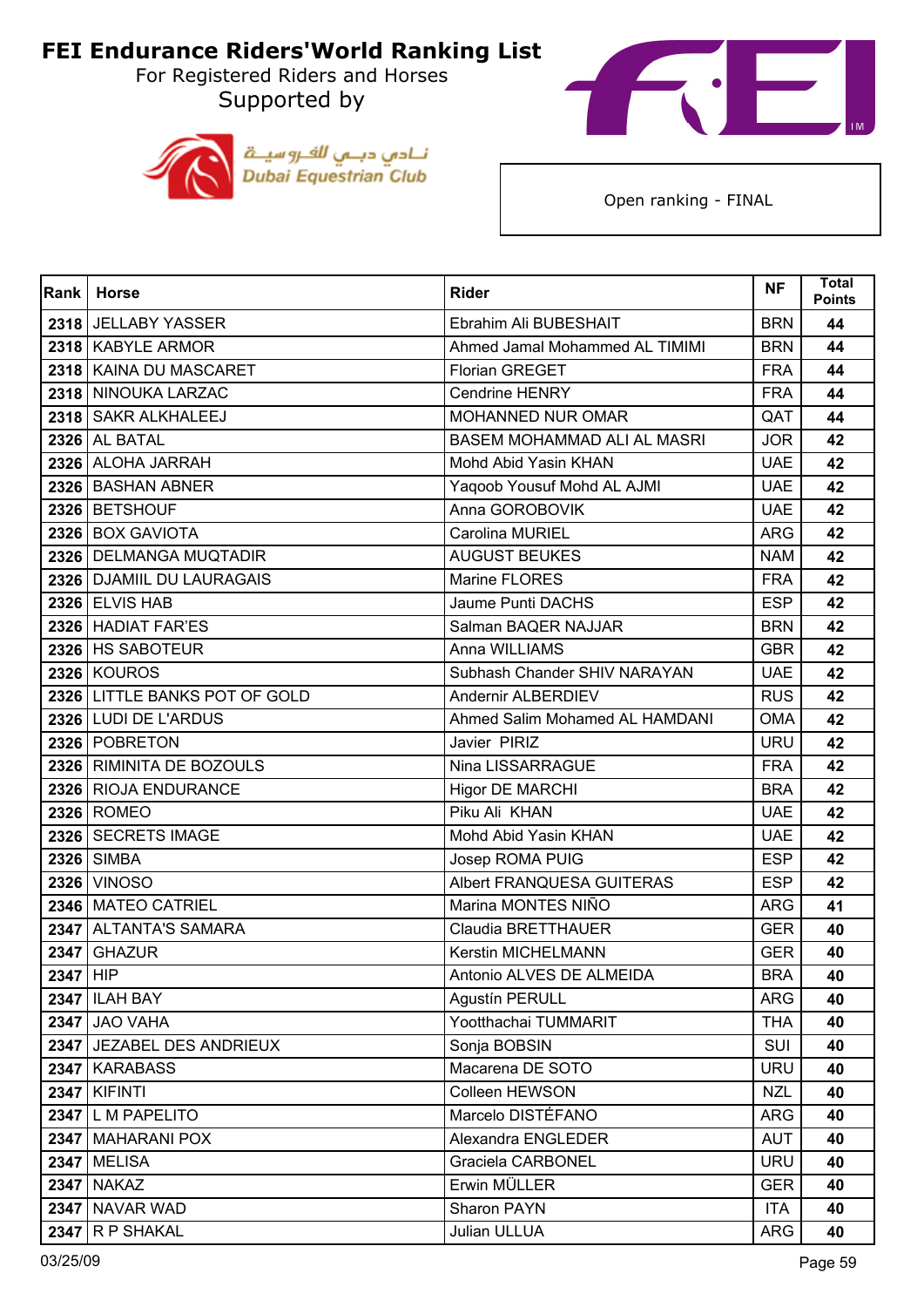For Registered Riders and Horses Supported by





| Rank | <b>Horse</b>                | <b>Rider</b>                  | <b>NF</b>  | Total<br><b>Points</b> |
|------|-----------------------------|-------------------------------|------------|------------------------|
|      | 2347 ROMERO 10              | Andrea ENK                    | <b>AUT</b> | 40                     |
|      | $2347$ S F PRIMERO          | <b>Christine FIRMIN DIDOT</b> | <b>ARG</b> | 40                     |
| 2347 | <b>SE SHARIMA</b>           | <b>MAURICIO GAITAN GOMEZ</b>  | COL        | 40                     |
|      | <b>2347 SIDRAL</b>          | Montse MORERA CAMPRUBÍ        | <b>ESP</b> | 40                     |
|      | 2347 SS SHAHRAYAR           | Angela DOEL                   | <b>NZL</b> | 40                     |
|      | 2347   TSEA SAHRUK          | Abdulla YOUSEF MUSAMEH        | <b>BRN</b> | 40                     |
|      | <b>2347   Y.M.BALARK</b>    | Yoshio NAKAZAWA               | <b>JPN</b> | 40                     |
|      | 2368 AHNSHAHN ESSTREME      | Mohd Saleh Abdullah AL QASIMI | <b>UAE</b> | 39                     |
|      | 2368 AL SHAAHIR             | <b>HUSAM MISLEM FAYYAD</b>    | <b>JOR</b> | 39                     |
|      | 2368 AMIR                   | María Concepción FERNANDEZ    | <b>URU</b> | 39                     |
|      | 2368 AMIRA 6                | Jürgen GRADWOHL               | <b>AUT</b> | 39                     |
|      | 2368 DAHMAN VANZANT NZL     | <b>Clément MARESCASSIER</b>   | <b>FRA</b> | 39                     |
|      | 2368 J C LARA               | Diego BEVILAQUA               | <b>ARG</b> | 39                     |
|      | 2368 J J ADOBE              | Eduardo DE SANTIBAÑEZ         | <b>ARG</b> | 39                     |
|      | 2368 KELKETTE PARK DORIEMUS | Mohd Abid Yasin KHAN          | <b>UAE</b> | 39                     |
|      | 2368 KING OF HEARTS         | Salim Mohd Abdulla NENAT      | <b>UAE</b> | 39                     |
|      | 2368 LA 528                 | Cecilia SEBBEN                | <b>URU</b> | 39                     |
|      | 2368 LOUSTIC DE BIGORRE     | <b>Trix HOSSMANN</b>          | SUI        | 39                     |
|      | 2368 LOUXOR EL MUSKOV       | Raghuveer Singh Hem SINGH     | <b>UAE</b> | 39                     |
|      | 2368 LUNA R                 | Carmen RÖMER                  | <b>NED</b> | 39                     |
|      | 2368 MAZEEFHA               | Katharina KORN                | <b>GER</b> | 39                     |
|      | <b>2368 MUGUET</b>          | Judith BOOMAN                 | <b>NED</b> | 39                     |
|      | 2368 NABIL VAN RYAD         | Cori DINIZ COSTA JUNIOR       | <b>BRA</b> | 39                     |
|      | $2368$ RAAZAR (GB)          | <b>Bonnie Petley SABA</b>     | CAN        | 39                     |
|      | 2368 RAJH                   | <b>Wasim Akram ALI</b>        | <b>UAE</b> | 39                     |
|      | 2368 SHARIFA                | Marlene EKSTEEN               | <b>RSA</b> | 39                     |
| 2368 | SIX PER SIX                 | Franz BRÜCK                   | <b>GER</b> | 39                     |
|      | 2368 TUMARADO               | WILLIAM LABRADOR GOMEZ        | COL        | 39                     |
|      | 2368   VIOLON D' INGRES     | Coralie DELAUNAY              | <b>UAE</b> | 39                     |
|      | 2368 WINTRIDGE KEEPSAKE     | Hilary WEBB                   | <b>NZL</b> | 39                     |
|      | <b>2391   AF CABEL</b>      | Ana Paula STORANI SALIBA      | <b>BRA</b> | 38                     |
|      | 2391 AL DHAHAB AKKADIAAN    | Jennifer HEARN                | <b>NZL</b> | 38                     |
| 2391 | <b>BALTIK DES ORS</b>       | Karine MABILON                | <b>FRA</b> | 38                     |
|      | 2391   BECQUEREL            | Ivan AUTET CASAS              | <b>ESP</b> | 38                     |
|      | 2391 CHE PINGAZO            | Nicolas MACHADO               | <b>URU</b> | 38                     |
|      | 2391 EL GABANI              | Ursula DAMERAU                | <b>GER</b> | 38                     |
| 2391 | FAMOSA 25                   | Franziska GÖBEL               | <b>GER</b> | 38                     |
|      | <b>2391   KAVALLA</b>       | Marie Amandine RAYNARD DOUTEY | <b>FRA</b> | 38                     |
|      | 2391 L C COMPARSITA         | Cecilia CARANCI               | ARG        | 38                     |
|      | 2391 LABEL DU MAGNY         | Beata DZIKOWSKA               | <b>POL</b> | 38                     |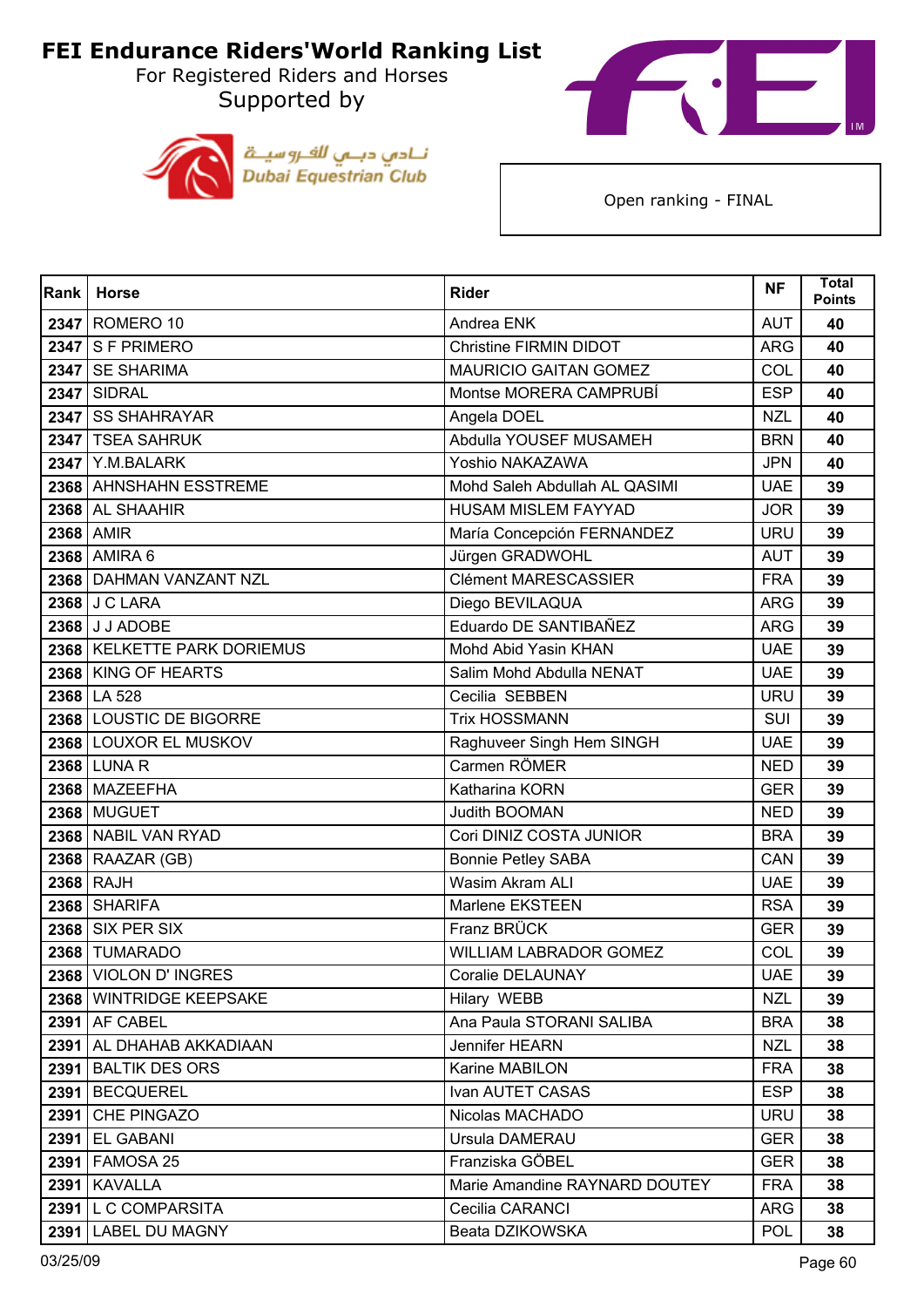For Registered Riders and Horses Supported by





| Rank | <b>Horse</b>                 | <b>Rider</b>                        | <b>NF</b>  | <b>Total</b><br><b>Points</b> |
|------|------------------------------|-------------------------------------|------------|-------------------------------|
|      | <b>2391 MIRAGE B</b>         | Stefan SPATH                        | <b>GER</b> | 38                            |
|      | <b>2391 OLIVER TB</b>        | Cesar TASIAS TORRAS                 | <b>ESP</b> | 38                            |
| 2391 | <b>PEGASO</b>                | MAURICIO PEDRAZA ROCHA              | COL        | 38                            |
|      | 2391 PRINZ ROYAL W           | Judith STEINER                      | <b>AUT</b> | 38                            |
|      | 2391 R P BORDOLINO           | Pío OLASCOAGA AMAYA                 | <b>URU</b> | 38                            |
|      | 2391 SADOON                  | Hussain MOHAMMED ARIF               | <b>BRN</b> | 38                            |
| 2391 | <b>TBO MAKIN</b>             | Alvaro GARCIA                       | <b>URU</b> | 38                            |
|      | <b>2391 YORDAN</b>           | Suzanne VAN RIJSWIJK                | <b>NED</b> | 38                            |
|      | $2391$ Z C GOLIAN            | Adán CORREA                         | <b>ARG</b> | 38                            |
|      | 2410 EROS AN TRISKELL        | Paulo BRANCO                        | <b>POR</b> | 37                            |
|      | <b>2410 KAIFÚ</b>            | Clara AQUERRETA DE MUÑIZ            | <b>ARG</b> | 37                            |
|      | 2410 PETER LUSTIG            | <b>Beate DEGEN</b>                  | <b>GER</b> | 37                            |
|      | 2410 SULTANA FARYNA HCF      | Jonas SAMPAIO RATTI                 | <b>BRA</b> | 37                            |
|      | 2410 SUPRE NITRIC            | Wendy FOWLER                        | <b>NZL</b> | 37                            |
|      | 2410 TAHIRA SCIMITAR         | Stephanie HALL                      | <b>NZL</b> | 37                            |
|      | <b>2410 ULISES</b>           | JOSE GENARO ACEVEDO OSSA            | COL        | 37                            |
|      | <b>2410 VERY FI</b>          | <b>Florencia SERRA</b>              | <b>ARG</b> | 37                            |
|      | 2418 ARKAB RAFFA             | Nellie TROMP                        | <b>RSA</b> | 36                            |
|      | 2418 AVENTURERA              | Daniel VASQUEZ                      | COL        | 36                            |
|      | 2418 CEDAR RIDGE RISING FAST | Aidaan Singh Kishore SINGH          | <b>UAE</b> | 36                            |
|      | 2418 CHE AMIGO               | <b>ELIAS SEQUEIRA</b>               | <b>URU</b> | 36                            |
|      | <b>2418 DAKANA</b>           | Corinna HÄRTER                      | <b>GER</b> | 36                            |
|      | 2418 ESCOL RACH              | Lia REHDER TOLEDO                   | <b>BRA</b> | 36                            |
|      | 2418 FAJER JAL'AAD           | Mohammad ABED ALHAMEED AL           | <b>JOR</b> | 36                            |
|      | $2418$ H S B CAETANO         | Clara TADDEO                        | <b>ARG</b> | 36                            |
|      | 2418   IDAIS TOBIHA          | Mohd Kamaluddin WAN                 | <b>MAS</b> | 36                            |
|      | <b>2418   ISTOURA</b>        | Allison Jane BUCKLEY                | <b>GBR</b> | 36                            |
|      | 2418   IZAHR DE L'ARDUS      | Sabrina HILI                        | <b>FRA</b> | 36                            |
|      | 2418 J J KAFIL               | Jose RODRIGUEZ ZAMBONI              | ARG        | 36                            |
|      | 2418 J J NORBERTO SU         | Juliana María NUÑEZ                 | <b>ARG</b> | 36                            |
|      | 2418 LASQUIB DE SOMMANT      | Amélie GUINAMARD                    | <b>FRA</b> | 36                            |
|      | 2418 LC ASTERISCO            | Karan Singh Rajput SINGH            | <b>UAE</b> | 36                            |
|      | 2418 MAGIC GLENN PRIMAD      | Omar Abdin Mohd Abdulla AL NASRALLA | <b>UAE</b> | 36                            |
|      | 2418   MAJESTIC STAR         | Keith MCLEOD                        | <b>NZL</b> | 36                            |
|      | 2418   MARAVIE DU RIBEYR     | Javier GUELL PERIS                  | <b>ESP</b> | 36                            |
|      | 2418 NAIJZFORLA              | Nicolas METZ                        | <b>FRA</b> | 36                            |
|      | <b>2418   NOBLE ROY</b>      | Noresh CHANDRA                      | <b>UAE</b> | 36                            |
|      | <b>2418 RASIF</b>            | Mohd Yousef AL HAMMADI              | <b>UAE</b> | 36                            |
|      | 2418 RIVERDANCE SHARON       | <b>Bonnie Petley SABA</b>           | CAN        | 36                            |
| 2418 | SAFIR AL JULIMAH             | Petra WURM                          | <b>GER</b> | 36                            |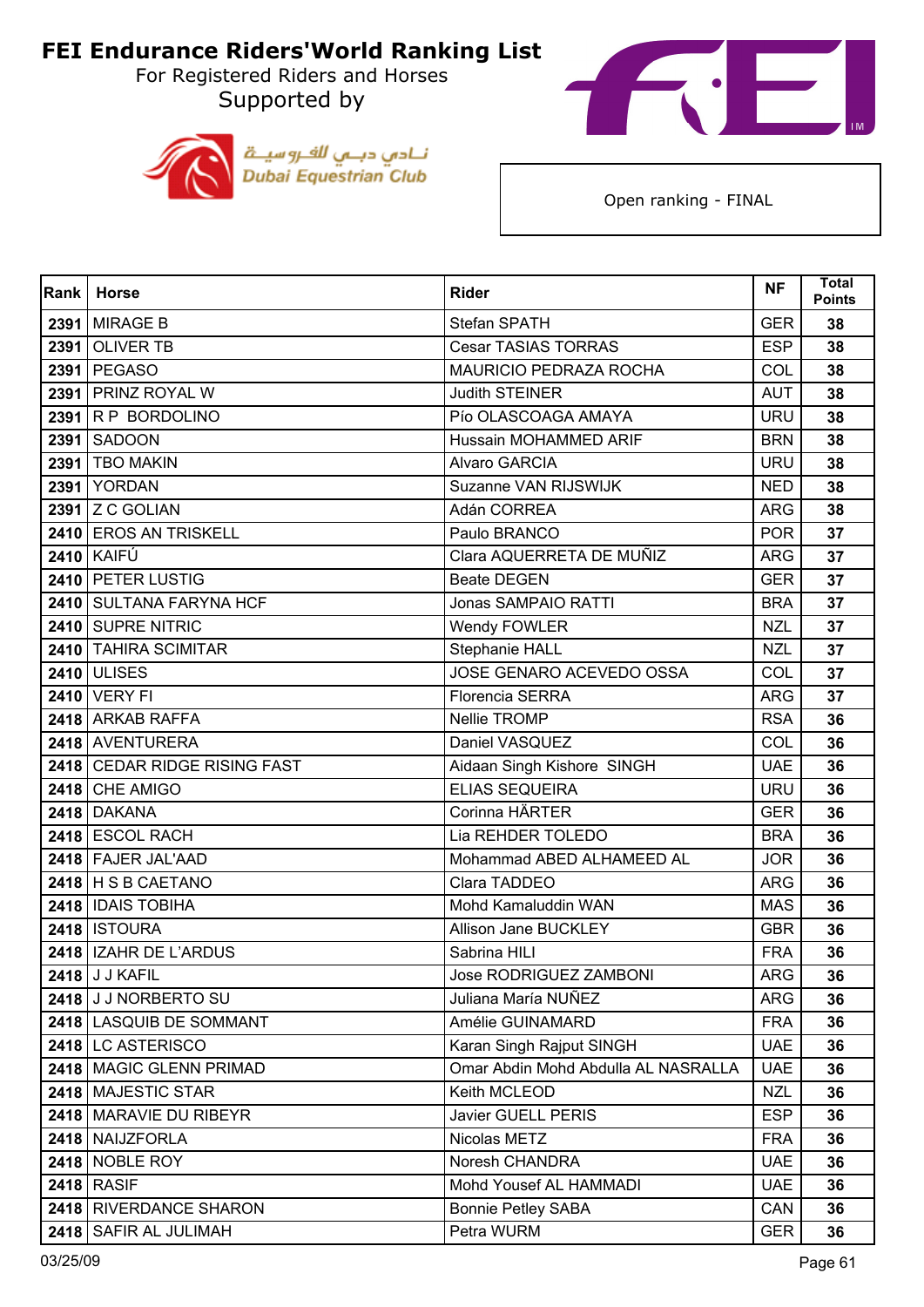For Registered Riders and Horses Supported by





| Rank | <b>Horse</b>                     | <b>Rider</b>                       | <b>NF</b>  | <b>Total</b><br><b>Points</b> |
|------|----------------------------------|------------------------------------|------------|-------------------------------|
|      | 2418 SHIHAN AS SAHARA            | Leonardo CARVALHO BARBOSA          | <b>BRA</b> | 36                            |
|      | 2418 TURCO II                    | Cristobal HIRSCH                   | <b>ARG</b> | 36                            |
|      | 2418 WONGELLA FELLA              | Tayef Ateeq Sabt AL FALAHI         | <b>UAE</b> | 36                            |
|      | 2444 ER OMAR                     | Hugo CARDOZO                       | <b>URU</b> | 35                            |
|      | 2444 F J PASHA FAYETTE           | <b>Gabriel OBEID</b>               | <b>ARG</b> | 35                            |
|      | 2444 KIYU                        | Marcelo TORRES                     | <b>URU</b> | 35                            |
|      | 2444 L C REY SOL                 | Christian RUIZ DIAZ                | <b>ARG</b> | 35                            |
|      | 2444 LESZEK RACH                 | VALÉRIA C. LABATE VASCONCELLOS     | <b>BRA</b> | 35                            |
|      | 2444   MAKAHIWI PANDORA          | Aimee CROWLEY                      | <b>NZL</b> | 35                            |
|      | <b>2444 NASTIA</b>               | <b>Ulrike VON WARDENBURG</b>       | <b>GER</b> | 35                            |
|      | <b>2444 TURCO II</b>             | <b>MATEO BRUNO</b>                 | <b>ARG</b> | 35                            |
|      | 2452 AMERICO ENDURANCE           | Leonardo DIAS MOREIRA DE ABREU     | <b>BRA</b> | 34                            |
|      | 2452 BRANIK                      | Guillaume VANDEKERCKHOVE           | <b>FRA</b> | 34                            |
|      | 2452 DAMIETTA II                 | Marta KAMPMANN                     | <b>GER</b> | 34                            |
|      | 2452 MY MAGIC ENDURO             | Daniela FRICKE                     | <b>GER</b> | 34                            |
|      | 2452 ESPERANZA IV                | Sofia BURGUES                      | <b>ARG</b> | 34                            |
|      | 2452 FALGARSA                    | Raquel PRATCORONA CASADESUS        | <b>ESP</b> | 34                            |
|      | <b>2452 FARAH</b>                | Diego VAN WASSENHOVE               | <b>URU</b> | 34                            |
|      | <b>2452 J C ROMEO</b>            | <b>Hector QUIROGA</b>              | <b>ARG</b> | 34                            |
|      | 2452 JOY D'COBENHERPHIL          | Alexandra FREY                     | <b>SUI</b> | 34                            |
|      | 2452 L S GASPAR                  | Roberto MORENO                     | <b>ARG</b> | 34                            |
|      | 2452 MALAIKA                     | Marc COMAS MOLIST                  | <b>ESP</b> | 34                            |
|      | <b>2452 MULATO</b>               | Lilian BUENO GARRUBBO              | <b>BRA</b> | 34                            |
|      | 2452 PUSO                        | <b>Ivet PI MASNOU</b>              | <b>ESP</b> | 34                            |
|      | 2452 $Z$ T MAGDYN                | Mariana WEINGER                    | <b>ARG</b> | 34                            |
|      | 2466   ABDASHAR SHAHTHUNGFRA     | Mohan Singh Kan SINGH              | <b>UAE</b> | 33                            |
|      | 2466 AM MARZIAH                  | Isadora MACKINNON                  | <b>URU</b> | 33                            |
|      | 2466   BENLARICH TARIK           | <b>Andries MOGAPE</b>              | <b>BOT</b> | 33                            |
|      | 2466 BINTH AL MOTAR              | Aslam Khan Asgar KHAN              | <b>UAE</b> | 33                            |
|      | 2466 CHEVROLET                   | Ana Lia MENDEZ                     | <b>ARG</b> | 33                            |
|      | 2466 CORLEONE                    | Madan Singh Mod SINGH              | <b>UAE</b> | 33                            |
|      | 2466 DISCUTIDO                   | Richard VINÇON                     | <b>URU</b> | 33                            |
|      | 2466   ISMAYLA D'ESCALINE        | Abdul Halim ALI HAN                | <b>MAS</b> | 33                            |
|      | 2466 KEEPCOOL                    | Alexandre MONBRUN                  | <b>FRA</b> | 33                            |
|      | <b>2466 KWINJY</b>               | <b>Michel LEQUARRE</b>             | <b>BEL</b> | 33                            |
|      | 2466 LIYAN                       | Anas Abdel Minem AL FAR            | <b>JOR</b> | 33                            |
|      | 2466 MOONDARRA DIAMONDS 'N' LACE | Buti Mohd Khalaf Al Marri AL MARRI | <b>UAE</b> | 33                            |
|      | 2466 MORO POLEMICO               | Miguel PAVLOVSKY                   | <b>ARG</b> | 33                            |
|      | 2466 SGW MURAT                   | Franziska ERXLEBEN                 | <b>GER</b> | 33                            |
|      | <b>2466 ZAHIRA</b>               | Natalia FALBO                      | <b>ARG</b> | 33                            |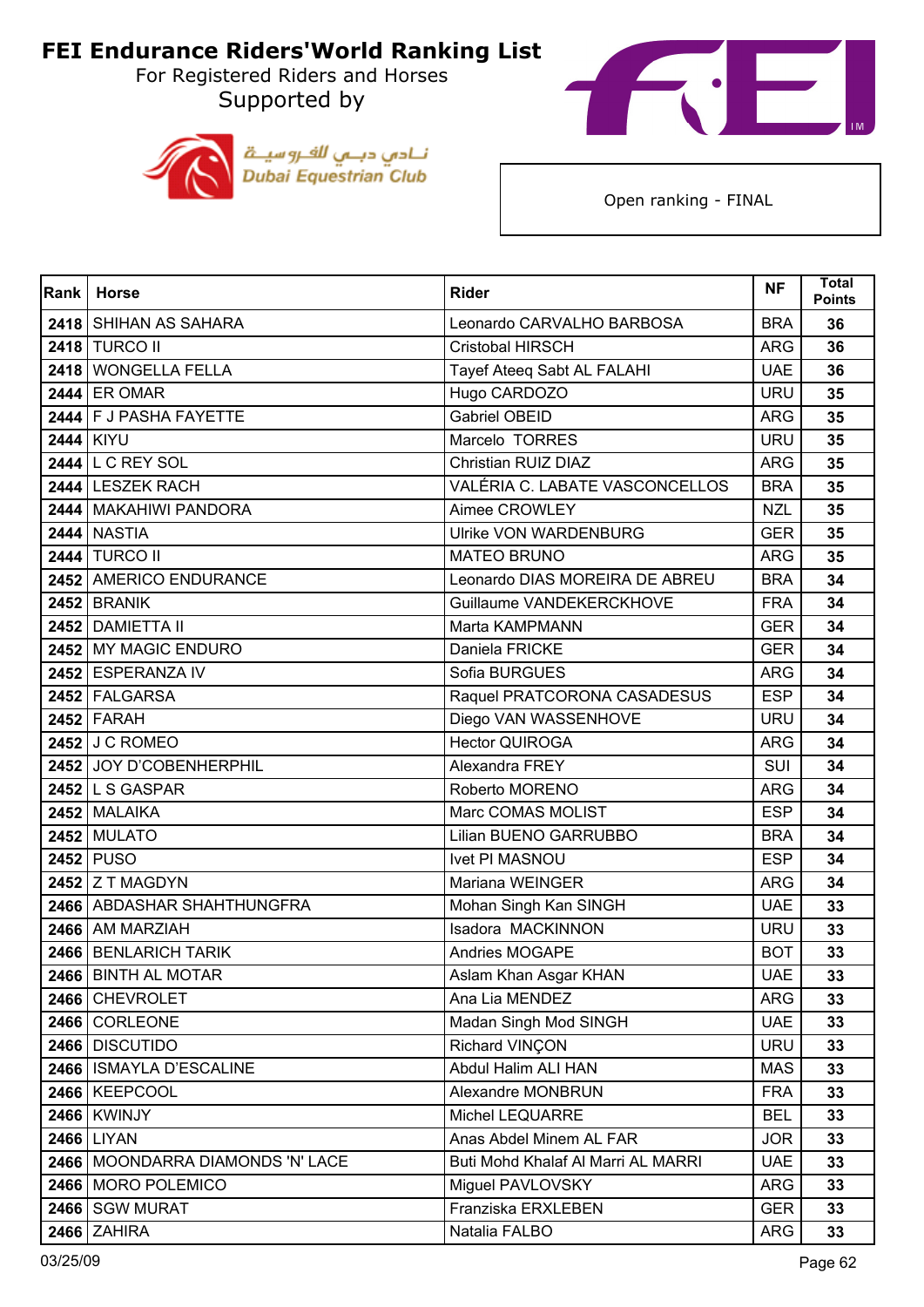For Registered Riders and Horses Supported by





| Rank | <b>Horse</b>              | <b>Rider</b>                     | <b>NF</b>  | <b>Total</b><br><b>Points</b> |
|------|---------------------------|----------------------------------|------------|-------------------------------|
| 2481 | <b>EO JEZJAB</b>          | Miguel MEIRELES                  | <b>URU</b> | 32                            |
|      | 2481 ESPARTAKO            | Maria Noel CERISOLA              | <b>URU</b> | 32                            |
| 2481 | <b>LFBISER</b>            | Margarita ANTUNOVIC              | <b>ARG</b> | 32                            |
|      | 2481 LA MONEDA MATE       | Rodrigo PERES VIEYRA             | <b>ARG</b> | 32                            |
|      | 2481 LR CICATRIZ          | Sebastian VIAZZI                 | <b>URU</b> | 32                            |
|      | 2481 LUCERO MIKI          | Xavier DULCET VALLS              | <b>ESP</b> | 32                            |
| 2481 | <b>PERNIK</b>             | <b>Christele DEROSCH</b>         | <b>FRA</b> | 32                            |
| 2481 | <b>PREFIXE</b>            | Andrea HASSEL                    | <b>GER</b> | 32                            |
| 2481 | PRISMA D'HAVENNE          | Steffy DELCOURT                  | <b>BEL</b> | 32                            |
|      | 2481 ROGER HCF            | Dominique FREEMAN                | <b>GBR</b> | 32                            |
| 2481 | <b>SMLYANA</b>            | <b>Carlos Salvador CONTI</b>     | <b>ARG</b> | 32                            |
|      | <b>2481 TIZIANO</b>       | ANTONIO ARRABAL CASASA           | <b>ESP</b> | 32                            |
| 2481 | <b>VIDURRIA MONTE</b>     | Alejandra GALLART                | <b>ARG</b> | 32                            |
|      | 2481 Z T FANTKISMART      | Alejandra MURANO                 | <b>ARG</b> | 32                            |
| 2481 | <b>ZUPAN</b>              | <b>Elke KAUTZMANN</b>            | <b>GER</b> | 32                            |
|      | <b>2496 BUEN OJO SU</b>   | Magdalena MIGUENS                | <b>ARG</b> | 31                            |
|      | $2496$ S M WINNIE         | Hugo MOREL                       | <b>ARG</b> | 31                            |
|      | 2496 TORNADO BLANCO       | Carlos RODRIGUEZ                 | <b>URU</b> | 31                            |
|      | 2499 AKHDAR               | Ricardo SHIMOHIRAO               | <b>BRA</b> | 30                            |
|      | 2499 ANKH DA'WAH          | <b>Bertrand OLIVIER</b>          | <b>FRA</b> | 30                            |
|      | <b>2499 DUMAR</b>         | Mohd Ali Mohd Yousef AL MARZOUQI | <b>UAE</b> | 30                            |
|      | 2499 ECLIPSE WITH         | Oscar PRIETO                     | <b>URU</b> | 30                            |
| 2499 | <b>EO RATA</b>            | <b>Jeber RODRIGUEZ</b>           | <b>URU</b> | 30                            |
|      | 2499 FARAHON              | Fernando PAIZ LARRAVE            | <b>GUA</b> | 30                            |
|      | 2499 GRACE LIGHTENING     | Matar Ghanim Musfer Ghanim AL    | <b>UAE</b> | 30                            |
|      | 2499   ILSCHAMAN DE VAUXY | <b>Christelle MAFILLE</b>        | <b>FRA</b> | 30                            |
| 2499 | INES DE CROUZ             | Richard PIO OLIVERA              | <b>ESP</b> | 30                            |
|      | 2499 <b>IRMA</b>          | Mitsuko MASUI                    | <b>JPN</b> | 30                            |
|      | <b>2499   KUJIN</b>       | Sonia LE HECHO                   | ESP        | 30                            |
|      | 2499 MAGIC GLENN HI DI    | <b>Jairo RODRIGUEZ BERENGUER</b> | <b>ESP</b> | 30                            |
|      | 2499 R M MAGNUM RAF       | Mercedes TAPIA                   | <b>ARG</b> | 30                            |
|      | 2499 RIVALYN FLICKER      | Roshan Ali Shiraj Khan KHAN      | <b>UAE</b> | 30                            |
|      | 2499   SECRETO MC         | Mohd Muburak AL NEYADI           | <b>UAE</b> | 30                            |
|      | 2499 SIETE RUMBERO        | Antonio PONCE                    | <b>ARG</b> | 30                            |
|      | 2499   SIMMENAU ZARENA    | Reni VAN DER MERWE               | <b>NAM</b> | 30                            |
|      | <b>2499   TOMASA</b>      | <b>Hector BAUDUCCO</b>           | <b>ARG</b> | 30                            |
|      | <b>2499   TORDA BM</b>    | Verónica BARRACO MÁRMOL          | <b>ARG</b> | 30                            |
|      | 2499 VV COCO              | Sofia FERNANDEZ                  | <b>URU</b> | 30                            |
|      | 2499 WORTHALOOK           | Abdulla Salah Abdullah AMEEN     | <b>UAE</b> | 30                            |
|      | 2499 Z T MAGJOL           | Luis Eduardo FERNANDEZ LANGE     | <b>ARG</b> | 30                            |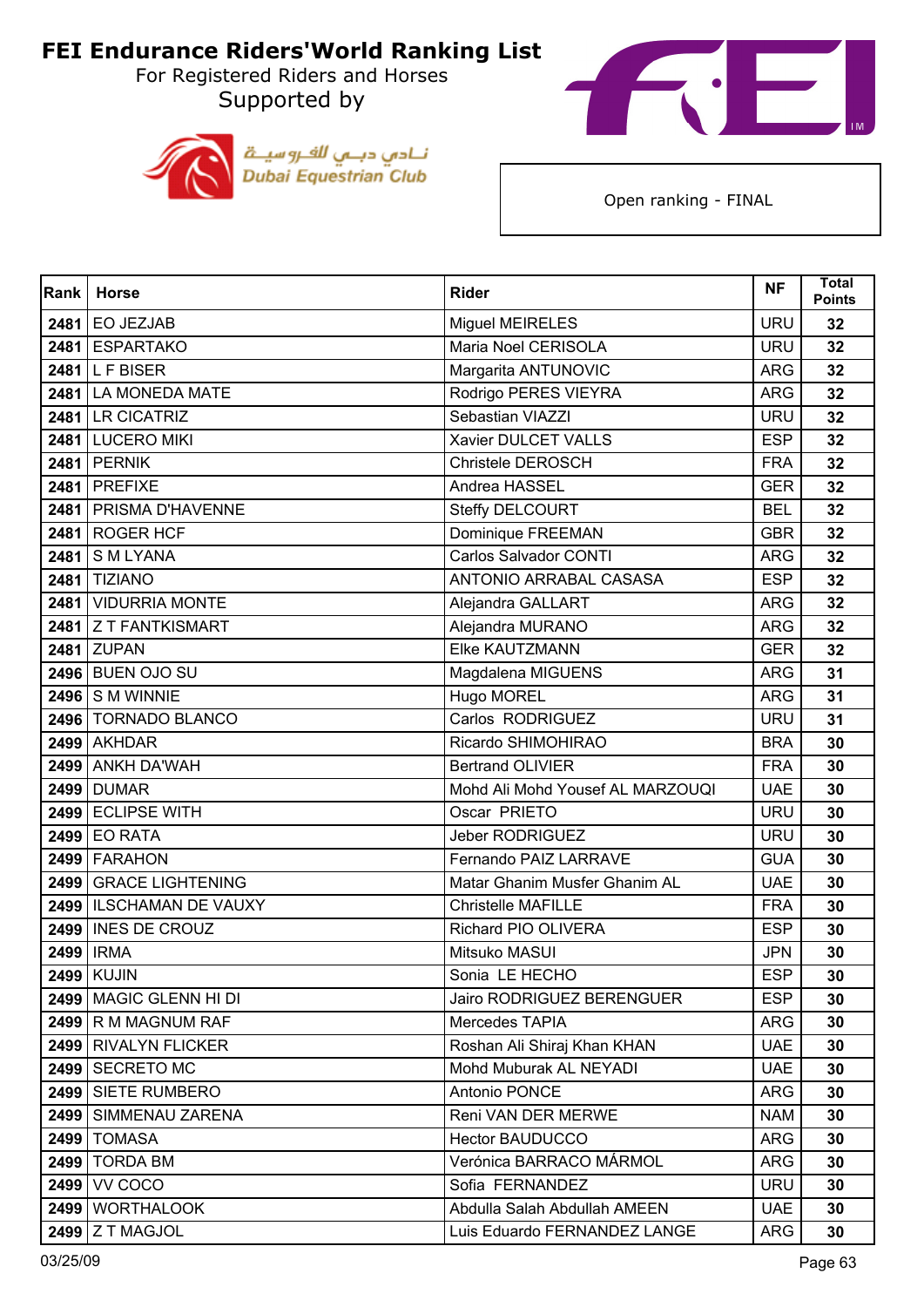For Registered Riders and Horses Supported by





| Rank | <b>Horse</b>             | <b>Rider</b>                    | <b>NF</b>  | <b>Total</b><br><b>Points</b> |
|------|--------------------------|---------------------------------|------------|-------------------------------|
|      | $2521$ ARMZ              | Claudio MACÍAS                  | <b>ARG</b> | 29                            |
|      | 2521 EL ZAR J J          | Eduardo Braulio RÍOS            | <b>ARG</b> | 29                            |
| 2521 | <b>LR GITANA</b>         | Josefina CHAS                   | <b>ARG</b> | 29                            |
|      | <b>2524 BEYOND</b>       | Josefina NICHOLSON              | <b>ARG</b> | 28                            |
|      | 2524 CRYSTAL KHALIL      | Anna WILLIAMS                   | <b>GBR</b> | 28                            |
|      | <b>2524 EF FAMAL</b>     | Luis Miguel MARTINEZ            | <b>URU</b> | 28                            |
|      | 2524 HEAVENROZ DE PAUTÉ  | Marcio Jose CARDOSO HONORIO     | <b>BRA</b> | 28                            |
|      | 2524 J J CANDELA         | Eduardo DE SANTIBAÑEZ           | <b>ARG</b> | 28                            |
|      | 2524 LEILA DE MONTAMEL   | <b>Cendrine HENRY</b>           | <b>FRA</b> | 28                            |
|      | 2524 MAGICS MARK CAF     | Rubén CORREA                    | <b>ARG</b> | 28                            |
|      | $2524$ PERIPLO           | <b>Gustavo GARCIA</b>           | <b>URU</b> | 28                            |
|      | <b>2524 SANSON</b>       | Roberto SENA                    | <b>URU</b> | 28                            |
|      | 2524 SCHE ABU FADL       | Sandra AGUERA                   | <b>ARG</b> | 28                            |
|      | 2524 SHAITAN AL DESERT   | <b>OLAIA ARISTEGI GURIDI</b>    | <b>ESP</b> | 28                            |
|      | 2535 DELL NAHBEEL        | Kimberley DEAN                  | <b>GBR</b> | 27                            |
|      | 2535 DJERIFA DE BOZOULS  | Maktoum Nawab Ahmed Al BALOUSHI | <b>UAE</b> | 27                            |
|      | $2535$ EO TUJAHA         | Hugo MUNDO                      | <b>URU</b> | 27                            |
|      | $2535$ G B PALOMA        | María Belén MANZINI             | <b>ARG</b> | 27                            |
|      | 2535 PIRUET DE CARDONNE  | <b>NESTOR FALERO</b>            | <b>URU</b> | 27                            |
|      | 2535 R M SINFONIA        | Fatima GISMONDI                 | <b>ARG</b> | 27                            |
|      | 2535 SPIKKELS            | Sandra TEGETHOFF                | <b>NAM</b> | 27                            |
|      | 2542 AGUATERO            | Carolina NEVES                  | <b>URU</b> | 26                            |
|      | 2542 B M KIM BAIDU       | Emilio CARO                     | <b>ARG</b> | 26                            |
|      | 2542 BETTY DEL YI        | Esteban FORT                    | <b>URU</b> | 26                            |
|      | 2542   F A PAMPA         | Debbie DOLLBERG                 | <b>ARG</b> | 26                            |
|      | 2542 JAMAIQUE ARMOR      | Jean Marie OLLIVIER             | <b>FRA</b> | 26                            |
|      | 2542 KAZAN DE BELENE     | Raquel PRATCORONA CASADESUS     | <b>ESP</b> | 26                            |
|      | 2542 LYNN II             | Ashleigh LORD                   | <b>RSA</b> | 26                            |
|      | 2542 S M ROCO            | Hugo MOREL                      | <b>ARG</b> | 26                            |
|      | <b>2550 EC ALADIN</b>    | María GONZALEZ                  | <b>URU</b> | 25                            |
|      | $2550$ H Z JACAR         | Manuel RODRIGUEZ ABREU          | <b>ARG</b> | 25                            |
|      | 2550 J J CANDELA         | Ignacio RODRIGUEZ ZAMBONI       | <b>ARG</b> | 25                            |
|      | 2550 Z T MAGMAN          | Carlos Salvador CONTI           | <b>ARG</b> | 25                            |
|      | 2554 AGUILA BLANCA       | Carlos SANTOS                   | <b>URU</b> | 24                            |
|      | 2554 BRIEEMA SHAR        | Elaz Ghali ABDEL RAHIM          | <b>UAE</b> | 24                            |
|      | <b>2554 BU HOMERO</b>    | Miguel Angel MUÑOZ              | <b>ARG</b> | 24                            |
|      | 2554 GEPETTO             | Karina PUJADAS                  | <b>URU</b> | 24                            |
|      | 2554 JASMIN DE LAP       | Ralf DÜRLER                     | <b>SUI</b> | 24                            |
|      | 2554 LAKIM DE VILLENEUVE | Christophe NOGUEIRA             | <b>FRA</b> | 24                            |
|      | 2554 LUKA                | Ali Pasha Jehangir Pasha PASHA  | <b>UAE</b> | 24                            |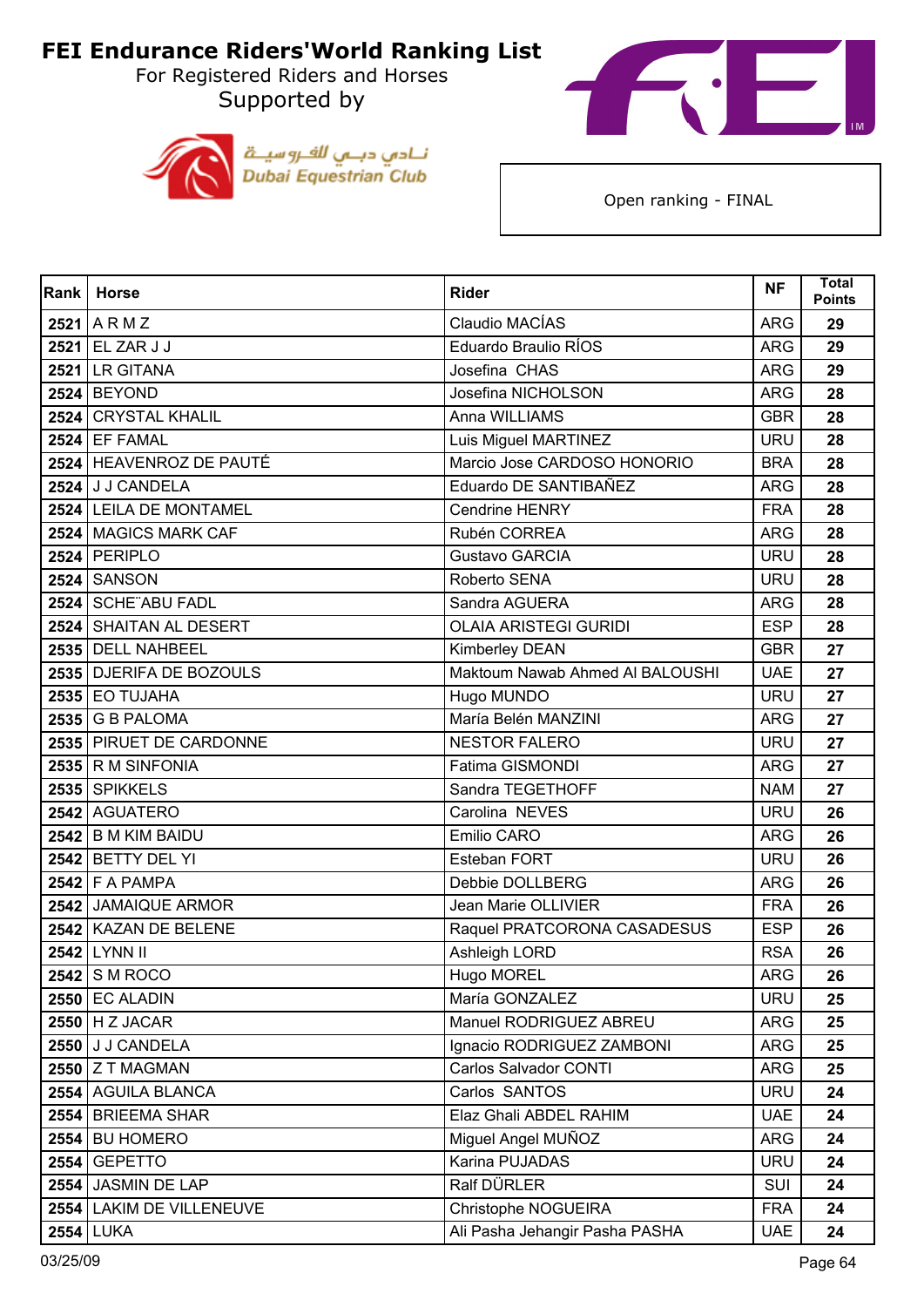For Registered Riders and Horses Supported by





| Rank | <b>Horse</b>                  | <b>Rider</b>               | <b>NF</b>  | <b>Total</b><br><b>Points</b> |
|------|-------------------------------|----------------------------|------------|-------------------------------|
|      | 2554 OM EL MARIEKA            | Maqsud Ali KHAN            | <b>UAE</b> | 24                            |
|      | 2554 OUTRAGE GRAVE            | Raphael WILLOT             | <b>FRA</b> | 24                            |
| 2554 | <b>PUCCA</b>                  | Agustin ESPINOSA MADROÑAL  | <b>ESP</b> | 24                            |
|      | <b>2554 RATONA</b>            | Javier LASARTE             | <b>URU</b> | 24                            |
|      | 2554 SCHE AL KIMAFI           | Andrea GANTZER             | <b>ARG</b> | 24                            |
|      | 2554 SERAS BAMBU              | Carolina MURIEL            | <b>ARG</b> | 24                            |
|      | 2554 SPOUTNIK                 | Iqbal Karim Ikramul HAQUE  | <b>UAE</b> | 24                            |
|      | 2554 ZIADA DE BIESME          | Dirk COOLEN                | <b>BEL</b> | 24                            |
|      | $2569$ L C ODIN               | Mario TORRILLA             | <b>ARG</b> | 23                            |
|      | 2569 L M HIGHLAND             | Lucilo FERNÁNDEZ           | <b>ARG</b> | 23                            |
|      | <b>2569 MY SIMUN</b>          | Fatima GISMONDI            | <b>ARG</b> | 23                            |
|      | 2569 PRINCESA DE MIRASOL      | <b>Winston GALLO</b>       | <b>URU</b> | 23                            |
|      | 2573 BAMBI CARILO SU          | Natalia FALBO              | <b>ARG</b> | 22                            |
|      | 2573 BUSCADA                  | Horacio FERJANCICH         | <b>URU</b> | 22                            |
|      | 2573 EXPULSADO                | Marc CODINA MUIXI          | <b>ESP</b> | 22                            |
|      | <b>2573 FATIMA</b>            | Leandro GONZALEZ MEZARD    | <b>ARG</b> | 22                            |
|      | 2573 SEDIJ MATRA              | <b>Claudio LINARES</b>     | <b>ARG</b> | 22                            |
|      | 2573 SHATOUST DE BOZOULS      | Bénédicte SANTISTEVA       | <b>FRA</b> | 22                            |
|      | 2573 Z T MAGLECTRA            | Josefina CHAS              | <b>ARG</b> | 22                            |
|      | 2580 BARAKAH ZAGAL            | <b>DAVID JNR BOTHA</b>     | <b>NAM</b> | 21                            |
|      | 2580 HECHIZERA                | ANGELICA ANA LAWRENCE      | <b>ARG</b> | 21                            |
|      | <b>2580 KASALO</b>            | Udaya Das RABI DAS         | <b>UAE</b> | 21                            |
| 2580 | <b>LOUBIA EL BOHEIRA</b>      | Agathe BENAMAR             | <b>FRA</b> | 21                            |
|      | 2580 MOAR ABAK                | Magdalena MIGUENS          | <b>ARG</b> | 21                            |
| 2580 | NADA LÓGICO                   | Diego PELLIART             | <b>URU</b> | 21                            |
| 2580 | PAT                           | Julien GOACHET             | <b>FRA</b> | 21                            |
| 2580 | RABIH 12                      | Hassan Abdullah RASHID     | <b>UAE</b> | 21                            |
|      | 2580 RUQUA QUANOLI            | Aijaz Alam Mozahirul HAQUE | <b>UAE</b> | 21                            |
|      | 2589 AICHA LA DOUCE           | Simon BELLOT               | <b>FRA</b> | 20                            |
|      | 2589 CAL PRETENCIOSA          | Agustín VITA               | <b>ARG</b> | 20                            |
|      | $2589$ H C MASSUD             | Santiago FORNIELES         | ARG        | 20                            |
|      | $2589$ H S B BONITA           | Clara TADDEO               | <b>ARG</b> | 20                            |
|      | 2589   N S MORGAN             | Fernando BLANCO            | <b>ARG</b> | 20                            |
|      | 2589 TBO PRINCIPE             | Laia MUIXI CRUSELLAS       | <b>ESP</b> | 20                            |
|      | 2589 VANITA BINT VACORA       | Anna Maria YEBRA ALTAMIRA  | <b>ESP</b> | 20                            |
|      | 2596 CEFIRO SU                | <b>XAVIER AYALA</b>        | ECU        | 19                            |
|      | 2596 L C GITANA               | Juan ZORREGUIETA           | <b>ARG</b> | 19                            |
|      | 2596   M A MOROCHA ARRABALERA | Rubén VERA                 | <b>ARG</b> | 19                            |
|      | 2596 MORA NIÑA                | Miguel PAVLOVSKY           | <b>ARG</b> | 19                            |
|      | <b>2596 YONGA</b>             | Emiro RODRIGUEZ            | <b>URU</b> | 19                            |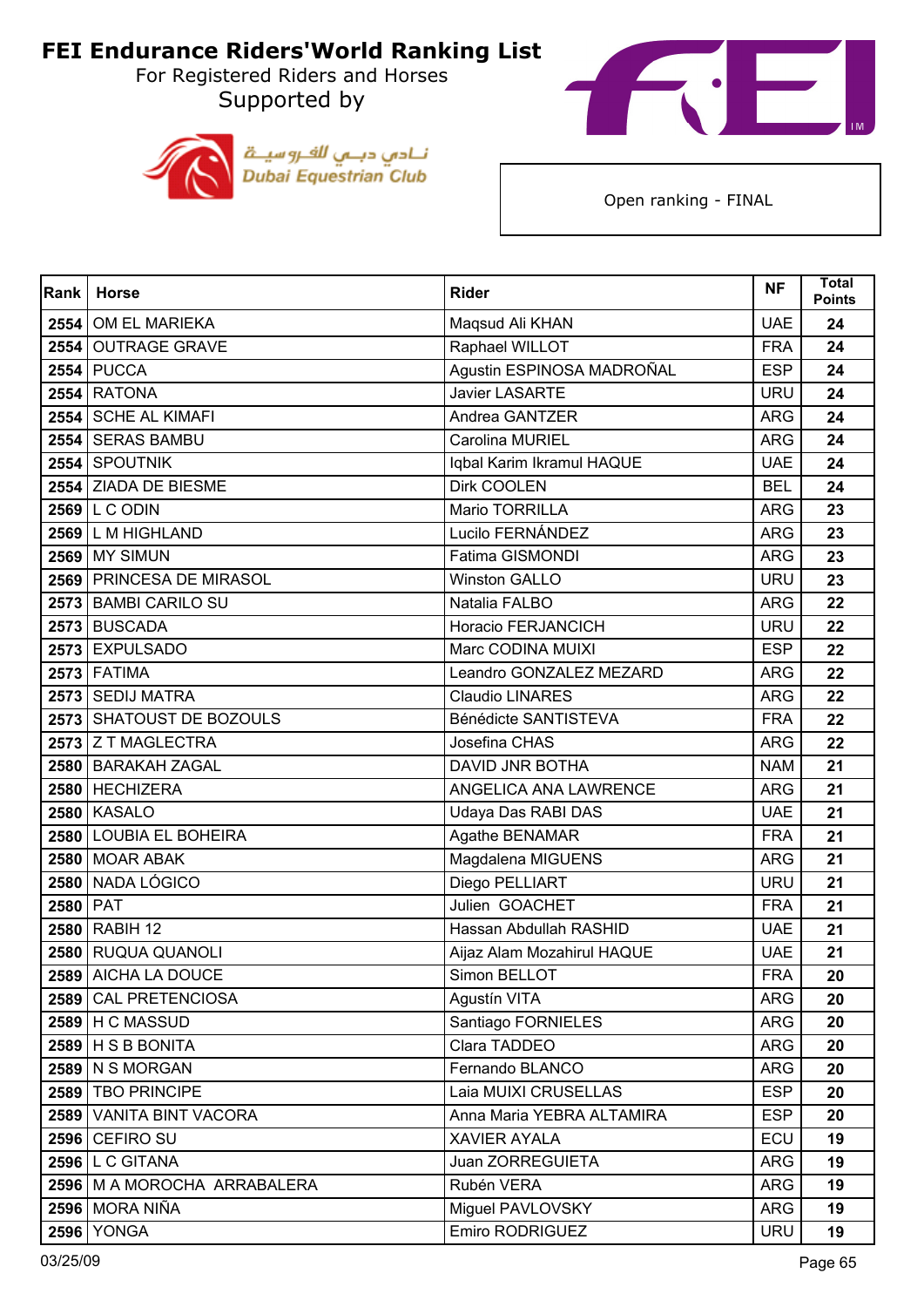For Registered Riders and Horses Supported by





| Rank | <b>Horse</b>                 | <b>Rider</b>                           | <b>NF</b>  | <b>Total</b><br><b>Points</b> |
|------|------------------------------|----------------------------------------|------------|-------------------------------|
| 2601 | <b>AKASHA NADA</b>           | Jamila AHMED                           | <b>UAE</b> | 18                            |
| 2601 | <b>CARLITOS</b>              | Luis MORALES                           | <b>URU</b> | 18                            |
| 2601 | <b>HLT INDIO NEGRO</b>       | Marcos ALFONSO                         | <b>ARG</b> | 18                            |
|      | 2601   I.L.A.JADIR           | Julio Gabriel Alvarez Machado MACHADO  | <b>UAE</b> | 18                            |
|      | 2601 J B BELEN               | <b>Carlos Salvador CONTI</b>           | <b>ARG</b> | 18                            |
|      | 2601   KARABIL NOAH          | Rebecca Jane PINDER                    | <b>UAE</b> | 18                            |
| 2601 | <b>LM SPRINT PHARR</b>       | Antonio SAUCEDO                        | <b>ARG</b> | 18                            |
|      | 2601 MALIK KERROUS           | <b>JOSE ISMAEL GANACHIPPI MARTINEZ</b> | <b>URU</b> | 18                            |
|      | 2601 NEFERTITI LARZAC        | Guillaume VANDEKERCKHOVE               | <b>FRA</b> | 18                            |
|      | 2601   NEVER SURRENDER       | Allan LEON                             | <b>FRA</b> | 18                            |
| 2601 | <b>SASKIA</b>                | <b>Thomas SHARP</b>                    | <b>BOT</b> | 18                            |
|      | 2612 RAS SARCOZY             | Jorge SANCHEZ                          | <b>ARG</b> | 17                            |
|      | 2613 AINHOA NUIT'S D'ESPOIR  | Ander MATO GARCIA                      | <b>ESP</b> | 16                            |
|      | $2613$ H L T JUGADA          | Nestor MONTES DE OCA                   | <b>ARG</b> | 16                            |
|      | 2613 KIM BELLE DU MAGNY      | <b>Uma MENCIA URANGA</b>               | <b>ESP</b> | 16                            |
|      | 2613 MAIA DE LOZELLE         | Magali DUHAYON                         | <b>FRA</b> | 16                            |
|      | 2613 S M LYANA               | Hugo MOREL                             | <b>ARG</b> | 16                            |
|      | 2618 BARAKA MAHATA           | Agustín VITA                           | <b>ARG</b> | 15                            |
|      | $2618$ F J BIANCA            | Juana CHAS                             | <b>ARG</b> | 15                            |
|      | 2618 HIGHLAND VIEW BETTE     | Fahad Abdullah Mubarak AL BALOUSHI     | <b>UAE</b> | 15                            |
|      | 2618 N S G DIVIDIDO          | Maria Eugenia SPAGNUOLO REY            | <b>ARG</b> | 15                            |
|      | 2618 NO PROBLEM DE SOMMANT   | Simon ZAPATA                           | <b>FRA</b> | 15                            |
|      | <b>2618 SPIKA</b>            | Suhail Saeed Abdulla AL GHUFLI         | <b>UAE</b> | 15                            |
|      | 2618 TA'ABU                  | Mariano Gabriel SALINAS                | <b>ARG</b> | 15                            |
|      | 2625 CODICIADO TORNILLO      | Carlos MORANDO                         | <b>ARG</b> | 14                            |
|      | 2625 J J TROPERO             | Eduardo DE SANTIBAÑEZ                  | <b>ARG</b> | 14                            |
|      | 2625 NEKKAR DU SAUVETERRE    | Christelle DESROCH                     | <b>FRA</b> | 14                            |
|      | <b>2625 SILVER RS</b>        | Leonardo GIBSON                        | <b>ARG</b> | 14                            |
|      | <b>2629 EL TUTE</b>          | Clara Maria LALOR                      | ARG        | 13                            |
|      | 2629 G B LUCERO              | Guillermo SICA                         | <b>ARG</b> | 13                            |
|      | 2629 LA MONEDA MATE          | Roberto Martin PERES VIEYRA            | <b>ARG</b> | 13                            |
|      | 2632 BREMERVALE RED LABEL    | Samir KAZZI                            | <b>UAE</b> | 12 <sub>2</sub>               |
|      | 2632 KAMBEL DE PERSIK        | <b>Alain PORRAS</b>                    | <b>FRA</b> | 12 <sup>2</sup>               |
|      | 2632 KUHAILAN SAAD           | Mansoor Ibrahim Ali SALEM              | <b>UAE</b> | 12                            |
|      | 2632   MAISSA DE SAUVETERRE  | Hassan Tahous AL-NUAIMI                | QAT        | 12 <sub>2</sub>               |
|      | 2632   MONT-MISTIC           | Joan BOIXADER                          | <b>ESP</b> | $12 \,$                       |
|      | 2632 Z T PARYSA              | Facundo LARRERE                        | <b>ARG</b> | 12                            |
|      | 2638   ICARE DE LA BRASSERIE | Eva KELLER                             | <b>SUI</b> | 10                            |
|      | 2639 COLETTO                 | Sandra DAHL                            | <b>FRA</b> | 9                             |
|      | 2639 RHIANNON'S NIMBI        | Allan LEON                             | <b>FRA</b> | 9                             |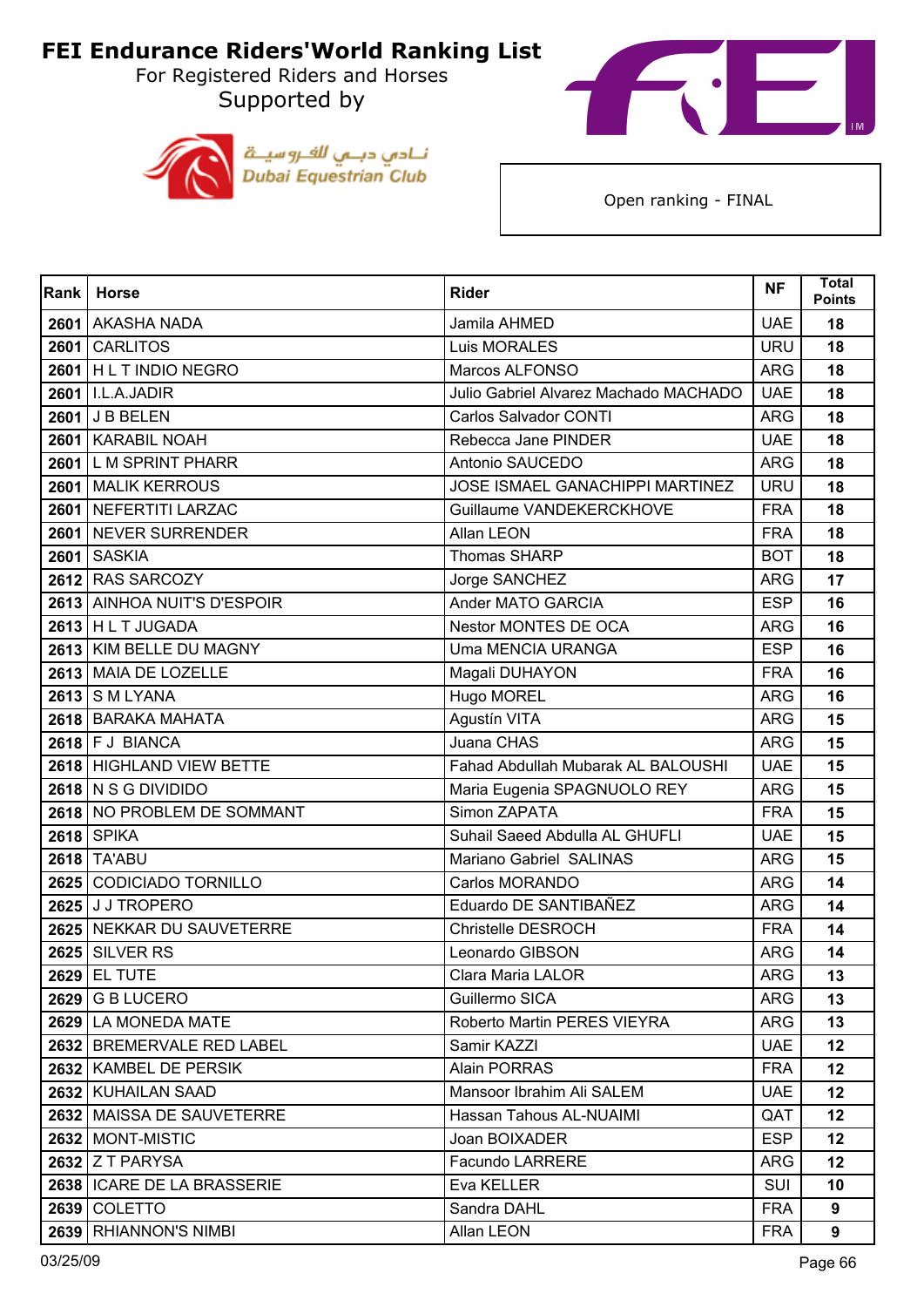For Registered Riders and Horses Supported by





| Rank | <b>Horse</b>                    | <b>Rider</b>                     | <b>NF</b>  | <b>Total</b><br><b>Points</b> |
|------|---------------------------------|----------------------------------|------------|-------------------------------|
| 2641 | DJOURZOULA DUPIGNE              | Abdul Rashid Abdul MALIK         | <b>UAE</b> | 6                             |
|      | 2641 ESSO HELENIC               | Roger NARANJO                    | <b>ESP</b> | 6                             |
| 2641 | LOVE AND LOVE                   | Faleh Nasser Saleh ABUGNAIM      | QAT        | $6\phantom{1}6$               |
| 2641 | WOODBOURNE STARLITE             | <b>Bonnie Petley SABA</b>        | CAN        | 6                             |
| 2645 | <b>MEDINA</b>                   | Feras BOULBOL                    | <b>SVK</b> | 5                             |
|      | 2646 SHAMIL MAKAR CH            | Eva STUTZ                        | <b>SUI</b> | $\overline{\mathbf{4}}$       |
| 2647 | <b>GARRYA</b>                   | Silvia Valenti VIDAL             | <b>UAE</b> | $\mathbf{3}$                  |
|      | 2647 JINELAN PARK SHANAE SHARNA | Salem Muftah AL KAABI            | <b>UAE</b> | 3                             |
|      | 2647 MISTHI'POLYTE              | Mohammed ALI MOHD                | <b>UAE</b> | $\mathbf{3}$                  |
|      | 2650 MAGIC MOONLIGHT CH         | Ariane CAGIENARD                 | <b>SUI</b> | $\overline{2}$                |
|      | 2651 A R VALE                   | Sandra AGUERA                    | <b>ARG</b> |                               |
|      | $2651$ A R VALE                 | FARAH ABU NAMEH                  | <b>JOR</b> |                               |
|      | 2651 A R ZUL                    | Luis PASINI                      | ARG        |                               |
|      | 2651 A'LANDELL SHIRAZ           | <b>Bhawani SINGH</b>             | <b>BRN</b> |                               |
|      | 2651 A'LANDELL SHIRAZ           | Yacoob Yousif YACOOB             | <b>BRN</b> |                               |
|      | 2651 A'LANDELL THOR             | Megan Gwennol JONES              | <b>GBR</b> |                               |
|      | 2651 AA MONTEGO                 | Suzanne WHITE HEDGECOCK          | <b>USA</b> |                               |
|      | 2651 AAZ AL SHAQAB              | Ahmed AL TIMIMI                  | <b>BRN</b> |                               |
| 2651 | <b>AB ZITA</b>                  | FRANCISCO DAMIAO MARIANO         | <b>ESP</b> |                               |
|      | 2651 ABAKADABRAH                | <b>Jose MERKX</b>                | <b>NED</b> |                               |
|      | 2651 ABBE LAURANCE              | Bhanwar Singh Khiv Singh RATHORE | <b>UAE</b> |                               |
|      | 2651 ABDASHAR SHAHTHUNGFRA      | Mohd Jasim RAHIMI                | <b>UAE</b> |                               |
| 2651 | ABDASHAR SHAHTHUNGFRA           | Deep Singh DEVI SINGH            | <b>UAE</b> |                               |
|      | <b>2651 ABDUL</b>               | Manzoor Alam Mazharul HAQ        | <b>UAE</b> |                               |
|      | 2651 ABHARI MYSTIC              | Willem LE FLEUR                  | <b>RSA</b> |                               |
|      | 2651 ABJER AL SAIF              | Mohammed HAMDAN ALAKRAM          | <b>BRN</b> |                               |
| 2651 | <b>ABUSAMRA</b>                 | Harmke Margreta WESTERVELT       | <b>UAE</b> |                               |
|      | <b>2651 ACETHO</b>              | Giorgio AMADORI                  | <b>ITA</b> |                               |
|      | 2651   ADAL-KABIRTH             | Ivan SANTOVENIA BILBAO           | ESP.       |                               |
|      | 2651 ADAL-KEMAL                 | Laura GARCÍA FERNÁNDEZ           | <b>ESP</b> |                               |
|      | 2651 ADOLAR 006                 | Allan PAULSEN                    | <b>DEN</b> |                               |
|      | 2651 AELIA BINT TARIK           | Angèle CECCALDI                  | <b>FRA</b> |                               |
|      | 2651 AF AMDA                    | Luis Fernando VARANDA            | <b>BRA</b> |                               |
|      | 2651 AF HASHIM                  | Sayed Husain Ali Saeed ALAWI     | <b>BRN</b> |                               |
|      | $2651$ AFFINITI                 | Mohammed Hamad AL THAWADI        | <b>BRN</b> |                               |
|      | 2651 AFRICAN STAR               | Maurice WHITELEY                 | <b>GBR</b> |                               |
| 2651 | AFUZ-ALI                        | Csaba MIHOK                      | <b>HUN</b> |                               |
|      | 2651 AGDAM                      | Rouslan GEKIEV                   | <b>RUS</b> |                               |
|      | <b>2651 AGHMED</b>              | Ali Khalfan Al JAHOURI           | <b>UAE</b> |                               |
|      | 2651 AGUACERO                   | Juan Pablo SCHIAPPACASSE CANEPA  | <b>CHI</b> |                               |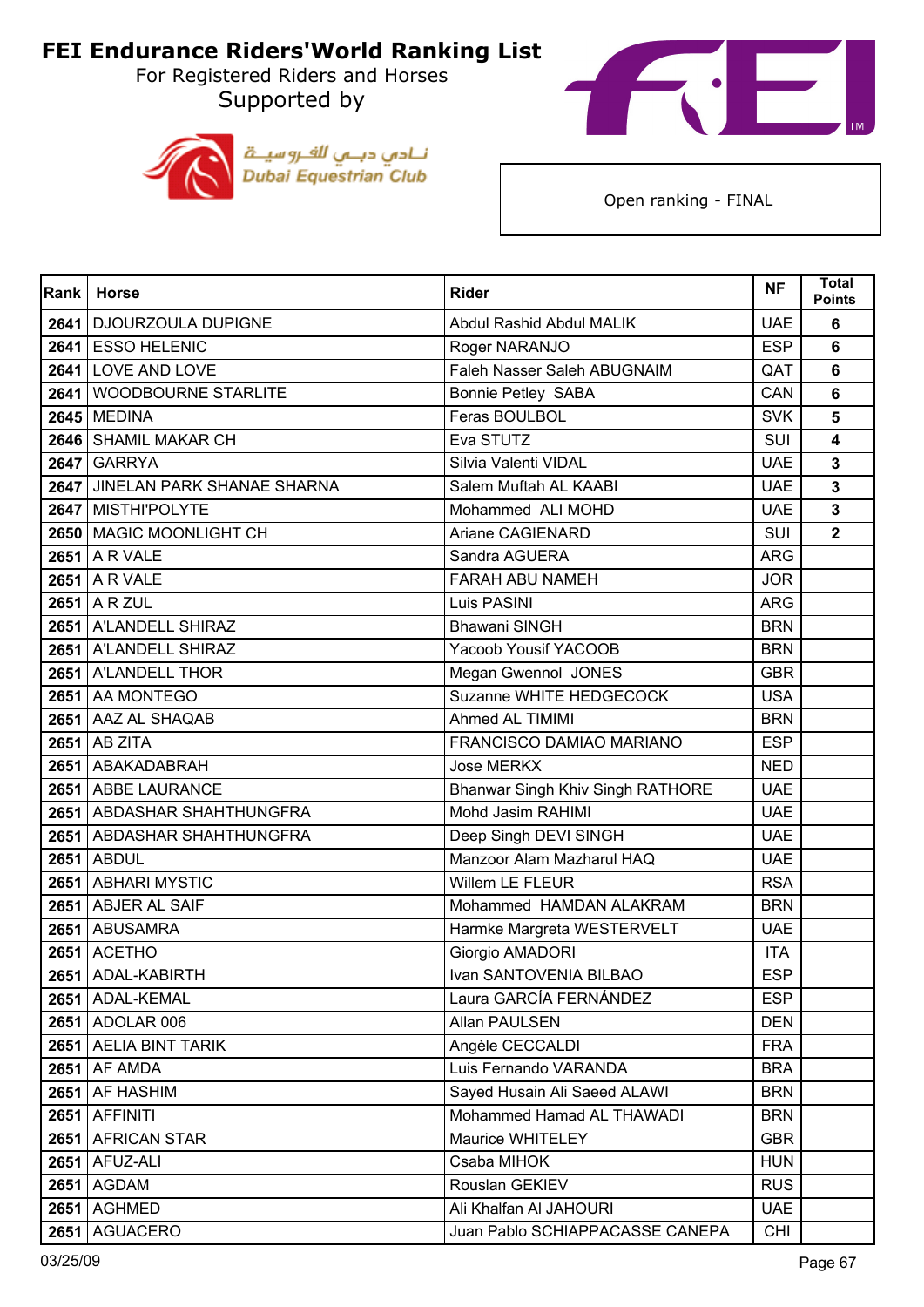For Registered Riders and Horses Supported by





| Rank | <b>Horse</b>                | <b>Rider</b>                      | <b>NF</b>  | <b>Total</b><br><b>Points</b> |
|------|-----------------------------|-----------------------------------|------------|-------------------------------|
| 2651 | AH DIBA                     | <b>Claire BRUCE</b>               | <b>GBR</b> |                               |
|      | <b>2651</b> AH KEEN         | Edgar PITTAMIGLIO                 | <b>URU</b> |                               |
| 2651 | <b>AIGOUAL MESBILLES</b>    | Len BORNMAN                       | <b>RSA</b> |                               |
|      | 2651 AIGOUAL QUERIDA        | Maria Alvarez PONTON              | <b>ESP</b> |                               |
| 2651 | <b>AIGOUAL TIKI</b>         | Simon BELLOT                      | <b>FRA</b> |                               |
|      | 2651 AINHOA CLOSHERE        | Karine MABILON                    | <b>FRA</b> |                               |
| 2651 | <b>AINHOA FAUTINA</b>       | Susanne GÜLDENPFENNIG-HINRICHS    | <b>GER</b> |                               |
|      | 2651 AINHOA HADLIZ          | Mohd Hamad Mohd Saeed AL JUNAIBI  | <b>UAE</b> |                               |
|      | 2651 AINHOA HADLIZ          | Marc COMAS                        | <b>ESP</b> |                               |
|      | 2651 AINHOA IL BACO         | Andrea PULICANI                   | <b>FRA</b> |                               |
| 2651 | AINHOA MAGIK (ES)           | Maxime KHALDI                     | <b>FRA</b> |                               |
|      | 2651 AINHOA SAHIDJANI       | Dolors VILARO RUSIÑOL             | <b>ESP</b> |                               |
|      | <b>2651</b> AISHA MIA       | Diana ORIGGI                      | <b>ITA</b> |                               |
|      | <b>2651 AKAB</b>            | Sh Hazza bin Sultan bin Zayed AL  | <b>UAE</b> |                               |
| 2651 | <b>AKASHA MUBARAK</b>       | <b>Ismail MOHD</b>                | <b>UAE</b> |                               |
|      | <b>2651</b> AL AGHAR        | Ahmed Jassim Mohammed HAZEEM      | <b>BRN</b> |                               |
|      | <b>2651</b> AL AGHAR        | Salman Saad AL THAWADI            | <b>BRN</b> |                               |
|      | <b>2651</b> AL AGHAR        | Anna GOROBOVIK                    | <b>UAE</b> |                               |
| 2651 | AL ANEED                    | <b>SWATOOP SINGH</b>              | QAT        |                               |
|      | $2651$ AL ASHQAR            | Naser Abdulla Mohd AL MARZOUQI    | <b>UAE</b> |                               |
|      | 2651 AL ASHQAR              | Hashim Moosa Mohd Ali AL BALOOSHI | <b>UAE</b> |                               |
|      | <b>2651</b> AL ASMAR        | Abdulla YOUSEF MUSAMEH            | <b>BRN</b> |                               |
| 2651 | AL BARAK                    | Yousef Ahmed AL BLOUSHI           | <b>UAE</b> |                               |
|      | <b>2651</b> AL BARAK        | Mubarak Abdulla AL BALOUSHI       | <b>UAE</b> |                               |
| 2651 | AL BIYANI                   | Karine Nelly PERON                | <b>FRA</b> |                               |
|      | <b>2651</b> AL BORAQ        | Juma'ah Saleh Abu SHABAB          | <b>JOR</b> |                               |
| 2651 | AL HABEEBA                  | Abdulla AL MOAWDAH                | <b>BRN</b> |                               |
| 2651 | <b>AL HAJIN</b>             | Wasim Akram ALI                   | <b>UAE</b> |                               |
|      | 2651   AL JAIMIE DE BOZOULS | Barbara LISSARRAGUE               | <b>FRA</b> |                               |
|      | 2651 AL JAMAAL JAFAR        | Hassan BIN ALI                    | <b>UAE</b> |                               |
|      | <b>2651 AL KATAF</b>        | LOAY GHALIB KHALID H.H. AL SAID   | OMA        |                               |
|      | 2651 AL LAHEEB              | Salim ALI                         | <b>BRN</b> |                               |
|      | $2651$ AL LAHOUB            | EID ALI EID ALFAYEZ               | <b>JOR</b> |                               |
|      | <b>2651</b> AL LUGHEZ       | Dalpat Singh MAG SINGH            | <b>UAE</b> |                               |
|      | 2651 AL MANRO TIMONE        | <b>Othusitse THIBOGA</b>          | <b>BOT</b> |                               |
|      | <b>2651</b> AL MAREED       | RACHEL WOTTGE                     | QAT        |                               |
| 2651 | AL NAA\IS"                  | Coralie DELAUNAY                  | <b>UAE</b> |                               |
|      | 2651 AL RAMTHA              | Ahmed Mahmoud MOHD SA'DI          | <b>JOR</b> |                               |
|      | 2651 AL SABRINA             | Alejandra MATTOS                  | <b>URU</b> |                               |
|      | <b>2651</b> AL SAMHA        | RASHID FAHAD AL-HAJRI             | QAT        |                               |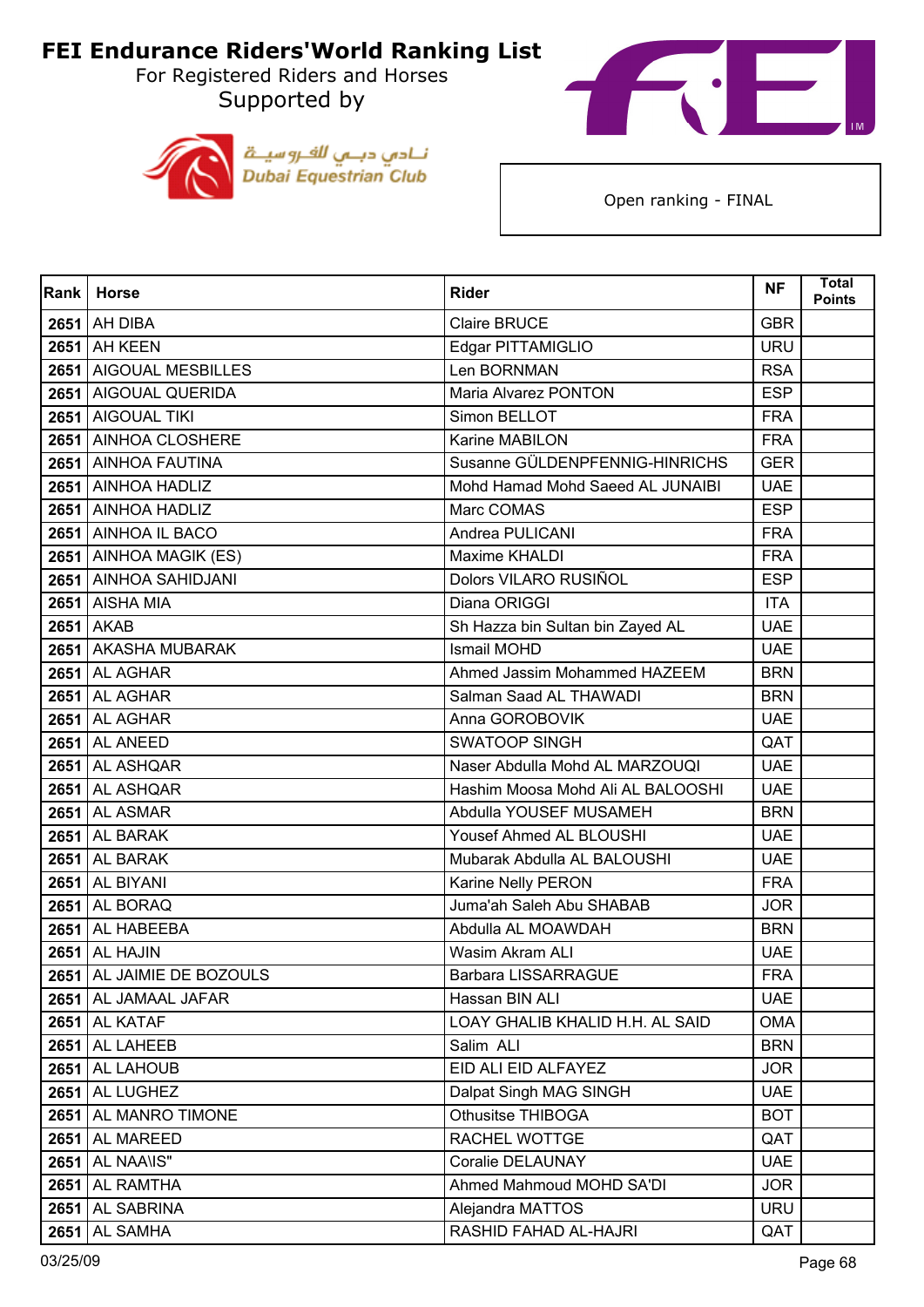For Registered Riders and Horses Supported by





| Rank | <b>Horse</b>              | <b>Rider</b>                        | <b>NF</b>  | <b>Total</b><br><b>Points</b> |
|------|---------------------------|-------------------------------------|------------|-------------------------------|
| 2651 | <b>AL SARRI</b>           | <b>Wasim ABBAS</b>                  | <b>UAE</b> |                               |
|      | 2651 AL SHAR REDS         | Jantjie MOLELEKI                    | <b>RSA</b> |                               |
| 2651 | AL SHAR REDS              | Frans KOCK                          | <b>RSA</b> |                               |
|      | 2651 AL SHAR SHAYLA       | Frans KOCK                          | <b>RSA</b> |                               |
|      | <b>2651</b> AL WAHSH      | Ahmed Mohd Saleh AL SHEHHI          | <b>UAE</b> |                               |
|      | 2651 AL WATHBA SHAKARMA   | Manohar Singh Idan SINGH            | <b>UAE</b> |                               |
|      | 2651 ALAMBIQUE            | Guillermina ALGORTA                 | <b>URU</b> |                               |
|      | 2651 ALAMBIQUE            | Juan Cruz CACERES                   | <b>URU</b> |                               |
|      | 2651   ALCAÇUZ DO GUARITÁ | Renata SABINO SALVADOR              | <b>BRA</b> |                               |
|      | 2651 ALCHEMY LR           | <b>Becky SPENCER</b>                | <b>USA</b> |                               |
|      | 2651 ALGALAHN             | Noresh CHANDRA                      | <b>UAE</b> |                               |
|      | 2651 ALGOR                | <b>Astrid BECKER</b>                | <b>GER</b> |                               |
|      | <b>2651</b> ALIANA        | <b>Bertrand CAPITAINE</b>           | <b>FRA</b> |                               |
|      | <b>2651 ALISEAO</b>       | <b>Francesco GRACIS</b>             | <b>ITA</b> |                               |
| 2651 | <b>ALISMA</b>             | Saad Senan AL-KAABI                 | QAT        |                               |
|      | <b>2651 ALIYA</b>         | Sheikha Madiya Hasher Mana AL       | <b>UAE</b> |                               |
|      | 2651 ALLURA PARK TAURIAN  | Ahmed Salem AL HAMMADI              | <b>UAE</b> |                               |
|      | 2651 ALLURA PARK TAURIAN  | Bhoor Singh BHANWAR SINGH INDA      | <b>UAE</b> |                               |
| 2651 | <b>AL MANRO TIMONE</b>    | <b>Javier GRAGERA</b>               | <b>ESP</b> |                               |
|      | 2651 ALNOTARJ ZHAAN       | Yousef AHMED AL BLOUSHI             | <b>UAE</b> |                               |
|      | 2651 ALNOTARY ZAKAR       | Sjn Roslan OSMAN                    | <b>MAS</b> |                               |
|      | 2651 ALOA DE LA MOLE      | Isabelle VAZQUEZ                    | <b>FRA</b> |                               |
| 2651 | <b>ALOHA DELE</b>         | Devi Singh INDA                     | <b>UAE</b> |                               |
|      | 2651 ALOHA JUDAS          | Mohammed Taleb AL-SAAQ              | QAT        |                               |
|      | 2651 AM MARZIAH           | Richard ESTEVEZ                     | <b>URU</b> |                               |
|      | 2651 AMAL                 | Michael ARAGONES                    | <b>URU</b> |                               |
| 2651 | <b>HAMAASY</b>            | Nabil Mohd SALIM                    | <b>UAE</b> |                               |
|      | 2651 AMAZHIG VILAFORMIU   | <b>Bernat CASALS FORES</b>          | <b>ESP</b> |                               |
|      | <b>2651   AMGANA</b>      | Jonathan CONTE                      | FRA        |                               |
|      | 2651 AMI D'JANI           | Kimberley DEAN                      | <b>GBR</b> |                               |
|      | 2651 AMIGO EL CABALLO     | Johanna CARLSSON                    | <b>SWE</b> |                               |
|      | 2651 AMIR ALKHEL          | Raj Vesh BISHWAKARMA                | QAT        |                               |
| 2651 | <b>AMIR EBLIS</b>         | Donatella ACCAMPI                   | <b>ITA</b> |                               |
|      | 2651 AMOMENTINTIME        | Angelica ANGELI                     | <b>ITA</b> |                               |
|      | 2651 AMOMENTINTIME        | Ramon DONINA RUBAGOTTI              | <b>ITA</b> |                               |
|      | 2651 AMORIN STAR          | Ingrid LANGEN                       | <b>NED</b> |                               |
| 2651 | ANAJA D.A.                | Albert RINGELE                      | <b>BEL</b> |                               |
|      | <b>2651 ANGLIRU</b>       | Juan Carlos RUIZ DE VILLA FERNANDEZ | <b>ESP</b> |                               |
| 2651 | <b>ANIMOSA</b>            | Samuel SANTOS SEGURA                | <b>ESP</b> |                               |
|      | 2651 ANOUD RUM            | HAYTHAM AHMAD MAHMMOUD AL           | <b>JOR</b> |                               |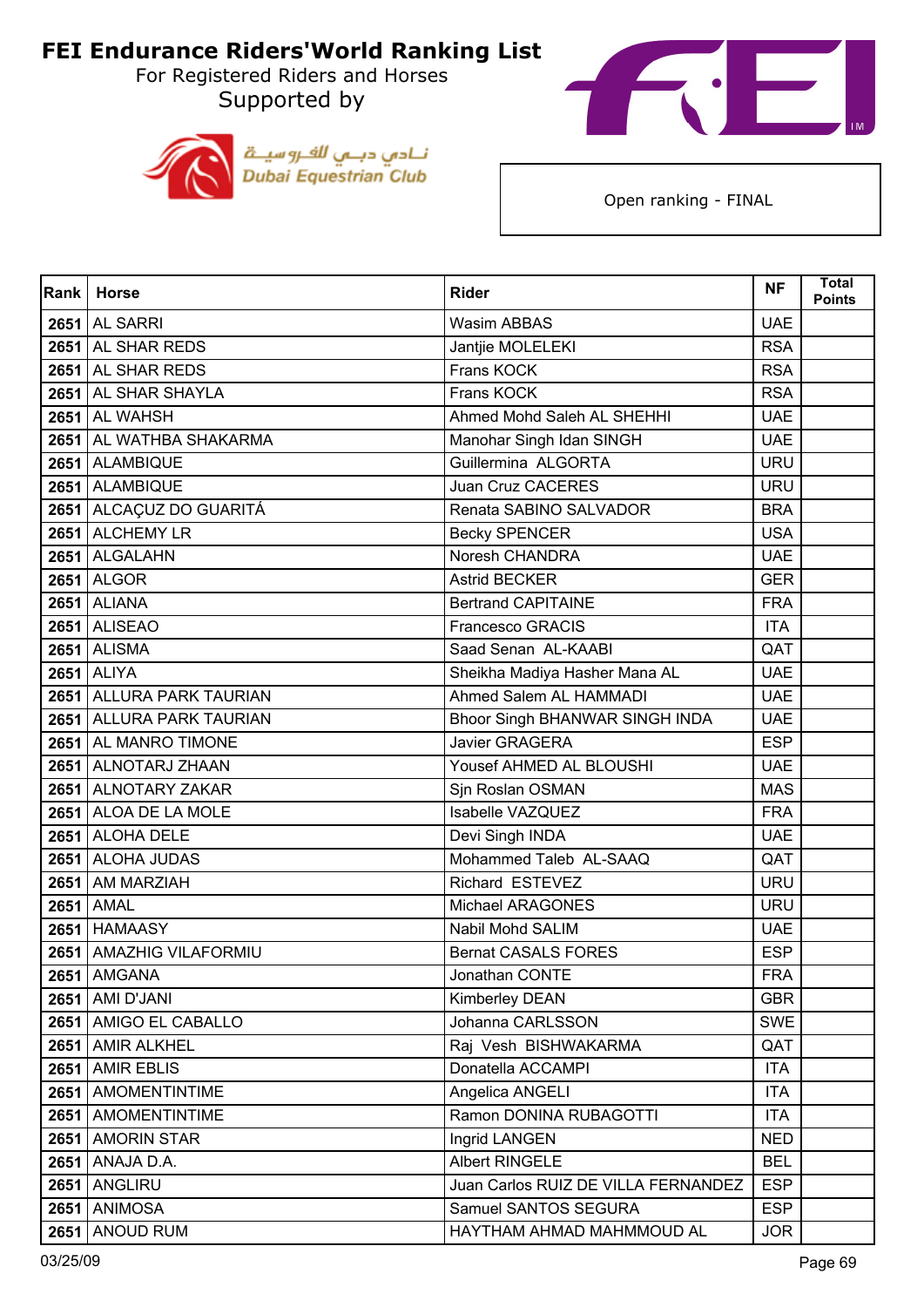For Registered Riders and Horses Supported by





| Rank     | <b>Horse</b>                       | <b>Rider</b>                            | <b>NF</b>  | <b>Total</b><br><b>Points</b> |
|----------|------------------------------------|-----------------------------------------|------------|-------------------------------|
|          | 2651 ANROE ROCKY                   | <b>Tean ERASMUS</b>                     | <b>RSA</b> |                               |
|          | <b>2651 ANWAN</b>                  | Jamila Ahmed AL AMRI                    | <b>UAE</b> |                               |
| 2651     | ANWAR ALMAMMLAKAH                  | Abdulrahman Ibrahim AL HAWAS            | <b>KSA</b> |                               |
|          | 2651 APIS DU FLORIVAL              | Louna SCHUITEN                          | <b>BEL</b> |                               |
|          | 2651 EL PEDRO                      | Heidi LINDBERG                          | <b>FIN</b> |                               |
|          | 2651 APTERO NIKE                   | Tanja PRIELER                           | <b>GER</b> |                               |
| 2651     | <b>AR VALE</b>                     | Pío OLASCOAGA AMAYA                     | <b>URU</b> |                               |
|          | 2651 ARABIKA LENNARD               | Shaima Naser Omar Salem AL BRAIK        | <b>UAE</b> |                               |
|          | 2651 ARAHI AHMAJ                   | <b>Melaine BARKER</b>                   | <b>NZL</b> |                               |
|          | 2651 ARAHI AHMAJ                   | <b>Melaine BARKER</b>                   | <b>NZL</b> |                               |
|          | 2651 ARATAHNES LEGEND              | Shuaib Saeed Ahmed AL HOUQANI           | <b>UAE</b> |                               |
|          | 2651 ARATAHNES LEGEND              | Fauiz Jameel AL TURKOMANI               | <b>KSA</b> |                               |
|          | <b>2651 ARBICH</b>                 | Jassim Isa JAWAD                        | <b>BRN</b> |                               |
| 2651 ARC |                                    | Nuria SERRABASSA FABRE                  | <b>ESP</b> |                               |
|          | <b>2651 ARC</b>                    | NURIA SERRABASSA FABRE                  | <b>ESP</b> |                               |
|          | 2651 ARFAL DU VIVARAIS             | <b>Artur LANDAU</b>                     | POL        |                               |
|          | 2651 ARGET MR STITCH               | Hamad Salem ALI FETEAS                  | QAT        |                               |
|          | 2651 ARISH LYLA                    | Judi UYS                                | <b>RSA</b> |                               |
| 2651     | <b>ARISH LYLA</b>                  | John Mohlabaniseni MAHLANGU             | <b>RSA</b> |                               |
|          | 2651 ARISH SUNSHINE                | Mohan Singh Kan SINGH                   | <b>UAE</b> |                               |
|          | 2651 ARISH SUNSHINE                | Munther Ahmed AL BALOUSHI               | <b>UAE</b> |                               |
|          | 2651 ARKAB LEGATO                  | Lani PIENAAR                            | <b>RSA</b> |                               |
| 2651     | <b>ARMINS ZULU</b>                 | Claudia BRETTHAUER                      | <b>GER</b> |                               |
|          | 2651 ARQUES PERSIPOLIS             | Babu Ali Nasaru KHAN                    | <b>UAE</b> |                               |
| 2651     | <b>AS CURVITA</b>                  | Nicolas GAMBETTA                        | <b>URU</b> |                               |
|          | 2651 AS DISCUTIDA                  | Joaquin GAMBETTA                        | <b>URU</b> |                               |
| 2651     | AS DU MAURY                        | Ali Mohammed AL MUHAIRI                 | <b>UAE</b> |                               |
|          | 2651 AS WASSER                     | <b>Carmine BRUNNO</b>                   | <b>ITA</b> |                               |
|          | 2651 ASABINCHERE                   | Silvia SCAPIN                           | <b>ITA</b> |                               |
|          | 2651 ASABINCHERE                   | Jonny SCOLA                             | <b>ITA</b> |                               |
|          | <b>2651 ASAF</b>                   | FAHAD MOHAMMED A LAZEM                  | QAT        |                               |
|          | 2651 ASATOUST DE BOZOULS           | <b>Olivier BAEYENS</b>                  | <b>FRA</b> |                               |
| 2651     | <b>ASHIB ACTION</b>                | HE Shk Saeed bin Maktoum bin Khalifa AL | <b>UAE</b> |                               |
|          | 2651 ASHRAF IBN AMIR               | Raghuveer SINGH                         | <b>UAE</b> |                               |
|          | 2651 FABIO                         | Stephen GRAY                            | <b>AUS</b> |                               |
|          | 2651 ASMA JABASK                   | Dilip Raja RAJA                         | QAT        |                               |
| 2651     | <b>ASPARAGUS</b>                   | Merce OMS MOLIST                        | <b>ESP</b> |                               |
|          | 2651   ASPEN HILLS NADA BINT RACCA | Jordyn PIRIPI                           | <b>NZL</b> |                               |
| 2651     | ASPEN HILLS NADA BINT RACCA        | Lynda KESSELL                           | <b>NZL</b> |                               |
| 2651     | ASPEN HILLS STARLIGHT EXPRESS      | Jordyn PIRIPI                           | <b>NZL</b> |                               |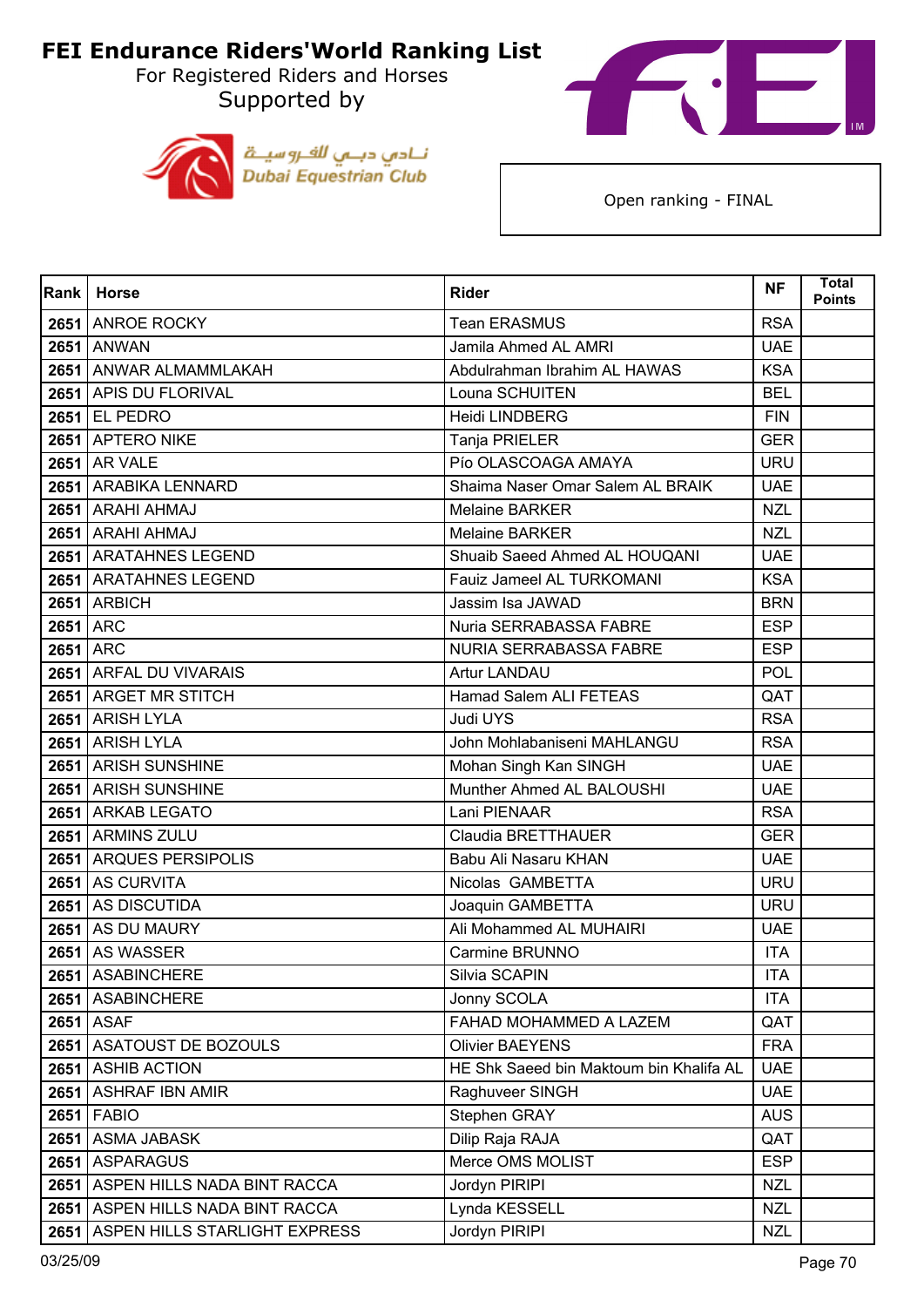For Registered Riders and Horses Supported by





| <b>Rank</b> | <b>Horse</b>                     | <b>Rider</b>                      | <b>NF</b>  | <b>Total</b><br><b>Points</b> |
|-------------|----------------------------------|-----------------------------------|------------|-------------------------------|
|             | 2651 ASSAF AL FAISAL             | Ahmed ALI ABDULRAHIM              | <b>BRN</b> |                               |
|             | 2651 ASSATEAGUE DIAMOND DIVA     | Khamis Atecq AL ROMAITHI          | <b>UAE</b> |                               |
|             | <b>2651 ATLUN</b>                | Mario SCHIOPPA                    | <b>BRA</b> |                               |
|             | 2651 ATOMICA                     | EDUARD TAVERA AMADO               | COL        |                               |
|             | 2651 AUSCOT PARK BANNACHECK      | Othman Abduljaleel AL AWADHI      | <b>BRN</b> |                               |
|             | <b>2651</b> AUSSIE OY            | <b>RAMLAN YAHIL</b>               | <b>MAS</b> |                               |
|             | 2651 AVESTRUZ                    | Claudio SILVEIRA                  | <b>URU</b> |                               |
|             | 2651 AVONDALE INDIGO             | Saasha TURRELL                    | <b>AUS</b> |                               |
|             | 2651 AWESOME LADY                | <b>Charisse GLENN</b>             | <b>USA</b> |                               |
|             | <b>2651 AXEL</b>                 | Hashim Moosa Mohd Ali AL BALOOSHI | <b>UAE</b> |                               |
|             | <b>2651 AYAZ</b>                 | Janbulat ERKENOV                  | <b>RUS</b> |                               |
|             | <b>2651 AYAZ</b>                 | Magomed UZDENOV                   | <b>RUS</b> |                               |
|             | 2651 AYN DARA JOSHUA             | ajar KUMAR                        | QAT        |                               |
|             | 2651 AYTHYA DE GHAZAL            | Renée Laure KOCH                  | <b>FRA</b> |                               |
|             | <b>2651 AZBARI</b>               | Karine Nelly PERON                | <b>FRA</b> |                               |
|             | $2651$ $AZIZ$                    | Rudy TARASANTCHI                  | <b>BRA</b> |                               |
|             | <b>2651 AZTEC</b>                | Salim Mohd AL SABOUSI             | <b>UAE</b> |                               |
|             | <b>2651 AZULEJO</b>              | Ana lia MENDEZ                    | <b>ARG</b> |                               |
| 2651        | <b>B M BARONESA</b>              | Hernán CÚNEO                      | <b>ARG</b> |                               |
|             | 2651 B V STARGAZR                | R.G. ROOT                         | <b>USA</b> |                               |
|             | 2651 BACARA DU CAILLOU BLANC     | Muriel GUILLAUDEUX                | <b>BEL</b> |                               |
| 2651        | <b>BACCARA DE MANDRE</b>         | <b>Florence TARRUSSON</b>         | <b>FRA</b> |                               |
| 2651        | <b>BADER ALKHEIR</b>             | <b>Wasim ABBAS</b>                | <b>UAE</b> |                               |
|             | 2651 BADIR UM ALBASATIN          | MA'EN MISSLLEM AL QTIEFAN         | <b>JOR</b> |                               |
|             | 2651 BADRAN AL NAIF              | MONIR UDDIN HUSON ALI             | QAT        |                               |
|             | 2651 BADRAN AL NAIF              | <b>Ummed SINGH</b>                | QAT        |                               |
| 2651        | <b>BAHRAIN</b>                   | Abdulaziz AL RUMAIHI              | <b>BRN</b> |                               |
| 2651        | <b>BAIANO</b>                    | Nicola Barbara SOCKNECK           | <b>ITA</b> |                               |
|             | <b>2651 BAILA</b>                | Laurent MOSTI                     | <b>FRA</b> |                               |
| 2651        | <b>BAJA DE PIBOUL</b>            | Cecile MILETTO MOSTI              | <b>FRA</b> |                               |
|             | 2651 BALGOWNIE BERK              | Debra JEWELL                      | <b>AUS</b> |                               |
| 2651        | <b>BALGOWNIE SANDY</b>           | Khalid Abdul Rahim AL HAMMADI     | <b>UAE</b> |                               |
| 2651        | <b>BALLOTA</b>                   | Dace SAINSBURY                    | <b>GBR</b> |                               |
| 2651        | <b>BAMBINELA</b>                 | CHRISTIANO F. DE C. MESQUITA      | <b>BRA</b> |                               |
| 2651        | <b>BANDERAS</b>                  | Dhahi Abdulla Khamis Al DHAHI     | <b>UAE</b> |                               |
| 2651        | <b>BANDIDO</b>                   | Kaisar Alam SHARFUDDIN            | <b>UAE</b> |                               |
| 2651        | <b>BANKO DE PIBOUL</b>           | David YEOMAN                      | <b>GBR</b> |                               |
| 2651        | <b>BANNER OF GOLD (ALSHAFAR)</b> | Yahya MAHFOODH YOUSIF             | <b>BRN</b> |                               |
| 2651        | <b>BANTU DE ZAMAGLIA</b>         | <b>NESTOR FALERO</b>              | <b>URU</b> |                               |
| 2651        | <b>BARAKA BEDUINO</b>            | Diego OTT                         | <b>URU</b> |                               |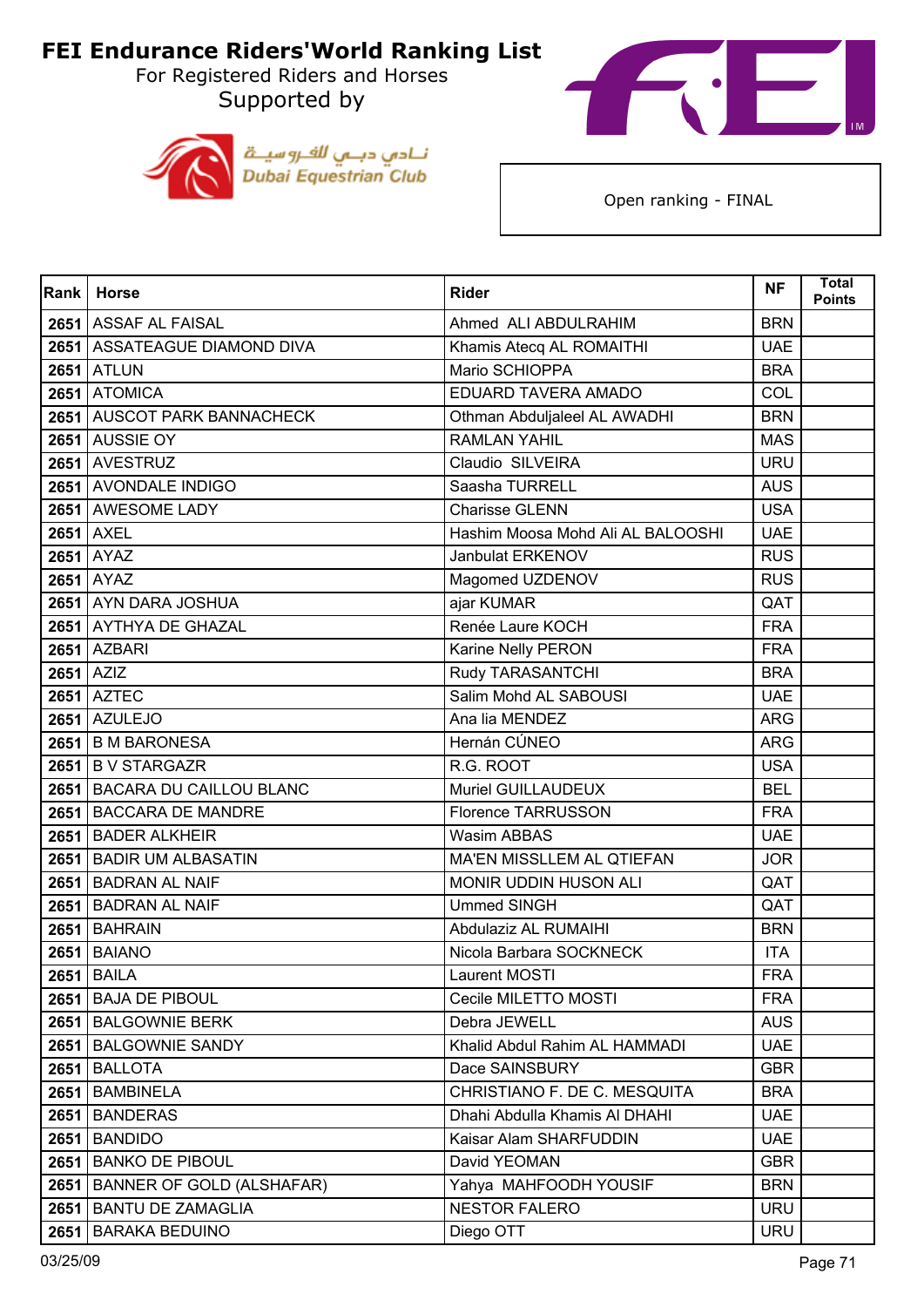For Registered Riders and Horses Supported by





| Rank | <b>Horse</b>                  | <b>Rider</b>                         | <b>NF</b>  | <b>Total</b><br><b>Points</b> |
|------|-------------------------------|--------------------------------------|------------|-------------------------------|
|      | 2651   BARAKA BINT SHARLAP    | Maria Jose OTT                       | <b>URU</b> |                               |
|      | 2651 BARAKA BINT SHARLAP      | Diego OTT                            | <b>URU</b> |                               |
| 2651 | <b>BARAKA BINU</b>            | Sandy MARTINEZ                       | <b>URU</b> |                               |
|      | 2651 BARAKA IBN FADILLA       | Agustín VITA                         | <b>ARG</b> |                               |
|      | 2651 BARAKA KARIZ             | Salem Mohd Yafour AL SABOUSI         | <b>UAE</b> |                               |
|      | 2651 BARAKA MAHATA            | Fernando SPELANZÓN                   | <b>ARG</b> |                               |
| 2651 | <b>BARAKA NYURA</b>           | Andres OTT                           | <b>URU</b> |                               |
|      | 2651 BARAKA NYURA             | Marcela OTT                          | <b>URU</b> |                               |
|      | 2651 BARAKA POESIA            | Laura VILAREGUT CARRERA              | <b>ESP</b> |                               |
|      | 2651 BARAKA ZAR               | <b>Shaker Malik BAHADER</b>          | <b>UAE</b> |                               |
| 2651 | <b>BARAKA ZAR</b>             | Derawar Singh BHATI                  | <b>UAE</b> |                               |
|      | 2651 BARAPSODY                | Sumer Bhanwar SINGH                  | <b>UAE</b> |                               |
|      | 2651 BARAPSODY                | Mohd Ibrahim AL HAMMADI              | <b>UAE</b> |                               |
|      | 2651 BARAZAN                  | Rakan Haytham BAYAZED                | <b>JOR</b> |                               |
| 2651 | <b>BARETT</b>                 | Yvonne EKELUND                       | <b>SWE</b> |                               |
|      | 2651 BARON DES PRADES         | Sandra GROSSET JANNIN                | <b>FRA</b> |                               |
|      | <b>2651 BASEER</b>            | Mubarak Awad AL KHATIRI              | <b>UAE</b> |                               |
|      | 2651 BASHAAR                  | Hukam Singh Chatur SINGH             | <b>UAE</b> |                               |
| 2651 | <b>BASHAR II</b>              | Hussam MANSOOR AL FARAJ              | <b>BRN</b> |                               |
|      | <b>2651 BASSAM</b>            | Jasim Ali Abdulla Yousif AL HAMMADI  | <b>UAE</b> |                               |
| 2651 | <b>BATRAK NA</b>              | Ariel ADJMAN                         | <b>BRA</b> |                               |
|      | 2651 BEAUTY BOY               | Aidaan Singh Kishore SINGH           | <b>UAE</b> |                               |
| 2651 | <b>BECQUEREL</b>              | Alba FONT BRUCH                      | <b>ESP</b> |                               |
|      | 2651 BEDWA                    | MOHAMMAD AHMAD MUSA ABU              | <b>JOR</b> |                               |
| 2651 | <b>BELINDA</b>                | Khalifa Salman AL SABRI              | <b>UAE</b> |                               |
|      | 2651 BELLISSIMA               | Ghulam Nadhar MOHD                   | <b>UAE</b> |                               |
| 2651 | BELMONT PARK RHAPSODY IN BLUE | Nadia Mansour LOUDOUNA               | <b>UAE</b> |                               |
| 2651 | <b>BENAUR TOM DOOLY</b>       | Naser Abdulla Mohd AL MARZOUQI       | <b>UAE</b> |                               |
|      | <b>2651 BENEDIC</b>           | Carolyn SHAKLES                      | <b>GBR</b> |                               |
|      | 2651 BENHAN STINGS COMMANDER  | Mohammed Sultan AL-SUWAIDI           | QAT        |                               |
|      | 2651   BENICIA DU CAYROU      | Fatima Abdulla Lutfi Ali AL HURMOUZI | <b>UAE</b> |                               |
|      | 2651 BENLARICH DESPERADO      | Goofy MOTHOWAGAE                     | <b>BOT</b> |                               |
| 2651 | <b>BENLARICH EL BARICH</b>    | Roshan Ali Shiraj Khan KHAN          | <b>UAE</b> |                               |
|      | <b>2651 BENT OMAN</b>         | <b>KUMAR RAI</b>                     | QAT        |                               |
| 2651 | <b>BENZINE</b>                | Carol FOURIE                         | <b>RSA</b> |                               |
|      | 2651 BERJO SMOKEY             | Jeremy OLSON                         | <b>USA</b> |                               |
| 2651 | <b>BESS BELUSHI</b>           | Toon VAN DEN TROOST                  | <b>BEL</b> |                               |
|      | 2651 BET SHEAN                | Ana Lia MENDEZ                       | <b>ARG</b> |                               |
| 2651 | <b>BETSHOUF</b>               | Dhahi Abdulla Khamis AL DHAHI        | <b>UAE</b> |                               |
| 2651 | <b>BEYERS</b>                 | Sh Saeed bin Maktoum b Khalifa AL    | <b>UAE</b> |                               |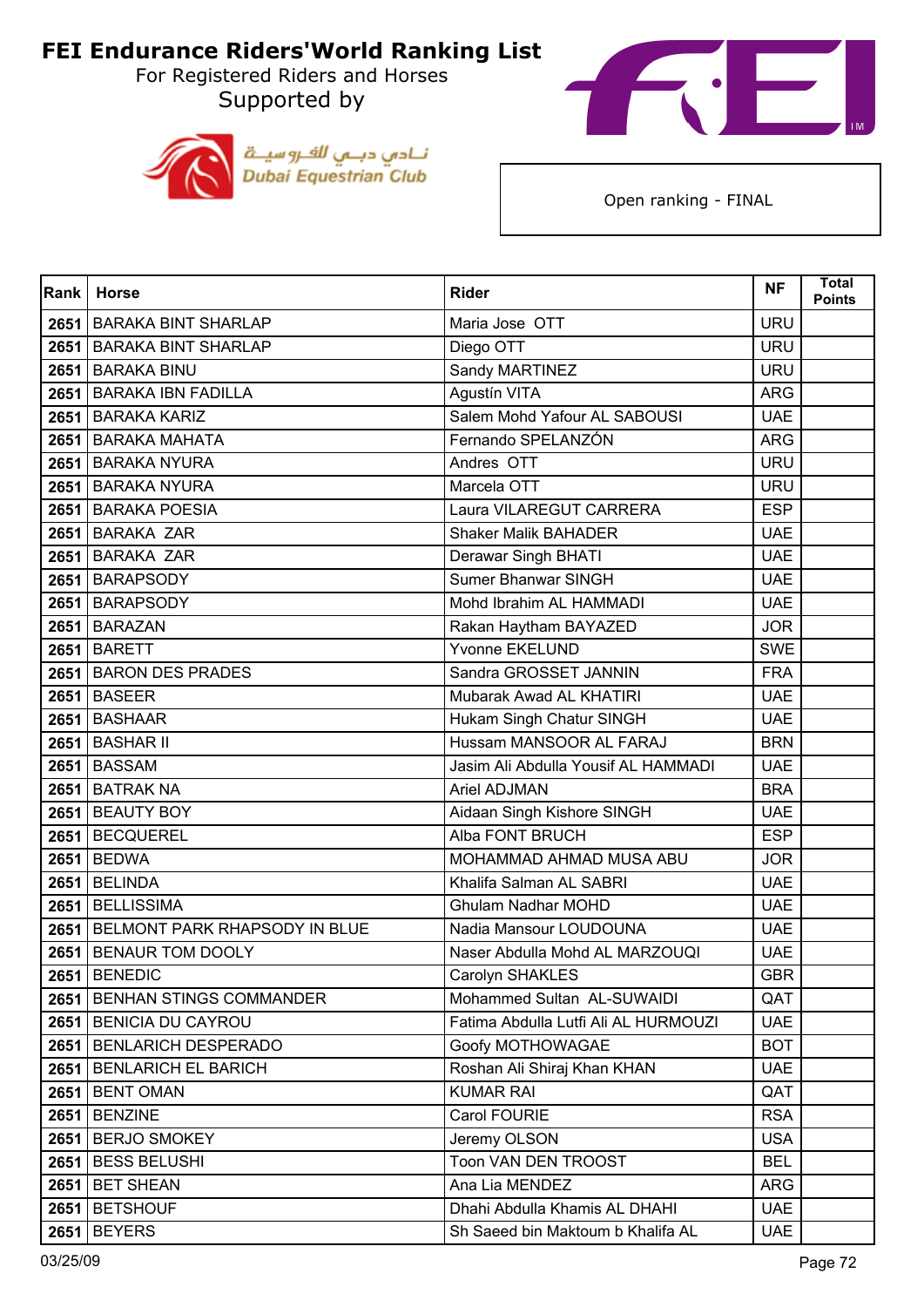For Registered Riders and Horses Supported by





| Rank | <b>Horse</b>                   | <b>Rider</b>                       | <b>NF</b>  | <b>Total</b><br><b>Points</b> |
|------|--------------------------------|------------------------------------|------------|-------------------------------|
| 2651 | <b>BEYERS</b>                  | Karine PERON                       | <b>FRA</b> |                               |
|      | 2651 BF AKENATON               | Nicola ERCULEI                     | <b>ITA</b> |                               |
| 2651 | <b>BIBABALUBA</b>              | Marilyn LEMOINE                    | <b>FRA</b> |                               |
|      | 2651 BILLY IDOL                | <b>Gunilla CARLSON</b>             | <b>SWE</b> |                               |
| 2651 | <b>BILLY'S BLAZING TIME</b>    | <b>Brittany KALE</b>               | <b>USA</b> |                               |
| 2651 | <b>BIN FADI</b>                | Sh. Mohammed Bin Khalid AL KHALIFA | <b>BRN</b> |                               |
| 2651 | <b>BINT AL SAHRA'</b>          | Sameh Fare' KAN'AAN                | <b>JOR</b> |                               |
|      | <b>2651 BINT LA ISH</b>        | Sultan Singh Magu SINGH            | <b>UAE</b> |                               |
|      | 2651 BINT YASMINA              | Helga WUNDERER                     | <b>AUT</b> |                               |
|      | 2651 BIRRU AVISHAAH            | Ute JORDAN                         | <b>AUS</b> |                               |
| 2651 | <b>BLACK HEART SHANO</b>       | Aaftab Khan Najem Kham KHAN        | <b>UAE</b> |                               |
|      | 2651 BLACK JACK D'IBOS         | Ramon MONTAÑA PUJOLS               | <b>ESP</b> |                               |
|      | 2651 BLADIMIR                  | Agustina CAPURRO                   | <b>URU</b> |                               |
| 2651 | <b>BLOKAS</b>                  | Danguole LASTAUSKAITE              | LTU        |                               |
| 2651 | <b>BLUE BONNET</b>             | Abdulla Rashid AL NAQBI            | <b>UAE</b> |                               |
|      | <b>2651 BLUE MOON</b>          | Dato'abdullah TAIB                 | <b>MAS</b> |                               |
|      | 2651 BLUE THUNDER SHIMAR       | Emma ARMSTRONG                     | <b>NZL</b> |                               |
| 2651 | <b>BOB</b>                     | Pane Singh Amar SINGH              | <b>UAE</b> |                               |
| 2651 | <b>BOESMAN</b>                 | Mohd Hilal Salem Obaid Al BALARTI  | <b>UAE</b> |                               |
|      | 2651 BOESMAN                   | Hassan bin ALI                     | <b>UAE</b> |                               |
|      | 2651 BONITA DEL ALMA           | Veronica KONCKE                    | <b>URU</b> |                               |
| 2651 | <b>BOREAL DES ORS</b>          | Cécile DEMIERRE                    | <b>FRA</b> |                               |
| 2651 | <b>BOX PROMESA</b>             | <b>Beatriz MURIEL</b>              | <b>ARG</b> |                               |
|      | 2651 BRADKAR NA                | Renato SALVADOR                    | <b>BRA</b> |                               |
|      | 2651 BRAGADO TAMBOR            | Abdulla Reehan Belal AL ZAABI      | <b>UAE</b> |                               |
| 2651 | <b>BRAM</b>                    | Marc CODINA MUIXI                  | <b>ESP</b> |                               |
| 2651 | <b>BRANIK</b>                  | Christele DEROSCH                  | <b>FRA</b> |                               |
| 2651 | <b>BREEZE</b>                  | Dana Ahmed AL MANSOOR              | <b>UAE</b> |                               |
|      | <b>2651 BREKER</b>             | Yasmin Osama SAYEED                | <b>UAE</b> |                               |
|      | <b>2651 BREKER</b>             | Gerda Petronella BURGER            | <b>UAE</b> |                               |
|      | 2651   BREMERVALE COMANCHE     | Buti Mohd Khalaf Al Marri AL MARRI | <b>UAE</b> |                               |
|      | 2651   BREMERVALE FELICITY     | Madan Singh Mod SINGH              | <b>UAE</b> |                               |
| 2651 | <b>BREMERVALE JUSTICE</b>      | Georgia TOFT                       | <b>AUS</b> |                               |
|      | 2651   BRIEEMA WONGARRA LEGACY | Yousuf Ghanim Ali AL MARRI         | <b>UAE</b> |                               |
| 2651 | <b>BRIHANN SAIDA</b>           | Ronelle GREEFF                     | <b>NAM</b> |                               |
| 2651 | <b>BRISCOU DES ORS</b>         | Abdulrahman Saad AL-SULAITEEN      | QAT        |                               |
| 2651 | <b>BRODWINN ELLEN</b>          | Shaima Naser Omar Salem AL BRAIK   | <b>UAE</b> |                               |
|      | 2651   BROOKLEIGH SCARLETT     | CHE MOHD APANDI MUHAMAD            | <b>MAS</b> |                               |
| 2651 | <b>BROOKMAN PARK PAGAN</b>     | Aslam Khan ASGAR KHAN              | <b>UAE</b> |                               |
| 2651 | <b>BROOKMAN PARK PAGAN</b>     | Shk Saeed bin Dalmook bin Juma AL  | <b>UAE</b> |                               |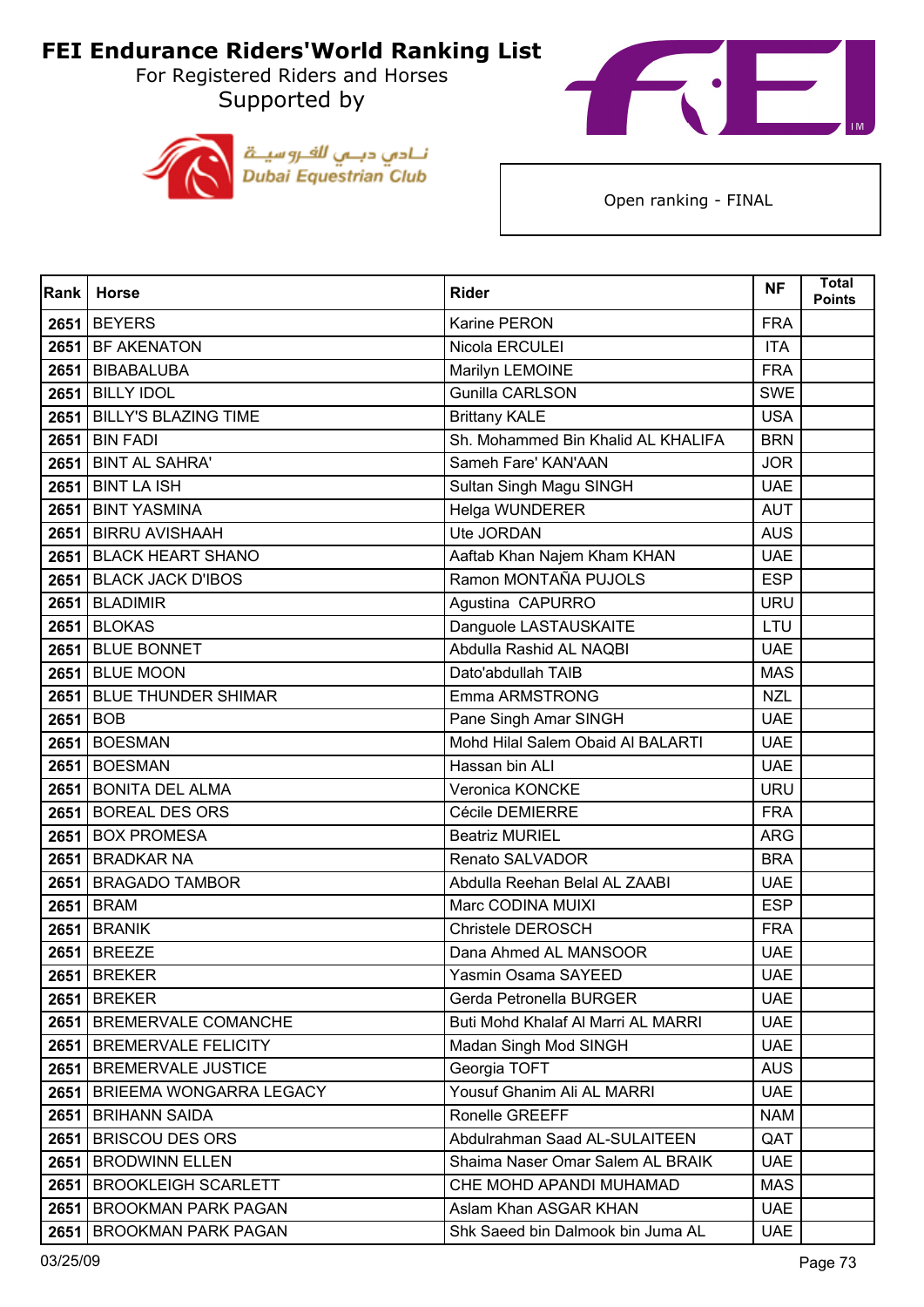For Registered Riders and Horses Supported by





| Rank | <b>Horse</b>                   | <b>Rider</b>                   | <b>NF</b>  | <b>Total</b><br><b>Points</b> |
|------|--------------------------------|--------------------------------|------------|-------------------------------|
|      | <b>2651 BUBBLE</b>             | Faizal BIN ISMAIL              | <b>MAS</b> |                               |
|      | 2651 BUCANERO                  | Virginia FERNANDEZ             | <b>URU</b> |                               |
| 2651 | <b>BUCEFAL</b>                 | Murat MAREMUKOV                | <b>RUS</b> |                               |
|      | 2651 BUCKWELL PARK PREMONITION | Rebecca MILLER                 | <b>AUS</b> |                               |
|      | 2651 BUEFALO                   | Marzooq Salem AL MARRI         | <b>UAE</b> |                               |
|      | <b>2651 BUEN PEON</b>          | <b>Nestor CERVANTES</b>        | <b>URU</b> |                               |
|      | 2651 BURKAN AL SAHEL           | <b>Tiarpat SINGH</b>           | QAT        |                               |
|      | $2651$ B V MANOLO              | Eduardo BECCAR VARELA          | <b>ARG</b> |                               |
|      | <b>2651 BYRON</b>              | <b>Higor DE MARCHI</b>         | <b>BRA</b> |                               |
|      | 2651 CR PRINCECHARMING         | Muhammed RIAZ KHAN             | <b>BRN</b> |                               |
| 2651 | <b>CA SHIA MERISHIA</b>        | Nicola ROUTLEDGE               | <b>GBR</b> |                               |
| 2651 | <b>CAAPRIATI</b>               | Carlo DI BATTISTA              | <b>ITA</b> |                               |
| 2651 | <b>CAID DES AGES</b>           | Salem Rashed BIN GHADAYER      | <b>UAE</b> |                               |
| 2651 | <b>CAL KAFEE</b>               | Facundo LARRERE                | <b>ARG</b> |                               |
| 2651 | <b>CAL NUSYR</b>               | Ali Yousef Hussain AL HAMMADI  | <b>UAE</b> |                               |
| 2651 | <b>CAL NUSYR</b>               | Mohd Rashed Mubarak AL KETBI   | <b>UAE</b> |                               |
| 2651 | <b>CAL SHAHDUR</b>             | Clara RUBIO                    | <b>ARG</b> |                               |
| 2651 | <b>CALIFFA</b>                 | <b>Annick THORENS</b>          | <b>FRA</b> |                               |
| 2651 | CALL ME Z                      | Suzanne VAN RIJSWIJK           | <b>NED</b> |                               |
| 2651 | <b>CAMBALACHE</b>              | Jacobo COBALEDA TORREGROSA     | <b>ESP</b> |                               |
| 2651 | <b>CAMELOT</b>                 | Mohammed Tahous AL-NUAIMI      | QAT        |                               |
| 2651 | CAMELOT                        | Abdulla Shaker AL-SHAMMARI     | QAT        |                               |
| 2651 | CAMELOT                        | Hadi Nasser AL-RAMAZANI        | QAT        |                               |
| 2651 | <b>CAMEO MARITZKA</b>          | Abdulla Sheikh Abdulla HUSSEIN | <b>UAE</b> |                               |
| 2651 | <b>CAMEO MARITZKA</b>          | Mohd Ali Rashed AL ABBAR       | <b>UAE</b> |                               |
| 2651 | <b>CAMEO RENAZAR</b>           | Ahmed Ali AL SABRI             | <b>UAE</b> |                               |
| 2651 | <b>CAMEO ZANADU</b>            | Peter STRICKLAND               | <b>AUS</b> |                               |
| 2651 | <b>CAMEO ZATOPEK</b>           | Pragash ALLIMUTHU              | <b>UAE</b> |                               |
|      | 2651 CAMICAZE                  | <b>Clare BAUER</b>             | <b>NOR</b> |                               |
| 2651 | <b>CAMILLA AG</b>              | Pier Federico FILENI           | <b>ITA</b> |                               |
|      | 2651 CAMPERO                   | Diego CORVALAN                 | ARG        |                               |
| 2651 | <b>CAMPERO</b>                 | Diego CORVALAN                 | <b>ARG</b> |                               |
| 2651 | <b>CANELA</b>                  | Ana Maria NOVOA FUENTEALBA     | <b>CHI</b> |                               |
| 2651 | <b>CAPITAN</b>                 | Salem Muftah AL KAABI          | <b>UAE</b> |                               |
| 2651 | <b>CARALLIO</b>                | Yousef Ahmed AL BLOUSHI        | <b>UAE</b> |                               |
| 2651 | CARAMELO                       | Shamsa Awad AL OTAIBA          | <b>UAE</b> |                               |
| 2651 | CARAMELO                       | Nicolas SARALEGUI              | <b>URU</b> |                               |
| 2651 | CARANGOLA                      | Nicolas WAHLEN                 | <b>FRA</b> |                               |
| 2651 | CARDENAL                       | Hamad Bader Abdulla AL HAMMADI | <b>UAE</b> |                               |
| 2651 | CARO EL KHAYD AP               | Fernando GONÇALVES COSTA       | <b>BRA</b> |                               |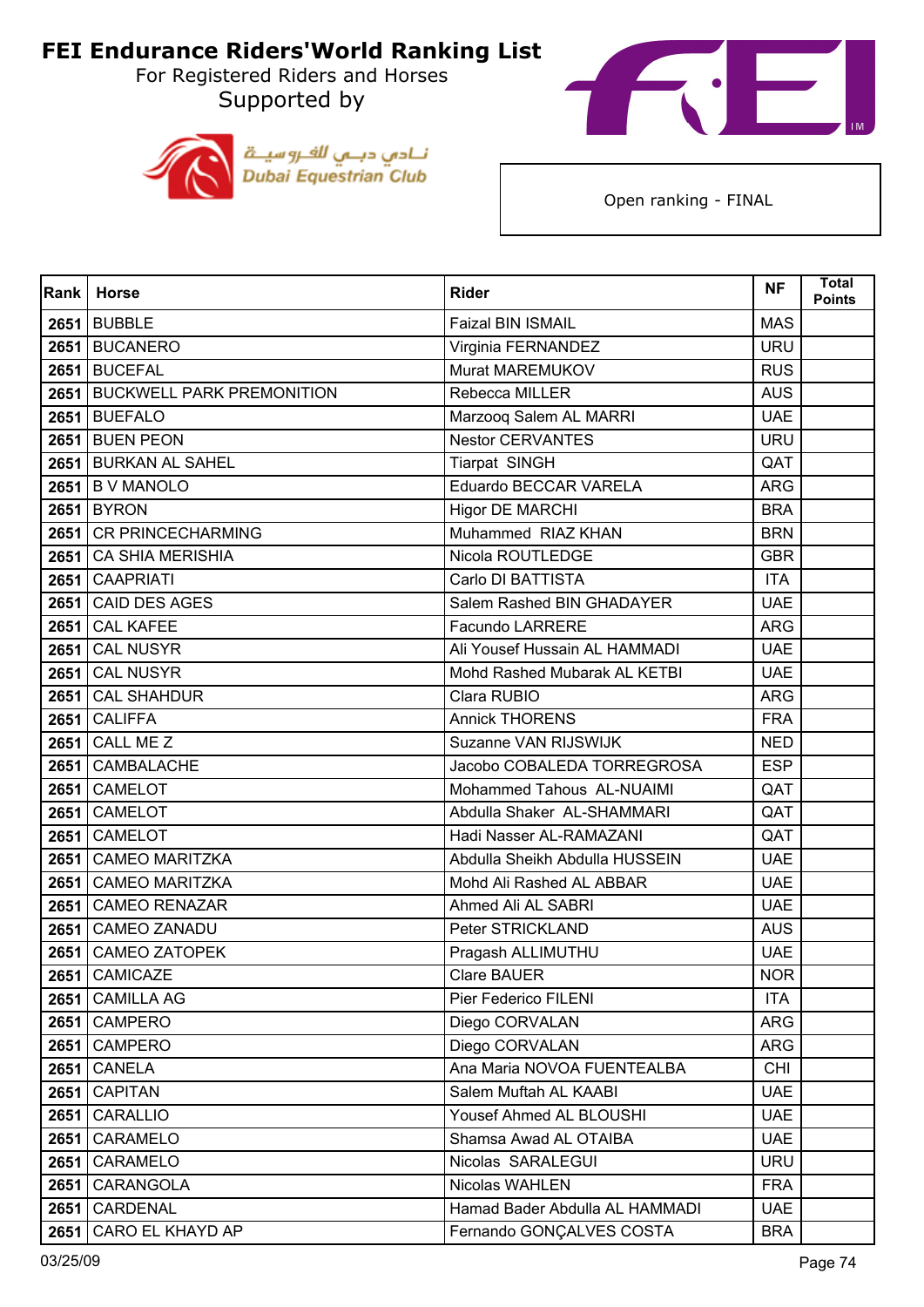For Registered Riders and Horses Supported by





| Rank | <b>Horse</b>                   | <b>Rider</b>                        | <b>NF</b>  | <b>Total</b><br><b>Points</b> |
|------|--------------------------------|-------------------------------------|------------|-------------------------------|
| 2651 | CAS RED VALENTINE ROSE         | Saad Waheed AL-KUWARI               | QAT        |                               |
| 2651 | <b>CASANOVA RACH</b>           | Patricia BICUDO BARBOSA             | <b>BRA</b> |                               |
| 2651 | CAS RED VALENTINE ROSE         | Faleh Swaid AL-AJMI FALEH SWAID     | QAT        |                               |
| 2651 | CAS RED VALENTINE ROSE         | Abdulla Salem AL-MARRI              | QAT        |                               |
| 2651 | <b>CASTLEBAR DENIS</b>         | <b>Taher AL TURKMANI</b>            | <b>KSA</b> |                               |
| 2651 | <b>CASTLEBAR BALIK</b>         | Juan Manuel ALONSO HERNANDEZ        | <b>ESP</b> |                               |
| 2651 | <b>CASTLEBAR CALIPO</b>        | <b>Brianna BAINGER</b>              | <b>AUS</b> |                               |
| 2651 | <b>CASTLEBAR CARO</b>          | Nicola ROBINSON                     | <b>AUS</b> |                               |
| 2651 | <b>CASTLEBAR DELL</b>          | Linda TANIAN                        | <b>AUS</b> |                               |
| 2651 | <b>CASTLEBAR DEMON</b>         | Saif Sultan Abdulla Dhahi AL BUAMIM | <b>UAE</b> |                               |
| 2651 | <b>CASTLEBAR DENIS</b>         | Tahir Jamil AL TURKMANI             | <b>KSA</b> |                               |
| 2651 | <b>CASTLEBAR ELITE</b>         | Musab Saleh Al MARZOUQI             | <b>UAE</b> |                               |
| 2651 | <b>CASTLEBAR ELITE</b>         | Anzaq MEHMOOD                       | <b>UAE</b> |                               |
| 2651 | <b>CASTLEBAR ELITE</b>         | Abdulla Ahmed Mohd Ali BAHLOOQ      | <b>UAE</b> |                               |
| 2651 | <b>CASTLEBAR FAIR CLARE</b>    | Sumer Bhanwar SINGH                 | <b>UAE</b> |                               |
| 2651 | <b>CASTLEBAR KALAHARI</b>      | Amily DAW                           | <b>AUS</b> |                               |
| 2651 | <b>CASTLEBAR KHALIFA</b>       | Margaret WADE                       | <b>AUS</b> |                               |
| 2651 | <b>CASTLEBAR KHALIFA</b>       | Rashid Ali Habib Ali KHAN           | <b>UAE</b> |                               |
| 2651 | <b>CASTLEBAR MOONLIGHT</b>     | Linda TANIAN                        | <b>AUS</b> |                               |
| 2651 | <b>CASTLEBAR TREATY</b>        | Mohammed ABDUL SAMAD                | <b>BRN</b> |                               |
| 2651 | <b>CASTLEBAR TRUEMAN</b>       | Altaf Hussein Aslam HUSSEIN         | <b>UAE</b> |                               |
| 2651 | <b>CATANIA DE PALLARES</b>     | Miguel CAEIRO                       | <b>POR</b> |                               |
| 2651 | <b>CAVERNA</b>                 | Hamad Obaid Rashed AL KAABI         | <b>UAE</b> |                               |
| 2651 | CEDAR RIDGE DESERT DUELLER     | Narpat Singh Bhanwar SINGH          | <b>UAE</b> |                               |
| 2651 | <b>CEDAR RIDGE FIRE N'RAIN</b> | Bader Ali Saeed KAYOUMI             | <b>UAE</b> |                               |
| 2651 | <b>CEDAR RIDGE RISING FAST</b> | Hassan Abdulla Yousef AL HAMMADI    | <b>UAE</b> |                               |
| 2651 | <b>CELEM EL ZAHNI</b>          | Kailash Chand Panna RAM             | <b>UAE</b> |                               |
| 2651 | <b>CELSAR BAYDAHL</b>          | <b>Buti Mohd Khalaf AL MARRI</b>    | <b>UAE</b> |                               |
|      | 2651 CELSAR BAYDAHL            | Rebecca MILLER                      | <b>UAE</b> |                               |
|      | 2651 CELSAR BAYDAHL            | Khalifa Ghanim Al Marri AL MARRI    | <b>UAE</b> |                               |
|      | 2651 CENTRE CZAR               | Mohd Jasim RAHIMI                   | <b>UAE</b> |                               |
|      | 2651 CF DAPALN                 | Jonny SCOLA                         | <b>ITA</b> |                               |
| 2651 | <b>CG BORGAL</b>               | Yousif Abdullah AL HAMMADI          | <b>UAE</b> |                               |
| 2651 | <b>CHAITAN</b>                 | Raul IBARBURU                       | <b>URU</b> |                               |
| 2651 | <b>CHALLENGER</b>              | Rudolph S VERMEULEN                 | <b>RSA</b> |                               |
| 2651 | <b>CHAM IBN TAUQUI</b>         | MOHAMMED SULTAN AL-SUWAIDI          | QAT        |                               |
| 2651 | <b>CHAMP</b>                   | Lynda KESSELL                       | <b>NZL</b> |                               |
|      | 2651 CHAMPS DE LA DERAME       | Rodolfo GIGENA                      | <b>URU</b> |                               |
| 2651 | CHARI' A D' ALAUZE             | Jean Daniel AIELLO                  | <b>FRA</b> |                               |
| 2651 | <b>CHARLIE RACH</b>            | Bader Ali Saeed KAYOUMI             | <b>UAE</b> |                               |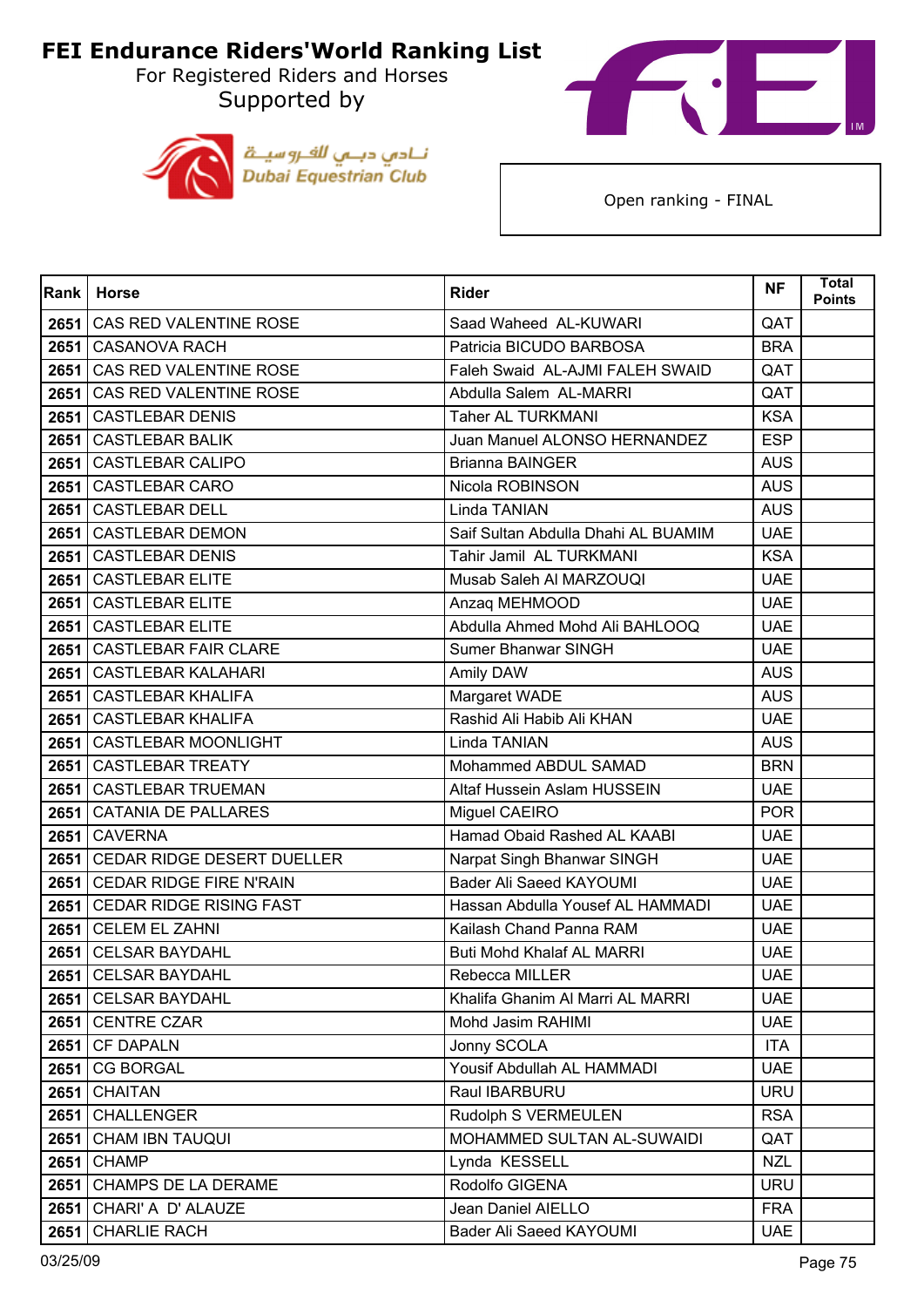For Registered Riders and Horses Supported by





| Rank | <b>Horse</b>                    | <b>Rider</b>                   | <b>NF</b>  | <b>Total</b><br><b>Points</b> |
|------|---------------------------------|--------------------------------|------------|-------------------------------|
| 2651 | <b>CHASWYCK KHARATOUCHE</b>     | Jetha Ram UDA RAM              | <b>UAE</b> |                               |
|      | 2651 CHAZAR QUEEN OF HEARTS     | Thani Mohd AL MUHAIRI          | <b>UAE</b> |                               |
| 2651 | <b>CHE PARIENTE</b>             | Laurent MOSTI                  | <b>FRA</b> |                               |
|      | 2651 CHE PINGAZO                | <b>MARIO BABASE</b>            | <b>URU</b> |                               |
| 2651 | <b>CHEETAH MARULLA</b>          | Anton MOTEKA                   | <b>NAM</b> |                               |
|      | 2651 CHEETAH ROSMARIEN          | Sylvester MOTHEKA              | <b>NAM</b> |                               |
| 2651 | <b>CHEKEETA</b>                 | <b>Joubert BOTHLALIBOIL</b>    | <b>RSA</b> |                               |
|      | 2651 CHEM'S KILISALIM           | Jean Pierre COMBE              | <b>FRA</b> |                               |
|      | 2651 CHEM'S NASRIN              | Majed Mohd Salman Al SABRI     | <b>UAE</b> |                               |
|      | $2651$ CHEROKI                  | Marina GUNJACA                 | <b>SRB</b> |                               |
| 2651 | <b>CHEROX SAMTAM</b>            | Allan LEON                     | <b>FRA</b> |                               |
|      | 2651 CHEROX TAZANBARA           | <b>Bonnie Petley SABA</b>      | CAN        |                               |
| 2651 | <b>CHEVERET RN</b>              | Delphine JOHNSON               | <b>BRN</b> |                               |
|      | 2651 CHICHAOUA DU POIRIER       | Lysiane PREVEIRAUD             | <b>FRA</b> |                               |
| 2651 | <b>CHOCOLETE</b>                | Paula FORT                     | <b>URU</b> |                               |
|      | 2651 CHOCOLETE                  | Esteban FORT                   | <b>URU</b> |                               |
| 2651 | <b>CHUKKA II</b>                | Noresh CHANDRA                 | <b>UAE</b> |                               |
|      | 2651 CHUPACABRA                 | Ahmed Ali AL SABRI             | <b>UAE</b> |                               |
| 2651 | <b>CHUPACABRA</b>               | Khalifa Salman Al Sabri SABRI  | <b>UAE</b> |                               |
|      | 2651 CHURINGA KAGEBEE           | Rashed Mohd AI SAYEGH          | <b>UAE</b> |                               |
| 2651 | <b>CINDY</b>                    | Sheikha Madiya Hasher Mana AL  | <b>UAE</b> |                               |
|      | 2651 CLANDESTINO                | Guillermina ALGORTA            | <b>URU</b> |                               |
| 2651 | CLANDESTINO                     | Claudio SILVEIRA               | <b>URU</b> |                               |
|      | <b>2651 CLARIN</b>              | Guillermo LAURNAGA             | <b>URU</b> |                               |
| 2651 | <b>CLASSY</b>                   | Hassan BIN ALI                 | <b>UAE</b> |                               |
| 2651 | <b>CLOVELLY PARK KAZEEM</b>     | Allan CASLICK                  | <b>AUS</b> |                               |
| 2651 | <b>CODICIA</b>                  | Bhoor Singh Bhanwar Singh INDA | <b>UAE</b> |                               |
| 2651 | CODICIADA LA GATA               | Sebastián MORANDO              | <b>ARG</b> |                               |
|      | 2651   CODICIADO EL GATO ES MIO | Stefanie ARNOLD                | GER        |                               |
|      | <b>2651 COL BRAIM</b>           | Giuseppe ALAIA                 | <b>ITA</b> |                               |
|      | 2651 COMMANDER ANKA             | <b>Bernice BINET</b>           | <b>RSA</b> |                               |
|      | <b>2651 COMODIN</b>             | Alejandro BELLAS               | <b>URU</b> |                               |
| 2651 | <b>CONDEROSA ELVIS</b>          | Faleh Swaid AL-AJMI            | QAT        |                               |
|      | 2651 CONDEROSA ELVIS            | Khajeem Faraj AL- MARRI        | QAT        |                               |
|      | <b>2651 CONNIE</b>              | Kirsten WISCOMBE               | <b>GBR</b> |                               |
|      | <b>2651 CONNIE</b>              | Kirsten WISCOMBE               | <b>GBR</b> |                               |
| 2651 | COOLAROO JUBAL                  | Sher Singh Rewat SINGH         | <b>UAE</b> |                               |
|      | 2651 CORAIL DE BEDERS           | Marc LABRUNIE                  | <b>FRA</b> |                               |
| 2651 | CORLEONE                        | Khalid Abdul Rahim AL HAMMADI  | <b>UAE</b> |                               |
| 2651 | <b>COSROE GAWHAR</b>            | Carlo GERVASONI                | <b>ITA</b> |                               |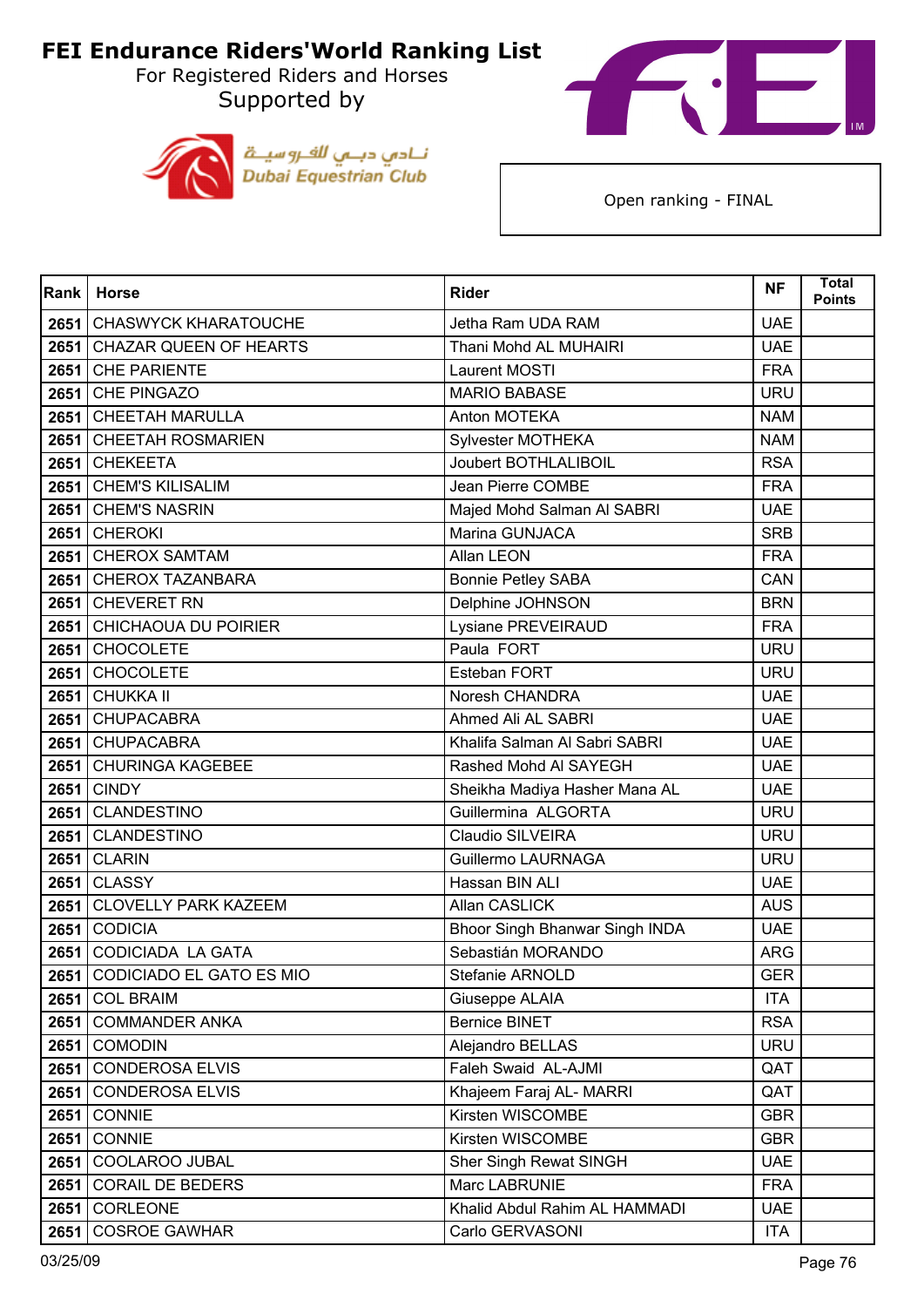For Registered Riders and Horses Supported by





| Rank | <b>Horse</b>                | <b>Rider</b>                       | <b>NF</b>  | <b>Total</b><br><b>Points</b> |
|------|-----------------------------|------------------------------------|------------|-------------------------------|
| 2651 | <b>COSTERA</b>              | Maria Elena GADEA                  | <b>URU</b> |                               |
| 2651 | <b>CR GOINFOR BROKE</b>     | Jiwan Ali Salemuddin KHAN          | <b>UAE</b> |                               |
| 2651 | <b>CR GOINFOR BROKE</b>     | Arsad Ali Sadul KHAN               | <b>UAE</b> |                               |
| 2651 | <b>CRAIG ROY MARK</b>       | Deep Singh Devi SINGH              | <b>UAE</b> |                               |
| 2651 | <b>CRAIG ROY MARK</b>       | Mohan Singh HUKAM SINGH            | <b>UAE</b> |                               |
| 2651 | <b>CRAIG ROYSTON O'RYAN</b> | <b>Jessica SCHEFFER</b>            | <b>NZL</b> |                               |
| 2651 | <b>CRIN BLANCA</b>          | Emilio LOPEZ                       | <b>URU</b> |                               |
| 2651 | <b>CROUPIER NL</b>          | Desiree HANEN VAN BAARDEWIJK       | <b>NED</b> |                               |
| 2651 | <b>CURROWAN SABAH</b>       | Irfan Ali Razzaq KHAN              | <b>UAE</b> |                               |
| 2651 | <b>CUTIE</b>                | Majid bin Mohd AL MAKTOUM          | <b>UAE</b> |                               |
| 2651 | <b>CV CHICORY</b>           | Alexander NORTH                    | <b>USA</b> |                               |
| 2651 | <b>CYDEN IMMAAL</b>         | Chris TYLDEN                       | <b>NZL</b> |                               |
| 2651 | <b>CYDEN KAY</b>            | <b>Helen GRAHAM</b>                | <b>NZL</b> |                               |
| 2651 | <b>CZAR DE FRESSANGES</b>   | Marcos Antonio CAMILO DE CAMARGO   | <b>BRA</b> |                               |
| 2651 | DAHIRA-ADIT                 | <b>ORNELLA HERRERA</b>             | <b>ESP</b> |                               |
|      | 2651   DAHIRA-ADIT          | M <sup>ª</sup> Carmen LLUCH BORRAS | <b>ESP</b> |                               |
|      | <b>2651   DAHLAK</b>        | Mohammed Abdulaziz AL HASAN        | <b>BRN</b> |                               |
|      | <b>2651 DAHLE</b>           | Anneli ERIKSSON                    | <b>SWE</b> |                               |
| 2651 | <b>DAHMAN</b>               | Anas Naser AL FADHALA              | <b>BRN</b> |                               |
|      | 2651 DAHMAN ZADRIM NZL      | Sh Ahmed bin Humaid AL NUAIMI      | <b>UAE</b> |                               |
|      | 2651 DAMAS EL AINHOA        | Sh Rashid Dalmook AL MAKTOUM       | <b>UAE</b> |                               |
|      | 2651 DANESCA BLES           | Eisa Adam Mohd ABDALLA             | <b>UAE</b> |                               |
| 2651 | <b>DANESCA BLES</b>         | Muna Alhai Abdul Aziz ALHAI        | <b>UAE</b> |                               |
|      | 2651 DANJERA KADHIR         | Kaja TUISK                         | <b>EST</b> |                               |
| 2651 | <b>INDIAN PRIDE</b>         | Victoria LINS                      | <b>BRA</b> |                               |
|      | 2651 DANSAWIL SUGAR & SPICE | Lodi KEWAGAMANG                    | <b>BOT</b> |                               |
| 2651 | <b>DANVEN ISAR</b>          | Musab Saleh AL MARZOOQI            | <b>UAE</b> |                               |
| 2651 | <b>DAPHNE H2G</b>           | Mariana DAMAZIO RAJÃO              | <b>BRA</b> |                               |
|      | 2651   DARAA HVP            | RUY MORAES MACHADO GUIMARAES       | <b>BRA</b> |                               |
|      | 2651 DARC DE MASFERRER      | Alexandra DACHS IZQUIERDO          | <b>ESP</b> |                               |
|      | 2651   DARC DE MASFERRER    | Emma ROSELL SEGURA                 | <b>ESP</b> |                               |
|      | <b>2651 DARCO</b>           | AFONSO MORERA                      | <b>ESP</b> |                               |
| 2651 | <b>DARKAN</b>               | Pierre SOUCHARD                    | <b>FRA</b> |                               |
|      | 2651 DASHING LADY           | Noriko ENDO                        | <b>JPN</b> |                               |
|      | <b>2651   DAVANTI</b>       | Karan Singh RAJPUT                 | <b>UAE</b> |                               |
|      | 2651   DAVIANA ZELAAM       | Nawras Akef Yousef AL-AKHRAS       | QAT        |                               |
| 2651 | <b>DAVIDOF</b>              | Debora OYAMBURE                    | <b>URU</b> |                               |
|      | <b>2651 DAZEER</b>          | MOHD HALIM ABDUL RAHIM             | <b>MAS</b> |                               |
|      | <b>2651 DB ARRAS</b>        | Arturo N. BENUZZI                  | ARG        |                               |
|      | <b>2651 DB ARRAS</b>        | Andrea GANTZER                     | ARG        |                               |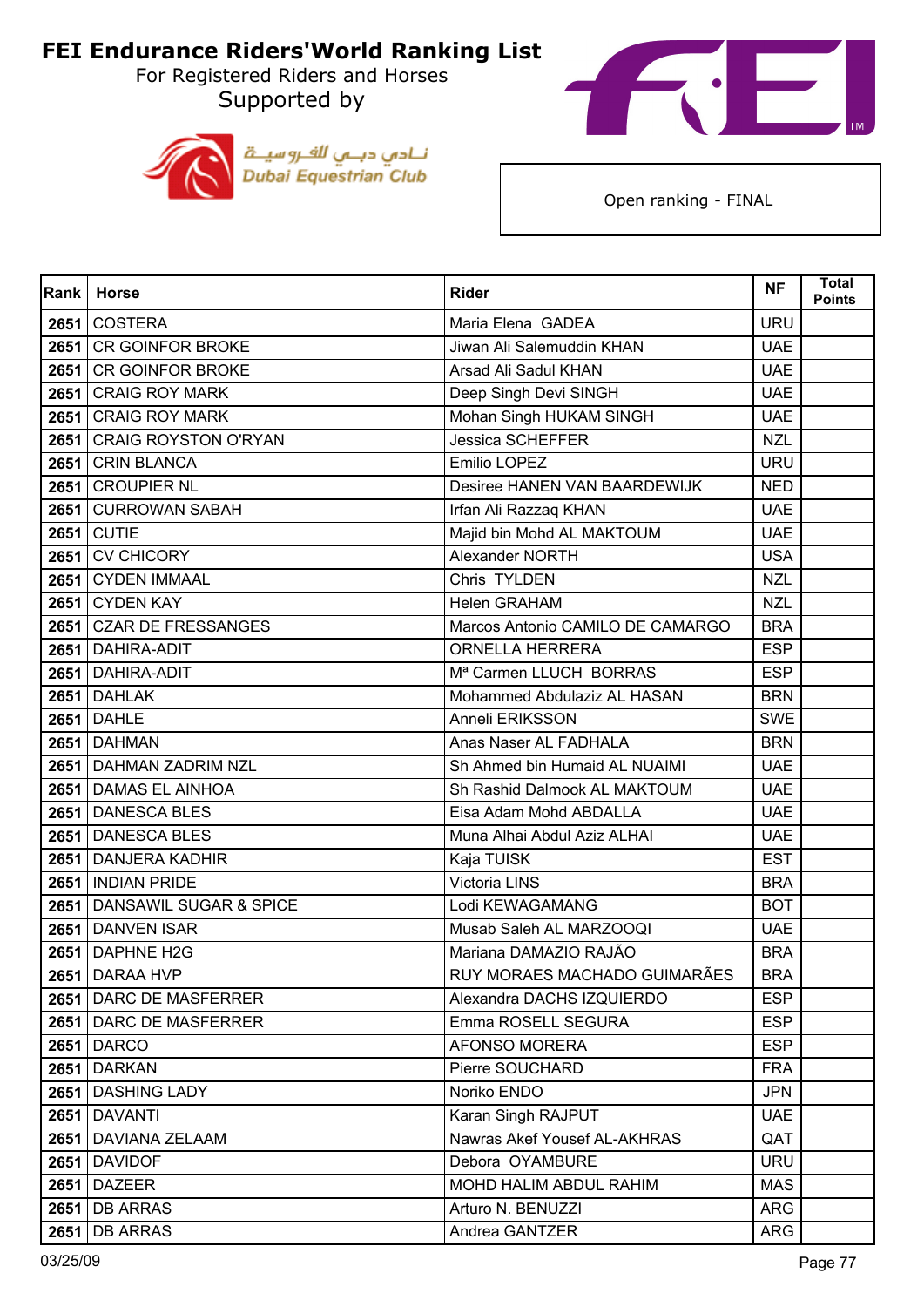For Registered Riders and Horses Supported by





| <b>Rank</b> | <b>Horse</b>              | <b>Rider</b>                          | <b>NF</b>  | <b>Total</b><br><b>Points</b> |
|-------------|---------------------------|---------------------------------------|------------|-------------------------------|
|             | 2651 DE BENSHAK           | Hugo MUNDO                            | <b>URU</b> |                               |
|             | 2651 DEBA                 | Miquel VILA UBACH                     | <b>ESP</b> |                               |
| 2651        | <b>DEEN</b>               | Salem Rashed BIN GHADAYER             | <b>UAE</b> |                               |
|             | 2651 DEL SIETE VIRTUOSA   | Mercedes TAPIA                        | <b>ARG</b> |                               |
| 2651        | <b>DELIGHT AMIR</b>       | Salim Abdulla Abdul Rahman AL WAHEIBI | <b>UAE</b> |                               |
|             | 2651 DELIGHTS ANTAR       | Sandie MACLEAN                        | <b>NZL</b> |                               |
| 2651        | <b>DELIGHTS ANTAR</b>     | Lisa SIMPSON                          | <b>NZL</b> |                               |
|             | 2651 DELL GAMAL           | Ellen SUHR                            | <b>NOR</b> |                               |
|             | 2651 DELL HAMA            | Hamdan Bin Mohd AL MAKTOUM            | <b>UAE</b> |                               |
|             | 2651 DELL ZAR             | Ali Ghanim AL MARRI                   | <b>UAE</b> |                               |
| 2651        | DELLARU                   | Giacomo RIBOLDI                       | <b>ITA</b> |                               |
|             | 2651   DELORTO ZARANZ     | Jackie LOCKETT                        | <b>GBR</b> |                               |
|             | 2651 DEMOCRATICA          | Diego CARRASCO                        | <b>URU</b> |                               |
|             | 2651 DEMON DE HELIOS      | Marta AMORETTI                        | <b>ITA</b> |                               |
| 2651        | <b>DENITH PARK SERENE</b> | <b>Caroline FRANZEN</b>               | <b>SWE</b> |                               |
|             | 2651 DENTOR DINAR         | Harmke Margreta WESTERVELT            | <b>UAE</b> |                               |
|             | 2651 DEO GRATIAS HALIM    | Pragash ALLIMUTHU                     | <b>UAE</b> |                               |
|             | 2651 AL MANRO TIMONE      | Goofy MOTHOWHAGAE                     | <b>BOT</b> |                               |
| 2651        | <b>DESTINADO RACH</b>     | Fernando GONÇALVES COSTA              | <b>BRA</b> |                               |
|             | 2651 DEVI                 | Khalifa BIN GHALAITA                  | <b>UAE</b> |                               |
|             | 2651 DEVINE DU VIALARET   | Laëtitia PINEY                        | <b>FRA</b> |                               |
|             | 2651 DEYAR                | Subhash Chand BHASKAR                 | <b>UAE</b> |                               |
| 2651        | <b>DEYAR</b>              | Iliyas Khan Mahamu KHAN               | <b>UAE</b> |                               |
|             | 2651 DEZIGN               | Marc BOLLAND                          | <b>BEL</b> |                               |
|             | 2651 DHAAKIRAH            | Michael GRIFFIN                       | <b>IRL</b> |                               |
|             | <b>2651 DHANAR</b>        | Mohd Muburak AL NEYADI                | <b>UAE</b> |                               |
| 2651        | <b>DIABOLIK</b>           | Claudia BAGAROLLI                     | <b>BRA</b> |                               |
|             | 2651   DIAGHYLEV NA       | Guilherme TAPAJÓS TÁVORA              | <b>BRA</b> |                               |
|             | <b>2651   DIAM'ID</b>     | Kevin JAMES                           | NZL        |                               |
|             | 2651 DIAMONDS BELKIRA     | Katherine LETHERBY                    | <b>GBR</b> |                               |
|             | 2651   DIANA 50           | Karoline TRIEBELNIG                   | AUT        |                               |
|             | 2651 DIE KINDER KASHAH    | Abdulrahman Saad AL-SULAITEEN         | QAT        |                               |
|             | <b>2651 DIESEL</b>        | Abdullah Saeed BIN HUZAIM             | <b>UAE</b> |                               |
|             | <b>2651 DIESEL</b>        | Gerda Petronella BURGER               | <b>UAE</b> |                               |
|             | <b>2651 DIONISIO</b>      | Pío OLASCOAGA AMAYA                   | <b>URU</b> |                               |
|             | 2651 DIRHAM EL OUMZIL     | MEGAN GWENNOL JONES                   | <b>GBR</b> |                               |
| 2651        | <b>DIVA</b>               | César TASIAS TORRAS                   | <b>ESP</b> |                               |
|             | 2651 DIVINE BLUE DENIM    | Salim Mohd AL SABOUSI                 | <b>UAE</b> |                               |
|             | 2651 DJAMIR DU PORCHE     | Ralph DÜRLER                          | SUI        |                               |
|             | 2651 DJASIK DE FONTNOIRE  | Céline JUST                           | <b>FRA</b> |                               |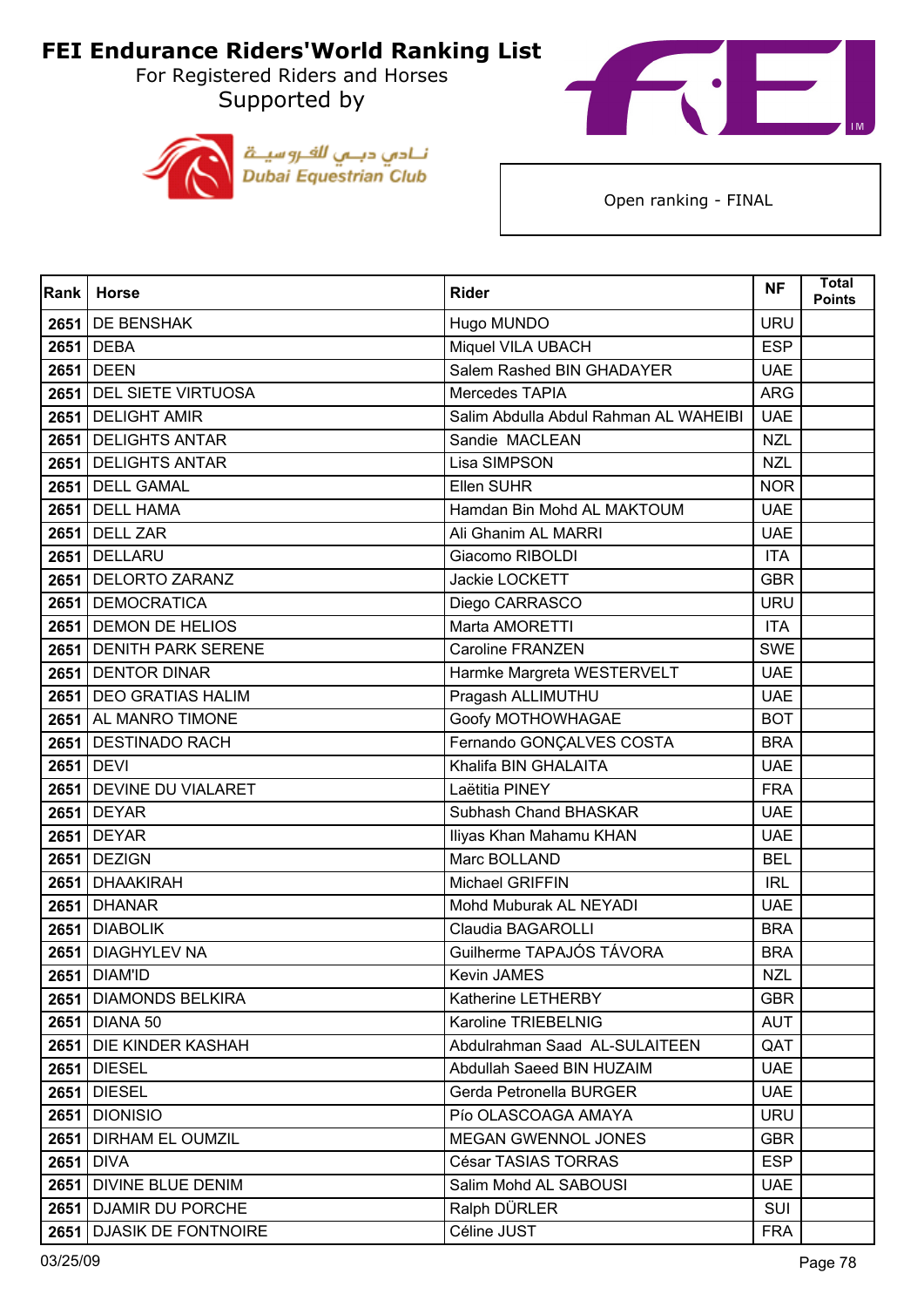For Registered Riders and Horses Supported by





| <b>Rank</b> | <b>Horse</b>              | <b>Rider</b>                         | <b>NF</b>  | <b>Total</b><br><b>Points</b> |
|-------------|---------------------------|--------------------------------------|------------|-------------------------------|
|             | 2651 DJB MERCY MERCI      | Alexandria KIRKLAND                  | <b>USA</b> |                               |
|             | 2651 DJEDDA AL SHAQAB     | Hamad Mershid AL-MEREKHI             | QAT        |                               |
| 2651        | <b>DJELIND DE BOZOULS</b> | Sally HALL                           | <b>GBR</b> |                               |
|             | 2651 DJERIFA DE BOZOULS   | Saeed Maktoum bin Khalifa AL MAKTOUM | <b>UAE</b> |                               |
| 2651        | <b>DJERIFA DE BOZOULS</b> | Derawar Singh BHATI                  | <b>UAE</b> |                               |
|             | 2651 DM CHAMAN IBN KENDAL | Laura HOUASSIN                       | <b>BEL</b> |                               |
| 2651        | <b>DOHA</b>               | Maria Christine MAURITSCH            | <b>AUT</b> |                               |
|             | 2651 DOM CHISPA           | Rashid Faraj K AL-MARRI              | QAT        |                               |
|             | 2651 DOM CHISPA           | Hamad Ali Rashid AL-MARRI            | QAT        |                               |
|             | <b>2651   DOMBAY</b>      | Murat EZDEKOV                        | <b>RUS</b> |                               |
| 2651        | <b>DON JOSE</b>           | <b>GABRIEL CASTIBLANCO MURCIA</b>    | COL        |                               |
|             | <b>2651 DON PERA</b>      | Salvatore ROSSI                      | <b>ITA</b> |                               |
|             | 2651   DOÑA MANUELA       | Ander MATO GARCIA                    | <b>ESP</b> |                               |
|             | 2651 DORA DEL ALMA        | Veronica KONCKE                      | <b>URU</b> |                               |
| 2651        | <b>DORIAN DAHAR</b>       | <b>Kishor SINGH</b>                  | QAT        |                               |
|             | 2651 DORIAN DAHAR         | Ali AAHED ALBAKER                    | QAT        |                               |
|             | 2651 DORVANA              | Essa Khalfan bin KHARBASH            | <b>UAE</b> |                               |
|             | 2651 DORVANA              | Ali Ghanim AL MARRI                  | <b>UAE</b> |                               |
| 2651        | <b>DOZER</b>              | Andermir ALBERDIEV                   | <b>RUS</b> |                               |
|             | 2651 DOZER                | Thani Mohd AL MUHAIRI                | <b>UAE</b> |                               |
|             | 2651 DRADJ                | <b>Bertrand OLIVIER</b>              | <b>FRA</b> |                               |
|             | 2651 DRAGON JT            | Jassim Mohammed J AL-JABER           | QAT        |                               |
| 2651        | <b>DRAGON JT</b>          | Hassan Tahous AL-NUAIMI              | QAT        |                               |
|             | 2651 DREAMERCHANT         | Tim REYNOLDS                         | <b>USA</b> |                               |
|             | 2651 DRUMLIN CRUISER      | Ahmed ABDUL SAMAD                    | <b>BRN</b> |                               |
|             | 2651 DRUMLIN MOONSHINE    | Khalifa bin GHALAITA                 | <b>UAE</b> |                               |
| 2651        | <b>DUB</b>                | Vincenzo PERNA                       | <b>ITA</b> |                               |
|             | 2651 DUBAI 2              | Barbara MÜLLER                       | <b>AUT</b> |                               |
|             | <b>2651   DUCATI</b>      | Joan ROVIRA VIÑETA                   | ESP        |                               |
|             | <b>2651 DUINA</b>         | Chiara MARRAMA                       | <b>ITA</b> |                               |
|             | <b>2651 DUKESA</b>        | Mercedes TAPIA                       | ARG        |                               |
|             | <b>2651 DURU</b>          | <b>Bernhard DORNSIEPEN</b>           | <b>GER</b> |                               |
|             | 2651   DWA EXPRESS        | Christoph SCHORK                     | <b>USA</b> |                               |
|             | 2651 DWA MILLENNIUM       | Mercedes TAPIA                       | <b>ARG</b> |                               |
|             | 2651 E.O. BIGAL           | Mohd Tarish Eid AL MANSOORI          | <b>UAE</b> |                               |
|             | $2651$ E.O. FALTA         | Marzoog Salem AL MARRI               | <b>UAE</b> |                               |
| 2651        | <b>EARLESS OF CHELLA</b>  | Mohan Singh HUKAM SINGH              | <b>UAE</b> |                               |
|             | 2651 EC SOBERBIA          | Maria Noel ANGENSCHEIDT              | <b>URU</b> |                               |
|             | $2651$ ECLIPSE            | Ángel Miguel GARCÍA GÓMEZ            | <b>ESP</b> |                               |
|             | <b>2651 ECLIPSE</b>       | Jorge BARRIOS                        | <b>URU</b> |                               |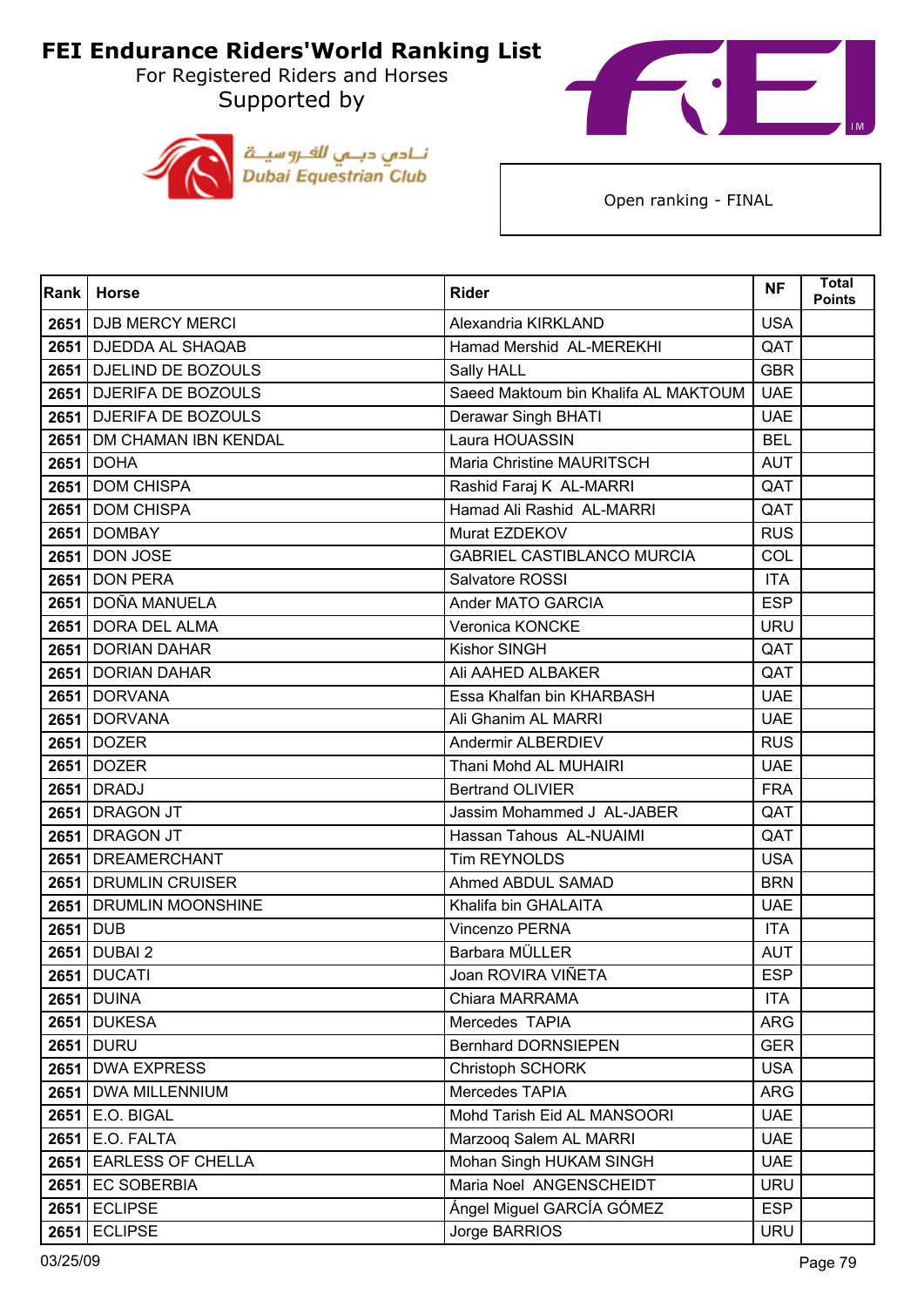For Registered Riders and Horses Supported by





| Rank | <b>Horse</b>                | <b>Rider</b>                     | <b>NF</b>  | <b>Total</b><br><b>Points</b> |
|------|-----------------------------|----------------------------------|------------|-------------------------------|
|      | 2651 EDEN HOPE LIBERTY      | Dalpat Singh MAG SINGH           | <b>UAE</b> |                               |
|      | 2651 FAME TUAN              | Adrian RODRIGUEZ                 | <b>URU</b> |                               |
| 2651 | <b>EF FASSAR</b>            | Lucia OLASCOAGA                  | <b>URU</b> |                               |
|      | 2651 EF GUN                 | Lucia OLASCOAGA                  | <b>URU</b> |                               |
| 2651 | <b>EL BARAQ</b>             | Ahmed ABDUL SAMAD                | <b>BRN</b> |                               |
|      | 2651 EL BARAQ               | Muhammed Riaz KHAN               | <b>BRN</b> |                               |
| 2651 | EL BAREC RAED               | Libele NOKAMA                    | <b>RSA</b> |                               |
|      | 2651 EL DEVLIN FIRST KNIGHT | Sh. Saqer Bin Khalid AL KHALIFA  | <b>BRN</b> |                               |
|      | 2651 EL DEVLIN FIRST KNIGHT | Nezar HASAN                      | <b>BRN</b> |                               |
|      | 2651 EL DIABLO LEZZIOLA     | Andrea PANZERA                   | <b>ITA</b> |                               |
| 2651 | <b>EL EXTERMINADOR</b>      | <b>Alvaro GARCIA</b>             | <b>URU</b> |                               |
|      | 2651 EL FARO                | Marc BOLLAND                     | <b>BEL</b> |                               |
|      | 2651 EL JAMANI RHYTHM       | Hafia AL TURKMANI ABUDL          | <b>KSA</b> |                               |
|      | 2651 EL JANNAH ALA          | Khalifa bin GHALAITA             | <b>UAE</b> |                               |
| 2651 | EL JANNAH ALA               | <b>Buti Mohd Khalaf AL MARRI</b> | <b>UAE</b> |                               |
|      | <b>2651 EL KHAR</b>         | AbdulRahman Mohammed ALZAED      | <b>BRN</b> |                               |
|      | <b>2651 EL MUDO</b>         | Jamila AHMED                     | <b>UAE</b> |                               |
|      | 2651 EL NAPOLEON            | Sayed Mohd Abbas ALAWI           | <b>UAE</b> |                               |
| 2651 | <b>EL NINO</b>              | AbdulRahman Mohammed ALZAED      | <b>BRN</b> |                               |
|      | <b>2651 EL PEDRO</b>        | Tanja LAMPINEN                   | <b>FIN</b> |                               |
|      | 2651 EL PORTENO             | Ali Yousef Hussain AL HAMMADI    | <b>UAE</b> |                               |
|      | 2651 EL RAFIQ               | Brenda COOKE                     | CAN        |                               |
| 2651 | EL RAQQEB                   | Sofia CAPURRO                    | <b>URU</b> |                               |
|      | 2651 EO RAWIN               | Federico GARCIA                  | <b>URU</b> |                               |
|      | 2651 EL SAAD IBN LEI        | Emilie VIC                       | <b>FRA</b> |                               |
|      | 2651 EL SABIO               | Annette MASTERSON                | <b>GBR</b> |                               |
| 2651 | EL WALED                    | Patrizia GIACCHERO               | <b>ITA</b> |                               |
| 2651 | <b>EL WALED</b>             | Fakhar Abbas Mohd Zafar CHAUDHRY | <b>UAE</b> |                               |
|      | $2651$ EL ZAHIR             | Jorge BEDOURET                   | ARG        |                               |
|      | <b>2651 EL SAJYAA</b>       | Zuber MASTER                     | <b>RSA</b> |                               |
|      | $2651$ ELAAREM              | Ahmed Jamal Mohammed AL TIMIMI   | <b>BRN</b> |                               |
|      | 2651 ELGAIMILE              | Maria ALVAREZ PONTON             | <b>ESP</b> |                               |
|      | 2651 ELIT D HAVENNE         | Maritza PEREIRA                  | <b>BEL</b> |                               |
|      | 2651 EL-JEDDAH              | Eva ESTALELLA SANTACANA          | <b>ESP</b> |                               |
|      | 2651 ELKASUN TAMMEN         | <b>Stefanus PIENAAR</b>          | <b>NAM</b> |                               |
|      | 2651 ELL KALEEFA ROSE       | <b>Anthony SARGENT</b>           | <b>GBR</b> |                               |
|      | 2651 ELLERSTINA PROFETA     | Fiona LUKE                       | <b>GBR</b> |                               |
|      | 2651 ELLIOT 114             | Kirsten BAGINSKI                 | <b>GER</b> |                               |
|      | 2651 ELPHYN MANFREDA        | Anand Singh Amar Singh BHATI     | <b>UAE</b> |                               |
|      | 2651 ELPHYN PHOXX           | Khalid Abdul Rahim AL HAMMADI    | <b>UAE</b> |                               |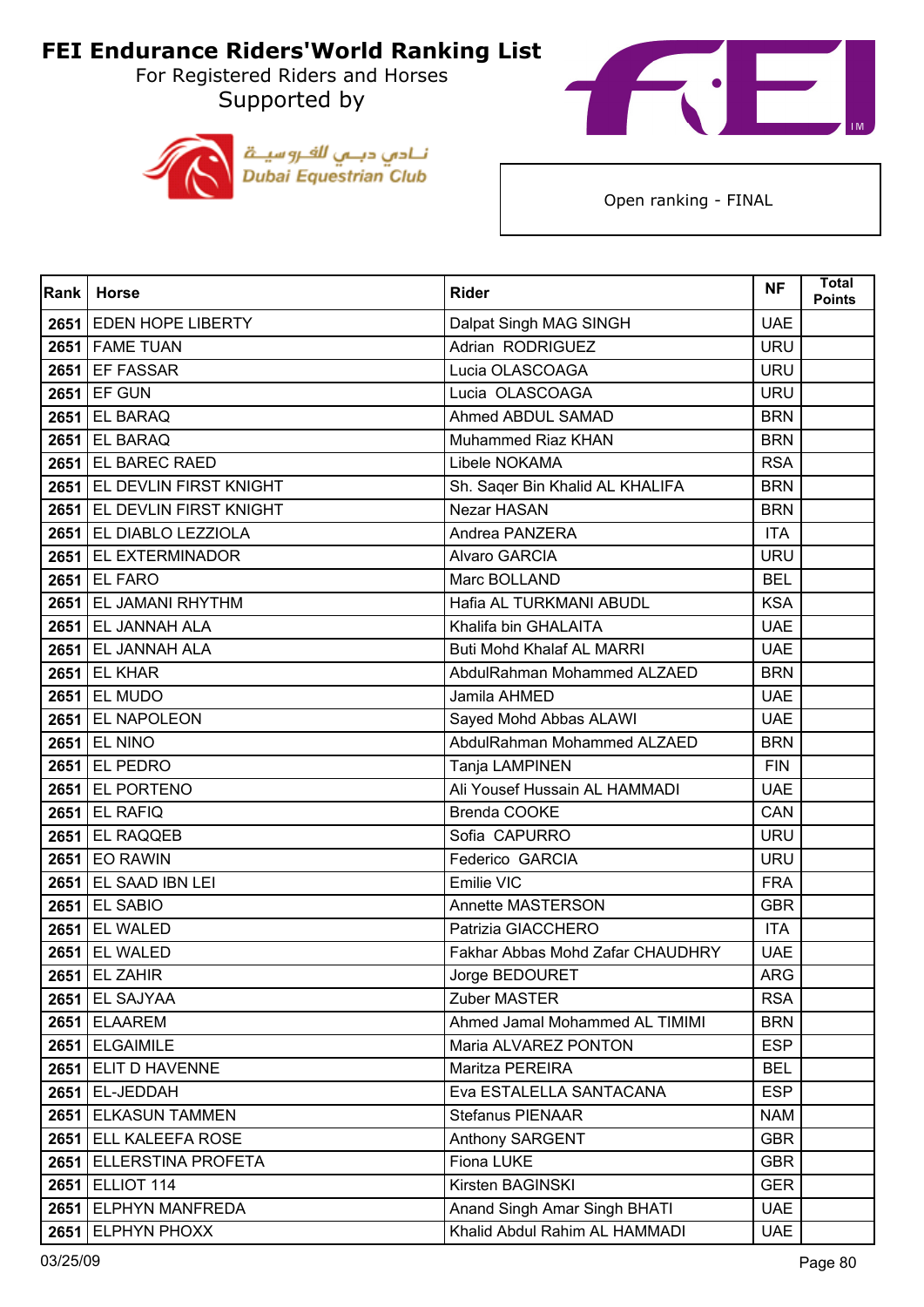For Registered Riders and Horses Supported by





| Rank | <b>Horse</b>               | <b>Rider</b>                          | <b>NF</b>  | <b>Total</b><br>Points |
|------|----------------------------|---------------------------------------|------------|------------------------|
|      | <b>2651 ELSINEA</b>        | KHALID HAMAD AL-ATTIYA                | QAT        |                        |
|      | 2651 EMERALD VAN KASET     | <b>MOACIR BAGAROLI FILHO</b>          | <b>BRA</b> |                        |
| 2651 | <b>EMIR DE SOMBRE</b>      | Deraj RAM                             | <b>UAE</b> |                        |
|      | 2651 EMIRA                 | Feras BOULBOL                         | <b>SVK</b> |                        |
|      | 2651 EMPOLI DE PALLARES    | Patricio QUARESMA                     | <b>POR</b> |                        |
|      | 2651 ENCERADO LA INVERNADA | Mario MEDEROS                         | <b>URU</b> |                        |
| 2651 | <b>ENDUROWEST KUMARI</b>   | Anton REID                            | <b>AUS</b> |                        |
|      | 2651 ENNERDALE JUST DANDY  | Nestar Eduardo FALERO                 | <b>URU</b> |                        |
|      | 2651 ENNERDALE OTTO        | Khalifa BIN GHALAITA                  | <b>UAE</b> |                        |
|      | 2651 ENNOVYAR SOUTHERN SKY | Salim Abdulla Abdul Rahman AL WAHEIBI | <b>UAE</b> |                        |
| 2651 | <b>ENTIGO</b>              | Roshan Ali Shiraj Khan KHAN           | <b>UAE</b> |                        |
|      | <b>2651 EO DANW</b>        | Diego ROLIN                           | <b>URU</b> |                        |
|      | <b>2651 EO DUHUB</b>       | Carlos LETELIER                       | <b>CHI</b> |                        |
|      | <b>2651 EO DUYU</b>        | Lucia OLASCOAGA                       | <b>URU</b> |                        |
| 2651 | <b>EO FASLIM</b>           | Yahya Sughayer Kanoon AL AJTABI       | <b>UAE</b> |                        |
|      | <b>2651 EO FAWATI</b>      | Hamad Mohd AL AHBABI                  | <b>UAE</b> |                        |
|      | 2651 EO JEZJAB             | Karan Singh Rajput SINGH              | <b>UAE</b> |                        |
|      | <b>2651 EO RAIK</b>        | Fernando GONCALVES                    | <b>BRA</b> |                        |
| 2651 | <b>EO RATA</b>             | Marie Claire VAN WASSENHOVE           | <b>URU</b> |                        |
|      | <b>2651 EO RAYAN</b>       | JULIO OLASCOAGA AMAYA                 | <b>URU</b> |                        |
| 2651 | <b>EO TURBIN</b>           | Kavali ISHA                           | <b>URU</b> |                        |
|      | 2651 EP OMAR               | <b>Alvaro GARCIA</b>                  | <b>URU</b> |                        |
| 2651 | <b>EPOPEU RACH</b>         | Paulo JAMIL SALIBA                    | <b>BRA</b> |                        |
|      | 2651 ERB 4                 | Alexandra LANGE                       | <b>GER</b> |                        |
|      | 2651 ERIÇO DE MASFERRER    | <b>Gerard PARES ROURA</b>             | <b>ESP</b> |                        |
|      | 2651 ERIÇO DE MASFERRER    | Sandra DACHS IZQUIERDO                | <b>ESP</b> |                        |
| 2651 | <b>ESCAPISTA</b>           | Aldo FURIATTI                         | <b>URU</b> |                        |
|      | 2651 ESKDALE ESTIAAN       | Prutirat R. SERIREONGRITH             | <b>THA</b> |                        |
|      | 2651 ESPARTA DO BOM VIVER  | José SEABRA MARINO                    | <b>BRA</b> |                        |
|      | 2651 ESPARTACO IN          | <b>JUAN CRUZ CACERES</b>              | <b>URU</b> |                        |
|      | 2651 ESPARTAKO             | Roberto SENA                          | <b>URU</b> |                        |
|      | $2651$ ESS ESS PEA (GB)    | Ahmad Ali Sultan AL SOBOOSI           | <b>UAE</b> |                        |
| 2651 | <b>ESSO HELENIC</b>        | Santiago OLIVA VIVAR                  | <b>ESP</b> |                        |
|      | 2651 ESSO STARLET          | Ricard DOMINGO MAS                    | <b>ESP</b> |                        |
|      | <b>2651 ESTABAN</b>        | Yousef Ahmed AL BLOUSHI               | <b>UAE</b> |                        |
|      | 2651 ESTABAN               | Sh Majid bin Mohd AL MAKTOUM          | <b>UAE</b> |                        |
| 2651 | <b>ESTABAN</b>             | Mohan Singh Hukam SINGH               | <b>UAE</b> |                        |
|      | <b>2651 ESTABAN</b>        | Sultan Ahmed Al BLOUSHI               | <b>UAE</b> |                        |
|      | <b>2651 ESTER</b>          | Marcin TOBIASZ                        | <b>POL</b> |                        |
| 2651 | <b>ESTORIL</b>             | <b>Jose BARRADAS</b>                  | <b>POR</b> |                        |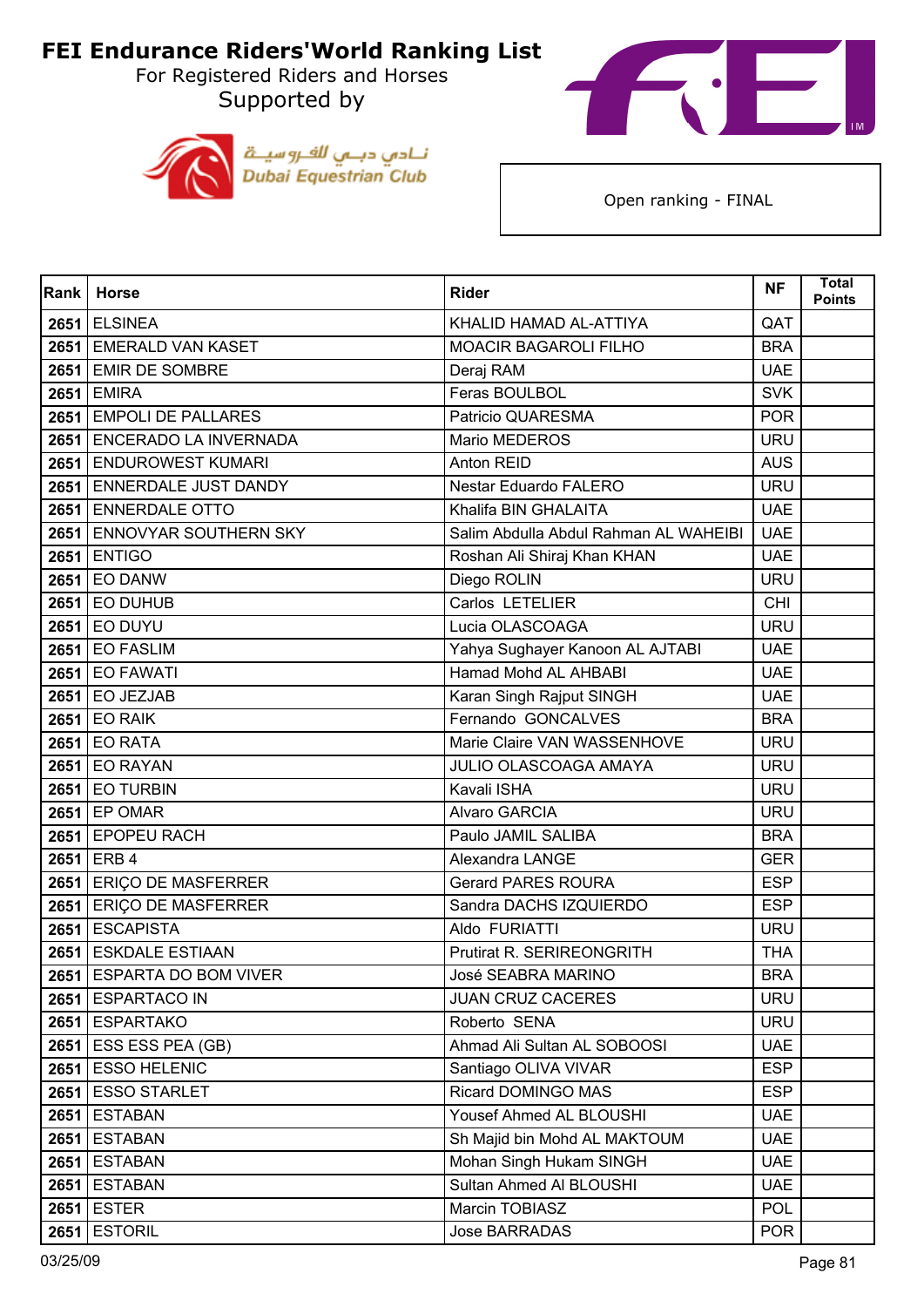For Registered Riders and Horses Supported by





| Rank | <b>Horse</b>                 | <b>Rider</b>                       | <b>NF</b>  | <b>Total</b><br><b>Points</b> |
|------|------------------------------|------------------------------------|------------|-------------------------------|
|      | 2651 ESTRELLA DEL ALMA       | Ignacio OSPITALECHE                | <b>URU</b> |                               |
|      | <b>2651 ET ALADIN</b>        | Leonardo BIDONDO                   | <b>URU</b> |                               |
|      | 2651 ETR AL WARD             | Mubarak Awad Al KHATIRI            | <b>UAE</b> |                               |
|      | 2651 EURAMAN KARA CO BAR     | Khalid Abdul Rahim AL HAMMADI      | <b>UAE</b> |                               |
|      | 2651 EURAMAN KARA CO BAR     | Dalpat Singh Ganpat SINGH          | <b>UAE</b> |                               |
|      | 2651 EXCHANGE                | Tony BENEDETTI                     | <b>USA</b> |                               |
|      | 2651 EZAZ                    | <b>Umesh THAJALI</b>               | <b>BRN</b> |                               |
|      | 2651 EZAZ                    | Shaima Abdulmajeed GHULOOM         | <b>BRN</b> |                               |
|      | 2651   FA NARDI NAMIR        | Sheikha Maryam bint Omer AL QASIMI | <b>UAE</b> |                               |
|      | 2651 FABERGE PJ              | <b>Tracy KADEN</b>                 | <b>USA</b> |                               |
|      | 2651 FADAR MAHID             | Gabriel FARIAS                     | <b>URU</b> |                               |
|      | 2651 FADSHAM                 | Jean Jacques MIGNON                | <b>FRA</b> |                               |
|      | 2651 FAHD                    | Naseeb MEHBOOB NASEEB              | <b>BRN</b> |                               |
|      | 2651 FAHD                    | Abdulla Yousef Jassim MUSAMEH      | <b>BRN</b> |                               |
|      | 2651 FAIRBANKS 26            | Conny SCHWEDLER                    | <b>GER</b> |                               |
|      | <b>2651 FAISAL</b>           | Tamara MACLAUDE                    | <b>CHI</b> |                               |
|      | $2651$ FALTAH                | Ahmad Zeyad DABOUL                 | QAT        |                               |
|      | 2651 FALCON FLOW             | Ali Mohd Yusuf AL MARZOUQI         | <b>UAE</b> |                               |
|      | <b>2651 RASDI</b>            | Dawie HORN                         | <b>RSA</b> |                               |
|      | 2651 FANMAR SHARAKI          | Dawie DE MEYER                     | <b>RSA</b> |                               |
|      | 2651   FARACDAZ STA CAROLINA | ANDRES LIVINGSTONE                 | <b>CHI</b> |                               |
|      | <b>2651 FARAH</b>            | Lucia OLASCOAGA                    | <b>URU</b> |                               |
|      | 2651 FARAH DE PALLARES       | Jacobo COBALEDA TORREGROSA         | <b>ESP</b> |                               |
|      | 2651 FARAOUCKH               | Ahmed Salim Abdul Aziz AL KATHIRI  | <b>UAE</b> |                               |
|      | 2651 FARAS FALI              | Haim LEVY                          | <b>VEN</b> |                               |
|      | <b>2651 FARASA</b>           | <b>UMA MENCIA URANGA</b>           | <b>ESP</b> |                               |
|      | <b>2651 FARASA</b>           | Jean Francois LASSALLE             | <b>FRA</b> |                               |
|      | 2651 FAREF BUGATI            | <b>Javier GUELL PERIS</b>          | <b>ESP</b> |                               |
|      | 2651 FARHOZ DE PAUTE         | Abdelhak KADDOURI                  | <b>BRN</b> |                               |
|      | 2651 FAROUCHE                | Mark ROUND                         | <b>NZL</b> |                               |
|      | <b>2651 FARUK</b>            | Roberto LINARES                    | <b>COL</b> |                               |
|      | 2651 FASCINATION             | Khalid AHMED AL ROWIAIEI           | <b>BRN</b> |                               |
|      | <b>2651 FATHIA</b>           | Feras BOULBOL                      | <b>SVK</b> |                               |
|      | 2651   FAURESMITH            | Harry JANSE VAN VUUREN             | <b>NAM</b> |                               |
|      | 2651 FIFTY DE GARGASSAN      | Florian GREGET                     | <b>FRA</b> |                               |
|      | 2651   FIGARO DE MURAT       | Gianluca LALISCIA                  | <b>ITA</b> |                               |
|      | <b>2651 FILOUS</b>           | Esteban FORT                       | <b>URU</b> |                               |
|      | 2651 FINO                    | Salem Rashed BIN GHADAYER          | <b>UAE</b> |                               |
|      | 2651 FINO                    | El Sayed Ibrahim AL SAYED          | <b>UAE</b> |                               |
|      | 2651 FIRSTAAR                | Nxexe XAXE                         | <b>BOT</b> |                               |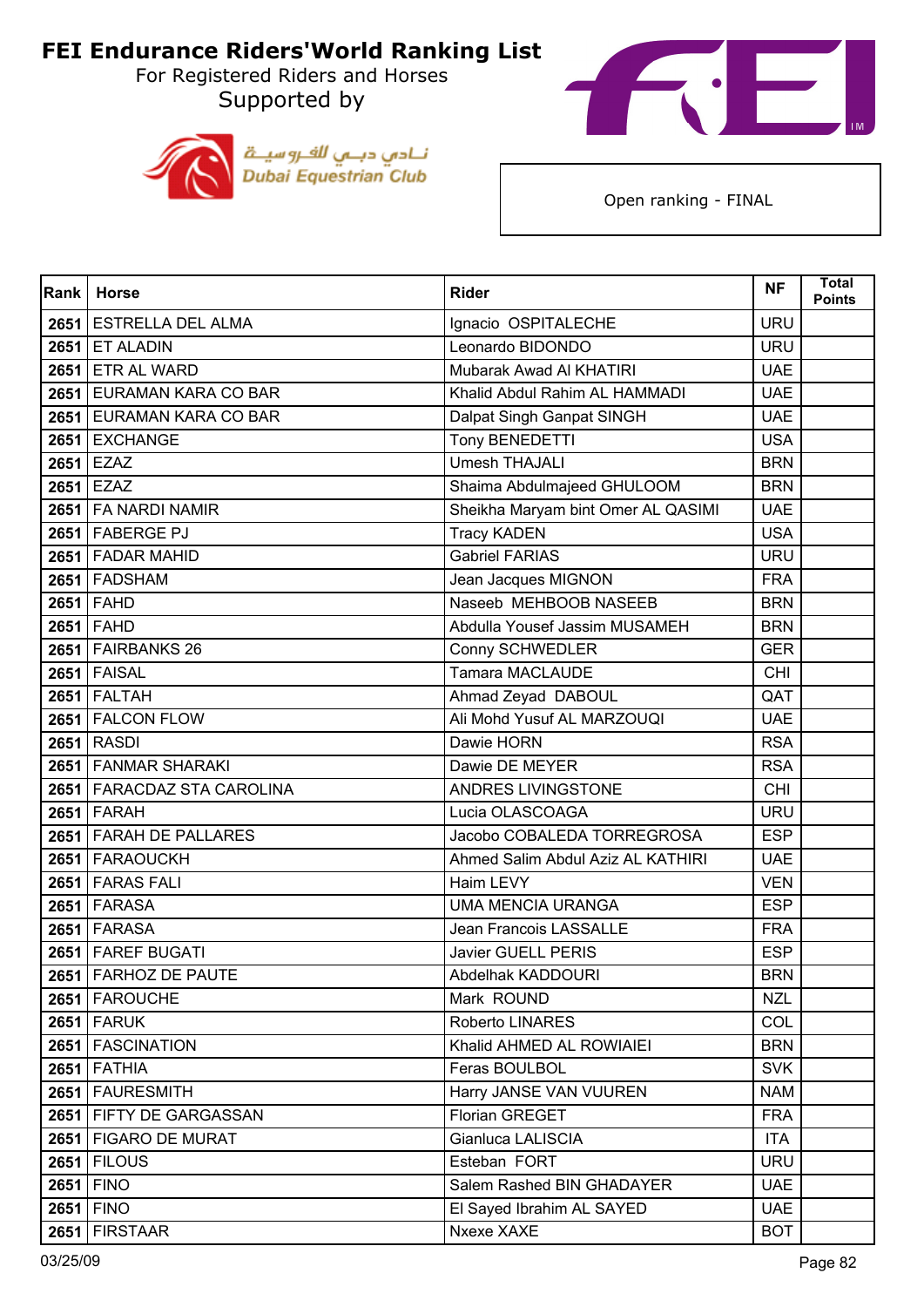For Registered Riders and Horses Supported by





| Rank | <b>Horse</b>               | <b>Rider</b>                    | <b>NF</b>  | <b>Total</b><br><b>Points</b> |
|------|----------------------------|---------------------------------|------------|-------------------------------|
|      | 2651 FLAME                 | Fernando HORTA                  | <b>CHI</b> |                               |
|      | 2651 FLAMENCO DE MESSEY    | Ludivine BONNOT                 | <b>FRA</b> |                               |
|      | 2651 FLAMING SPRING        | Rina PETERSEN                   | <b>DEN</b> |                               |
|      | 2651 FLAMINGO              | Abdullah Khamis ALI SAEED       | <b>UAE</b> |                               |
|      | 2651   FLASHING RA         | Hassan BIN ALI                  | <b>UAE</b> |                               |
|      | 2651 FLEUR D'ORIENT        | Patrizia LONGONI                | <b>ITA</b> |                               |
|      | 2651 FLF BOLD SPIRIT       | <b>Tracy KADEN</b>              | <b>USA</b> |                               |
|      | 2651 FLF BOLD SPIRIT       | Yurika TACHIBANA                | <b>JPN</b> |                               |
|      | <b>2651 FLICKA</b>         | <b>Bonnie Petley SABA</b>       | CAN        |                               |
|      | 2651   FOR-XINXETA         | ANGEL SOY COLL                  | <b>ESP</b> |                               |
|      | 2651 FOREST DALE XPOSE     | Noresh CHANDRA                  | <b>UAE</b> |                               |
|      | 2651   FORESTDEW KARISMA   | Debra RYAN                      | <b>AUS</b> |                               |
|      | 2651 FORMOSA MY PRIDE (GB) | Mercedes TAPIA                  | <b>ARG</b> |                               |
|      | 2651 FORMOSA MY PRIDE (GB) | Denis PESCE                     | <b>FRA</b> |                               |
|      | 2651 FORMOSA MY PRIDE (GB) | Gregoire TILQUIN                | <b>FRA</b> |                               |
|      | 2651 FORMOSA PARK CRUISE   | Rashid Hamad AL-MARRI           | QAT        |                               |
|      | 2651 FOSSETTE DE SKY       | Freddy MEURENS                  | <b>BEL</b> |                               |
|      | 2651 FOUR WINDS LUCILLE    | John STEVENSON                  | <b>NZL</b> |                               |
|      | 2651 FRAMMENTO             | <b>Fabrizio LEONARDELLI</b>     | <b>ITA</b> |                               |
|      | 2651 FRAZA                 | <b>Gerard BETTENFELD</b>        | <b>FRA</b> |                               |
|      | 2651   FREELANCE ALDANATTI | Rajput OM SINGH                 | QAT        |                               |
|      | 2651 FREESIA               | Khalfan Ahmed AL HAMMADI        | <b>UAE</b> |                               |
|      | 2651 FRESH DEAL            | <b>Ghaleb HASSAN</b>            | <b>BRN</b> |                               |
|      | 2651   FS LUNATICO         | Fernando SPELANZÓN              | <b>ARG</b> |                               |
|      | <b>2651 FUKSE</b>          | <b>JUSTINA VAITIEKUNAITE</b>    | LTU        |                               |
|      | 2651 G B LUCERO            | Adán CORREA                     | <b>ARG</b> |                               |
| 2651 | <b>GADA</b>                | KHALAF ATIEH HAMMAD ABUHASSAN   | <b>JOR</b> |                               |
| 2651 | <b>GADA</b>                | <b>Fausto FIORUCCI</b>          | <b>ITA</b> |                               |
|      | 2651 GADJO DILO AUBANEL    | Suzanna CRAIG                   | <b>BRN</b> |                               |
| 2651 | <b>GALAGOLAN DUDESERT</b>  | Sultan Ahmad Sultan BIN SULAYEM | <b>UAE</b> |                               |
| 2651 | <b>GALAGOLAN DUDESERT</b>  | Hanuman Singh BHANWAR SINGH     | <b>UAE</b> |                               |
| 2651 | <b>GALANT DE SAVIGNY</b>   | <b>ISABELLE D ARBONNEAU</b>     | <b>FRA</b> |                               |
| 2651 | <b>GALANTE DO RENARDI</b>  | TELMO JOSÉ SOUSA GOIS           | <b>BRA</b> |                               |
| 2651 | <b>GALILEE</b>             | Christina GERLOFF               | <b>GER</b> |                               |
| 2651 | <b>GALLANTLY</b>           | Joyce SOUSA                     | <b>USA</b> |                               |
| 2651 | <b>GALLEGUITO</b>          | Luis STADLER                    | ARG        |                               |
| 2651 | <b>GALMOOD II</b>          | Jawad RADHI                     | <b>BRN</b> |                               |
| 2651 | <b>GALMOOD II</b>          | Ahmed Ebrahim Abdulla AL MANNAI | <b>BRN</b> |                               |
| 2651 | <b>GAMBLER PERKASA</b>     | Yasier YAHYA                    | <b>MAS</b> |                               |
| 2651 | <b>GAMEELAH</b>            | Josephine PEARSON               | <b>AUS</b> |                               |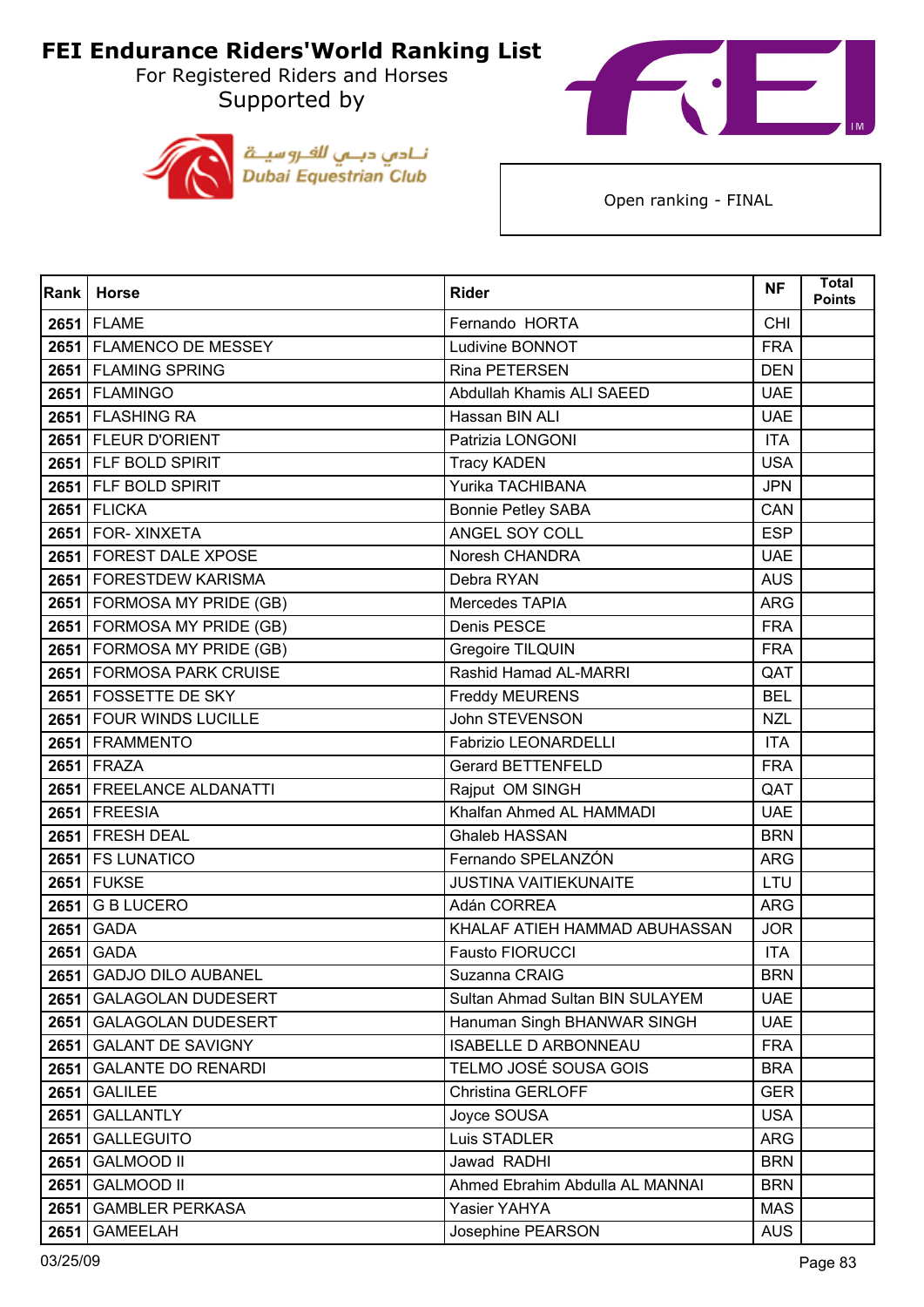For Registered Riders and Horses Supported by





|      | Rank   Horse                | <b>Rider</b>                        | <b>NF</b>  | <b>Total</b><br><b>Points</b> |
|------|-----------------------------|-------------------------------------|------------|-------------------------------|
| 2651 | <b>GAMINE DE COMIN</b>      | LIDE ARISTEGUI URKIA                | <b>ESP</b> |                               |
|      | 2651 GARAMAN MIKADO         | Mohd Abid Yasin KHAN                | <b>UAE</b> |                               |
| 2651 | <b>GAROUA</b>               | Mohd Rashed Saeed Khamis AL SABOUSI | <b>UAE</b> |                               |
| 2651 | <b>GARRYA</b>               | Ana Lia MENDEZ                      | <b>ARG</b> |                               |
| 2651 | <b>GATO</b>                 | Waseem Abbas ABDUL SATTAR           | <b>UAE</b> |                               |
| 2651 | <b>GAZAL XVIII-4</b>        | Cristina LOBERA SALES               | <b>ESP</b> |                               |
| 2651 | <b>GAZIZA LARZAC</b>        | Iona ROSSELY                        | <b>IRL</b> |                               |
| 2651 | <b>GAZZAH</b>               | Jordan DENT                         | <b>NZL</b> |                               |
| 2651 | <b>GEBELA SHAMAN</b>        | Penny WILLIAMS                      | <b>NZL</b> |                               |
| 2651 | <b>GEMSTONE</b>             | Paul JEFFREY                        | <b>NZL</b> |                               |
| 2651 | <b>GEORGAT</b>              | Jabar Singh Inder SINGH             | <b>UAE</b> |                               |
| 2651 | <b>GEORGAT</b>              | Dhahi Abdulla Khamis AL DHAHI       | <b>UAE</b> |                               |
| 2651 | <b>GERSZEW D'AUTAN</b>      | Jean-Michel GRIMAL                  | <b>FRA</b> |                               |
| 2651 | <b>GERVAISE RACH</b>        | Marcos CAMILO DE CAMARGO            | <b>BRA</b> |                               |
| 2651 | <b>GEVONDEN BEYERS</b>      | Narendra SINGH                      | <b>BRN</b> |                               |
| 2651 | <b>GF KHALIBOUR</b>         | Khalifa Matar NEYADI                | <b>UAE</b> |                               |
| 2651 | <b>GHAMAL</b>               | Saif Ali AL KETBI                   | <b>UAE</b> |                               |
|      | <b>2651 GHAMAL</b>          | Anna WILLIAMS                       | <b>GBR</b> |                               |
| 2651 | <b>GHENGIS KHAN</b>         | Hendriena RITSEMA                   | <b>NED</b> |                               |
| 2651 | <b>GHIRAK MA FI</b>         | Mangal RAM                          | <b>UAE</b> |                               |
| 2651 | <b>GINETE MOSQUETERO</b>    | Abdul Kader Abdul SATTAR            | <b>UAE</b> |                               |
| 2651 | <b>GIOII</b>                | Ursula KLINGBEIL                    | <b>GER</b> |                               |
| 2651 | <b>GLENDAAR SOTAMM</b>      | Kevin JAMES                         | <b>NZL</b> |                               |
| 2651 | <b>GLENIPH NARATION</b>     | Andemir ALBERDIEV                   | <b>RUS</b> |                               |
| 2651 | <b>GLENLEIGH SAPHIRE</b>    | <b>JOSEPH ELKHOURY</b>              | QAT        |                               |
| 2651 | <b>GLENMORE ADONIS</b>      | Jaffar MOHAMMED SALMAN              | <b>BRN</b> |                               |
| 2651 | <b>GLENMORE ADONIS</b>      | <b>BILLAL RAJAB</b>                 | <b>BRN</b> |                               |
| 2651 | <b>GLENMORE HERCULES</b>    | Matar Ghanim Musfer Ghanim AL       | <b>UAE</b> |                               |
|      | 2651 GLENMORE N ZUES        | RAMU SINGH LAINU SINGH              | QAT        |                               |
| 2651 | <b>GLENVALE SAMARA</b>      | Muhanad Ali Khalfan AL ABDULLA      | <b>UAE</b> |                               |
| 2651 | <b>GM FUGITIVO</b>          | Maria DE LEON                       | <b>URU</b> |                               |
| 2651 | <b>GM PINGÜINO</b>          | GONZALO GOÑI ONETTO                 | <b>URU</b> |                               |
| 2651 | <b>GOLDEN EGIS</b>          | Herbie OWEN                         | <b>GBR</b> |                               |
| 2651 | <b>GOLDEN EGIS</b>          | Hamdan Bin Mohd AL MAKTOUM          | <b>UAE</b> |                               |
| 2651 | <b>GOLDEN EGIS</b>          | Emma Louise OWEN                    | <b>GBR</b> |                               |
| 2651 | <b>GOLDEN TOP</b>           | Pamela MAREE MCCALLUM               | <b>BRN</b> |                               |
| 2651 | GOLOUD B.W.                 | <b>AURELIE WERY</b>                 | <b>BEL</b> |                               |
| 2651 | GORATE DE K.B.              | Yon ZABALUA                         | <b>ESP</b> |                               |
| 2651 | <b>GOTCHAS DARK SEEKRET</b> | Kassandra DIMAGGIO                  | <b>USA</b> |                               |
| 2651 | <b>GRAN INDU</b>            | Susana LIMA                         | <b>ARG</b> |                               |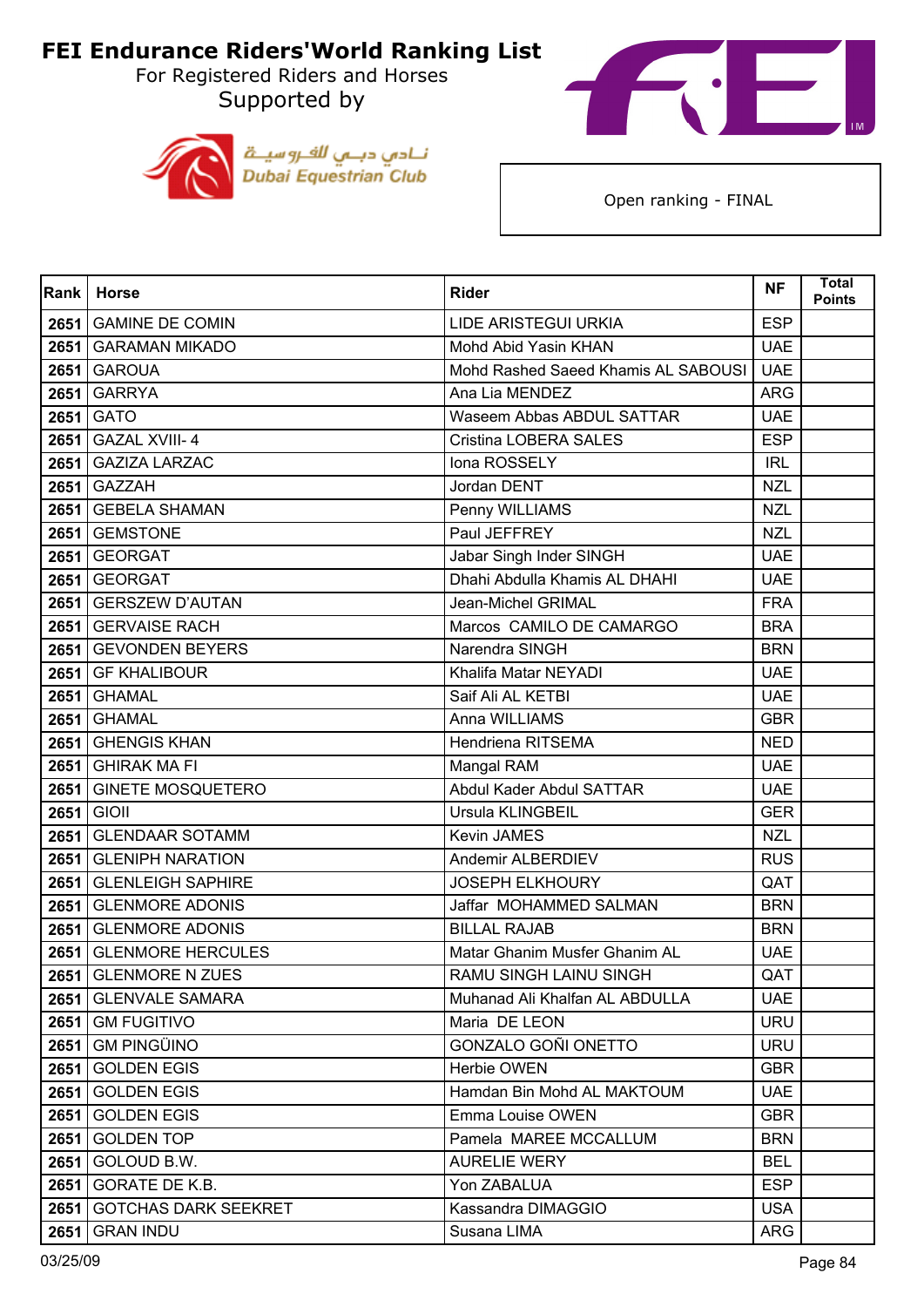For Registered Riders and Horses Supported by





| <b>Rank</b> | <b>Horse</b>                | <b>Rider</b>                           | <b>NF</b>  | <b>Total</b><br><b>Points</b> |
|-------------|-----------------------------|----------------------------------------|------------|-------------------------------|
| 2651        | <b>GRAND TRADITION</b>      | Abdul Aziz Salmeen AL AMERI            | <b>UAE</b> |                               |
| 2651        | <b>GRANDOUR</b>             | <b>Ghanim Sultan Ahmed BIN SULAYEM</b> | <b>UAE</b> |                               |
| 2651        | <b>GRANDOUR</b>             | Omar Abdin Mohd Abdulla NASSRALLAH     | <b>UAE</b> |                               |
| 2651        | <b>GREDOS</b>               | Jennifer SCHUMACHER NOLL               | <b>FRA</b> |                               |
| 2651        | <b>GREG RASIM</b>           | Roberto DIDLAUKIS                      | <b>ARG</b> |                               |
| 2651        | <b>GREYWOOD MASADAH</b>     | HE Sh Juma Dalmook Juma AL MAKTOUM     | <b>UAE</b> |                               |
| 2651        | GREYWOOD MASADAH            | Ajaz Pasha Jehangir PASHA              | <b>UAE</b> |                               |
| 2651        | <b>GRINGO</b>               | Diego CARRASCO                         | <b>URU</b> |                               |
| 2651        | <b>GRISBI COLOMBIER</b>     | Salem Rashed BIN GHADAYER              | <b>UAE</b> |                               |
| 2651        | <b>GRISSA ENDURANCE</b>     | Léo STEINBRUCH                         | <b>BRA</b> |                               |
| 2651        | <b>GUERREIRA DA QUINTA</b>  | LUCIANA AZEVEDO MATIAS SILVANO         | <b>BRA</b> |                               |
| 2651        | <b>GUEULE DE LOUP</b>       | <b>Yannick BERTON</b>                  | <b>FRA</b> |                               |
| 2651        | <b>GUEZY BOY</b>            | JEAN CHRISTOPHE NOEL                   | <b>FRA</b> |                               |
| 2651        | <b>GURIVER</b>              | Jordi FRANCAS BOIX                     | <b>ESP</b> |                               |
| 2651        | <b>GUS DE SKY</b>           | Naser Abdulla Mohd AL MARZOUQI         | <b>UAE</b> |                               |
| 2651        | <b>GUTA DU BRISEY</b>       | <b>Brigitte PESQUET</b>                | <b>FRA</b> |                               |
|             | 2651 HL T CACHAZA           | Nelida CASTELLI                        | <b>ARG</b> |                               |
|             | 2651 HL T RENDIJA           | Conztanza CASTELBAJAC                  | ARG        |                               |
|             | <b>2651 HADAR</b>           | Domenico BUCCI                         | <b>ITA</b> |                               |
|             | 2651 HADBAN KOVIDINKA       | Nikoletta HALÁSZ                       | <b>HUN</b> |                               |
|             | 2651 HADDAR                 | Manjur DEWAN                           | QAT        |                               |
|             | 2651 HADDAR                 | Amer Mohammed AL-HEMAIDI               | QAT        |                               |
| 2651        | <b>HADIAT FAR'ES</b>        | Isa Baqer Salman AL NAJJAR             | <b>BRN</b> |                               |
|             | 2651 HADIYYA AL DOHA        | Izolde VON SCHAUROTH                   | <b>NAM</b> |                               |
|             | 2651 HAFATI SPARK           | Jean Jacques DONZELLI                  | <b>FRA</b> |                               |
|             | <b>2651 HAGAR</b>           | Ali Khalfan AL JAHOURI                 | <b>UAE</b> |                               |
| 2651        | <b>HAIRA</b>                | Massimo NOVA                           | <b>ITA</b> |                               |
|             | <b>2651 HAISSA</b>          | <b>CHRISTIAN GUINAND</b>               | <b>FRA</b> |                               |
|             | 2651 HAKUNA MATATA          | Gunilla CARLSON                        | <b>SWE</b> |                               |
|             | <b>2651 HAMAASY</b>         | Matar Ghanim Musfer Ghanim AL          | <b>UAE</b> |                               |
|             | <b>2651 HAMANE</b>          | Andrea STRIEGLER                       | <b>GER</b> |                               |
|             | 2651 HANABA DU BOIS         | Jean Philippe FRANCES                  | <b>FRA</b> |                               |
|             | <b>2651 HANAKA</b>          | Samuel BETTENFELD                      | <b>FRA</b> |                               |
|             | 2651   HANDJI               | Jack BEGAUD                            | <b>FRA</b> |                               |
|             | 2651 HAPRIBOJ'H             | Gildas LE BLEIS                        | <b>FRA</b> |                               |
|             | <b>2651 HARAX'H</b>         | Gildas LE BLEIS                        | <b>FRA</b> |                               |
|             | 2651 HARD                   | Mohammed Hussain Salman AL THAWADI     | <b>BRN</b> |                               |
|             | 2651 HARD                   | <b>Fahad SULAIMAN</b>                  | <b>BRN</b> |                               |
|             | 2651   HARD BONE DON PANCHO | Ricardo ARCAYA                         | <b>CHI</b> |                               |
| 2651        | <b>HARKI DES AGES</b>       | Hussain Ali AL MARZOUQI                | <b>UAE</b> |                               |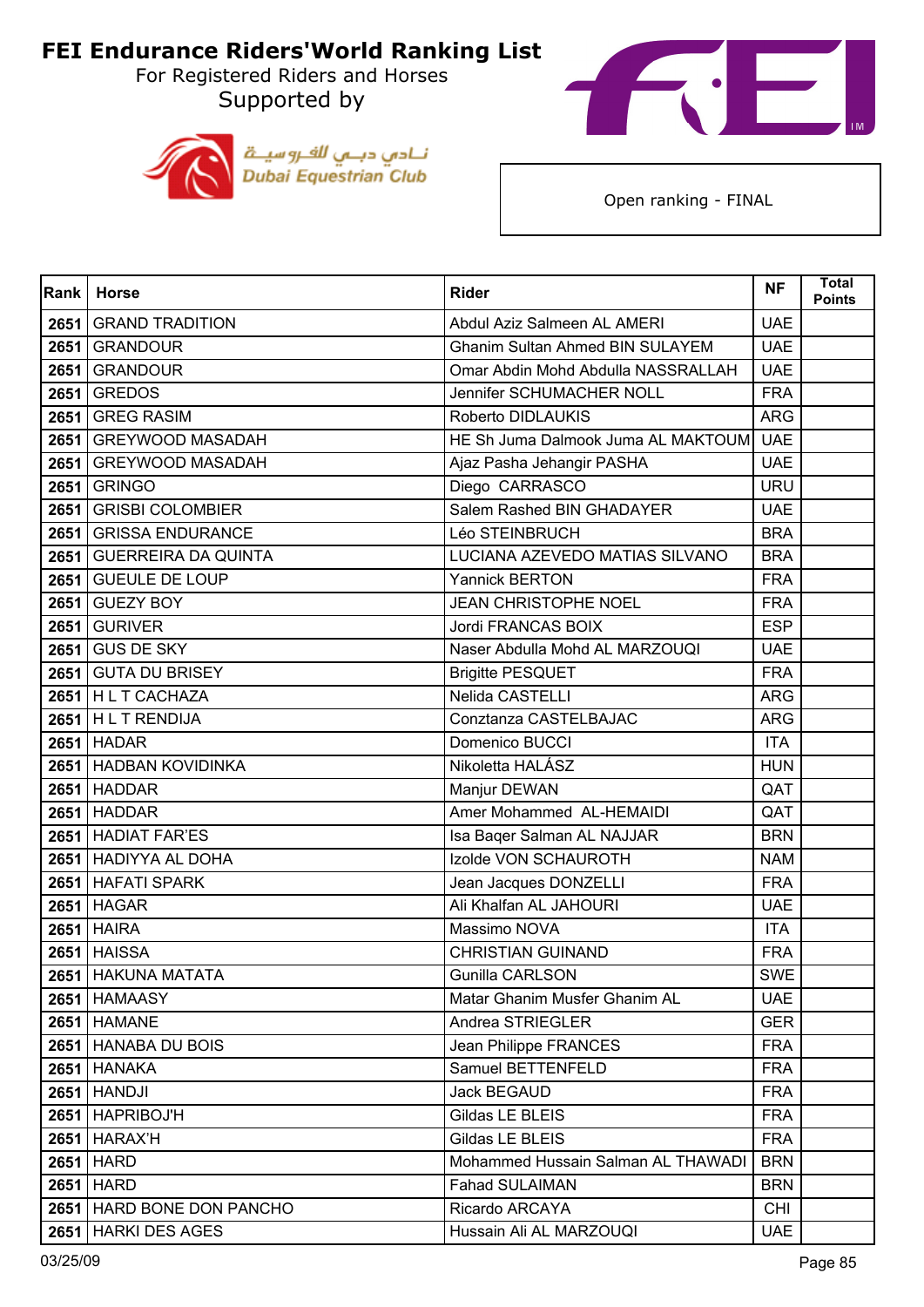For Registered Riders and Horses Supported by





| Rank | <b>Horse</b>                    | <b>Rider</b>                           | <b>NF</b>  | <b>Total</b><br><b>Points</b> |
|------|---------------------------------|----------------------------------------|------------|-------------------------------|
|      | 2651   HARMATAN DE LOZERE       | Mohd Ahmed Ali AL SUBOSE               | <b>UAE</b> |                               |
|      | 2651 HARMERE AZFAR              | Shabir Ali Roshan ALI                  | <b>UAE</b> |                               |
| 2651 | <b>HARMERE CAIRO</b>            | Nor Azmi MAHAMAD NOR                   | <b>MAS</b> |                               |
|      | 2651 HARMERE HARIZ              | Khalid Abdul Rahim AL HAMMADI          | <b>UAE</b> |                               |
|      | 2651 HARMERE HARIZ              | Sher Singh Rewat Singh SINGH           | <b>UAE</b> |                               |
|      | 2651 HARMERE TURFAN             | Mohd Hilal Salim Obaid AL BALARTI      | <b>UAE</b> |                               |
| 2651 | <b>HARMERE TURFAN</b>           | Harmke Margreta WESTERVELT             | <b>UAE</b> |                               |
|      | 2651   HARMERE ZAMEERA          | Rebecca ARNOLD                         | <b>GER</b> |                               |
|      | 2651   HARMERE ZEAL             | Sh Saeed bin Maktoum b Khalifa AL      | <b>UAE</b> |                               |
|      | 2651 HARMERE ZEAL               | Kamal Singh Gaje Singh BARMERA         | <b>UAE</b> |                               |
|      | <b>2651 HARRY</b>               | Frans SAUBEK                           | <b>NAM</b> |                               |
|      | <b>2651 HARUM</b>               | Ali Khalfan AL JAHOURI                 | <b>UAE</b> |                               |
|      | 2651 HASHEEM                    | Khalifa Salman Al Sabri SABRI          | <b>UAE</b> |                               |
|      | 2651 HASHIM EL HISAAN           | Ahmed ABDULSAMAD                       | <b>BRN</b> |                               |
|      | 2651 HASSAN EL BARBET           | Jose Maria VIAR CANALES                | <b>ESP</b> |                               |
|      | <b>2651 HASSIZI</b>             | Cristina SCHNEIDER-GAUSCH              | <b>GER</b> |                               |
|      | 2651 HAVANE DES MESPLES         | Khalid Sanad AL-NUAIMI                 | QAT        |                               |
|      | 2651 HAVANE DES MESPLES         | Abdulla Towain AL-MARRI                | QAT        |                               |
| 2651 | <b>HAVANE DES MESPLES</b>       | Saad Waheed AL-KUWARI                  | QAT        |                               |
|      | 2651 HAYMA D'ALPHA EL           | Jabar Singh Inder SINGH                | <b>UAE</b> |                               |
|      | 2651 HAYMERON PARK TULANOOK     | Kerry GRIBBIN                          | <b>AUS</b> |                               |
|      | 2651 HAZ SHAKRAVENCIO           | Esteban ARRIOLA                        | <b>ARG</b> |                               |
| 2651 | <b>HAZELDEAN EMILIO</b>         | Hafia AL TURKMANI ABUDL                | <b>KSA</b> |                               |
|      | 2651   HAZELDEAN FALAAN         | Fauiz AL TURKMANI                      | <b>KSA</b> |                               |
| 2651 | HEAVENROZ DE PAUTÉ              | Philippe TOMAS                         | <b>FRA</b> |                               |
|      | 2651 HEDGARD                    | Saeed Abdullah YASLAN                  | <b>UAE</b> |                               |
| 2651 | <b>GANDARI ALAADDINS JAYBEE</b> | Babu Ali Nasaru KHAN                   | <b>UAE</b> |                               |
| 2651 | <b>GANDARI ALAADDINS JAYBEE</b> | HE Sh Juma Dalmook Juma AL MAKTOUM UAE |            |                               |
|      | 2651 HELD IN TRUST              | Mohd Tarish Eid AL MANSOORI            | <b>UAE</b> |                               |
|      | 2651 HELIOS DU PECHER           | Mohd Ahmad Ali AL SUBOSE               | <b>UAE</b> |                               |
|      | 2651 HELIOS DU PECHER           | Arif Ali Sayad Ali KHAN                | <b>UAE</b> |                               |
|      | 2651 HELLO DOLLY                | Sam KRIEL                              | <b>NAM</b> |                               |
| 2651 | HELLO DOLLY                     | Silke HOFFEND                          | <b>NAM</b> |                               |
|      | 2651 HENHAM ROCKET              | Iqbal Karim IKRAMUL HAQUE              | <b>UAE</b> |                               |
|      | 2651   HENHAM ROCKET            | Mohd Aslam HIDAYAT KHAN                | <b>UAE</b> |                               |
|      | 2651   HENLEY FARM EDEB         | Hamdan Musa AL HAMMADI                 | <b>UAE</b> |                               |
| 2651 | <b>HENLEY FARM WASI</b>         | Yakoob Yousef Mohd AL AJMI             | <b>UAE</b> |                               |
|      | 2651 HEREDERO                   | <b>Federico PERES VIEYRA</b>           | <b>ARG</b> |                               |
|      | 2651   HERITAGE CK MATEUS       | Sandie MACLEAN                         | <b>NZL</b> |                               |
|      | <b>2651 HERMES</b>              | Eduardo SÁNCHEZ HIDALGO                | <b>ESP</b> |                               |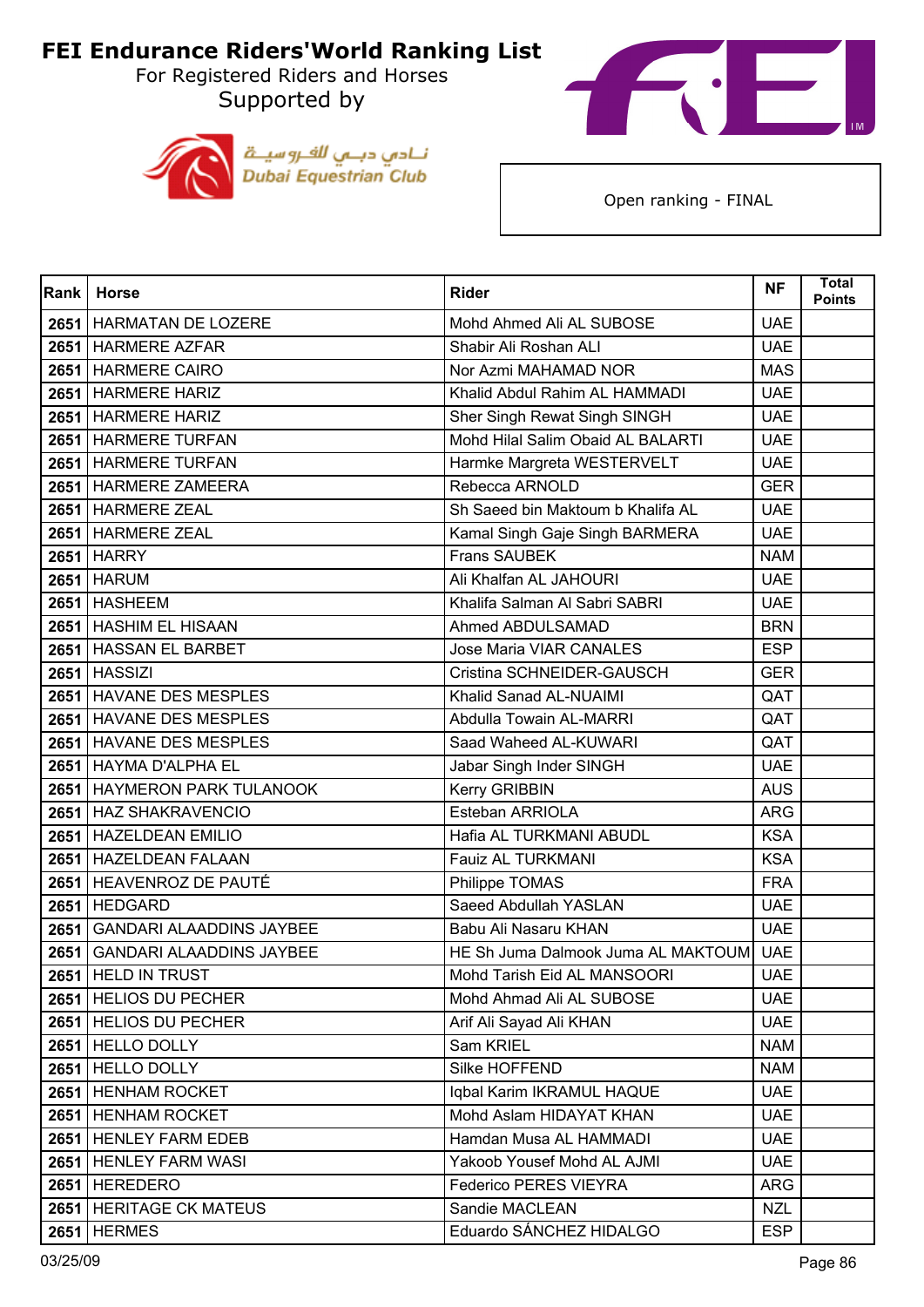For Registered Riders and Horses Supported by





| <b>Rank</b> | <b>Horse</b>                 | <b>Rider</b>                          | <b>NF</b>  | <b>Total</b><br><b>Points</b> |
|-------------|------------------------------|---------------------------------------|------------|-------------------------------|
|             | <b>2651 HERMES</b>           | Luis Miguel SANCHEZ HIDALGO           | <b>ESP</b> |                               |
|             | 2651 HERMES DE RAY           | Ahmed Ali BIN HARMASH                 | <b>UAE</b> |                               |
|             | 2651 HERMES DE RAY           | Buti Mohd Khalaf AL MARRI             | <b>UAE</b> |                               |
|             | 2651 HERMES DE RAY           | Muhanad Ali Khalfan AL ABDULLA        | <b>UAE</b> |                               |
|             | 2651 HEROIKA                 | Alexandra CRONQVIST                   | <b>SWE</b> |                               |
|             | <b>2651 HEY DOWN</b>         | Rasheed Ali YUNUS ALI                 | <b>UAE</b> |                               |
| 2651        | <b>HEY DOWN</b>              | Salman Ali AL SABRI                   | <b>UAE</b> |                               |
|             | <b>2651 HIDALGO</b>          | Sam PHILLIPS                          | <b>RSA</b> |                               |
|             | <b>2651 HIDALGO</b>          | Mohammed Tahous AL-NUAIMI             | QAT        |                               |
|             | 2651 HIGGIN DU BARTHAS       | Romuald THEISMAN                      | <b>BEL</b> |                               |
| 2651        | <b>HIGH FETICHE</b>          | Cida GAZOLA                           | <b>BRA</b> |                               |
|             | 2651   T K HIGH ROLLER       | Houd EBRAHIM AL BUCHEERI              | <b>BRN</b> |                               |
|             | 2651 HIGHLAND VIEW VALE      | Omair Husain Abdulla AL BLOUSHI       | <b>UAE</b> |                               |
|             | 2651 HIGHLAND VIEW VALE      | Ahmed Salim AL BALUSHI                | <b>UAE</b> |                               |
| 2651        | <b>HIGHLANDER</b>            | Lois HOSKING                          | <b>NZL</b> |                               |
|             | 2651 HIGLANDER               | Petr JADLOVSKY                        | CZE        |                               |
|             | 2651 HIKUPTAH EL SHAKLAN     | <b>CRISTINA YEBRA ALTIMIRAS</b>       | <b>ESP</b> |                               |
|             | <b>2651 HILUX</b>            | Alejandro MENDEZ                      | <b>ARG</b> |                               |
|             | 2651 HINT                    | <b>Artur LANDAU</b>                   | POL        |                               |
|             | 2651 HIRSTGLEN CONQUISTADOR  | Ken MOIR                              | <b>AUS</b> |                               |
|             | 2651 HIRSTGLEN ELITE         | Madan Singh MOD SINGH                 | <b>UAE</b> |                               |
|             | 2651 HIRSTGLEN LOUISVILLE    | Vern BERRY                            | <b>AUS</b> |                               |
| 2651        | <b>HIRSTGLEN MAYBE</b>       | <b>Timothy WEISMANN</b>               | <b>AUS</b> |                               |
|             | 2651 HIRSTGLEN MUSTANG SALLY | <b>Jo WEISMANN</b>                    | <b>AUS</b> |                               |
|             | <b>2651 HITLER</b>           | Riaan MARITZ                          | <b>RSA</b> |                               |
|             | 2651 HM SOLEDAD              | Pedro SOSA                            | <b>URU</b> |                               |
| 2651        | <b>HOESYN</b>                | Erika DE JAGER                        | <b>NAM</b> |                               |
|             | 2651 HOGGAR DES DUPRES       | Stéphane CHAZEL                       | <b>FRA</b> |                               |
|             | 2651 HOMARICK                | Abdulaziz KHALIFA ABDULLA             | <b>BRN</b> |                               |
|             | 2651 HOME BIRD               | Abdulla Abdul Rahman FETAIS           | QAT        |                               |
|             | <b>2651 HOME BIRD</b>        | Govender SINGH                        | QAT        |                               |
|             | <b>2651 HORUS</b>            | Clarissa DE WIT ALDANA                | <b>GUA</b> |                               |
|             | 2651 HOT CHILLY FILLY        | Mohd Arif MOINUDDIN                   | <b>UAE</b> |                               |
|             | 2651 HOT STEPPER             | Sara Al Hai ABDUL AZIZ                | <b>UAE</b> |                               |
|             | 2651 HOT STUFF               | Mohd Saif AHMED                       | <b>UAE</b> |                               |
|             | 2651 HOT TO TROT             | Sheikha madiya bint hasher AL MAKTOUM | <b>UAE</b> |                               |
| 2651        | <b>HOTSPUR KARKO</b>         | Jean Philippe FRANCES                 | <b>FRA</b> |                               |
|             | 2651   HS BEZIQUE            | Salman Ali AL SABRI                   | <b>UAE</b> |                               |
|             | 2651 HUGO PORTA              | Sumer Bhanwar SINGH                   | <b>UAE</b> |                               |
| 2651        | <b>HUGOT DE SILLY</b>        | Fabienne DUSSERRE                     | <b>FRA</b> |                               |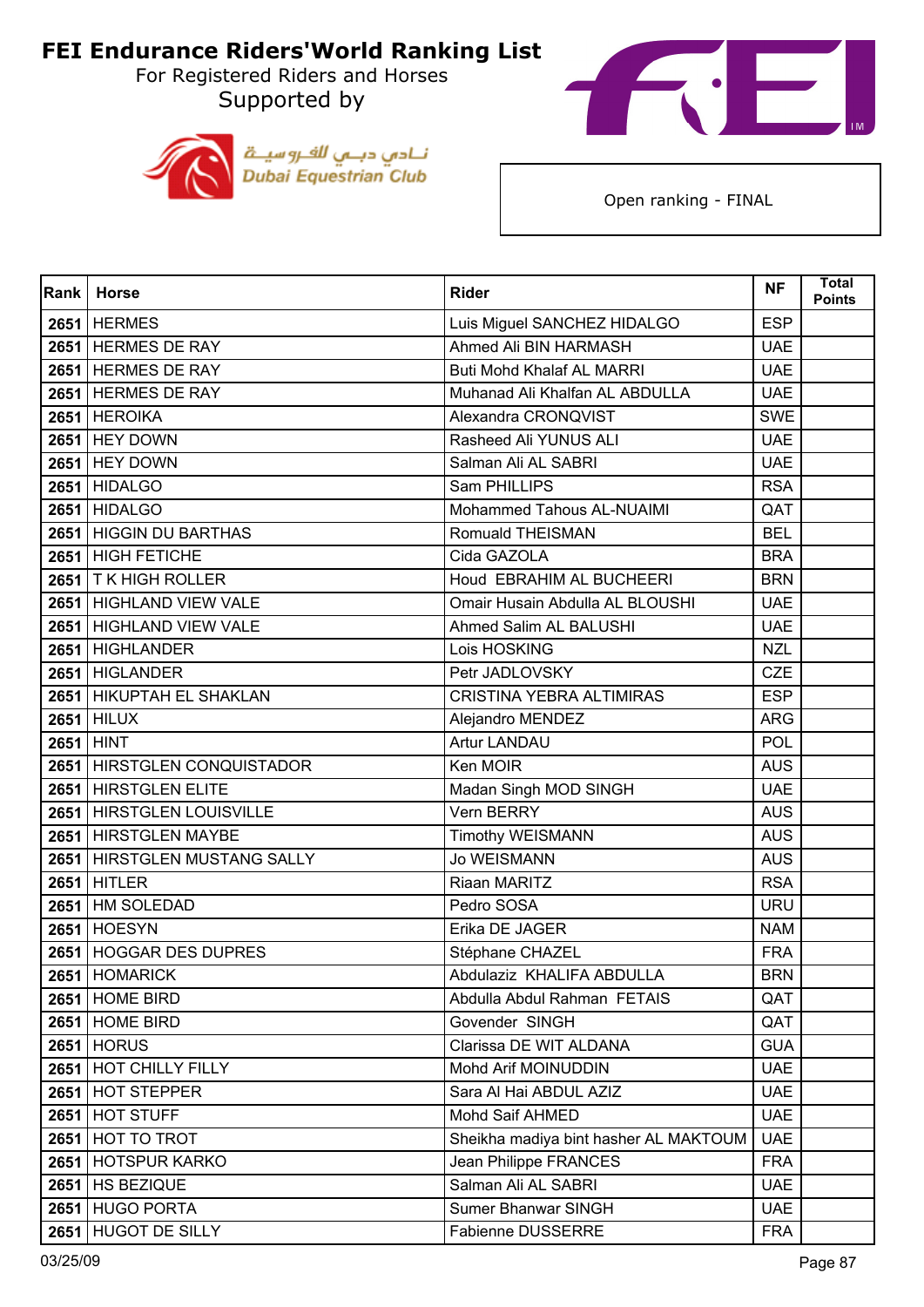For Registered Riders and Horses Supported by





| Rank | <b>Horse</b>              | <b>Rider</b>                      | <b>NF</b>  | <b>Total</b><br><b>Points</b> |
|------|---------------------------|-----------------------------------|------------|-------------------------------|
|      | 2651 HUME CREEK KOMANCHE  | Abdulla Essa Mohd AL BUZIRI       | <b>UAE</b> |                               |
|      | 2651 HURST BANGKOK        | Johan KRIEL                       | <b>NAM</b> |                               |
|      | 2651 KYUNA LORENZO        | Omair Husain AL BLOUSHI           | <b>UAE</b> |                               |
|      | 2651 HURST IBN HAMED      | Mubarak Abdulla AL BALOUSHI       | <b>UAE</b> |                               |
|      | 2651 HURST IBN HAMED      | Noresh CHANDRA                    | <b>UAE</b> |                               |
|      | 2651 HURST SANDRA         | Shanie BOSCH                      | <b>NAM</b> |                               |
|      | 2651 HURST STAR           | Sang Singh BHATI                  | <b>BRN</b> |                               |
|      | 2651   I'M WIRED          | Julien GOACHET                    | <b>FRA</b> |                               |
|      | 2651   I'M WIRED          | Ahmed Salem Ali Sultan AL SUBOSI  | <b>UAE</b> |                               |
|      | <b>2651 IBN DYRAH</b>     | Sh. Salman bin Saqer AL KHALIFA   | <b>BRN</b> |                               |
| 2651 | <b>IBNEZ ALKHAL</b>       | Manjur DEWAN                      | QAT        |                               |
|      | 2651   IBOR               | FRANCISCO LOPEZ MAESO LOPEZ       | <b>ESP</b> |                               |
|      | 2651   ICARE DU COLOMBIER | Nathalie MICHEL                   | <b>FRA</b> |                               |
|      | 2651   ICHAMA DU ROUVERET | Audrey CHAPON                     | <b>FRA</b> |                               |
|      | 2651   ICONE DE SKY       | Christele DEROSCH                 | <b>FRA</b> |                               |
|      | 2651 IDA DU FAUSSET       | Abdulla Reehan Belal AL ZAABI     | <b>UAE</b> |                               |
|      | 2651 IDAHO CHAMP          | Rashid Faraj K AL-MARRI           | QAT        |                               |
|      | 2651 IDAHO CHAMP          | Khalid Sanad AL-NUAIMI            | QAT        |                               |
|      | 2651   IDAHO ROXETTE      | Abdulla Towain AL-MARRI           | QAT        |                               |
|      | 2651   IDAIS TOBIHA       | Jack BEGAUD                       | <b>FRA</b> |                               |
|      | 2651 IDEM                 | <b>JUDITH OGUS</b>                | <b>USA</b> |                               |
|      | 2651 IDEM DU FAUBOURG     | Ceinwen MORGAN                    | <b>AUS</b> |                               |
|      | 2651 IDEM DU FAUBOURG     | Ana Lia MENDEZ                    | <b>ARG</b> |                               |
|      | 2651   IDOLE DU BOURG     | Javed Ali Yusuf Ali KHAN          | <b>UAE</b> |                               |
|      | 2651 IFO LA GATA          | Ignacio OSPITALECHE               | <b>URU</b> |                               |
|      | 2651 IFO ZAFIRAS          | Oscar BACOT                       | <b>URU</b> |                               |
| 2651 | <b>IKBAL</b>              | KHALID HAMAD AL-ATTIYA            | QAT        |                               |
|      | 2651   IKOUN DE LUX       | <b>Matthieu BOUTIERE</b>          | <b>FRA</b> |                               |
|      | 2651   IKTARAH KEMOSABI   | Mohd Hilal Salem Obaid Al BALARTI | <b>UAE</b> |                               |
|      | 2651   IKTARAH SHA-RICK   | Conraad JANSE VAN VUUREN          | <b>RSA</b> |                               |
|      | <b>2651   ILARGI</b>      | Jessica GIRALDO ARETXA            | <b>ESP</b> |                               |
|      | <b>2651   ILARGI</b>      | Cristina YEBRA ALTIMIRAS          | <b>ESP</b> |                               |
| 2651 | <b>ILIADE COLOMBIER</b>   | Saeed Sager Mohd Qabea AL AMERI   | <b>UAE</b> |                               |
|      | 2651   ILLICO ELDROCOL    | Ludovic SAROUL                    | <b>FRA</b> |                               |
|      | 2651   IMAGE DE CROUZ     | Stephanie ARNAL                   | <b>FRA</b> |                               |
|      | 2651 IMAGO DE CROUZ       | Mauro BONOTTO                     | <b>ITA</b> |                               |
| 2651 | <b>IMAJ HEZITATION</b>    | Sonia BROWN                       | <b>AUS</b> |                               |
|      | 2651   IMBARATOUR         | Nayef Mohammed AL HAJRI           | QAT        |                               |
| 2651 | <b>IMOAN SHURAZZ</b>      | Sh Saeed bin Maktoum b Khalifa AL | <b>UAE</b> |                               |
| 2651 | <b>IMOAN SHURAZZ</b>      | Kamal Singh Gaje Singh BARMERA    | <b>UAE</b> |                               |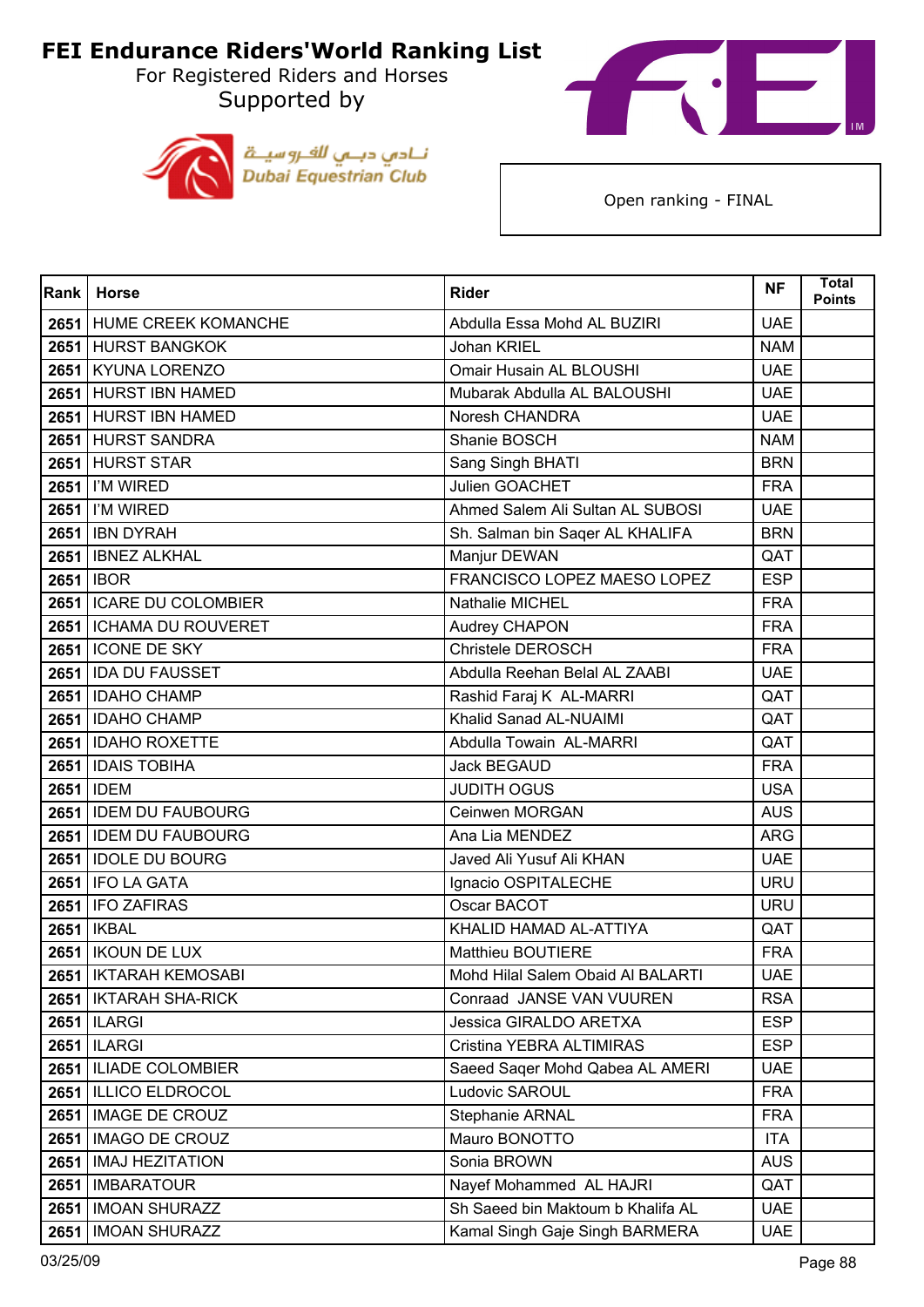For Registered Riders and Horses Supported by





| <b>Rank</b> | <b>Horse</b>                         | <b>Rider</b>                     | <b>NF</b>  | <b>Total</b><br><b>Points</b> |
|-------------|--------------------------------------|----------------------------------|------------|-------------------------------|
|             | 2651   IMOAN SHURAZZ                 | Yousuf Ghanim Ali AL MARRI       | <b>UAE</b> |                               |
|             | 2651   IMPA                          | <b>Javier LASARTE</b>            | <b>URU</b> |                               |
|             | 2651   IMPERATOR                     | Janina IVANOVA                   | <b>BUL</b> |                               |
|             | 2651   IMPOSTOR EL TALHUEN DE PIRQUE | Che Ahmad Yusri B MUHAMAD        | <b>MAS</b> |                               |
|             | 2651 IN SITU                         | Khalid Sanad AL-NUAIMI           | QAT        |                               |
|             | 2651   INCANSABLE KEY                | Jorge GIORLANDINI                | <b>ARG</b> |                               |
| 2651        | <b>INCHALLA</b>                      | <b>Robert PASTOR</b>             | <b>FRA</b> |                               |
|             | <b>2651   INDECISO</b>               | Paula FORT                       | <b>URU</b> |                               |
|             | 2651 INDIAN ESKALONIK                | Mohd Shabbir KHAN MOHD           | <b>UAE</b> |                               |
|             | 2651   INDIAN ESKALONIK              | Srithar PALANIYANDDI             | <b>UAE</b> |                               |
|             | 2651 INDIAN YAKKIK                   | <b>Olivier BAEYENS</b>           | <b>FRA</b> |                               |
|             | 2651   INDIANA ROSE                  | Mat Rifin AZMAN                  | <b>MAS</b> |                               |
|             | <b>2651   INDICES</b>                | Lisa RIOU                        | <b>FRA</b> |                               |
|             | <b>2651   INDICES</b>                | Jean Luc RIOU                    | <b>FRA</b> |                               |
| 2651        | <b>INDIO PAMPA</b>                   | Ahmed HAMAD AL ROWIAIEI          | <b>BRN</b> |                               |
|             | 2651 INDRA DE MAGNAN                 | Ahmed Salem Ali Sultan AL SUBOSI | <b>UAE</b> |                               |
|             | 2651 INFINITE ECHO                   | Subhi Khalil JAWARSHEH           | <b>JOR</b> |                               |
|             | 2651   INOCENCIA                     | Paula SARAVIA                    | <b>URU</b> |                               |
|             | 2651   INSEPARABLE                   | Ana Maria NOVOA FUENTEALBA       | <b>CHI</b> |                               |
|             | 2651   INSOLENCE GRAVE               | Raphael WILLOT                   | <b>FRA</b> |                               |
|             | 2651   IPTON DE LAGARDELLE           | Crystèle MARAND                  | <b>FRA</b> |                               |
|             | 2651   ISA EL INDALO                 | Aude SAMONINI                    | <b>FRA</b> |                               |
| 2651        | <b>ISATIS COLOMBIER</b>              | Jack BEGAUD                      | <b>FRA</b> |                               |
|             | 2651   ISHARA                        | Abdulaziz KHALIFA                | <b>BRN</b> |                               |
|             | 2651 ISKA                            | Jaume PUNTI DACHS                | <b>ESP</b> |                               |
|             | 2651 ISLAND COLUMBUS                 | EDUARDO DANIEL VIDELA            | <b>ARG</b> |                               |
|             | 2651   ISMAEL DU FLORIVAL            | Srithar PALANIYANDDI             | <b>UAE</b> |                               |
|             | 2651   ITALIA DECARRERE              | Mark IBAÑEZ                      | <b>CHI</b> |                               |
|             | 2651   IXYA DE CODOLE                | <b>Tessa D'ANGELI</b>            | <b>FRA</b> |                               |
|             | 2651   IZRA FAROUK                   | Saad Idris AHMED                 | <b>UAE</b> |                               |
|             | 2651   IZRA HOESAN                   | Jaswant Singh DALPAT SINGH       | <b>UAE</b> |                               |
|             | 2651   IZRA HOESAN                   | Ahmed Salem Ali Sultan Al SUBOSE | <b>UAE</b> |                               |
|             | 2651   IZRA MUSTAQ                   | Chandan Singh RATHOD             | <b>UAE</b> |                               |
|             | 2651   IZRA MUSTAQ                   | Saad Idris AHMED                 | <b>UAE</b> |                               |
|             | 2651   IZRA NAMIB                    | Abdulla Thani BIN HUZAIM         | <b>UAE</b> |                               |
|             | <b>2651   IZRA NAMIB</b>             | <b>Shakeer Malik BADHAR</b>      | <b>UAE</b> |                               |
|             | 2651   IZRA TENDULKAR                | Thia VAN NIEKERK                 | <b>RSA</b> |                               |
|             | 2651 J B REFUCILO                    | Luciana Fernanda DIAZ            | ARG        |                               |
|             | 2651 J J KAFIL                       | Ignacio RODRIGUEZ ZAMBONI        | <b>ARG</b> |                               |
| 2651        | J J LABEY                            | Ramon Alcides EGEL               | ARG        |                               |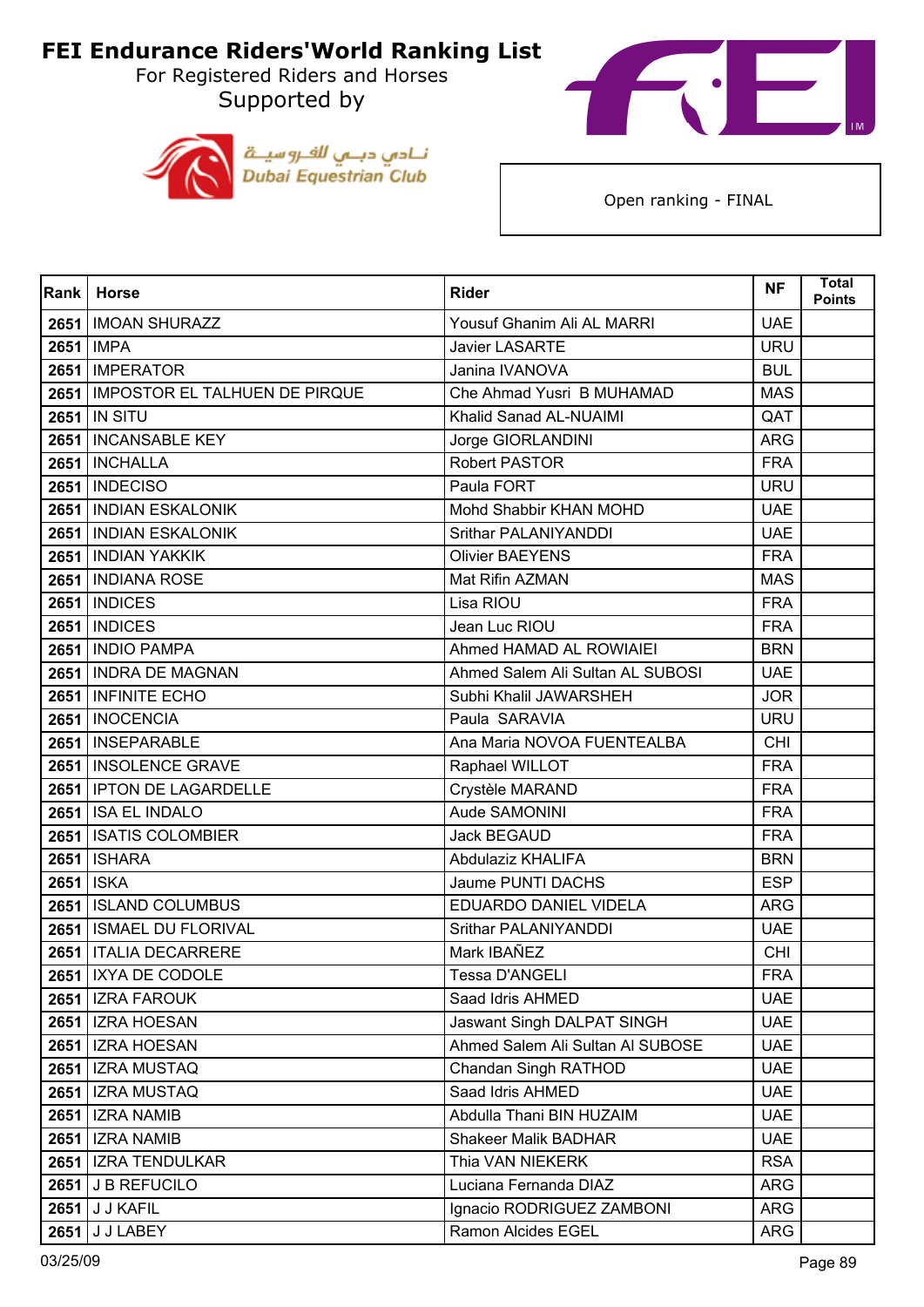For Registered Riders and Horses Supported by





| Rank | <b>Horse</b>               | <b>Rider</b>                      | <b>NF</b>  | <b>Total</b><br><b>Points</b> |
|------|----------------------------|-----------------------------------|------------|-------------------------------|
|      | 2651 J TAJ NZL             | Sarah Emad BABAN                  | <b>KSA</b> |                               |
|      | 2651 J TAJ NZL             | ABDULRAHMAN IBRAHIM ALHAWAS       | <b>KSA</b> |                               |
| 2651 | J'YVOLE DU BREUIL          | Franck LAOUSSE                    | <b>FRA</b> |                               |
|      | <b>2651 JA GRINGA</b>      | Hernan CARDOZO                    | <b>URU</b> |                               |
| 2651 | <b>JA JAVAN</b>            | John HARRISON                     | <b>NZL</b> |                               |
|      | 2651 JA KATARINA           | Natalie BICKERTON                 | <b>NZL</b> |                               |
| 2651 | <b>JA KATARINA</b>         | Jaki BICKERTON                    | <b>NZL</b> |                               |
|      | <b>2651 JACOZA</b>         | Ingeborg HERNES                   | <b>NAM</b> |                               |
|      | <b>2651 JADE RANI</b>      | Susan HAWES                       | <b>GBR</b> |                               |
|      | 2651 JADID                 | Marine FAUCON                     | <b>FRA</b> |                               |
| 2651 | JAFFA DU LOUVARET          | Philippe BENOIT                   | <b>FRA</b> |                               |
|      | 2651 JAFFAR III            | Yasier YAHYA                      | <b>MAS</b> |                               |
|      | 2651 JAFFAR III            | MOHAMMED SULTAN AL-SUWAIDI        | QAT        |                               |
| 2651 | JAHAN JED                  | <b>Julie VAN BREDA</b>            | <b>RSA</b> |                               |
| 2651 | <b>JALAD D' ALAUZE</b>     | Shereen Fayez Fouad TOBELLAH      | <b>BRN</b> |                               |
|      | 2651 JALBENMAR AL HAAQ     | Hassan Abdulla Youssef AL HAMMADI | <b>UAE</b> |                               |
|      | 2651 JALHAN CABIRAT        | <b>Atta Mohammed BEER</b>         | QAT        |                               |
|      | 2651 JAMANI SILVERN SAZEEM | HH Sh Khalid Bin Hamad AL KHALIFA | <b>BRN</b> |                               |
| 2651 | JAMAR LODGE K'SHAAN        | Muna Alhai Abdulaziz ALHAI        | <b>UAE</b> |                               |
|      | 2651 JAMAT LIMITED EDITION | Nouf Mohd Khamis AL DHAHERI       | <b>UAE</b> |                               |
|      | 2651 JAMBEAUX              | Marco BOGINO                      | <b>ITA</b> |                               |
|      | 2651 JAMILA DE JALIMA      | Khalid Sanad AL-NUAIMI            | QAT        |                               |
| 2651 | JAMILA DE JALIMA           | Abdulrahman Saad AL-SULAITEEN     | QAT        |                               |
|      | 2651 JAMILL EL NAKIB       | Enora BOULENGER                   | <b>FRA</b> |                               |
| 2651 | <b>JAN VONK</b>            | Tariq Saeed OBAID                 | <b>UAE</b> |                               |
|      | 2651 JANDAR                | Tahir Hussain NIZAMUDEEN KHAN     | <b>UAE</b> |                               |
| 2651 | <b>JANOR ADIDAS</b>        | Saiful MOHD NOOR                  | <b>MAS</b> |                               |
| 2651 | <b>JANOS</b>               | Fumio MITSUHASHI                  | <b>JPN</b> |                               |
|      | <b>2651 JAO CHOM</b>       | Paraporn POWJEE                   | <b>THA</b> |                               |
|      | <b>2651 JAO RATRI</b>      | Kitsada SUWANNAKAN                | <b>THA</b> |                               |
|      | 2651 JAO SAI TONG          | Kitja SUWANNAKAN                  | <b>THA</b> |                               |
|      | 2651 JAPPY                 | Ana Lia MENDEZ                    | <b>ARG</b> |                               |
| 2651 | <b>JAPPY</b>               | Maria Alvarez PONTON              | <b>ESP</b> |                               |
|      | 2651 JAPPY                 | Saeed Humaid AL TAYER             | <b>UAE</b> |                               |
| 2651 | <b>JARID</b>               | Astrid GÖTZ                       | <b>GER</b> |                               |
|      | 2651 JASHDAMOUR            | Karin KLEIN OBBINK-STURRUS        | <b>NED</b> |                               |
| 2651 | JASMIN DE LAP              | Mitsuko MASUI                     | <b>JPN</b> |                               |
|      | <b>2651 JASSAS</b>         | Ahmed Salem Ali Sultan AL SUBOSI  | <b>UAE</b> |                               |
| 2651 | <b>JAVA SUNLIGHT</b>       | <b>Beccy BROUGHTON</b>            | <b>GBR</b> |                               |
|      | 2651 JAVELOT DE LA MOTTE   | Carlota DUPAS                     | <b>FRA</b> |                               |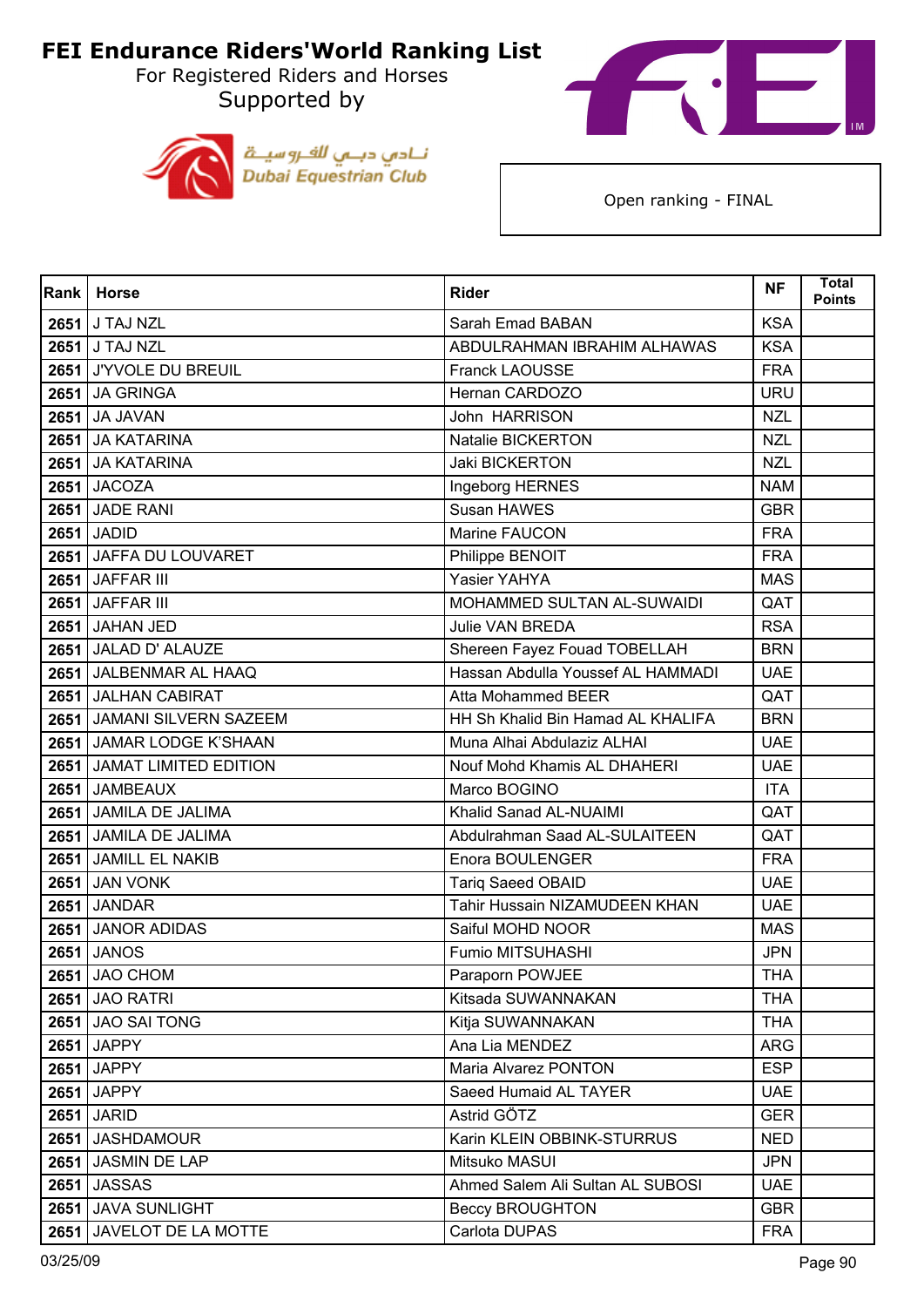For Registered Riders and Horses Supported by





| Rank | <b>Horse</b>                 | <b>Rider</b>                      | <b>NF</b>  | <b>Total</b><br><b>Points</b> |
|------|------------------------------|-----------------------------------|------------|-------------------------------|
|      | 2651 JAWAD DE LA SAULIR      | Mohd Ahmed Ali AL SUBOSE          | <b>UAE</b> |                               |
|      | 2651 JAWAD DE LA SAULIR      | Ahmed Bin Mohammed AL MAKTOUM     | <b>UAE</b> |                               |
| 2651 | JAWAD DE LA SAULIR           | Sultan Ahmed Sultan BIN SULAYEM   | <b>UAE</b> |                               |
|      | 2651 JAYBEE GHASHAR          | Philippe BENOIT                   | <b>FRA</b> |                               |
|      | 2651 JAYBEE MARROT           | Leonie VAN NIEWWENHUIZEN          | <b>RSA</b> |                               |
|      | 2651 JAYHAL GHOST            | Yousef Ahmed AL BLOUSHI           | <b>UAE</b> |                               |
| 2651 | <b>JAYHAL SHAZAL</b>         | Omair Husain Abdulla AL BLOUSHI   | <b>UAE</b> |                               |
|      | 2651 JAZZ                    | Angela MARGARET SALMAN            | <b>BRN</b> |                               |
| 2651 | JAZZARA HVP                  | Hamad Ibrahim Abdulla AL MARZOUQI | <b>UAE</b> |                               |
|      | 2651 JEFER DE LUX            | Christine GÜNTHARDT               | SUI        |                               |
| 2651 | JELLABY KAFOUR BHR 1195      | Karan SINGH                       | <b>BRN</b> |                               |
|      | 2651 JELLABY KAFOUR BHR 1195 | Fahad Ismail AL BAKHEET           | <b>BRN</b> |                               |
|      | 2651 JEMILA DU BRUGUET       | Allan LEON                        | <b>FRA</b> |                               |
|      | 2651 JEMILA DU BRUGUET       | <b>MELANIE BERTHET</b>            | <b>FRA</b> |                               |
|      | 2651 JEN KIPLING EL FLYNN    | Leonardo CARVALHO BARBOSA         | <b>BRA</b> |                               |
|      | 2651 JENKO DE CROUZ          | Mohd Ahmed Ali AL SUBOSE          | <b>UAE</b> |                               |
|      | 2651 JERANA DE LUX           | Patrizia GIACCHERO                | <b>ITA</b> |                               |
|      | <b>2651 JEROME II</b>        | Sharon LINTON                     | <b>NZL</b> |                               |
| 2651 | <b>JERRYCHO</b>              | Leonard LEISENS                   | <b>BEL</b> |                               |
|      | 2651 JET' AIME               | Sh Saqr bin Faisal AL QASIMI      | <b>UAE</b> |                               |
| 2651 | <b>JG SAQR</b>               | <b>Stith GOWER</b>                | <b>USA</b> |                               |
|      | 2651 JIBBAH MISEK            | Essa Ahmad AL-MANNAI              | QAT        |                               |
| 2651 | JIHAD HADJE                  | Jonny SCOLA                       | <b>ITA</b> |                               |
|      | 2651 JILMAESTRE              | <b>Baldemero GARCIA FERNANDEZ</b> | <b>ESP</b> |                               |
|      | 2651 JJ MISS NEANA           | May Yousef Mubarak AL KHEMAIRI    | <b>UAE</b> |                               |
|      | 2651 JJ PERIMAGE             | Mohd Ali MOHD SALEH               | <b>UAE</b> |                               |
| 2651 | <b>JJ SHONAR</b>             | Mohd Iqbal HUSSAIN                | <b>UAE</b> |                               |
|      | 2651 JOAB (NIMAR)            | Nasser Ahmed AL-RUMAIHI           | QAT        |                               |
|      | 2651 JOAB (NIMAR)            | ajar KUMAR                        | QAT        |                               |
|      | 2651 JOCEL SHANTI            | Celeste HAYWARD                   | <b>RSA</b> |                               |
|      | 2651 JODA DESERT COMET       | Abdullah Hasan AL HAMMADI         | <b>UAE</b> |                               |
|      | 2651 JOEL CABIRAT            | HASSAN TAHOUS AL-NUAIMI           | QAT        |                               |
|      | 2651 JOEL CABIRAT            | Khalid Sanad AL-NUAIMI            | QAT        |                               |
|      | 2651 JOEY DES GAVES          | Jose MAGAN PULIDO                 | <b>ESP</b> |                               |
|      | 2651 JOHLIE DE CARDONNE      | Alessandra ACUTIS                 | <b>ITA</b> |                               |
|      | 2651 JOLIE QUATRE VENTS      | Andre CORIOU                      | <b>FRA</b> |                               |
| 2651 | <b>JOLLY COLD</b>            | Isa MOHAMMED AL DOSERI            | <b>BRN</b> |                               |
|      | 2651 JOLLY COLD              | Eisa Mohammed AL-DOSRI            | <b>BRN</b> |                               |
| 2651 | <b>JONI ZIMSON</b>           | Abdullah Saeed BIN HUZAIM         | <b>UAE</b> |                               |
| 2651 | JORDAN VALE RED CLOUD        | Majid bin Mohd AL MAKTOUM         | <b>UAE</b> |                               |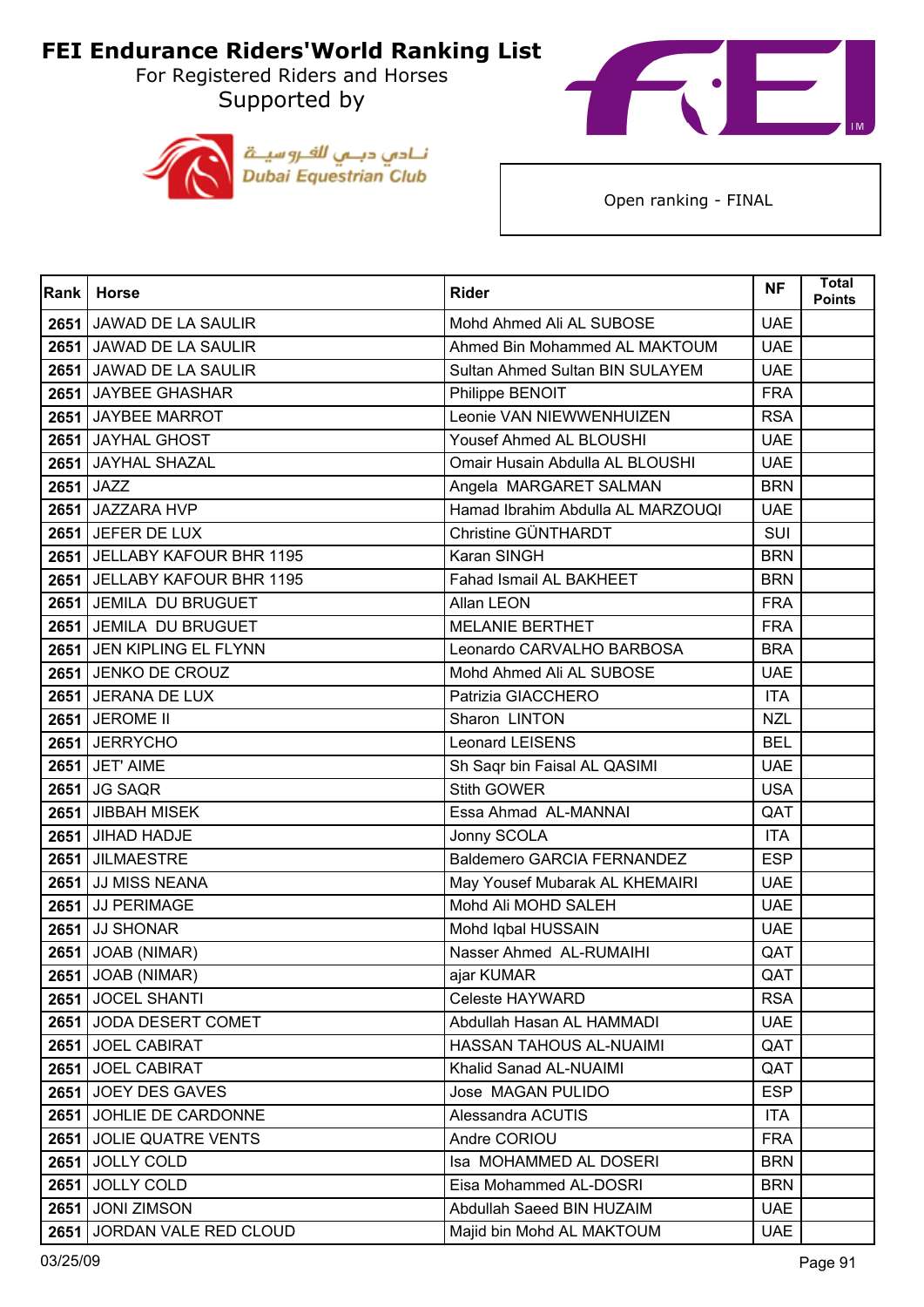For Registered Riders and Horses Supported by





| Rank <sup>I</sup> | <b>Horse</b>                 | <b>Rider</b>                      | <b>NF</b>  | <b>Total</b><br><b>Points</b> |
|-------------------|------------------------------|-----------------------------------|------------|-------------------------------|
|                   | 2651 JORDAN VALE RED CLOUD   | Hamdan Bin Mohd AL MAKTOUM        | <b>UAE</b> |                               |
|                   | 2651 JOUEUR DE LOUP          | Saif Salem Mohd AL FARESI         | <b>UAE</b> |                               |
| 2651              | <b>JOUR D'AINOA</b>          | Mohd Bin Rashid AL MAKTOUM        | <b>UAE</b> |                               |
|                   | 2651 JOY TOUCH OF CHERAIN    | Yvonne VAN DER VELDE              | <b>NED</b> |                               |
|                   | 2651 JOYA DE GRIGNON         | Mohd Ahmed Ali AL SUBOSE          | <b>UAE</b> |                               |
|                   | <b>2651 JOYA GOLD</b>        | Gustavo GARRAFINI                 | <b>URU</b> |                               |
| 2651              | <b>JOZAMI PRINCESS DIANA</b> | Natasha HERBST                    | <b>RSA</b> |                               |
|                   | 2651 JOZAMI SEGOVIA          | Ilse CRONJE                       | <b>RSA</b> |                               |
| 2651              | <b>JQ BEKA</b>               | Juan Jose IBARRA                  | <b>URU</b> |                               |
|                   | <b>2651 JQ BOSS BIEL</b>     | Ana Lia MENDEZ                    | ARG        |                               |
| 2651              | <b>JQ BOSS RIAL</b>          | Ignacio OSPITALECHE               | <b>URU</b> |                               |
|                   | 2651 JQ BOSS ZENN            | Oriol LLORENS TORRES              | <b>ESP</b> |                               |
|                   | 2651 JQ IMPERIAL ALMADEN     | Mohd Hamad Mohd Saeed AL JUNAIBI  | <b>UAE</b> |                               |
|                   | 2651 JQ RIAL DA              | Ignacio OSPITALECHE               | <b>URU</b> |                               |
|                   | 2651 JUDSTAN MAJIDAH         | Hamoud Humaid AL JUNAIBI          | <b>UAE</b> |                               |
|                   | 2651 JUDSTAN SHEETAH         | Khalid Abdul Rahim AL HAMMADI     | <b>UAE</b> |                               |
|                   | 2651 JULIO                   | <b>Hernan BARBOSA</b>             | COL        |                               |
|                   | 2651 JULIUS DE LA DROMME     | Saif Ali AL KETBI                 | <b>UAE</b> |                               |
|                   | 2651 JUMA 50%                | Jon Ander MARTIN GARCIA           | <b>ESP</b> |                               |
|                   | 2651 JUST DE FLAUZINS        | Ivan PADROS GENERO                | <b>ESP</b> |                               |
|                   | 2651 JUST JACK               | Mansour Ibrahim Ali Al SALMAN     | <b>UAE</b> |                               |
| 2651              | <b>JUST WAIT</b>             | Morgane Annick SCHAMBOURG         | <b>UAE</b> |                               |
| 2651              | <b>JV SANDMAN</b>            | Carolina BARRAQUER                | COL        |                               |
|                   | 2651   KA INDIAN OUTLAW      | Mohd Hilal Salem Obaid AL BALARTI | <b>UAE</b> |                               |
|                   | 2651 KABOUL DU CRUSCAU       | Salem Mohd Yafour AL SABOUSI      | <b>UAE</b> |                               |
|                   | 2651 KABOUL DU CRUSCAU       | <b>Buti Saif AL MAZROOIE</b>      | <b>UAE</b> |                               |
| 2651              | KAERELE DE GHAZAL            | Francesca BETTONI                 | <b>ITA</b> |                               |
| 2651              | <b>KAHIRA</b>                | Petr JADLOVSKY                    | <b>CZE</b> |                               |
|                   | <b>2651 KAHU</b>             | Ahmed Salim AL BALUSHI            | <b>UAE</b> |                               |
|                   | <b>2651 KAHU</b>             | Shamsul Huda CHANDU MEAH          | <b>UAE</b> |                               |
|                   | 2651 KAJA 24                 | Josefin DODERER                   | <b>GER</b> |                               |
|                   | 2651   KALAWIND DE SOMMANT   | Ahmed Salem Ali Sultan AL SUBOSI  | <b>UAE</b> |                               |
| 2651              | <b>KALAWIND DE SOMMANT</b>   | RODOLFO GIGENA                    | <b>URU</b> |                               |
|                   | <b>2651 KALI</b>             | Jean-Louis MOLITOR                | <b>BEL</b> |                               |
| 2651              | <b>KALIEB</b>                | Abdullah Thani BIN HUZAIM         | <b>UAE</b> |                               |
| 2651              | <b>KALIEF</b>                | Anne CUVELIER                     | <b>BEL</b> |                               |
| 2651              | KALIF D OR                   | <b>MELANIE BERTHET</b>            | <b>FRA</b> |                               |
| 2651              | <b>KALIFA DE FLAUZIN</b>     | Urs WENGER                        | <b>SUI</b> |                               |
| 2651              | <b>KALIMBA DE MESSEY</b>     | Horace PERRAUD BONNIN             | <b>FRA</b> |                               |
| 2651              | KALIN DE LA LIBOULIE         | Caroll Ann SMITH VAN BLERK        | <b>FRA</b> |                               |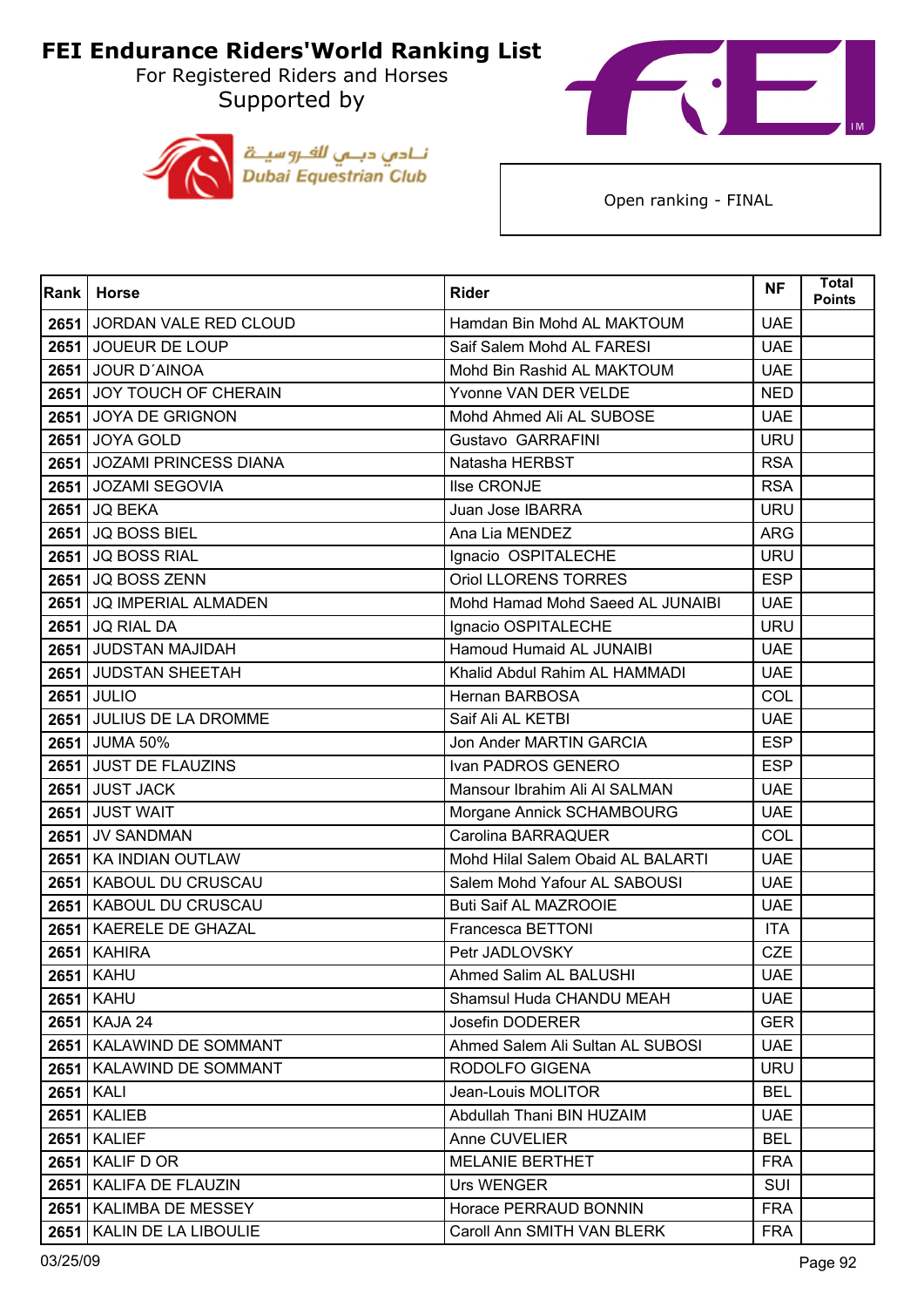For Registered Riders and Horses Supported by





| Rank | <b>Horse</b>              | <b>Rider</b>                      | <b>NF</b>  | <b>Total</b><br><b>Points</b> |
|------|---------------------------|-----------------------------------|------------|-------------------------------|
|      | <b>2651   KALIPH</b>      | Jaswant Dalpat SINGH              | <b>UAE</b> |                               |
|      | <b>2651 KALISHI</b>       | Pieter LE ROUX                    | <b>RSA</b> |                               |
| 2651 | KALKADOON KOSMOS          | Muna Alhai Abdulaziz ALHAI        | <b>UAE</b> |                               |
| 2651 | <b>KALKADOON KOSMOS</b>   | Juma Ibrahim Mohd HUMAIDAN        | <b>UAE</b> |                               |
| 2651 | <b>KALKADOON NAUREYEV</b> | Mubarak Awad AL KHATIRI           | <b>UAE</b> |                               |
|      | 2651   KALKADOON VAGABOND | <b>Buti Saif Ali AL NUAIMI</b>    | <b>UAE</b> |                               |
| 2651 | KALYNKA DE MONTEGUT       | Saif Ali AL KETBI                 | <b>UAE</b> |                               |
|      | <b>2651 KAMAR</b>         | Anna SORIANO LLUCH                | <b>ESP</b> |                               |
|      | 2651   KAMEL ARMOR        | Dhahi Abdulla Khamis Al DHAHI     | <b>UAE</b> |                               |
|      | <b>2651   KANDAS</b>      | Jefta GARISEB                     | <b>NAM</b> |                               |
| 2651 | <b>KANNA NAMAN</b>        | Karan SINGH                       | <b>BRN</b> |                               |
|      | 2651   KARABIL BALA       | <b>LYNN CHAMBERS-DOWE</b>         | <b>GBR</b> |                               |
|      | 2651   KARABIL BINAAL     | <b>UMA MENCIA URANGA</b>          | <b>ESP</b> |                               |
|      | 2651   KARABIL BINAAL     | Hussain Ali AL MARZOUQI           | <b>UAE</b> |                               |
| 2651 | <b>KARABIL NOAH</b>       | Nestar Eduardo FALERO             | <b>URU</b> |                               |
|      | 2651   KARABIL WYOONAH    | Hussain Ali AL MARZOUQI           | <b>UAE</b> |                               |
|      | 2651   KARACHI            | <b>SANTOS SEGURA</b>              | <b>ESP</b> |                               |
|      | 2651 KARAHTYS CAYMAN      | <b>Charisse GLENN</b>             | <b>USA</b> |                               |
| 2651 | <b>KARAHTYS CAYMAN</b>    | Carl MERGENTHALER                 | <b>USA</b> |                               |
|      | 2651   KARALANA SAIED     | <b>Shakeer Malik BADHAR</b>       | <b>UAE</b> |                               |
|      | 2651 KARAMBAR             | Ali ESSA                          | <b>BRN</b> |                               |
| 2651 | <b>KARAMBAR</b>           | HH Sh Khalid Bin Hamad AL KHALIFA | <b>BRN</b> |                               |
| 2651 | <b>KARAMEA FASIZI</b>     | Maxine LEARY                      | <b>NZL</b> |                               |
| 2651 | <b>KARAN SHAREEF</b>      | Johan VAN DER WALT                | <b>NAM</b> |                               |
|      | <b>2651   KAREN</b>       | Antonio FERRARI                   | <b>ITA</b> |                               |
|      | 2651   KARMENZITA         | <b>Yvonne EKELUND</b>             | <b>SWE</b> |                               |
| 2651 | KARSHNA SOULTANS COMFORT  | Deborah COLE                      | <b>AUS</b> |                               |
| 2651 | <b>KARTOUCH RIO</b>       | Mangla Ram Poona Ram LOHAR        | <b>UAE</b> |                               |
|      | 2651   KARTUM DU BARTHAS  | MOHAMMED SULTAN AL-SUWAIDI        | QAT        |                               |
|      | <b>2651 KASALO</b>        | Omair Husain Abdulla Al BLOUSHI   | <b>UAE</b> |                               |
|      | 2651   KASCAD D'AURABELLE | Yousif Ali AL TAHER               | <b>BRN</b> |                               |
|      | 2651   KASCAD D'AURABELLE | Mohammed Hamad AL THAWADI         | <b>BRN</b> |                               |
| 2651 | <b>KASER AL SHAQAB</b>    | Abdulla ABDULRAHIM AL KOOHEJI     | <b>BRN</b> |                               |
|      | 2651   KASER AL SHAQAB    | Othman AL AWADHI                  | <b>BRN</b> |                               |
|      | 2651   KASHA DU COLOMBIER | Marion VALAT                      | <b>FRA</b> |                               |
| 2651 | <b>KATALEENA</b>          | Abed El Dayyem AL NUEIMAT         | <b>JOR</b> |                               |
| 2651 | <b>KATSUTARO</b>          | Kunihiko TANI                     | <b>JPN</b> |                               |
|      | 2651   KAYSAND FARRAZAH   | HH Shk Majid bin Mohd AL MAKTOUM  | <b>UAE</b> |                               |
|      | 2651   KAZAM DES BAUCELS  | Mohd Tarish Eid AL MANSOORI       | <b>UAE</b> |                               |
| 2651 | KAZAN DE BELENE           | Salvador MAGRINYA VILAS           | <b>ESP</b> |                               |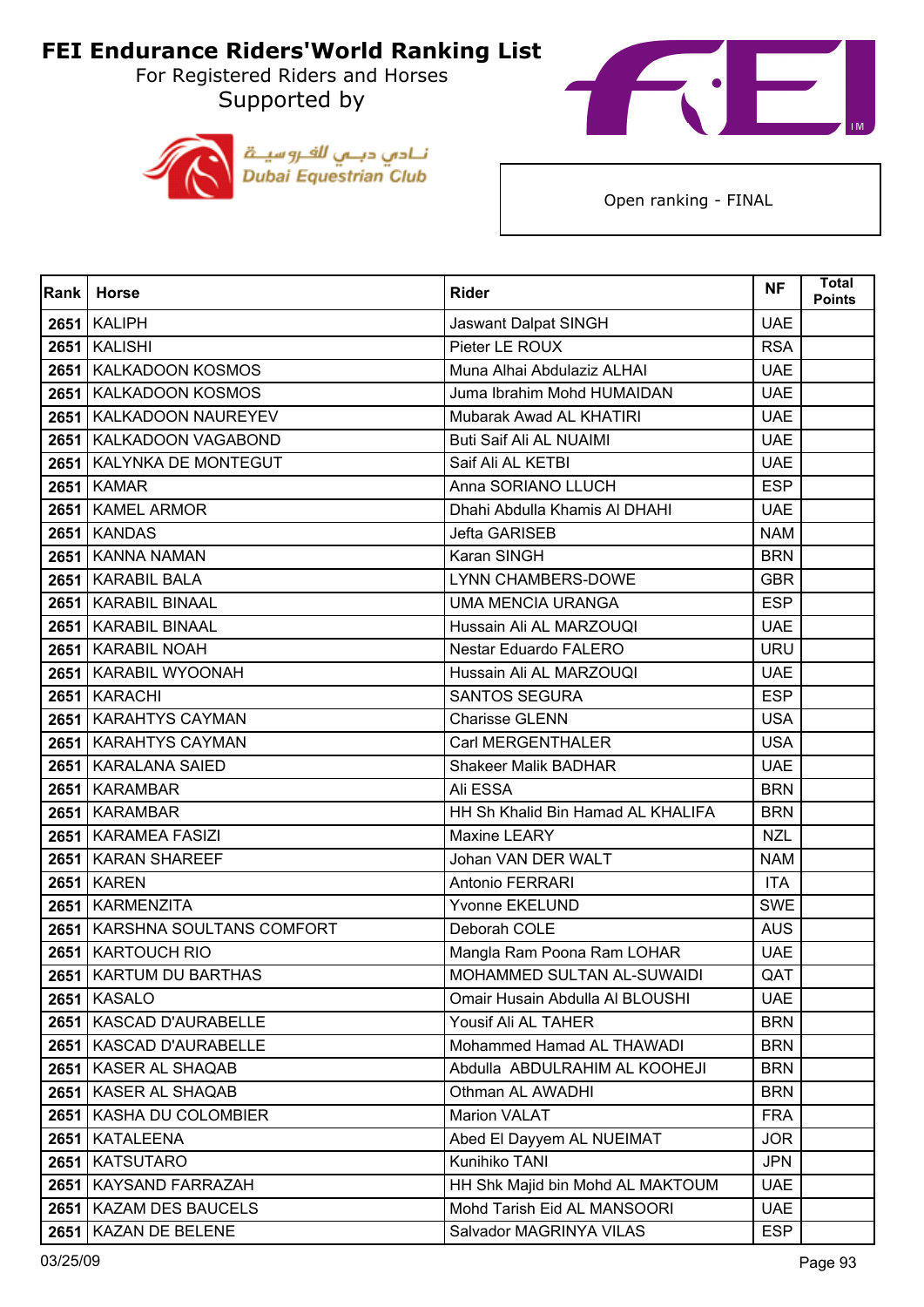For Registered Riders and Horses Supported by





| Rank | <b>Horse</b>                  | <b>Rider</b>                       | <b>NF</b>  | Total<br><b>Points</b> |
|------|-------------------------------|------------------------------------|------------|------------------------|
|      | 2651 KAZKADE                  | Khalifa bin GHALAITA               | <b>UAE</b> |                        |
|      | 2651 KEBIR                    | Ramon NABONI                       | <b>ITA</b> |                        |
| 2651 | <b>KEDJARI DES SERRES</b>     | <b>Bherupal Singh Shetan SINGH</b> | <b>UAE</b> |                        |
|      | 2651 KEFRAYA JAIS             | Jean Paul BOUDON                   | <b>FRA</b> |                        |
|      | 2651 KEIF DE SOMMANT          | Claude PLACES                      | <b>FRA</b> |                        |
|      | 2651 KELKETTE PARK DELEGATE   | Jaffar AL ALAWI                    | <b>BRN</b> |                        |
| 2651 | <b>KELKETTE PARK DELEGATE</b> | Ageel MOHAMMED SAEED               | <b>BRN</b> |                        |
|      | 2651 KELKETTE PARK DELEGATE   | Adnan Baqer ALALAWI                | <b>BRN</b> |                        |
|      | 2651 KELKETTE PARK DORIEMUS   | Ali Mohammed AL MUHAIRI            | <b>UAE</b> |                        |
|      | 2651 KELKETTE PARK DORIEMUS   | Thani Mohd AL MUHAIRI              | <b>UAE</b> |                        |
| 2651 | <b>KELKETTE PARK DORIEMUS</b> | Alice BEET                         | <b>GBR</b> |                        |
|      | 2651 KELKETTE PARK NEVADA     | Ageel Mohammed Saeed FADHUL        | <b>BRN</b> |                        |
|      | 2651 KELKETTE PARK NEVADA     | Jalal AKBAR JAFFAR                 | <b>BRN</b> |                        |
|      | 2651 KELLY DE L'ETAPE         | Aurélie WERY                       | <b>BEL</b> |                        |
| 2651 | <b>KENTISH PARK TOUCHWOOD</b> | Mohd Ibrahim Khalil AL HAMMADI     | <b>UAE</b> |                        |
|      | 2651 KENTISH PARK TOUCHWOOD   | Mohd Jasim RAHIMI                  | <b>UAE</b> |                        |
|      | 2651 KENTISH PARK TOUCHWOOD   | Mohan Singh Kan SINGH              | <b>UAE</b> |                        |
|      | 2651 KENY DU MOULIN           | Carlos CUNHA                       | <b>POR</b> |                        |
|      | 2651 KENZZO DE GOTRAZ         | Marina CESCHINA                    | <b>ITA</b> |                        |
|      | 2651   KERRIA DU VRIHOU       | Sh Abdullah bin Faisal AL QASIMI   | <b>UAE</b> |                        |
|      | 2651   KESSEL DE RUZELEC      | Pascal NICOLAS                     | <b>FRA</b> |                        |
|      | 2651 KEZARINE DU PECHER       | Lysiane PREVEIRAUD                 | <b>FRA</b> |                        |
| 2651 | <b>KHABEEL</b>                | Julie WHITE                        | <b>AUS</b> |                        |
|      | <b>2651 KHAKI</b>             | Harmke Margreta WESTERVELT         | <b>UAE</b> |                        |
|      | 2651   KHALED DE CARRERE      | Khalid Abdullah AL-RUBKHI          | QAT        |                        |
|      | 2651 KHALIF 6                 | Ursula KLINGBEIL                   | <b>GER</b> |                        |
| 2651 | <b>KHALIFA DU CALVEL</b>      | Celine SCHWARTZ                    | <b>FRA</b> |                        |
|      | 2651 KHALIL ECLIPSE           | <b>Pieter STREICHER</b>            | <b>RSA</b> |                        |
|      | 2651   KHALIL EL NERAK        | Sh. Talal Bin Mohammed AL KHALIFA  | <b>BRN</b> |                        |
|      | 2651   KHALIL EL NERAK        | Jaffar AL ALAWI                    | <b>BRN</b> |                        |
|      | 2651   KHALLIL CONTEYRES      | Romain LAPORTE                     | <b>FRA</b> |                        |
|      | 2651 KHAZHUV                  | Katie PARKIN                       | <b>GBR</b> |                        |
| 2651 | <b>NAVIDAD</b>                | HH Sh Khalid Bin Hamad AL KHALIFA  | <b>BRN</b> |                        |
|      | 2651   KHOBEAULERO            | JEANETTE MERO, DVM                 | <b>USA</b> |                        |
|      | 2651 KHUDEIR                  | Kay PALMER                         | <b>GBR</b> |                        |
| 2651 | <b>KHURFA</b>                 | Rashid Salem Mohd AL FARESI        | <b>UAE</b> |                        |
| 2651 | KHYMIRA CHEAVENA              | Gayle HARVEY                       | <b>NZL</b> |                        |
| 2651 | KHYMIRA CHEAVENA              | Penny WILLIAMS                     | <b>NZL</b> |                        |
|      | 2651 KIAMO KABOO              | Buti Saif Ali AL NUAIMI            | <b>UAE</b> |                        |
| 2651 | KIANDRA SHULUM                | Ali Hasan ALAABED                  | <b>BRN</b> |                        |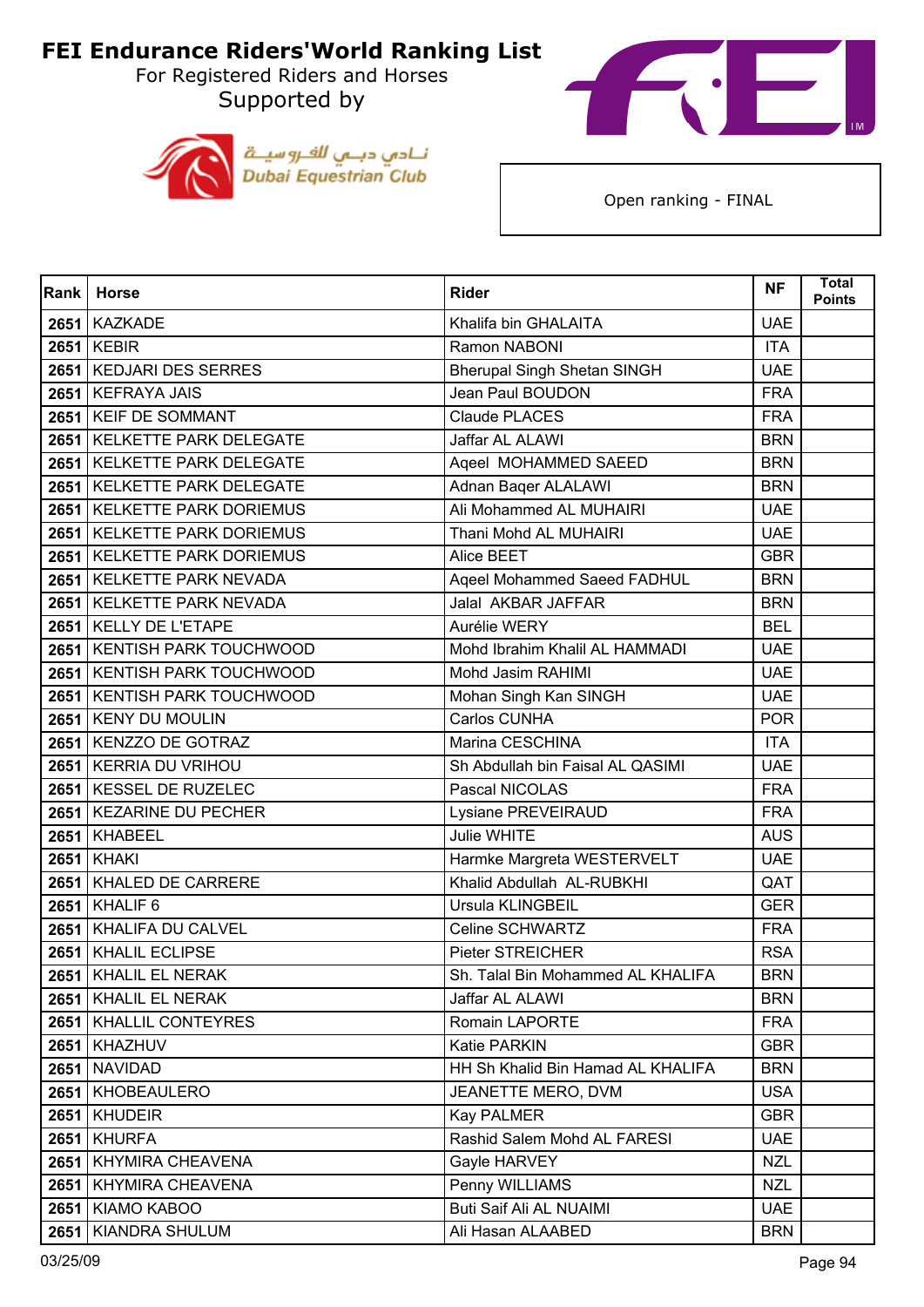For Registered Riders and Horses Supported by





| Rank | <b>Horse</b>                 | <b>Rider</b>                          | <b>NF</b>  | <b>Total</b><br><b>Points</b> |
|------|------------------------------|---------------------------------------|------------|-------------------------------|
| 2651 | <b>KIANDRA SHULUM</b>        | Ali Hasan ALAABED                     | <b>BRN</b> |                               |
| 2651 | <b>KIHARA SHADOW</b>         | riaan MARITZ                          | <b>RSA</b> |                               |
| 2651 | KING FARHOZ DE PAUTE         | Céline SCHWARTZ                       | <b>FRA</b> |                               |
| 2651 | <b>KING OF HEARTS</b>        | Nakhat Singh Narayan SINGH            | <b>UAE</b> |                               |
| 2651 | <b>KINTAMANI NIDIR</b>       | <b>Shakeer Malik BADHAR</b>           | <b>UAE</b> |                               |
|      | 2651 KINTAMANI NIDIR         | Buti Ali Saif Ali Al Nuaimi AL NUAIMI | <b>UAE</b> |                               |
| 2651 | <b>KINTAMANI RAGINDI</b>     | Isa Mohammed Ahmed AL DOSERI          | <b>BRN</b> |                               |
| 2651 | <b>KIRGUIZ</b>               | Virginie ATGER                        | <b>FRA</b> |                               |
| 2651 | <b>KIRGUIZ</b>               | Simon BELLOT                          | <b>FRA</b> |                               |
| 2651 | <b>KIRGUIZ</b>               | Mohammed Sanad AL-NUAIMI              | QAT        |                               |
| 2651 | <b>KIRIA</b>                 | <b>Yukio YANADA</b>                   | <b>JPN</b> |                               |
|      | 2651 KIRRONG MAHAHN          | Ayub Ali ABBAS KHAN                   | QAT        |                               |
| 2651 | KIRUNA DE VILAFORMIU         | <b>Oriol CASALS FORES</b>             | <b>ESP</b> |                               |
|      | 2651 KISHON ABIGAIL          | Linda PULLAR                          | <b>NZL</b> |                               |
| 2651 | KISHON FASHAMATAZZ           | Linda PULLAR                          | <b>NZL</b> |                               |
|      | 2651 KISHON MELEISHA         | Salem Rashed BIN GHADAYER             | <b>UAE</b> |                               |
| 2651 | <b>KISHON MELEISHA</b>       | Mohd Rashed Saeed AL SUBOSI           | <b>UAE</b> |                               |
|      | 2651   KISHON VALENTINO      | Linda PULLAR                          | <b>NZL</b> |                               |
| 2651 | <b>KISHON ZIVANA</b>         | lan GRAY                              | <b>NZL</b> |                               |
|      | 2651   KISHON ZIVANA         | Johann Cornel JORDAAN                 | <b>RSA</b> |                               |
| 2651 | <b>KITKATULI</b>             | Marjo ISO-JAAKKOLA                    | <b>FIN</b> |                               |
| 2651 | <b>KIVIN DU PAON</b>         | Deborah JEAN                          | <b>FRA</b> |                               |
| 2651 | KIWI DU THIL                 | Miguel PAVLOVSKY                      | <b>ARG</b> |                               |
| 2651 | <b>KIYU</b>                  | Martin TABOADA                        | <b>URU</b> |                               |
| 2651 | KOHEILA GODASIL              | Cantin GODARD                         | <b>FRA</b> |                               |
|      | 2651 KOHEILAN BINGÓ SX4      | Laszlo PEK                            | <b>HUN</b> |                               |
| 2651 | KOHEILAN DES SERRES          | Sajjad Afzal Mohd Afzal KHAN          | <b>UAE</b> |                               |
| 2651 | <b>KOHNRAY CEDAR</b>         | Ahmed Mubarak Rashid AL JAFLA         | <b>UAE</b> |                               |
|      | 2651 KOLCHIK DU PARC         | Caroline DENAYER                      | <b>FRA</b> |                               |
|      | <b>2651   KOMET</b>          | Klaudia AL SAMARRAIE                  | <b>GER</b> |                               |
|      | 2651 KOOL                    | Nawaf AL OTAIBI                       | <b>KSA</b> |                               |
|      | 2651 KORANNE DE COUZAN       | Daniel CHARDON                        | <b>FRA</b> |                               |
|      | <b>2651 KORIDA</b>           | Miranda KAYSER - KEPPEL               | <b>LUX</b> |                               |
|      | 2651 KORINGKLOOF INDIAN STAR | Omair Husain Abdulla AL BLOUSHI       | <b>UAE</b> |                               |
|      | 2651 KORTINA                 | Rudy TARASANTCHI                      | <b>BRA</b> |                               |
|      | 2651 KOSZAAR                 | Terre O'BRENNAN                       | CAN        |                               |
| 2651 | <b>KOUM DES JAMETS</b>       | Ahmed Ali Essa BIN HARMASH            | <b>UAE</b> |                               |
|      | 2651 AQABA ST. NICHOLAS      | <b>Billal RAJAB</b>                   | <b>BRN</b> |                               |
|      | 2651   KRAYAAN DAHES M266    | Ahmed ALI ABDUL RAHIM                 | <b>BRN</b> |                               |
| 2651 | <b>KRAYAAN DAHES M266</b>    | Fadhel Saeed Ali AL HAWAJ             | <b>BRN</b> |                               |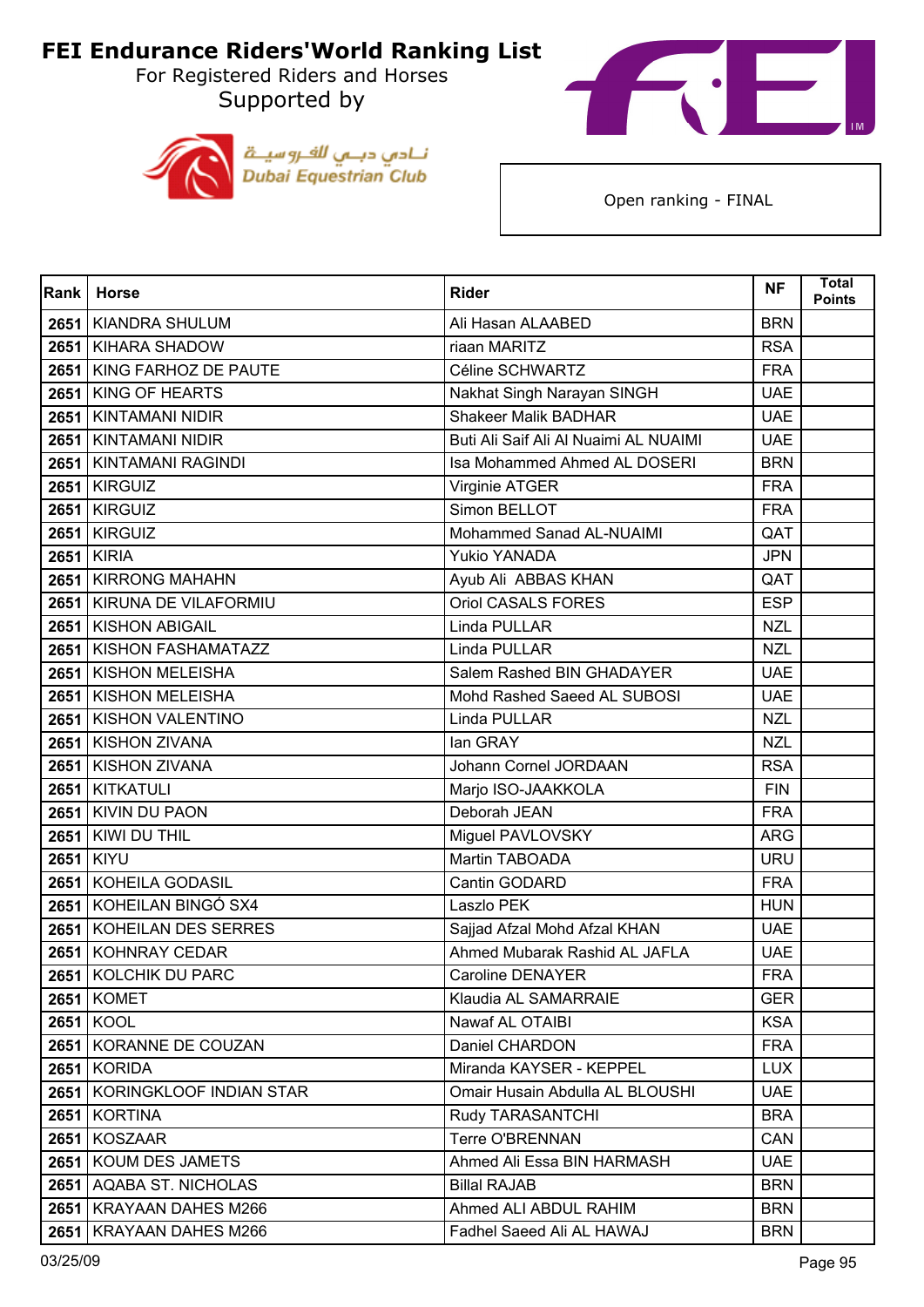For Registered Riders and Horses Supported by





| Rank | <b>Horse</b>               | <b>Rider</b>                      | <b>NF</b>  | <b>Total</b><br><b>Points</b> |
|------|----------------------------|-----------------------------------|------------|-------------------------------|
|      | 2651   KRAYAAN DAHES M266  | Yusuf Ghuloom Shaban Lutef ALI    | <b>BRN</b> |                               |
|      | 2651   KROMAR AL SHEEA     | Francios DU PREEZ                 | <b>RSA</b> |                               |
| 2651 | <b>KRUSCH</b>              | Elena LANFRANCHI                  | <b>ITA</b> |                               |
|      | 2651 KRUSHAAN BIN ADARI    | Abbas Hilal ALTAITOON             | <b>BRN</b> |                               |
| 2651 | <b>*KS RUBIN</b>           | Carolyn HOCK                      | <b>USA</b> |                               |
|      | 2651 KUHAILAN SAAD         | Mansour Ibrahim Ali AL SALMAN     | <b>UAE</b> |                               |
| 2651 | <b>KUHAILAN SAAD</b>       | Iliyas Khan Mahamu KHAN           | <b>UAE</b> |                               |
|      | 2651 KUTH WAQTAQ           | Jivraj SINGH                      | <b>UAE</b> |                               |
|      | 2651 KUTH WAQTAQ           | Subhash Chand BHASKAR             | <b>UAE</b> |                               |
|      | 2651 KYRIA DU BREUIL       | Marc COUFFIN                      | <b>FRA</b> |                               |
| 2651 | <b>KYUNA LORENZO</b>       | Hamoud Humaid AL JUNAIBI          | <b>UAE</b> |                               |
|      | 2651 KYUNA LORENZO         | Sumer Bhanwar SINGH               | <b>UAE</b> |                               |
|      | <b>2651 L C VESTA</b>      | Ignacio URIBURU                   | <b>ARG</b> |                               |
|      | 2651 L.I. FIDELIO          | Sajid Khan Abid KHAN              | <b>UAE</b> |                               |
| 2651 | <b>L.I.KORUM</b>           | Romane YERNAUX                    | <b>BEL</b> |                               |
|      | <b>2651 L.I WHISKY</b>     | Celine MAQUET                     | <b>BEL</b> |                               |
|      | 2651 L M CHISPAZO          | <b>Gustavo QUISLE</b>             | <b>ARG</b> |                               |
|      | 2651 L M FRANCESA PHARR    | Valerie KANAVY                    | <b>USA</b> |                               |
|      | 2651 L M FRANCESA PHARR    | Flavia FERRARO                    | <b>URU</b> |                               |
|      | <b>2651 L M ÑANDÙ</b>      | Maximiliano MONTES DE OCA         | <b>ARG</b> |                               |
|      | 2651 L M THE BIGGEST       | Jorge PECIÑA                      | <b>ARG</b> |                               |
|      | 2651 L M YASH STALL        | Luis Ismael PASINI                | <b>ARG</b> |                               |
| 2651 | <b>LA ZAMBA</b>            | Hassan Abdulla Youssef AL HAMMADI | <b>UAE</b> |                               |
|      | 2651 LABELLE MALVALLEE     | Francois David BERTHAULT          | <b>FRA</b> |                               |
|      | 2651 LABIB                 | José JOSÉ RODRÍGUEZ LUIS          | <b>ESP</b> |                               |
|      | 2651 LACIE ARMOR           | Mohd Ali AL SHAFAR                | <b>UAE</b> |                               |
| 2651 | <b>LADY CHALO</b>          | Eone WILLEMSE                     | <b>RSA</b> |                               |
| 2651 | <b>LAILA</b>               | Aline Cristina CARDOSO HONÓRIO    | <b>BRA</b> |                               |
|      | 2651   LAKIM DE VILLENEUVE | Rafael SABINO SALVADOR            | <b>BRA</b> |                               |
|      | 2651 LAKME LODGE RENOIR    | Mubarak Adnan AL ROWAIE           | <b>BRN</b> |                               |
|      | 2651 LAMH AL BASR          | Mandy Jean DAWSON                 | QAT        |                               |
|      | 2651 LAMTARA DE KERLEAU    | Caroline PAUL                     | <b>FRA</b> |                               |
| 2651 | <b>LANDON V'ERAH</b>       | Linda HARMON                      | <b>NZL</b> |                               |
|      | 2651 LAOUENN DE KERPONT    | Salem Mohd Yafour AL SABOUSI      | <b>UAE</b> |                               |
| 2651 | <b>LAOUENN DE KERPONT</b>  | Stephane CHAZEL                   | <b>FRA</b> |                               |
|      | 2651 LAOUZA DE LUX         | Irène THELLUNG                    | SUI        |                               |
| 2651 | <b>LARRA D'EN SICRE</b>    | Pierre Marie MORVAN               | <b>FRA</b> |                               |
|      | 2651 LASHAKAR              | Yahya Sughayer Kanoon AL ALJTABI  | <b>UAE</b> |                               |
| 2651 | LASKA 9                    | Dagmar MITTENDORFER               | <b>AUT</b> |                               |
| 2651 | LATTASH                    | AHMED MOHAMMAD SHARARI            | <b>JOR</b> |                               |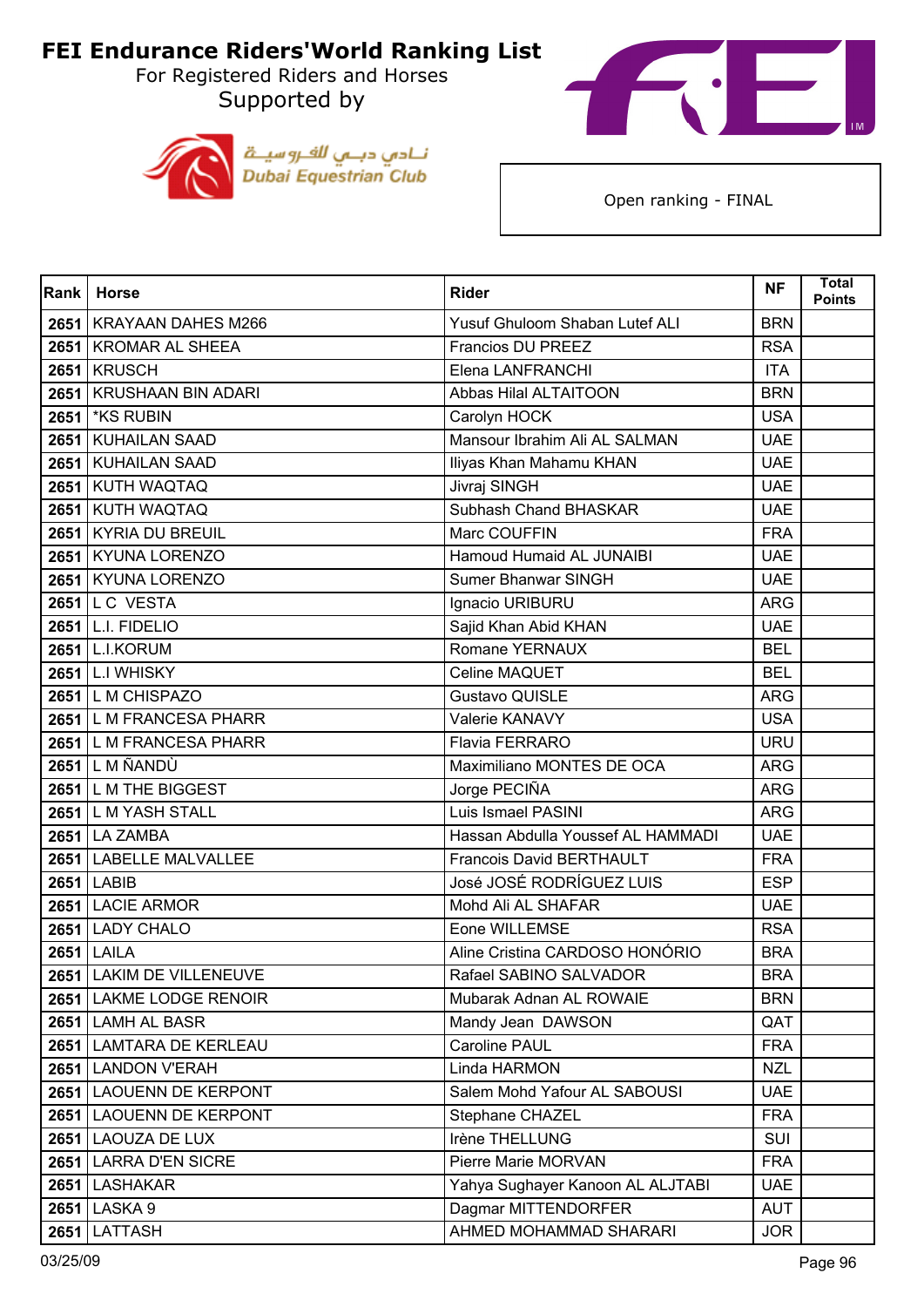For Registered Riders and Horses Supported by





| Rank | <b>Horse</b>             | <b>Rider</b>                      | <b>NF</b>  | <b>Total</b><br><b>Points</b> |
|------|--------------------------|-----------------------------------|------------|-------------------------------|
|      | 2651 LAURALYN SISETTE    | Yousef Ahmed AL BLOUSHI           | <b>UAE</b> |                               |
|      | 2651 LAVADIOS            | <b>Liber MIRABALLES</b>           | <b>URU</b> |                               |
| 2651 | <b>LAYMON DU BARTHAS</b> | <b>LUIS MIGUEL MARTINEZ</b>       | <b>URU</b> |                               |
|      | 2651 LAZIZ DU BARTHAS    | Jean Philippe FRANCES             | <b>FRA</b> |                               |
|      | 2651 LAZZI D'AURABELLE   | Anzaq MEHMOOD                     | <b>UAE</b> |                               |
|      | 2651 LC ASTERISCO        | Hassan Abdulla Youssef AL HAMMADI | <b>UAE</b> |                               |
|      | 2651 L C CALYPSO         | Luciana PERA                      | <b>ARG</b> |                               |
|      | 2651 LC CENTURION        | Julien GOACHET                    | <b>FRA</b> |                               |
|      | <b>2651 LC KAOMA</b>     | Khalid Abdul Rahim AL HAMMADI     | <b>UAE</b> |                               |
|      | 2651 L C SAMOVAR         | José ESTENSSORO                   | <b>ARG</b> |                               |
|      | 2651 LE-WARDI DANESKA    | Hassan BIN ALI                    | <b>UAE</b> |                               |
|      | 2651 LEA DE LOUBEJAC     | Philippe TOMAS                    | <b>FRA</b> |                               |
|      | 2651 LEGEND MOON CAMEO   | Caroline ACTON                    | <b>GBR</b> |                               |
|      | 2651 LEILA AL CASSIERE   | Laurent MOSTI                     | <b>FRA</b> |                               |
|      | 2651 LEILA DE MONTAMEL   | <b>Edith SCHWARTZ</b>             | <b>FRA</b> |                               |
|      | <b>2651 LENNIE</b>       | Ahmed Seghayer Kanoon AL YARADEH  | <b>UAE</b> |                               |
|      | <b>2651 LENNIE</b>       | Matar Ghanim Musfer Ghanim AL     | <b>UAE</b> |                               |
|      | 2651 LENZSIK             | <b>Bertrand CAPITAINE</b>         | <b>FRA</b> |                               |
|      | 2651 LEO DES COMBES      | <b>LYNN CHAMBERS-DOWE</b>         | <b>GBR</b> |                               |
|      | 2651 LEO DES COMBES      | Thani Mohd AL MUHAIRI             | <b>UAE</b> |                               |
|      | 2651 LEO DES COMBES      | Ali Mohd AL MUHAIRI               | <b>UAE</b> |                               |
|      | 2651 LEONARDO            | Hammam Badr AL-ABDULLA            | QAT        |                               |
|      | 2651 LEVADA              | Rui PEREIRA                       | <b>POR</b> |                               |
|      | 2651 LEVI LEGEND         | Yahya Sughayer Kanoon Al AJTABI   | <b>UAE</b> |                               |
|      | 2651 LFM CHACAL          | Francisco CHAVEZ                  | <b>CRC</b> |                               |
|      | 2651 LIANA EL BARAKA     | Ali Ghanim AL MARRI               | <b>UAE</b> |                               |
| 2651 | <b>LIBERTE CHARRIERE</b> | Jaffer MIRZA                      | <b>BRN</b> |                               |
|      | 2651 LIDYLLE ARMOR       | Nor Mohamad MAHAMAD NOR           | <b>MAS</b> |                               |
|      | 2651 LIGHTING            | <b>Tracey WYLLIE</b>              | <b>AUS</b> |                               |
|      | <b>2651 LILAS</b>        | <b>Bonnie PETLEY SABA</b>         | CAN        |                               |
|      | 2651 LILONDA AOUDA       | Ahmed ABDULSAMAD                  | <b>BRN</b> |                               |
|      | 2651 LILONDA AOUDA       | Ahmed AL GAOUD                    | <b>BRN</b> |                               |
|      | 2651 LILONDA AOUDA       | Ebrahim ABDULALI ABDULLA          | <b>BRN</b> |                               |
|      | <b>2651 LIMIREZ</b>      | Kimberley DEAN                    | <b>GBR</b> |                               |
|      | 2651 LION ENDURANCE      | Ana Carla MACIEL                  | <b>BRA</b> |                               |
|      | 2651 LLORCA DE GARRIGUES | Jonathan CONTE                    | <b>FRA</b> |                               |
|      | 2651 L M YASH STALL      | Karina CAMARGO ARROYO DOS         | <b>BRA</b> |                               |
|      | 2651 LOBITO NEERO        | Mohd Hilal Salem Obaid AL BALARTI | <b>UAE</b> |                               |
|      | 2651 LOBO                | Eduardo SARAVIA                   | <b>URU</b> |                               |
|      | 2651 LOCO SOY            | Sebastian NAVAS                   | <b>URU</b> |                               |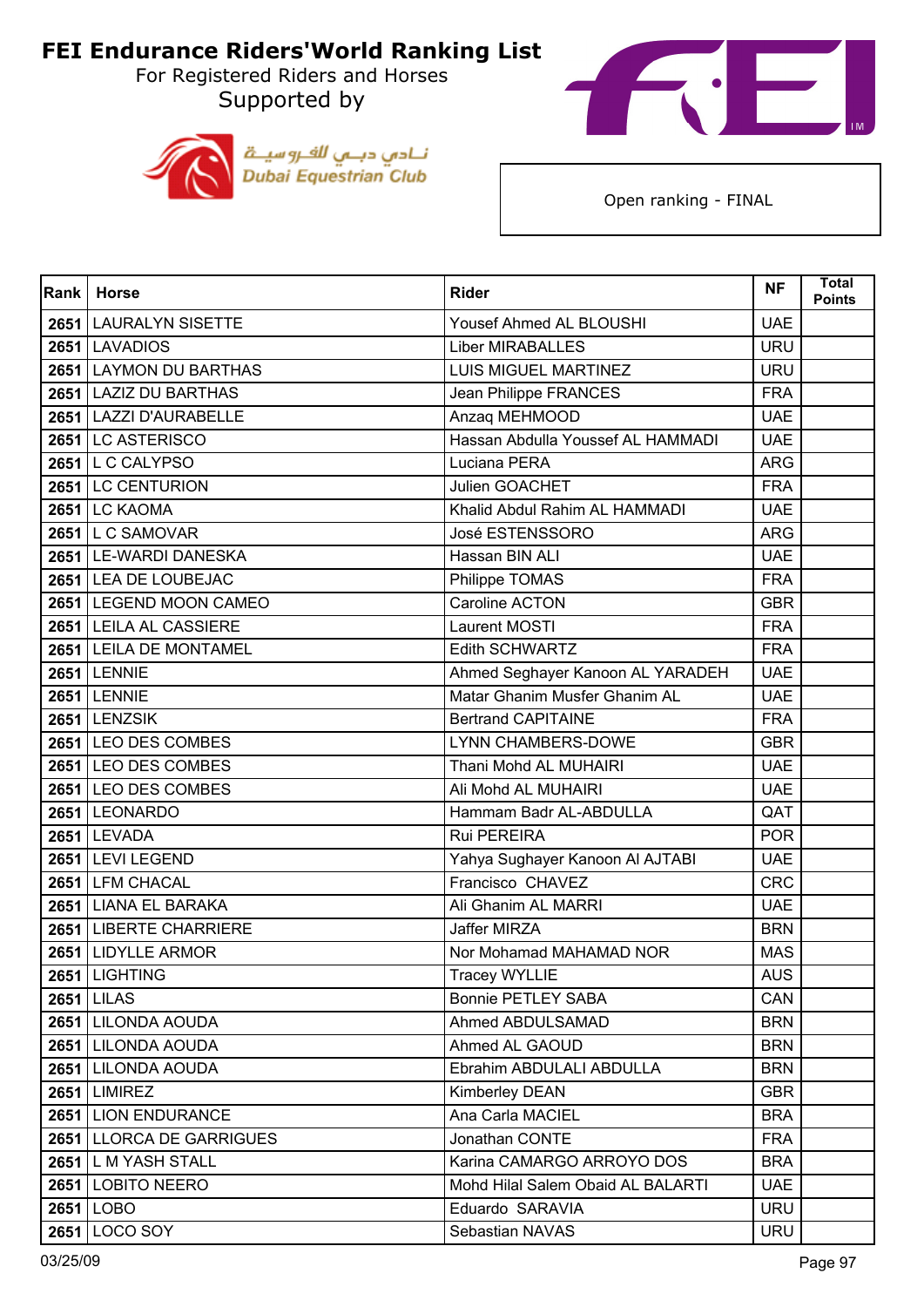For Registered Riders and Horses Supported by





| Rank | <b>Horse</b>               | <b>Rider</b>                        | <b>NF</b>  | <b>Total</b><br><b>Points</b> |
|------|----------------------------|-------------------------------------|------------|-------------------------------|
|      | 2651 LOLA DU CRUSCAU       | <b>Veyssiere ANDRE</b>              | <b>FRA</b> |                               |
|      | 2651 LORMAR CAESAR         | Viriginie ATGER                     | <b>FRA</b> |                               |
|      | 2651 LORMAR COPPER         | Mohammed Sanad AL-NUAIMI            | QAT        |                               |
|      | 2651 LORMAR CRUSADER       | Harmke Margreta WESTERVELT          | <b>UAE</b> |                               |
|      | 2651 LORMAR KABIRA         | Harmke Margreta WESTERVELT          | <b>UAE</b> |                               |
|      | 2651 LORMAR KARAKA         | Naomi MULLER                        | <b>RSA</b> |                               |
|      | 2651 LORMAR SANDSTORM      | Harmke Margreta WESTERVELT          | <b>UAE</b> |                               |
|      | 2651 LORMAR SUNSET         | Helen GILFILLNA                     | <b>RSA</b> |                               |
|      | 2651 LORMAR TROY           | Louis BOTHA                         | <b>AUS</b> |                               |
|      | <b>2651 LOU DJIN</b>       | Jean-Michel GRIMAL                  | <b>FRA</b> |                               |
|      | <b>2651 LOU DJIN</b>       | Hamad Taresh Khamis AL AMEEMI       | <b>UAE</b> |                               |
|      | 2651 LOUBIA D'ALAUZE       | Ernesto MARIOTTI                    | <b>ITA</b> |                               |
|      | 2651 LOUCHKA DES AYSSADES  | Mauro BONOTTO                       | <b>ITA</b> |                               |
|      | <b>2651 LOUVINE</b>        | Mohamad Ali AL-MARRI                | QAT        |                               |
|      | 2651 LOUYOUNE              | Marilyn LEMOINE                     | <b>FRA</b> |                               |
|      | 2651 LR BOLD MCCOY         | Linda CRANDELL                      | <b>USA</b> |                               |
|      | 2651 LR CICATRIZ           | Mark VAN DER OUW                    | <b>URU</b> |                               |
|      | 2651 LR CICATRIZ           | Omar Abdin Mohd Abdulla AL NASRALLA | <b>UAE</b> |                               |
|      | 2651 LSR DOWNHILL CHAMP    | Julio Gabriel ALVAREZ MACHADO       | <b>UAE</b> |                               |
|      | <b>2651 LUGONE</b>         | Gervasio GARI                       | <b>URU</b> |                               |
|      | 2651 LUNA CATHARE          | Mario SCHIOPPA NETO                 | <b>BRA</b> |                               |
|      | 2651 LUTIN DE LAP          | Juma Abdullah AL FALASI             | <b>UAE</b> |                               |
| 2651 | <b>LYNBROOK LIESEL</b>     | Jason KIRK                          | <b>AUS</b> |                               |
|      | <b>2651 LYNIKA</b>         | JEANETTE MERO, DVM                  | <b>USA</b> |                               |
|      | 2651 LYON'S MALENA         | Hussain Ali AL MARZOUQI             | <b>UAE</b> |                               |
|      | 2651 LYSA DE LAP           | HASSAN TAHOUS AL-NUAIMI             | QAT        |                               |
| 2651 | M. MAPUCHE                 | Alice BEET                          | <b>GBR</b> |                               |
|      | 2651 M PLATERO             | Dato Abdullah B. TAIB               | <b>MAS</b> |                               |
|      | 2651   M PLATERO           | Mohamad Firdaus HAMID               | <b>MAS</b> |                               |
|      | <b>2651</b> MA DONA        | Christina GERLOFF                   | <b>GER</b> |                               |
|      | 2651   MAAS DHALUUL        | <b>Blake POTTER</b>                 | <b>USA</b> |                               |
|      | <b>2651 MACKO</b>          | Sandor BALAZS                       | <b>ROU</b> |                               |
| 2651 | <b>MADARIAGA KEY</b>       | Jorge GIORLANDINI                   | <b>ARG</b> |                               |
|      | 2651   MADOR'HA DES JONCS  | Ander MATO GARCÍA                   | <b>ESP</b> |                               |
|      | 2651   MAELLE DE NIERES    | Pg Hj Abdul RAHMAN APONG            | <b>BRU</b> |                               |
|      | 2651   MAF-UE SAHMET       | Lisa SANCHEZ                        | <b>AUS</b> |                               |
| 2651 | MAGDAN CASANOVA            | Csaba MIHOK                         | <b>HUN</b> |                               |
|      | 2651   MAGIC GLENN COUL ME | Arjun Singh Ugam SINGH              | <b>UAE</b> |                               |
|      | 2651   MAGIC GLENN DEVIATE | Mohd Bin Rashid AL MAKTOUM          | <b>UAE</b> |                               |
| 2651 | MAGIC GLENN QUILL          | Omar Abdin Mohd Abdulla NASSRALLAH  | <b>UAE</b> |                               |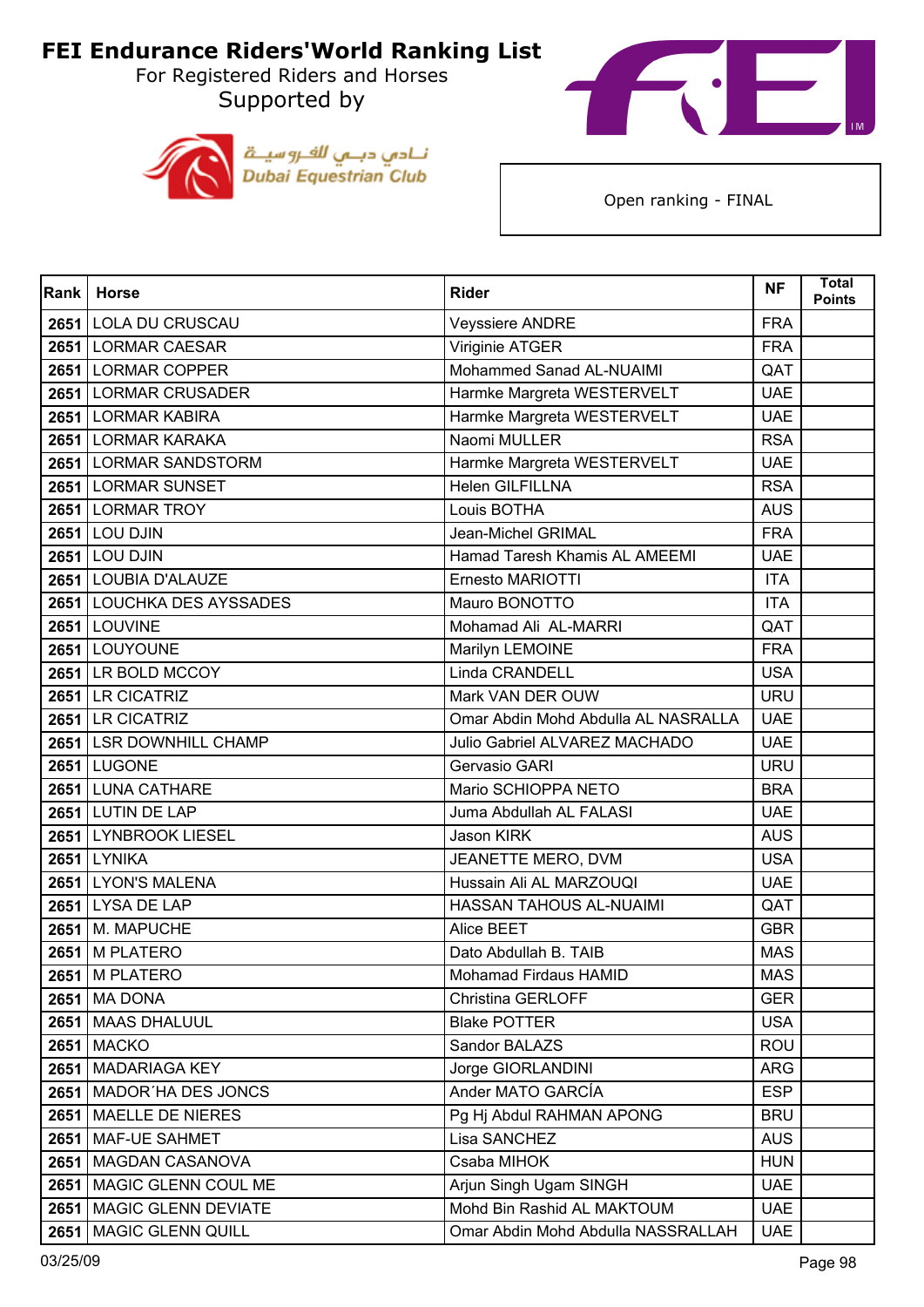For Registered Riders and Horses Supported by





| Rank | <b>Horse</b>                | <b>Rider</b>                      | <b>NF</b>  | <b>Total</b><br><b>Points</b> |
|------|-----------------------------|-----------------------------------|------------|-------------------------------|
| 2651 | <b>MAGIC GLENN REGOLA</b>   | Saif Ali AL SHAFAR                | <b>UAE</b> |                               |
|      | 2651 MAGIC GLENN SOLO BID   | Shk Saeed bin Dalmook bin Juma AL | <b>UAE</b> |                               |
| 2651 | MAGIC GLENN SOLO BID        | Hashim Moosa Mohd Ali AL BALOOSHI | <b>UAE</b> |                               |
| 2651 | MAGIC GLENN SOVEREIGN       | Mag Singh Sher SINGH              | <b>UAE</b> |                               |
| 2651 | MAGIC GLENN SOVEREIGN       | Ahmed Salem Ali Sultan Al SUBOSE  | <b>UAE</b> |                               |
|      | 2651   MAGIC GLENN STRIKE   | <b>James SHEAHAN</b>              | <b>AUS</b> |                               |
| 2651 | MAGIC GLENN SUPERSONIC      | Chandan Singh RATHOD              | <b>UAE</b> |                               |
|      | 2651 MAGIC GLENN VERSUS     | Amily DAW                         | <b>AUS</b> |                               |
| 2651 | MAGIC GLENN WOMAC           | Amily DAW                         | <b>AUS</b> |                               |
|      | 2651   MAGIC START          | Fausto FIORUCCI                   | <b>ITA</b> |                               |
| 2651 | <b>MAGIC START</b>          | Chiara MARRAMA                    | <b>ITA</b> |                               |
|      | 2651   MÁGICO ENDURANCE     | Andre VIDIZ                       | <b>BRA</b> |                               |
| 2651 | <b>MAGICS MARK CAF</b>      | Adrián CORREA                     | <b>ARG</b> |                               |
|      | 2651 MAGNESIA               | Mohammed Tahous AL-NUAIMI         | QAT        |                               |
| 2651 | MAGNOLIA DU COLOMBIER       | <b>Alexandre MONBRUN</b>          | <b>FRA</b> |                               |
|      | 2651 MAGNUM ML              | <b>Julien VAN CAUTER</b>          | <b>BEL</b> |                               |
| 2651 | <b>MAGNUM ML</b>            | <b>Steve PEIGNAT</b>              | <b>BEL</b> |                               |
|      | 2651 MAGS SASSY CAT         | Nasir Abdulrahman Obaid AL ZAABI  | <b>UAE</b> |                               |
| 2651 | MAHBOUBAT AZHAR             | Jivraj Singh JAGDISH SINGH        | <b>UAE</b> |                               |
|      | 2651   MAHBOUBET ZAID       | Zaid Shaker Abdellah AL ABADI     | <b>JOR</b> |                               |
| 2651 | <b>MAJ GODASIL</b>          | Nor Azmi MAHAMAD NOR              | <b>MAS</b> |                               |
| 2651 | <b>MAJ GODASIL</b>          | Samuel BETTENFELD                 | <b>FRA</b> |                               |
| 2651 | <b>MAJOOR</b>               | <b>Ewalt MARITZ</b>               | <b>RSA</b> |                               |
|      | 2651   MAKAHIWI CHARLEVILLE | Danie STREICHER                   | <b>RSA</b> |                               |
| 2651 | <b>MAKAHIWI DOMINIC</b>     | Victoria MILNE                    | <b>NZL</b> |                               |
| 2651 | MAKAHIWI RED FOX            | Philip GRAHAM                     | <b>NZL</b> |                               |
| 2651 | <b>MAKHZAN</b>              | Hussein Saleh Abu SHABAB          | <b>JOR</b> |                               |
| 2651 | MAKOUB DE KEROPARTZ         | Audrey ACQUISTAPACE               | <b>FRA</b> |                               |
|      | 2651   MAKSYMILIAN          | Suzanne WHITE HEDGECOCK           | USA        |                               |
| 2651 | <b>MALABAR ARMOR</b>        | Laurie BELLE                      | <b>FRA</b> |                               |
| 2651 | <b>MALIK DE GAN</b>         | <b>Joel MARESCASSIER</b>          | <b>FRA</b> |                               |
|      | 2651   MALIKA D HAVENNE     | Sophie BEHIN                      | <b>BEL</b> |                               |
| 2651 | <b>MALTON LYDIA</b>         | Kevin BROSNAHAN                   | <b>NZL</b> |                               |
| 2651 | <b>MANANA TRAVIS</b>        | Khalifa Salman Al Sabri SABRI     | <b>UAE</b> |                               |
| 2651 | <b>MANANA TROUSSEAU</b>     | <b>Adriana RIVIERE</b>            | <b>FRA</b> |                               |
|      | 2651   MANANA TROUSSEAU     | Brenda COOKE                      | CAN        |                               |
| 2651 | <b>MANANA TROUSSEAU</b>     | <b>Faisal Ahmed AL RAHMANI</b>    | <b>UAE</b> |                               |
| 2651 | <b>MANON DE ROUAISSE</b>    | <b>Bonnie Petley SABA</b>         | CAN        |                               |
| 2651 | <b>MANON DE ROUAISSE</b>    | Ali Ghanim AL MARRI               | <b>UAE</b> |                               |
| 2651 | MANSOURA DE CYBELE          | Gérard BETTENFELD                 | <b>FRA</b> |                               |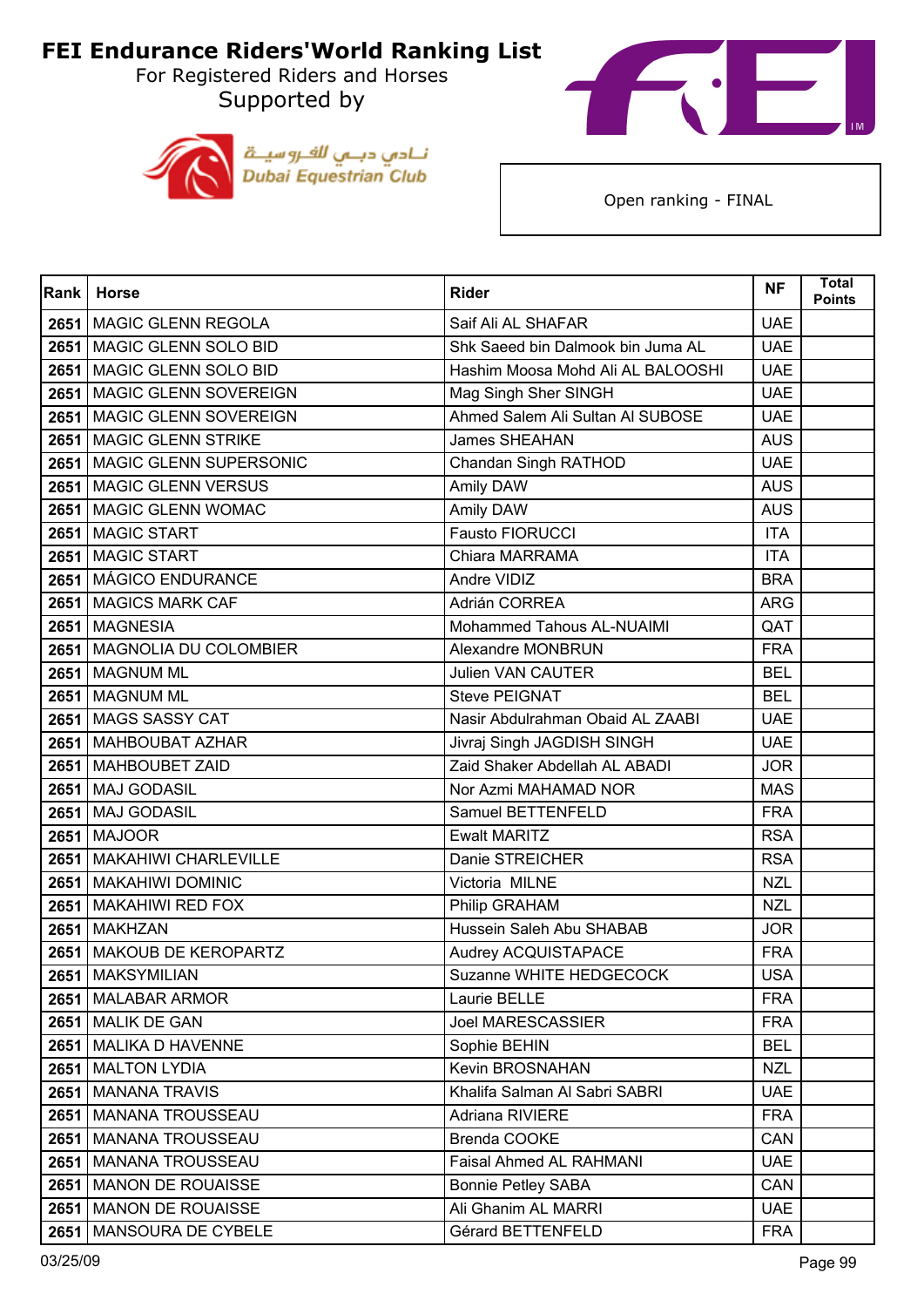For Registered Riders and Horses Supported by





| Rank    | <b>Horse</b>              | <b>Rider</b>                         | <b>NF</b>  | <b>Total</b><br><b>Points</b> |
|---------|---------------------------|--------------------------------------|------------|-------------------------------|
|         | 2651   MANTAGUA LAUTARO   | Maria Paz VARGAS                     | <b>CHI</b> |                               |
|         | 2651 MANZAN NZL           | <b>LAKHHU SINGH TANWAR</b>           | QAT        |                               |
| 2651    | <b>MARAAJEL</b>           | Ramu Singh Lainu SINGH               | QAT        |                               |
|         | 2651 MARAAJEL             | Abdulla Mohamad AL-AMRI              | QAT        |                               |
|         | 2651   MARAAJEL           | Mohammed Towaim AL-MARRI             | QAT        |                               |
|         | 2651 MARAKESCH            | Carlota DUPAS                        | <b>FRA</b> |                               |
|         | 2651 MARASSEM             | Sameh Mahmoud AL KHATIB              | <b>JOR</b> |                               |
|         | <b>2651   MARCEL</b>      | Monica COMAS MOLIST                  | <b>ESP</b> |                               |
|         | 2651   MARENGO (O BAJAN)  | <b>Bernd LANGUSCH</b>                | <b>AUT</b> |                               |
|         | <b>2651   MARFIL</b>      | Ali Yousef Hussain AL HAMMADI        | <b>UAE</b> |                               |
|         | <b>2651   MARIN</b>       | Pablo PEREZ                          | <b>URU</b> |                               |
|         | 2651 MARIO DE PLOUVORN    | Marie Christi BEGAUD                 | <b>FRA</b> |                               |
|         | 2651 MARKIZA RACH         | Ariel ADJIMAN                        | <b>BRA</b> |                               |
|         | 2651 MARLBORO             | Santiago PIFANO                      | <b>URU</b> |                               |
|         | 2651   MARLOU DE BRUN     | Atta Mohammed BEER                   | QAT        |                               |
|         | 2651 MARLOU DE BRUN       | Saad Waheed AL-KUWARI                | QAT        |                               |
|         | 2651 MARLOUF DE NOVAVRE   | Jack BEGAUD                          | <b>FRA</b> |                               |
|         | 2651 MARQUIS DE FAD       | Dominique FREEMAN                    | <b>GBR</b> |                               |
|         | 2651   MARUSKA EL AZIZ    | Abdulrahman Mohammed AL SAAD         | <b>BRN</b> |                               |
|         | 2651   MARZAKANI          | PRASAD THARU HARI                    | QAT        |                               |
|         | 2651   MASABI             | Allison Jane BUCKLEY                 | <b>GBR</b> |                               |
|         | 2651   MASABI             | <b>Buti Saif AL MAZOORIE</b>         | <b>UAE</b> |                               |
| 2651    | <b>MASADA PARK MOYTOY</b> | Ebony CARMICHAEL                     | <b>NZL</b> |                               |
|         | <b>2651 MASHOOR</b>       | Sami ASHRAF                          | <b>BRN</b> |                               |
|         | <b>2651 MASIYAN</b>       | Samuel SANTOS SEGURA                 | <b>ESP</b> |                               |
|         | 2651 MASROORA             | Iqbal Karim Ikramul HAQUE            | <b>UAE</b> |                               |
| 2651    | <b>BAWARA CHAH-LEE</b>    | <b>Hussain Mohamed Arif AL NAYEF</b> | <b>BRN</b> |                               |
|         | 2651 MATTA MIA LARRY      | Uma Mencia URANGA                    | <b>ESP</b> |                               |
|         | 2651   MATTA MIA LARRY    | HE Shk Hamdan bin Mohd AL MAKTOUM    | <b>UAE</b> |                               |
|         | 2651 MAVERICK             | Aijaz Alam Mozahirul HAQUE           | <b>UAE</b> |                               |
|         | 2651 MAX                  | Prem SINGH                           | <b>BRN</b> |                               |
|         | $2651$ MAX                | Nik Azni NIK DAUD                    | <b>MAS</b> |                               |
| 2651    | <b>MAXIMUS</b>            | <b>Emily AIKINSON</b>                | <b>BRN</b> |                               |
|         | 2651 MAXIMUS              | Carmen LAURI                         | <b>BRN</b> |                               |
|         | 2651 MAYA                 | Hashim Moosa Mohd Ali AL BALOOSHI    | <b>UAE</b> |                               |
| 2651 MC |                           | <b>Stuart WAKELING</b>               | <b>NZL</b> |                               |
| 2651    | MEDALLITA JT              | Ignacio OSPITALECHE                  | <b>URU</b> |                               |
|         | 2651   MEDUSE DE BOZOULS  | Marie BAERT                          | <b>FRA</b> |                               |
|         | 2651 MEE                  | PRASAD THARU HARI                    | QAT        |                               |
|         | 2651 MEE                  | Jalam SINGH                          | QAT        |                               |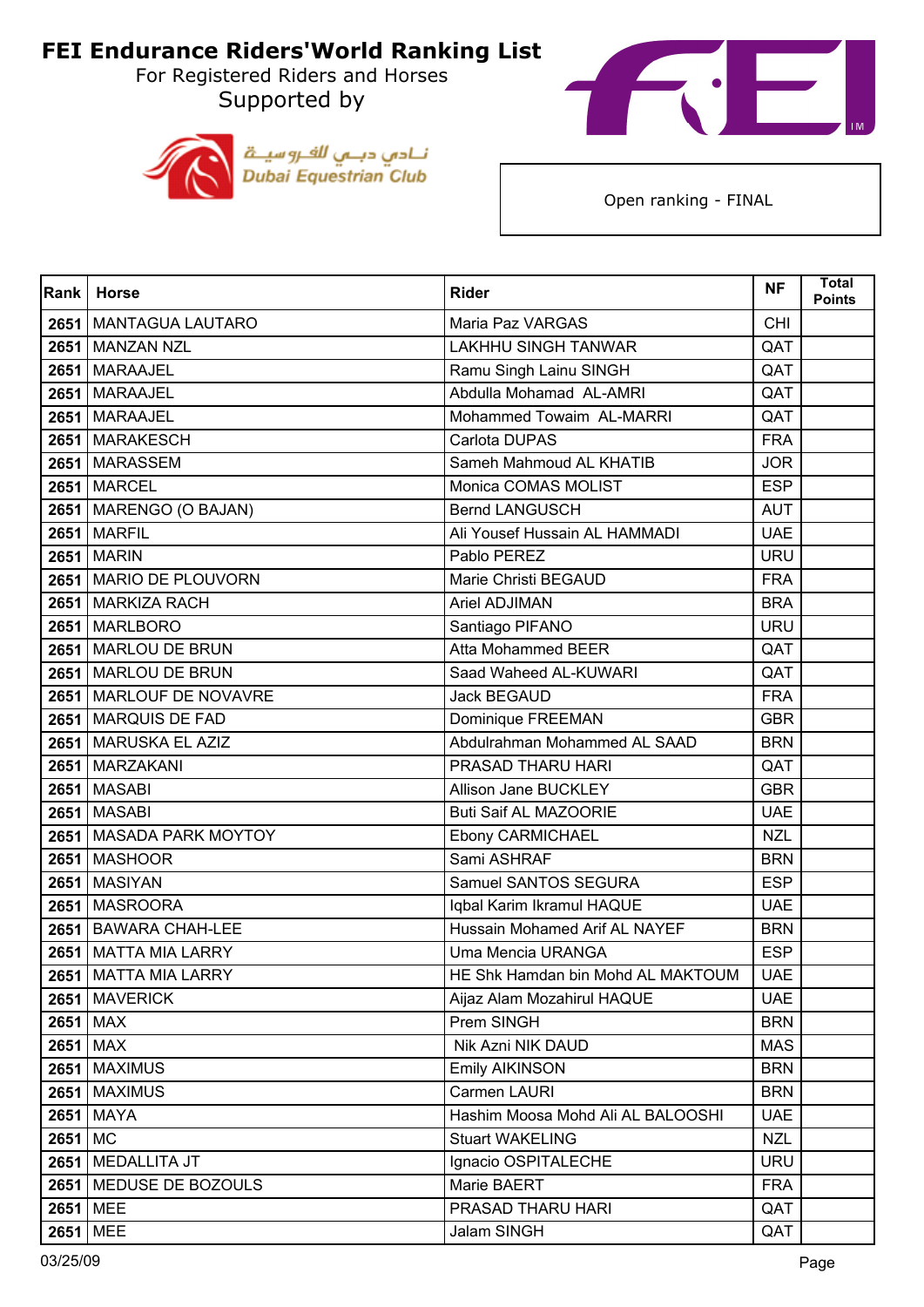For Registered Riders and Horses Supported by





| <b>Rank</b> | <b>Horse</b>                      | <b>Rider</b>                       | <b>NF</b>  | <b>Total</b><br><b>Points</b> |
|-------------|-----------------------------------|------------------------------------|------------|-------------------------------|
|             | 2651 MELBA DE LOUBEJAC            | <b>Faleh NASSER ABUGNAIM</b>       | QAT        |                               |
|             | 2651 MELBA DE LOUBEJAC            | <b>Jean Noel LAFAURE</b>           | <b>FRA</b> |                               |
| 2651        | <b>MELFOR DES VIALETTES</b>       | Laurent MOSTI                      | <b>FRA</b> |                               |
|             | 2651 MELIA DU BARTHAS             | <b>Bertrand OLLIVIER</b>           | <b>FRA</b> |                               |
| 2651        | <b>MELQUIADES D'OLBIA</b>         | Marie Christine CHALANDRE          | <b>FRA</b> |                               |
|             | <b>2651   MERLIN</b>              | Ed KIDD                            | <b>USA</b> |                               |
| 2651        | <b>MERLOT D'AQUI</b>              | <b>Brenda COOKE</b>                | CAN        |                               |
|             | 2651 MERLOT D'AQUI                | Mool Singh SEKHAWAT                | <b>UAE</b> |                               |
|             | 2651 MERLOT D'AQUI                | Hussain Ali Mohd Yusuf AL MARZOUQI | <b>UAE</b> |                               |
|             | 2651 MEROUAN                      | Claude BORLET                      | <b>FRA</b> |                               |
| 2651        | <b>MEROUAN</b>                    | Céline SCHWARTZ                    | <b>FRA</b> |                               |
|             | 2651 MESHAK DU CRANOU             | Sandra FLOCH                       | <b>FRA</b> |                               |
|             | 2651 MAGIC GLENN GLOME            | Wendy DOWER                        | <b>AUS</b> |                               |
|             | 2651 MI AMIGO                     | Josefina FERNANDEZ                 | <b>URU</b> |                               |
| 2651        | <b>MIDSUMMER LAD</b>              | Horacio FERJANCIC DIAZ             | <b>UAE</b> |                               |
|             | 2651 MIDSUMMER LAD                | Ahmed Salem Ali Sultan Al SUBOSE   | <b>UAE</b> |                               |
|             | 2651 MIFREH HUSSAM                | <b>Tahir HUSSAIN</b>               | <b>UAE</b> |                               |
|             | <b>2651 MILAGRO</b>               | Abdulla Rajab Ahmed AL HOSANI      | <b>UAE</b> |                               |
| 2651        | MILL PARK KASTANAH STAR           | Chandra Singh HUKAM SINGH          | <b>UAE</b> |                               |
|             | 2651 MILL PARK RHAMEN             | Ahmed Saeed Mohd AI FARESI         | <b>UAE</b> |                               |
| 2651        | <b>MILLERS PARK AMICA</b>         | Ali Mohd AL MUHAIRI                | <b>UAE</b> |                               |
|             | 2651 MILLERS PARK AMICA           | Sh Juma Dalmook Juma AL MAKTOUM    | <b>UAE</b> |                               |
| 2651        | <b>MIMOSEA</b>                    | Massimo NOVA                       | <b>ITA</b> |                               |
|             | 2651 MINDARI AENEAS               | Hamad Obaid Rashed AL KAABI        | <b>UAE</b> |                               |
| 2651        | <b>MINDARI AENEAS</b>             | Mohd Obaid Rashed AL KAABI         | <b>UAE</b> |                               |
|             | 2651 MINDARI AENZAC               | Dalpat Singh Ganpat SINGH          | <b>UAE</b> |                               |
| 2651        | <b>MINDARI AUSMURIN</b>           | Sheikha Asma Taleb AL QASIMI       | <b>UAE</b> |                               |
| 2651        | <b>MIRDIN</b>                     | Valérie PARISOT                    | <b>FRA</b> |                               |
|             | 2651 MISARRA SILVER PRINCE        | Kimberley DEAN                     | <b>GBR</b> |                               |
|             | 2651 MISARRA SILVER PRINCE        | Aliya Ali Mohd Yusuf AL MARZOUQI   | <b>UAE</b> |                               |
|             | <b>2651   MISHAL</b>              | Suzanne PERRY                      | <b>GBR</b> |                               |
|             | 2651 MISS EVA DU CAYROU           | Abby GILL                          | <b>UAE</b> |                               |
|             | 2651 MISS EVA DU CAYROU           | Waheed Murad ALI MURAD             | <b>UAE</b> |                               |
|             | 2651   MISS MATAWHERO             | Amir GHANI AHMAD                   | <b>MAS</b> |                               |
|             | 2651 MISS SAIGON                  | Noresh CHANDRA                     | <b>UAE</b> |                               |
|             | 2651   MISTERIO ENDURANCE         | Hassan BIN ALI                     | <b>UAE</b> |                               |
| 2651        | <b>MISTERU</b>                    | Jean Francois MATTEI               | <b>FRA</b> |                               |
|             | <b>2651   MITJONS</b>             | Saif Ali AL KETBI                  | <b>UAE</b> |                               |
|             | 2651   MLOLSHAAN MAHROUS BHR 1233 | Fahad Ismail AL BAKHEET            | <b>BRN</b> |                               |
| 2651        | MLOLSHAAN MAHROUS BHR 1233        | Abdulrahman Mohammed ALZAED        | <b>BRN</b> |                               |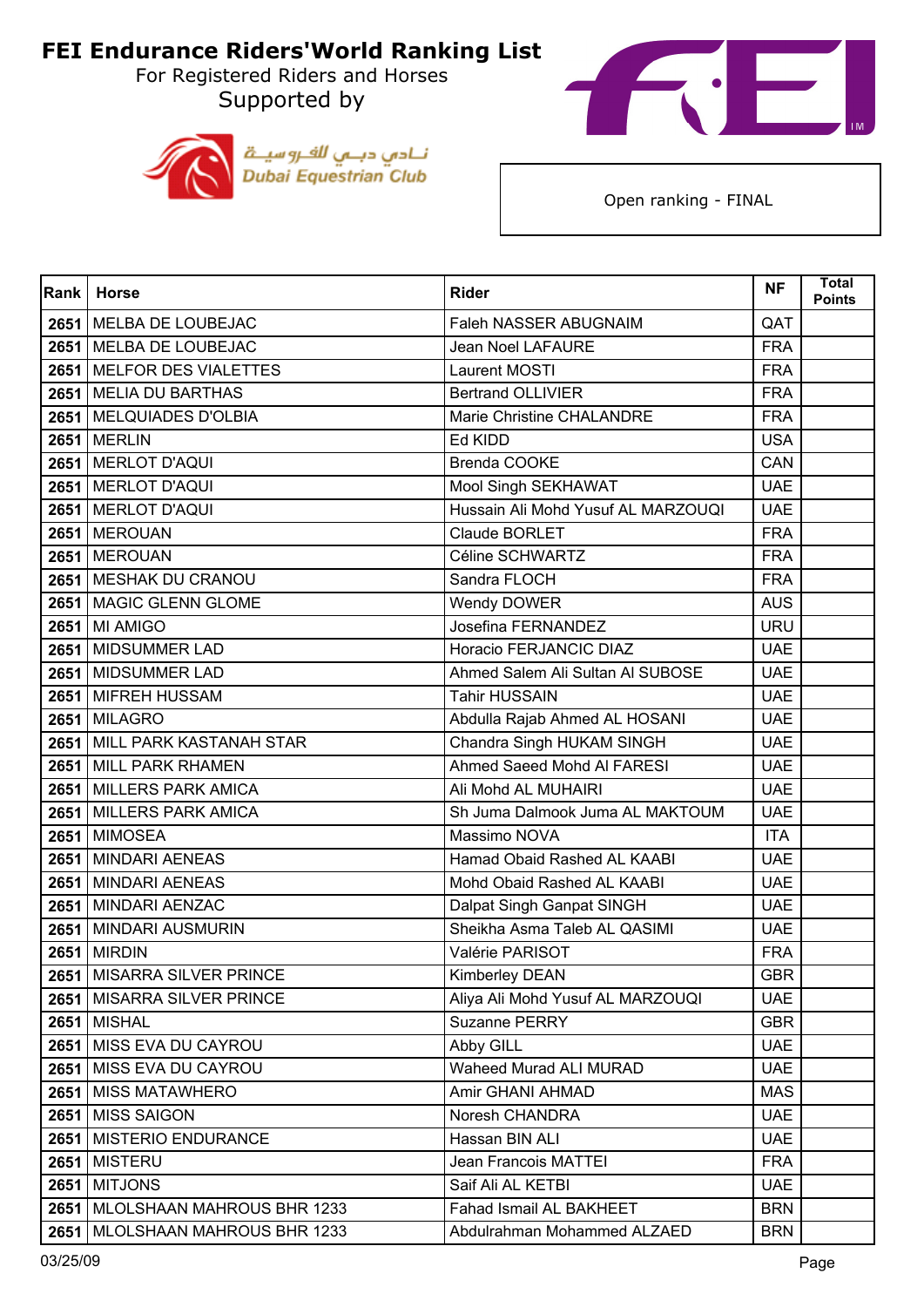For Registered Riders and Horses Supported by





| Rank | <b>Horse</b>                    | <b>Rider</b>                     | <b>NF</b>  | <b>Total</b><br><b>Points</b> |
|------|---------------------------------|----------------------------------|------------|-------------------------------|
|      | <b>2651 MOCCA</b>               | Mansour Ibrahim Ali Al SALMAN    | <b>UAE</b> |                               |
|      | 2651 MOCCA DE LA LICORNE        | <b>Lisa FARCOT SANTONI</b>       | <b>FRA</b> |                               |
| 2651 | <b>MOGILNO SPRINGS ZAAKHANA</b> | Mahra Yaqoob Yousuf AL JANAHI    | <b>UAE</b> |                               |
|      | 2651 MOHICAN DU REAL            | Nicolas VASQUEZ                  | <b>FRA</b> |                               |
|      | 2651 MOJO                       | <b>Holly NICHOLSON</b>           | <b>USA</b> |                               |
|      | <b>2651 MOKBILA</b>             | Suzanne CRAIG                    | <b>BRN</b> |                               |
| 2651 | <b>MOMALE</b>                   | Morgane PAYEN                    | <b>FRA</b> |                               |
|      | 2651 MON PTIT LOUP              | <b>Franck LAOUSSE</b>            | <b>FRA</b> |                               |
|      | 2651 MONARCH                    | Osama Ismail M. Haidar Ali ALI   | <b>UAE</b> |                               |
|      | 2651 MONARCHS GO GIRL           | Hasan Mohd Hasan AL HAMMADI      | <b>UAE</b> |                               |
|      | 2651 MONIET EL GUELTA           | Solenne LEGROS                   | <b>FRA</b> |                               |
|      | 2651   MONSIEUR INMACULADO      | Sofia GARCIA                     | <b>URU</b> |                               |
|      | <b>2651 MONZON</b>              | Dalpat Singh Mag Singh SINGH     | <b>UAE</b> |                               |
|      | 2651 MOOLMANSHOEK KAISOON       | Abdul HAFIZ AL TURKOMANI         | <b>KSA</b> |                               |
| 2651 | <b>MOONDARRA MATIA</b>          | Abdulrahman Mohammed AL ZAED     | <b>BRN</b> |                               |
|      | 2651 MOONDARRA MERLIN           | Ahmed ABDULSAMAD                 | <b>BRN</b> |                               |
|      | 2651 MOONLIGHT HAB              | Pío OLASCOAGA AMAYA              | <b>URU</b> |                               |
|      | 2651 MOOTA HADDEEA              | Fakhar Abbas Mohd Zafar CHAUDHRY | <b>UAE</b> |                               |
| 2651 | <b>MORA ANIKA</b>               | Ahmad AZURA ABD GHANI            | <b>MAS</b> |                               |
|      | 2651 MORA CURITIVA              | Hugo Sebastián MENDEZ            | <b>ARG</b> |                               |
|      | 2651 MORA CURITIVA              | Hugo Benjamín MENDEZ             | <b>ARG</b> |                               |
|      | 2651 MORA FRANCESA              | Rosario VAN GELDEREN             | <b>ARG</b> |                               |
|      | 2651 MORA NIÑA                  | Pío OLASCOAGA AMAYA              | <b>URU</b> |                               |
|      | 2651 MORA QUILLEN               | Hugo Sebastián MENDEZ            | <b>ARG</b> |                               |
|      | 2651 MORALEJA                   | Carlos VILLAR                    | <b>URU</b> |                               |
|      | 2651 MORGAN 11                  | Jenny STEMMLER                   | <b>GER</b> |                               |
|      | 2651 MORO BRANCO                | Mohd Ali Mohd SALEH              | <b>UAE</b> |                               |
|      | 2651 MORO BRANCO                | Yousif Abdullah AL HAMMADI       | <b>UAE</b> |                               |
|      | 2651 MOROFULANO                 | Marc COMAS MOLIST                | <b>ESP</b> |                               |
|      | 2651   MORO KARLOV              | Salman Ali AL SABRI              | <b>UAE</b> |                               |
|      | 2651   MORO TORCAZ              | Abdulla Ahmed Mohd Ali BAHLOOQ   | <b>UAE</b> |                               |
|      | 2651   MOROFULANO               | Valenti BAULENAS VIVES           | <b>ESP</b> |                               |
|      | 2651 MORWENNA                   | Pam JAMES                        | <b>GBR</b> |                               |
|      | <b>2651   MOSSIMO</b>           | Yousif Abdullah AL HAMMADI       | <b>UAE</b> |                               |
|      | <b>2651   MOSSIMO</b>           | Mohd Saif AHMED                  | <b>UAE</b> |                               |
|      | 2651   MOUDHISH                 | Fatma Jassem Saeed AL MARRI      | <b>UAE</b> |                               |
|      | 2651 MOUDHISH                   | Rashed Suhail AL DARBI           | <b>UAE</b> |                               |
|      | 2651   MOUKHLI DE LANDAS        | Morgane PAYEN                    | <b>FRA</b> |                               |
|      | 2651   MOURAD BOUZNIKA          | Amer Mohammed AL-HEMAIDI         | QAT        |                               |
|      | <b>2651   MOVE OVER</b>         | Brenda COOKE                     | CAN        |                               |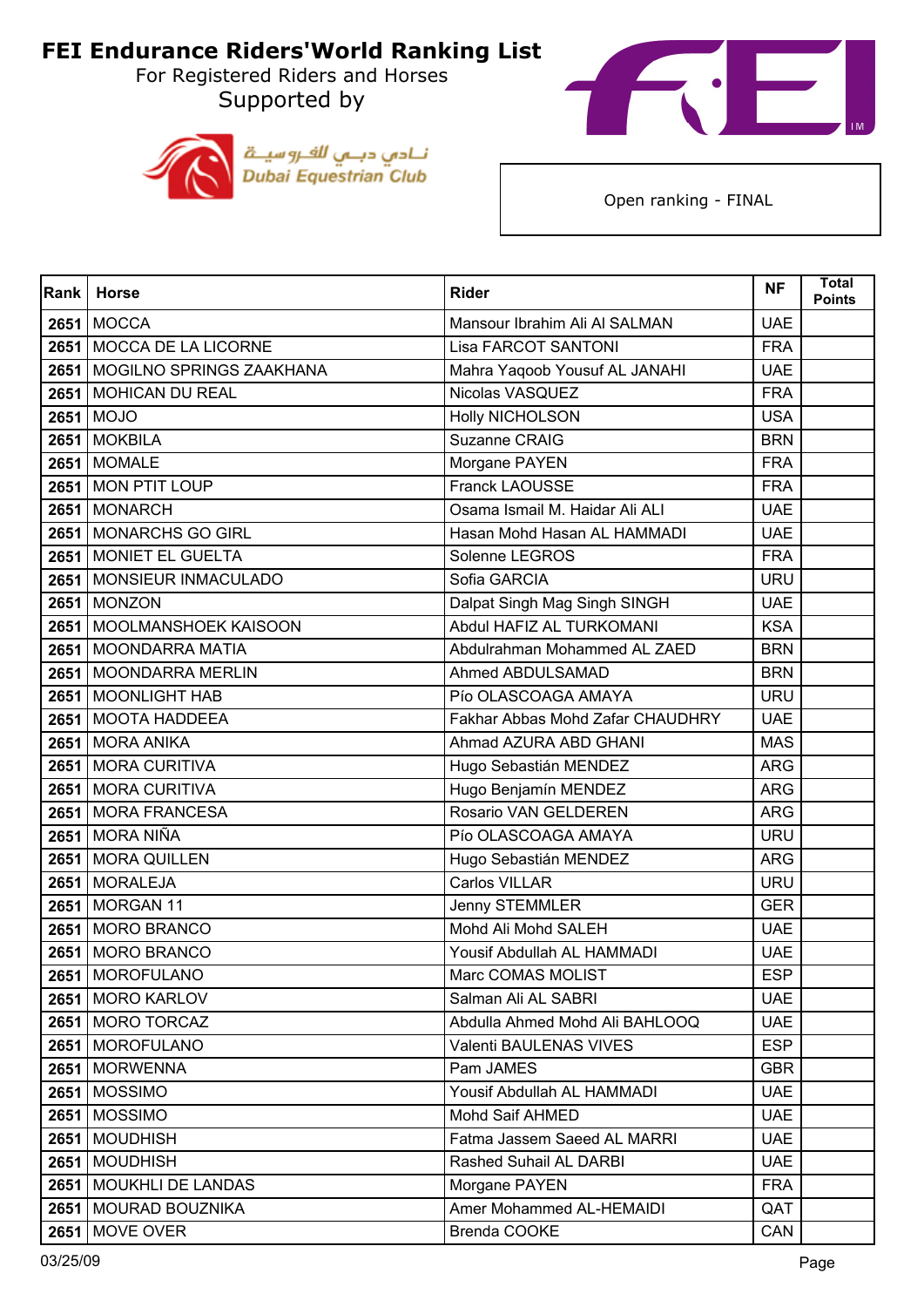For Registered Riders and Horses Supported by





| <b>Rank</b> | <b>Horse</b>              | <b>Rider</b>                        | <b>NF</b>  | <b>Total</b><br><b>Points</b> |
|-------------|---------------------------|-------------------------------------|------------|-------------------------------|
|             | 2651 MR DOTCOM            | Jo LANKOW                           | <b>NZL</b> |                               |
|             | 2651 MU-ZAHRAT            | Kamila TOBIASZ                      | <b>POL</b> |                               |
| 2651        | <b>MUNIKI</b>             | Hasan JAFFAR                        | <b>BRN</b> |                               |
|             | <b>2651 MUNIKI</b>        | Abdulaziz AL RUMAIHI                | <b>BRN</b> |                               |
|             | 2651 MURANO DU GREOU      | Jose PIETRONI                       | <b>FRA</b> |                               |
|             | <b>2651 MURAT</b>         | Milorad DAKIC                       | <b>SRB</b> |                               |
| 2651        | <b>MUSICA BANJO</b>       | Mohammed ABDULAZIZ AL HASAN         | <b>BRN</b> |                               |
|             | <b>2651 MUSIKA</b>        | Jean-Marie BECKERS                  | <b>BEL</b> |                               |
|             | 2651 MUTAWAKEL            | Kalu SINGH                          | <b>UAE</b> |                               |
|             | 2651 MUTHHILA             | Ahmed Ali ABBAS                     | <b>BRN</b> |                               |
| 2651        | <b>MYLEX CHEROKEE</b>     | Saleh Abdulla Saleh AL AMERI        | <b>UAE</b> |                               |
|             | 2651 MYLEX LAZIM          | Enrique SORIMA                      | <b>UAE</b> |                               |
|             | 2651 MYRTILLE             | Sonia BOURLE                        | <b>FRA</b> |                               |
|             | 2651 MYSTIK LARZAC        | Iona ROSSELY                        | <b>IRL</b> |                               |
| 2651        | <b>MZIMA</b>              | <b>Claudio STANTERO</b>             | <b>ITA</b> |                               |
|             | 2651 N S G DIVIDIDO       | <b>Emiliano NAVARRO</b>             | <b>ARG</b> |                               |
|             | 2651 NABAB AL MAURY       | Roberta REBAIOLI                    | <b>ITA</b> |                               |
|             | <b>2651 NADER</b>         | Jitender SINGH                      | QAT        |                               |
| 2651        | NADIR DE GALONNE          | Raymond JOHNSON                     | <b>FRA</b> |                               |
|             | 2651 NADJA LOTOISE        | Jasim Ali Abdulla Yousif AL HAMMADI | <b>UAE</b> |                               |
|             | <b>2651 NADRA</b>         | Abdullah Saeed BIN HUZAIM           | <b>UAE</b> |                               |
|             | <b>2651   NAFEES</b>      | AHMED MOHAMMAD JAD ABED THAHER      | <b>JOR</b> |                               |
| 2651        | NAHMAN DU COUROUX         | Khalifa Salman Al Sabri SABRI       | <b>UAE</b> |                               |
|             | 2651 NAILYS JAIS          | Philippe TOMAS                      | <b>FRA</b> |                               |
| 2651        | <b>NAIM IBN NAQUIB</b>    | Nolwenn JEZEQUEL                    | <b>FRA</b> |                               |
| 2651        | <b>NAJA BINT KEMADA</b>   | Mansour Ibrahim Ali AL SALMAN       | <b>UAE</b> |                               |
| 2651        | NAJA BINT KEMADA          | Suhail Saeed Abdulla AL GHUFLI      | <b>UAE</b> |                               |
| 2651        | <b>NAJAYEB</b>            | <b>Buti Saif AL MAZOORIE</b>        | <b>UAE</b> |                               |
|             | 2651 NAJHA DU SAUVETERRE  | <b>Jack BEGAUD</b>                  | <b>FRA</b> |                               |
|             | 2651 NAJIB DU BERNOUD     | Ahmed JASSIM HAZEEM                 | <b>BRN</b> |                               |
|             | 2651 NAJOUA DE PAUTE      | Nicolas DUBARRY                     | <b>FRA</b> |                               |
|             | <b>2651 NAKITA</b>        | Noresh CHANDRA                      | <b>UAE</b> |                               |
|             | <b>2651 NAMIR</b>         | Raquel BUSQUET RECASENS             | <b>ESP</b> |                               |
|             | 2651 NAMUR DE VILAFORMI V | <b>Bernat CASALS FORES</b>          | <b>ESP</b> |                               |
|             | 2651   ÑANDU RECOLETO     | Ricardo MOLMENTI                    | ARG        |                               |
|             | <b>2651   NANQUIM</b>     | Muhanad Ali Khalfan AL ABDULLA      | <b>UAE</b> |                               |
| 2651        | <b>NANQUIM</b>            | Kamal Singh Gaje Singh BARMERA      | <b>UAE</b> |                               |
|             | 2651   NAOMA DE MAJORIE   | Clémentine MANOHA                   | <b>FRA</b> |                               |
|             | <b>2651 NAOMI</b>         | Silvia CATELLI                      | ITA.       |                               |
| 2651        | <b>NAPOLEÓN</b>           | Diego SANCHEZ BAEZA                 | <b>URU</b> |                               |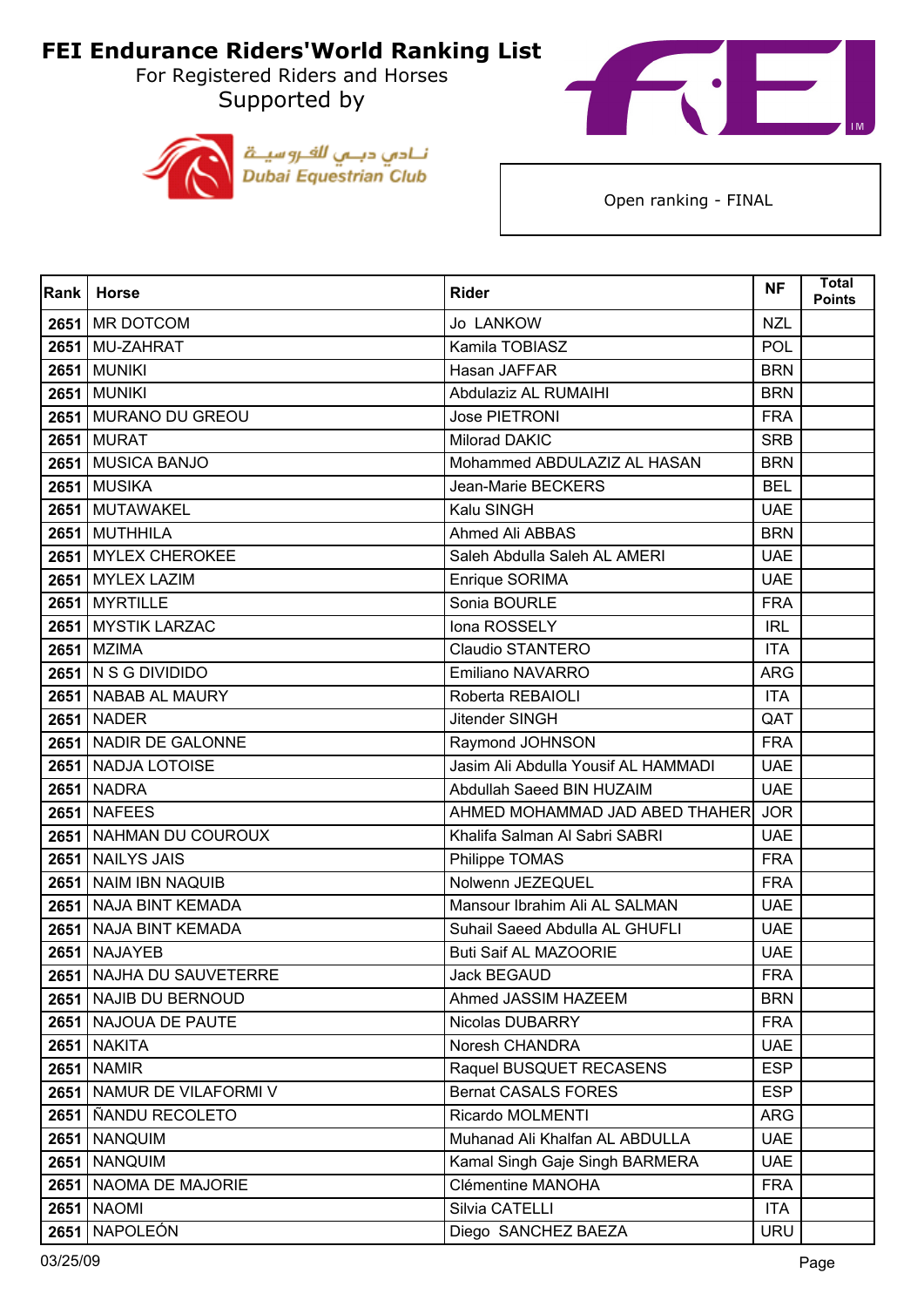For Registered Riders and Horses Supported by





| Rank | <b>Horse</b>              | <b>Rider</b>                        | <b>NF</b>  | <b>Total</b><br>Points |
|------|---------------------------|-------------------------------------|------------|------------------------|
|      | 2651 NARZOUCK DE LIS      | <b>Arnaud LASCOMBE</b>              | <b>FRA</b> |                        |
|      | 2651   NASEEM DE MAJORIE  | HE Sheikh Saqr bin Faisal AL QASIMI | <b>UAE</b> |                        |
| 2651 | <b>NASHWAN AL NAIF</b>    | MONIR UDDIN HUSON ALI               | QAT        |                        |
|      | 2651 NASIM AL JANOUB      | Yusuf Ali Ghanru KHAN               | <b>UAE</b> |                        |
|      | <b>2651   NASREC</b>      | Saad Idris AHMED                    | <b>UAE</b> |                        |
|      | <b>2651 NASSAT</b>        | Yahya Sughayer Kanoon AL ALJTABI    | <b>UAE</b> |                        |
| 2651 | <b>NAVIAH</b>             | Rui PEREIRA                         | <b>POR</b> |                        |
|      | 2651 NAYA DE BOZOULS      | Julien GOACHET                      | <b>FRA</b> |                        |
|      | 2651 NAYA DU MAS DELLEU   | <b>Emilie LAMBERT</b>               | <b>FRA</b> |                        |
|      | 2651 NAZ-TON ROYAL BATAAZ | Ahmed Ali Essa BIN HARMASH          | <b>UAE</b> |                        |
| 2651 | NAZIA DE NIELLANS         | Anne Gaelle GOACHET                 | <b>FRA</b> |                        |
|      | <b>2651   NEDJARI</b>     | Sabrina GEISLER                     | <b>GER</b> |                        |
|      | 2651 NEFIS DE SAUVETERRE  | Sh Saqr bin Faisal AL QASIMI        | <b>UAE</b> |                        |
|      | 2651 NEFTA DE LA MAJORIE  | Vincenzo PERNA                      | <b>ITA</b> |                        |
| 2651 | <b>NEKIR DES VERNES</b>   | Abdulla Helal AL- KHATRI            | <b>BRN</b> |                        |
|      | 2651 NENETS DE BEDERS     | Majed Mohd Salman Al SABRI          | <b>UAE</b> |                        |
|      | 2651 NIAOULY DU VRIHOU    | Jean Philippe FRANCES               | <b>FRA</b> |                        |
|      | 2651 NIARLA SILVER GLOW   | Yousif Abdullah AL HAMMADI          | <b>UAE</b> |                        |
| 2651 | NIBBLE H                  | Paul VANHERREWEGEN                  | <b>BEL</b> |                        |
|      | 2651 NIGHT SKYE           | Julius BLOOMFIELD                   | CAN        |                        |
|      | 2651 NIKAYA DE PAUTE      | Joanne BOND                         | <b>GBR</b> |                        |
|      | 2651 NIKY DE LA FONTAINE  | Audrey ACQUISTAPACE                 | <b>FRA</b> |                        |
| 2651 | <b>NIMBA</b>              | ANA GUITERAS RIUPAIRÓ               | <b>ESP</b> |                        |
|      | 2651 NIMR AL WADY         | JASSIM HILAL ABUHADOUD              | QAT        |                        |
| 2651 | NIMRIM JETSTREAM          | Michael WEST                        | <b>NZL</b> |                        |
|      | 2651 NINGADOO BAQI        | Noresh CHANDRA                      | <b>UAE</b> |                        |
| 2651 | NINGADOO JUSTINIAN        | Mohd Abdulla Saeed AL MAHRI         | <b>UAE</b> |                        |
|      | 2651 NINGADOO MOESHA      | Pío OLASCOAGA AMAYA                 | <b>URU</b> |                        |
|      | 2651 NINIO DE KERELCUN    | <b>LYNN CHAMBERS-DOWE</b>           | <b>GBR</b> |                        |
|      | 2651   NNL BEY FELICE     | Newton LINS FILHO                   | <b>BRA</b> |                        |
|      | 2651   NNOTORIUS          | <b>Hillorie BACHMANN</b>            | <b>USA</b> |                        |
|      | <b>2651   NOBLE ROY</b>   | Ahmed Salim AL BALUSHI              | <b>UAE</b> |                        |
| 2651 | NOUN DE COLOMBIER         | Celine JUST                         | <b>FRA</b> |                        |
|      | 2651 NOURA DE RENDPEINE   | Jean-Luc MARCHAL                    | <b>BEL</b> |                        |
| 2651 | <b>NOUWI AL KHEIR</b>     | Abbas AL MAJED                      | <b>BRN</b> |                        |
|      | 2651   NOUWI AL KHEIR     | Abdul Aziz AL MAJED                 | <b>BRN</b> |                        |
| 2651 | <b>NU PIECE</b>           | Hammam Badr AL-ABDULLA              | QAT        |                        |
|      | 2651 NUCIUS ROMAS         | Salman Ali AL SABRI                 | <b>UAE</b> |                        |
| 2651 | <b>NUIT ST JACQUES</b>    | Mohd Abid Yasin KHAN                | <b>UAE</b> |                        |
| 2651 | <b>NUM HIPPY</b>          | NAMCHOK SONSOMNUEK                  | <b>THA</b> |                        |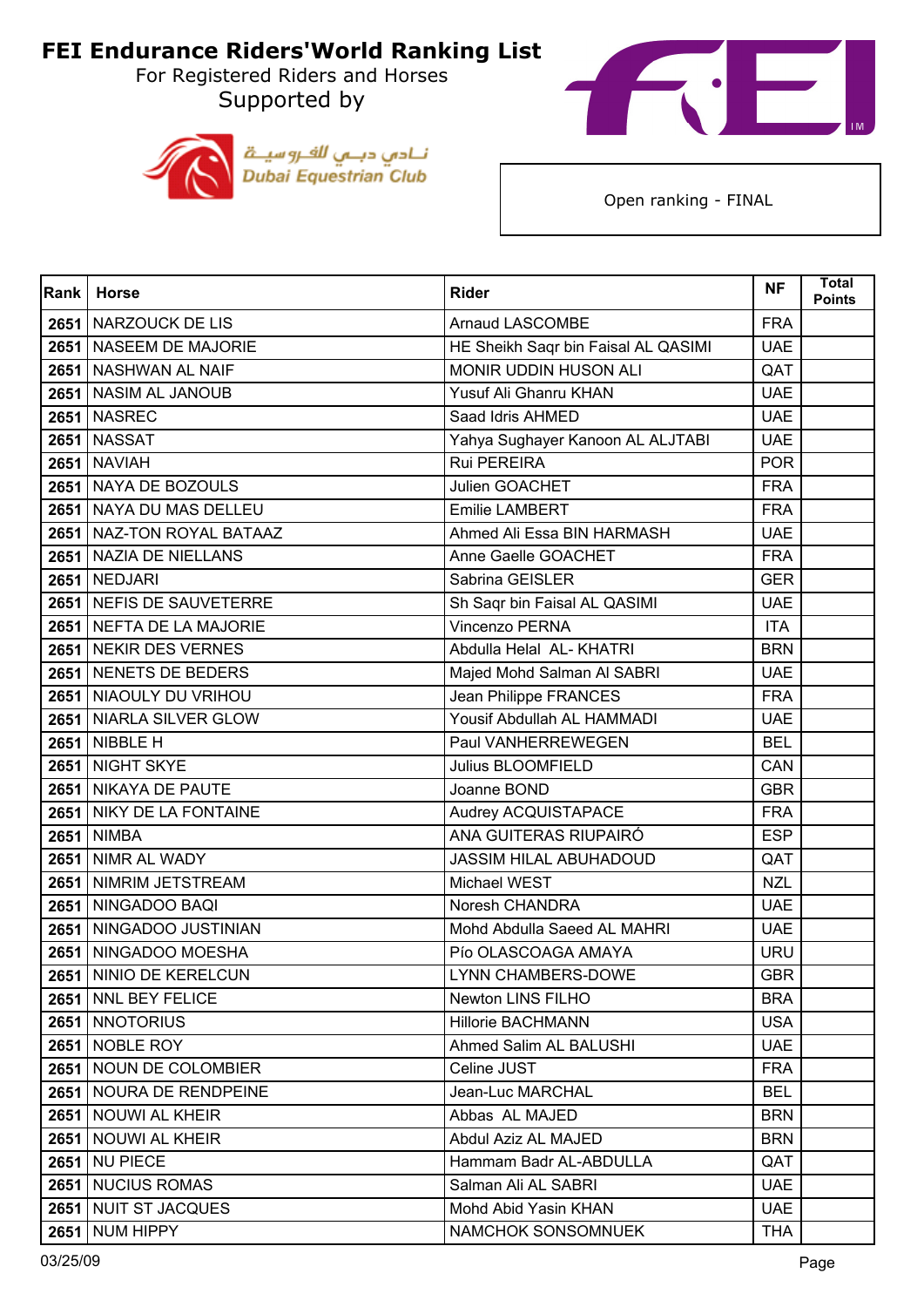For Registered Riders and Horses Supported by





| <b>Rank</b> | <b>Horse</b>             | <b>Rider</b>                    | <b>NF</b>  | <b>Total</b><br><b>Points</b> |
|-------------|--------------------------|---------------------------------|------------|-------------------------------|
| 2651        | <b>O'BAJAN RIANAS</b>    | Mor Csaba KOZAR                 | <b>HUN</b> |                               |
| 2651        | O'BAJAN XX-5             | Alex LUQUE MORAL                | <b>ESP</b> |                               |
| 2651        | <b>O'BAJAN XX-5</b>      | Alex LUQUE MORAL                | <b>ESP</b> |                               |
| 2651        | <b>O'LINA ROMAS</b>      | Salman Ali AL SABRI             | <b>UAE</b> |                               |
| 2651        | OBEYED                   | Johan DU TOIT                   | <b>RSA</b> |                               |
| 2651        | <b>OCSHALINA</b>         | Khalifa Salman Al Sabri SABRI   | <b>UAE</b> |                               |
| 2651        | <b>ODESSA</b>            | Fernando FERRO                  | COL        |                               |
| 2651        | OH'DANIE DE GHAZAL       | Abdulla Thani bin HUZAIM        | <b>UAE</b> |                               |
| 2651        | <b>OJAYCA</b>            | Sonia Maria DE SOUZA MENDES     | <b>BRA</b> |                               |
| 2651        | <b>OLIVE MEDINA</b>      | <b>Helen BARRETT</b>            | <b>GBR</b> |                               |
| 2651        | <b>OLIVER TB</b>         | <b>Cesar TASIAS TORRAS</b>      | <b>ESP</b> |                               |
| 2651        | OM EL MARIEKA            | Sang Singh Idan SINGH           | <b>UAE</b> |                               |
| 2651        | <b>OMANI CORAZ</b>       | Mansour Ibrahim Ali AL SALMAN   | <b>UAE</b> |                               |
| 2651        | <b>OMANI CORAZ</b>       | Farooq Khan Asgar KHAN          | <b>UAE</b> |                               |
| 2651        | <b>OMANI CORAZ</b>       | Hasmat Ali Sarwar KHAN          | <b>UAE</b> |                               |
| 2651        | <b>OMR TSUNAMI</b>       | Margaret WADE                   | <b>AUS</b> |                               |
| 2651        | <b>OPULENT</b>           | Mickael LESANT                  | <b>FRA</b> |                               |
| 2651        | ORABANDA CASEY JONES     | <b>Bheru Singh INDA</b>         | <b>UAE</b> |                               |
| 2651        | ORABANDA CASEY JONES     | Noresh CHANDRA                  | <b>UAE</b> |                               |
| 2651        | OREO                     | Emma HAWORTH                    | <b>BRN</b> |                               |
| 2651        | <b>ORION</b>             | Lucia DE LA FUENTE              | <b>CHI</b> |                               |
| 2651        | <b>ORKARA</b>            | Majed Mohd AL SABRI             | <b>UAE</b> |                               |
| 2651        | <b>OROS</b>              | Roberto MANZONI                 | <b>ITA</b> |                               |
| 2651        | ORPIN DE ROCHES          | FAHAD MOHAMMED AL-HAJRI         | QAT        |                               |
| 2651        | <b>ORSA</b>              | Jochen REIN                     | <b>GER</b> |                               |
| 2651        | ORSANE D'ANGELIQUE       | Abdulla Towain AL-MARRI         | QAT        |                               |
| 2651        | OSO ECLIPSE              | Samantha LANE                   | <b>USA</b> |                               |
| 2651        | OXYGENE DES SAUVLONS     | Laura HOUASSIN                  | <b>BEL</b> |                               |
|             | 2651 OZZA DE BEAULIEU    | Jean-Luc LAMORINIERE            | <b>FRA</b> |                               |
|             | <b>2651 PAARI</b>        | Salim Mohd Abdulla NENAT        | <b>UAE</b> |                               |
|             | 2651   PACHINCO          | <b>Barbara PETERSE</b>          | <b>NED</b> |                               |
|             | 2651   PACIFICA          | <b>Eberhard DEUSS</b>           | <b>NZL</b> |                               |
| 2651        | <b>PACIFICA</b>          | Abdulla Essa Mohd Ali AL BUZIRI | <b>UAE</b> |                               |
|             | 2651 PALM MIRAGE         | Juma Ibrahim Mohd HUMAIDAN      | <b>UAE</b> |                               |
|             | 2651   PALM MIRAGE       | Eisa Adam Mohd ABDALLA          | <b>UAE</b> |                               |
|             | <b>2651   PALOMA G C</b> | Griselda CONRAD                 | <b>ARG</b> |                               |
| 2651        | PAMIATKA HIPOLYTE        | André VIDIZ                     | <b>BRA</b> |                               |
|             | 2651   PAMIROS           | Pia STEISJÖ                     | <b>SWE</b> |                               |
| 2651        | PARADISE 14              | Daniela KÜBBELER                | <b>GER</b> |                               |
| 2651        | <b>PARIS</b>             | Pauline BEACH                   | <b>GBR</b> |                               |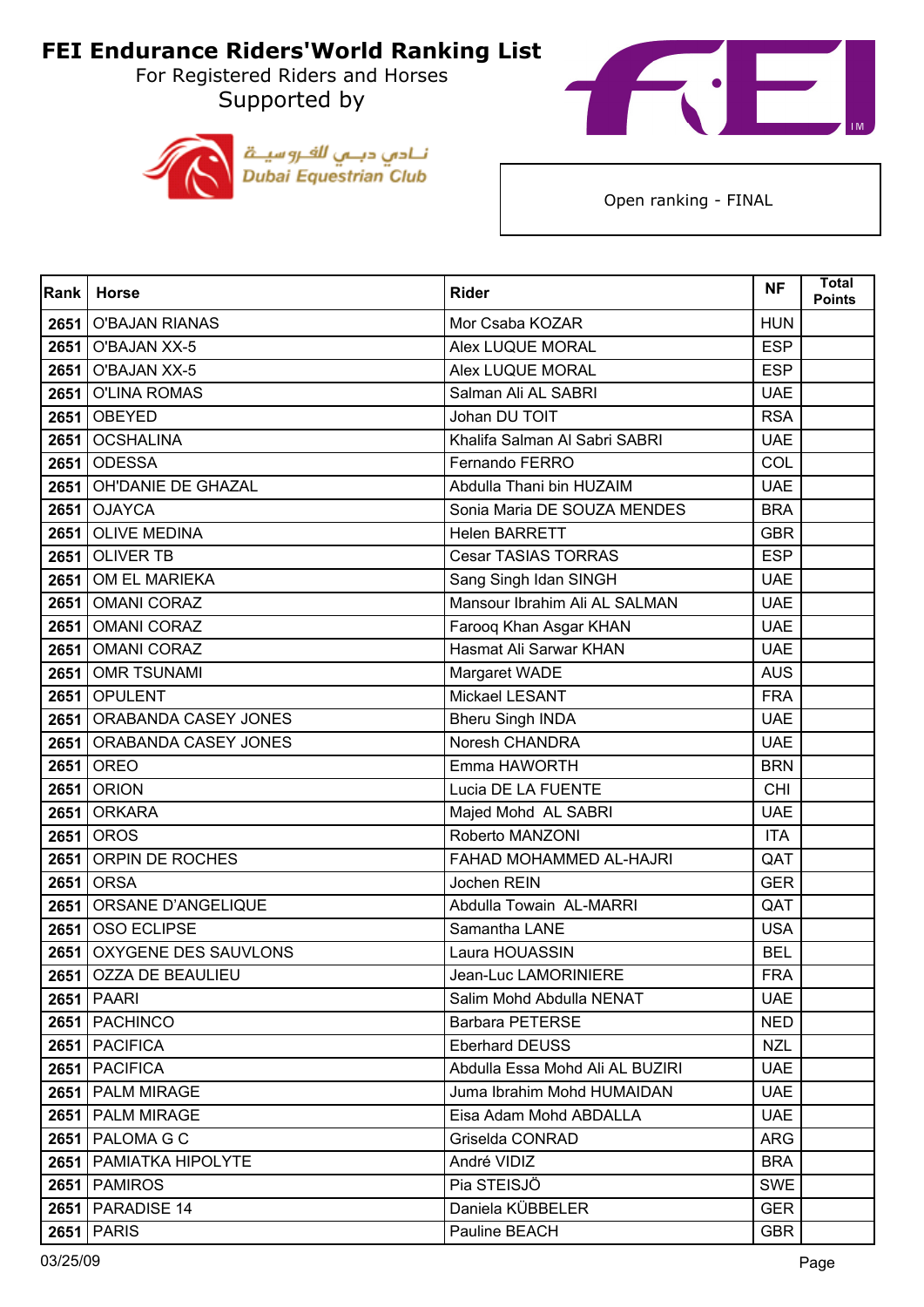For Registered Riders and Horses Supported by





| <b>Rank</b> | <b>Horse</b>                  | <b>Rider</b>                  | <b>NF</b>  | <b>Total</b><br><b>Points</b> |
|-------------|-------------------------------|-------------------------------|------------|-------------------------------|
|             | 2651   PARLOUR MOUNTAIN JOF   | Hamad Ali Rashid AL-MARRI     | QAT        |                               |
|             | 2651   PARLOUR MOUNTAIN JOF   | Faleh Nasser Saleh ABUGNAIM   | QAT        |                               |
| 2651        | PARLOUP MOUNTAIN LEGEND       | Iqbal Karim IKRAMUL HAQUE     | <b>UAE</b> |                               |
|             | 2651 PARLOUP MOUNTAIN LEGEND  | Dhuha Juma Hassan BUKATTARA   | <b>UAE</b> |                               |
|             | 2651 PARLOUR MOUNTAIN PIONEER | Nestar Eduardo FALERO         | <b>URU</b> |                               |
|             | <b>2651 PASHA</b>             | Abdulrahman Saad AL-SULAITEEN | QAT        |                               |
|             | <b>2651 PASHA</b>             | Abdulrahman Saad AL-SULAITEEN | QAT        |                               |
|             | <b>2651 PASHA</b>             | Abdulrahman Saad AL-SULAITEEN | QAT        |                               |
|             | <b>2651 PASHA</b>             | Mohammed Tahous AL-NUAIMI     | QAT        |                               |
|             | 2651 PATH TO GLORY            | Jiwan Ali Salemuddin KHAN     | <b>UAE</b> |                               |
|             | <b>2651 PATMU</b>             | Luca GAETARELLI               | <b>ITA</b> |                               |
|             | 2651   PATRULLERO             | Roshan Ali Shiraj Khan KHAN   | <b>UAE</b> |                               |
|             | 2651 PAYAKAN KAR              | Fernando GONÇALVES COSTA      | <b>BRA</b> |                               |
|             | 2651   P C EL ALADO           | <b>Cristian GAYARRE</b>       | <b>ARG</b> |                               |
|             | 2651 PC KATARA                | <b>RICHARD VINZON</b>         | <b>URU</b> |                               |
|             | 2651 PEDRO                    | <b>Halid BITIC</b>            | <b>SRB</b> |                               |
|             | 2651 PELICRA                  | Julio DE LEON                 | <b>URU</b> |                               |
|             | 2651   PEMBA (GB)             | Pierre Marie MORVAN           | <b>FRA</b> |                               |
|             | 2651 PENDAH DE SIER           | Dominique CRUTZEN             | <b>BEL</b> |                               |
|             | 2651   PENSACOLA              | Mauricio GAONA                | <b>ARG</b> |                               |
|             | 2651 PEPPERCORN PARK KISMIT   | Ahmed Mubarak Rashid AL JAFLA | <b>UAE</b> |                               |
|             | 2651 PEPPERCORN PARK KISMIT   | Hamdan Musa Mohd AL HAMMADI   | <b>UAE</b> |                               |
|             | 2651 PERCANTA                 | Manuela ANTONACCIO            | <b>URU</b> |                               |
|             | 2651 PERLA NEGRA              | Marzooq Salem AL MARRI        | <b>UAE</b> |                               |
|             | 2651 PERSANA EL TAWFIK        | Claudia BAGAROLLI             | <b>BRA</b> |                               |
|             | <b>2651 PETIT</b>             | <b>MONICA TORNS</b>           | <b>ESP</b> |                               |
| 2651        | PETIT GLOU AUBANEL            | <b>Romain LAPORTE</b>         | <b>FRA</b> |                               |
| 2651        | <b>PETITE</b>                 | Abdulrahman Saad AL-SULAITEEN | QAT        |                               |
|             | <b>2651 PETITE</b>            | Khalid Sanad AL-NUAIMI        | QAT        |                               |
|             | 2651 PHAETON                  | Santiago OLIVA GORRIA         | <b>ESP</b> |                               |
|             | 2651 PHAETON                  | Santiago OLIVA VIVAR          | <b>ESP</b> |                               |
|             | <b>2651 PHOENIX</b>           | Penny WINTER                  | <b>RSA</b> |                               |
| 2651        | PHOO PHA                      | Nivate TRAIYAKAN              | <b>THA</b> |                               |
|             | 2651   PIABUN ELLALONG        | Abby GILL                     | <b>UAE</b> |                               |
|             | 2651   PIABUN ELLALONG        | Coralie DELAUNAY              | <b>UAE</b> |                               |
|             | <b>2651 PIEDRA</b>            | Luis VIEIRA                   | <b>URU</b> |                               |
| 2651        | PIESKAL                       | Mohammed Tahous AL-NUAIMI     | QAT        |                               |
|             | <b>2651 PIKABOO</b>           | Maria HAGMAN-ERIKSSON         | <b>SWE</b> |                               |
| 2651        | <b>PINEHILL KERRY</b>         | Yousef Mohamad AL-HAJRI       | QAT        |                               |
| 2651        | PINEHILL KERRY                | Khalid Yousef AL-MALKI        | QAT        |                               |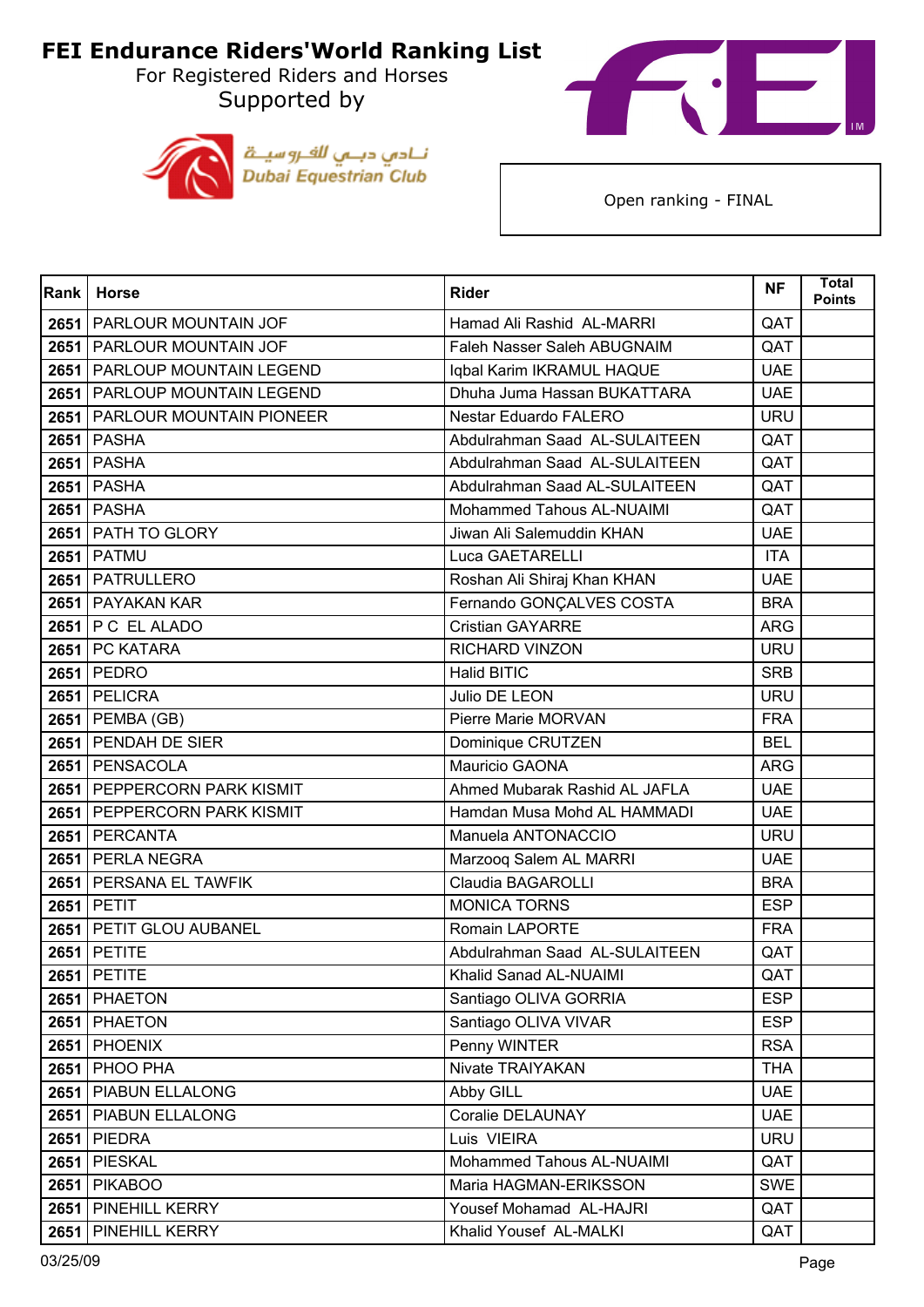For Registered Riders and Horses Supported by





| <b>Rank</b> | Horse                    | <b>Rider</b>                     | <b>NF</b>  | <b>Total</b><br><b>Points</b> |
|-------------|--------------------------|----------------------------------|------------|-------------------------------|
|             | <b>2651 PINGO</b>        | Irene CARREÑO DORADO             | <b>ESP</b> |                               |
|             | 2651 PINKFLOID           | Carme MASNOU SARIOLS             | <b>ESP</b> |                               |
|             | 2651 PIORO GANZE         | Nathalie LOEFDAHL HELLSTRÖM      | <b>SWE</b> |                               |
|             | 2651   PISCO-EXTREMADURA | Ivan PADRÓS GENERÓ               | <b>ESP</b> |                               |
|             | <b>2651 PISTRAT</b>      | Ana Maria NOVOA FUENTEALBA       | <b>CHI</b> |                               |
|             | 2651 PL MISSISSIPPI      | Khalifa BIN GHALAITA             | <b>UAE</b> |                               |
|             | 2651 PLATZ VAN RYAD      | Mario SCHIOPPA                   | <b>BRA</b> |                               |
|             | 2651 PLESSY PRIDE        | Ahmad Ali Sultan AL SOBOOSI      | <b>UAE</b> |                               |
|             | 2651 PLESSY PRIDE        | Herbie OWEN                      | <b>GBR</b> |                               |
|             | 2651   POLERO I          | Nabil Daoud MOURAD               | <b>UAE</b> |                               |
|             | 2651 POLERO I            | Mahra Yaqoob Yousuf AL JANAHI    | <b>UAE</b> |                               |
|             | 2651 POLNIKA DU LOMONT   | Clément BONAFE                   | <b>FRA</b> |                               |
|             | 2651 POMMERY FGJ         | Sh Rashid Dalmook AL MAKTOUM     | <b>UAE</b> |                               |
|             | <b>2651   PRAVADO</b>    | Fahad Mohammed AL HAJRI          | QAT        |                               |
|             | 2651   PRAVADO           | Fahad Mohammed AL HAJR           | QAT        |                               |
|             | 2651   PRECIOUS BEAUNITA | Cheryl VAN DEUSEN                | <b>USA</b> |                               |
|             | 2651 PRESTIGE            | Sharon PERRY                     | <b>IRL</b> |                               |
|             | 2651 PRESTIGE            | Suzanne PERRY                    | <b>GBR</b> |                               |
|             | 2651 PRESTIGIO           | MACARENA DE LEÓN                 | <b>URU</b> |                               |
|             | 2651 PRINCE DES ROCHES   | Philippe BENOIT                  | <b>FRA</b> |                               |
|             | 2651 PRINCE KASCHAL      | Kishor SINGH                     | QAT        |                               |
|             | 2651 PRINCE KASCHAL      | ABDULRAHMAN MOHAMED              | QAT        |                               |
|             | 2651 PRINCE OF GRACE     | Jonie BRUCKER                    | <b>USA</b> |                               |
|             | 2651 PRINCIPAL BOY       | Jim BROWN                        | <b>USA</b> |                               |
|             | 2651 PRINCIPE DE CALE    | Tayef Ateeq Sabt AL FALAHI       | <b>UAE</b> |                               |
|             | 2651 PRINCIPE DE CALE    | Abdulla Reehan Belal AL ZAABI    | <b>UAE</b> |                               |
|             | <b>2651 PRINS</b>        | Andries MOGAPI                   | <b>BOT</b> |                               |
|             | <b>2651 PROSPEKT 3</b>   | Rebecca ARNOLD                   | <b>GER</b> |                               |
|             | 2651   PROTOCOL          | Abdulla Essa Mohd Ali AL BUZIRI  | <b>UAE</b> |                               |
|             | <b>2651 PRUCELL</b>      | <b>Helen MUNKSOE</b>             | <b>DEN</b> |                               |
|             | $2651$ PS APOLLO         | Patricio BUSTAMANTE              | <b>CHI</b> |                               |
|             | 2651 PUCARA              | Juan DEL CANTO                   | <b>CHI</b> |                               |
| 2651        | <b>PUJA</b>              | Naser Hmouda Sarhan AL NEYADI    | <b>UAE</b> |                               |
|             | 2651 PUJA                | Fiona LUKE                       | <b>GBR</b> |                               |
| 2651        | QADDAH                   | Shamsa Mohd BIN SAIFAN           | <b>UAE</b> |                               |
| 2651        | QADDAH                   | Hasmat Ali Sarwar KHAN           | <b>UAE</b> |                               |
| 2651        | QADDAH                   | Wasim Akram HASAN ALI            | <b>UAE</b> |                               |
| 2651        | QADDAH                   | Jivraj SINGH                     | <b>UAE</b> |                               |
| 2651        | QADDAH                   | Hamad Khamis Juma AL GAWAIS      | <b>UAE</b> |                               |
| 2651        | QAIS                     | Aliya Ali Mohd Yusuf Al MARZOUQI | <b>UAE</b> |                               |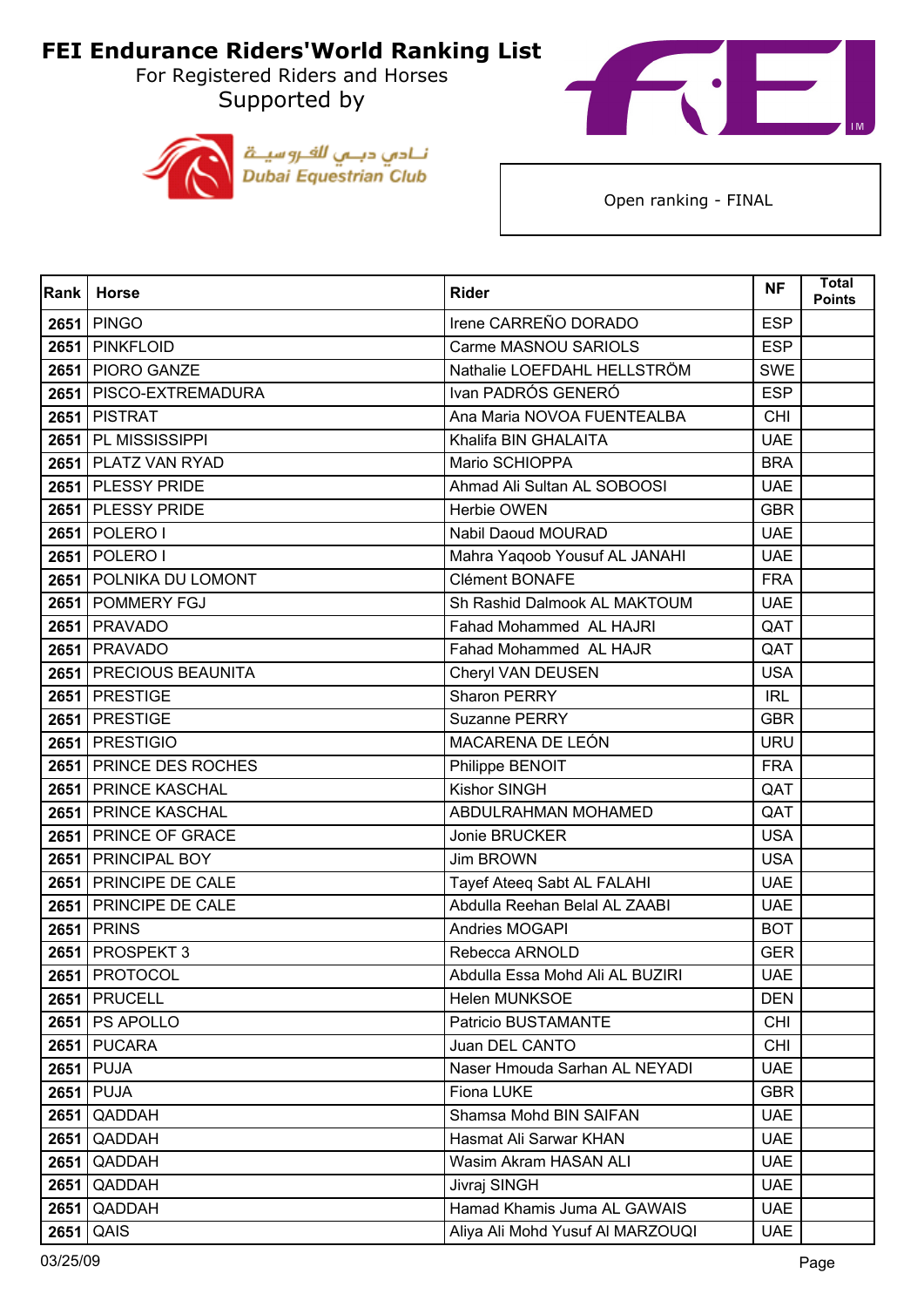For Registered Riders and Horses Supported by





| Rank | <b>Horse</b>                   | <b>Rider</b>                          | <b>NF</b>  | <b>Total</b><br><b>Points</b> |
|------|--------------------------------|---------------------------------------|------------|-------------------------------|
| 2651 | QLA                            | Khalid Abdullah AL-MARRI              | QAT        |                               |
| 2651 | <b>QLA</b>                     | Ahmed Rashid AL-KAABI                 | QAT        |                               |
| 2651 | <b>QUALISCA</b>                | Jabar Singh INDER SINGH               | <b>UAE</b> |                               |
|      | 2651 QUALITY FABULOUS JP       | Jairo DIAS                            | <b>BRA</b> |                               |
|      | 2651 QUE GUACHA                | Juan Pablo FERNANDEZ                  | <b>URU</b> |                               |
| 2651 | <b>QUI-ÇA CASA VELHA</b>       | Pedro GODINHO                         | <b>POR</b> |                               |
| 2651 | QUICIO                         | Maria Jose ALVAREZ CASES              | <b>ESP</b> |                               |
|      | <b>2651 QUICK &amp; EASY</b>   | John DUGAN                            | <b>AUS</b> |                               |
|      | 2651 QUICKER DE KB             | Alejandro INFANTE SERRENES            | <b>ESP</b> |                               |
|      | 2651 QUINTET                   | Ahmed Tariq Abdulla AL MUTAWA         | <b>UAE</b> |                               |
| 2651 | QUIQUI                         | João MEXIA DE ALMEIDA                 | <b>POR</b> |                               |
|      | 2651 R A RAJYN                 | Ricardo G. PRADA                      | <b>ARG</b> |                               |
|      | 2651 R B BROUK PADW            | Oscar Francisco RECA                  | <b>ARG</b> |                               |
|      | 2651 R M MAGNUM RAF            | Florencia BEZIC TAPIA                 | <b>ARG</b> |                               |
|      | 2651 R P DARDANELL             | <b>Cristian PETERSEN</b>              | <b>ARG</b> |                               |
|      | 2651 R.S. ASRAR                | Isa BU HAZZA                          | <b>BRN</b> |                               |
|      | 2651 R.S. ASRAR                | Megan Gwennol JONES                   | <b>GBR</b> |                               |
|      | 2651 R.S. BELSUSAN             | Sofía VARGAS                          | <b>ARG</b> |                               |
|      | 2651 RAAWARD KASMIN            | Abdulla Thani bin HUZAIM              | <b>UAE</b> |                               |
|      | 2651 RAAWARD KASMIN            | Mohd Ahmed Ali AL SUBOSE              | <b>UAE</b> |                               |
|      | 2651 RAAWARD KASMIN            | Buti Ali Saif Ali Al Nuaimi AL NUAIMI | <b>UAE</b> |                               |
|      | 2651 RAAWARD KASMIN            | Saif Salem Mohd AL FARESI             | <b>UAE</b> |                               |
|      | 2651 RABADA                    | Jaffer MOHD SALMAN                    | <b>BRN</b> |                               |
|      | 2651 RADJANI DU DANET          | <b>Joël MARESCASSIER</b>              | <b>FRA</b> |                               |
|      | 2651 RADJHA DE SINUHE          | Pierre-Marie MORVAN                   | <b>FRA</b> |                               |
|      | 2651 RADJHA DE SINUHE          | <b>Oriol CASALS FORES</b>             | <b>ESP</b> |                               |
|      | 2651 RAFAI I                   | Hanuman Singh Bhanwar Singh SINGH     | <b>UAE</b> |                               |
|      | $2651$ RAFILAH                 | Rafael PIERUCCI                       | <b>ARG</b> |                               |
|      | 2651 RAHMAN DES BRUYERES       | Majid bin Mohd AL MAKTOUM             | <b>UAE</b> |                               |
|      | 2651 RAID DE BOZOULS           | <b>Christian LISSARRAGUE</b>          | <b>FRA</b> |                               |
|      | 2651 RAISHA DES SAUVLONS       | Laura HOUASSIN                        | <b>BEL</b> |                               |
|      | 2651 RAJA                      | <b>Jose FARRACH</b>                   | <b>CHI</b> |                               |
| 2651 | <b>RAJH</b>                    | Mansoor Ibrahim Ali SALMAN            | <b>UAE</b> |                               |
|      | 2651 RAKHAM HEM                | Humaid Hamad Saeed AL KHAYARI         | <b>UAE</b> |                               |
|      | 2651 RALVON RAMANN             | Habib Ahmed Asgar Ali KHAN            | <b>UAE</b> |                               |
|      | 2651 RALVON RAMANN             | Abdulla Salah Abdullah AMEEN          | <b>UAE</b> |                               |
| 2651 | RAMALEA CAPTAIN SRARLIGHT      | Mohd Hamad Mohd Saeed AL JUNAIBI      | <b>UAE</b> |                               |
|      | 2651 RAMALEA CAPTAIN SRARLIGHT | Sh Hazza bin Sultan AL NAHYAN         | <b>UAE</b> |                               |
|      | <b>2651 RAMMIT</b>             | John CRANDELL III                     | <b>USA</b> |                               |
| 2651 | <b>RAMOEP ECHLA</b>            | Atta Mohammed BEER                    | QAT        |                               |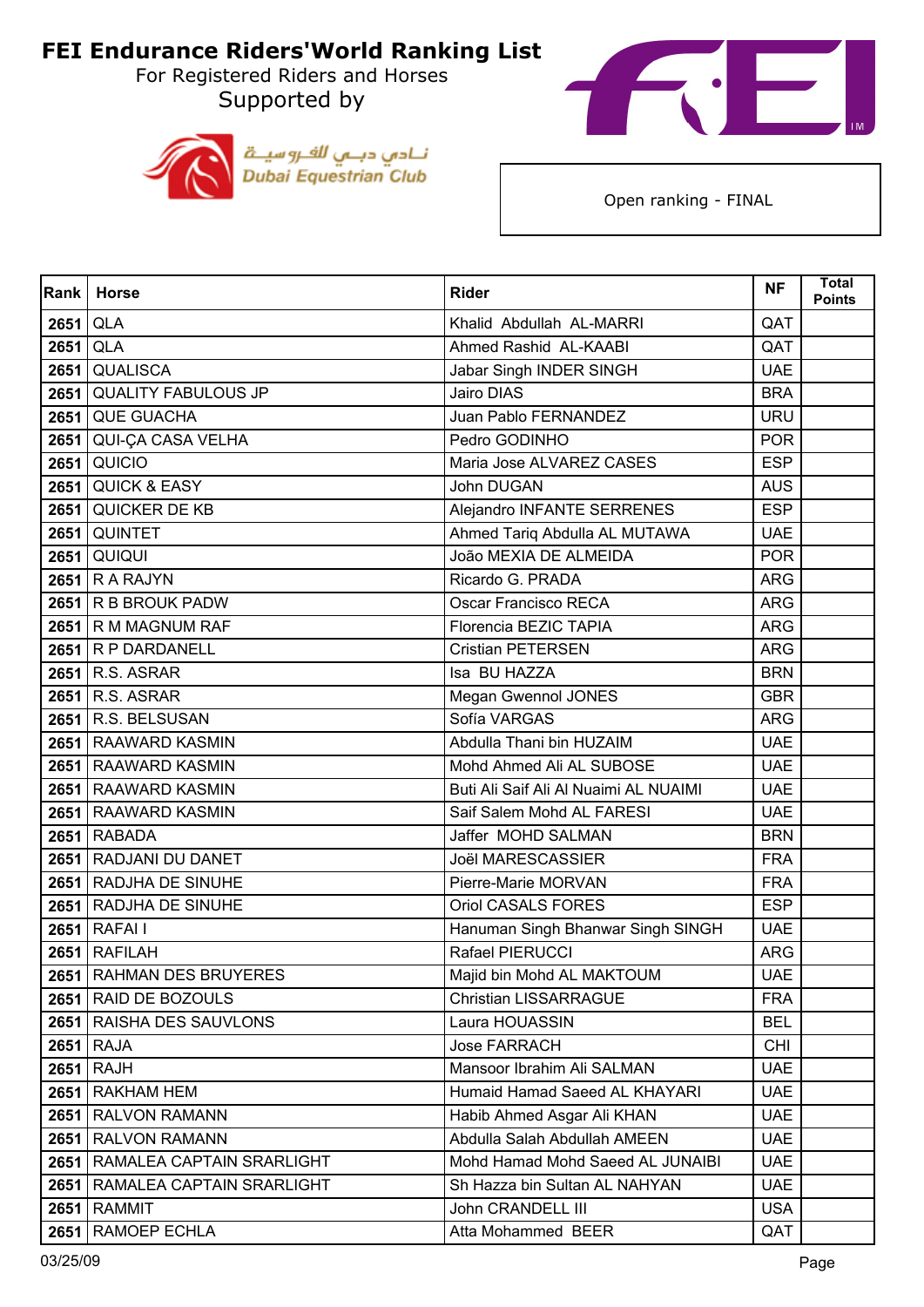For Registered Riders and Horses Supported by





| Rank | <b>Horse</b>                | <b>Rider</b>                    | <b>NF</b>  | <b>Total</b><br>Points |
|------|-----------------------------|---------------------------------|------------|------------------------|
|      | 2651 RAPIDO (GB)            | Céline REY                      | <b>FRA</b> |                        |
|      | 2651 RAS AMAZONAS           | María Alejandra AMADEO          | <b>ARG</b> |                        |
| 2651 | <b>RAS CADIZ</b>            | <b>ZULKEFLI SAARI</b>           | <b>MAS</b> |                        |
|      | 2651 RAS COBRA CA           | Juan ITHURRALDE                 | ARG        |                        |
|      | 2651 RAS FUGADA             | Mercedes TAPIA                  | <b>ARG</b> |                        |
|      | 2651 RAS JAMIL DE CAZES     | Chain SINGH                     | <b>BRN</b> |                        |
| 2651 | <b>RAS KASAL</b>            | Mercedes TAPIA                  | <b>ARG</b> |                        |
|      | 2651 RAS MENHIR             | Mario IBARRA                    | <b>ARG</b> |                        |
|      | 2651 RAS TAREK              | Daniel MACHADO                  | <b>ARG</b> |                        |
|      | 2651 RASTANITO JRS          | LUCIANA FALBO GIACAGLIA         | <b>BRA</b> |                        |
| 2651 | <b>RAYAAN</b>               | Isa Fawzi Isa AL DOSERI         | <b>BRN</b> |                        |
|      | <b>2651 RAYITO</b>          | Eloina FERNÁNDEZ VEGA           | <b>ESP</b> |                        |
|      | 2651 RAZORBACK GOLD RUSH    | <b>Matthew WALKER</b>           | <b>AUS</b> |                        |
|      | 2651 RAZORBACK REFLECTION   | Matar Ghanim Musfer AI MANSOORI | <b>UAE</b> |                        |
| 2651 | <b>RAZORBACK WILDFIRE</b>   | Mohd Abid Yasin KHAN            | <b>UAE</b> |                        |
|      | 2651 RAZORBACK ZULU         | Mahendra SINGH                  | <b>BRN</b> |                        |
|      | 2651 RAZORBACK ZULU         | Allan LEON                      | <b>FRA</b> |                        |
|      | 2651 REAL EL TORNADO        | Alexander SILVA                 | <b>URU</b> |                        |
| 2651 | <b>REALA</b>                | Gemma PUIGBÓ MONTULL            | <b>ESP</b> |                        |
|      | <b>2651 REBECA</b>          | Lourenço MACHADO                | <b>POR</b> |                        |
| 2651 | <b>RED JASPER</b>           | Abdulla Essa Mohd Ali AL BUZIRI | <b>UAE</b> |                        |
|      | 2651 RED MATILDA            | Sharwan Singh Mohan SINGH       | <b>UAE</b> |                        |
| 2651 | <b>RED SONYA</b>            | Nouf Mohd Khamis AL DHAHERI     | <b>UAE</b> |                        |
|      | 2651 REDFASE                | A.D KRIEL                       | <b>RSA</b> |                        |
| 2651 | <b>REDOMA</b>               | Margarida OLIVEIRA SOARES       | <b>POR</b> |                        |
|      | 2651 REDWOOD LODGE SVENGALI | Obaid Hazim Khamis DHAHI        | <b>UAE</b> |                        |
| 2651 | REDWOOD LODGE SVENGALI      | Mana Khalid Ahmed bin Sulayem   | <b>UAE</b> |                        |
| 2651 | <b>REFLEX</b>               | Joyce CORBETT                   | <b>AUS</b> |                        |
|      | 2651 REGALO                 | Bernardo LATEULADE              | <b>URU</b> |                        |
|      | 2651 REILLY NZL             | Sandie MACLEAN                  | <b>NZL</b> |                        |
|      | 2651   REJWAN ALNAIF        | Ali Khalid ALKHELAIFI           | QAT        |                        |
|      | 2651   REJWAN ALNAIF        | Abdulrahman Mohamed ABDELWAHID  | QAT        |                        |
| 2651 | <b>RELAMPAGO</b>            | João PICÃO ABREU                | <b>POR</b> |                        |
|      | 2651 REM                    | <b>JOSEP MARIA SANMARTI</b>     | <b>ESP</b> |                        |
| 2651 | REMINISONCE +/              | Lynn KENELLY                    | <b>USA</b> |                        |
|      | 2651   RENAISZANSA          | Abdul Rahman Mohd KARAM         | <b>UAE</b> |                        |
| 2651 | <b>REPOKER</b>              | Roberto Raul CARRANZA           | <b>ARG</b> |                        |
|      | 2651 RESONGO                | Martin LATEULADE                | <b>URU</b> |                        |
| 2651 | <b>REY CHICO</b>            | Paloma RUIZ CAÑADAS             | <b>ESP</b> |                        |
| 2651 | <b>RHAVER</b>               | Yukio YANADA                    | <b>JPN</b> |                        |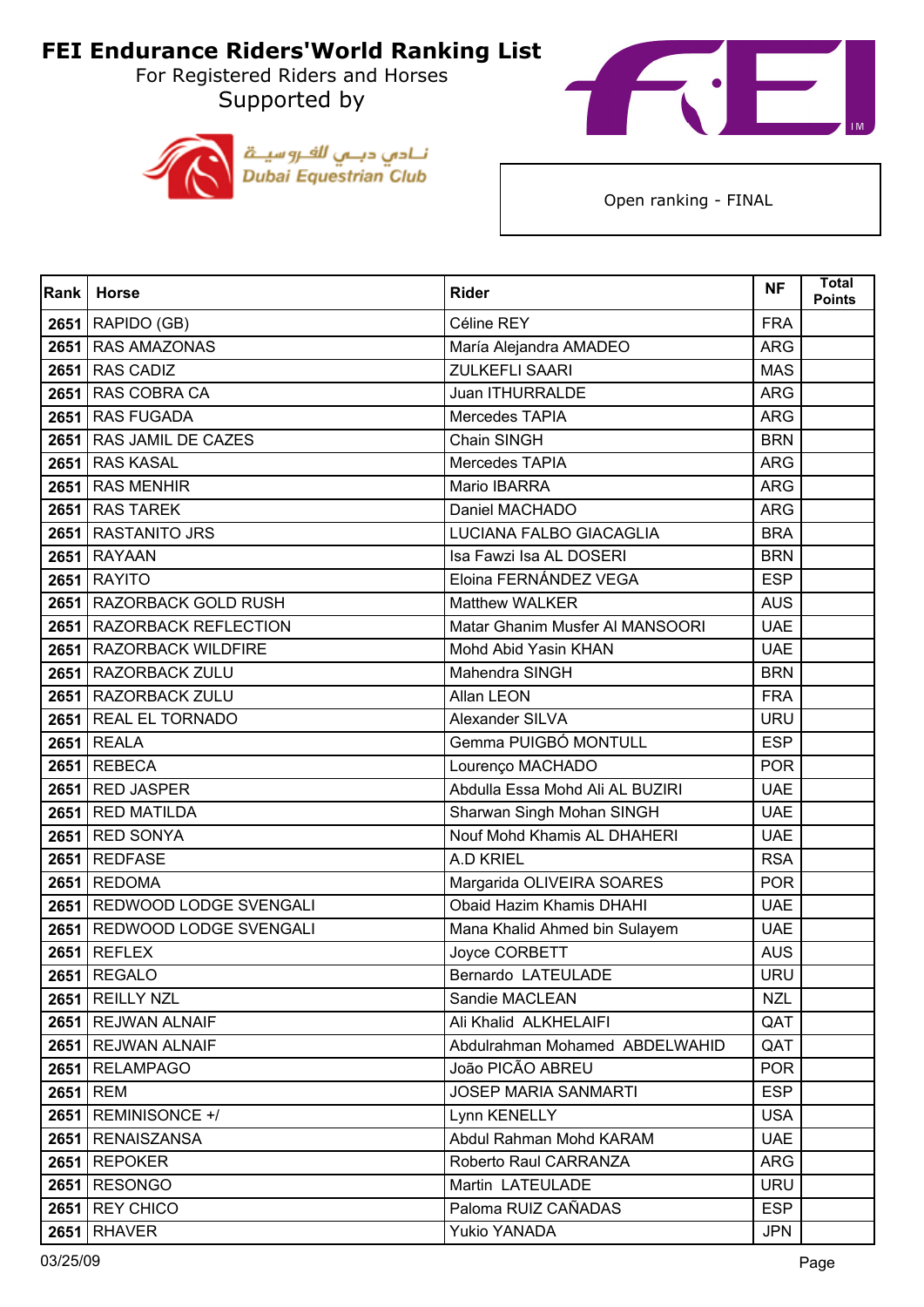For Registered Riders and Horses Supported by





| Rank | <b>Horse</b>             | <b>Rider</b>                    | <b>NF</b>  | <b>Total</b><br><b>Points</b> |
|------|--------------------------|---------------------------------|------------|-------------------------------|
|      | <b>2651 RHEA</b>         | Jacques BOULANGER               | <b>BEL</b> |                               |
|      | 2651 RHINKALS            | Hamad Obaid Rashed AL KAABI     | <b>UAE</b> |                               |
| 2651 | <b>RIAF MCM</b>          | Marc COMAS MOLIST               | <b>ESP</b> |                               |
|      | 2651 RIFFA               | Fouad JOHAR                     | <b>BRN</b> |                               |
|      | 2651 RIFFA               | Fahad ISMAIL BAKHEET            | <b>BRN</b> |                               |
|      | <b>2651 RIH ZARA</b>     | Ines LISKOW                     | <b>GER</b> |                               |
| 2651 | RIKI'S MACHO MAN         | Jeanne LINNEWEEVER-RIBBERS      | <b>NED</b> |                               |
|      | <b>2651 RIO EL SHAJ</b>  | Abdulla Thani BIN HUZAIM        | <b>UAE</b> |                               |
| 2651 | <b>RIO EL SHAJ</b>       | Khalifa Salman AL SABRI         | <b>UAE</b> |                               |
|      | <b>2651 RIO EL SHAJ</b>  | Majed Mohd AL SABRI             | <b>UAE</b> |                               |
| 2651 | <b>RIOS</b>              | Elize JORDAAN                   | <b>RSA</b> |                               |
|      | 2651 RISCO MORENO        | Hamoud Humaid AL JUNAIBI        | <b>UAE</b> |                               |
| 2651 | <b>RISCO MORENO</b>      | Ahmed Abdulla AL JABRI          | <b>UAE</b> |                               |
|      | 2651 RISK                | Estefania GARCIA ESCANDELL      | <b>ESP</b> |                               |
| 2651 | <b>RIVERDANCE SHARON</b> | Uma Mencia URANGA               | <b>ESP</b> |                               |
|      | 2651 RIVERDANCE SHARON   | Saeed Sager Mohd Qabea AL AMERI | <b>UAE</b> |                               |
|      | 2651 RO ACUARELA         | Sh Rashid bin Mohd AL MAKTOUM   | <b>UAE</b> |                               |
|      | 2651 RO ACUARELA         | Mubarak Khalifa bin SHAFYA      | <b>UAE</b> |                               |
| 2651 | <b>RO ACUARELA</b>       | Mohd Ahmed Ali AL SUBOSE        | <b>UAE</b> |                               |
|      | 2651 RO AMAPOLA          | Mana Khalid Ahmed BIN SULAYEM   | <b>UAE</b> |                               |
|      | 2651 RO AMAPOLA          | Mohd Ali MOHD SALEH             | <b>UAE</b> |                               |
|      | <b>2651 RO FABULA</b>    | Khalifa Ghanim AL MARRI         | <b>UAE</b> |                               |
| 2651 | RO-FABIOLA               | Marzooq Salem AL MARRI          | <b>UAE</b> |                               |
|      | 2651 ROAD RUNNER         | Abdulrahman Ibrahim AL-HAOUAS   | <b>KSA</b> |                               |
|      | 2651 ROBIAN KRUISER MOSS | Mohan Singh Kan SINGH           | <b>UAE</b> |                               |
|      | 2651 ROBIN               | Celine HONORE                   | <b>NAM</b> |                               |
| 2651 | <b>ROCKET</b>            | <b>Tony MASTERS</b>             | <b>NZL</b> |                               |
| 2651 | <b>ROCKY</b>             | Gerda Petronella BURGER         | <b>UAE</b> |                               |
|      | <b>2651 ROCKY</b>        | Jaffar Mohammed Salman ALI      | <b>BRN</b> |                               |
|      | 2651 ROKEWOOD SHASADA    | Abdullah Essa Mohd AL BUZIRI    | <b>UAE</b> |                               |
|      | <b>2651 ROMEO</b>        | Juma Kadfoor Mohd KADFOOR       | <b>UAE</b> |                               |
|      | <b>2651 ROMEO</b>        | Casper SETHIBANG                | <b>NAM</b> |                               |
| 2651 | <b>ROONG ROJ</b>         | <b>CHACRIT ROMPOCHEE</b>        | <b>THA</b> |                               |
|      | 2651   ROPADI BALTASAR R | Saari ZULKEFLI                  | <b>MAS</b> |                               |
|      | 2651   ROPADI BALTASAR R | Ir Chemohd Apandi B MOHAMAD     | <b>MAS</b> |                               |
|      | 2651   ROPADI MC KAREN   | Rodolfo Pablo SANCHEZ           | ARG        |                               |
| 2651 | <b>ROSE MONT SAMISKA</b> | Khalid Yousef AL-MALKI          | QAT        |                               |
|      | 2651 ROSE MONT SAMISKA   | Rashid Fahad AL-HAJRI           | QAT        |                               |
| 2651 | <b>ROSEWOOD TAHIR</b>    | Nestor Eduardo FALERO           | <b>URU</b> |                               |
| 2651 | <b>ROSEWOOD TAHIR</b>    | Hamad Mohd AL AHBABI            | <b>UAE</b> |                               |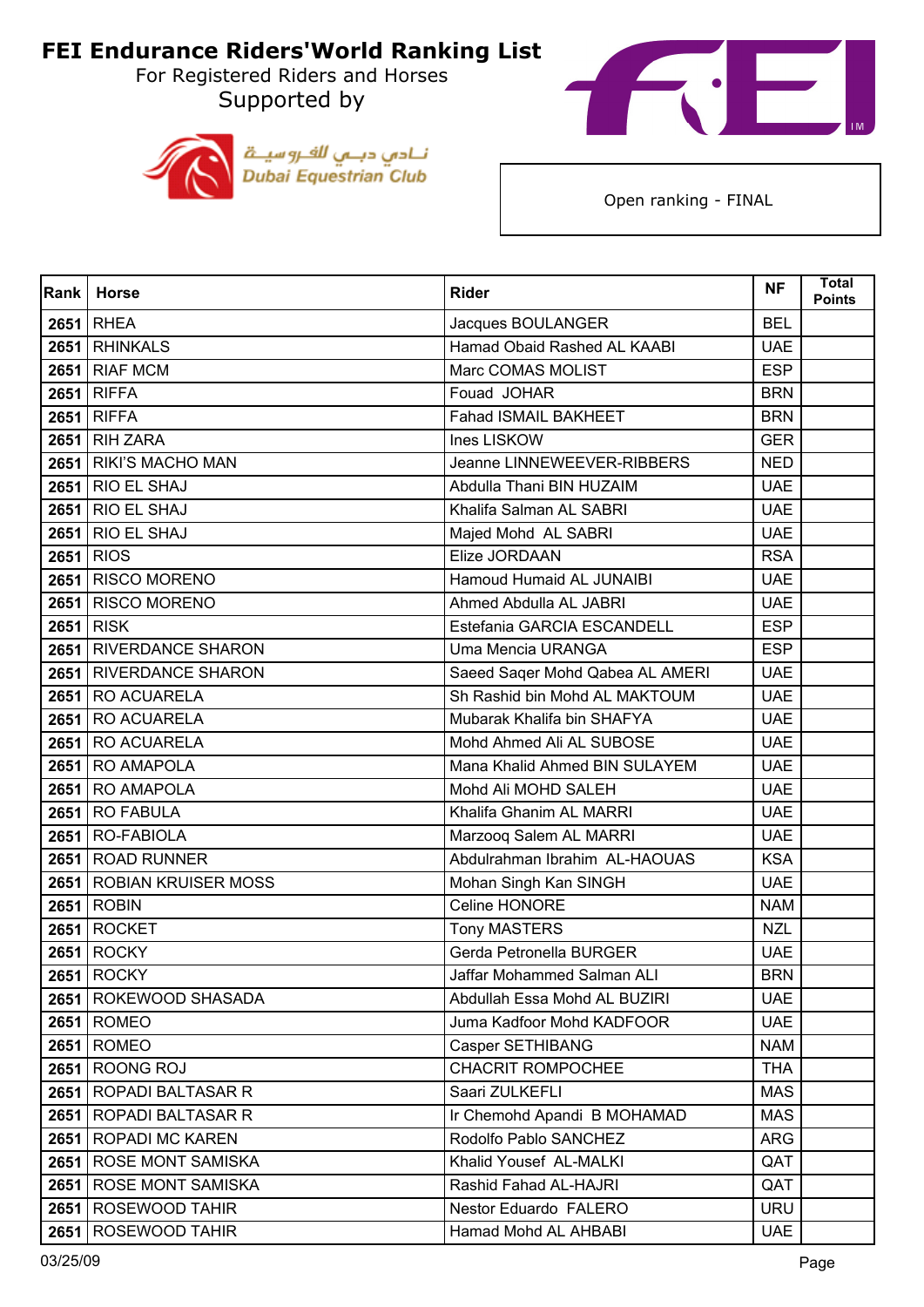For Registered Riders and Horses Supported by





| <b>Rank</b> | <b>Horse</b>               | <b>Rider</b>                     | <b>NF</b>  | <b>Total</b><br><b>Points</b> |
|-------------|----------------------------|----------------------------------|------------|-------------------------------|
| 2651        | <b>ROWALLAN CURLEY SUE</b> | Che Ahmad Yusri MUHAMAD          | <b>MAS</b> |                               |
|             | 2651 ROYAL REBELLION       | Majid bin Mohd AL MAKTOUM        | <b>UAE</b> |                               |
| 2651        | R.S. JAABIR                | Sonja TIMANI                     | <b>UAE</b> |                               |
|             | 2651 RSC EL CHARA          | Claudio Roberto BAGAROLLI        | <b>BRA</b> |                               |
| 2651        | <b>RSC EL CHIRA</b>        | Claudia BAGAROLLI                | <b>BRA</b> |                               |
|             | 2651 RSC FAISAL            | Kailash Chand Panna RAM          | <b>UAE</b> |                               |
| 2651        | <b>RT BELLA</b>            | Eduardo XAVIER BARRETO JÚNIOR    | <b>BRA</b> |                               |
|             | 2651 RUBIA LINDA LB        | Sofia GARCIA BONGOLL             | <b>URU</b> |                               |
|             | <b>2651 RUDLAN</b>         | Peet DIEDERICKS                  | <b>RSA</b> |                               |
|             | <b>2651 RULETA PJ</b>      | Maria HAGMAN-ERIKSSON            | <b>SWE</b> |                               |
| 2651        | <b>RUPERT</b>              | <b>Marcel FORTSCH</b>            | <b>AUS</b> |                               |
|             | 2651 RUSTY LIBRA           | Diana UNTERMEYER                 | <b>USA</b> |                               |
|             | 2651   RYHOM MARACHACO     | Abdulrahman AL ZAED              | <b>BRN</b> |                               |
|             | 2651 RYTON REMY            | Dhahi Abdullah Khamis AL DHAHI   | <b>UAE</b> |                               |
| 2651        | <b>RYTON REMY</b>          | Saif Ali AL KETBI                | <b>UAE</b> |                               |
|             | $2651$ S M ROCO            | Rafael BEDOURET                  | <b>ARG</b> |                               |
|             | 2651 SAAD WARDEH           | Hasmat Ali Sarwar KHAN           | <b>UAE</b> |                               |
|             | 2651 SAAGRE GOLD           | Valerie KANAVY                   | <b>USA</b> |                               |
|             | 2651   SAAREYA             | Ahmad Saleh Abu SHABAB           | <b>JOR</b> |                               |
|             | 2651 SABADAO ARMOR         | Mohd Ali AL SHAFAR               | <b>UAE</b> |                               |
|             | 2651 SABEE                 | Devi Singh INDA                  | <b>UAE</b> |                               |
|             | 2651 SABOMERE              | Esteban ARRIOLA                  | <b>ARG</b> |                               |
| 2651        | <b>SADAM</b>               | <b>Bhanwar Singh RATHORE</b>     | <b>UAE</b> |                               |
|             | <b>2651 SADIIR</b>         | Lucio DI GIOVANNI                | <b>ITA</b> |                               |
| 2651        | <b>SADOON</b>              | <b>Bheem Singh INDA</b>          | <b>BRN</b> |                               |
|             | <b>2651 SAFIK B</b>        | Andreas FISCHER                  | <b>AUT</b> |                               |
| 2651        | <b>SAHAB ONE</b>           | Iqbal Karim IKRAMUL HAQUE        | <b>UAE</b> |                               |
|             | <b>2651 SAHAR</b>          | Lisa WILLIAMS                    | <b>USA</b> |                               |
|             | <b>2651   SAHARA</b>       | Ali Mohd AL MEHAIRI              | UAE.       |                               |
|             | 2651 SAHARA SHATAHN        | Jabir Khan Hakim Ali KHAN        | <b>UAE</b> |                               |
|             | 2651   SAHARA SHATAHN      | Hasmat Ali Sarwar KHAN           | <b>UAE</b> |                               |
|             | 2651   SAHARA SHATAHN      | Anas Helal Obaid AL ALILI        | <b>UAE</b> |                               |
| 2651        | SAHARA SHATAHN             | Farooq Khan Asgar KHAN           | <b>UAE</b> |                               |
|             | 2651 SAHARA SU             | Ahmed Mohd Jasim AL HAMMADI      | <b>UAE</b> |                               |
| 2651        | <b>SAHIBY ORION</b>        | Rashed Saeed AL KAMDA            | <b>UAE</b> |                               |
|             | <b>2651 SAHID</b>          | Julien GOACHET                   | <b>FRA</b> |                               |
| 2651        | <b>SAHID</b>               | Bhanwar Singh Khiv Singh RATHORE | <b>UAE</b> |                               |
|             | <b>2651   SAHIRA</b>       | Antonio FALZOI                   | <b>ITA</b> |                               |
| 2651        | SAIF AL ARAB               | Farook Khan Roshan KHAN          | <b>UAE</b> |                               |
| 2651        | SAKR AL SHAM               | Abdulla Towain AL-MARRI          | QAT        |                               |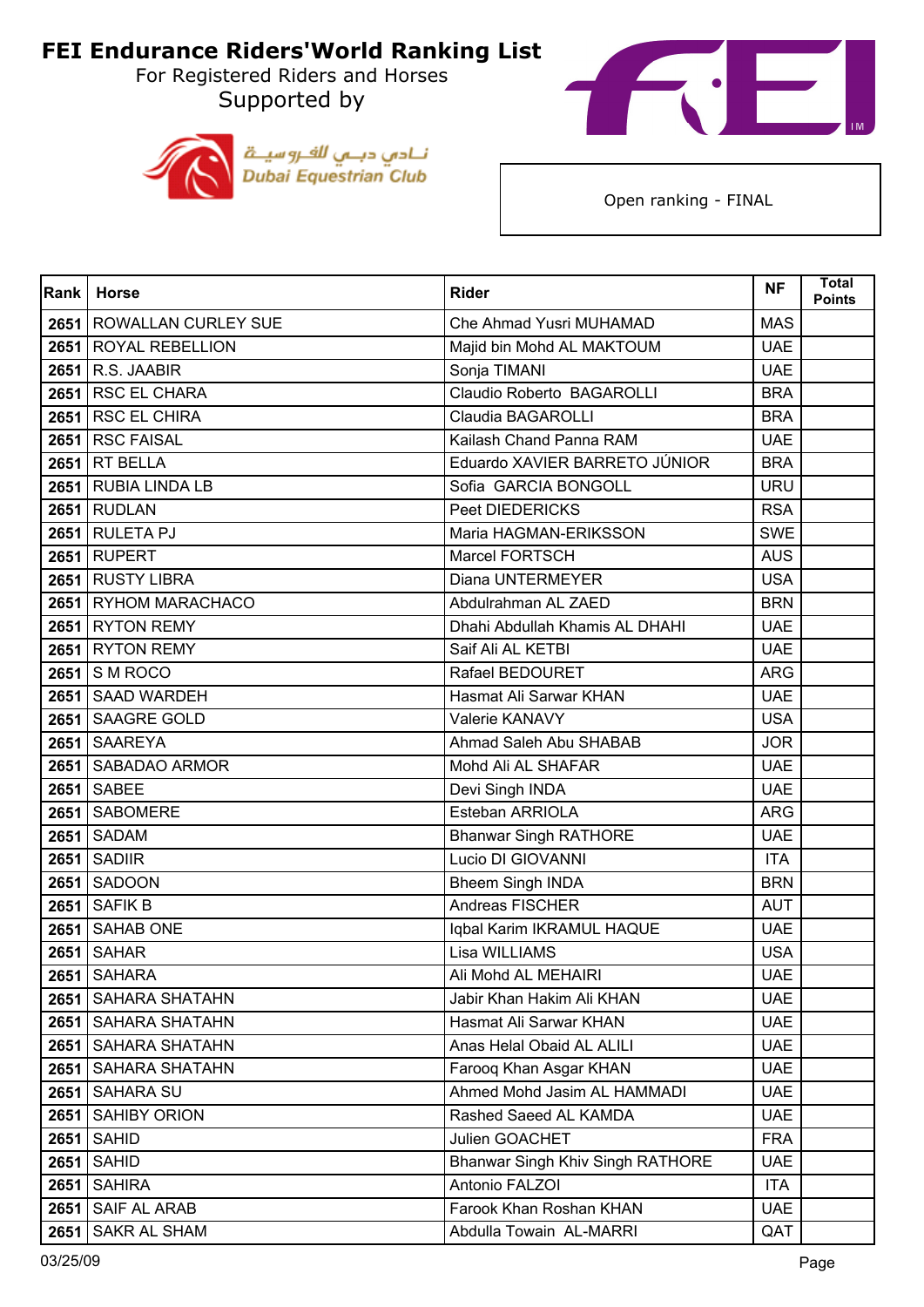For Registered Riders and Horses Supported by





| Rank | <b>Horse</b>               | <b>Rider</b>                     | <b>NF</b>  | <b>Total</b><br><b>Points</b> |
|------|----------------------------|----------------------------------|------------|-------------------------------|
| 2651 | <b>SALASHIL</b>            | Delpat SINGH                     | <b>UAE</b> |                               |
| 2651 | <b>SAMBA</b>               | Harry HOBSON                     | <b>RSA</b> |                               |
| 2651 | <b>SAMSON</b>              | Claudia ROMERO                   | <b>CRC</b> |                               |
|      | <b>2651   SAMSON</b>       | Ann JOBSON                       | <b>GBR</b> |                               |
| 2651 | SAMUEL DO VALMORENO        | Vasco BARRADAS                   | <b>POR</b> |                               |
|      | 2651 SAMURAI               | <b>Morris STEENKAMP</b>          | <b>NAM</b> |                               |
| 2651 | <b>SAMURAY</b>             | Sheikha Madiya Hasher Mana AL    | <b>UAE</b> |                               |
|      | 2651 SAMUSK                | <b>Aristides ALEGRE</b>          | <b>BRA</b> |                               |
|      | 2651 SANDINE SHAH KORSAKOV | Arshad Ali Shabir KHAN           | <b>UAE</b> |                               |
|      | 2651 SANDINE SHAH KORSAKOV | Saeed Mohd AL KAMDA              | <b>UAE</b> |                               |
| 2651 | SANDINE VALENCIA BOY       | Hassan Abdulla Yousef AL HAMMADI | <b>UAE</b> |                               |
|      | 2651 SANDINE VALENCIA BOY  | Ali Yousef Hussain AL HAMMADI    | <b>UAE</b> |                               |
| 2651 | SANNIESGUNS SADAN          | Abdulla Towain AL-MARRI          | QAT        |                               |
|      | <b>2651 SANTO</b>          | <b>Gaston GONZALEZ</b>           | <b>URU</b> |                               |
| 2651 | <b>SAPHIR DU PRIEIRE</b>   | Raoul RONSMANS                   | <b>BEL</b> |                               |
|      | 2651 SAPHIRE DE SINUHE     | Layla Abdul Aziz AL REDHA        | <b>UAE</b> |                               |
|      | 2651 SAPHIRE DE SINUHE     | Humoud BIN SALMAN AL SHAMMARI    | <b>KSA</b> |                               |
|      | 2651   SAQR ZABEEL         | Khalifa Matar Mohd AL NEYADI     | <b>UAE</b> |                               |
| 2651 | <b>SAR TIKI GALAXY</b>     | Ronald SPROAT                    | <b>USA</b> |                               |
|      | 2651 SARAAB                | Maria Fernanda VILLAR            | <b>UAE</b> |                               |
| 2651 | <b>SARAHS SONG</b>         | <b>Yukio YANADA</b>              | <b>JPN</b> |                               |
| 2651 | <b>SARI</b>                | Saleh Bin Hamad AL-KETHER        | <b>KSA</b> |                               |
| 2651 | <b>SARI BINT BANDARINA</b> | Hamoud Humaid AL JUNAIBI         | <b>UAE</b> |                               |
| 2651 | <b>SARMAT</b>              | Shubair Mohammed MALALLAH        | <b>BRN</b> |                               |
| 2651 | <b>SARUK NASRA</b>         | Khalid Sanad AL-NUAIMI           | QAT        |                               |
| 2651 | <b>SATANAS</b>             | <b>Hans BUCKEL</b>               | <b>CHI</b> |                               |
| 2651 | <b>SAVAHHAN</b>            | Dana Ahmed AL MANSOOR            | <b>UAE</b> |                               |
| 2651 | <b>SAVVY</b>               | Stephen ROJEK                    | <b>USA</b> |                               |
|      | 2651 SB SILVER CHOICE      | Ali Khalfan AL JAHOURI           | <b>UAE</b> |                               |
|      | 2651   SCHE' AL MALIK      | Daniel CHOMYSZYN                 | <b>ARG</b> |                               |
|      | 2651   SCHNEIDER SHAREEK   | Salman Ali AL SABRI              | <b>UAE</b> |                               |
|      | 2651 SECRETO MC            | Khalifa Matar NEYADI             | <b>UAE</b> |                               |
| 2651 | SEDIJI VENAVAL             | Saif Salem Mohd AL FARESI        | <b>UAE</b> |                               |
|      | <b>2651   SEKURA</b>       | Iqbal Karim IKRAMUL HAQUE        | <b>UAE</b> |                               |
| 2651 | <b>SELMA ZETT</b>          | Tanja PRIELER                    | <b>GER</b> |                               |
|      | 2651   ALLURA PARK TAURIAN | Waseem Abbas ABDUL SATTAR        | <b>UAE</b> |                               |
| 2651 | <b>SENSEI</b>              | Rashid Arif AL ZAROONI           | <b>UAE</b> |                               |
|      | <b>2651   SEQQEA</b>       | Suzan SHINIACO                   | <b>JOR</b> |                               |
| 2651 | <b>SERENITY LA PAM</b>     | <b>Jill THOMAS</b>               | <b>GBR</b> |                               |
| 2651 | <b>SEROCCO</b>             | Sattar Khan Yunus KHAN           | <b>UAE</b> |                               |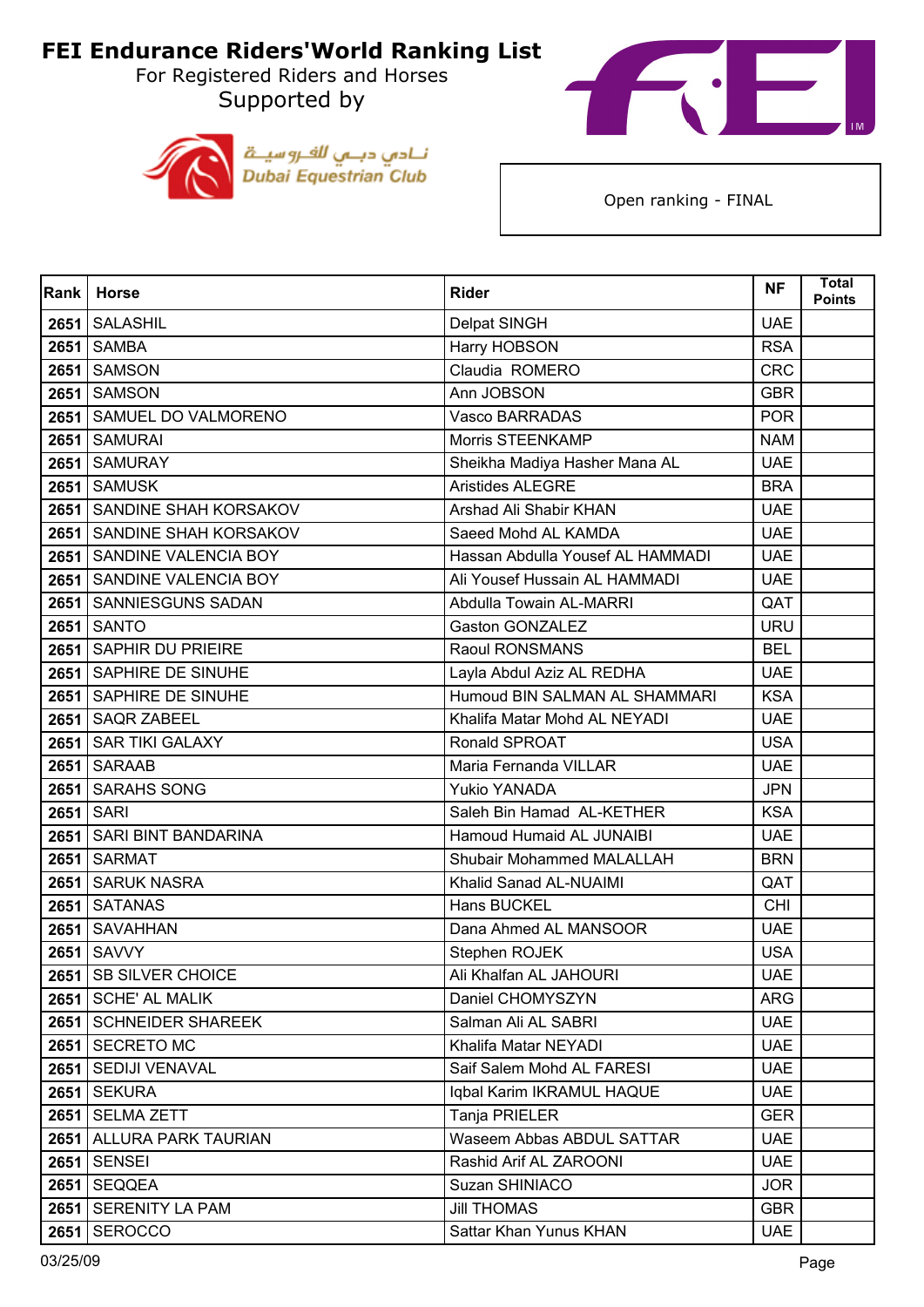For Registered Riders and Horses Supported by





| Rank | <b>Horse</b>              | <b>Rider</b>                    | <b>NF</b>  | <b>Total</b><br><b>Points</b> |
|------|---------------------------|---------------------------------|------------|-------------------------------|
|      | <b>2651   SET SAIL</b>    | Yousef Ahmed AL BLOUSHI         | <b>UAE</b> |                               |
|      | <b>2651 SET SAIL</b>      | Achal Singh BHANWAR             | <b>UAE</b> |                               |
| 2651 | <b>SHA HALIM</b>          | Carmen DU PREEZ                 | <b>RSA</b> |                               |
|      | 2651 SHA'AHMALIK          | Yousef Ahmed AL BLOUSHI         | <b>UAE</b> |                               |
|      | <b>2651 SHAAM</b>         | Mohammed Towaim AL-MARRI        | QAT        |                               |
|      | 2651 SHABANIE MARENE      | Mansoor Ibrahim AHMAD           | <b>UAE</b> |                               |
|      | <b>2651 SHAH</b>          | Ahmed Ali AL SABRI              | <b>UAE</b> |                               |
|      | <b>2651 SHA-RAKI</b>      | Marlene EKSTEEN                 | <b>RSA</b> |                               |
|      | <b>2651 SHAHAB</b>        | Abdulla Rashid AL NAQBI         | <b>UAE</b> |                               |
|      | 2651 SHAHD AL SHAMAL      | hasan MARZOK                    | <b>JOR</b> |                               |
|      | <b>2651   SHAHED</b>      | Faisal Abdulhadi AL-MARRI       | QAT        |                               |
|      | 2651 SHAHEER ERROS        | Hannelie COETZEE                | <b>NAM</b> |                               |
|      | 2651 SHAHRAKI             | Kishor Singh SWAROOP SINGH      | <b>UAE</b> |                               |
|      | 2651 SHAHSEM              | Efstathia KOUTSAFTI             | <b>GRE</b> |                               |
|      | 2651 SHAIKA BINT KHEOMA   | Melanie ARNOLD                  | <b>GER</b> |                               |
|      | 2651 SHAIKHAT AL WADI     | Hoda BHAT                       | QAT        |                               |
|      | 2651 SHAITAN AL DESERT    | Jorge BARRIOS                   | <b>URU</b> |                               |
|      | <b>2651 SHAJA</b>         | Vesh Raj BISHWAKARMA            | QAT        |                               |
|      | 2651 SHAKESPEARE I        | Stefanie KÜHN                   | <b>GER</b> |                               |
|      | 2651 SHALAL               | Fahad Hamad AL-ADBA             | QAT        |                               |
|      | 2651 SHALFAK AIGREMONT    | Noémi TONET                     | SUI        |                               |
|      | 2651 SHALUM               | Durg Singh BHANWAR SINGH        | <b>BRN</b> |                               |
| 2651 | <b>SHAM</b>               | Heleen CEUPPENS                 | <b>BEL</b> |                               |
|      | 2651 SHAM ZHAGHIRA        | Rashid Saeed AL KAMDA           | <b>UAE</b> |                               |
|      | <b>2651 SHAMAN</b>        | Cécile DEMIERRE                 | <b>FRA</b> |                               |
|      | 2651 SHAMES IBN MARBIL HT | Mangla Ram Poona Ram LOHAR      | <b>UAE</b> |                               |
| 2651 | <b>SHAMILAH D'AYRES</b>   | <b>Beatrice DANIAU</b>          | <b>FRA</b> |                               |
|      | 2651   SHAMILAH NAHIK     | Ahmed Ali AL HADRAMI            | <b>UAE</b> |                               |
|      | 2651   SHAMILAH NAHIK     | Yousuf Ghanim Ali AL MARRI      | <b>UAE</b> |                               |
| 2651 | SHAMIR BY RAPSODY         | Sara PELLEGRINI                 | <b>ITA</b> |                               |
|      | 2651 SHAMPAT              | Antonio ROSI                    | <b>ITA</b> |                               |
| 2651 | <b>SHAMSA</b>             | Norah ALI AL YOUSIF             | <b>KSA</b> |                               |
| 2651 | <b>SHAMSA</b>             | Latifa Ahmed AL SHAIKH          | <b>KSA</b> |                               |
| 2651 | <b>SHAMSA</b>             | Alyaa Hail AL-HOWATI            | <b>KSA</b> |                               |
| 2651 | SHANNONBROOK SABRE        | Maktoum Nawab Ahmed Al BALOUSHI | <b>UAE</b> |                               |
| 2651 | <b>SHANOKK</b>            | Olga CIESIELSKA                 | <b>POL</b> |                               |
| 2651 | <b>SHANTY</b>             | Alessandro MOTTER               | <b>ITA</b> |                               |
| 2651 | <b>SHAPRISURE GHAMIR</b>  | Salem Mohd Yafour AL SABOUSI    | <b>UAE</b> |                               |
| 2651 | SHAPRISURE STINGRAY       | Mohd Ahmed Ali Al SUBOSE        | <b>UAE</b> |                               |
| 2651 | <b>SHAR RUSHKIN</b>       | Ahmed Abdulla ALHAZZA           | <b>BRN</b> |                               |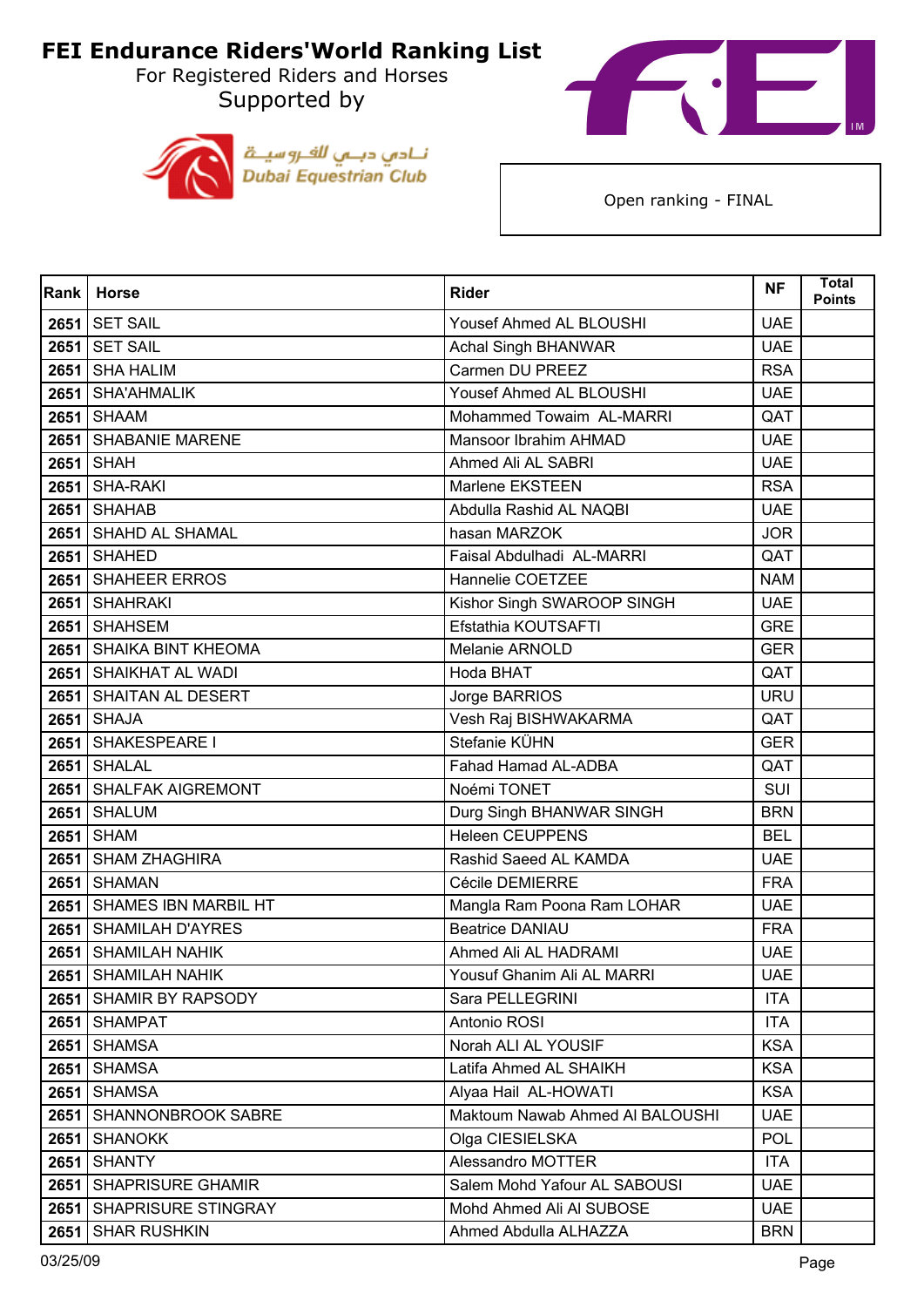For Registered Riders and Horses Supported by





| Rank | <b>Horse</b>                   | <b>Rider</b>                             | <b>NF</b>  | <b>Total</b><br><b>Points</b> |
|------|--------------------------------|------------------------------------------|------------|-------------------------------|
| 2651 | SHARAHD SATAKA                 | Noresh CHANDRA                           | <b>UAE</b> |                               |
|      | 2651 SHARAHD SATAKA            | Omair Husain Abdulla AL BLOUSHI          | <b>UAE</b> |                               |
| 2651 | SHARAHD TALIK                  | Madan Singh MOD SINGH                    | <b>UAE</b> |                               |
| 2651 | <b>SHARAHD TALIK</b>           | Mohammad Jasem RAHIMI                    | <b>UAE</b> |                               |
| 2651 | SHARDELL ALADDIN               | Sh Abdullah bin Faisal AL QASIMI         | <b>UAE</b> |                               |
|      | 2651 SHARDELL ALADDIN          | Khaled GHANEM                            | <b>UAE</b> |                               |
| 2651 | SHARDELL SHANTARNAH GOLDEN     | Sajid Khan Abid KHAN                     | <b>UAE</b> |                               |
|      | <b>2651 SHARIF</b>             | Fahad Abdullah Mubarak AL BALOUSHI       | <b>UAE</b> |                               |
|      | 2651 SHARIFA DES PUYS          | <b>Christelle NICAISE</b>                | <b>FRA</b> |                               |
|      | 2651 SHARIFF                   | Niel DERCKSEN                            | <b>RSA</b> |                               |
| 2651 | <b>SHARK SUMMER</b>            | Abdullah Khamis ALI SAEED                | <b>UAE</b> |                               |
|      | <b>2651 SHAZA</b>              | <b>Clare VAUGHAN DAVIS</b>               | <b>GBR</b> |                               |
| 2651 | <b>SHAZAAHN</b>                | Jabir Hakim Ali KHAN                     | <b>UAE</b> |                               |
|      | 2651 SHAZAAHN                  | Shamsa Mohd Atiq bin Saifan Al Falasi AL | <b>UAE</b> |                               |
| 2651 | <b>SHEYK</b>                   | Ana Maria BARRADAS                       | <b>POR</b> |                               |
|      | <b>2651 SHEILA</b>             | <b>Attila PALL</b>                       | <b>ROU</b> |                               |
|      | 2651 SHERWOOD SAYIDI           | Pauline KING                             | <b>NZL</b> |                               |
|      | 2651 BENLARICH SHIRAK EL ARAB  | Andries MOGODI                           | <b>BOT</b> |                               |
| 2651 | SHJAM-IL                       | Ahmed Ali bin HARMASH                    | <b>UAE</b> |                               |
|      | 2651   SHJAM-IL                | Muhanned Ali Khalfan AL NEKBI            | <b>UAE</b> |                               |
| 2651 | SHJAM-IL                       | Khalifa bin GHALAITA                     | <b>UAE</b> |                               |
| 2651 | <b>SHJAM-IL</b>                | Ahmed Abdulla BIN GHALAITA               | <b>UAE</b> |                               |
| 2651 | <b>SHOWZEN</b>                 | Abdulla Yusuf ALQASIMI                   | <b>BRN</b> |                               |
|      | 2651 SHROUK AL JAZEERA         | Ali Abdulla BUSAFAR                      | <b>BRN</b> |                               |
| 2651 | <b>SHUJA AL KARIM</b>          | Ahmed Ali Amer Omer AL HADRAMI           | <b>UAE</b> |                               |
| 2651 | <b>SHUJAAH</b>                 | Salman Ali AL SABRI                      | <b>UAE</b> |                               |
| 2651 | SHUWAIMAN NASSER               | Salah Abdullah AMEEN                     | <b>UAE</b> |                               |
| 2651 | <b>SHUWAIMAN NASSER</b>        | Musab Saleh AL MARZOUQI                  | <b>UAE</b> |                               |
|      | 2651   SHUWAIMAN NASSER        | Abdulla SALAH IBRAHIM                    | UAE        |                               |
|      | 2651 SICILIANA                 | Roser XALABARDER SAGALÉS                 | <b>ESP</b> |                               |
|      | 2651   SIDDHI DU VIVARAIS      | Sian GRIFFITHS                           | <b>GER</b> |                               |
|      | 2651 SIDI VALENTINO            | Dhahi Abdulla Khamis Al DHAHI            | <b>UAE</b> |                               |
|      | 2651 SIETE ILUSTRADO           | Antonio PONCE                            | ARG        |                               |
|      | 2651   SIGLAVY BAGDADY BIBOR   | Pierre Marie MORVAN                      | <b>FRA</b> |                               |
|      | 2651 SIHASKA                   | Vladimira SEBKOVA                        | <b>CZE</b> |                               |
|      | 2651 SILANDS TRIC TRAC         | Peter Edward MAY                         | <b>NZL</b> |                               |
| 2651 | <b>SILVER CHINOOK</b>          | Noora Mohd Mubarak AL MARRI              | <b>UAE</b> |                               |
|      | 2651 SILVER EXPRESS            | <b>Kirsty CORRIN</b>                     | <b>NZL</b> |                               |
|      | 2651 SILVER FOX                | Isa ALI ZAHLAN                           | <b>BRN</b> |                               |
| 2651 | <b>ELSHADA SILVER INSTINCT</b> | Che Mohd APANDI MUHAMAD                  | <b>MAS</b> |                               |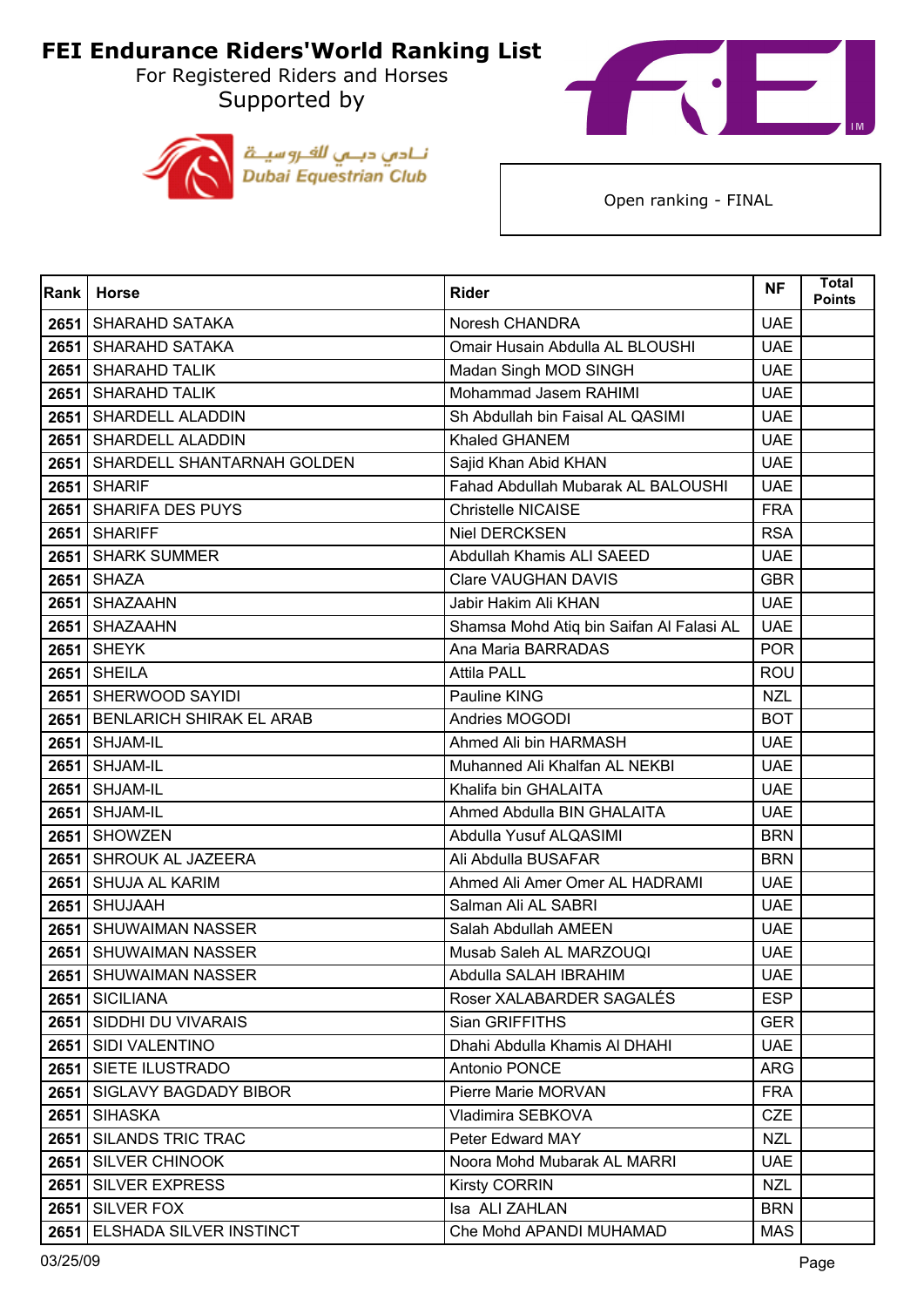For Registered Riders and Horses Supported by





| Rank | <b>Horse</b>              | <b>Rider</b>                          | <b>NF</b>  | <b>Total</b><br><b>Points</b> |
|------|---------------------------|---------------------------------------|------------|-------------------------------|
| 2651 | <b>SILVER PHANTOM</b>     | <b>Alison DENT</b>                    | <b>AUS</b> |                               |
|      | 2651 SILVER REQUEST       | Greg MAY                              | <b>AUS</b> |                               |
| 2651 | <b>SIMARRON</b>           | Pedro Pablo GOMEZ                     | <b>CHI</b> |                               |
|      | 2651 SIMEON SHAKOOD       | Raj Vesh BISHWAKARMA                  | QAT        |                               |
| 2651 | <b>SIMOUN DU DANET</b>    | <b>Joel MARESCASSIER</b>              | <b>FRA</b> |                               |
|      | 2651 SINAI GOLD           | Alejandro VILLAR                      | <b>URU</b> |                               |
| 2651 | <b>SINAI GOLD</b>         | Valerie KANAVY                        | <b>USA</b> |                               |
| 2651 | <b>SKAI</b>               | Fauiz Jameel AL TURKOMANI             | <b>KSA</b> |                               |
|      | 2651 SKAI                 | Fauiz AL TURKMANI                     | <b>KSA</b> |                               |
|      | 2651 SKHAUAT              | Magomed UZDENOV                       | <b>RUS</b> |                               |
| 2651 | <b>SKY PENNON</b>         | Deraj Ram Panna RAM                   | <b>UAE</b> |                               |
|      | 2651 SMR FAYETTE DE CAMEO | Seiichi HASUMI                        | <b>JPN</b> |                               |
|      | 2651 SNOWBALL             | <b>Johannes VISSER</b>                | <b>RSA</b> |                               |
|      | 2651 SNOWY RIVER PHANTOM  | Abdulrahman MOHAMMED AL SAAD          | <b>BRN</b> |                               |
| 2651 | <b>SOK</b>                | <b>Beatrice VILKONYTE</b>             | LTU        |                               |
|      | 2651 SOL M                | Carlos MULLER                         | <b>ARG</b> |                               |
| 2651 | <b>SOL MALAK</b>          | Santiago FERNANDEZ                    | <b>URU</b> |                               |
|      | 2651 SOL MALAK            | <b>Joel RODRIGUEZ</b>                 | <b>URU</b> |                               |
| 2651 | <b>SOLEER</b>             | Mohd Aslam Hidayat KHAN               | <b>UAE</b> |                               |
|      | 2651 SOLID ASA ROCK       | Sheikha Madiya Hasher Mana AL         | <b>UAE</b> |                               |
|      | 2651 SOLID ASA ROCK       | Arsad Ali SADUL KHAN                  | <b>UAE</b> |                               |
| 2651 | <b>SOÑADOR</b>            | Horacio BLANCO                        | <b>URU</b> |                               |
| 2651 | <b>SONITA</b>             | Monika MEERKÖTTER                     | <b>GER</b> |                               |
|      | 2651   SOUGHAH [SHAKIRA]  | Waleed Mohd Ameen AL KARAM            | <b>UAE</b> |                               |
| 2651 | SOUL                      | <b>Holly GALE</b>                     | CAN        |                               |
|      | 2651 SOULMATE TRITON      | Annelies DELFT VAN                    | <b>NED</b> |                               |
| 2651 | <b>SOVEREIGN</b>          | Abdulla Essa Mohd AL BUZIRI           | <b>UAE</b> |                               |
| 2651 | <b>SOVEREIGN</b>          | Khalifa Bin GHALAITA                  | <b>UAE</b> |                               |
|      | 2651 SPARK DE SYRAH       | Pierre OLLIVIER                       | <b>FRA</b> |                               |
| 2651 | <b>SPIRIT</b>             | Luigi SABATINI                        | <b>ITA</b> |                               |
|      | 2651 SPIRIT 99            | Maike GRELL                           | <b>GER</b> |                               |
|      | <b>2651 SPLASH</b>        | Harmke Margreta WESTERVELT            | <b>UAE</b> |                               |
| 2651 | SPRINGMEAD FELIX          | Mohan Singh HUKAM SINGH               | <b>UAE</b> |                               |
| 2651 | <b>SPRINGMEAD FELIX</b>   | Mahaveer Singh Dhoor SINGH            | <b>UAE</b> |                               |
| 2651 | <b>SPUD</b>               | Deep Singh Devi SINGH                 | <b>UAE</b> |                               |
| 2651 | <b>SPUD</b>               | Mohd Jasim RAHIMI                     | <b>UAE</b> |                               |
| 2651 | SRD ESCOLHIDO             | Saif Salem Mohd AL FARESI             | <b>UAE</b> |                               |
| 2651 | <b>SSAMIAM</b>            | Sheikha madiya bint hasher AL MAKTOUM | <b>UAE</b> |                               |
| 2651 | <b>ST SAHID</b>           | José Antonio DA SILVA MACHADO         | <b>BRA</b> |                               |
| 2651 | <b>STANPARK GINNIS</b>    | Majed Ali Hasan AL MARZOOQI           | <b>UAE</b> |                               |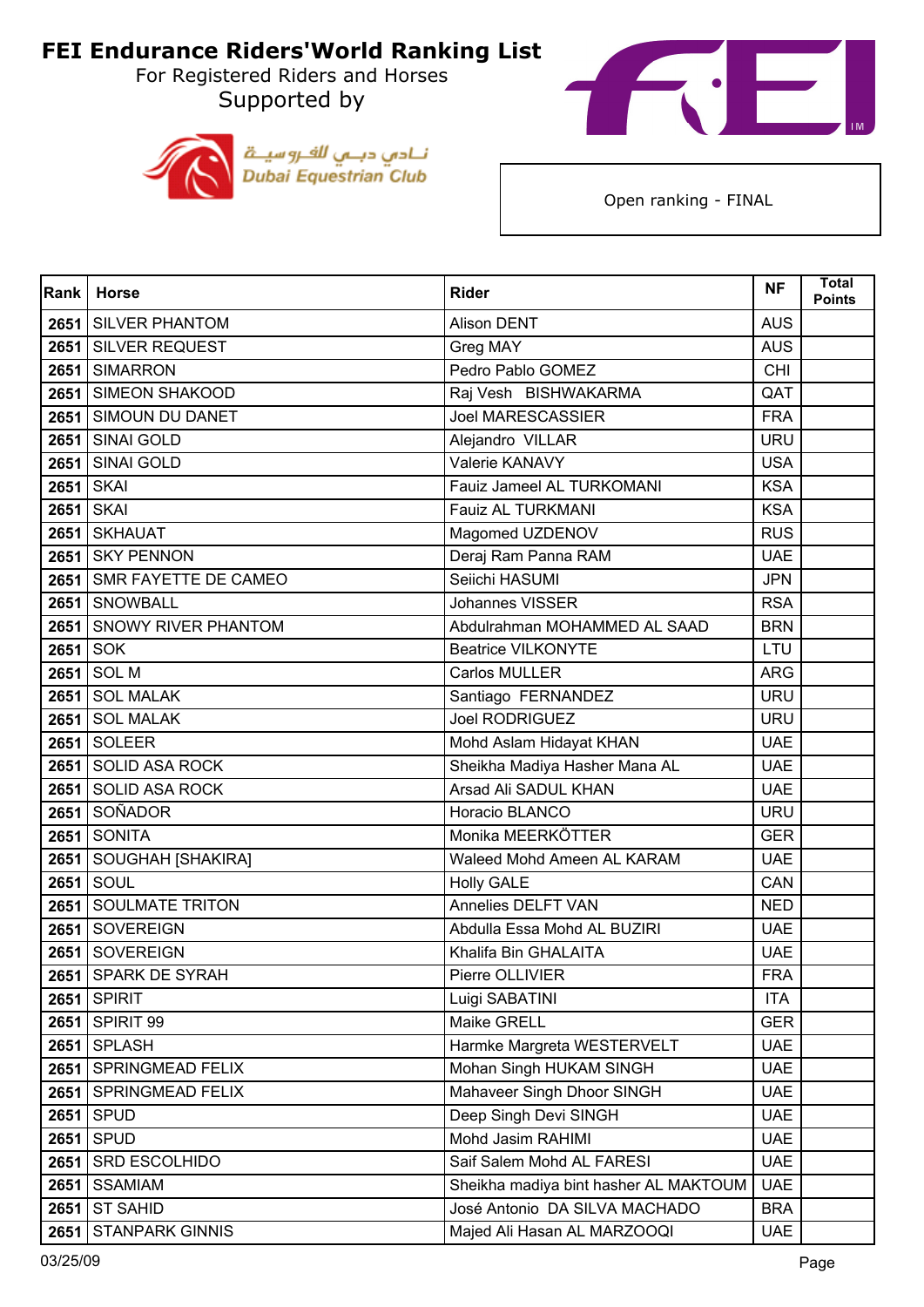For Registered Riders and Horses Supported by





| <b>Rank</b> | <b>Horse</b>               | <b>Rider</b>                      | <b>NF</b>  | Total<br><b>Points</b> |
|-------------|----------------------------|-----------------------------------|------------|------------------------|
|             | 2651 STANPARK STRIKE       | Omair Husain Abdulla Al BLOUSHI   | <b>UAE</b> |                        |
|             | 2651 STARLIGHT CRUSADE     | Suzanne PERRY                     | <b>GBR</b> |                        |
|             | 2651 STATE SECRET          | Ahmed Mohd AL MARRI               | <b>UAE</b> |                        |
|             | 2651 STEEL THE THUNDER     | <b>Bonnie Petley SABA</b>         | CAN        |                        |
|             | 2651 STONEYBROOK SCARAB    | Hassan BIN ALI                    | <b>UAE</b> |                        |
|             | 2651 STRIKER               | Thani Mohd AL MUHAIRI             | <b>UAE</b> |                        |
| 2651 SUA    |                            | Ander MATO GARCIA                 | <b>ESP</b> |                        |
|             | <b>2651 SUDAN</b>          | Kayleigh SMITH                    | <b>GBR</b> |                        |
|             | <b>2651 SUHAIL</b>         | Abdulla AL BAHAIAN                | <b>KSA</b> |                        |
|             | 2651 SULAIMAN              | <b>Barakat AL NATOUR</b>          | <b>JOR</b> |                        |
|             | 2651 SULTAN AL SALEEL      | <b>KHIV SINGH</b>                 | QAT        |                        |
|             | 2651 SULTANA BEN DANDY     | Filipe FIALHO                     | <b>POR</b> |                        |
|             | 2651 SULTANA BEN DANDY     | Merce OMS MOLIST                  | <b>ESP</b> |                        |
|             | <b>2651 SULTAO</b>         | Khalifa BIN GHALAITA              | <b>UAE</b> |                        |
| 2651        | <b>SULTAO</b>              | Antonio BRAS MOURA                | <b>POR</b> |                        |
|             | <b>2651 SULTAO</b>         | Sonia Le HECHO                    | <b>ESP</b> |                        |
|             | <b>2651 SUMARA</b>         | Jaffer MIRZA                      | <b>BRN</b> |                        |
|             | 2651 SUNDANCE KID          | <b>Brian MUNRO</b>                | <b>NZL</b> |                        |
|             | 2651 SUNLAND SILVERDIAMOND | SH. TALAL BIN MOHAMMED AL KHALIFA | <b>BRN</b> |                        |
|             | 2651 SUNNY BOY             | Giacomo DELUCCE                   | <b>ITA</b> |                        |
|             | 2651 SUNNY BRAE DENBY      | Keryn BROWN                       | <b>NZL</b> |                        |
|             | 2651 SUPRE ALMANDINE       | Alexandra ROGERS                  | <b>NZL</b> |                        |
|             | <b>2651 SURENE</b>         | Nj KRUGER                         | <b>RSA</b> |                        |
|             | $2651$ SUS (GB)            | <b>Jack BEGAUD</b>                | <b>FRA</b> |                        |
|             | 2651 SUTET FARM DAMAREEF   | Martin MIZZI                      | <b>AUS</b> |                        |
|             | 2651 SVR FLAMBEAU          | Tony BENEDETTI                    | <b>USA</b> |                        |
|             | 2651 SWAZAAL               | Abdul Majid Muhammad KHAN         | <b>UAE</b> |                        |
|             | 2651 SWEET TALK            | Sara GUZZONI                      | <b>ITA</b> |                        |
|             | 2651   T.C ARAZI           | Mahmood Ibrahim AL HASHIMI        | <b>UAE</b> |                        |
|             | 2651   T K HIGH ROLLER     | Yacoob Yousif YACOOB              | <b>BRN</b> |                        |
|             | <b>2651 TABA</b>           | JUAN MANUEL MALDONADO             | COL        |                        |
|             | 2651 TAHIRA SARACEN        | Keith MCLEOD                      | <b>NZL</b> |                        |
|             | 2651 TAHIRA SCIMITAR       | Sarah KENNEDY                     | <b>NZL</b> |                        |
|             | 2651   TAIFU SEIKITI       | Gabriela SOARES DE MOURA          | <b>BRA</b> |                        |
|             | 2651 TAIMOUR DES SORGUES   | Khalid Sanad AL-NUAIMI            | QAT        |                        |
|             | <b>2651 TAIWA</b>          | MARIA GOMEZ PELAEZ                | COL        |                        |
|             | 2651 TAKIRA GRIEKWA        | <b>Frans NEELS</b>                | <b>RSA</b> |                        |
|             | <b>2651   TALARA</b>       | FRANCISCO LOPEZ MAESO LOPEZ       | <b>ESP</b> |                        |
|             | <b>2651 TAMARA</b>         | Mafalda COSTA                     | <b>POR</b> |                        |
| 2651        | <b>TAMAZAK BARCO</b>       | Mubarak Abdulla Al BLOUSHI        | <b>UAE</b> |                        |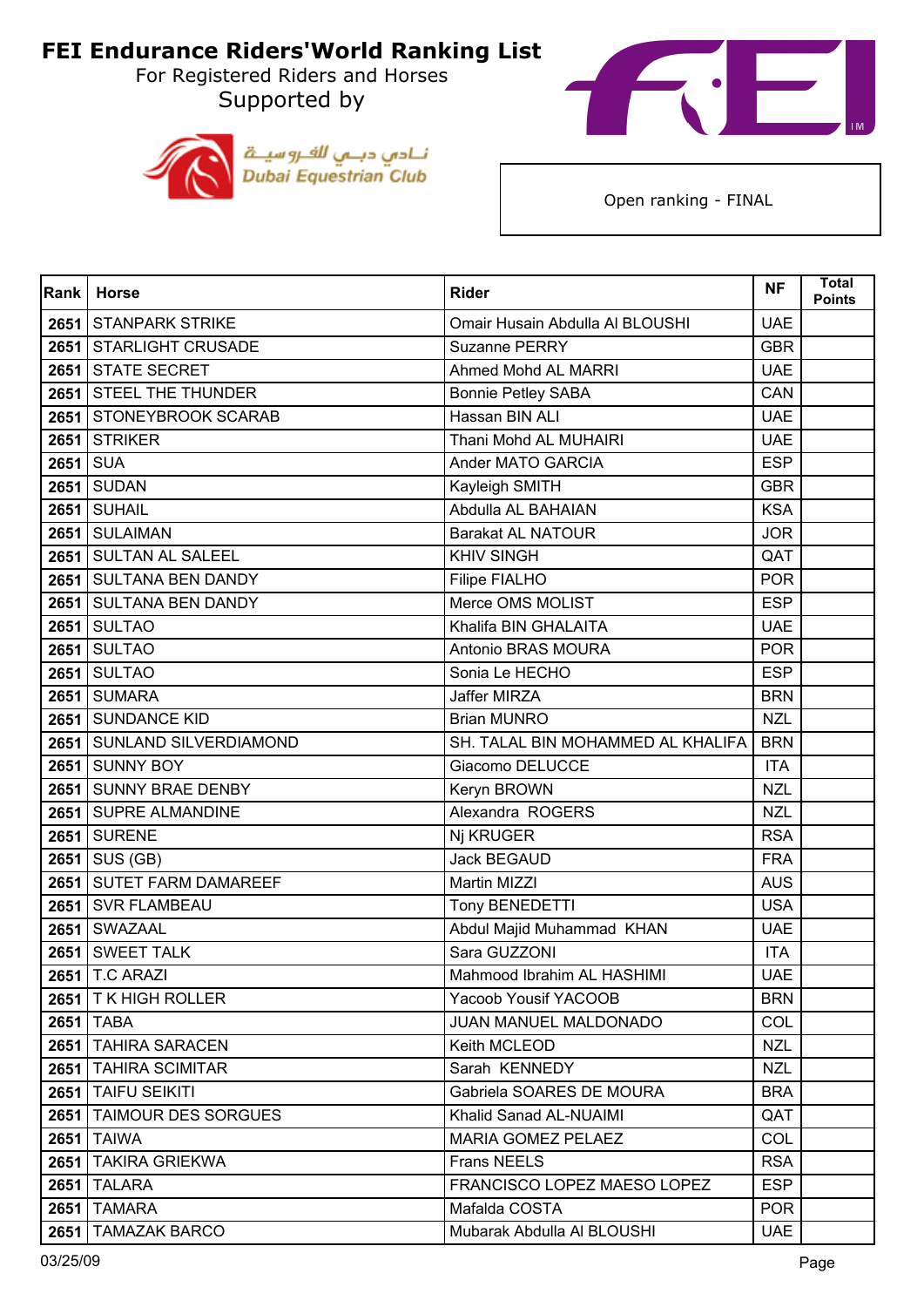For Registered Riders and Horses Supported by





| Rank     | <b>Horse</b>              | <b>Rider</b>                      | <b>NF</b>  | <b>Total</b><br><b>Points</b> |
|----------|---------------------------|-----------------------------------|------------|-------------------------------|
| 2651     | <b>TANAMI</b>             | Yunus Ali Yusuf ALI               | <b>UAE</b> |                               |
|          | 2651 TANGO QS             | Camilo EIRAS THOMAS               | <b>BRA</b> |                               |
| 2651     | <b>TANGO QS</b>           | Mario THOMAS GARFIAS              | <b>BRA</b> |                               |
|          | <b>2651 TANTZOR</b>       | Genevieve BOULANGER               | <b>BEL</b> |                               |
|          | 2651   TARGHAN            | Elodie LE LABOURIER               | <b>FRA</b> |                               |
|          | 2651 TARKIM SHAR TAMBO    | Madan Singh MOD SINGH             | <b>UAE</b> |                               |
|          | 2651 TARKIM SHAR TAMBO    | Deep Singh RANIDAN SINGH          | <b>UAE</b> |                               |
|          | <b>2651 TARZAN</b>        | Fernando GONCALVES COSTA          | <b>BRA</b> |                               |
|          | 2651 TASMINE DE STE MARIE | Carlota DUPAS                     | <b>FRA</b> |                               |
|          | <b>2651 TATIANA</b>       | Ana Margarida CANDIDO COSTA       | <b>POR</b> |                               |
| 2651     | <b>TAURERE HEITANI</b>    | Abdullah Essa Mohd AL BUZIRI      | <b>UAE</b> |                               |
|          | 2651 TAWMARSH MUHARRAM    | Rachel STENDALL                   | <b>GBR</b> |                               |
| 2651 TAZ |                           | Julien GOACHET                    | <b>FRA</b> |                               |
|          | 2651 TAZOUL EL PARRY      | Uma Mencia URANGA                 | <b>ESP</b> |                               |
| 2651     | <b>TAZOUL EL PARRY</b>    | Faruk Khan GAGANFAR KHAN          | <b>UAE</b> |                               |
|          | 2651 TBO FRONTERIZA       | Morgane ANNICK SCHAMBOURG         | <b>UAE</b> |                               |
|          | 2651   TBO GAVILAN        | Miguel VILA UBACH                 | <b>ESP</b> |                               |
|          | 2651   TBO SUCESOR        | Fahad Ismail AL BAKHEET           | <b>BRN</b> |                               |
|          | 2651   TBO SUCESOR        | Mohammed Hamad AL THAWADI         | <b>BRN</b> |                               |
|          | 2651 TEKTONIC             | Katherine J. BRUNJES              | <b>USA</b> |                               |
|          | 2651 TEQUIELA             | Kobus SMIT                        | <b>RSA</b> |                               |
|          | <b>2651 TEQUILA</b>       | Hakim ALI KHAN                    | QAT        |                               |
| 2651     | <b>TEQUILA</b>            | Rashid Faraj K AL-MARRI           | QAT        |                               |
|          | 2651   TG MOON DANCE      | Jenny WORSFOLD                    | <b>NZL</b> |                               |
|          | 2651 THIA                 | <b>LAKHHU SINGH TANWAR</b>        | QAT        |                               |
|          | 2651 THIKER ALLAH         | Ibrahim Fare' KAN'AAN             | <b>JOR</b> |                               |
| 2651     | <b>THROW</b>              | Abdulla Tariq Abdulla AL MUTAWA   | <b>UAE</b> |                               |
|          | <b>2651 THRUST</b>        | Rashed Suhail AL DARBI            | <b>UAE</b> |                               |
|          | 2651 TÍA BALÚ             | Clara TADDEO                      | ARG        |                               |
| 2651     | TIDJANOR TIDJANOR         | Mohd Yousuf AL HAMMADI            | <b>UAE</b> |                               |
|          | <b>2651 TIDJOLA</b>       | Yahya Sughayer Kanoon AL ALJTABI  | <b>UAE</b> |                               |
|          | <b>2651 TIDJOSO</b>       | Mags Ood Ali KHAN                 | <b>UAE</b> |                               |
| 2651     | <b>TIDJOSO</b>            | Majed Ali Hassan AL MARZOUQI      | <b>UAE</b> |                               |
|          | 2651 TIERVIEW WARLOCK     | Khalid Ali AL SHAFAR              | <b>UAE</b> |                               |
|          | 2651 TIERVIEW WARLOCK     | Hashim Moosa Mohd Ali AL BALOOSHI | <b>UAE</b> |                               |
| 2651 TIK |                           | Andrzej PIWNICKI                  | <b>POL</b> |                               |
| 2651     | <b>TIO MESCALERO</b>      | Clara TADDEO                      | <b>ARG</b> |                               |
| 2651     | TIP TOP                   | Liske SCHULTZ                     | <b>RSA</b> |                               |
| 2651     | <b>TIRROAN</b>            | Abdulrahman Mohammed AL SAAD      | <b>BRN</b> |                               |
|          | 2651 TISEBROUK            | Idan Singh REWAT SINGH            | <b>UAE</b> |                               |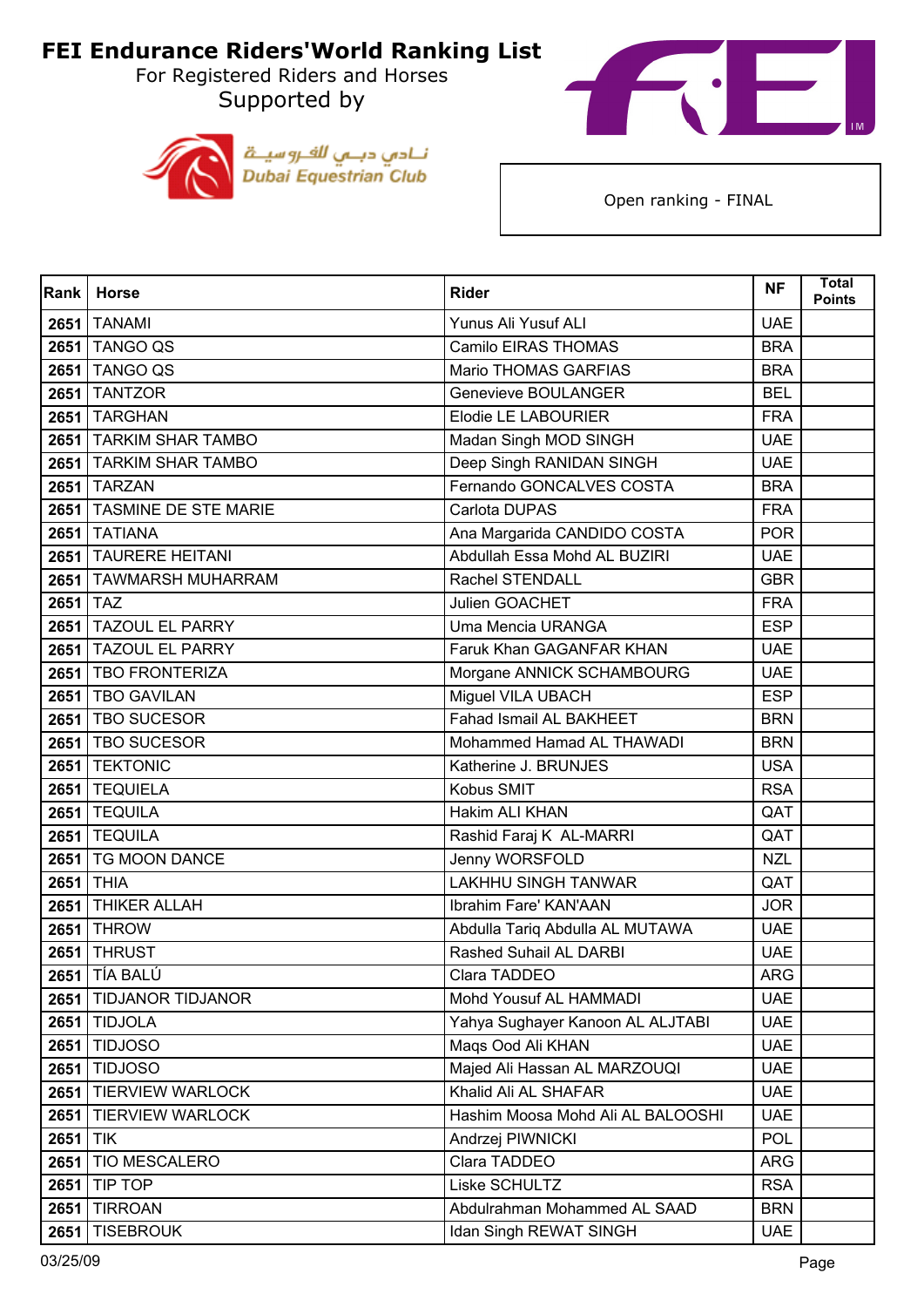For Registered Riders and Horses Supported by





| Rank      | <b>Horse</b>                    | <b>Rider</b>                        | <b>NF</b>  | <b>Total</b><br><b>Points</b> |
|-----------|---------------------------------|-------------------------------------|------------|-------------------------------|
| 2651      | <b>TISEBROUK</b>                | Hussain Ali AL MARZOOQI             | <b>UAE</b> |                               |
|           | 2651 TITAN 130                  | Barbara ZEUßEL                      | <b>GER</b> |                               |
| 2651      | <b>TITANIUM</b>                 | Mohd Aslam HIDAYAT KHAN             | <b>UAE</b> |                               |
|           | <b>2651 TITANIUM</b>            | Khaled Abdur Rahim AL HAMMADI       | <b>UAE</b> |                               |
| 2651 TITI |                                 | Carlos ZEPEDA HERNANDEZ             | <b>CHI</b> |                               |
|           | 2651   TONTON GEORGES           | <b>Romain LAPORTE</b>               | <b>FRA</b> |                               |
|           | 2651   TOPAZ CRUISER            | Yahya Sughayer Kanoon AL AJTABI     | <b>UAE</b> |                               |
|           | 2651   TORNAD'EAU               | Abdullah Rashid Mohd Saeed AL NAQBI | <b>UAE</b> |                               |
|           | 2651   TORRE DO INQUISIDOR      | Duarte ABREU                        | <b>POR</b> |                               |
|           | 2651   TORRYBURN RASHID         | Ahmed Abdul Aziz AL HASAN           | <b>BRN</b> |                               |
|           | 2651   TORRYBURN RISE AND SHINE | Abdullah Khamis ALI SAEED           | <b>UAE</b> |                               |
|           | 2651   TORRYBURN RISE AND SHINE | Hamoud Humaid AL JUNAIBI            | <b>UAE</b> |                               |
|           | <b>2651 TOSCA</b>               | Hanri KRIEL                         | <b>RSA</b> |                               |
|           | 2651 TOUCH OF MARYLOT           | Suzanne JONK                        | <b>NED</b> |                               |
|           | 2651   TOUCH WOOD               | Lydia MARTIN                        | <b>BRN</b> |                               |
|           | 2651 TOUCHWARR EL-AKHAIR AJALA  | Anita HUTCHINS                      | <b>AUS</b> |                               |
|           | 2651   TOVARIC                  | <b>Gregory SMETEK</b>               | COL        |                               |
|           | 2651 TOWITTA TENNYSON           | Sajjad Afzal MOHD AFZAL             | <b>UAE</b> |                               |
|           | 2651   TRA-CRUSCAT              | Laura VILAREGUT CARRERA             | <b>ESP</b> |                               |
|           | 2651   TRA-SORT 87.50%          | <b>Beatriz MURIEL</b>               | <b>ARG</b> |                               |
|           | 2651 TRACTOR                    | António MOURA                       | <b>POR</b> |                               |
|           | 2651   TRAMP RACH               | Pedro STEFANI MARINO                | <b>BRA</b> |                               |
| 2651      | <b>TRAVELER</b>                 | Abdulla Reehan Belal AL ZAABI       | <b>UAE</b> |                               |
|           | <b>2651 TREK</b>                | Josep TAPIAS PUIG                   | <b>ESP</b> |                               |
|           | 2651   TRENCAPINS               | Ramon ILLA VILA                     | <b>ESP</b> |                               |
|           | 2651 TRES JOLIE ENDURANCE       | Marcus Vinicius COUTINHO RODRIGUES  | <b>BRA</b> |                               |
| 2651      | <b>TRESOR D'ORIENT</b>          | Serena FOSSI                        | <b>ITA</b> |                               |
| 2651      | <b>TRICKO</b>                   | Pierre DE WITT                      | <b>NAM</b> |                               |
|           | 2651 TROUBLE                    | LCF FICK                            | <b>RSA</b> |                               |
|           | <b>2651 TRUENO</b>              | <b>SUAREZ FELIPE</b>                | <b>ESP</b> |                               |
|           | <b>2651   TU MUCHH</b>          | Narpat Singh ANOP SINGH             | <b>UAE</b> |                               |
|           | <b>2651 TURBÓ</b>               | Mor Csaba KOZAR                     | <b>HUN</b> |                               |
|           | 2651   TURFJE VAN DE VEENHOOP   | <b>Esther KALFSBEEK</b>             | <b>NED</b> |                               |
|           | 2651 ULTIMA CHANCE              | Roberto SENA                        | <b>URU</b> |                               |
|           | 2651 ULYSSE DE SULEIMAN         | Vincent DUPONT                      | <b>FRA</b> |                               |
|           | 2651 ULYSSE DE SULEIMAN         | Xavier DUPONT                       | <b>FRA</b> |                               |
| 2651      | <b>UMM GUAMAR</b>               | Valentina CRAVAREZZA                | <b>ITA</b> |                               |
|           | 2651 UNDURRA ZAHIR SHAH         | Anne SIMMONS                        | <b>AUS</b> |                               |
| 2651      | URÂNIO                          | José LUIS DIAS                      | <b>POR</b> |                               |
| 2651      | <b>URI SALAM</b>                | Abdulla Rashid Mohd Saeed AL NAQBI  | <b>UAE</b> |                               |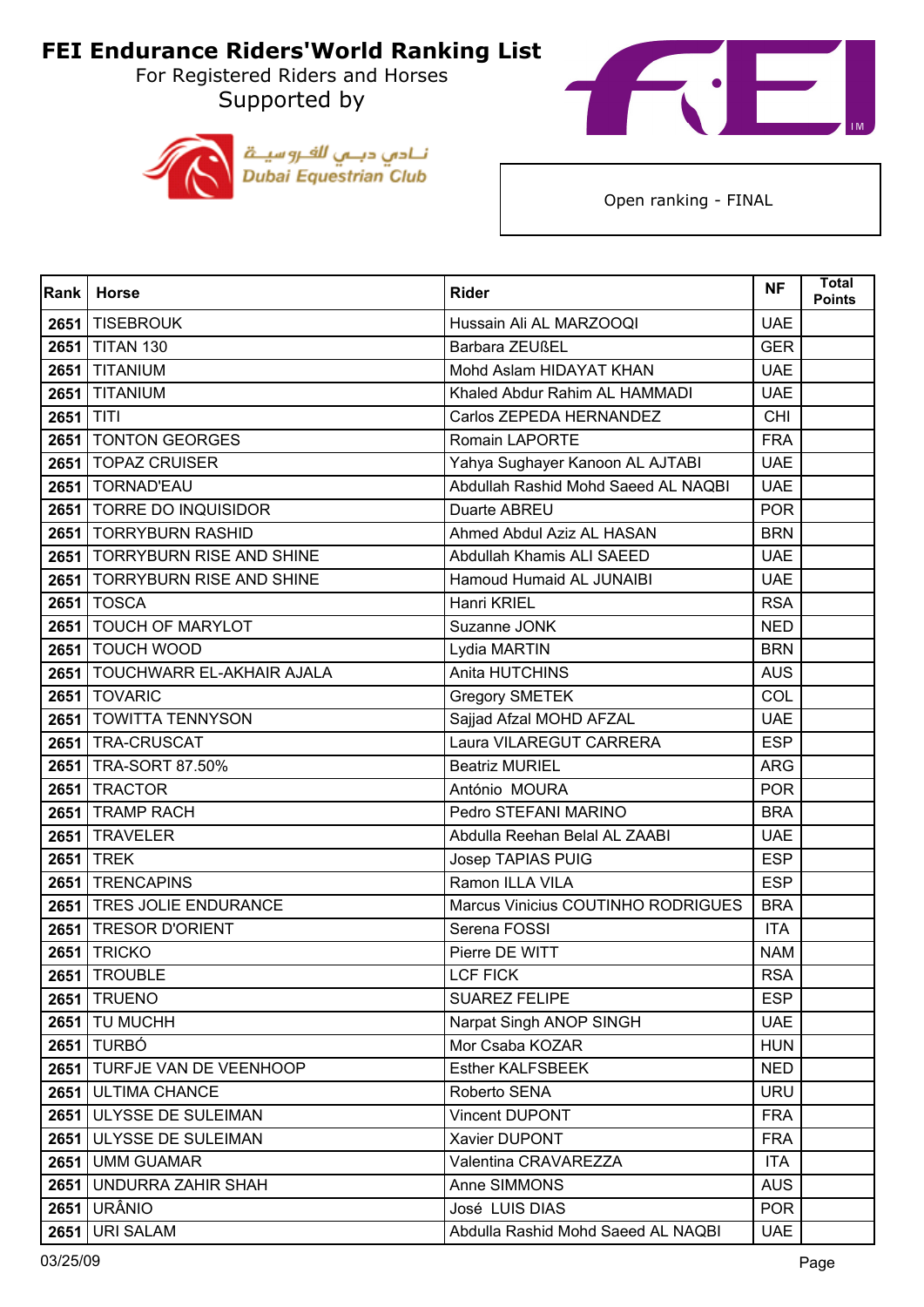For Registered Riders and Horses Supported by





| Rank | <b>Horse</b>               | <b>Rider</b>                    | <b>NF</b>  | <b>Total</b><br>Points |
|------|----------------------------|---------------------------------|------------|------------------------|
| 2651 | <b>URSA DA REPREZA</b>     | Mafalda COSTA                   | <b>POR</b> |                        |
|      | 2651 USA CARSON'S GOLD     | Kim ORR                         | <b>USA</b> |                        |
| 2651 | <b>USHAMIR BEN PRIZ</b>    | Vasco AVO                       | <b>POR</b> |                        |
|      | 2651 USHUAIA               | Michelle VETTENBURG             | <b>BEL</b> |                        |
| 2651 | <b>VAL DALARO</b>          | Elisabeth HARDY                 | <b>FRA</b> |                        |
|      | 2651 VALENTINO             | Isa Abdulla Ali AL HAZZA        | <b>BRN</b> |                        |
| 2651 | <b>VALERIE ENDURANCE</b>   | Pío OLASCOAGA AMAYA             | <b>URU</b> |                        |
|      | <b>2651   VAN ZYAD</b>     | Luis Fernando VARANDA           | <b>BRA</b> |                        |
|      | 2651 VAQUERO               | Enrique SEARLE                  | <b>CHI</b> |                        |
|      | 2651 VAQUERO               | Enrique SEARLE                  | <b>CHI</b> |                        |
| 2651 | <b>VENT SOLITAIRE</b>      | Virginie BRANLY                 | <b>FRA</b> |                        |
|      | <b>2651   VENUS</b>        | Saleh Abdulla Saleh AL AMERI    | <b>UAE</b> |                        |
|      | 2651 VERONICA CAP          | Karina CAMARGO ARROYO DOS       | <b>BRA</b> |                        |
|      | 2651 VERTGALANT            | Faisal Abdulhadi AL-MARRI       | QAT        |                        |
|      | 2651 VERTGALANT            | Abdulla Towain AL-MARRI         | QAT        |                        |
|      | <b>2651   VESANA</b>       | Sara HOBBS                      | <b>ESP</b> |                        |
|      | <b>2651   VESANA</b>       | Moises ENRIQUEZ CARRASCO        | <b>ESP</b> |                        |
|      | <b>2651 VICTOR</b>         | Rabie Ahmed HUSSEIN             | <b>UAE</b> |                        |
| 2651 | <b>VIOLON D'INGRES</b>     | Fatima Abdulla Lutfi ALI        | <b>UAE</b> |                        |
|      | 2651   VOLDEMORT           | Saif Hamoud Saif AL SHAMSI      | <b>UAE</b> |                        |
| 2651 | <b>WAADI</b>               | Maria ALVAREZ PONTON            | <b>ESP</b> |                        |
|      | 2651 WAI TOTARA DOMINGO    | Donald SAGAR                    | <b>NZL</b> |                        |
| 2651 | <b>WAKE UP CALL</b>        | Nadeem Ahmed HABIB-UR-REHMAN    | <b>UAE</b> |                        |
|      | 2651 WALICE XX             | Annette NOTHHAFT                | <b>GER</b> |                        |
| 2651 | <b>WALIDA</b>              | Raymond JOHNSON                 | <b>FRA</b> |                        |
|      | 2651 WALIGORA              | Pierfranco ALLEGA               | <b>ITA</b> |                        |
| 2651 | <b>WALKING ON THE MOON</b> | Victoria SANZ                   | <b>ARG</b> |                        |
| 2651 | <b>WANNABE</b>             | <b>Guro Karoline AASE</b>       | <b>NOR</b> |                        |
|      | 2651   WARRENS HILL CHAZ   | Nicholas TWEEDIE-SMITH          | <b>GBR</b> |                        |
|      | 2651   WATERLEA CHESAPEAKE | Oscar LORD                      | <b>RSA</b> |                        |
|      | 2651 WATERLEA CHIMES       | <b>Cornelius PRETORIUS</b>      | <b>RSA</b> |                        |
|      | 2651   WATERLEA SUGAR RAY  | Jabar Singh Inder SINGH         | <b>UAE</b> |                        |
| 2651 | <b>WER KRASS</b>           | Hassan BIN ALI                  | <b>UAE</b> |                        |
|      | 2651 WFA LEENA             | <b>Tricia HIRST</b>             | <b>GBR</b> |                        |
| 2651 | WHYNEEMAH JEDDI            | Yaqoub Anwar Mohd AL NASERALLAH | <b>UAE</b> |                        |
| 2651 | WHYNEEMAH JEDDI            | Abdulla Salah Abdullah AMEEN    | <b>UAE</b> |                        |
| 2651 | WHYNEEMAH JEDDI            | Maqsud Ali KHAN                 | <b>UAE</b> |                        |
|      | 2651 WIGOR ZA              | Barbara BIENFAIT                | <b>BEL</b> |                        |
| 2651 | WILDHAVEN SHADOW WEAVER    | <b>Bheru Singh INDA</b>         | <b>UAE</b> |                        |
| 2651 | WILDHAVEN SHADOW WEAVER    | <b>Achal Singh BHANWAR</b>      | <b>UAE</b> |                        |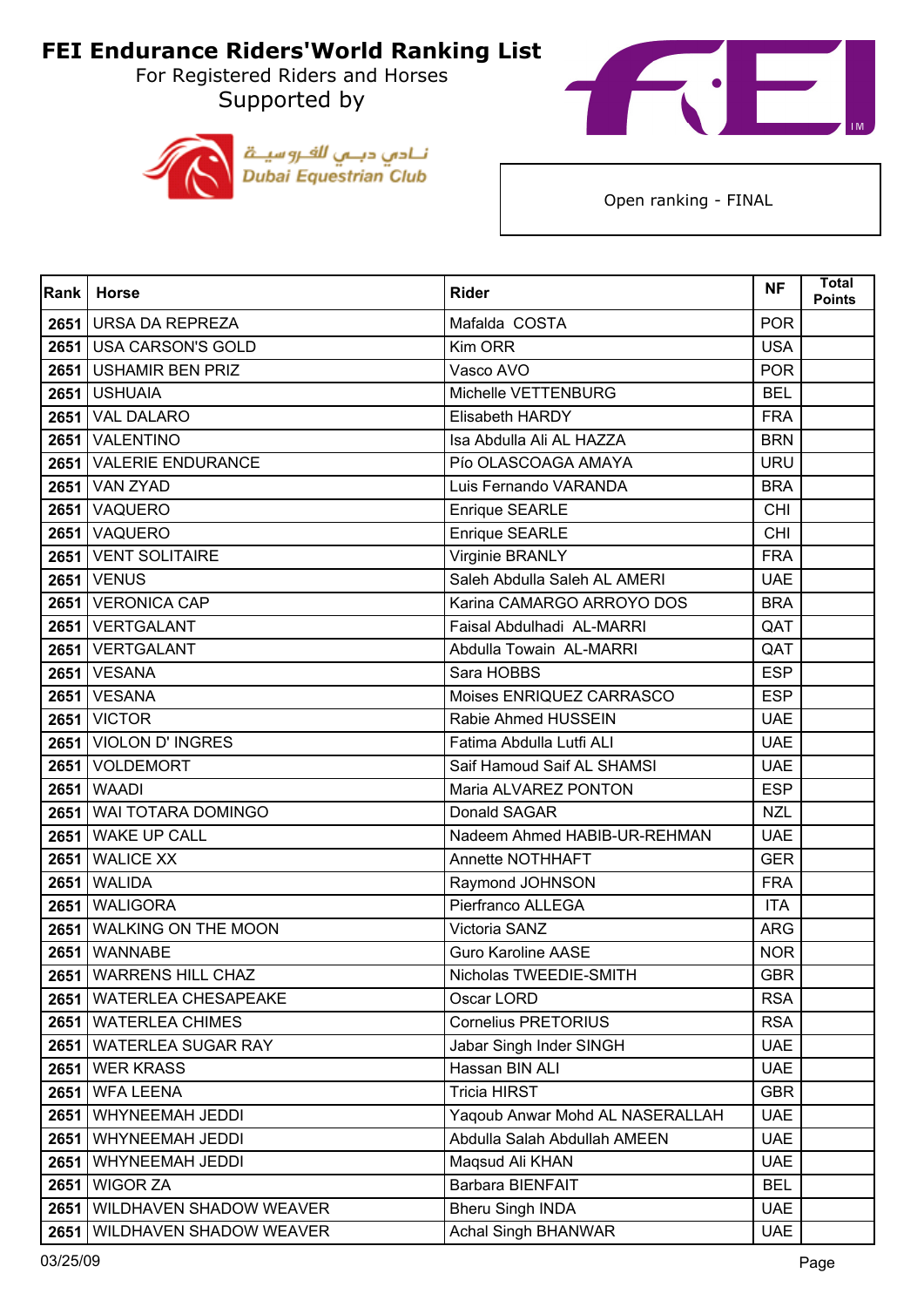For Registered Riders and Horses Supported by





| <b>Rank</b> | <b>Horse</b>                 | <b>Rider</b>                             | <b>NF</b>  | <b>Total</b><br><b>Points</b> |
|-------------|------------------------------|------------------------------------------|------------|-------------------------------|
| 2651        | WILDWIND BLUE BAYOU          | Kylie WILLIAMS                           | <b>AUS</b> |                               |
| 2651        | <b>WIMSEY LIBERTY</b>        | Sultan Ahmed AL BALOUSHI                 | <b>UAE</b> |                               |
| 2651        | <b>WN EL SOLITAIRE</b>       | Marcelo ROBERTO STRAUSS                  | <b>BRA</b> |                               |
| 2651        | <b>WN MALIKA</b>             | Daniel DE MOURA DORIA GRANDE             | <b>BRA</b> |                               |
| 2651        | <b>WN SHAMRUK</b>            | AUDE BEURDOUCHE MACHADO                  | <b>BRA</b> |                               |
| 2651        | <b>WODOSPAD</b>              | Elana TRAPOLARI                          | <b>ITA</b> |                               |
| 2651        | <b>WOLKOF</b>                | <b>Arnold NKOSI</b>                      | <b>RSA</b> |                               |
|             | 2651 WOLLUMBIN SAMBUCA       | Mohammed Sanad AL-NUAIMI                 | QAT        |                               |
| 2651        | WOODBOURNE CARSON            | Ghanim Sultan Ahmed BIN SULAYEM          | <b>UAE</b> |                               |
| 2651        | <b>WOODBOURNE CARSON</b>     | Ana SORIANO LLUCH                        | <b>ESP</b> |                               |
| 2651        | <b>WOODBOURNE KIMBA</b>      | Thani Mohd AL MUHAIRI                    | <b>UAE</b> |                               |
|             | 2651 WOODBOURNE STARLITE     | Sue SIDEBOTTOM                           | <b>GBR</b> |                               |
| 2651        | <b>WOODLANDS PARK SATURN</b> | Ursula KEENAN                            | <b>NZL</b> |                               |
|             | 2651 WORTHALOOK              | Stephanie TEETER                         | <b>USA</b> |                               |
| 2651        | WP FRONT AND SINTER          | Rita SWIFT                               | <b>USA</b> |                               |
|             | 2651 WYMAN                   | RODOLFO GIGENA                           | <b>URU</b> |                               |
|             | 2651 WYMAN                   | Hamad Mohd AL AHBABI                     | <b>UAE</b> |                               |
|             | <b>2651   XADREZ</b>         | Emma ROSELL SEGURA                       | <b>ESP</b> |                               |
|             | 2651   XANADU HARJI BUBBA    | Abdulla Thani BIN HUZAIM                 | <b>UAE</b> |                               |
|             | 2651   XANADU HARJI BUBBA    | Majed Mohd Salman AL SABRI               | <b>UAE</b> |                               |
|             | 2651   XIRO 75%              | Ruth COMAS MOLIST                        | <b>ESP</b> |                               |
|             | 2651 YA ACLARA               | Martin TABOADA                           | <b>URU</b> |                               |
| 2651        | YA ACLARA                    | Marcelo TORRES                           | <b>URU</b> |                               |
|             | 2651 YA SA'AD                | Mansour Ibrahim Ali Al SALMAN            | <b>UAE</b> |                               |
| 2651        | YA SA'AD                     | Shamsa Mohd Atiq bin Saifan Al Falasi AL | <b>UAE</b> |                               |
| 2651        | YA SA'AD                     | Farooq Khan Asgar Khan KHAN              | <b>UAE</b> |                               |
| 2651        | YAHARET                      | Ahmed Ali AL SABRI                       | <b>UAE</b> |                               |
| 2651        | YAHARET                      | Saeed Saqer Mohd AL AMERI                | <b>UAE</b> |                               |
|             | <b>2651   YANGSTE</b>        | Nariman Abdul Aziz AL ROSTAMANI          | UAE.       |                               |
|             | 2651 YAQAR ADONAI            | Cindy BROWN                              | <b>USA</b> |                               |
|             | 2651 YARAANDOO JAKARA SILVER | Pío OLASCOAGA AMAYA                      | <b>URU</b> |                               |
|             | 2651 YARMOOK AL WAAB         | MAHMOOD MOHAMMED ALHUSAINI               | <b>BRN</b> |                               |
|             | 2651 YEEZZ                   | Saeed Maktoum bin Khalifa AL MAKTOUM     | <b>UAE</b> |                               |
|             | 2651 YEEZZ                   | Khalifa Matar NEYADI                     | <b>UAE</b> |                               |
|             | 2651 YENTL BAHRAM            | Mansoor Ibrahim AHMAD                    | <b>UAE</b> |                               |
|             | 2651 YENTL RABAN             | Anelise THERON                           | <b>RSA</b> |                               |
| 2651        | YESBERA DU CAYROU            | Abdul Rahim Helal AL JENAIBI             | <b>UAE</b> |                               |
|             | <b>2651   YOU WISH</b>       | Javed Ali Yusuf Ali KHAN                 | <b>UAE</b> |                               |
|             | 2651 YUPA                    | Nobuo YAMAGUCHI                          | <b>JPN</b> |                               |
|             | $2651$ Z T SAINT             | Silvia GONZALEZ CAMPOS                   | <b>ARG</b> |                               |